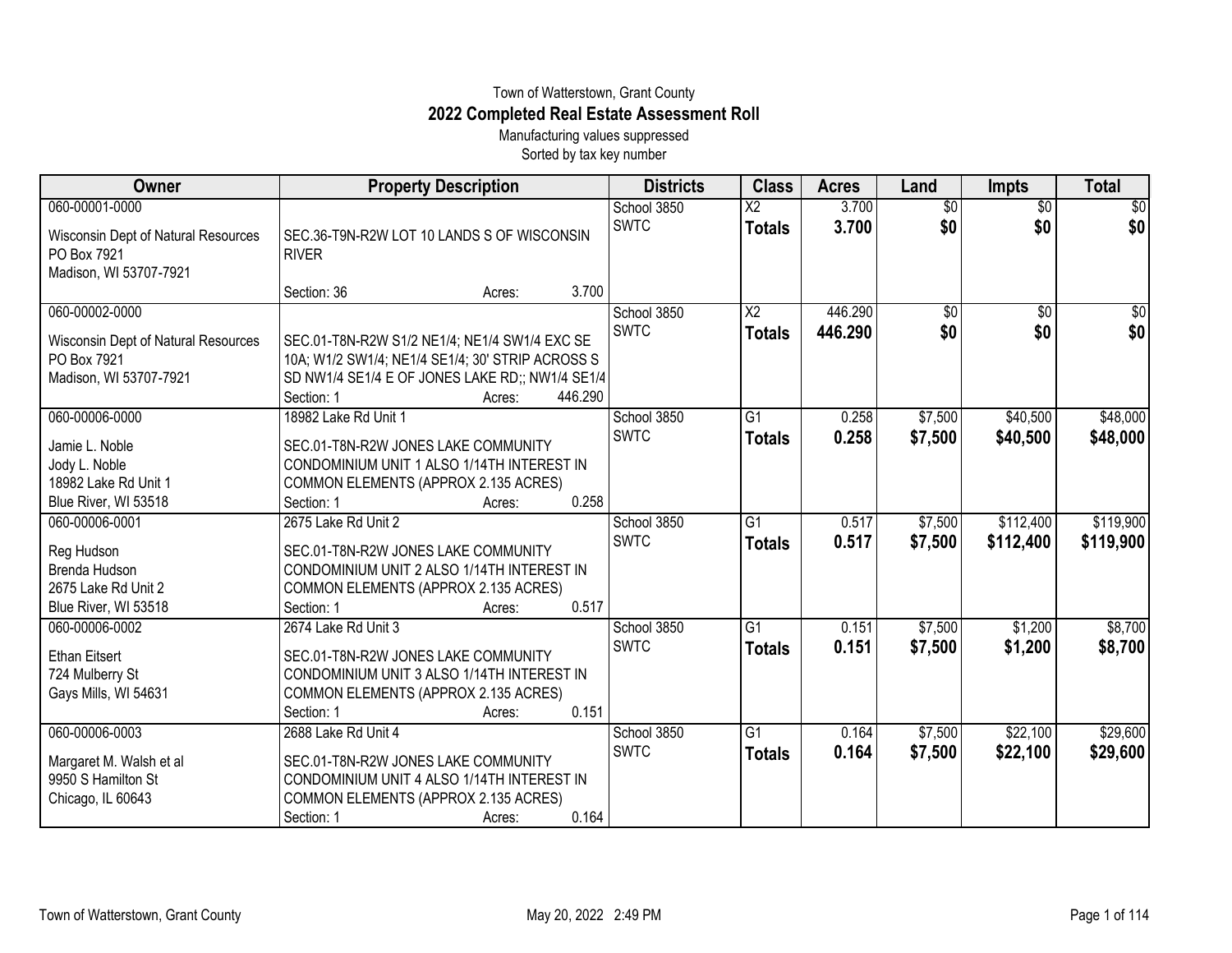| <b>Owner</b>              | <b>Property Description</b>                 | <b>Districts</b> | <b>Class</b>    | <b>Acres</b> | Land    | <b>Impts</b> | <b>Total</b> |
|---------------------------|---------------------------------------------|------------------|-----------------|--------------|---------|--------------|--------------|
| 060-00006-0004            | 2702 Lake Rd Unit 5                         | School 3850      | $\overline{G1}$ | 0.172        | \$7,500 | \$24,800     | \$32,300     |
| Joann A. Esser            | SEC.01-T8N-R2W JONES LAKE COMMUNITY         | <b>SWTC</b>      | <b>Totals</b>   | 0.172        | \$7,500 | \$24,800     | \$32,300     |
| John R. Esser             | CONDOMINIUM UNIT 5 ALSO 1/14TH INTEREST IN  |                  |                 |              |         |              |              |
| 5301 Portsmouth Way       | COMMON ELEMENTS (APPROX 2.135 ACRES)        |                  |                 |              |         |              |              |
| Madison, WI 53714         | 0.172<br>Section: 1<br>Acres:               |                  |                 |              |         |              |              |
| 060-00006-0005            | 2710 Lake Rd Unit 6                         | School 3850      | $\overline{G1}$ | 0.230        | \$7,500 | \$8,600      | \$16,100     |
|                           |                                             | <b>SWTC</b>      | <b>Totals</b>   | 0.230        | \$7,500 | \$8,600      | \$16,100     |
| <b>Andrew Denner</b>      | SEC.01-T8N-R2W JONES LAKE COMMUNITY         |                  |                 |              |         |              |              |
| Jennifer Denner           | CONDOMINIUM UNIT 6 ALSO 1/14TH INTEREST IN  |                  |                 |              |         |              |              |
| 6574 Boebel Rd            | COMMON ELEMENTS (APPROX 2.135 ACRES)        |                  |                 |              |         |              |              |
| Boscobel, WI 53805        | 0.230<br>Section: 1<br>Acres:               |                  |                 |              |         |              |              |
| 060-00006-0006            | 2728 Lake Rd Unit 7                         | School 3850      | $\overline{G1}$ | 0.294        | \$7,500 | \$28,000     | \$35,500     |
| Vega Properties, LLC      | SEC.01-T8N-R2W JONES LAKE COMMUNITY         | <b>SWTC</b>      | <b>Totals</b>   | 0.294        | \$7,500 | \$28,000     | \$35,500     |
| N85 W16642 Ann Ave        | CONDOMINIUM UNIT 7 ALSO 1/14TH INTEREST IN  |                  |                 |              |         |              |              |
| Menomonee Falls, WI 53051 | COMMON ELEMENTS (APPROX 2.135 ACRES)        |                  |                 |              |         |              |              |
|                           | 0.294<br>Section: 1<br>Acres:               |                  |                 |              |         |              |              |
| 060-00006-0007            | 2754 Lake Rd Unit 8                         | School 3850      | G1              | 0.215        | \$7,500 | \$11,600     | \$19,100     |
|                           |                                             | <b>SWTC</b>      | <b>Totals</b>   | 0.215        | \$7,500 | \$11,600     | \$19,100     |
| Richard Wheeler           | SEC.01-T8N-R2W JONES LAKE COMMUNITY         |                  |                 |              |         |              |              |
| <b>Ruth Wheeler</b>       | CONDOMINIUM UNIT 8 ALSO 1/14TH INTEREST IN  |                  |                 |              |         |              |              |
| 3806 Manito Ct            | COMMON ELEMENTS (APPROX 2.135 ACRES)        |                  |                 |              |         |              |              |
| Middleton, WI 53562       | 0.215<br>Section: 1<br>Acres:               |                  |                 |              |         |              |              |
| 060-00006-0008            | 2764 Lake Rd Unit 9                         | School 3850      | $\overline{G1}$ | 0.319        | \$7,500 | \$21,000     | \$28,500     |
| <b>Tim Myers</b>          | SEC.01-T8N-R2W JONES LAKE COMMUNITY         | <b>SWTC</b>      | <b>Totals</b>   | 0.319        | \$7,500 | \$21,000     | \$28,500     |
| 13267 Front St            | CONDOMINIUM UNIT 9 ALSO 1/14TH INTEREST IN  |                  |                 |              |         |              |              |
| Glen Haven, WI 53810      | COMMON ELEMENTS (APPROX 2.135 ACRES)        |                  |                 |              |         |              |              |
|                           | 0.319<br>Section: 1<br>Acres:               |                  |                 |              |         |              |              |
| 060-00006-0009            | 2768 Lake Rd Unit 10                        | School 3850      | G1              | 0.184        | \$7,500 | \$6,100      | \$13,600     |
|                           |                                             | <b>SWTC</b>      | <b>Totals</b>   | 0.184        | \$7,500 | \$6,100      | \$13,600     |
| Matthew Leonard et al     | SEC.01-T8N-R2W JONES LAKE COMMUNITY         |                  |                 |              |         |              |              |
| 17012 Prospect St         | CONDOMINIUM UNIT 10 ALSO 1/14TH INTEREST IN |                  |                 |              |         |              |              |
| Mineral Point, WI 53565   | COMMON ELEMENTS (APPROX 2.135 ACRES)        |                  |                 |              |         |              |              |
|                           | 0.184<br>Section: 1<br>Acres:               |                  |                 |              |         |              |              |
| 060-00006-0010            | 2770 Lake Rd Unit 11                        | School 3850      | $\overline{G1}$ | 0.075        | \$7,500 | \$2,200      | \$9,700      |
| Jamie Noble               | SEC.01-T8N-R2W JONES LAKE COMMUNITY         | <b>SWTC</b>      | <b>Totals</b>   | 0.075        | \$7,500 | \$2,200      | \$9,700      |
| Jody Noble                | CONDOMINIUM UNIT 11 ALSO 1/14TH INTEREST IN |                  |                 |              |         |              |              |
| 18982 Lake Rd             | COMMON ELEMENTS (APPROX 2.135 ACRES)        |                  |                 |              |         |              |              |
| Blue River, WI 53518      | 0.075<br>Section: 1<br>Acres:               |                  |                 |              |         |              |              |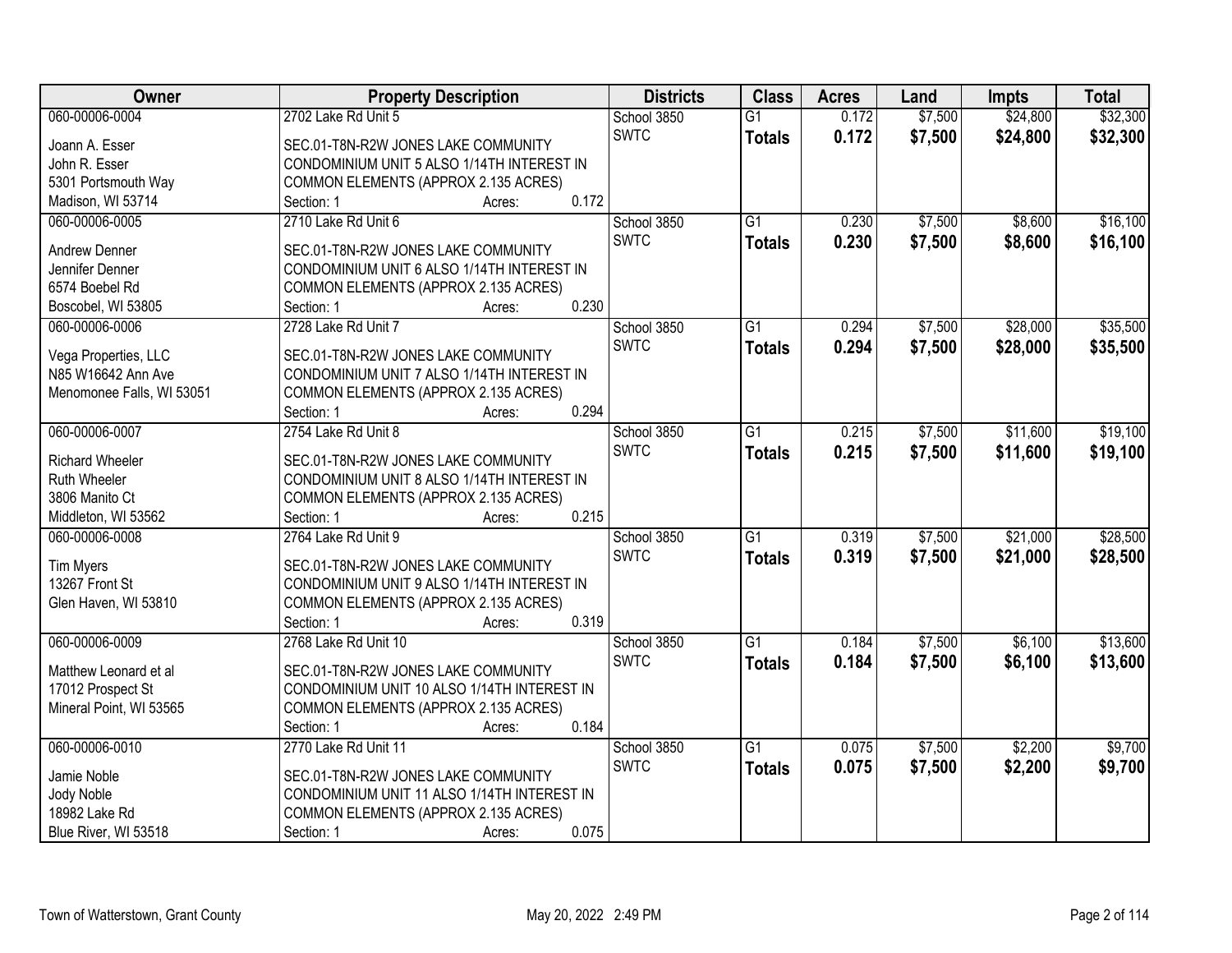| Owner                            | <b>Property Description</b>                            |        | <b>Districts</b>           | <b>Class</b>    | <b>Acres</b>    | Land                         | <b>Impts</b>    | <b>Total</b>       |
|----------------------------------|--------------------------------------------------------|--------|----------------------------|-----------------|-----------------|------------------------------|-----------------|--------------------|
| 060-00006-0011                   | 2774 Lake Rd Unit 12                                   |        | School 3850                | $\overline{G1}$ | 0.129           | \$7,500                      | \$19,000        | \$26,500           |
| Deanna Mcpherson                 | SEC.01-T8N-R2W JONES LAKE COMMUNITY                    |        | <b>SWTC</b>                | <b>Totals</b>   | 0.129           | \$7,500                      | \$19,000        | \$26,500           |
| 2774 Lake Rd Unit 12             | CONDOMINIUM UNIT 12 ALSO 1/14TH INTEREST IN            |        |                            |                 |                 |                              |                 |                    |
| Blue River, WI 53518             | COMMON ELEMENTS (APPROX 2.135 ACRES)                   |        |                            |                 |                 |                              |                 |                    |
|                                  | Section: 1<br>Acres:                                   | 0.129  |                            |                 |                 |                              |                 |                    |
| 060-00006-0012                   | 2784 Lake Rd Unit 13                                   |        | School 3850                | $\overline{G1}$ | 0.227           | \$7,500                      | \$6,200         | \$13,700           |
| Jeanette Dorsey                  | SEC.01-T8N-R2W JONES LAKE COMMUNITY                    |        | <b>SWTC</b>                | <b>Totals</b>   | 0.227           | \$7,500                      | \$6,200         | \$13,700           |
| 430 Hubbard St                   | CONDOMINIUM UNIT 13 ALSO 1/14TH INTEREST IN            |        |                            |                 |                 |                              |                 |                    |
| Winslow, IL 61089                | COMMON ELEMENTS (APPROX 2.135 ACRES)                   |        |                            |                 |                 |                              |                 |                    |
|                                  | Section: 1<br>Acres:                                   | 0.227  |                            |                 |                 |                              |                 |                    |
| 060-00006-0013                   | 2792 Lake Rd Unit 14                                   |        | School 3850                | $\overline{G1}$ | 0.215           | \$7,500                      | \$9,700         | \$17,200           |
|                                  |                                                        |        | <b>SWTC</b>                | <b>Totals</b>   | 0.215           | \$7,500                      | \$9,700         | \$17,200           |
| Rodney G. Schultz                | SEC.01-T8N-R2W JONES LAKE COMMUNITY                    |        |                            |                 |                 |                              |                 |                    |
| 21563 Yorktown Rd                | CONDOMINIUM UNIT 14 ALSO 1/14TH INTEREST IN            |        |                            |                 |                 |                              |                 |                    |
| Chadwick, IL 61014               | COMMON ELEMENTS (APPROX 2.135 ACRES)                   | 0.215  |                            |                 |                 |                              |                 |                    |
|                                  | Section: 1<br>Acres:<br>18977 Lake Rd                  |        |                            |                 |                 |                              |                 |                    |
| 060-00010-0000                   |                                                        |        | School 3850<br><b>SWTC</b> | G1<br>G4        | 0.500<br>13.000 | \$6,000<br>\$2,200           | \$300           | \$6,300<br>\$2,200 |
| Daniel S. Post                   | SEC.01-T8N-R2W SE1/4 SW1/4                             |        |                            | G <sub>5</sub>  | 24.000          | \$6,100                      | \$0<br>\$0      | \$6,100            |
| Lori A. Post                     |                                                        |        |                            | G5M             | 2.500           | \$2,700                      | \$0             | \$2,700            |
| 2734 State Rd 133                |                                                        |        |                            |                 | 40.000          | \$17,000                     | \$300           | \$17,300           |
| Blue River, WI 53518             | Section: 1<br>Acres:                                   | 40.000 |                            | <b>Totals</b>   |                 |                              |                 |                    |
| 060-00012-0000                   | 18982 Lake Rd Unit 1                                   |        | School 3850                |                 |                 | Assessed with 060-00006-0000 |                 |                    |
| Jones Lake Community Condominium | ********************************<br>****THIS PARCEL IS |        | <b>SWTC</b>                |                 |                 |                              |                 |                    |
| Attn: Reg Hudson                 | ASSESSED WITH PARCELS: 60-6-0000, 60-6-0001,           |        |                            |                 |                 |                              |                 |                    |
| 2675 E Lake Rd                   | 60-6-0002, 60-6-0003, 60-6-0004, 60-6-0005,            |        |                            |                 |                 |                              |                 |                    |
| Blue River, WI 53518             | Section: 1<br>Acres:                                   | 29.890 |                            |                 |                 |                              |                 |                    |
| 060-00012-0010                   |                                                        |        | School 3850                | X4              | 1.500           | $\sqrt{6}$                   | \$0             | \$0                |
| Watterstown Township             | SEC.01-T8N-R2W STRIP 4 RDS WD FOR RD NW1/4             |        | <b>SWTC</b>                | <b>Totals</b>   | 1.500           | \$0                          | \$0             | \$0                |
| 16997 Larson Rd                  | <b>SE1/4</b>                                           |        |                            |                 |                 |                              |                 |                    |
| Boscobel, WI 53805               |                                                        |        |                            |                 |                 |                              |                 |                    |
|                                  | Section: 1<br>Acres:                                   | 1.500  |                            |                 |                 |                              |                 |                    |
| 060-00014-0000                   | 2602 State Rd 133                                      |        | School 3850                | G5              | 14.120          | \$21,300                     | $\overline{30}$ | \$21,300           |
|                                  |                                                        |        | <b>SWTC</b>                | G7              | 1.000           | \$11,000                     | \$88,300        | \$99,300           |
| Jeffrey D. Steiber               | SEC.01-T8N-R2W E30 A SW1/4 SE1/4 EXC CSM 560;          |        |                            | <b>Totals</b>   | 15.120          | \$32,300                     | \$88,300        | \$120,600          |
| Erryn D. Buys-Steiber            | <b>EXC W50'</b>                                        |        |                            |                 |                 |                              |                 |                    |
| 2602 State Rd 133                |                                                        |        |                            |                 |                 |                              |                 |                    |
| Blue River, WI 53518             | Section: 1<br>Acres:                                   | 15.120 |                            |                 |                 |                              |                 |                    |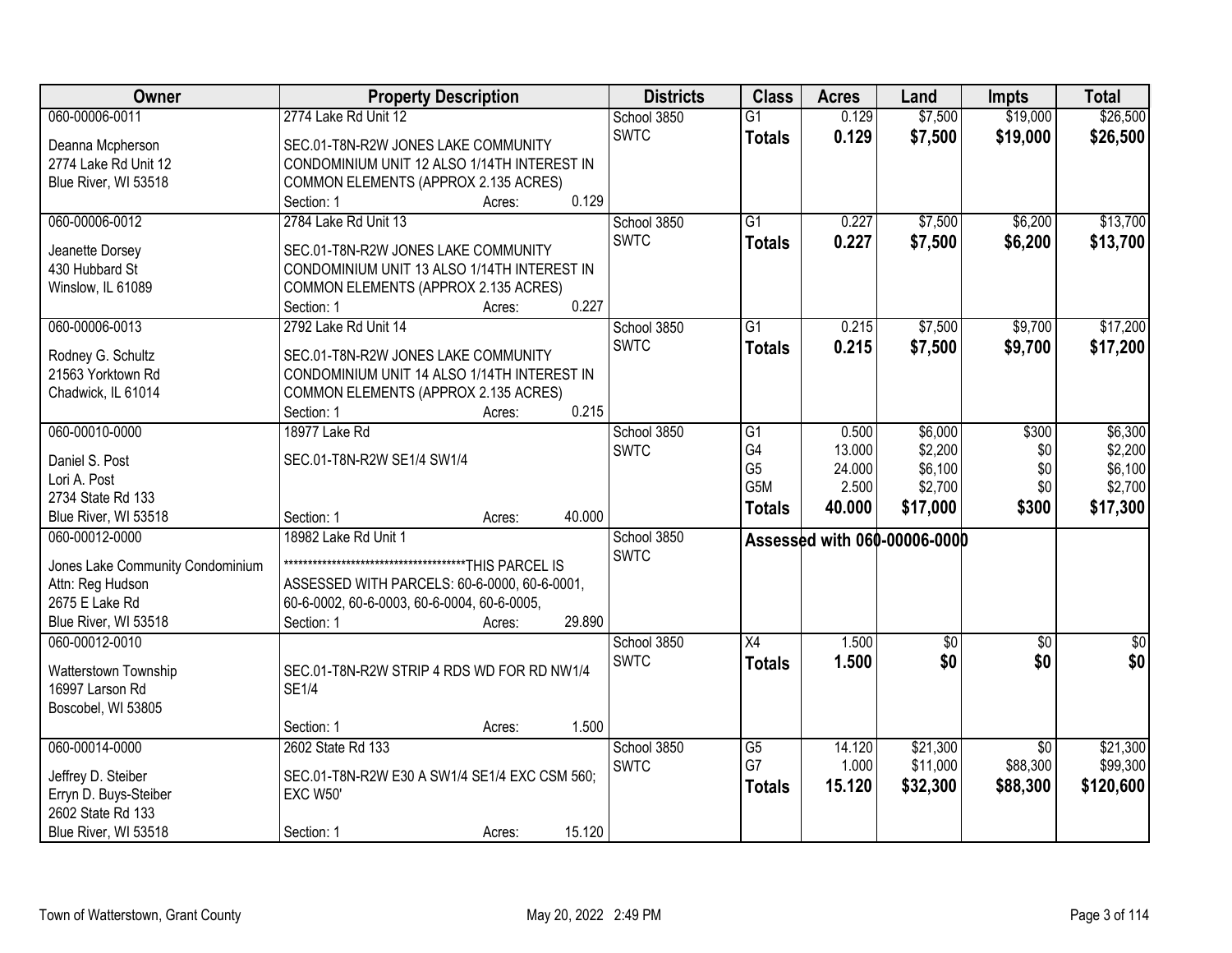| Owner                     |                                              | <b>Property Description</b> |       |             | <b>Class</b>    | <b>Acres</b> | Land            | <b>Impts</b>    | <b>Total</b>    |
|---------------------------|----------------------------------------------|-----------------------------|-------|-------------|-----------------|--------------|-----------------|-----------------|-----------------|
| 060-00014-0005            |                                              |                             |       | School 3850 | $\overline{X4}$ | 1.500        | $\overline{50}$ | $\overline{50}$ | $\overline{30}$ |
| Watterstown Township      | SEC.01-T8N-R2W STRIP 50' SW1/4 SE1/4         |                             |       | <b>SWTC</b> | <b>Totals</b>   | 1.500        | \$0             | \$0             | \$0             |
| 16997 Larson Rd           |                                              |                             |       |             |                 |              |                 |                 |                 |
| Boscobel, WI 53805        |                                              |                             |       |             |                 |              |                 |                 |                 |
|                           | Section: 1                                   | Acres:                      | 1.500 |             |                 |              |                 |                 |                 |
| 060-00014-0010            | 18972 Lake Rd                                |                             |       | School 3850 | G1              | 1.000        | \$17,000        | \$61,900        | \$78,900        |
| Steven A. Winkers         | SEC.01-T8N-R2W CSM 559 LOT1 PRT SW1/4 SE1/4  |                             |       | <b>SWTC</b> | G <sub>5</sub>  | 4.000        | \$6,100         | \$0             | \$6,100         |
| Tammie J. Winkers         |                                              |                             |       |             | <b>Totals</b>   | 5.000        | \$23,100        | \$61,900        | \$85,000        |
| 18972 Lake Rd             |                                              |                             |       |             |                 |              |                 |                 |                 |
| Blue River, WI 53518      | Section: 1                                   | Acres:                      | 5.000 |             |                 |              |                 |                 |                 |
| 060-00014-0020            |                                              |                             |       | School 3850 | $\overline{G1}$ | 2.000        | \$19,800        | \$0             | \$19,800        |
| Timothy L. Abair          | SEC.01-T8N-R2W CSM 560 LOT 2 PRT SW1/4 SE1/4 |                             |       | <b>SWTC</b> | <b>Totals</b>   | 2.000        | \$19,800        | \$0             | \$19,800        |
| Barbara Abair             |                                              |                             |       |             |                 |              |                 |                 |                 |
| 18519 Tuckaway Valley Rd  |                                              |                             |       |             |                 |              |                 |                 |                 |
| Richland Center, WI 53581 | Section: 1                                   | Acres:                      | 2.000 |             |                 |              |                 |                 |                 |
| 060-00014-0030            |                                              |                             |       | School 3850 | $\overline{G1}$ | 2.000        | \$19,800        | \$0             | \$19,800        |
| Timothy L. Abair          | SEC.01-T8N-R2W CSM 560 LOT 3 PRT SW1/4 SE1/4 |                             |       | <b>SWTC</b> | <b>Totals</b>   | 2.000        | \$19,800        | \$0             | \$19,800        |
| Barbara Abair             |                                              |                             |       |             |                 |              |                 |                 |                 |
| 18519 Tuckaway Valley Rd  |                                              |                             |       |             |                 |              |                 |                 |                 |
| Richland Center, WI 53581 | Section: 1                                   | Acres:                      | 2.000 |             |                 |              |                 |                 |                 |
| 060-00014-0040            |                                              |                             |       | School 3850 | $\overline{G4}$ | 2.000        | \$300           | $\overline{50}$ | \$300           |
| Timothy L. Abair          | SEC.01-T8N-R2W CSM 560 LOT4 PRT SW1/4 SE1/4  |                             |       | <b>SWTC</b> | <b>Totals</b>   | 2.000        | \$300           | \$0             | \$300           |
| Barbara Abair             |                                              |                             |       |             |                 |              |                 |                 |                 |
| 18519 Tuckaway Valley Rd  |                                              |                             |       |             |                 |              |                 |                 |                 |
| Richland Center, WI 53581 | Section: 1                                   | Acres:                      | 2.000 |             |                 |              |                 |                 |                 |
| 060-00014-0050            | 18912 Lake Rd                                |                             |       | School 3850 | $\overline{G1}$ | 2.000        | \$22,000        | \$27,500        | \$49,500        |
| Timothy L. Abair          | SEC.01-T8N-R2W CSM 560 LOT 5 PRT SW1/4 SE1/4 |                             |       | <b>SWTC</b> | <b>Totals</b>   | 2.000        | \$22,000        | \$27,500        | \$49,500        |
| Barbara Abair             |                                              |                             |       |             |                 |              |                 |                 |                 |
| 18519 Tuckaway Valley Rd  |                                              |                             |       |             |                 |              |                 |                 |                 |
| Richland Center, WI 53581 | Section: 1                                   | Acres:                      | 2.000 |             |                 |              |                 |                 |                 |
| 060-00014-0060            |                                              |                             |       | School 3850 | $\overline{G4}$ | 2.000        | \$300           | $\overline{50}$ | \$300           |
| Isaiah Frazier            | SEC.01 & 12-T8N-R2W CSM 561 LOT 6 PRT SW1/4  |                             |       | <b>SWTC</b> | <b>Totals</b>   | 2.000        | \$300           | \$0             | \$300           |
| PO Box 182                | SE1/4 SEC 1 & NW NE SEC 12                   |                             |       |             |                 |              |                 |                 |                 |
| Blue River, WI 53518      |                                              |                             |       |             |                 |              |                 |                 |                 |
|                           | Section: 1                                   | Acres:                      | 2.000 |             |                 |              |                 |                 |                 |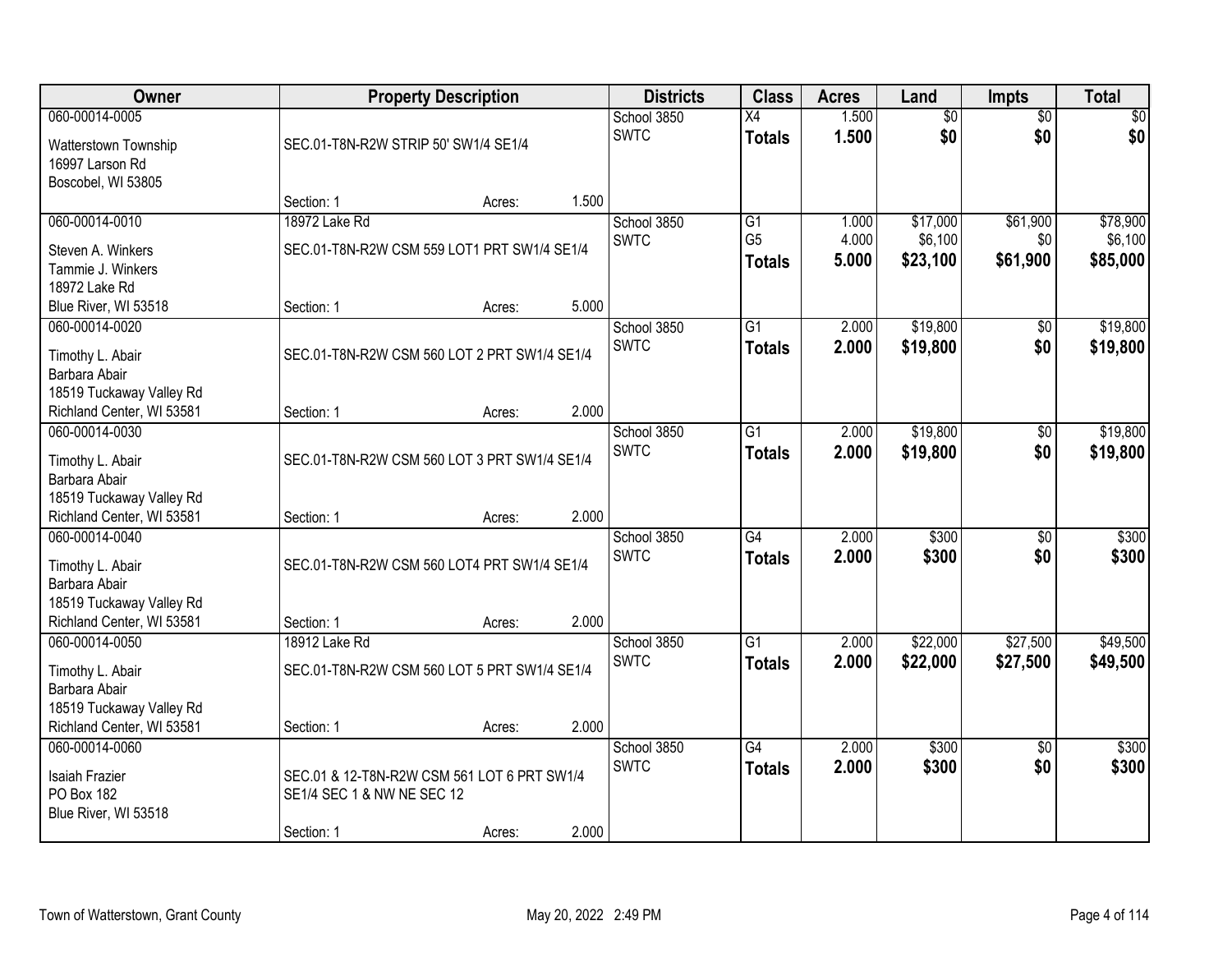| <b>Owner</b>                        | <b>Property Description</b>                      |        |         | <b>Districts</b> | <b>Class</b>             | <b>Acres</b> | Land            | <b>Impts</b>    | <b>Total</b>    |
|-------------------------------------|--------------------------------------------------|--------|---------|------------------|--------------------------|--------------|-----------------|-----------------|-----------------|
| 060-00015-0000                      |                                                  |        |         | School 3850      | G4                       | 10.000       | \$1,700         | $\overline{50}$ | \$1,700         |
| Daniel S. Post                      | SEC.01-T8N-R2W 10 A ON W SD SW1/4 SE1/4          |        |         | <b>SWTC</b>      | <b>Totals</b>            | 10.000       | \$1,700         | \$0             | \$1,700         |
| Lori A. Post                        |                                                  |        |         |                  |                          |              |                 |                 |                 |
| 2734 State Rd 133                   |                                                  |        |         |                  |                          |              |                 |                 |                 |
| Blue River, WI 53518                | Section: 1                                       | Acres: | 10.000  |                  |                          |              |                 |                 |                 |
| 060-00016-0000                      |                                                  |        |         | School 3850      | X4                       | 40.000       | $\overline{50}$ | $\overline{50}$ | \$0             |
| School                              | SEC.01-T8N-R2W SE1/4 SE1/4                       |        |         | <b>SWTC</b>      | <b>Totals</b>            | 40.000       | \$0             | \$0             | \$0             |
| c/o Darlene J. Larson               |                                                  |        |         |                  |                          |              |                 |                 |                 |
| 16997 Larson Rd                     |                                                  |        |         |                  |                          |              |                 |                 |                 |
| Boscobel, WI 53805                  | Section: 1                                       | Acres: | 40.000  |                  |                          |              |                 |                 |                 |
| 060-00023-0000                      |                                                  |        |         | School 3850      | $\overline{G5}$          | 1.630        | \$400           | \$0             | \$400           |
|                                     |                                                  |        |         | <b>SWTC</b>      | <b>Totals</b>            | 1.630        | \$400           | \$0             | \$400           |
| Curtis M. Dorsey                    | SEC.02-T8N-R2W GOVT LOT 7 700/527 ACREAGE        |        |         |                  |                          |              |                 |                 |                 |
| Jeanette Dorsey                     | PER OFFICE OF COMMISSIONER OF PUBLIC LANDS       |        |         |                  |                          |              |                 |                 |                 |
| <b>PO Box 111</b>                   | 192/479,212/234,180/470, 180/633,224/453         |        |         |                  |                          |              |                 |                 |                 |
| Winslow, IL 61089                   | Section: 2                                       | Acres: | 1.630   |                  |                          |              |                 |                 |                 |
| 060-00024-0000                      |                                                  |        |         | School 3850      | $\overline{X2}$          | 184.830      | $\overline{50}$ | \$0             | \$0             |
| Wisconsin Dept of Natural Resources | SEC.02-T8N-R2W 30 A ON E SD NE1/4 SE1/4; GOVT    |        |         | <b>SWTC</b>      | <b>Totals</b>            | 184.830      | \$0             | \$0             | \$0             |
| PO Box 7921                         | LOT 2 & 3; GOVT LOT 9 EXC 378/586                |        |         |                  |                          |              |                 |                 |                 |
| Madison, WI 53707-7921              |                                                  |        |         |                  |                          |              |                 |                 |                 |
|                                     | Section: 2                                       | Acres: | 184.830 |                  |                          |              |                 |                 |                 |
| 060-00025-0000                      |                                                  |        |         | School 3850      | $\overline{G5}$          | 10.000       | \$2,500         | \$0             | \$2,500         |
| Curtis M. Dorsey                    | SEC.02-T8N-R2W 10 A ON W SD NE1/4 SE1/4; 264/197 |        |         | <b>SWTC</b>      | <b>Totals</b>            | 10.000       | \$2,500         | \$0             | \$2,500         |
| Jeanette Dorsey                     | 224/453                                          |        |         |                  |                          |              |                 |                 |                 |
| PO Box 111                          |                                                  |        |         |                  |                          |              |                 |                 |                 |
| Winslow, IL 61089                   | Section: 2                                       | Acres: | 10.000  |                  |                          |              |                 |                 |                 |
| 060-00026-0000                      | 18905 County Rd T                                |        |         | School 3850      | $\overline{G2}$          | 4.427        | \$19,900        | \$3,200         | \$23,100        |
|                                     |                                                  |        |         | <b>SWTC</b>      | <b>Totals</b>            | 4.427        | \$19,900        | \$3,200         | \$23,100        |
| Gregory A. Cliff                    | SEC.02-T8N-R2W PRT SE1/4 SE1/4 DESC; COM SE      |        |         |                  |                          |              |                 |                 |                 |
| Carol J. Cliff                      | COR SEC 2: W 408.77': N1D55M W182.81'; N25D55M   |        |         |                  |                          |              |                 |                 |                 |
| 909 West St                         | E277.15'; N4D16M E143'; S89D46M E137. 15';       |        |         |                  |                          |              |                 |                 |                 |
| Blue River, WI 53518                | Section: 2                                       | Acres: | 4.427   |                  |                          |              |                 |                 |                 |
| 060-00026-0010                      |                                                  |        |         | School 3850      | $\overline{\mathsf{X2}}$ | 33.873       | $\overline{30}$ | $\overline{50}$ | $\overline{50}$ |
| Wisconsin Dept of Natural Resources | SEC.02-T8N-R2W SE1/4 SE1/4 EXC 60-26 & 108-      |        |         | <b>SWTC</b>      | <b>Totals</b>            | 33.873       | \$0             | \$0             | \$0             |
| PO Box 7921                         | 274-10 548/717,230/144,245/205,206, 261/566      |        |         |                  |                          |              |                 |                 |                 |
| Madison, WI 53707-7921              |                                                  |        |         |                  |                          |              |                 |                 |                 |
|                                     | Section: 2                                       | Acres: | 33.873  |                  |                          |              |                 |                 |                 |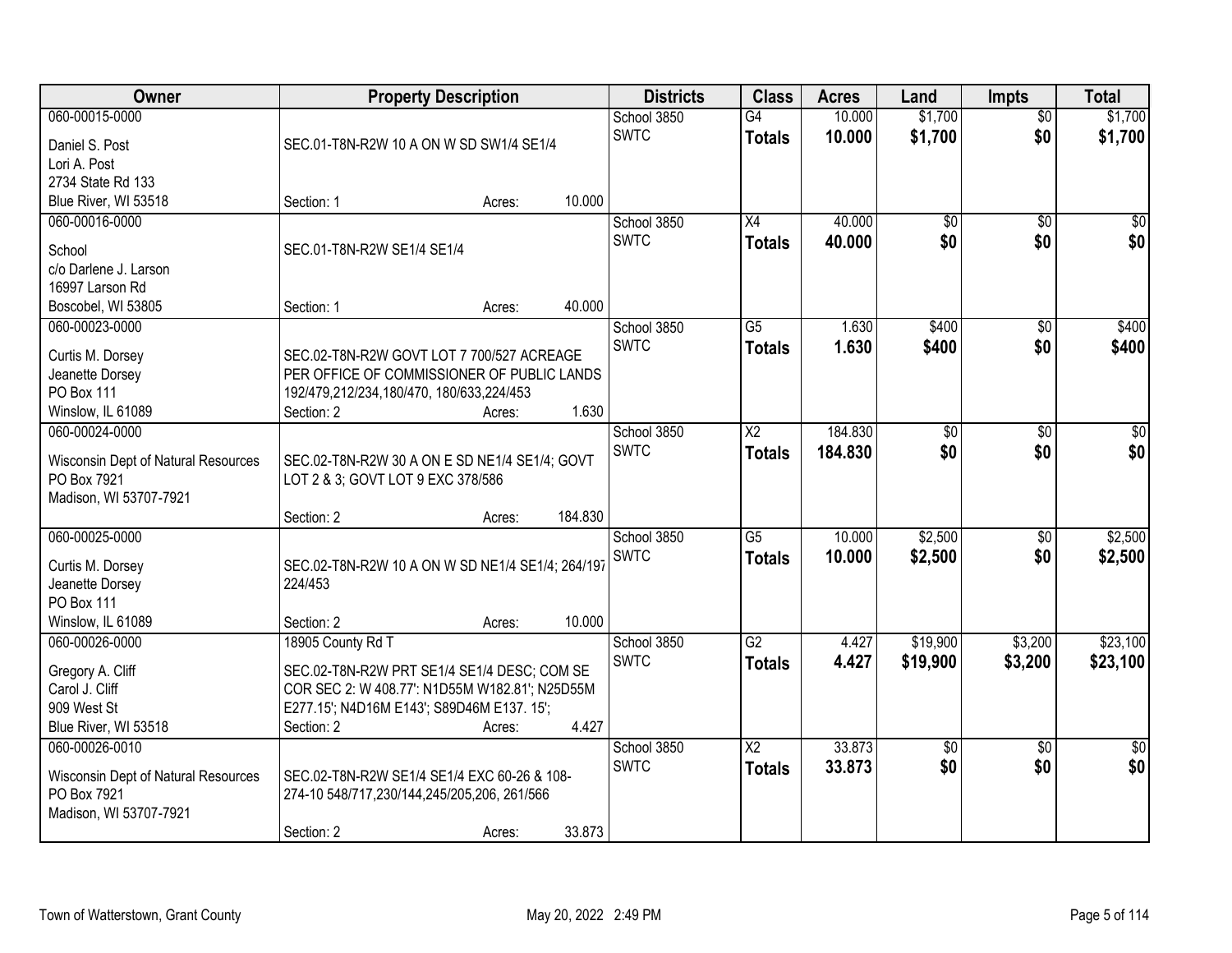| Owner                                    | <b>Property Description</b>                                                               |                  | <b>Districts</b> | <b>Class</b>        | <b>Acres</b> | Land             | <b>Impts</b>    | <b>Total</b>     |
|------------------------------------------|-------------------------------------------------------------------------------------------|------------------|------------------|---------------------|--------------|------------------|-----------------|------------------|
| 060-00026-0020                           |                                                                                           |                  | School 3850      | $\overline{G6}$     | 0.310        | \$700            | $\overline{50}$ | \$700            |
| Gregory A. Cliff                         | SEC.02-T8N-R2W PRT SE1/4 SE1/4 DESC; COM SE                                               |                  | <b>SWTC</b>      | <b>Totals</b>       | 0.310        | \$700            | \$0             | \$700            |
| Carol J. Cliff                           | COR SEC 2: W408.77' TO POB; E25'; N1D55M E TO                                             |                  |                  |                     |              |                  |                 |                  |
| 909 West St                              | SE'LY SHORE OF BLUE RIVER; S25D55M W TO PT                                                |                  |                  |                     |              |                  |                 |                  |
| Blue River, WI 53518                     | Section: 2                                                                                | 0.310<br>Acres:  |                  |                     |              |                  |                 |                  |
| 060-00033-0000                           | 19182 County Rd T                                                                         |                  | School 3850      | $\overline{G1}$     | 0.500        | \$6,000          | \$33,400        | \$39,400         |
|                                          |                                                                                           |                  | <b>SWTC</b>      | <b>Totals</b>       | 0.500        | \$6,000          | \$33,400        | \$39,400         |
| Scott Albee                              | SEC.02-T8N-R2W PRT LOT 9 DESC; COM INTERS S<br>LN LOT 9 & E SD HWY CROSS CHANNEL OF RIVER |                  |                  |                     |              |                  |                 |                  |
| 1017 Gardner Park Rd                     | ON S SD ISLAND; E'LY AL N LN SD CHANNEL 125' TO                                           |                  |                  |                     |              |                  |                 |                  |
| Kronenwetter, WI 54455                   | Section: 2                                                                                | 0.500            |                  |                     |              |                  |                 |                  |
| 060-00034-0000                           |                                                                                           | Acres:           | School 3850      | G4                  | 38.130       | \$2,600          | $\sqrt[6]{}$    | \$2,600          |
|                                          |                                                                                           |                  | <b>SWTC</b>      |                     | 38.130       | \$2,600          | \$0             | \$2,600          |
| Timothy E. Mathews                       | SEC.02-T8N-R2W LOT 10 EXC 1.87A IN 340/381                                                |                  |                  | <b>Totals</b>       |              |                  |                 |                  |
| Brenda K. Mathews                        |                                                                                           |                  |                  |                     |              |                  |                 |                  |
| S11798 County Rd G                       |                                                                                           |                  |                  |                     |              |                  |                 |                  |
| Spring Green, WI 53588                   | Section: 1                                                                                | 38.130<br>Acres: |                  |                     |              |                  |                 |                  |
| 060-00035-0000                           |                                                                                           |                  | School 3850      | $\overline{\chi_3}$ | 1.870        | $\overline{50}$  | $\sqrt[6]{3}$   | $\sqrt{50}$      |
| <b>Grant County</b>                      | SEC.02-T8N-R2W PRT GOVT LOTS 8 & 10 DESC;                                                 |                  | <b>SWTC</b>      | <b>Totals</b>       | 1.870        | \$0              | \$0             | \$0              |
| 111 S Jefferson St                       | COM 1916.7' S OF E1/4 COR SEC 35; S0D18M E604.8'                                          |                  |                  |                     |              |                  |                 |                  |
| Lancaster, WI 53813-0529                 | TO POB; S0D18M E458'(200' WD, 100' E SD DESC LN)                                          |                  |                  |                     |              |                  |                 |                  |
|                                          | Section: 1                                                                                | 1.870<br>Acres:  |                  |                     |              |                  |                 |                  |
| 060-00036-0000                           | 19245 County Rd T                                                                         |                  | School 3850      | $\overline{G4}$     | 126,000      | \$8,700          | \$0             | \$8,700          |
|                                          |                                                                                           |                  | <b>SWTC</b>      | <b>Totals</b>       | 126,000      | \$8,700          | \$0             | \$8,700          |
| Timothy E. Mathews                       | SEC.02-T8N-R2W LOT 11, 12, & 13                                                           |                  |                  |                     |              |                  |                 |                  |
| Brenda K. Mathews                        |                                                                                           |                  |                  |                     |              |                  |                 |                  |
| S11798 County Rd G                       |                                                                                           | 126.000          |                  |                     |              |                  |                 |                  |
| Spring Green, WI 53588<br>060-00037-0000 | Section: 2                                                                                | Acres:           |                  | $\overline{X2}$     | 40.000       |                  |                 |                  |
|                                          |                                                                                           |                  | School 3850      |                     |              | $\overline{\$0}$ | $\overline{50}$ | $\overline{\$0}$ |
| Wisconsin Dept of Natural Resources      | SEC.03-T8N-R2W SEC 3 S OF WIS RIVER; GOVT LOT                                             |                  | <b>SWTC</b>      | <b>Totals</b>       | 40.000       | \$0              | \$0             | \$0              |
| PO Box 7921                              | $\overline{2}$                                                                            |                  |                  |                     |              |                  |                 |                  |
| Madison, WI 53707-7921                   |                                                                                           |                  |                  |                     |              |                  |                 |                  |
|                                          | Section: 2                                                                                | 40.000<br>Acres: |                  |                     |              |                  |                 |                  |
| 060-00040-0000                           |                                                                                           |                  | School 3850      | $\overline{G6}$     | 6.000        | \$12,600         | \$0             | \$12,600         |
| Kazl Family Trust                        | SEC.02-T8N-R2W LOT 5 & 6 (ROMAUL & CAROL KAZL                                             |                  | <b>SWTC</b>      | <b>Totals</b>       | 6.000        | \$12,600         | \$0             | \$12,600         |
| Bernard Kozlowski                        | 938 N. BOULEVARD OAK PARK, IL 60301) (BERNARD                                             |                  |                  |                     |              |                  |                 |                  |
| 2505 Princton                            | KOZLOWSKI 4055 ELMWOOD OAK PARK, IL 60302)                                                |                  |                  |                     |              |                  |                 |                  |
| Evanston, IL 60201                       | Section: 2                                                                                | 6.000<br>Acres:  |                  |                     |              |                  |                 |                  |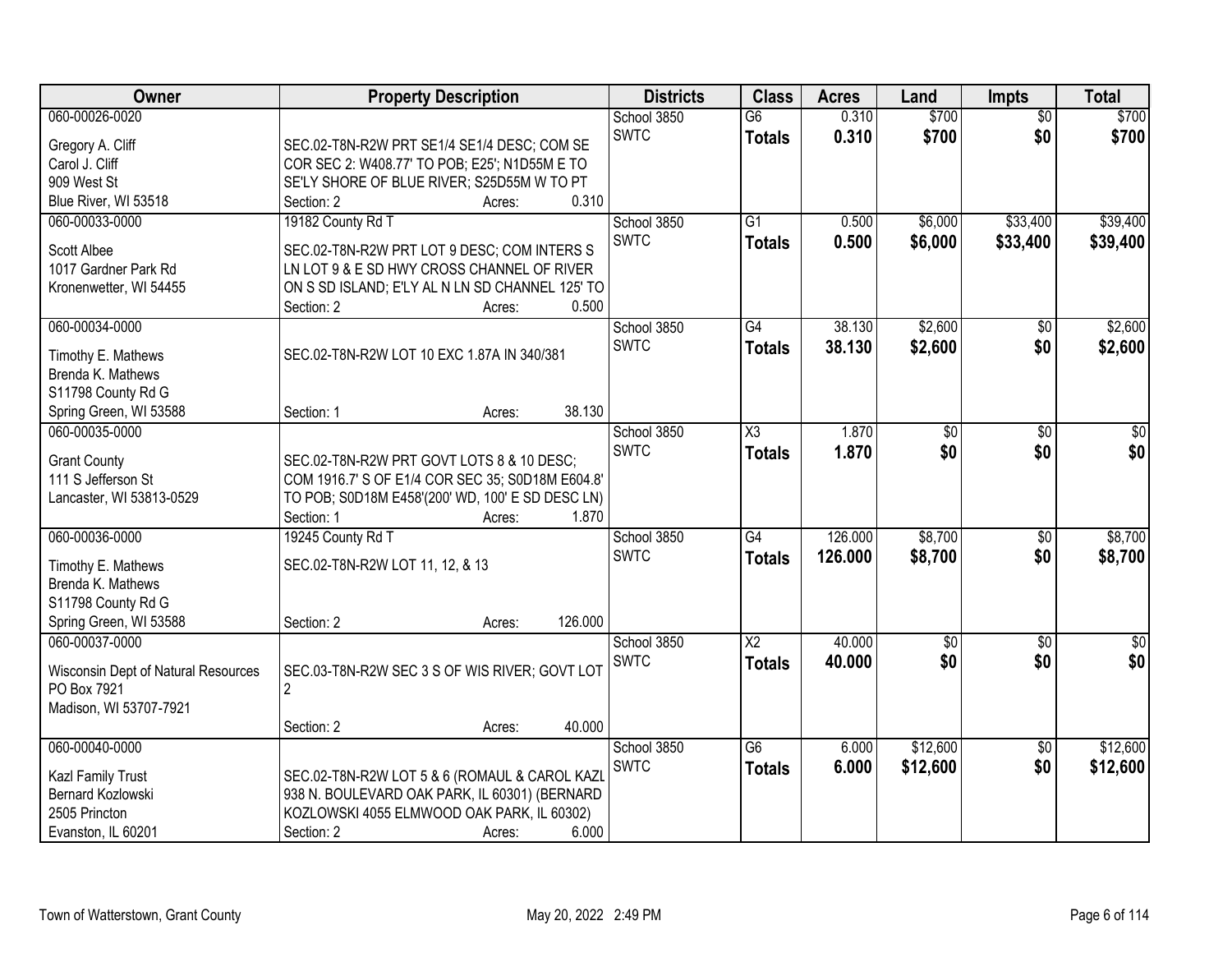| Owner                               | <b>Property Description</b>                      |        |         | <b>Districts</b> | <b>Class</b>           | <b>Acres</b> | Land            | <b>Impts</b>    | <b>Total</b>     |
|-------------------------------------|--------------------------------------------------|--------|---------|------------------|------------------------|--------------|-----------------|-----------------|------------------|
| 060-00041-0000                      |                                                  |        |         | School 3850      | $\overline{G4}$        | 65.500       | \$4,500         | $\overline{50}$ | \$4,500          |
| Timothy E. Mathews                  | SEC.03-T8N-R2W LOT 6                             |        |         | <b>SWTC</b>      | <b>Totals</b>          | 65.500       | \$4,500         | \$0             | \$4,500          |
| Brenda K. Mathews                   |                                                  |        |         |                  |                        |              |                 |                 |                  |
| S11798 County Rd G                  |                                                  |        |         |                  |                        |              |                 |                 |                  |
| Spring Green, WI 53588              | Section: 2                                       | Acres: | 65.500  |                  |                        |              |                 |                 |                  |
| 060-00042-0000                      |                                                  |        |         | School 3850      | $\overline{X2}$        | 130.500      | $\overline{50}$ | $\overline{50}$ | \$0              |
| Wisconsin Dept of Natural Resources | SEC.08-T8N-R2W GOVT LOT 1; GOVT LOT 8, 9 & 10;   |        |         | <b>SWTC</b>      | <b>Totals</b>          | 130.500      | \$0             | \$0             | \$0              |
| PO Box 7921                         |                                                  |        |         |                  |                        |              |                 |                 |                  |
| Madison, WI 53707-7921              |                                                  |        |         |                  |                        |              |                 |                 |                  |
|                                     | Section: 2                                       | Acres: | 130.500 |                  |                        |              |                 |                 |                  |
| 060-00046-0000                      |                                                  |        |         | School 3850      | $\overline{X2}$        | 272.980      | $\overline{50}$ | \$0             | $\overline{\$0}$ |
| Wisconsin Dept of Natural Resources | SEC.09-T8N-R2W SW1/4 SE1/4 EXC 3 A; SE1/4 SE1/4  |        |         | <b>SWTC</b>      | <b>Totals</b>          | 272.980      | \$0             | \$0             | \$0              |
| PO Box 7921                         | EXC 3.37A; GOVT LOTS 1, 2, 3 & 4                 |        |         |                  |                        |              |                 |                 |                  |
| Madison, WI 53707-7921              |                                                  |        |         |                  |                        |              |                 |                 |                  |
|                                     | Section: 2                                       | Acres: | 272.980 |                  |                        |              |                 |                 |                  |
| 060-00049-0000                      |                                                  |        |         | School 3850      | $\overline{\text{X2}}$ | 6.370        | \$0             | $\sqrt[6]{3}$   | $\sqrt{50}$      |
| Wisconsin Dept of Transportation    | SEC.09-T8N-R2W 6 RD WIDE STRIP ACROSS S1/2       |        |         | <b>SWTC</b>      | <b>Totals</b>          | 6.370        | \$0             | \$0             | \$0              |
| 2101 Wright St                      | SE1/4 RR R/W                                     |        |         |                  |                        |              |                 |                 |                  |
| Madison, WI 53704                   |                                                  |        |         |                  |                        |              |                 |                 |                  |
|                                     | Section: 9                                       | Acres: | 6.370   |                  |                        |              |                 |                 |                  |
| 060-00054-0000                      | State Highway 133                                |        |         | School 3850      | $\overline{X2}$        | 422.040      | $\overline{50}$ | $\overline{50}$ | $\sqrt{50}$      |
| Wisconsin Dept of Natural Resources | SEC.10-T8N-R2W N1/2 NE1/4; SW1/4 NE1/4; SE1/4    |        |         | <b>SWTC</b>      | <b>Totals</b>          | 422.040      | \$0             | \$0             | \$0              |
| PO Box 7921                         | NW1/4; NE1/4 SW1/4 EXC 60-60; W1/2 SW1/4 N OF    |        |         |                  |                        |              |                 |                 |                  |
| Madison, WI 53707-7921              | HWY 133; SE1/4 SW1/4 S OF OLD HWY C & N OF       |        |         |                  |                        |              |                 |                 |                  |
|                                     | Section: 2                                       | Acres: | 422.040 |                  |                        |              |                 |                 |                  |
| 060-00057-0000                      |                                                  |        |         | School 3850      | G4                     | 16.000       | \$2,700         | $\sqrt{6}$      | \$2,700          |
| Gary W. Nelson                      | SEC.10-T8N-R2W SE1/4 NE1/4 EXC .25 A             |        |         | <b>SWTC</b>      | G <sub>5</sub>         | 20.590       | \$5,200         | \$0             | \$5,200          |
| Shiela K. Nelson                    |                                                  |        |         |                  | G5M                    | 2.000        | \$2,100         | \$0             | \$2,100          |
| PO Box 236                          |                                                  |        |         |                  | <b>Totals</b>          | 38.590       | \$10,000        | \$0             | \$10,000         |
| Blue River, WI 53518                | Section: 10                                      | Acres: | 38.590  |                  |                        |              |                 |                 |                  |
| 060-00058-0000                      |                                                  |        |         | School 3850      | $\overline{X2}$        | 1.190        | $\overline{50}$ | $\overline{30}$ | \$0              |
| Wisconsin Power & Light             | SEC.10-T8N-R2W CSM 187 PRT SE1/4 NE1/4 & NE1/4   |        |         | <b>SWTC</b>      | <b>Totals</b>          | 1.190        | \$0             | \$0             | \$0              |
| 4902 N Biltmore Ln                  | SE 1/4 DESC; COM E1/4 COR SEC 10; S0D13M         |        |         |                  |                        |              |                 |                 |                  |
| Madison, WI 53718-2148              | W142.91'; S73D7M W208' TO POB; S73D7M W165. 55'; |        |         |                  |                        |              |                 |                 |                  |
|                                     | Section: 10                                      | Acres: | 1.190   |                  |                        |              |                 |                 |                  |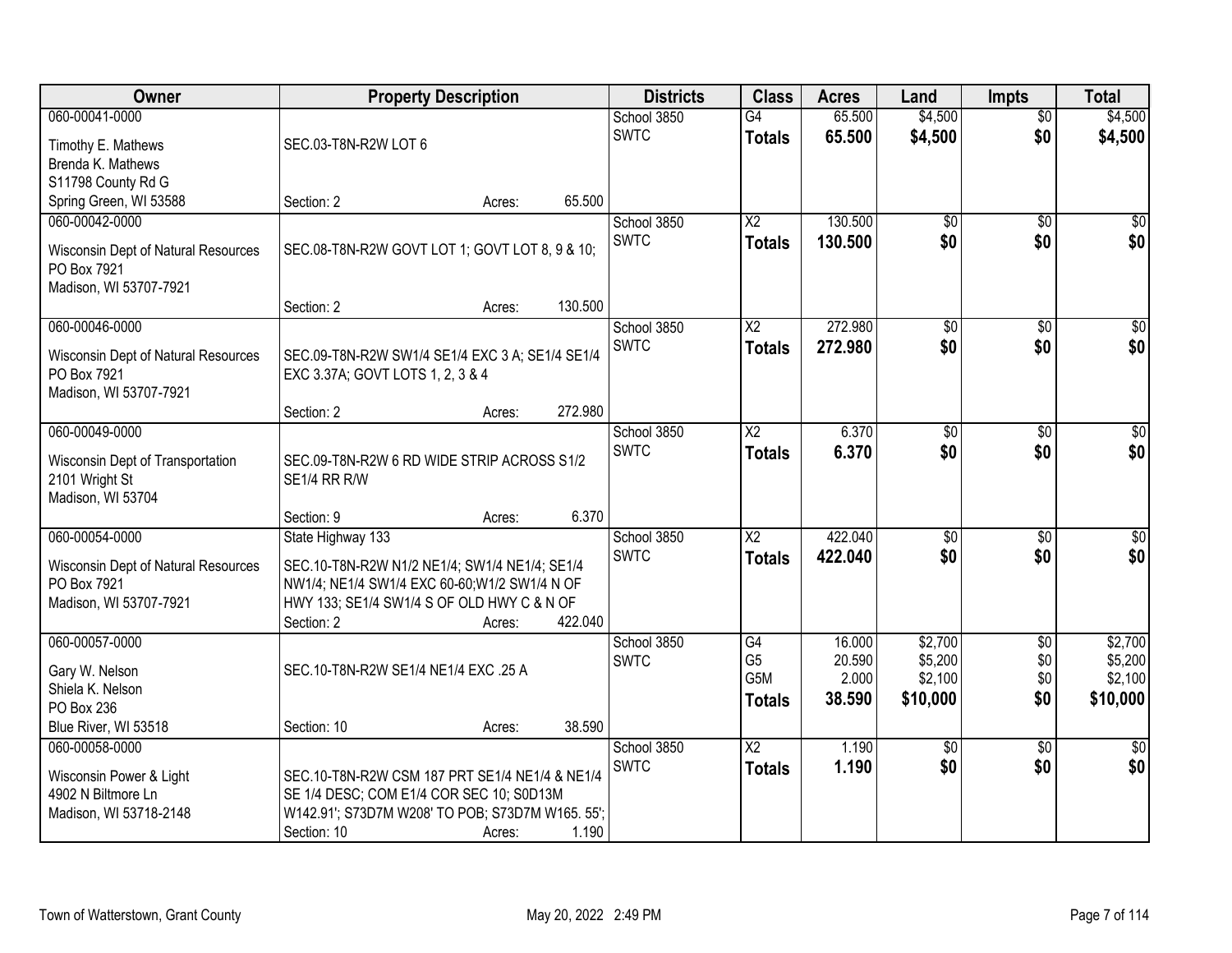| Owner                                 | <b>Property Description</b>                                                                | <b>Districts</b> | <b>Class</b> | <b>Acres</b>    | Land   | <b>Impts</b>    | <b>Total</b>    |                 |
|---------------------------------------|--------------------------------------------------------------------------------------------|------------------|--------------|-----------------|--------|-----------------|-----------------|-----------------|
| 060-00060-0000                        |                                                                                            |                  | School 3850  | $\overline{X2}$ | 9.000  | $\overline{50}$ | $\overline{50}$ | $\sqrt{50}$     |
| Wisconsin Dept of Transportation      | SEC.10-T8N-R2W PRT SEC 10 (RR R/W)                                                         |                  | <b>SWTC</b>  | <b>Totals</b>   | 9.000  | \$0             | \$0             | \$0             |
| 2101 Wright St                        |                                                                                            |                  |              |                 |        |                 |                 |                 |
| Madison, WI 53704                     |                                                                                            |                  |              |                 |        |                 |                 |                 |
|                                       | Section: 10<br>Acres:                                                                      | 9.000            |              |                 |        |                 |                 |                 |
| 060-00063-0000                        | Old C Rd                                                                                   |                  | School 3850  | W <sub>6</sub>  | 14.000 | (\$14,700)      | $\overline{50}$ | $\overline{50}$ |
| Wisconsin Dept of Natural Resources   | SEC.10-T8N-R2W PRT SW1/4 SW1/4, SE1/4 SW1/4 &                                              |                  | <b>SWTC</b>  | X2              | 19.660 | \$0             | \$0             | \$0             |
| PO Box 7921                           | NE1/4 SW1/4 AS PRT PARCEL A SURVEY 47/66                                                   |                  |              | Totals          | 33.660 | \$0             | \$0             | \$0             |
| Madison, WI 53707                     | REVISED DESC: BEG SW COR SEC 10; N 00D 48' W                                               |                  |              |                 |        |                 |                 |                 |
|                                       | Section: 10<br>Acres:                                                                      | 33.660           |              |                 |        |                 |                 |                 |
| 060-00066-0000                        |                                                                                            |                  | School 3850  | $\overline{G4}$ | 5.000  | \$900           | $\overline{50}$ | \$900           |
| Nilatarangini Trust                   | SEC.10-T8N-R2W SE1/4 SW1/4 EXC 2.7 A & EXC 3.75                                            |                  | <b>SWTC</b>  | G <sub>5</sub>  | 8.350  | \$2,100         | \$0             | \$2,100         |
| Attn: Colin P Masica                  | A & EXC 2.3 A; EXC HWY 60-60 & EXC 60-63-00                                                |                  |              | G5M             | 11.000 | \$11,600        | \$0             | \$11,600        |
| 1850 11th St                          | (773/697) ALSO INCL THAT PRT SW1/4 SE1/4 LYING S                                           |                  |              | <b>Totals</b>   | 24.350 | \$14,600        | \$0             | \$14,600        |
| Fennimore, WI 53809                   | Section: 10<br>Acres:                                                                      | 24.350           |              |                 |        |                 |                 |                 |
| 060-00067-0000                        | 18529 Chezik Rd                                                                            |                  | School 3850  | $\overline{G1}$ | 2.700  | \$16,300        | \$126,300       | \$142,600       |
| Mark E. Randall                       | SEC.10-T8N-R2W COM SE COR NW1/4 SEC 15; N1D                                                |                  | <b>SWTC</b>  | <b>Totals</b>   | 2.700  | \$16,300        | \$126,300       | \$142,600       |
| Kathy K. Randall                      | 54M W2991' POB; N1D54M W70' CEN RD; N29D26M                                                |                  |              |                 |        |                 |                 |                 |
| 18529 Chezik Rd                       | W240.22'; S 55D28M W148'; S46D13M W45'; S32D45M                                            |                  |              |                 |        |                 |                 |                 |
| Blue River, WI 53518                  | Section: 10<br>Acres:                                                                      | 2.700            |              |                 |        |                 |                 |                 |
| 060-00068-0000                        | 18547 Chezik Rd                                                                            |                  | School 3850  | $\overline{G1}$ | 1.000  | \$12,000        | \$110,200       | \$122,200       |
| Richard W. Lee                        | SEC.10-T8N-R2W PRT SE1/4 SW1/4 DESC: COM SE                                                |                  | <b>SWTC</b>  | G <sub>4</sub>  | 2.750  | \$200           | \$0             | \$200           |
| Kandee C. Lee                         | COR NW1/4 SEC 15; N1D54M W 3061' TO CEN                                                    |                  |              | <b>Totals</b>   | 3.750  | \$12,200        | \$110,200       | \$122,400       |
| PO Box 83                             | CHEZIK RD; N29D 26M W240.22' AL RD TO POB; S                                               |                  |              |                 |        |                 |                 |                 |
| Blue River, WI 53518                  | Section: 10<br>Acres:                                                                      | 3.750            |              |                 |        |                 |                 |                 |
| 060-00070-0000                        | 3332 State Rd 133                                                                          |                  | School 3850  | $\overline{G1}$ | 1.160  | \$12,400        | \$90,500        | \$102,900       |
|                                       |                                                                                            |                  | <b>SWTC</b>  | <b>Totals</b>   | 1.160  | \$12,400        | \$90,500        | \$102,900       |
| Lance L. Ottman                       | SEC.10-T8N-R2W PRT SE1/4 NE1/4 DESC; COM 208'<br>N OF INTERS CEN LN HWY 133 & N & S SEC LN |                  |              |                 |        |                 |                 |                 |
| Stacey A. Ottman<br>3332 State Rd 133 | BTWN SECS 10 & 11; N208'; W208'; S208'; E208' TO                                           |                  |              |                 |        |                 |                 |                 |
| Blue River, WI 53518                  | Section: 10<br>Acres:                                                                      | 1.160            |              |                 |        |                 |                 |                 |
| 060-00071-0000                        | 3340 State Rd 133                                                                          |                  | School 3850  | X4              | 1.000  | $\overline{50}$ | $\overline{30}$ | $\overline{30}$ |
|                                       |                                                                                            |                  | <b>SWTC</b>  | <b>Totals</b>   | 1.000  | \$0             | \$0             | \$0             |
| Watterstown Township                  | SEC.10-T8N-R2W PCL 416' N & S X 208' E & W; EXC E                                          |                  |              |                 |        |                 |                 |                 |
| 16997 Larson Rd                       | 33' & EXC N 208'                                                                           |                  |              |                 |        |                 |                 |                 |
| Boscobel, WI 53805                    |                                                                                            | 1.000            |              |                 |        |                 |                 |                 |
|                                       | Section: 10<br>Acres:                                                                      |                  |              |                 |        |                 |                 |                 |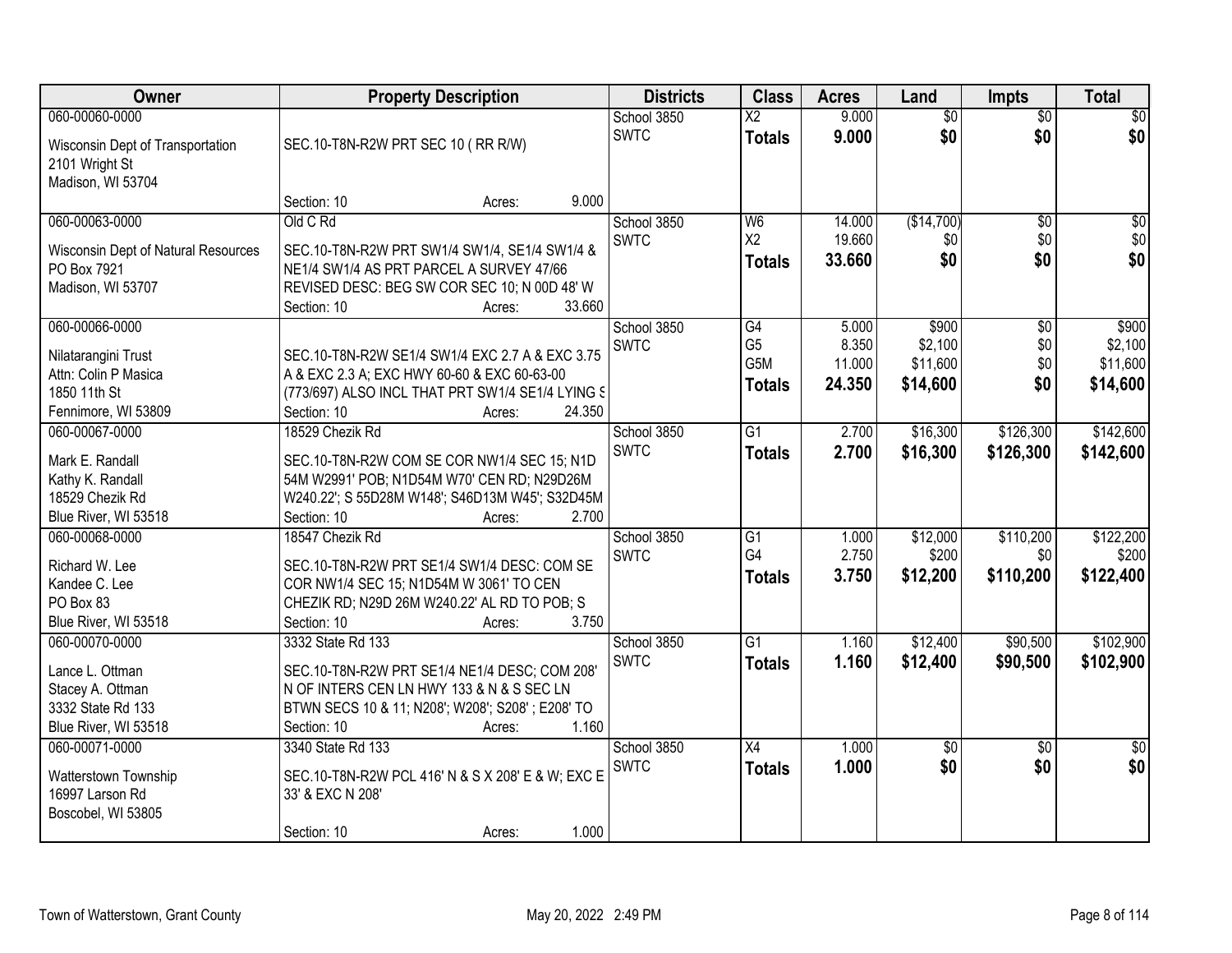| Owner                               | <b>Property Description</b>                      | <b>Districts</b> | <b>Class</b>    | <b>Acres</b> | Land     | Impts           | <b>Total</b> |
|-------------------------------------|--------------------------------------------------|------------------|-----------------|--------------|----------|-----------------|--------------|
| 060-00072-0000                      | 3422 State Rd 133                                | School 3850      | G4              | 13.500       | \$2,300  | $\overline{50}$ | \$2,300      |
| Gary W. Nelson                      | SEC.10-T8N-R2W NE1/4 SE1/4 N OF RR EXC 3.94 A    | <b>SWTC</b>      | G <sub>5</sub>  | 1.500        | \$2,300  | \$0             | \$2,300      |
| Shiela K. Nelson                    | IN NE COR                                        |                  | G7              | 0.960        | \$10,600 | \$112,900       | \$123,500    |
| PO Box 236                          |                                                  |                  | <b>Totals</b>   | 15.960       | \$15,200 | \$112,900       | \$128,100    |
| Blue River, WI 53518                | 15.960<br>Section: 10<br>Acres:                  |                  |                 |              |          |                 |              |
| 060-00075-0000                      | 3417 Old C Rd                                    | School 3850      | G4              | 7.000        | \$800    | $\overline{50}$ | \$800        |
|                                     | SEC.10-T8N-R2W NE1/4 SE1/4 S OF RR               | <b>SWTC</b>      | G <sub>5</sub>  | 1.000        | \$100    | \$0             | \$100        |
| William G. Tracy                    |                                                  |                  | G5M             | 9.730        | \$10,200 | \$0             | \$10,200     |
| Penny R. Tracy<br>3417 Old C        |                                                  |                  | G7              | 1.000        | \$11,000 | \$77,000        | \$88,000     |
| Blue River, WI 53518                | 18.730<br>Section: 10<br>Acres:                  |                  | <b>Totals</b>   | 18.730       | \$22,100 | \$77,000        | \$99,100     |
| 060-00077-0000                      | 3444 State Rd 133                                | School 3850      | $\overline{G1}$ | 1.500        | \$13,300 | \$128,300       | \$141,600    |
|                                     |                                                  | <b>SWTC</b>      | <b>Totals</b>   | 1.500        | \$13,300 | \$128,300       | \$141,600    |
| Nikolaus R. Lins                    | SEC.10-T8N-R2W PRT NW1/4 SE1/4 DESC; COM         |                  |                 |              |          |                 |              |
| 3444 State Rd 133                   | INTERS E LN NW1/4 SE1/4 & N LN OLD CTY C; N600'; |                  |                 |              |          |                 |              |
| Blue River, WI 53518                | W130'; S600'; E AL SD HWY 130' TO POB EXC .29A   |                  |                 |              |          |                 |              |
|                                     | Section: 10<br>1.500<br>Acres:                   |                  |                 |              |          |                 |              |
| 060-00083-0000                      | State Highway 133                                | School 3850      | X2              | 12.870       | \$0      | \$0             | \$0          |
| Wisconsin Dept of Natural Resources |                                                  | <b>SWTC</b>      | <b>Totals</b>   | 12.870       | \$0      | \$0             | \$0          |
| PO Box 7921                         | 2021*******                                      |                  |                 |              |          |                 |              |
| Madison, WI 53707                   | *************                                    |                  |                 |              |          |                 |              |
|                                     | 12.870<br>Section: 2<br>Acres:                   |                  |                 |              |          |                 |              |
| 060-00084-0000                      |                                                  | School 3850      | $\overline{G4}$ | 1.000        | \$200    | $\overline{50}$ | \$200        |
| Bryan L. Kauffman                   | SEC.11-T8N-R2W PRT NW1/4 NW1/4 DESC; COM NW      | <b>SWTC</b>      | G <sub>5</sub>  | 8.000        | \$2,000  | \$0             | \$2,000      |
| Mindy J. Kauffman                   | COR SEC 11; E730' TO POB; S TO CEN HWY 133; E AI |                  | <b>Totals</b>   | 9.000        | \$2,200  | \$0             | \$2,200      |
| 18289 County Rd T                   | HWY TO PT 1025 E OF W SEC LN; N TO N LN SEC; W   |                  |                 |              |          |                 |              |
| Blue River, WI 53518                | 9.000<br>Section: 11<br>Acres:                   |                  |                 |              |          |                 |              |
| 060-00084-0010                      |                                                  | School 3850      | $\overline{G5}$ | 22.000       | \$5,500  | $\sqrt{6}$      | \$5,500      |
|                                     |                                                  | <b>SWTC</b>      | <b>Totals</b>   | 22.000       | \$5,500  | \$0             | \$5,500      |
| James C. Frazier                    | SEC.11-T8N-R2W W 730' NW1/4 NW1/4                |                  |                 |              |          |                 |              |
| 15513 Richwood Estate Ln            |                                                  |                  |                 |              |          |                 |              |
| Blue River, WI 53518                |                                                  |                  |                 |              |          |                 |              |
|                                     | 22.000<br>Section: 11<br>Acres:                  |                  |                 |              |          |                 |              |
| 060-00084-0020                      |                                                  | School 3850      | G4              | 1.500        | \$300    | $\overline{30}$ | \$300        |
| Troy L. Romanek                     | SEC.11-T8N-R2W PRT NW1/4 NW1/4 DESC; COM NW      | <b>SWTC</b>      | G <sub>5</sub>  | 7.500        | \$1,900  | \$0             | \$1,900      |
| 3274 State Rd 133                   | COR SEC 11; E1025' TO POB; S TO PT ON NLY R/W    |                  | <b>Totals</b>   | 9.000        | \$2,200  | \$0             | \$2,200      |
| Blue River, WI 53518                | RR; E'LY AL RR R/W 295'; N TO N LN SEC 11; W295' |                  |                 |              |          |                 |              |
|                                     | 9.000<br>Section: 11<br>Acres:                   |                  |                 |              |          |                 |              |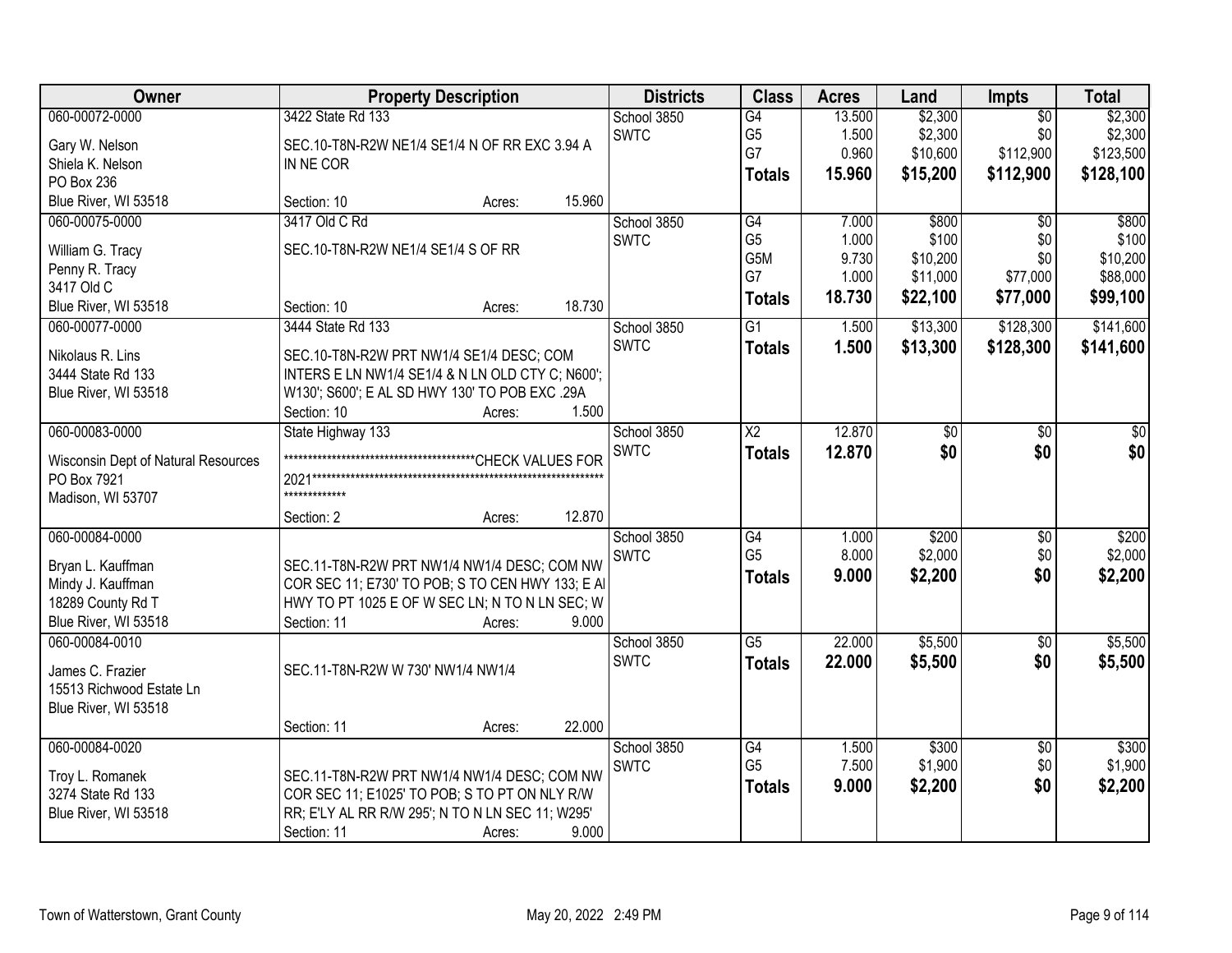| Owner                                                                                       | <b>Property Description</b>                                                                                                                       |        |        | <b>Districts</b>           | <b>Class</b>                                       | <b>Acres</b>             | Land                            | <b>Impts</b>                       | <b>Total</b>                    |
|---------------------------------------------------------------------------------------------|---------------------------------------------------------------------------------------------------------------------------------------------------|--------|--------|----------------------------|----------------------------------------------------|--------------------------|---------------------------------|------------------------------------|---------------------------------|
| 060-00085-0000<br>Bryan L. Kauffman<br>Mindy J. Kauffman<br>18289 County Rd T               | SEC.11-T8N-R2W E PRT SW1/4 NW1/4 EXC 60-85-30;<br><b>EXC HWY</b>                                                                                  |        |        | School 3850<br><b>SWTC</b> | G4<br>G <sub>5</sub><br><b>Totals</b>              | 9.500<br>0.470<br>9.970  | \$1,600<br>\$100<br>\$1,700     | $\overline{50}$<br>\$0<br>\$0      | \$1,600<br>\$100<br>\$1,700     |
| Blue River, WI 53518                                                                        | Section: 11                                                                                                                                       | Acres: | 9.970  |                            |                                                    |                          |                                 |                                    |                                 |
| 060-00085-0010<br>James C. Frazier<br>15513 Richwood Estate Ln<br>Blue River, WI 53518      | SEC.11-T8N-R2W W 730' SW1/4 NW1/4 EXC 10A<br>ASSESSED FOR MANUFACTURING PURPOSES IN<br>60-85-20<br>Section: 11                                    | Acres: | 12.000 | School 3850<br><b>SWTC</b> | G4<br>G <sub>5</sub><br><b>Totals</b>              | 9.000<br>3.000<br>12.000 | \$1,500<br>\$800<br>\$2,300     | \$0<br>\$0<br>\$0                  | \$1,500<br>\$800<br>\$2,300     |
| 060-00085-0020<br>James C. Frazier<br>15513 Richwood Estate Ln<br>Blue River, WI 53518      | 3286 State Rd 133<br>SEC.11-T8N-R2W 10A AL HWY SW1/4 NW1/4 (SPLIT<br>FROM 60-85-10 FOR) MANUFACTURING<br>ASSESSMENT PURPOSES ONLY)<br>Section: 11 | Acres: | 10.000 | School 3850<br><b>SWTC</b> | $\overline{G3}$<br><b>Totals</b>                   | 10.000<br>10.000         | $\overline{50}$<br>\$0          | $\overline{50}$<br>\$0             | $\overline{30}$<br>\$0          |
| 060-00085-0030<br>Troy L. Romanek<br>3274 State Rd 133<br>Blue River, WI 53518              | 3274 State Rd 133<br>SEC.11-T8N-R2W PRT SW1/4 NW1/4 DESC IN<br>60-84-20 EXC 60-85-30; EXC CSM 1322<br>Section: 11                                 | Acres: | 6.793  | School 3850<br><b>SWTC</b> | G4<br>G7<br><b>Totals</b>                          | 5.793<br>1.000<br>6.793  | \$1,200<br>\$11,000<br>\$12,200 | $\sqrt{6}$<br>\$62,300<br>\$62,300 | \$1,200<br>\$73,300<br>\$74,500 |
| 060-00085-0035<br>Troy L. Romanek<br>3274 State Rd 133<br>Blue River, WI 53518              | 3270 State Rd 133<br>SEC.11-T8N-R2W CSM 1322 LOT 1 & OUTLOT 1 PRT<br>SW1/4 NW1/4<br>Section: 11                                                   | Acres: | 1.207  | School 3850<br><b>SWTC</b> | $\overline{G2}$<br>G <sub>5</sub><br><b>Totals</b> | 0.957<br>0.250<br>1.207  | \$11,500<br>\$100<br>\$11,600   | \$63,800<br>\$0<br>\$63,800        | \$75,300<br>\$100<br>\$75,400   |
| 060-00085-0040<br>Wisconsin Dept of Transportation<br>2101 Wright St<br>Madison, WI 53704   | SEC.11-T8N-R2W PRT SEC 11 (INCLUDES RR R/W)<br>Section: 11                                                                                        | Acres: | 2.740  | School 3850<br><b>SWTC</b> | $\overline{X2}$<br><b>Totals</b>                   | 2.740<br>2.740           | $\sqrt{$0}$<br>\$0              | $\sqrt{6}$<br>\$0                  | $\frac{1}{6}$<br>\$0            |
| 060-00086-0000<br>Tisdale Gregory & Joann LLC<br>33609 County Hwy F<br>Blue River, WI 53518 | 3299 Old C<br>SEC.11-T8N-R2W NW1/4 SW1/4 EXC 2.7 A; EXC N OF<br>HWY IN 60-86-10 & 60-86-20; EXC HWY; EXC 60-86-30<br>Section: 11                  | Acres: | 1.940  | School 3850<br><b>SWTC</b> | $\overline{G5}$<br><b>Totals</b>                   | 1.940<br>1.940           | \$3,000<br>\$3,000              | $\overline{30}$<br>\$0             | \$3,000<br>\$3,000              |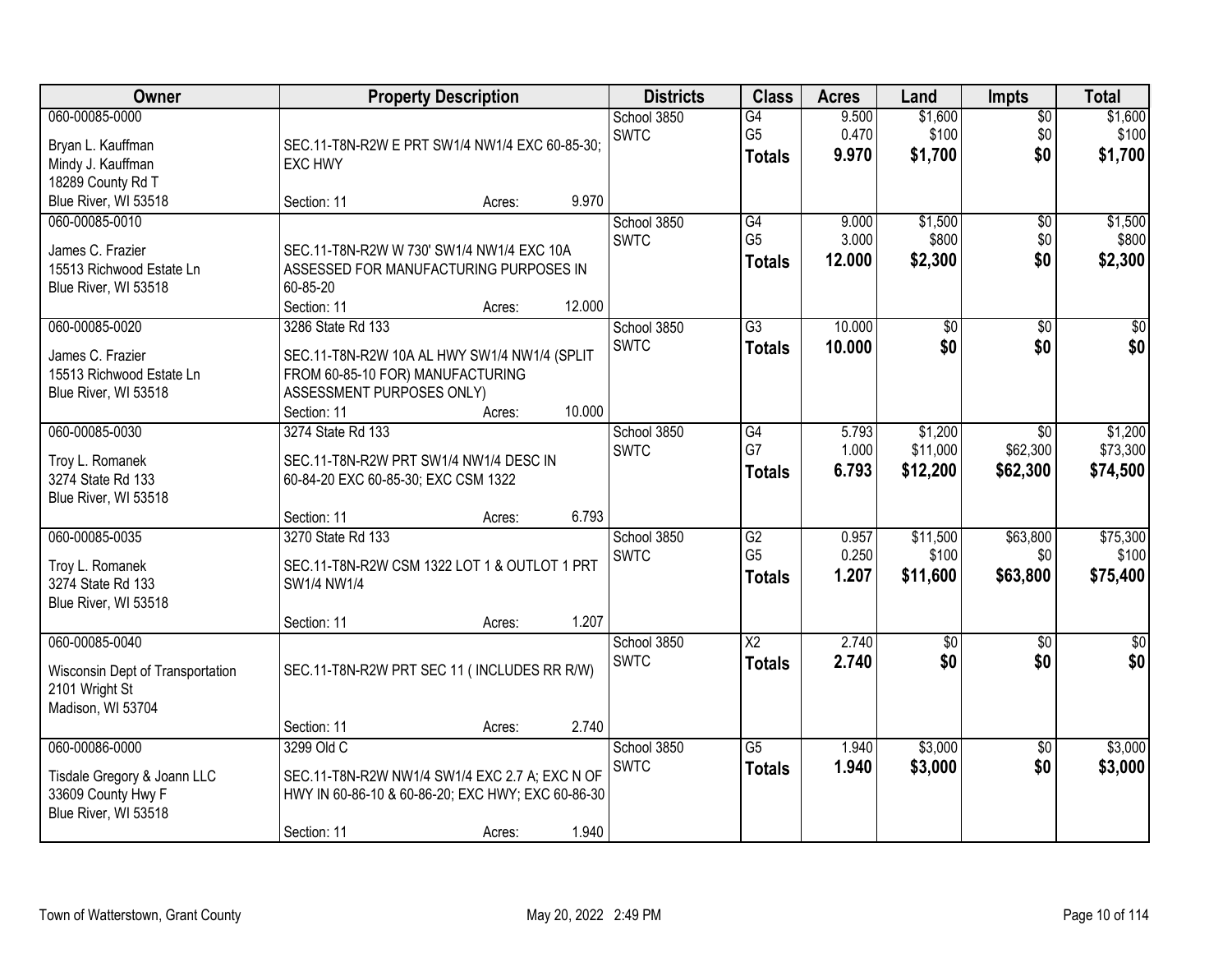| <b>Owner</b>                                               | <b>Property Description</b>                        |        |        | <b>Districts</b>           | <b>Class</b>         | <b>Acres</b>    | Land             | <b>Impts</b>    | <b>Total</b>     |
|------------------------------------------------------------|----------------------------------------------------|--------|--------|----------------------------|----------------------|-----------------|------------------|-----------------|------------------|
| 060-00086-0010                                             |                                                    |        |        | School 3850<br><b>SWTC</b> | $\overline{G4}$      | 1.250           | \$200            | $\overline{50}$ | \$200            |
| James C. Frazier                                           | SEC.11-T8N-R2W W730' NW1/4 SW1/4 N OF HWY          |        |        |                            | <b>Totals</b>        | 1.250           | \$200            | \$0             | \$200            |
| 15513 Richwood Estate Ln                                   |                                                    |        |        |                            |                      |                 |                  |                 |                  |
| Blue River, WI 53518                                       |                                                    |        |        |                            |                      |                 |                  |                 |                  |
|                                                            | Section: 11                                        | Acres: | 1.250  |                            |                      |                 |                  |                 |                  |
| 060-00086-0020                                             |                                                    |        |        | School 3850<br><b>SWTC</b> | G4<br>G <sub>5</sub> | 16.300<br>1.000 | \$3,100<br>\$100 | \$0<br>\$0      | \$3,100<br>\$100 |
| William G. Tracy                                           | SEC.11-T8N-R2W PRT NE1/4 NW1/4 DESC; COM W1/4      |        |        |                            |                      | 17.300          | \$3,200          | \$0             | \$3,200          |
| Penny R. Tracy                                             | COR SEC 11; S0D12M E310.41' TO POB; N72D36M        |        |        |                            | <b>Totals</b>        |                 |                  |                 |                  |
| 3417 Old C                                                 | E1039.13'; N89D59M E13.50'; S3D53M E347.41';       |        |        |                            |                      |                 |                  |                 |                  |
| Blue River, WI 53518                                       | Section: 11                                        | Acres: | 17.300 |                            |                      |                 |                  |                 |                  |
| 060-00086-0030                                             | Old C Rd                                           |        |        | School 3850                | $\overline{G5}$      | 2.060           | \$3,200          | \$0             | \$3,200          |
| Hershel G. Marks                                           | SEC.11-T8N-R2W PRT NW1/4 SW1/4 DESC IN DOC         |        |        | <b>SWTC</b>                | G <sub>6</sub>       | 14.740          | \$31,000         | \$0             | \$31,000         |
| Deanna K. Marks                                            | 784502 (NO SURVEY ON FILE): COM S1/4 COR SEC       |        |        |                            | <b>Totals</b>        | 16,800          | \$34,200         | \$0             | \$34,200         |
| 145 Wildwood Ct                                            | 11; N 89D 27' W 1345.50' TO W LN E1/2 SW1/4 SEC 11 |        |        |                            |                      |                 |                  |                 |                  |
| Boscobel, WI 53805                                         | Section: 11                                        | Acres: | 16.800 |                            |                      |                 |                  |                 |                  |
| 060-00088-0000                                             |                                                    |        |        | School 3850                | $\overline{X2}$      | 40.000          | \$0              | $\sqrt[6]{3}$   | $\sqrt{50}$      |
| Wisconsin Dept of Natural Resources                        | SEC.11-T8N-R2W SW1/4 SW1/4                         |        |        | <b>SWTC</b>                | <b>Totals</b>        | 40.000          | \$0              | \$0             | \$0              |
| PO Box 7921                                                |                                                    |        |        |                            |                      |                 |                  |                 |                  |
| Madison, WI 53707-7921                                     |                                                    |        |        |                            |                      |                 |                  |                 |                  |
|                                                            | Section: 11                                        | Acres: | 40.000 |                            |                      |                 |                  |                 |                  |
| 060-00089-0000                                             |                                                    |        |        | School 3850                | $\overline{G4}$      | 20.000          | \$1,400          | \$0             | \$1,400          |
| Hershel G. Marks                                           | SEC.11-T8N-R2W S1/2 SE1/4 SW1/4 DESC IN 60-86-30   |        |        | <b>SWTC</b>                | <b>Totals</b>        | 20,000          | \$1,400          | \$0             | \$1,400          |
| Deanna K. Marks                                            |                                                    |        |        |                            |                      |                 |                  |                 |                  |
| 145 Wildwood Ct                                            |                                                    |        |        |                            |                      |                 |                  |                 |                  |
| Boscobel, WI 53805                                         | Section: 11                                        | Acres: | 20.000 |                            |                      |                 |                  |                 |                  |
| 060-00090-0000                                             | 3037 Cerney Ln                                     |        |        | School 3850                | G4                   | 20.000          | \$2,000          | \$0             | \$2,000          |
| Gary A. Stuckey                                            | SEC.11-T8N-R2W S1/2 SW1/4 SE1/4 DESC; COM S1/4     |        |        | <b>SWTC</b>                | <b>Totals</b>        | 20.000          | \$2,000          | \$0             | \$2,000          |
| Deborah J. Stuckey                                         | COR SEC 11; N0D11M W1313.42'; S89D51M E1006.36'    |        |        |                            |                      |                 |                  |                 |                  |
| 3037 Cerney Ln                                             | S5D32M W660.89'; S89D47M E719.48'; S30D48M         |        |        |                            |                      |                 |                  |                 |                  |
| Blue River, WI 53518                                       | Section: 11                                        | Acres: | 20.000 |                            |                      |                 |                  |                 |                  |
| 060-00091-0000                                             |                                                    |        |        | School 3850                | G4                   | 3.020           | \$700            | $\overline{60}$ | \$700            |
|                                                            |                                                    |        |        | <b>SWTC</b>                | G <sub>5</sub>       | 0.500           | \$100            | \$0             | \$100            |
| David L Degenhardt & Karen L<br>Degenhardt Revocable Trust | SEC.11-T8N-R2W SE PRT SE1/4 SE1/4 EXC HWY          |        |        |                            | <b>Totals</b>        | 3.520           | \$800            | \$0             | \$800            |
| 600 S East St                                              |                                                    |        |        |                            |                      |                 |                  |                 |                  |
| Blue River, WI 53518                                       | Section: 11                                        | Acres: | 3.520  |                            |                      |                 |                  |                 |                  |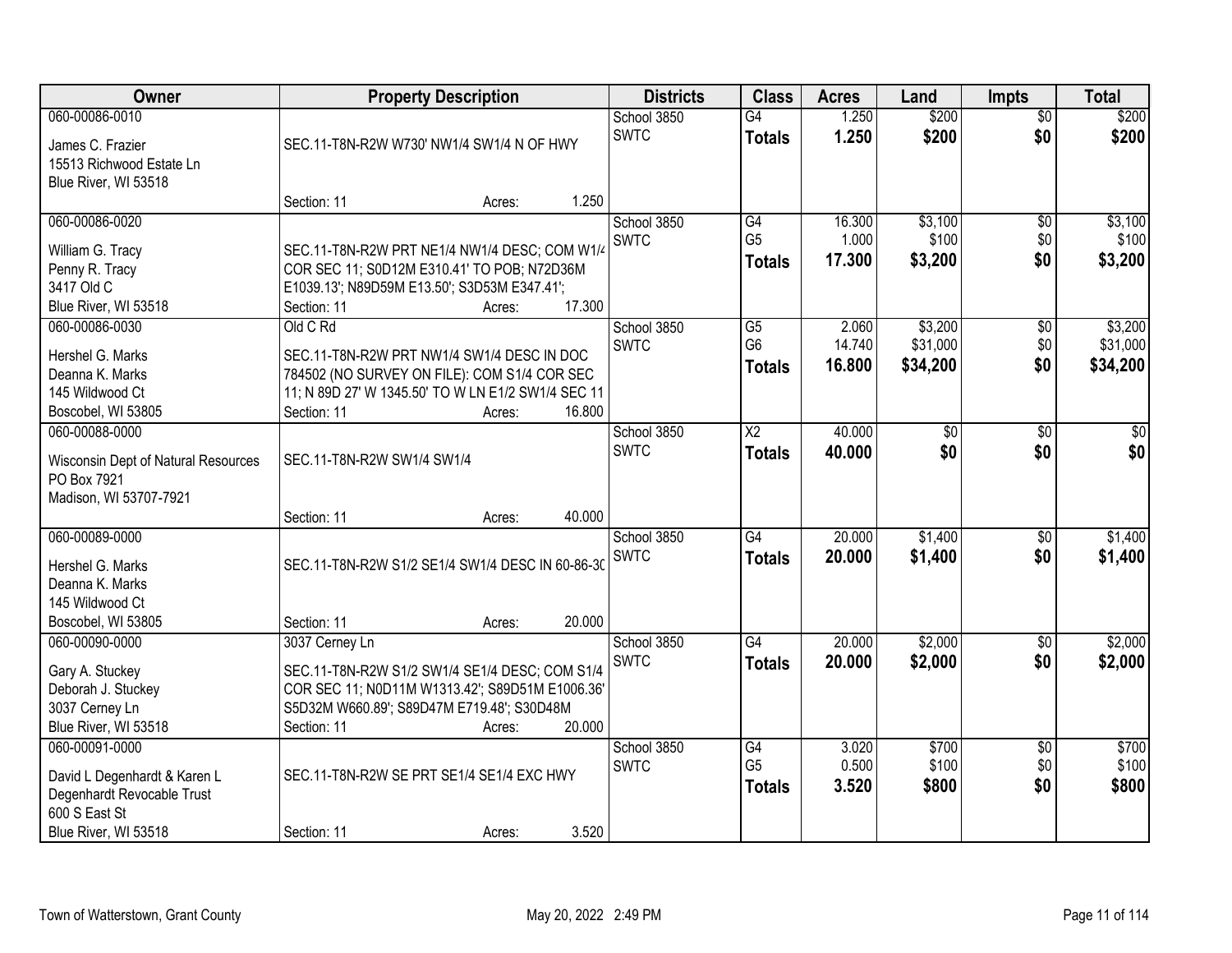| Owner                                                                                                                                         | <b>Property Description</b>                                                                                                                                                                                | <b>Districts</b>           | <b>Class</b>                                       | <b>Acres</b>              | Land                          | <b>Impts</b>                  | <b>Total</b>                    |
|-----------------------------------------------------------------------------------------------------------------------------------------------|------------------------------------------------------------------------------------------------------------------------------------------------------------------------------------------------------------|----------------------------|----------------------------------------------------|---------------------------|-------------------------------|-------------------------------|---------------------------------|
| 060-00092-0000<br>Michael E. Bailey<br>Valerie Bailey<br>17484 Bailey Rd                                                                      | SEC.11-T8N-R2W SE1/4 SE1/4 W OF RD EXC 60-<br>92-10 & 92-20 (587/709)                                                                                                                                      | School 3850<br><b>SWTC</b> | $\overline{G4}$<br>G <sub>5</sub><br><b>Totals</b> | 5.000<br>0.500<br>5.500   | \$1,100<br>\$100<br>\$1,200   | \$0<br>\$0<br>\$0             | \$1,100<br>\$100<br>\$1,200     |
| Boscobel, WI 53805                                                                                                                            | 5.500<br>Section: 11<br>Acres:                                                                                                                                                                             |                            |                                                    |                           |                               |                               |                                 |
| 060-00092-0010<br>Gary A. Stuckey<br>Deborah J. Stuckey<br>3037 Cerney Ln                                                                     | 3037 Cerney Ln<br>SEC.11-T8N-R2W PRT SE1/4 SE1/4 DESC IN 60-90<br>(742/739-EASEMENT)                                                                                                                       | School 3850<br><b>SWTC</b> | $\overline{G1}$<br>G4<br><b>Totals</b>             | 1.000<br>4.000<br>5.000   | \$12,000<br>\$700<br>\$12,700 | \$168,100<br>\$0<br>\$168,100 | \$180,100<br>\$700<br>\$180,800 |
| Blue River, WI 53518<br>060-00092-0020<br>David L Degenhardt & Karen L<br>Degenhardt Revocable Trust<br>600 S East St<br>Blue River, WI 53518 | 5.000<br>Section: 11<br>Acres:<br>SEC.11-T8N-R2W PRT SE1/4 SE1/4 W OF RD & E OF<br>DESC LN; COM E1/4 COR SEC 11; N89D52M<br>W520.80'; S4D24M W195.52'; S8D9M W599.15'; S<br>3.080<br>Section: 11<br>Acres: | School 3850<br><b>SWTC</b> | G4<br>G <sub>5</sub><br><b>Totals</b>              | 2.580<br>0.500<br>3.080   | \$200<br>\$100<br>\$300       | \$0<br>\$0<br>\$0             | \$200<br>\$100<br>\$300         |
| 060-00093-0000<br>Thomas J J. Cerney<br>Shari L. Cerney<br>4 Shirley Ct<br>Newark, IL 60541                                                   | SEC.11-T8N-R2W SE1/4 SE1/4 S OF CTY T EXC HWY<br>0.730<br>Section: 11<br>Acres:                                                                                                                            | School 3850<br><b>SWTC</b> | $\overline{G4}$<br><b>Totals</b>                   | 0.730<br>0.730            | \$200<br>\$200                | $\sqrt[6]{3}$<br>\$0          | \$200<br>\$200                  |
| 060-00093-0010<br><b>Grant County Highway</b><br>PO Box 150<br>Lancaster, WI 53813                                                            | SEC.11-T8N-R2W PRT SEC 11 FOR CTY RD<br>2.170<br>Section: 11<br>Acres:                                                                                                                                     | School 3850<br><b>SWTC</b> | $\overline{\chi_3}$<br><b>Totals</b>               | 2.170<br>2.170            | $\overline{50}$<br>\$0        | $\overline{50}$<br>\$0        | $\overline{50}$<br>\$0          |
| 060-00094-0000<br><b>Blue River Rifle Club</b><br>PO Box 51<br>Blue River, WI 53518-0051                                                      | 2590 State Rd 133<br>SEC.12-T8N-R2W NE1/4 NE1/4, EXC LOT 600' X 436.5'<br>IN SE COR; EXC HWY<br>33.350<br>Section: 12<br>Acres:                                                                            | School 3850<br><b>SWTC</b> | G2<br>G <sub>5</sub><br><b>Totals</b>              | 32.350<br>1.000<br>33.350 | \$47,900<br>\$100<br>\$48,000 | \$5,700<br>\$0<br>\$5,700     | \$53,600<br>\$100<br>\$53,700   |
| 060-00095-0000<br>Timothy I. Meyer<br>2504 State Rd 133<br>Blue River, WI 53518                                                               | 2504 State Rd 133<br>SEC.12-T8N-R2W PRT NE1/4 NE1/4 DESC; COM SE<br>COR NE1/4 NE1/4; N600'; W218.25' S600' E218.25' TO<br>POB EXC HWY<br>2.860<br>Section: 12<br>Acres:                                    | School 3850<br><b>SWTC</b> | $\overline{G1}$<br><b>Totals</b>                   | 2.860<br>2.860            | \$16,700<br>\$16,700          | \$96,600<br>\$96,600          | \$113,300<br>\$113,300          |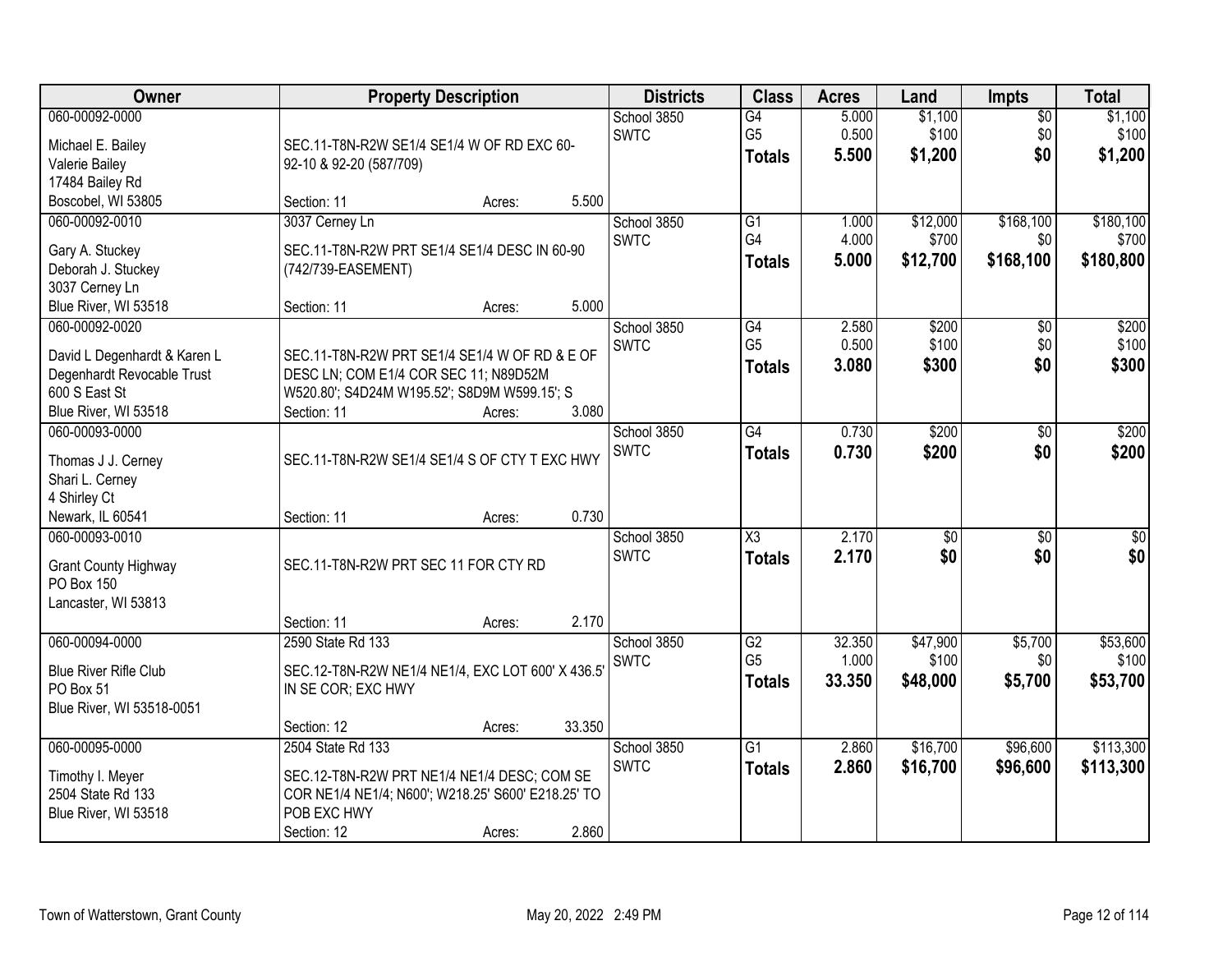| <b>Owner</b>                     |                                                | <b>Property Description</b> |       | <b>Districts</b> | <b>Class</b>           | <b>Acres</b> | Land            | <b>Impts</b>    | <b>Total</b> |
|----------------------------------|------------------------------------------------|-----------------------------|-------|------------------|------------------------|--------------|-----------------|-----------------|--------------|
| 060-00096-0000                   | 2525 State Rd 133                              |                             |       | School 3850      | $\overline{G1}$        | 2.860        | \$16,700        | \$101,200       | \$117,900    |
| Derald D. Townsend               | SEC.12-T8N-R2W PRT NE1/4 NE1/4 DESC; COM 600'  |                             |       | <b>SWTC</b>      | <b>Totals</b>          | 2.860        | \$16,700        | \$101,200       | \$117,900    |
| 2525 State Rd 133                | N & 218.25' W OF SE COR NE1/4 NE1/4; W218.25'; |                             |       |                  |                        |              |                 |                 |              |
| Blue River, WI 53518             | S600'; E218.25'; N600' TO POB EXC HWY          |                             |       |                  |                        |              |                 |                 |              |
|                                  | Section: 12                                    | Acres:                      | 2.860 |                  |                        |              |                 |                 |              |
| 060-00097-0000                   |                                                |                             |       | School 3850      | $\overline{G5}$        | 8.250        | \$12,400        | $\overline{50}$ | \$12,400     |
| Jeffrey D. Steiber               | SEC.12-T8N-R2W E 30A NW1/4 NE1/4 N OF RD EXC   |                             |       | <b>SWTC</b>      | <b>Totals</b>          | 8.250        | \$12,400        | \$0             | \$12,400     |
| Erryn D. Buys-Steiber            | CSM 561; EXC E10 RDS EXC .45 A FOR HWY IN      |                             |       |                  |                        |              |                 |                 |              |
| 2602 State Rd 133                | 997/958 (595/400)                              |                             |       |                  |                        |              |                 |                 |              |
| Blue River, WI 53518             | Section: 12                                    | Acres:                      | 8.250 |                  |                        |              |                 |                 |              |
| 060-00097-0020                   |                                                |                             |       | School 3850      | $\overline{G4}$        | 2.000        | \$300           | $\overline{50}$ | \$300        |
|                                  |                                                |                             |       | <b>SWTC</b>      | <b>Totals</b>          | 2.000        | \$300           | \$0             | \$300        |
| <b>Isaiah Frazier</b>            | SEC.12-T8N-R2W CSM 561 LOT 7 PRT NW1/4 NE1/4   |                             |       |                  |                        |              |                 |                 |              |
| PO Box 182                       | (595/400)                                      |                             |       |                  |                        |              |                 |                 |              |
| Blue River, WI 53518             |                                                |                             |       |                  |                        |              |                 |                 |              |
|                                  | Section: 12                                    | Acres:                      | 2.000 |                  |                        |              |                 |                 |              |
| 060-00097-0030                   |                                                |                             |       | School 3850      | $\overline{G4}$        | 2.000        | \$300           | \$0             | \$300        |
| Benjamin J. Frazier              | SEC.12-T8N-R2W CSM 561 LOT 8 PRT NW1/4 NE1/4   |                             |       | <b>SWTC</b>      | <b>Totals</b>          | 2.000        | \$300           | \$0             | \$300        |
| 18860 Lake Rd                    | (595/400)                                      |                             |       |                  |                        |              |                 |                 |              |
| Blue River, WI 53518             |                                                |                             |       |                  |                        |              |                 |                 |              |
|                                  | Section: 12                                    | Acres:                      | 2.000 |                  |                        |              |                 |                 |              |
| 060-00097-0040                   |                                                |                             |       | School 3850      | $\overline{\text{X2}}$ | 0.700        | $\overline{50}$ | $\overline{30}$ | $\sqrt{50}$  |
| Wisconsin Dept of Transportation | SEC.12-T8N-R2W CSM 945 OUTLOT 1 PRT NW1/4      |                             |       | <b>SWTC</b>      | <b>Totals</b>          | 0.700        | \$0             | \$0             | \$0          |
| 2101 Wright St                   | NE1/4 (595/400)                                |                             |       |                  |                        |              |                 |                 |              |
| Madison, WI 53704                |                                                |                             |       |                  |                        |              |                 |                 |              |
|                                  | Section: 12                                    | Acres:                      | 0.700 |                  |                        |              |                 |                 |              |
| 060-00097-0050                   | 18860 Lake Rd                                  |                             |       | School 3850      | $\overline{G1}$        | 1.000        | \$17,000        | \$147,800       | \$164,800    |
| Benjamin J. Frazier              | SEC.12-T8N-R2W CSM 945 LOT 1 PRT NW1/4 NE1/4   |                             |       | <b>SWTC</b>      | G4                     | 2.900        | \$500           | \$0             | \$500        |
| 18860 Lake Rd                    | (595/400)                                      |                             |       |                  | <b>Totals</b>          | 3.900        | \$17,500        | \$147,800       | \$165,300    |
| Blue River, WI 53518             |                                                |                             |       |                  |                        |              |                 |                 |              |
|                                  | Section: 12                                    | Acres:                      | 3.900 |                  |                        |              |                 |                 |              |
| 060-00098-0000                   | 2669 State Rd 133                              |                             |       | School 3850      | $\overline{G1}$        | 1.830        | \$14,100        | \$96,500        | \$110,600    |
|                                  |                                                |                             |       | <b>SWTC</b>      | <b>Totals</b>          | 1.830        | \$14,100        | \$96,500        | \$110,600    |
| Daniel Lamb                      | SEC.12-T8N-R2W PRT NW1/4 NE1/4 DESC; COM NE    |                             |       |                  |                        |              |                 |                 |              |
| Nadine Lamb                      | COR NE1/4; N88D46M W1324.71'; S1D3M W1341.75'; |                             |       |                  |                        |              |                 |                 |              |
| 2669 State Rd 133                | N88D46M W 995.35' TO POB; N0D8M E488. 65';     |                             |       |                  |                        |              |                 |                 |              |
| Blue River, WI 53518             | Section: 12                                    | Acres:                      | 1.830 |                  |                        |              |                 |                 |              |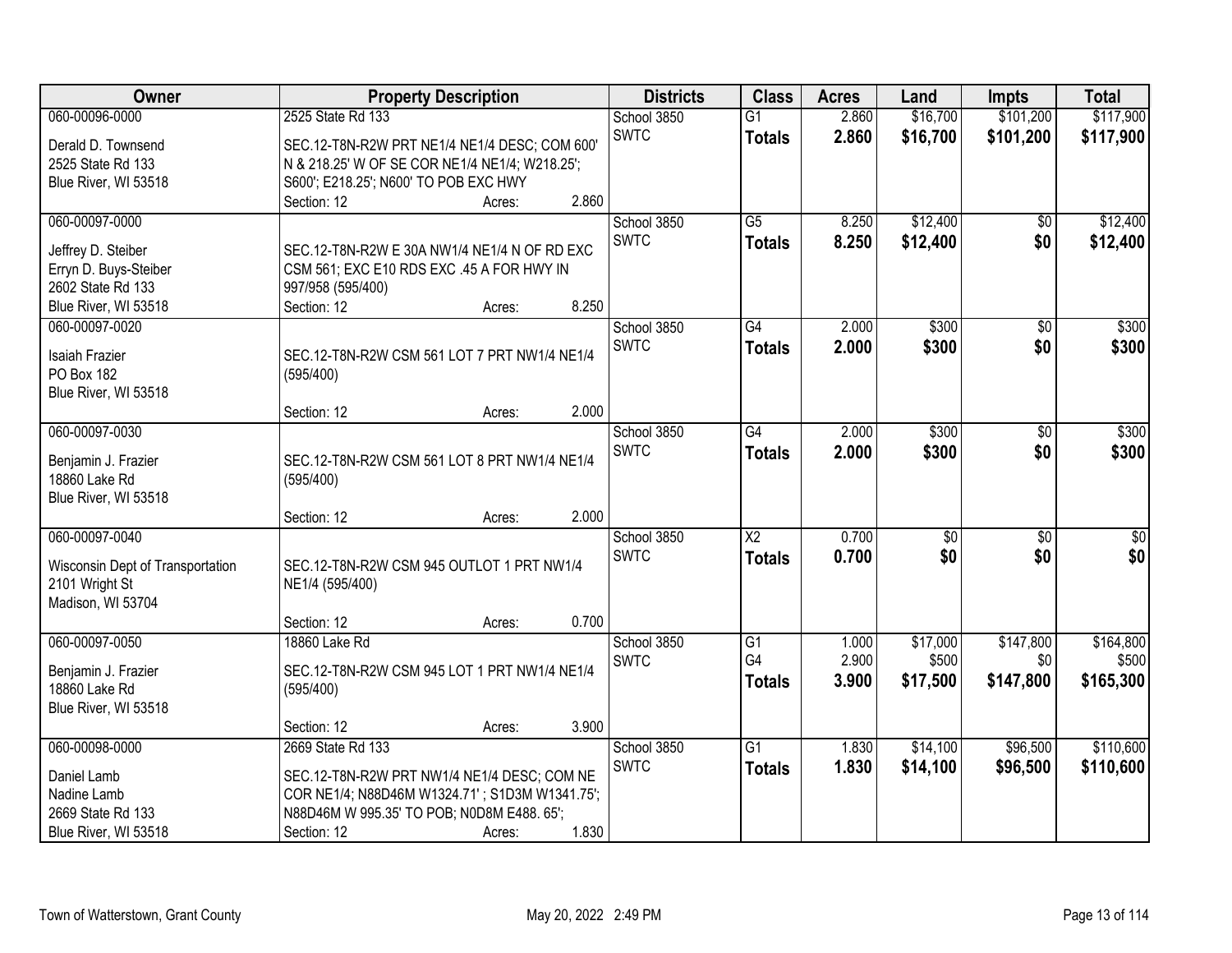| \$73,900<br>060-00098-0010<br>2643 State Rd 133<br>2.643<br>\$16,100<br>\$57,800<br>School 3850<br>$\overline{G1}$<br><b>SWTC</b><br>2.643<br>\$16,100<br>\$57,800<br>\$73,900<br><b>Totals</b><br>Kenneth A. Pasold<br>SEC.12-T8N-R2W PRT NW1/4 NE1/4 DESC; COM NE<br>COR NE1/4; N88D46M W1324.71'; S1D03M W1341.75';<br>Sharon A. Pasold<br>N88D46M W165'; N88D46M W416.05'; N4D14M E33' TC<br>407 Clinton St<br>Blue River, WI 53518<br>2.643<br>Section: 12<br>Acres:<br>\$57,600<br>060-00098-0020<br>2663 State Rd 133<br>$\overline{G1}$<br>\$2,200<br>\$59,800<br>School 3850<br>0.980<br><b>SWTC</b><br>0.980<br>\$2,200<br>\$57,600<br>\$59,800<br><b>Totals</b><br>Nancy J. Frazier<br>SEC.12-T8N-R2W PRT NW1/4 NE1/4 S OF RD DESC ; |
|-------------------------------------------------------------------------------------------------------------------------------------------------------------------------------------------------------------------------------------------------------------------------------------------------------------------------------------------------------------------------------------------------------------------------------------------------------------------------------------------------------------------------------------------------------------------------------------------------------------------------------------------------------------------------------------------------------------------------------------------------|
|                                                                                                                                                                                                                                                                                                                                                                                                                                                                                                                                                                                                                                                                                                                                                 |
|                                                                                                                                                                                                                                                                                                                                                                                                                                                                                                                                                                                                                                                                                                                                                 |
|                                                                                                                                                                                                                                                                                                                                                                                                                                                                                                                                                                                                                                                                                                                                                 |
|                                                                                                                                                                                                                                                                                                                                                                                                                                                                                                                                                                                                                                                                                                                                                 |
|                                                                                                                                                                                                                                                                                                                                                                                                                                                                                                                                                                                                                                                                                                                                                 |
|                                                                                                                                                                                                                                                                                                                                                                                                                                                                                                                                                                                                                                                                                                                                                 |
|                                                                                                                                                                                                                                                                                                                                                                                                                                                                                                                                                                                                                                                                                                                                                 |
| 2663 State Rd 133<br>COM NE COR NE1/4 SEC 12; N 88D46M W1324.71';                                                                                                                                                                                                                                                                                                                                                                                                                                                                                                                                                                                                                                                                               |
| S1D3M W 1341.75'; N88D46M W846.22'; N8D29M<br>Blue River, WI 53518                                                                                                                                                                                                                                                                                                                                                                                                                                                                                                                                                                                                                                                                              |
| 0.980<br>Section: 12<br>Acres:                                                                                                                                                                                                                                                                                                                                                                                                                                                                                                                                                                                                                                                                                                                  |
| 16.300<br>060-00098-0030<br>$\overline{X2}$<br>$\overline{30}$<br>School 3850<br>\$0<br>\$0                                                                                                                                                                                                                                                                                                                                                                                                                                                                                                                                                                                                                                                     |
| \$0<br>\$0 <br><b>SWTC</b><br>16.300<br>\$0<br><b>Totals</b>                                                                                                                                                                                                                                                                                                                                                                                                                                                                                                                                                                                                                                                                                    |
| SEC.12-T8N-R2W PRT SEC 12 (INCLUDED RR R/W)<br>Wisconsin Dept of Transportation                                                                                                                                                                                                                                                                                                                                                                                                                                                                                                                                                                                                                                                                 |
| 2101 Wright St                                                                                                                                                                                                                                                                                                                                                                                                                                                                                                                                                                                                                                                                                                                                  |
| Madison, WI 53704<br>16.300                                                                                                                                                                                                                                                                                                                                                                                                                                                                                                                                                                                                                                                                                                                     |
| Section: 12<br>Acres:<br>060-00099-0000<br>$\overline{X4}$<br>1.000<br>$\overline{50}$<br>$\overline{30}$<br>School 3850<br>\$0                                                                                                                                                                                                                                                                                                                                                                                                                                                                                                                                                                                                                 |
| \$0<br><b>SWTC</b><br>\$0                                                                                                                                                                                                                                                                                                                                                                                                                                                                                                                                                                                                                                                                                                                       |
| \$0<br>1.000<br><b>Totals</b><br>SEC.12-T8N-R2W 50' STRIP IN NW1/4 NE1/4 LYING AL<br>Watterstown Township                                                                                                                                                                                                                                                                                                                                                                                                                                                                                                                                                                                                                                       |
| 16997 Larson Rd<br>THE CLIFFORD POST FARM, N OF CTY C TO SEC LN                                                                                                                                                                                                                                                                                                                                                                                                                                                                                                                                                                                                                                                                                 |
| Boscobel, WI 53805                                                                                                                                                                                                                                                                                                                                                                                                                                                                                                                                                                                                                                                                                                                              |
| 1.000<br>Section: 12<br>Acres:                                                                                                                                                                                                                                                                                                                                                                                                                                                                                                                                                                                                                                                                                                                  |
| \$1,200<br>060-00100-0000<br>$\overline{G4}$<br>\$1,200<br>7.000<br>\$0<br>School 3850                                                                                                                                                                                                                                                                                                                                                                                                                                                                                                                                                                                                                                                          |
| G <sub>5</sub><br>2.520<br>\$600<br>\$0<br>\$600<br><b>SWTC</b><br>Daniel S. Post<br>SEC.12-T8N-R2W W10 A NW1/4 NE1/4 EXC HWY                                                                                                                                                                                                                                                                                                                                                                                                                                                                                                                                                                                                                   |
| 9.520<br>\$0<br>\$1,800<br>\$1,800<br><b>Totals</b><br>Lori A. Post                                                                                                                                                                                                                                                                                                                                                                                                                                                                                                                                                                                                                                                                             |
| 2734 State Rd 133                                                                                                                                                                                                                                                                                                                                                                                                                                                                                                                                                                                                                                                                                                                               |
| Blue River, WI 53518<br>9.520<br>Section: 12<br>Acres:                                                                                                                                                                                                                                                                                                                                                                                                                                                                                                                                                                                                                                                                                          |
| $\overline{G6}$<br>\$9,800<br>\$9,800<br>School 3850<br>4.670<br>060-00101-0000<br>$\sqrt{$0}$                                                                                                                                                                                                                                                                                                                                                                                                                                                                                                                                                                                                                                                  |
| <b>SWTC</b><br>\$9,800<br>\$0<br>4.670<br>\$9,800<br><b>Totals</b><br>SEC.12-T8N-R2W E10 RDS NW1/4 NE1/4 EXC HWY<br>Blue River Rifle & Pistol Club, Inc.                                                                                                                                                                                                                                                                                                                                                                                                                                                                                                                                                                                        |
| PO Box 51                                                                                                                                                                                                                                                                                                                                                                                                                                                                                                                                                                                                                                                                                                                                       |
| Blue River, WI 53518                                                                                                                                                                                                                                                                                                                                                                                                                                                                                                                                                                                                                                                                                                                            |
| 4.670<br>Section: 12<br>Acres:                                                                                                                                                                                                                                                                                                                                                                                                                                                                                                                                                                                                                                                                                                                  |
| 060-00102-0000<br>\$2,400<br>\$2,400<br>School 3850<br>G4<br>35.000<br>$\overline{50}$                                                                                                                                                                                                                                                                                                                                                                                                                                                                                                                                                                                                                                                          |
| G <sub>5</sub><br>2.000<br>\$500<br>\$0<br>\$500<br><b>SWTC</b>                                                                                                                                                                                                                                                                                                                                                                                                                                                                                                                                                                                                                                                                                 |
| SEC.12-T8N-R2W SW1/4 NE1/4 EXC 3 A<br><b>Cloverland Farms Inc.</b><br>\$0<br>37.000<br>\$2,900<br>\$2,900<br><b>Totals</b>                                                                                                                                                                                                                                                                                                                                                                                                                                                                                                                                                                                                                      |
| c/o Joellen Knoble<br>11804 O'Casey St                                                                                                                                                                                                                                                                                                                                                                                                                                                                                                                                                                                                                                                                                                          |
| Yukon, OK 73099-6509<br>37.000<br>Section: 12<br>Acres:                                                                                                                                                                                                                                                                                                                                                                                                                                                                                                                                                                                                                                                                                         |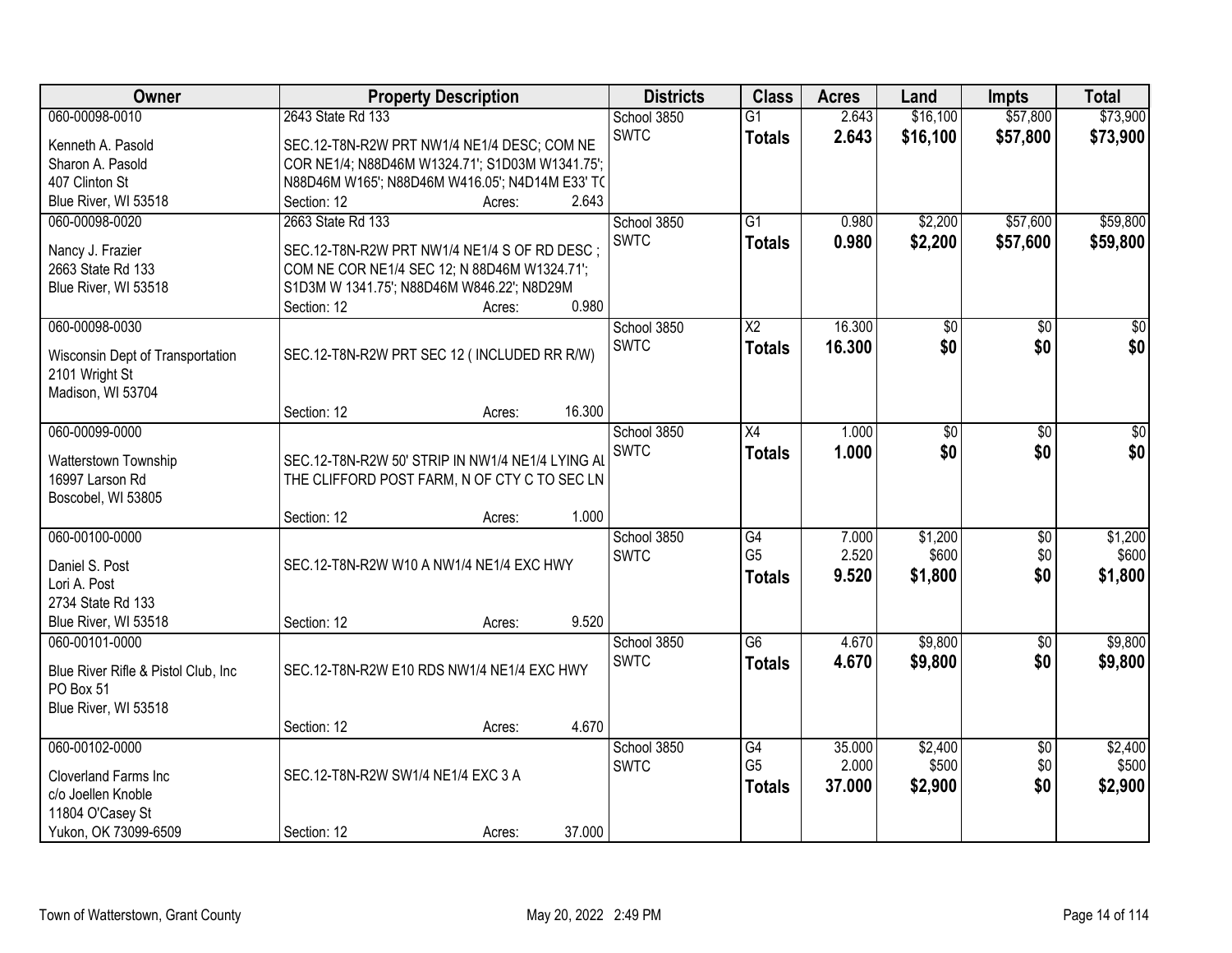| Owner                                                                                                                            |                                                                                                                                                                                        | <b>Property Description</b> |        | <b>Districts</b>           | <b>Class</b>                                                                 | <b>Acres</b>                                 | Land                                                 | <b>Impts</b>                              | <b>Total</b>                                         |
|----------------------------------------------------------------------------------------------------------------------------------|----------------------------------------------------------------------------------------------------------------------------------------------------------------------------------------|-----------------------------|--------|----------------------------|------------------------------------------------------------------------------|----------------------------------------------|------------------------------------------------------|-------------------------------------------|------------------------------------------------------|
| 060-00104-0000<br>Cloverland Farms Inc<br>c/o Joellen Knoble                                                                     | SEC.12-T8N-R2W SE1/4 NE1/4 EXC 60-103 & 105                                                                                                                                            |                             |        | School 3850<br><b>SWTC</b> | $\overline{G4}$<br>G <sub>5</sub><br><b>Totals</b>                           | 9.800<br>12.000<br>21.800                    | \$700<br>\$3,000<br>\$3,700                          | \$0<br>\$0<br>\$0                         | \$700<br>\$3,000<br>\$3,700                          |
| 11804 O'Casey St<br>Yukon, OK 73099-6509                                                                                         | Section: 12                                                                                                                                                                            | Acres:                      | 21.800 |                            |                                                                              |                                              |                                                      |                                           |                                                      |
| 060-00105-0000<br>Jeffrey W. Hipenbecker<br>2524 State Rd 133<br>Blue River, WI 53518                                            | 2524 State Rd 133<br>SEC.12-T8N-R2W PRT SE1/4 NE1/4 DESC; COM 665'<br>W OF S LN CTY C & INTES TWP LN; S558'; W110' TO I<br>SD RD; N'LY AL HWY TO PT 486' W OF POB; E TO<br>Section: 12 | Acres:                      | 14.900 | School 3850<br><b>SWTC</b> | $\overline{G1}$<br>G4<br>G <sub>5</sub><br>G <sub>5</sub> M<br><b>Totals</b> | 1.000<br>4.500<br>1.000<br>8.400<br>14.900   | \$12,000<br>\$300<br>\$100<br>\$8,800<br>\$21,200    | \$95,100<br>\$0<br>\$0<br>\$0<br>\$95,100 | \$107,100<br>\$300<br>\$100<br>\$8,800<br>\$116,300  |
| 060-00106-0000<br>Daniel S. Post<br>Lori A. Post<br>2734 State Rd 133<br>Blue River, WI 53518                                    | 2734 State Rd 133<br>SEC.12-T8N-R2W NE1/4 NW1/4 EXC HWY<br>Section: 12                                                                                                                 | Acres:                      | 36.310 | School 3850<br><b>SWTC</b> | $\overline{G4}$<br>G <sub>5</sub><br>G <sub>5</sub> M<br>G7<br><b>Totals</b> | 1.000<br>22.310<br>12.000<br>1.000<br>36.310 | \$200<br>\$5,600<br>\$12,600<br>\$11,000<br>\$29,400 | \$0<br>\$0<br>\$0<br>\$51,500<br>\$51,500 | \$200<br>\$5,600<br>\$12,600<br>\$62,500<br>\$80,900 |
| 060-00107-0000<br><b>Cloverland Farms Inc.</b><br>c/o Joellen Knoble<br>11804 O'Casey St<br>Yukon, OK 73099-6509                 | SEC.12-T8N-R2W SE1/4 NW1/4 EXC 3 A<br>Section: 12                                                                                                                                      | Acres:                      | 37.000 | School 3850<br><b>SWTC</b> | G4<br>G <sub>5</sub><br><b>Totals</b>                                        | 12.000<br>25.000<br>37.000                   | \$800<br>\$6,300<br>\$7,100                          | $\sqrt[6]{3}$<br>\$0<br>\$0               | \$800<br>\$6,300<br>\$7,100                          |
| 060-00109-0000<br>Cloverland Farms Inc<br>c/o Joellen Knoble<br>11804 O'Casey St<br>Yukon, OK 73099-6509                         | SEC.12-T8N-R2W NE1/4 SW1/4<br>Section: 12                                                                                                                                              | Acres:                      | 40.000 | School 3850<br><b>SWTC</b> | $\overline{G4}$<br>G <sub>5</sub><br><b>Totals</b>                           | 38.500<br>1.500<br>40.000                    | \$2,700<br>\$400<br>\$3,100                          | $\overline{50}$<br>\$0<br>\$0             | \$2,700<br>\$400<br>\$3,100                          |
| 060-00110-0000<br>David L Degenhardt & Karen L<br>Degenhardt Revocable Trust<br>600 S East St                                    | SEC.12-T8N-R2W SE1/4 SW1/4                                                                                                                                                             |                             | 40.000 | School 3850<br><b>SWTC</b> | G4<br><b>Totals</b>                                                          | 40.000<br>40.000                             | \$2,800<br>\$2,800                                   | \$0<br>\$0                                | \$2,800<br>\$2,800                                   |
| Blue River, WI 53518<br>060-00111-0000<br>Cloverland Farms Inc<br>c/o Joellen Knoble<br>11804 O'Casey St<br>Yukon, OK 73099-6509 | Section: 12<br>SEC.12-T8N-R2W NE1/4 SE1/4<br>Section: 12                                                                                                                               | Acres:<br>Acres:            | 40.000 | School 3850<br><b>SWTC</b> | $\overline{G4}$<br><b>Totals</b>                                             | 40.000<br>40.000                             | \$2,800<br>\$2,800                                   | $\overline{50}$<br>\$0                    | \$2,800<br>\$2,800                                   |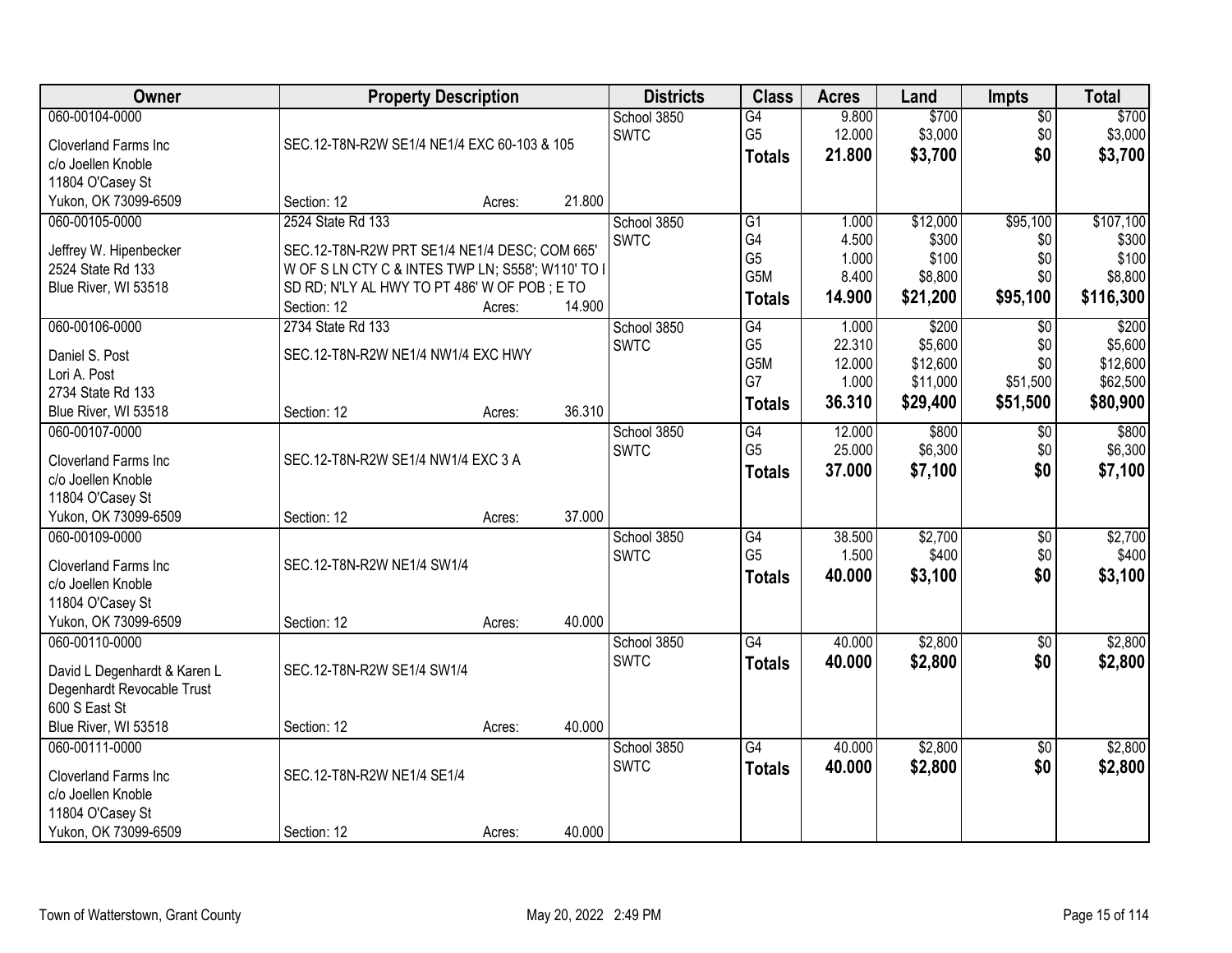| Owner                        | <b>Property Description</b>                   |        |        | <b>Districts</b> | <b>Class</b>    | <b>Acres</b>     | Land     | <b>Impts</b>    | <b>Total</b> |
|------------------------------|-----------------------------------------------|--------|--------|------------------|-----------------|------------------|----------|-----------------|--------------|
| 060-00112-0000               |                                               |        |        | School 3850      | $\overline{G4}$ | 40.000           | \$2,800  | $\overline{50}$ | \$2,800      |
| Cloverland Farms Inc.        | SEC.12-T8N-R2W NW1/4 SE1/4                    |        |        | <b>SWTC</b>      | <b>Totals</b>   | 40.000           | \$2,800  | \$0             | \$2,800      |
| c/o Joellen Knoble           |                                               |        |        |                  |                 |                  |          |                 |              |
| 11804 O'Casey St             |                                               |        |        |                  |                 |                  |          |                 |              |
| Yukon, OK 73099-6509         | Section: 12                                   | Acres: | 40.000 |                  |                 |                  |          |                 |              |
| 060-00113-0000               |                                               |        |        | School 3850      | $\overline{G4}$ | 40.000           | \$2,800  | \$0             | \$2,800      |
| David L Degenhardt & Karen L | SEC.12-T8N-R2W SW1/4 SE1/4                    |        |        | <b>SWTC</b>      | <b>Totals</b>   | 40.000           | \$2,800  | \$0             | \$2,800      |
| Degenhardt Revocable Trust   |                                               |        |        |                  |                 |                  |          |                 |              |
| 600 S East St                |                                               |        |        |                  |                 |                  |          |                 |              |
| Blue River, WI 53518         | Section: 12                                   | Acres: | 40.000 |                  |                 |                  |          |                 |              |
| 060-00114-0000               |                                               |        |        | School 3850      | $\overline{G4}$ | 40.000           | \$2,800  | \$0             | \$2,800      |
| David L Degenhardt & Karen L | SEC.12-T8N-R2W SE1/4 SE1/4                    |        |        | <b>SWTC</b>      | <b>Totals</b>   | 40.000           | \$2,800  | \$0             | \$2,800      |
| Degenhardt Revocable Trust   |                                               |        |        |                  |                 |                  |          |                 |              |
| 600 S East St                |                                               |        |        |                  |                 |                  |          |                 |              |
| Blue River, WI 53518         | Section: 12                                   | Acres: | 40.000 |                  |                 |                  |          |                 |              |
| 060-00115-0000               | <b>Hidden Meadow Ln</b>                       |        |        | School 3850      | $\overline{G1}$ | 0.140            | \$400    | \$0             | \$400        |
| Rick Hoffmann                | SEC.13-T8N-R2W CSM 173 LOT 17 WHITE & SMITH   |        |        | <b>SWTC</b>      | <b>Totals</b>   | 0.140            | \$400    | \$0             | \$400        |
| Christy Hoffmann             | SUB; (5.24A PRT IN MUSCODA TWP)               |        |        |                  |                 |                  |          |                 |              |
| W4620 Spruce Dr              |                                               |        |        |                  |                 |                  |          |                 |              |
| Watertown, WI 53094          | Section: 13                                   | Acres: | 0.140  |                  |                 |                  |          |                 |              |
| 060-00116-0000               | Hidden Meadow Ln                              |        |        | School 3850      | $\overline{G1}$ | 1.740            | \$4,400  | $\overline{50}$ | \$4,400      |
| <b>Rick Hoffmann</b>         | SEC.13-T8N-R2W CSM 173 LOT 18 WHITE & SMITH   |        |        | <b>SWTC</b>      | <b>Totals</b>   | 1.740            | \$4,400  | \$0             | \$4,400      |
| Christy Hoffmann             | SUB, (6.44A PRT IN MUSCODA TWP) (595/751)     |        |        |                  |                 |                  |          |                 |              |
| W4620 Spruce Dr              |                                               |        |        |                  |                 |                  |          |                 |              |
| Watertown, WI 53094          | Section: 13                                   | Acres: | 1.740  |                  |                 |                  |          |                 |              |
| 060-00117-0000               |                                               |        |        | School 3850      | $\overline{G1}$ | 3.000            | \$7,500  | \$0             | \$7,500      |
| Gregory J. Curtis            | SEC.13-T8N-R2W CSM 173 LOT 19 WHITE & SMITH   |        |        | <b>SWTC</b>      | <b>Totals</b>   | 3.000            | \$7,500  | \$0             | \$7,500      |
| N68 W23823 Elaine Ct         | SUB (5.74A PRT IN MUSCODA TWP) (596/649)      |        |        |                  |                 |                  |          |                 |              |
| Sussex, WI 53089             |                                               |        |        |                  |                 |                  |          |                 |              |
|                              | Section: 13                                   | Acres: | 3.000  |                  |                 |                  |          |                 |              |
| 060-00118-0000               | Hidden Meadow Ln                              |        |        | School 3850      | G1              | 1.000            | \$10,800 | $\overline{50}$ | \$10,800     |
| Vincent E. Foscato et al     | SEC.13-T8N-R2W CSM 174 LOT 20 PRT NE1/4 SE1/4 |        |        | <b>SWTC</b>      | G <sub>5</sub>  | 0.710            | \$100    | \$0             | \$100        |
| 3101 Wedgewood Dr            | (SMITH & WHITE)                               |        |        |                  | G <sub>6</sub>  | 25.000<br>26.710 | \$52,500 | \$0<br>\$0      | \$52,500     |
| Colgate, WI 53017            |                                               |        |        |                  | <b>Totals</b>   |                  | \$63,400 |                 | \$63,400     |
|                              | Section: 13                                   | Acres: | 26.710 |                  |                 |                  |          |                 |              |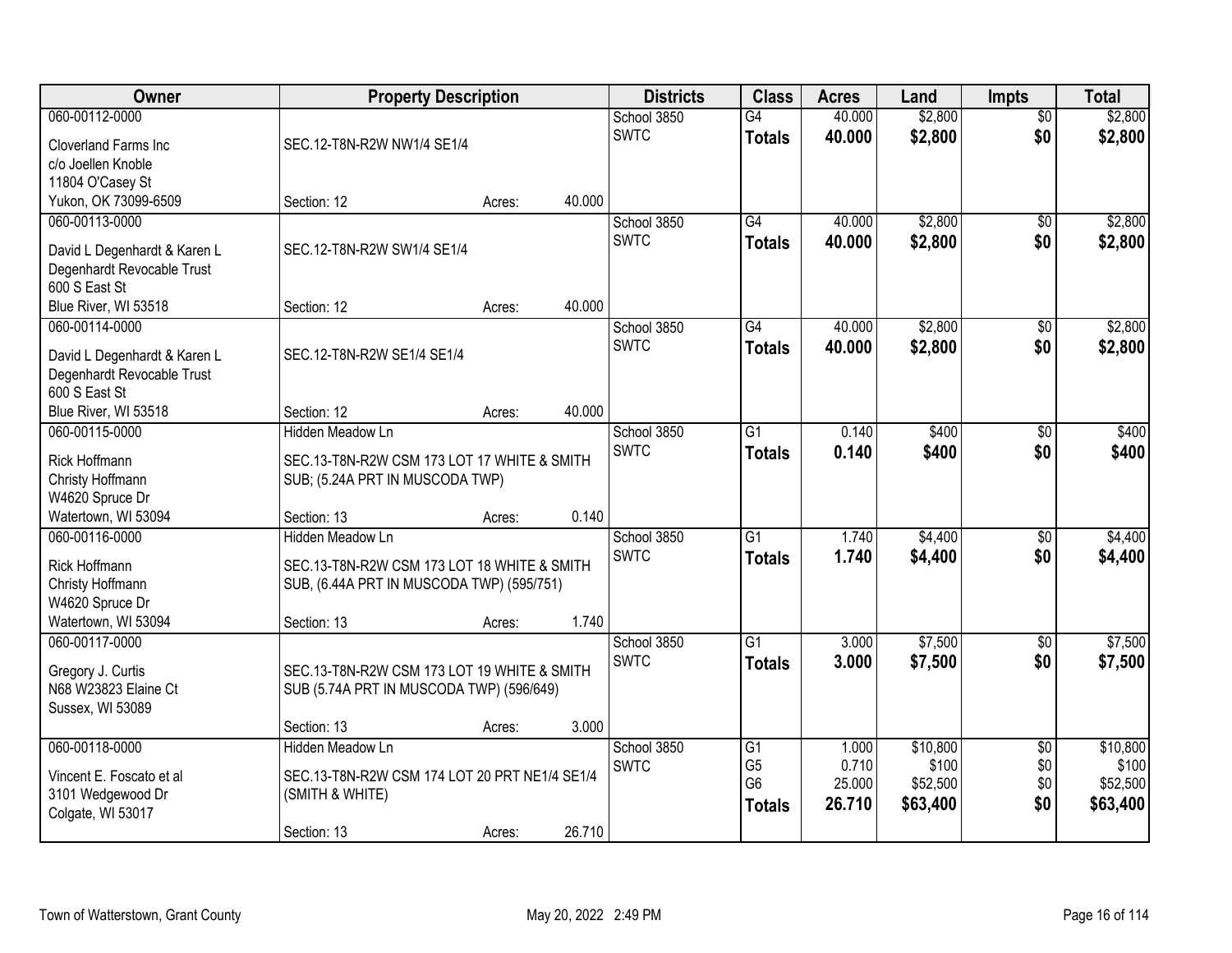| Owner                                                                                                         |                                                                                                   | <b>Property Description</b> |       | <b>Districts</b>           | <b>Class</b>                     | <b>Acres</b>   | Land                 | <b>Impts</b>           | <b>Total</b>           |
|---------------------------------------------------------------------------------------------------------------|---------------------------------------------------------------------------------------------------|-----------------------------|-------|----------------------------|----------------------------------|----------------|----------------------|------------------------|------------------------|
| 060-00119-0000<br>Mfs Germantown, LLC et al<br>4160 Kettle Ridge Trl<br>Slinger, WI 53086                     | SEC.13-T8N-R2W CSM 174 LOT 21 WHITE & SMITH<br>(5.21A PRT IN MUSCODA TWP)                         |                             |       | School 3850<br><b>SWTC</b> | $\overline{G1}$<br><b>Totals</b> | 2.750<br>2.750 | \$6,900<br>\$6,900   | $\overline{50}$<br>\$0 | \$6,900<br>\$6,900     |
|                                                                                                               | Section: 13                                                                                       | Acres:                      | 2.750 |                            |                                  |                |                      |                        |                        |
| 060-00120-0000<br>Timothy B. Moss<br>6219 N Keeler Ave<br>Chicago, IL 60646                                   | SEC.13-T8N-R2W CSM 174 LOT 22 WHITE & SMITH<br>(5.81A PRT IN MUSCODA TWP)                         |                             |       | School 3850<br><b>SWTC</b> | $\overline{G1}$<br><b>Totals</b> | 3.400<br>3.400 | \$8,500<br>\$8,500   | $\overline{50}$<br>\$0 | \$8,500<br>\$8,500     |
| 060-00121-0000                                                                                                | Section: 13                                                                                       | Acres:                      | 3.400 |                            | $\overline{G1}$                  | 5.400          | \$13,500             |                        | \$13,500               |
| Ryan L. Wilkinson<br>Christina M. Wilkinson<br>18421 Hidden Meadow Ln                                         | SEC.13-T8N-R2W CSM 174 LOT 23 WHITE & SMITH<br>(5.92A PRT IN MUSCODA TWP)                         |                             |       | School 3850<br><b>SWTC</b> | <b>Totals</b>                    | 5.400          | \$13,500             | \$0<br>\$0             | \$13,500               |
| Boscobel, WI 53805                                                                                            | Section: 13                                                                                       | Acres:                      | 5.400 |                            |                                  |                |                      |                        |                        |
| 060-00122-0000<br>Ryan L. Wilkinson<br>Christina M. Wilkinson<br>18421 Hidden Meadow Ln                       | SEC.13-T8N-R2W CSM 175 LOT 24 WHITE & SMITH<br>(602/983)                                          |                             |       | School 3850<br><b>SWTC</b> | $\overline{G1}$<br><b>Totals</b> | 6.110<br>6.110 | \$22,300<br>\$22,300 | \$0<br>\$0             | \$22,300<br>\$22,300   |
| Boscobel, WI 53805                                                                                            | Section: 13                                                                                       | Acres:                      | 6.110 |                            |                                  |                |                      |                        |                        |
| 060-00123-0000<br>Ryan L. Wilkinson<br>Christina M. Wilkinson<br>18421 Hidden Meadow Ln<br>Boscobel, WI 53805 | 18421 Hidden Meadow Ln<br>SEC.13-T8N-R2W CSM 175 LOT 25 WHITE & SMITH<br>(694/321)<br>Section: 13 | Acres:                      | 5.400 | School 3850<br><b>SWTC</b> | $\overline{G1}$<br><b>Totals</b> | 5.400<br>5.400 | \$23,000<br>\$23,000 | \$181,300<br>\$181,300 | \$204,300<br>\$204,300 |
| 060-00124-0000<br>Ryan L. Wilkinson<br>Christina M. Wilkinson<br>18421 Hidden Meadow Ln                       | SEC.13-T8N-R2W CSM 175 LOT 26 WHITE & SMITH                                                       |                             |       | School 3850<br><b>SWTC</b> | $\overline{G1}$<br><b>Totals</b> | 5.940<br>5.940 | \$21,900<br>\$21,900 | \$0<br>\$0             | \$21,900<br>\$21,900   |
| Boscobel, WI 53805                                                                                            | Section: 13                                                                                       | Acres:                      | 5.940 |                            |                                  |                |                      |                        |                        |
| 060-00125-0000<br>Scott A. Kurath<br>3721 W Rawson Ave<br>Franklin, WI 53132                                  | 18396 Hidden Meadow Ln<br>SEC.13-T8N-R2W CSM 175 LOT 27 WHITE & SMITH<br>Section: 13              | Acres:                      | 5.110 | School 3850<br><b>SWTC</b> | $\overline{G1}$<br><b>Totals</b> | 5.110<br>5.110 | \$20,000<br>\$20,000 | $\overline{50}$<br>\$0 | \$20,000<br>\$20,000   |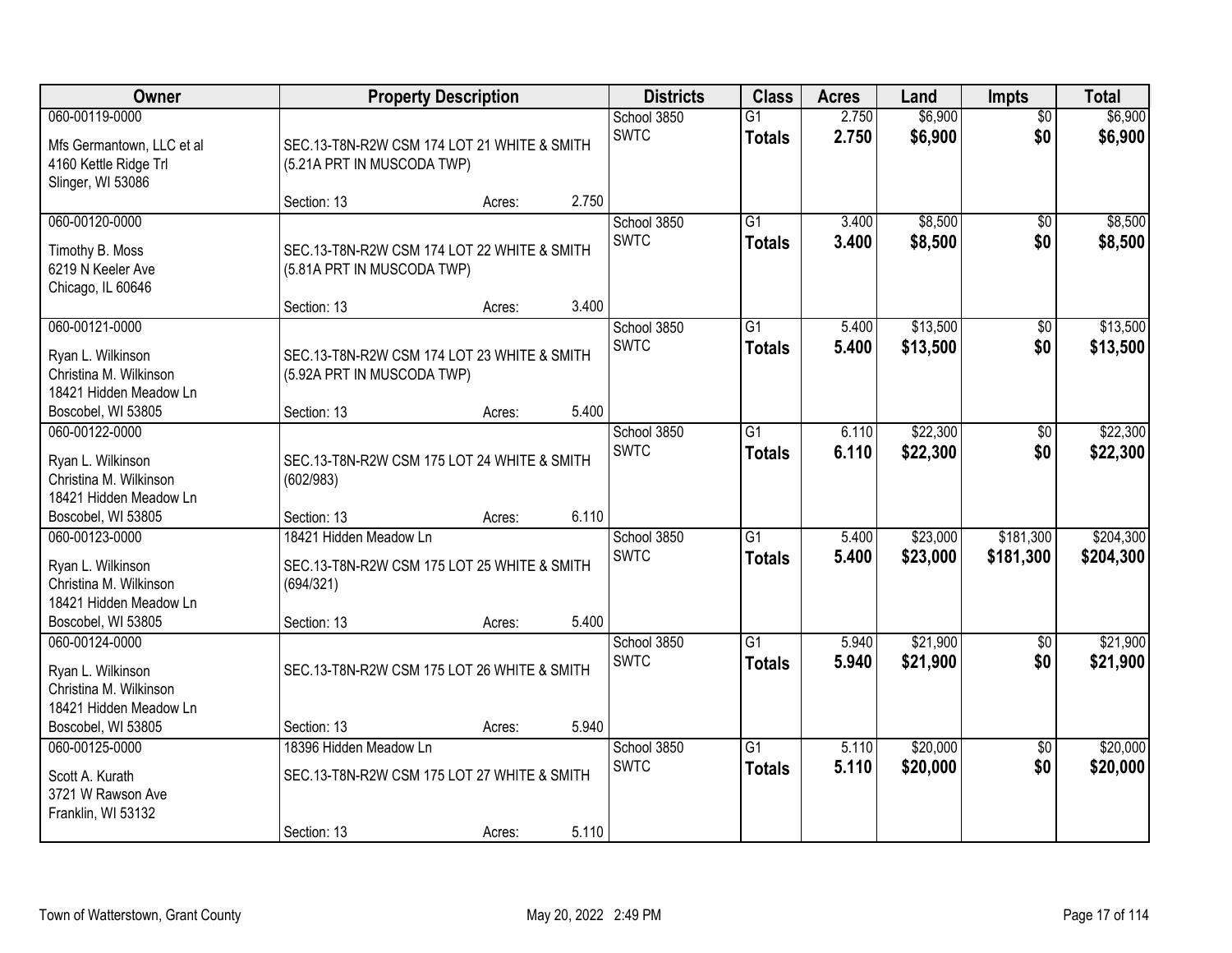| Owner                                                                                               |                                                                                                                                                                   | <b>Property Description</b> |       | <b>Districts</b>           | <b>Class</b>                     | <b>Acres</b>   | Land                 | Impts                  | <b>Total</b>         |
|-----------------------------------------------------------------------------------------------------|-------------------------------------------------------------------------------------------------------------------------------------------------------------------|-----------------------------|-------|----------------------------|----------------------------------|----------------|----------------------|------------------------|----------------------|
| 060-00126-0000<br>Scott A. Kurath<br>3721 W Rawson Ave                                              | SEC.13-T8N-R2W CSM 176 LOT 28 WHITE & SMITH                                                                                                                       |                             |       | School 3850<br><b>SWTC</b> | $\overline{G1}$<br><b>Totals</b> | 5.840<br>5.840 | \$15,700<br>\$15,700 | $\overline{50}$<br>\$0 | \$15,700<br>\$15,700 |
| Franklin, WI 53132                                                                                  | Section: 13                                                                                                                                                       | Acres:                      | 5.840 |                            |                                  |                |                      |                        |                      |
| 060-00127-0000<br>William A. Tomsovic<br>237 Linden Ave<br>Bellwood, IL 60104                       | SEC.13-T8N-R2W CSM 176 LOT 29 WHITE & SMITH                                                                                                                       |                             |       | School 3850<br><b>SWTC</b> | $\overline{G1}$<br><b>Totals</b> | 3.860<br>3.860 | \$17,200<br>\$17,200 | \$0<br>\$0             | \$17,200<br>\$17,200 |
|                                                                                                     | Section: 13                                                                                                                                                       | Acres:                      | 3.860 |                            |                                  |                |                      |                        |                      |
| 060-00128-0000<br>Kenneth G. Rarey<br>Geneviev Rarey<br>18445 Hidden Meadow Ln                      | 18445 Hidden Meadow Ln<br>SEC.13-T8N-R2W CSM 176 LOT 30 EXC 60-128-10<br><b>WHITE &amp; SMITH</b>                                                                 |                             |       | School 3850<br><b>SWTC</b> | $\overline{G1}$<br><b>Totals</b> | 4.980<br>4.980 | \$22,000<br>\$22,000 | \$36,200<br>\$36,200   | \$58,200<br>\$58,200 |
| Boscobel, WI 53805                                                                                  | Section: 13                                                                                                                                                       | Acres:                      | 4.980 |                            |                                  |                |                      |                        |                      |
| 060-00128-0010<br>Mark Manieri<br>Geraldine Manieri<br>3941 N O'Dell<br>Chicago, IL 60634           | SEC.13-T8N-R2W CSM 176 PRT LOT 30 DESC; COM<br>SE COR SD LOT; W'LY AL S BDY LN SD 125'; N40'; E<br>TO E BDY OF LOT 30; SW'LY AL E'LY BDY LN LOT 30<br>Section: 13 | Acres:                      | 0.133 | School 3850<br><b>SWTC</b> | G1<br><b>Totals</b>              | 0.133<br>0.133 | \$300<br>\$300       | \$0<br>\$0             | \$300<br>\$300       |
| 060-00129-0000<br>Jolene D. Sturdevant<br>Gary M. Sturdevant Jr<br>307 Ohio St<br>Muscoda, WI 53573 | SEC.13-T8N-R2W CSM 176 LOT 31 WHITE & SMITH<br>Section: 13                                                                                                        | Acres:                      | 5.250 | School 3850<br><b>SWTC</b> | $\overline{G1}$<br><b>Totals</b> | 5.250<br>5.250 | \$15,800<br>\$15,800 | $\overline{50}$<br>\$0 | \$15,800<br>\$15,800 |
| 060-00130-0000<br>Jolene D. Sturdevant<br>Gary M. Sturdevant Jr<br>307 Ohio St                      | SEC.13-T8N-R2W CSM 177 LOT 32 WHITE & SMITH                                                                                                                       |                             |       | School 3850<br><b>SWTC</b> | $\overline{G1}$<br><b>Totals</b> | 6.420<br>6.420 | \$17,900<br>\$17,900 | $\sqrt{6}$<br>\$0      | \$17,900<br>\$17,900 |
| Muscoda, WI 53573                                                                                   | Section: 13                                                                                                                                                       | Acres:                      | 6.420 |                            | $\overline{G1}$                  |                |                      |                        | \$42,300             |
| 060-00131-0000<br>Jimmy D. Coggins<br>1003 1/2 10th St<br>Brodhead, WI 53520                        | 18461 Hidden Meadow Ln<br>SEC.13-T8N-R2W CSM 177 LOT 33 WHITE & SMITH<br>Section: 13                                                                              | Acres:                      | 7.460 | School 3850<br><b>SWTC</b> | <b>Totals</b>                    | 7.460<br>7.460 | \$28,200<br>\$28,200 | \$14,100<br>\$14,100   | \$42,300             |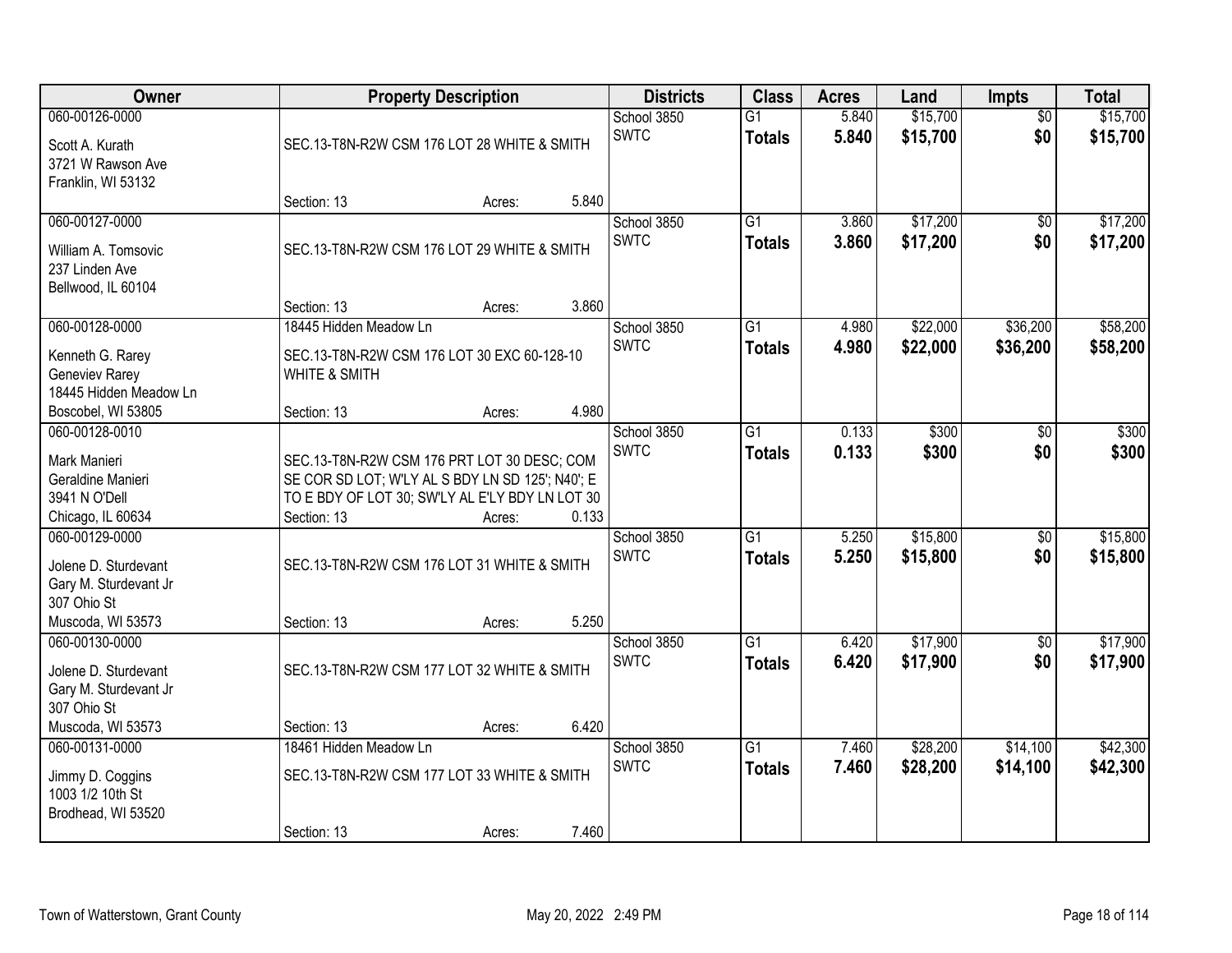| Owner                                        | <b>Property Description</b>                   |        |        | <b>Districts</b> | <b>Class</b>    | <b>Acres</b> | Land        | <b>Impts</b>    | <b>Total</b> |
|----------------------------------------------|-----------------------------------------------|--------|--------|------------------|-----------------|--------------|-------------|-----------------|--------------|
| 060-00132-0000                               | 18457 Hidden Meadow Ln                        |        |        | School 3850      | $\overline{G1}$ | 7.570        | \$28,400    | \$9,700         | \$38,100     |
| Passini Living Trust Dated August 26<br>2019 | SEC.13-T8N-R2W CSM 177 LOT 34 WHITE & SMITH   |        |        | <b>SWTC</b>      | <b>Totals</b>   | 7.570        | \$28,400    | \$9,700         | \$38,100     |
| 7021 Franklin Ave                            |                                               |        |        |                  |                 |              |             |                 |              |
| Middleton, WI 53562                          | Section: 13                                   | Acres: | 7.570  |                  |                 |              |             |                 |              |
| 060-00133-0000                               | 18453 Hidden Meadow Ln                        |        |        | School 3850      | G1              | 0.430        | \$4,600     | \$600           | \$5,200      |
| John L. Anderson                             | SEC.13-T8N-R2W CSM 177 LOT 35 WHITE & SMITH   |        |        | <b>SWTC</b>      | G <sub>5</sub>  | 4.000        | \$6,100     | \$0             | \$6,100      |
| 501 Grant St                                 |                                               |        |        |                  | G <sub>6</sub>  | 2.000        | \$4,200     | \$0             | \$4,200      |
| Blue River, WI 53518                         |                                               |        |        |                  | <b>Totals</b>   | 6.430        | \$14,900    | \$600           | \$15,500     |
|                                              | Section: 13                                   | Acres: | 6.430  |                  |                 |              |             |                 |              |
| 060-00135-0000                               | 18420 Hidden Meadow Ln                        |        |        | School 3850      | $\overline{G1}$ | 6.880        | \$21,800    | \$168,300       | \$190,100    |
| Jesse M. Ramirez                             | SEC.13-T8N-R2W CSM 178 PRT LOTS 36 & 37 WHITE |        |        | <b>SWTC</b>      | <b>Totals</b>   | 6.880        | \$21,800    | \$168,300       | \$190,100    |
| Jaime L. Ramirez                             | & SMITH REMAINDER IN 42-770                   |        |        |                  |                 |              |             |                 |              |
| 18420 Hidden Meadow Ln                       |                                               |        |        |                  |                 |              |             |                 |              |
| Boscobel, WI 53805                           | Section: 13                                   | Acres: | 6.880  |                  |                 |              |             |                 |              |
| 060-00136-0000                               |                                               |        |        | School 3850      | $\overline{G1}$ | 0.500        | \$1,300     | \$0             | \$1,300      |
| Richard H. Kranze                            | SEC.13-T8N-R2W CSM 178 LOT 38 WHITE & SMITH   |        |        | <b>SWTC</b>      | <b>Totals</b>   | 0.500        | \$1,300     | \$0             | \$1,300      |
| Julia M. Kranze                              | (7.40A PRT IN MUSCODA TWP)                    |        |        |                  |                 |              |             |                 |              |
| 1704 N Fernandez Ave                         |                                               |        |        |                  |                 |              |             |                 |              |
| Arlington Heights, IL 60004                  | Section: 13                                   | Acres: | 0.500  |                  |                 |              |             |                 |              |
| 060-00137-0000                               |                                               |        |        | School 3850      | W <sub>6</sub>  | 40.000       | ( \$84,000) | \$0             | \$0          |
|                                              |                                               |        |        | <b>SWTC</b>      | <b>Totals</b>   | 40.000       | \$0         | \$0             | \$0          |
| Joseph Mulhern Sr et al<br>1002 Blaine Dr    | SEC.13-T8N-R2W NW1/4 NE1/4                    |        |        |                  |                 |              |             |                 |              |
| Madison, WI 53704                            |                                               |        |        |                  |                 |              |             |                 |              |
|                                              | Section: 13                                   | Acres: | 40.000 |                  |                 |              |             |                 |              |
| 060-00138-0000                               | 18272 Doyle Rd                                |        |        | School 3850      | G1              | 1.000        | \$12,000    | \$9,400         | \$21,400     |
|                                              |                                               |        |        | <b>SWTC</b>      | W <sub>6</sub>  | 39.000       | (\$81,900)  | \$0             | \$0          |
| Joseph Mulhern Sr et al                      | SEC.13-T8N-R2W SW1/4 NE1/4                    |        |        |                  | <b>Totals</b>   | 40.000       | \$12,000    | \$9,400         | \$21,400     |
| 1002 Blaine Dr                               |                                               |        |        |                  |                 |              |             |                 |              |
| Madison, WI 53704                            | Section: 13                                   | Acres: | 40.000 |                  |                 |              |             |                 |              |
| 060-00139-0000                               |                                               |        |        | School 3850      | G4              | 30.000       | \$6,200     | $\overline{30}$ | \$6,200      |
|                                              |                                               |        |        | <b>SWTC</b>      | G5M             | 10.000       | \$10,500    | \$0             | \$10,500     |
| Bryan L. Kauffman                            | SEC.13-T8N-R2W NE1/4 NW1/4                    |        |        |                  | <b>Totals</b>   | 40.000       | \$16,700    | \$0             | \$16,700     |
| Mindy J. Kauffman                            |                                               |        |        |                  |                 |              |             |                 |              |
| 18289 County Rd T                            |                                               |        |        |                  |                 |              |             |                 |              |
| Blue River, WI 53518                         | Section: 13                                   | Acres: | 40.000 |                  |                 |              |             |                 |              |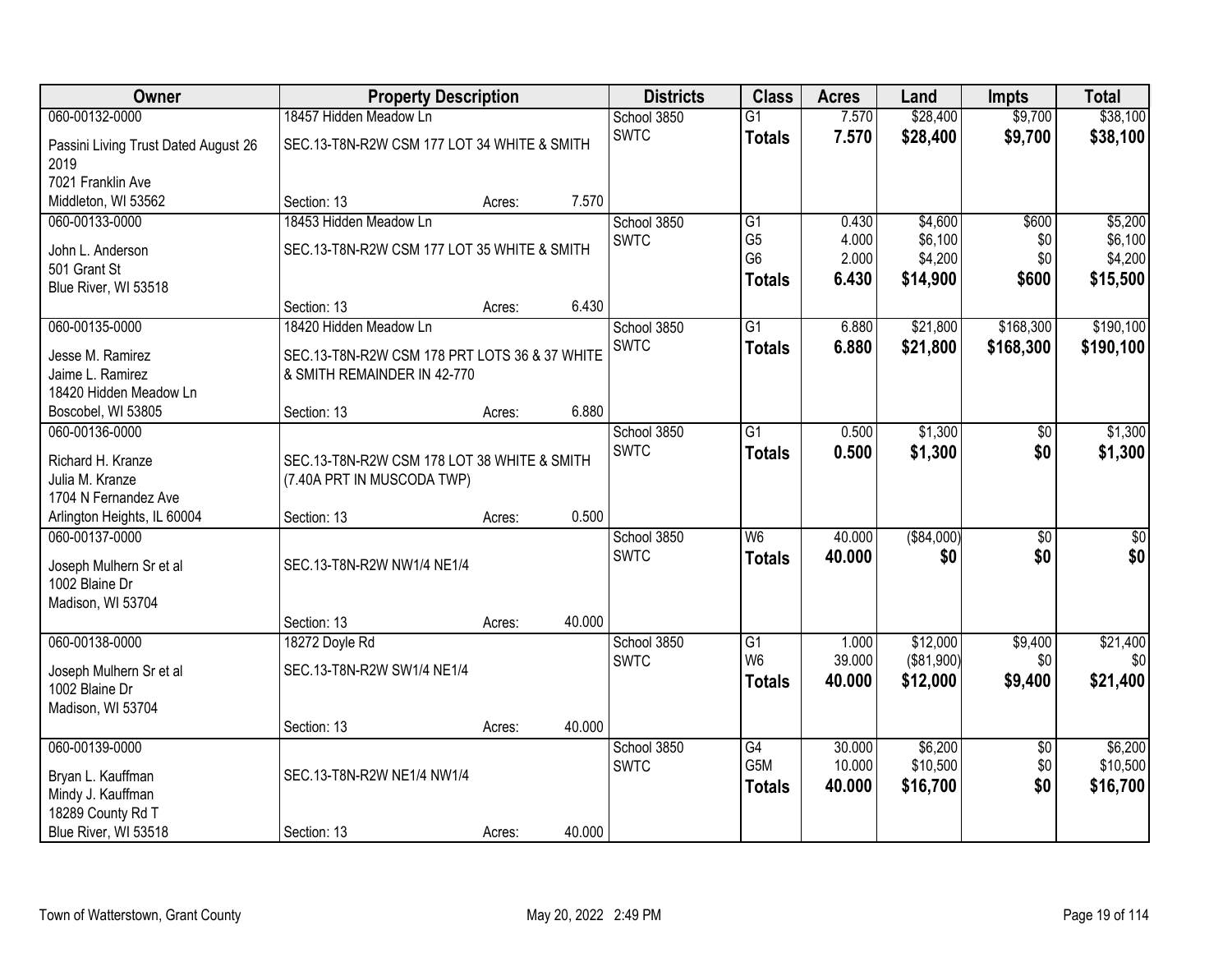| Owner                      |                                     | <b>Property Description</b> |        | <b>Districts</b> | <b>Class</b>     | <b>Acres</b> | Land       | <b>Impts</b>    | <b>Total</b>    |
|----------------------------|-------------------------------------|-----------------------------|--------|------------------|------------------|--------------|------------|-----------------|-----------------|
| 060-00140-0000             |                                     |                             |        | School 3850      | $\overline{G4}$  | 30.000       | \$6,000    | $\overline{30}$ | \$6,000         |
| Bryan L. Kauffman          | SEC.13-T8N-R2W NW1/4 NW1/4 E OF RD  |                             |        | <b>SWTC</b>      | G <sub>5</sub>   | 2.000        | \$400      | \$0             | \$400           |
| Mindy J. Kauffman          |                                     |                             |        |                  | <b>Totals</b>    | 32.000       | \$6,400    | \$0             | \$6,400         |
| 18289 County Rd T          |                                     |                             |        |                  |                  |              |            |                 |                 |
| Blue River, WI 53518       | Section: 13                         | Acres:                      | 32.000 |                  |                  |              |            |                 |                 |
| 060-00140-0010             |                                     |                             |        | School 3850      | W <sub>5</sub>   | 8.000        | (\$16,800) | $\overline{30}$ | \$0             |
|                            |                                     |                             |        | <b>SWTC</b>      | <b>Totals</b>    | 8.000        | \$0        | \$0             | \$0             |
| Lawrence H. Schmitt        |                                     |                             |        |                  |                  |              |            |                 |                 |
| Margare Schmitt            | 2018 - MFL 8 ACRES                  |                             |        |                  |                  |              |            |                 |                 |
| 18283 Doyle Rd             |                                     |                             |        |                  |                  |              |            |                 |                 |
| Blue River, WI 53518       | Section: 13                         | Acres:                      | 8.000  |                  |                  |              |            |                 |                 |
| 060-00141-0000             |                                     |                             |        | School 3850      | W <sub>6</sub>   | 10.080       | (\$21,200) | $\overline{50}$ | $\overline{50}$ |
| Lawrence H. Schmitt        |                                     |                             |        | <b>SWTC</b>      | <b>Totals</b>    | 10.080       | \$0        | \$0             | \$0             |
| Margare Schmitt            | MFL 10.08 ACRES                     |                             |        |                  |                  |              |            |                 |                 |
| 18283 Doyle Rd             |                                     |                             |        |                  |                  |              |            |                 |                 |
| Blue River, WI 53518       | Section: 13                         | Acres:                      | 10.080 |                  |                  |              |            |                 |                 |
| 060-00142-0000             | Doyle Rd                            |                             |        | School 3850      | G5               | 3.820        | \$4,900    | \$0             | \$4,900         |
|                            |                                     |                             |        | <b>SWTC</b>      | G <sub>6</sub>   | 2.000        | \$4,200    | \$0             | \$4,200         |
| Jenny Carney               | SEC.13-T8N-R2W SW1/4 NW1/4 E OF HWY |                             |        |                  | <b>Totals</b>    | 5.820        | \$9,100    | \$0             | \$9,100         |
| Catherine Halley           |                                     |                             |        |                  |                  |              |            |                 |                 |
| 5025 N Francisco Ave Apt 2 |                                     |                             |        |                  |                  |              |            |                 |                 |
| Chicago, IL 60625          | Section: 13                         | Acres:                      | 5.820  |                  |                  |              |            |                 |                 |
| 060-00143-0000             | 18283 Doyle Rd                      |                             |        | School 3850      | $\overline{G1}$  | 1.000        | \$12,000   | \$89,400        | \$101,400       |
| Lawrence H. Schmitt        |                                     |                             |        | <b>SWTC</b>      | G <sub>5</sub>   | 1.000        | \$1,600    | \$0             | \$1,600         |
| Margare Schmitt            | 2018 - MFL 11 ACRES                 |                             |        |                  | W <sub>6</sub>   | 11.000       | (\$23,100) | \$0             | \$0             |
| 18283 Doyle Rd             |                                     |                             |        |                  | <b>Totals</b>    | 13.000       | \$13,600   | \$89,400        | \$103,000       |
| Blue River, WI 53518       | Section: 13                         | Acres:                      | 13.000 |                  |                  |              |            |                 |                 |
| 060-00144-0000             |                                     |                             |        | School 3850      | W6               | 22.100       | (\$46,400) | $\overline{50}$ | $\overline{50}$ |
|                            |                                     |                             |        | <b>SWTC</b>      | <b>Totals</b>    | 22.100       | \$0        | \$0             | \$0             |
| Lawrence H. Schmitt        |                                     |                             |        |                  |                  |              |            |                 |                 |
| Margare Schmitt            | 2018 - MFL 22.1 ACRES               |                             |        |                  |                  |              |            |                 |                 |
| 18283 Doyle Rd             |                                     |                             |        |                  |                  |              |            |                 |                 |
| Blue River, WI 53518       | Section: 13                         | Acres:                      | 22.100 |                  |                  |              |            |                 |                 |
| 060-00145-0000             | Doyle Rd                            |                             |        | School 3850      | G4               | 23.000       | \$4,800    | $\overline{30}$ | \$4,800         |
| Jenny Carney               | SEC.13-T8N-R2W SE1/4 NW1/4          |                             |        | <b>SWTC</b>      | G <sub>5</sub>   | 1.000        | \$300      | \$0             | \$300           |
| Catherine Halley           |                                     |                             |        |                  | G <sub>5</sub> M | 15.000       | \$15,800   | \$0             | \$15,800        |
| 5025 N Francisco Ave Apt 2 |                                     |                             |        |                  | G7               | 1.000        | \$7,500    | \$8,900         | \$16,400        |
| Chicago, IL 60625          | Section: 13                         | Acres:                      | 40.000 |                  | <b>Totals</b>    | 40.000       | \$28,400   | \$8,900         | \$37,300        |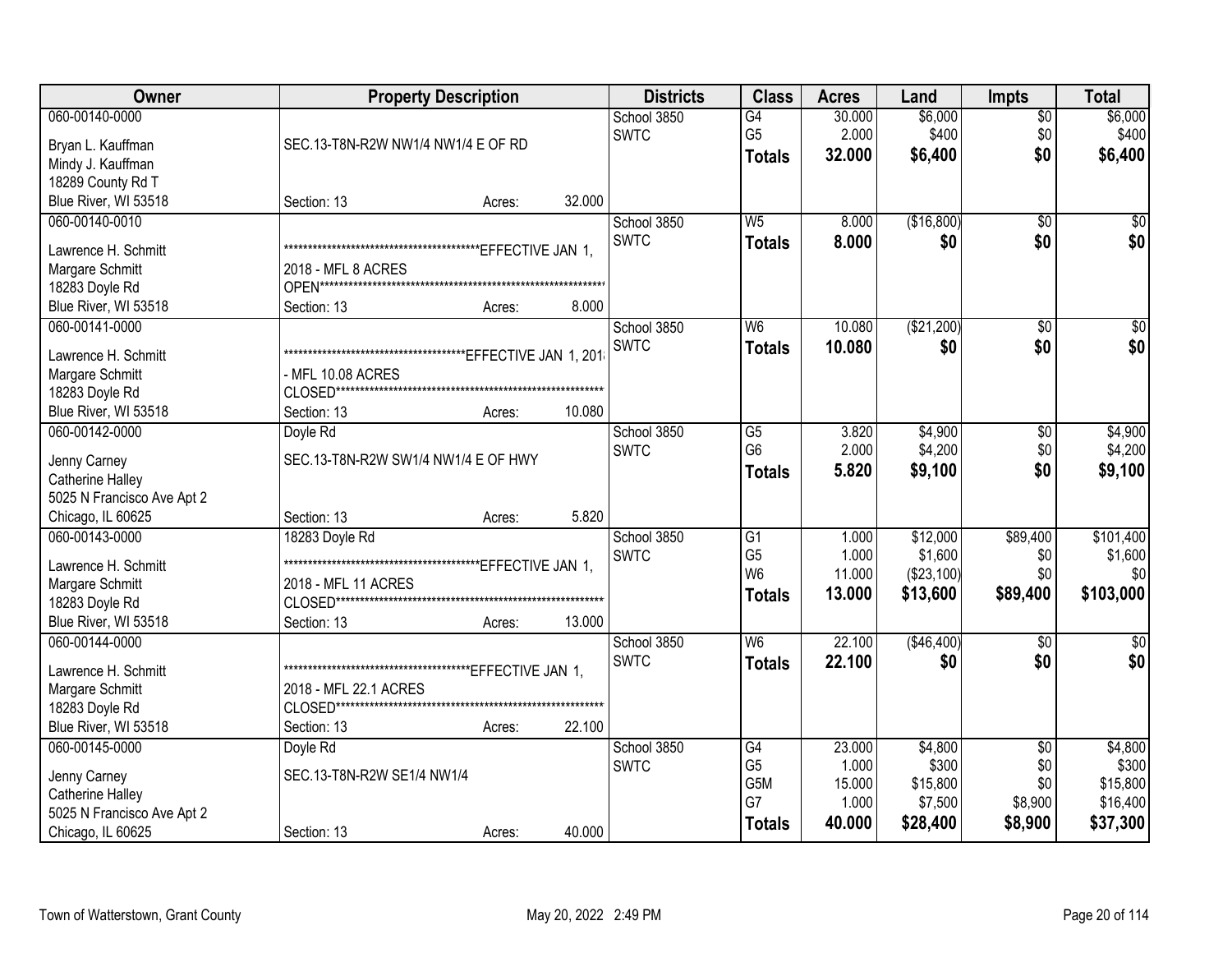| Owner                      | <b>Property Description</b>                  | <b>Districts</b> | <b>Class</b>                      | <b>Acres</b>   | Land               | <b>Impts</b>    | <b>Total</b>       |
|----------------------------|----------------------------------------------|------------------|-----------------------------------|----------------|--------------------|-----------------|--------------------|
| 060-00146-0000             | 18284 Doyle Rd                               | School 3850      | G4                                | 9.500          | \$1,800            | $\overline{50}$ | \$1,800            |
| Jenny Carney               | SEC.13-T8N-R2W NE1/4 SW1/4 E OF DOYLE RD & 1 | <b>SWTC</b>      | G <sub>5</sub>                    | 6.500          | \$8,700            | \$0             | \$8,700            |
| Catherine Halley           | ROD N OF DESC; COM N1/4 COR SEC 23; N62D54M  |                  | G5M                               | 0.500          | \$600              | \$0             | \$600              |
| 5025 N Francisco Ave Apt 2 | E4758.98' TO POB; S57D45M E843.12'; S82D15M  |                  | G7                                | 1.000          | \$11,000           | \$61,100        | \$72,100           |
| Chicago, IL 60625          | Section: 13<br>17.500<br>Acres:              |                  | <b>Totals</b>                     | 17.500         | \$22,100           | \$61,100        | \$83,200           |
| 060-00146-0010             |                                              | School 3850      | W6                                | 6.000          | (\$12,600)         | $\overline{30}$ | $\overline{50}$    |
|                            |                                              | <b>SWTC</b>      | <b>Totals</b>                     | 6.000          | \$0                | \$0             | \$0                |
| Lawrence H. Schmitt        |                                              |                  |                                   |                |                    |                 |                    |
| Margare Schmitt            | 2018 - MFL 6 ACRES                           |                  |                                   |                |                    |                 |                    |
| 18283 Doyle Rd             |                                              |                  |                                   |                |                    |                 |                    |
| Blue River, WI 53518       | 6.000<br>Section: 13<br>Acres:               |                  |                                   |                |                    |                 |                    |
| 060-00146-0020             | 18268 Doyle Rd                               | School 3850      | $\overline{G4}$<br>G <sub>5</sub> | 5.000          | \$1,200            | $\overline{50}$ | \$1,200            |
| Brent C. Tisdale           | SEC.13-T8N-R2W NE1/4 SW1/4 E OF DOYLE RD & S | <b>SWTC</b>      | G5M                               | 6.500<br>4.000 | \$9,300<br>\$4,200 | \$0<br>\$0      | \$9,300<br>\$4,200 |
| Amanda K. Tisdale          | OF DESC; COM N1/4 COR SEC 23; N62D54M        |                  | G7                                | 1.000          | \$11,000           | \$131,800       | \$142,800          |
| 18268 Doyle Rd             | E4758.98' TO POB; S57D45M E843.12'; S82D15M  |                  |                                   |                |                    |                 |                    |
| Blue River, WI 53518       | 16.500<br>Section: 13<br>Acres:              |                  | <b>Totals</b>                     | 16.500         | \$25,700           | \$131,800       | \$157,500          |
| 060-00147-0000             |                                              | School 3850      | W6                                | 26.000         | ( \$54,600)        | \$0             | \$0                |
| Lawrence H. Schmitt        |                                              | <b>SWTC</b>      | <b>Totals</b>                     | 26.000         | \$0                | \$0             | \$0                |
| Margare Schmitt            | 2018 - MFL 26 ACRES                          |                  |                                   |                |                    |                 |                    |
| 18283 Doyle Rd             |                                              |                  |                                   |                |                    |                 |                    |
| Blue River, WI 53518       | Section: 13<br>26.000<br>Acres:              |                  |                                   |                |                    |                 |                    |
| 060-00148-0000             |                                              | School 3850      | $\overline{W6}$                   | 3.000          | ( \$6,300)         | $\overline{50}$ | \$0                |
|                            |                                              | <b>SWTC</b>      | <b>Totals</b>                     | 3.000          | \$0                | \$0             | \$0                |
| Lawrence H. Schmitt        |                                              |                  |                                   |                |                    |                 |                    |
| Margare Schmitt            | 2018 - MFL 3 ACRES                           |                  |                                   |                |                    |                 |                    |
| 18283 Doyle Rd             |                                              |                  |                                   |                |                    |                 |                    |
| Blue River, WI 53518       | 3.000<br>Section: 13<br>Acres:               |                  |                                   |                |                    |                 |                    |
| 060-00149-0000             |                                              | School 3850      | $\overline{G5}$                   | 0.350          | \$600              | $\overline{50}$ | \$600              |
| Virginia Heersma-Covert    |                                              | <b>SWTC</b>      | G <sub>6</sub>                    | 1.150          | \$2,400            | \$0             | \$2,400            |
| 3453 Grayton St            | NEEDED - REFER TO DOCUMENT                   |                  | <b>Totals</b>                     | 1.500          | \$3,000            | \$0             | \$3,000            |
| Detroit, MI 48224          |                                              |                  |                                   |                |                    |                 |                    |
|                            | 1.500<br>Section: 13<br>Acres:               |                  |                                   |                |                    |                 |                    |
| 060-00149-0010             |                                              | School 3850      | $\overline{\mathsf{W6}}$          | 39.350         | ( \$82,600)        | $\overline{30}$ | $\overline{50}$    |
|                            |                                              | <b>SWTC</b>      | <b>Totals</b>                     | 39.350         | \$0                | \$0             | \$0                |
| Lawrence H. Schmitt        |                                              |                  |                                   |                |                    |                 |                    |
| Margare Schmitt            | JANUARY 10, 2022 - MFL - 39.35 ACRES         |                  |                                   |                |                    |                 |                    |
| 18283 Doyle Rd             | CLOSED*********************                  |                  |                                   |                |                    |                 |                    |
| Blue River, WI 53518       | 39.350<br>Section: 13<br>Acres:              |                  |                                   |                |                    |                 |                    |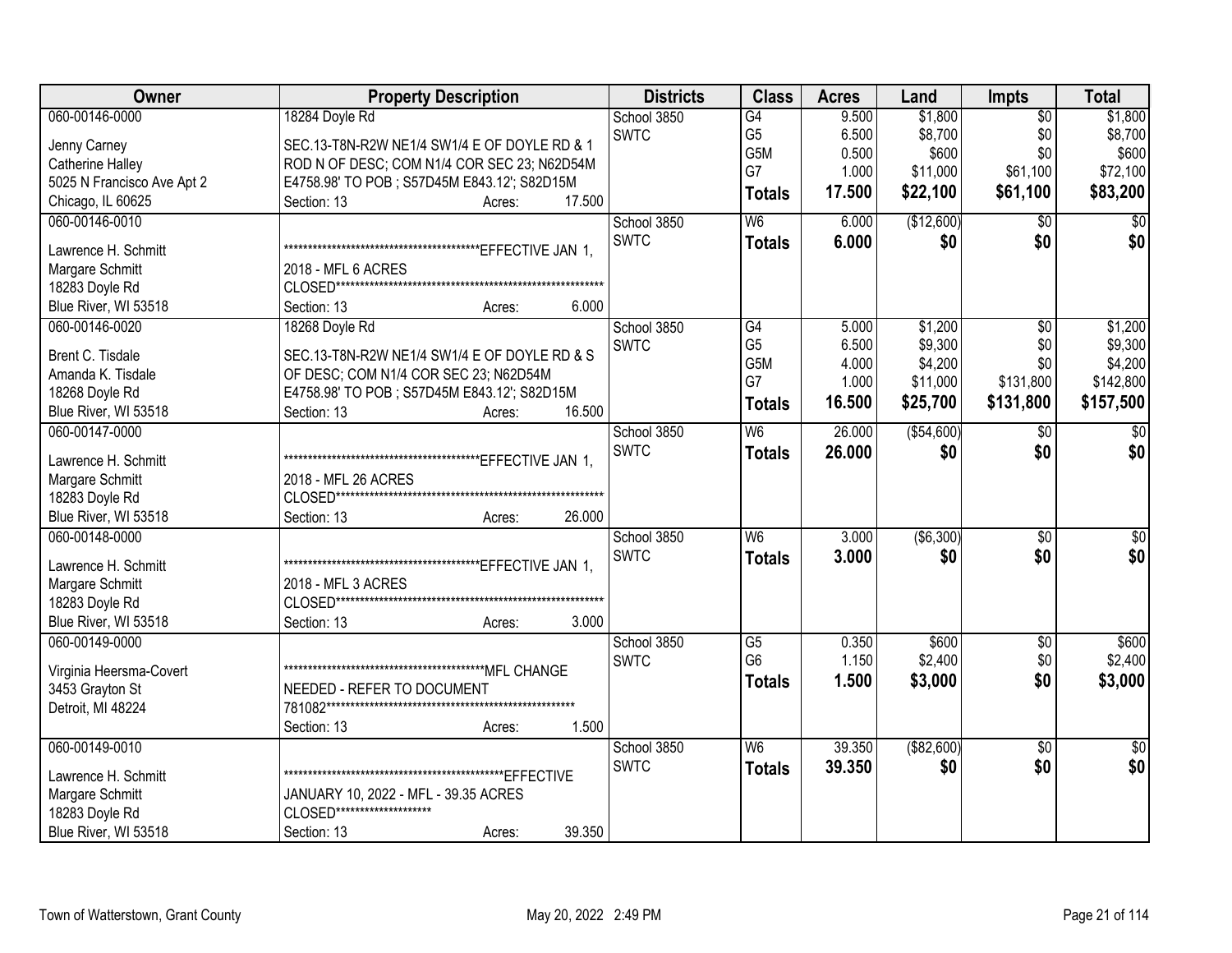| Owner                                      | <b>Property Description</b>                      | <b>Districts</b> | <b>Class</b>    | <b>Acres</b> | Land     | <b>Impts</b>    | <b>Total</b> |
|--------------------------------------------|--------------------------------------------------|------------------|-----------------|--------------|----------|-----------------|--------------|
| 060-00150-0000                             |                                                  | School 3850      | $\overline{G5}$ | 3.420        | \$5,300  | $\overline{50}$ | \$5,300      |
| Virginia Heersma-Covert                    |                                                  | <b>SWTC</b>      | G <sub>6</sub>  | 27.000       | \$56,700 | \$0             | \$56,700     |
| 3453 Grayton St                            | NEEDED - REFER TO DOCUMENT                       |                  | <b>Totals</b>   | 30.420       | \$62,000 | \$0             | \$62,000     |
| Detroit, MI 48224                          |                                                  |                  |                 |              |          |                 |              |
|                                            | 30.420<br>Section: 13<br>Acres:                  |                  |                 |              |          |                 |              |
| 060-00151-0000                             | 18194 Doyle Rd                                   | School 3850      | $\overline{G1}$ | 5.000        | \$22,000 | \$161,700       | \$183,700    |
|                                            |                                                  | <b>SWTC</b>      | G <sub>6</sub>  | 3.080        | \$6,500  | \$0             | \$6,500      |
| Virginia Heersma-Covert<br>3453 Grayton St | NEEDED - REFER TO DOCUMENT                       |                  | <b>Totals</b>   | 8.080        | \$28,500 | \$161,700       | \$190,200    |
| Detroit, MI 48224                          |                                                  |                  |                 |              |          |                 |              |
|                                            | 8.080<br>Section: 13<br>Acres:                   |                  |                 |              |          |                 |              |
| 060-00152-0000                             |                                                  | School 3850      | G6              | 2.000        | \$4,200  | \$0             | \$4,200      |
|                                            |                                                  | <b>SWTC</b>      | <b>Totals</b>   | 2.000        | \$4,200  | \$0             | \$4,200      |
| Brent C. Tisdale                           | SEC.13-T8N-R2W NW1/4 SE1/4 S OF LN & 1RD N OF    |                  |                 |              |          |                 |              |
| Amanda K. Tisdale                          | LN DESC; COM N1/4 COR SEC 23; N62D54M            |                  |                 |              |          |                 |              |
| 18268 Doyle Rd                             | E4758.98' TO CEN DOYLE RD & POB; S57D45M E843    |                  |                 |              |          |                 |              |
| Blue River, WI 53518                       | 2.000<br>Section: 13<br>Acres:                   |                  |                 |              |          |                 |              |
| 060-00152-0010                             | 18272 Doyle Rd                                   | School 3850      | G4              | 25.000       | \$4,300  | \$0             | \$4,300      |
| Joseph Mulhern Sr et al                    | SEC.13-T8N-R2W NW1/4 SE1/4 1 RD N'LY OF DES LN   | <b>SWTC</b>      | G5M             | 13.000       | \$13,700 | \$0             | \$13,700     |
| 1002 Blaine Dr                             | COM N1/4 COR SEC 23; N62 D54M E4758.98' TO CEN   |                  | <b>Totals</b>   | 38.000       | \$18,000 | \$0             | \$18,000     |
| Madison, WI 53704                          | DOYLE RD & POB; S57D45M E843.12'; S82D15M        |                  |                 |              |          |                 |              |
|                                            | 38.000<br>Section: 13<br>Acres:                  |                  |                 |              |          |                 |              |
| 060-00153-0000                             | 18270 Doyle Rd                                   | School 3850      | G1              | 1.000        | \$12,000 | \$94,100        | \$106,100    |
|                                            |                                                  | <b>SWTC</b>      | G4              | 3.000        | \$700    | \$0             | \$700        |
| Michael Jackson                            | SEC.13-T8N-R2W SW1/4 SE1/4                       |                  | G <sub>5</sub>  | 4.000        | \$6,100  | \$0             | \$6,100      |
| Susan Jackson                              |                                                  |                  | G5M             | 32.000       | \$33,600 | \$0             | \$33,600     |
| 3116 Lincoln St                            |                                                  |                  | <b>Totals</b>   | 40.000       | \$52,400 | \$94,100        | \$146,500    |
| Franklin, IL 60131                         | 40.000<br>Section: 13<br>Acres:                  |                  |                 |              |          |                 |              |
| 060-00154-0000                             | <b>Buck Hollow Rd</b>                            | School 3850      | G4              | 3.000        | \$700    | $\overline{30}$ | \$700        |
| Logan E. Swenson                           | SEC.13-T8N-R2W SE1/4 SE1/4                       | <b>SWTC</b>      | G5M             | 37.000       | \$38,900 | \$0             | \$38,900     |
| Hannah E. Baumeister                       |                                                  |                  | <b>Totals</b>   | 40.000       | \$39,600 | \$0             | \$39,600     |
| 5417 E Legrand St                          |                                                  |                  |                 |              |          |                 |              |
| Boscobel, WI 53805                         | 40.000<br>Section: 13<br>Acres:                  |                  |                 |              |          |                 |              |
| 060-00155-0000                             | 3093 Cerney Ln                                   | School 3850      | G4              | 16.220       | \$2,500  | $\overline{50}$ | \$2,500      |
|                                            |                                                  | <b>SWTC</b>      | G <sub>5</sub>  | 2.000        | \$100    | \$0             | \$100        |
| Kenneth J. Cerney                          | SEC.14-T8N-R2W PRT NE1/4 NE1/4 & NW1/4 NE1/4     |                  | G5M             | 0.500        | \$600    | \$0             | \$600        |
| Kathleen E. Cerney                         | AS PARCEL "B" SURVEY 46/40 DESC: COM N1/4 COR    |                  | G7              | 1.000        | \$11,000 | \$53,600        | \$64,600     |
| 3073 Cerney Ln                             | SEC 14; S 89D 42' E 1841.07' TO W'LY R/W CTY "T" |                  | <b>Totals</b>   | 19.720       | \$14,200 | \$53,600        | \$67,800     |
| Blue River, WI 53518                       | 19.720<br>Section: 14<br>Acres:                  |                  |                 |              |          |                 |              |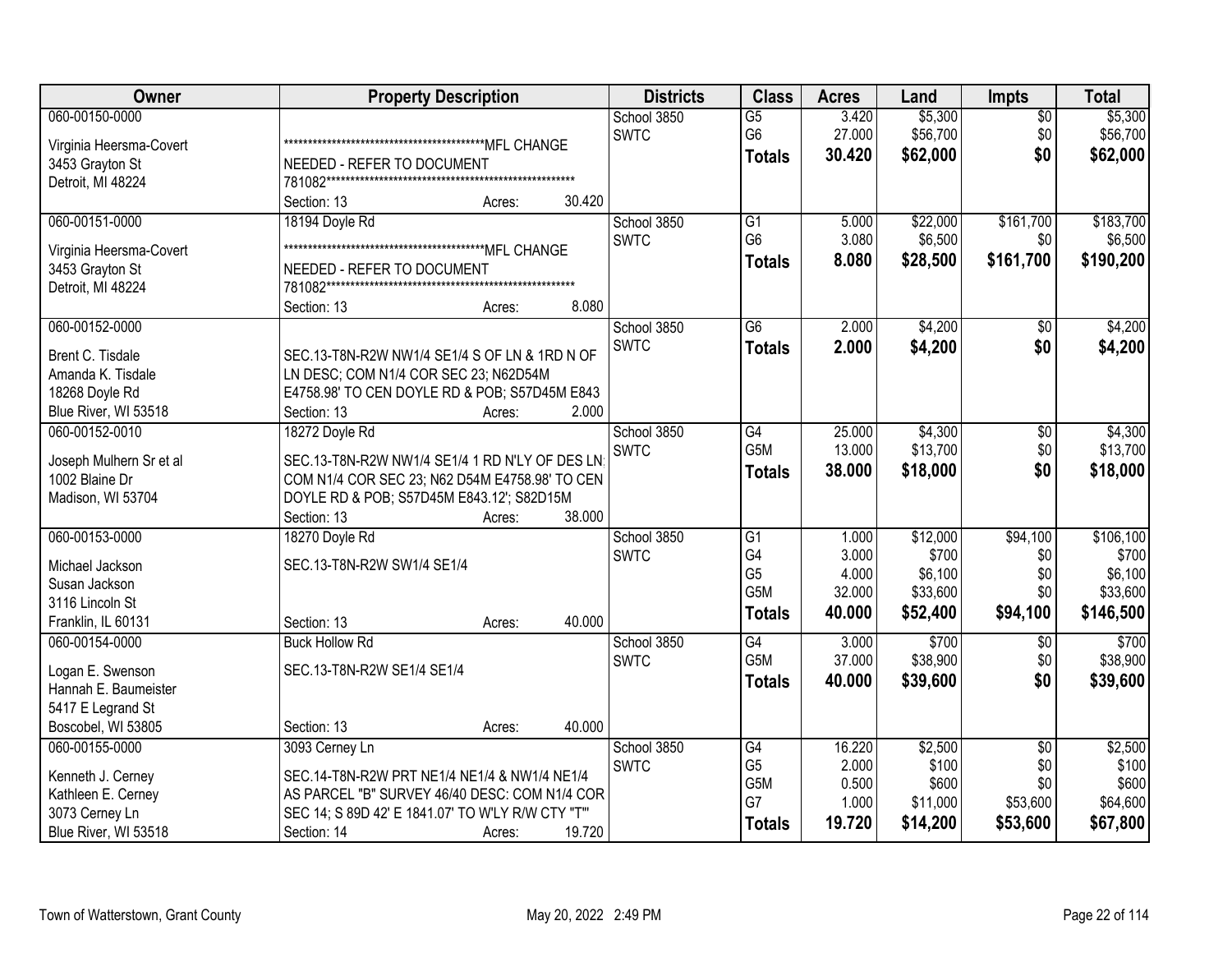| Owner                                   | <b>Property Description</b>                                |        |        | <b>Districts</b> | <b>Class</b>           | <b>Acres</b> | Land            | <b>Impts</b>    | <b>Total</b> |
|-----------------------------------------|------------------------------------------------------------|--------|--------|------------------|------------------------|--------------|-----------------|-----------------|--------------|
| 060-00155-0010                          |                                                            |        |        | School 3850      | $\overline{G6}$        | 3.550        | \$7,500         | $\overline{50}$ | \$7,500      |
| Thomas J J. Cerney                      | SEC.14-T8N-R2W PRT NE1/4 NE1/4 DESC; COM SE                |        |        | <b>SWTC</b>      | <b>Totals</b>          | 3.550        | \$7,500         | \$0             | \$7,500      |
| Shari L. Cerney                         | COR SE 11; N89D10M W91.89' TO POB; S34D13M                 |        |        |                  |                        |              |                 |                 |              |
| 4 Shirley Ct                            | E20.04'; S33 D49M E144.29'; S0D7M W392.94 ';               |        |        |                  |                        |              |                 |                 |              |
| Newark, IL 60541                        | Section: 14                                                | Acres: | 3.550  |                  |                        |              |                 |                 |              |
| 060-00155-0020                          |                                                            |        |        | School 3850      | $\overline{\text{X3}}$ | 23.460       | $\overline{50}$ | $\overline{50}$ | \$0          |
| <b>Grant County Highway</b>             | SEC.14-T8N-R2W PRT SEC 14 FOR HWY                          |        |        | <b>SWTC</b>      | <b>Totals</b>          | 23.460       | \$0             | \$0             | \$0          |
| PO Box 150                              |                                                            |        |        |                  |                        |              |                 |                 |              |
| Lancaster, WI 53813                     |                                                            |        |        |                  |                        |              |                 |                 |              |
|                                         | Section: 14                                                | Acres: | 23.460 |                  |                        |              |                 |                 |              |
| 060-00155-0030                          |                                                            |        |        | School 3850      | G4                     | 13.070       | \$1,900         | $\overline{60}$ | \$1,900      |
|                                         |                                                            |        |        | <b>SWTC</b>      | G5M                    | 5.500        | \$5,800         | \$0             | \$5,800      |
| Bryan L. Kauffman                       | SEC.14-T8N-R2W PRT NE1/4 NE1/4 AS PRT PARCEL               |        |        |                  | Totals                 | 18.570       | \$7,700         | \$0             | \$7,700      |
| Mindy J. Kauffman                       | "A" SURVEY 46/41 DESC IN 60-159-00                         |        |        |                  |                        |              |                 |                 |              |
| 18289 County Rd T                       | Section: 14                                                |        | 18.570 |                  |                        |              |                 |                 |              |
| Blue River, WI 53518<br>060-00156-0000  |                                                            | Acres: |        | School 3850      | $\overline{G5}$        | 1.360        | \$2,100         |                 | \$2,100      |
|                                         |                                                            |        |        | <b>SWTC</b>      |                        |              |                 | $\sqrt[6]{}$    |              |
| Kenneth J. Cerney                       | SEC.14-T8N-R2W PRT NW1/4 NE1/4 & NE1/4 NE1/4               |        |        |                  | <b>Totals</b>          | 1.360        | \$2,100         | \$0             | \$2,100      |
| Kathleen E. Cerney                      | AS PARCEL "A" SURVEY 46/40 DESC: COM N1/4 COR              |        |        |                  |                        |              |                 |                 |              |
| 3073 Cerney Ln                          | SEC 14; S 89D 42' E 393.00' TO POB; S 89D 42' E            |        |        |                  |                        |              |                 |                 |              |
| Blue River, WI 53518                    | Section: 14                                                | Acres: | 1.360  |                  |                        |              |                 |                 |              |
| 060-00157-0000                          | County Rd T                                                |        |        | School 3850      | $\overline{G4}$        | 21.400       | \$1,500         | \$0             | \$1,500      |
| Michael F & Debra A Reiter Living Trust | SEC.14-T8N-R2W PRT N1/2 SW1/4 NE1/4 & SE1/4                |        |        | <b>SWTC</b>      | <b>Totals</b>          | 21.400       | \$1,500         | \$0             | \$1,500      |
| Dated July 6 20                         | NE1/4 AS PRT PARCEL "C" SURVEY 46/40 DESC IN               |        |        |                  |                        |              |                 |                 |              |
| S448 Van Buren Rd                       | 60-160-00                                                  |        |        |                  |                        |              |                 |                 |              |
| Spring Valley, WI 54767                 | Section: 14                                                | Acres: | 21.400 |                  |                        |              |                 |                 |              |
| 060-00157-0010                          |                                                            |        |        | School 3850      | $\overline{G4}$        | 1.080        | \$200           | $\overline{50}$ | \$200        |
|                                         |                                                            |        |        | <b>SWTC</b>      | <b>Totals</b>          | 1.080        | \$200           | \$0             | \$200        |
| Dennis Muth<br>Debra Muth               | SEC.14-T8N-R2W S1/2 SW1/4 NE1/4 E OF HWY EXC<br><b>HWY</b> |        |        |                  |                        |              |                 |                 |              |
| 18318 County Rd T                       |                                                            |        |        |                  |                        |              |                 |                 |              |
| Blue River, WI 53518                    | Section: 14                                                | Acres: | 1.080  |                  |                        |              |                 |                 |              |
| 060-00158-0000                          |                                                            |        |        | School 3850      | G4                     | 16.340       | \$1,300         | $\overline{50}$ | \$1,300      |
|                                         |                                                            |        |        | <b>SWTC</b>      | G <sub>5</sub>         | 0.500        | \$100           | \$0             | \$100        |
| Bryan L. Kauffman                       | SEC.14-T8N-R2W S1/2 SW1/4 NE1/4 W OF HWY EXC               |        |        |                  | <b>Totals</b>          | 16.840       | \$1,400         | \$0             | \$1,400      |
| Mindy J. Kauffman                       | HWY & 60-171-10                                            |        |        |                  |                        |              |                 |                 |              |
| 18289 County Rd T                       |                                                            |        |        |                  |                        |              |                 |                 |              |
| Blue River, WI 53518                    | Section: 14                                                | Acres: | 16.840 |                  |                        |              |                 |                 |              |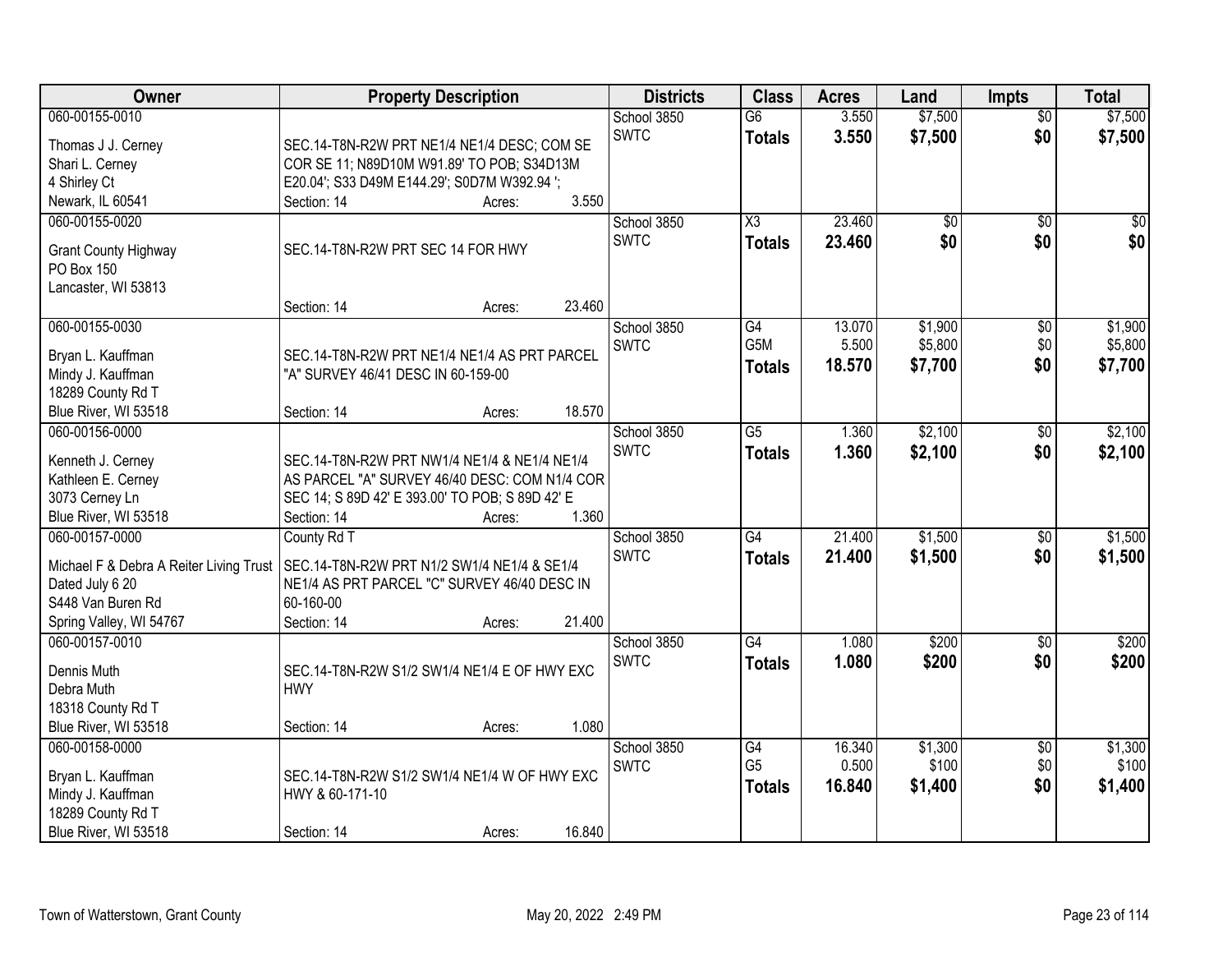| Owner                                     | <b>Property Description</b>                                 | <b>Districts</b>           | <b>Class</b>    | <b>Acres</b>   | Land     | Impts           | <b>Total</b>       |
|-------------------------------------------|-------------------------------------------------------------|----------------------------|-----------------|----------------|----------|-----------------|--------------------|
| 060-00159-0000                            | County Rd T                                                 | School 3850                | G4              | 20.860         | \$4,100  | $\overline{50}$ | \$4,100            |
| Bryan L. Kauffman                         | SEC.14-T8N-R2W PRT SE1/4 NE1/4 AS PRT PARCEL                | <b>SWTC</b>                | G <sub>5</sub>  | 1.000          | \$300    | \$0             | \$300              |
| Mindy J. Kauffman                         | "A" SURVEY 46/41 DESC: BEG E1/4 COR SEC 14; N               |                            | G5M             | 14.440         | \$15,200 | \$0             | \$15,200           |
| 18289 County Rd T                         | 89D 27' W 1331.01'; N 00D 08' W 341.96' TO E'LY R/W         |                            | <b>Totals</b>   | 36.300         | \$19,600 | \$0             | \$19,600           |
| Blue River, WI 53518                      | 36.300<br>Section: 14<br>Acres:                             |                            |                 |                |          |                 |                    |
| 060-00160-0000                            | County Rd T                                                 | School 3850                | G4              | 41.740         | \$2,900  | $\overline{30}$ | \$2,900            |
|                                           |                                                             | <b>SWTC</b>                | <b>Totals</b>   | 41.740         | \$2,900  | \$0             | \$2,900            |
| Michael F & Debra A Reiter Living Trust   | SEC.14-T8N-R2W PRT NE1/4 NW1/4 & NW1/4 NE1/4                |                            |                 |                |          |                 |                    |
| Dated July 6 20                           | AS PRT PARCEL "C" SURVEY 46/40 DESC: COM                    |                            |                 |                |          |                 |                    |
| S448 Van Buren Rd                         | CENTER 1/4 COR SEC 14; N 00D 02' W 654.57' AL N-S<br>41.740 |                            |                 |                |          |                 |                    |
| Spring Valley, WI 54767<br>060-00160-0010 | Section: 14<br>Acres:                                       |                            |                 |                | \$12,000 | \$95,000        |                    |
|                                           | 3073 Cerney Ln                                              | School 3850<br><b>SWTC</b> | G1<br>G4        | 1.000<br>3.342 | \$400    | \$0             | \$107,000<br>\$400 |
| Kenneth J. Cerney                         | SEC.14-T8N-R2W PRT NE1/4 NW1/4: COM 14 RDS W                |                            |                 | 4.342          |          |                 |                    |
| Kathleen Cerney                           | OF NE COR SD 40; S312'; E 624'; N312'; W624' TO POI         |                            | <b>Totals</b>   |                | \$12,400 | \$95,000        | \$107,400          |
| 3073 Cerney Ln                            |                                                             |                            |                 |                |          |                 |                    |
| Blue River, WI 53518                      | 4.342<br>Section: 14<br>Acres:                              |                            |                 |                |          |                 |                    |
| 060-00161-0000                            | County Rd T                                                 | School 3850                | $\overline{G4}$ | 18.400         | \$1,300  | \$0             | \$1,300            |
| Michael F & Debra A Reiter Living Trust   | SEC.14-T8N-R2W PRT NE1/4 NW1/4 AS PRT SURVEY                | <b>SWTC</b>                | <b>Totals</b>   | 18.400         | \$1,300  | \$0             | \$1,300            |
| Dated July 6 20                           | 42/71 DESC IN 60-179-00                                     |                            |                 |                |          |                 |                    |
| S448 Van Buren Rd                         |                                                             |                            |                 |                |          |                 |                    |
| Spring Valley, WI 54767                   | 18.400<br>Section: 14<br>Acres:                             |                            |                 |                |          |                 |                    |
| 060-00161-0010                            | County Rd T                                                 | School 3850                | $\overline{G4}$ | 8.800          | \$600    | $\overline{50}$ | \$600              |
|                                           |                                                             | <b>SWTC</b>                | <b>Totals</b>   | 8.800          | \$600    | \$0             | \$600              |
| Chezik Siblings LLC                       | SEC.14-T8N-R2W PRT NE1/4 NW1/4 DESC IN DOC                  |                            |                 |                |          |                 |                    |
| 3100 N Knoll Ter                          | 797793 UNDER PARCEL 60-175-00 (ACREAGE MAY                  |                            |                 |                |          |                 |                    |
| Wauwatosa, WI 53222                       | CHANGE WITH SURVEY, BUT SURVEY NOT FILED                    |                            |                 |                |          |                 |                    |
|                                           | 8.800<br>Section: 14<br>Acres:                              |                            |                 |                |          |                 |                    |
| 060-00162-0000                            | Chezik Rd                                                   | School 3850                | $\overline{G4}$ | 34.500         | \$3,600  | $\sqrt{6}$      | \$3,600            |
| Chezik Siblings LLC                       | SEC.14-T8N-R2W PRT NW1/4 NW1/4 DESC IN DOC                  | <b>SWTC</b>                | <b>Totals</b>   | 34.500         | \$3,600  | \$0             | \$3,600            |
| 3100 N Knoll Ter                          | 797793 UNDER PARCEL 60-175-00 (ACREAGE MAY                  |                            |                 |                |          |                 |                    |
| Wauwatosa, WI 53222                       | CHANGE WITH SURVEY, BUT SURVEY NOT FILED                    |                            |                 |                |          |                 |                    |
|                                           | Section: 14<br>34.500<br>Acres:                             |                            |                 |                |          |                 |                    |
| 060-00162-0010                            | 18426 Chezik Rd                                             | School 3850                | $\overline{G1}$ | 1.000          | \$12,000 | \$89,900        | \$101,900          |
|                                           |                                                             | <b>SWTC</b>                | G4              | 1.500          | \$100    | \$0             | \$100              |
| Thomas C. Kulp                            | SEC.14-T8N-R2W PRT NW1/4 NW1/4 DESC ON DOC                  |                            | G <sub>5</sub>  | 3.100          | \$4,800  | \$0             | \$4,800            |
| Radelle R. Kulp                           | 797053 AS (NO SURVEY ON FILE): BEG NW COR SEC               |                            | <b>Totals</b>   | 5.600          | \$16,900 | \$89,900        | \$106,800          |
| 18426 Chezik Rd                           | 14 & POB; S 89D 24' E 420.02'; S 01 41' W 528.77'; S        |                            |                 |                |          |                 |                    |
| Blue River, WI 53518                      | 5.600<br>Section: 14<br>Acres:                              |                            |                 |                |          |                 |                    |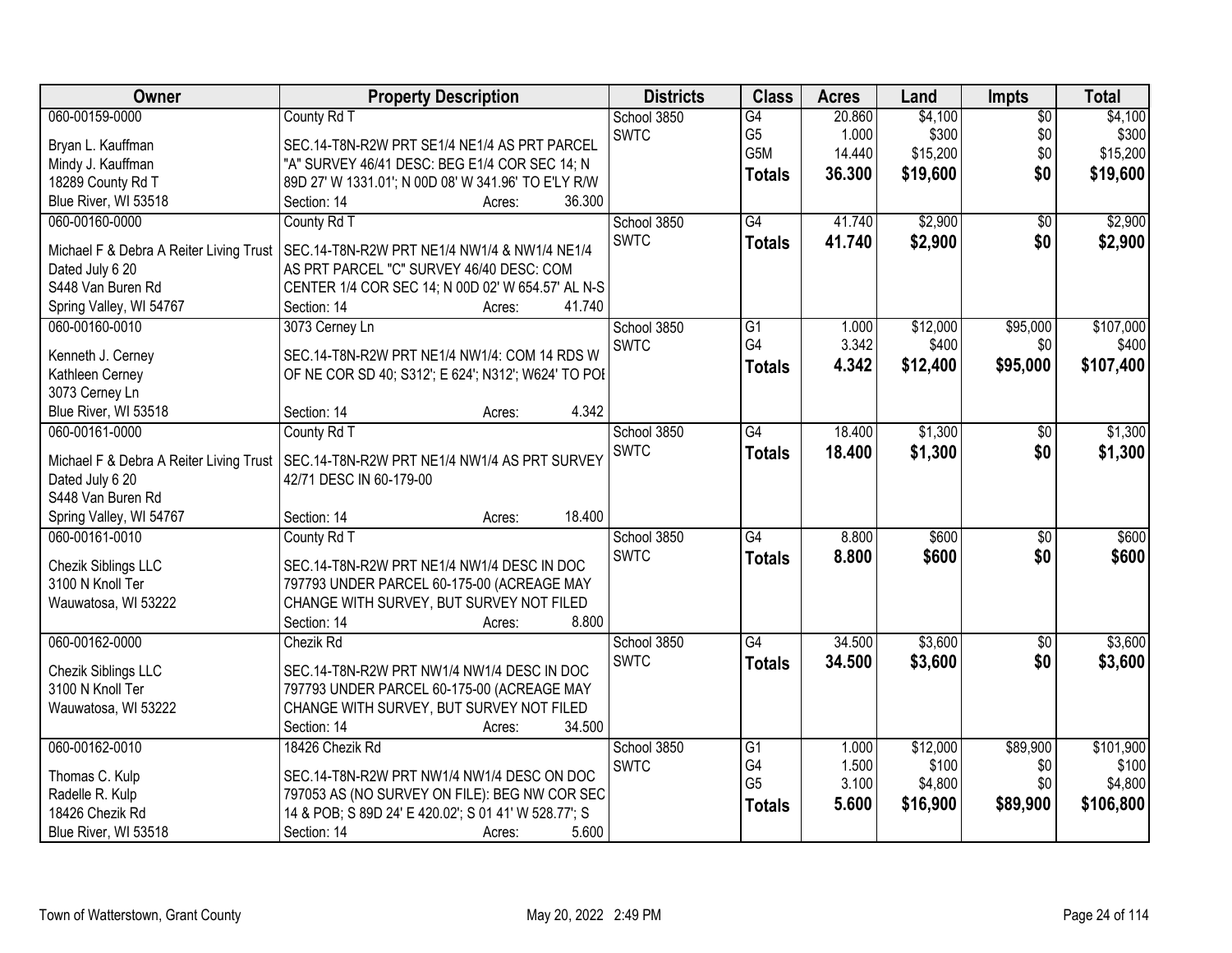| Owner                                                                                                                        | <b>Property Description</b>                                                                                                                                                             | <b>Districts</b>           | <b>Class</b>                     | <b>Acres</b>     | Land               | <b>Impts</b>           | <b>Total</b>       |
|------------------------------------------------------------------------------------------------------------------------------|-----------------------------------------------------------------------------------------------------------------------------------------------------------------------------------------|----------------------------|----------------------------------|------------------|--------------------|------------------------|--------------------|
| 060-00163-0000<br>Michael F & Debra A Reiter Living Trust<br>Dated July 6 20<br>S448 Van Buren Rd                            | <b>Chezik Rd</b><br>SEC.14-T8N-R2W PRT SW1/4 NW1/4 AS PRT SURVEY<br>42/71 DESC IN 60-179-00                                                                                             | School 3850<br><b>SWTC</b> | G4<br><b>Totals</b>              | 31.900<br>31.900 | \$2,200<br>\$2,200 | $\overline{50}$<br>\$0 | \$2,200<br>\$2,200 |
| Spring Valley, WI 54767                                                                                                      | 31.900<br>Section: 14<br>Acres:                                                                                                                                                         |                            |                                  |                  |                    |                        |                    |
| 060-00163-0010<br>Chezik Siblings LLC<br>3100 N Knoll Ter<br>Wauwatosa, WI 53222                                             | Chezik Rd<br>SEC.14-T8N-R2W PRT SW1/4 NW1/4 DESC IN DOC<br>797793 UNDER PARCEL 60-175-00 (ACREAGE MAY<br>CHANGE WITH SURVEY, BUT SURVEY NOT FILED<br>8.100<br>Section: 14<br>Acres:     | School 3850<br><b>SWTC</b> | $\overline{G4}$<br><b>Totals</b> | 8.100<br>8.100   | \$600<br>\$600     | $\overline{50}$<br>\$0 | \$600<br>\$600     |
| 060-00164-0000<br>Michael F & Debra A Reiter Living Trust<br>Dated July 6 20<br>S448 Van Buren Rd<br>Spring Valley, WI 54767 | County Rd T<br>SEC.14-T8N-R2W SE1/4 NW1/4 AS PRT SURVEY<br>42/71 DESC IN 60-179-00<br>40.100<br>Section: 14<br>Acres:                                                                   | School 3850<br><b>SWTC</b> | G4<br><b>Totals</b>              | 40.100<br>40.100 | \$2,800<br>\$2,800 | \$0<br>\$0             | \$2,800<br>\$2,800 |
| 060-00165-0000<br>Michael F & Debra A Reiter Living Trust<br>Dated July 6 20<br>S448 Van Buren Rd<br>Spring Valley, WI 54767 | SEC.14-T8N-R2W PRT NE1/4 SW1/4 & SE1/4 SW1/4 A<br>PRT TRACT 4 SURVEY 46/9 DESC: COM S1/4 COR<br>SEC 15; S 89D 34' E 2474.52'; N 00D 25' E 847.34'; S<br>Section: 14<br>41.510<br>Acres: | School 3850<br><b>SWTC</b> | G4<br><b>Totals</b>              | 41.510<br>41.510 | \$2,900<br>\$2,900 | $\sqrt[6]{3}$<br>\$0   | \$2,900<br>\$2,900 |
| 060-00166-0000<br>Michael F & Debra A Reiter Living Trust<br>Dated July 6 20<br>S448 Van Buren Rd<br>Spring Valley, WI 54767 | SEC.14-T8N-R2W PRT NW1/4 SW1/4 & SW1/4 SW1/4<br>AS PRT TRACT 3 SURVEY 46/9 DESC IN 60-192-00<br>16.320<br>Section: 14<br>Acres:                                                         | School 3850<br><b>SWTC</b> | $\overline{G4}$<br><b>Totals</b> | 16.320<br>16.320 | \$1,100<br>\$1,100 | $\overline{50}$<br>\$0 | \$1,100<br>\$1,100 |
| 060-00166-0010<br>Michael F & Debra A Reiter Living Trust<br>Dated July 6 20<br>S448 Van Buren Rd<br>Spring Valley, WI 54767 | SEC.14-T8N-R2W PRT NW1/4 SW1/4 & SW1/4 SW1/4<br>AS PRT TRACT 4 SURVEY 46/9 DESC IN 60-165-00<br>36.520<br>Section: 14<br>Acres:                                                         | School 3850<br><b>SWTC</b> | $\overline{G4}$<br><b>Totals</b> | 36.520<br>36.520 | \$2,500<br>\$2,500 | $\overline{50}$<br>\$0 | \$2,500<br>\$2,500 |
| 060-00167-0000<br>Robert F. Nankee<br>Regina A. Nankee<br>227 W Warehouse St<br>Muscoda, WI 53573                            | SEC.14-T8N-R2W PRT SW1/4 SW1/4 AS PRT TRACT 5<br>SURVEY 46/9 DESC IN 60-168-00<br>26.930<br>Section: 14<br>Acres:                                                                       | School 3850<br><b>SWTC</b> | $\overline{G4}$<br><b>Totals</b> | 26.930<br>26.930 | \$1,900<br>\$1,900 | $\overline{50}$<br>\$0 | \$1,900<br>\$1,900 |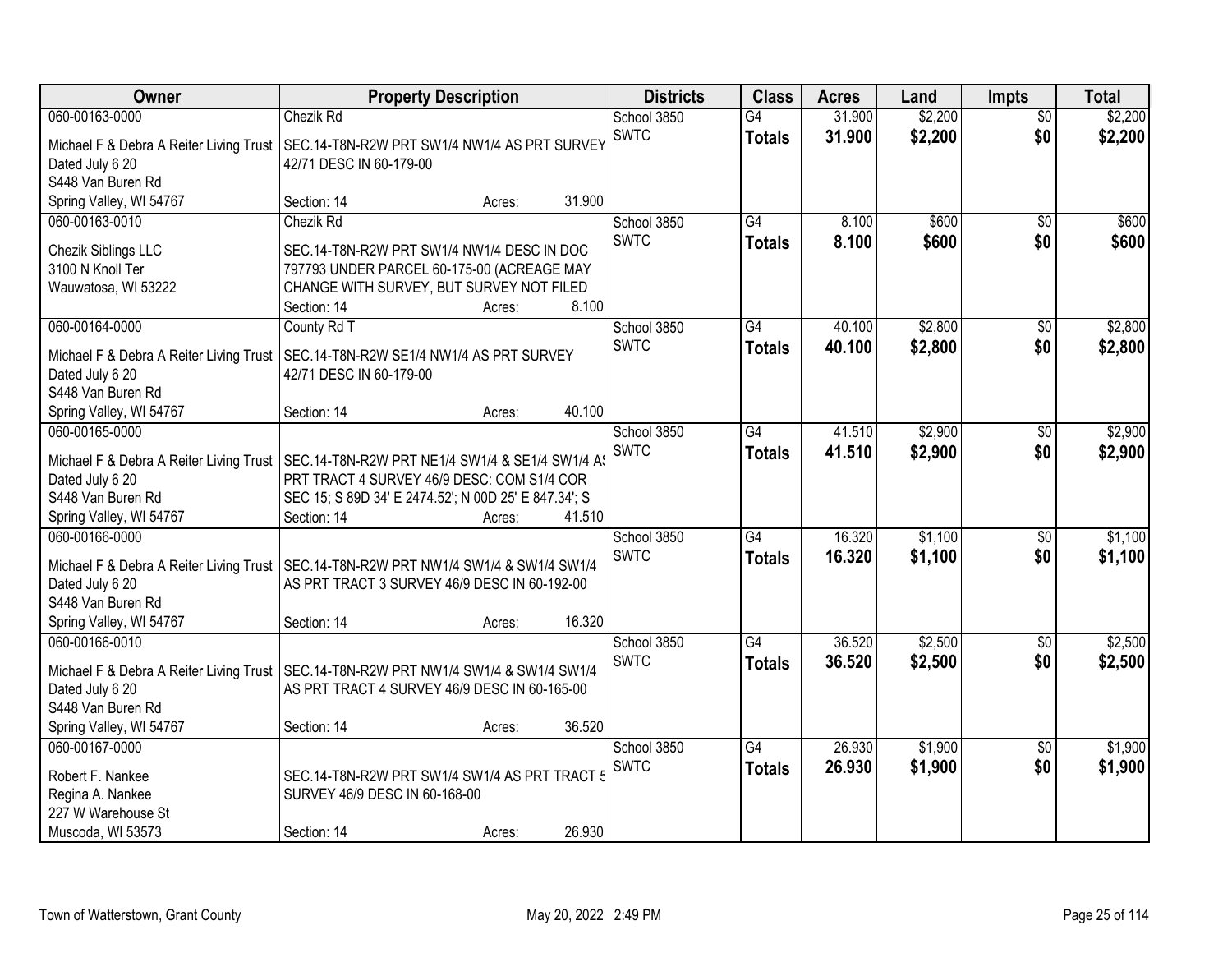| Owner                                                   | <b>Property Description</b>                                                | <b>Districts</b> | <b>Class</b>         | <b>Acres</b> | Land     | <b>Impts</b>    | <b>Total</b> |
|---------------------------------------------------------|----------------------------------------------------------------------------|------------------|----------------------|--------------|----------|-----------------|--------------|
| 060-00168-0000                                          |                                                                            | School 3850      | $\overline{G4}$      | 38.490       | \$2,700  | $\overline{50}$ | \$2,700      |
| Robert F. Nankee                                        | SEC.14-T8N-R2W PRT SE1/4 SW1/4 & NE1/4 SW1/4 A                             | <b>SWTC</b>      | <b>Totals</b>        | 38.490       | \$2,700  | \$0             | \$2,700      |
| Regina A. Nankee                                        | PRT TRACT 5 SURVEY 46/9 DESC: COM S1/4 COR                                 |                  |                      |              |          |                 |              |
| 227 W Warehouse St                                      | SEC 15; S 89D 34' E 2474.52'; N 00D 25' E 847.34'; S                       |                  |                      |              |          |                 |              |
| Muscoda, WI 53573                                       | Section: 14<br>38.490<br>Acres:                                            |                  |                      |              |          |                 |              |
| 060-00169-0000                                          | 18318 County Rd T                                                          | School 3850      | G4                   | 8.000        | \$1,400  | $\overline{50}$ | \$1,400      |
| Dennis Muth                                             |                                                                            | <b>SWTC</b>      | G5M                  | 31.060       | \$32,600 | \$0             | \$32,600     |
| Debra Muth                                              | SEC.14-T8N-R2W NE1/4 SE1/4; STRIP 4.5' WD OFF W<br>SD SE1/4 NE1/4 S OF HWY |                  | G7                   | 1.000        | \$11,000 | \$287,300       | \$298,300    |
| 18318 County Rd T                                       |                                                                            |                  | <b>Totals</b>        | 40.060       | \$45,000 | \$287,300       | \$332,300    |
| Blue River, WI 53518                                    | 40.060<br>Section: 14<br>Acres:                                            |                  |                      |              |          |                 |              |
| 060-00170-0000                                          |                                                                            | School 3850      | $\overline{G5}$      | 1.000        | \$100    | \$0             | \$100        |
|                                                         |                                                                            | <b>SWTC</b>      | G <sub>6</sub>       | 3.770        | \$7,900  | \$0             | \$7,900      |
| Dennis Muth                                             | SEC.14-T8N-R2W NW1/4 SE1/4 E OF HWY EXC HWY                                |                  | <b>Totals</b>        | 4.770        | \$8,000  | \$0             | \$8,000      |
| Debra Muth                                              |                                                                            |                  |                      |              |          |                 |              |
| 18318 County Rd T                                       |                                                                            |                  |                      |              |          |                 |              |
| Blue River, WI 53518                                    | 4.770<br>Section: 14<br>Acres:                                             |                  |                      |              |          |                 |              |
| 060-00171-0000                                          | 18289 Cty T Farm Bldgs                                                     | School 3850      | G4                   | 23.100       | \$2,900  | $\sqrt[6]{3}$   | \$2,900      |
| Bryan L. Kauffman                                       | SEC.14-T8N-R2W NW1/4 SE1/4 W OF HWY EXC HWY                                | <b>SWTC</b>      | G <sub>5</sub>       | 1.000        | \$100    | \$0             | \$100        |
| Mindy J. Kauffman                                       | & 60-171-10                                                                |                  | G7                   | 1.000        | \$7,500  | \$3,900         | \$11,400     |
| 18289 County Rd T                                       |                                                                            |                  | <b>Totals</b>        | 25.100       | \$10,500 | \$3,900         | \$14,400     |
| Blue River, WI 53518                                    | 25.100<br>Section: 14<br>Acres:                                            |                  |                      |              |          |                 |              |
| 060-00171-0010                                          | 18289 County Rd T                                                          | School 3850      | G4                   | 2.400        | \$600    | $\overline{30}$ | \$600        |
|                                                         |                                                                            | <b>SWTC</b>      | G7                   | 2.000        | \$10,200 | \$125,600       | \$135,800    |
| Mindy J. Kauffman                                       | SEC.14-T8N-R2W SURVEY 35/29 PRT NW1/4 SE1/4 &                              |                  | <b>Totals</b>        | 4.400        | \$10,800 | \$125,600       | \$136,400    |
| Bryan L. Kauffman                                       | SW 1/4 NE 1/4 W OF HWY COMM AT E 1/4 CNR OF SL                             |                  |                      |              |          |                 |              |
| 18289 County Rd T                                       | SEC; N 00? 14' 03" W 84.88 FT; S 89? 45' 57" W                             |                  |                      |              |          |                 |              |
| Blue River, WI 53518                                    | 4.400<br>Section: 14<br>Acres:                                             |                  |                      |              |          |                 |              |
| 060-00172-0000                                          | 18289 County Rd T                                                          | School 3850      | G4                   | 26.000       | \$1,800  | $\overline{50}$ | \$1,800      |
| Bryan L. Kauffman                                       | SEC.14-T8N-R2W SW1/4 SE1/4 W OF HWY EXC HWY                                | <b>SWTC</b>      | G <sub>5</sub><br>G7 | 0.500        | \$100    | \$0             | \$100        |
| Mindy J. Kauffman                                       |                                                                            |                  |                      | 2.000        | \$13,100 | \$78,400        | \$91,500     |
| 18289 County Rd T                                       |                                                                            |                  | <b>Totals</b>        | 28,500       | \$15,000 | \$78,400        | \$93,400     |
| Blue River, WI 53518                                    | 28.500<br>Section: 14<br>Acres:                                            |                  |                      |              |          |                 |              |
| 060-00173-0000                                          |                                                                            | School 3850      | $\overline{G5}$      | 1.000        | \$100    | $\overline{60}$ | \$100        |
| Dennis Muth                                             | SEC.14-T8N-R2W PRT E SD SW1/4 SE1/4 E OF CTY T                             | <b>SWTC</b>      | G <sub>6</sub>       | 4.770        | \$10,000 | \$0             | \$10,000     |
|                                                         |                                                                            |                  | <b>Totals</b>        | 5.770        | \$10,100 | \$0             | \$10,100     |
|                                                         |                                                                            |                  |                      |              |          |                 |              |
|                                                         |                                                                            |                  |                      |              |          |                 |              |
| Debra Muth<br>18318 County Rd T<br>Blue River, WI 53518 | <b>EXC HWY</b><br>5.770<br>Section: 14<br>Acres:                           |                  |                      |              |          |                 |              |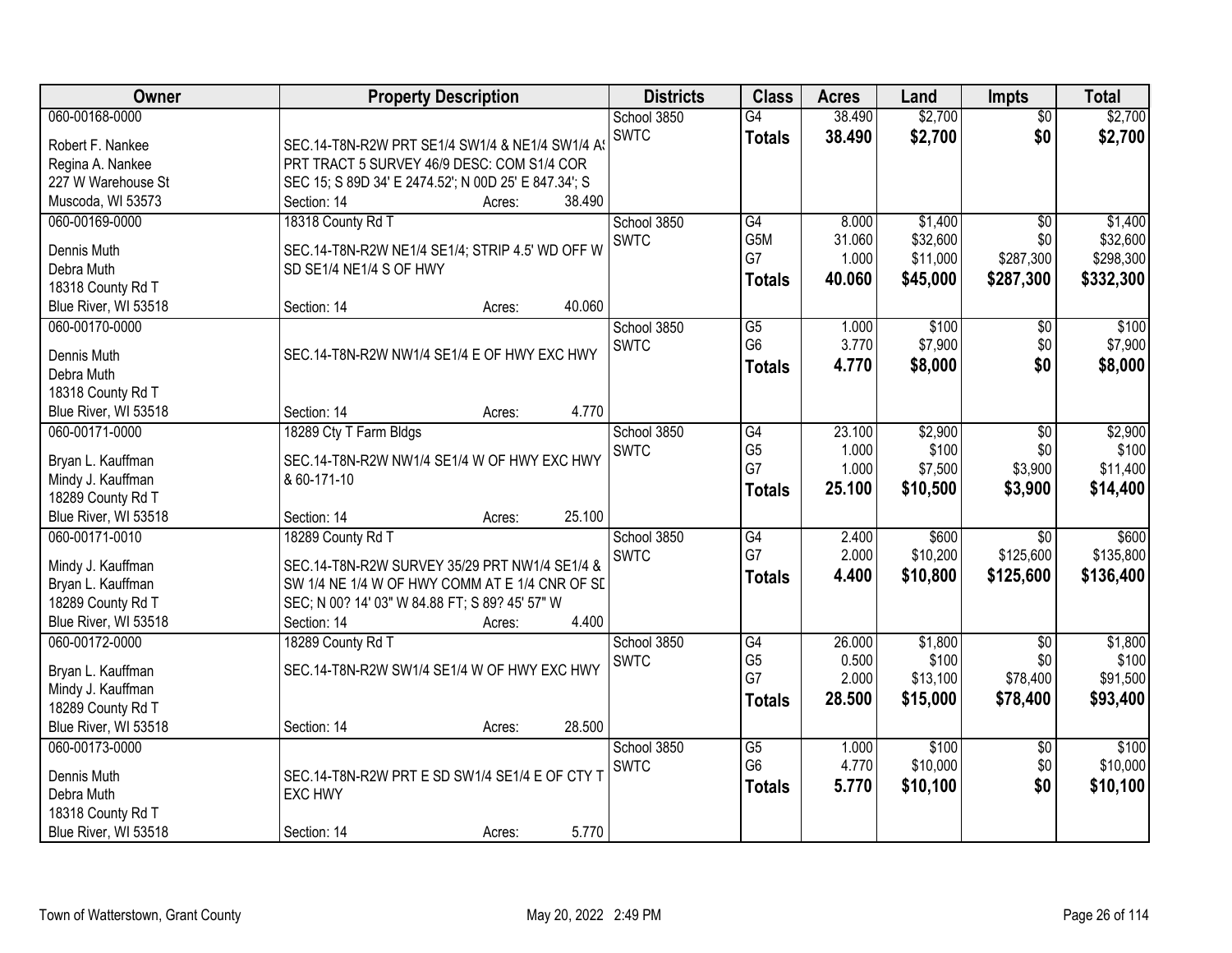| Owner                                                                                                                        | <b>Property Description</b>                                                                                                                                                                             | <b>Districts</b>           | <b>Class</b>                                | <b>Acres</b>                        | Land                                       | <b>Impts</b>                    | <b>Total</b>                               |
|------------------------------------------------------------------------------------------------------------------------------|---------------------------------------------------------------------------------------------------------------------------------------------------------------------------------------------------------|----------------------------|---------------------------------------------|-------------------------------------|--------------------------------------------|---------------------------------|--------------------------------------------|
| 060-00174-0000<br>Dennis Muth<br>Debra Muth<br>18318 County Rd T                                                             | SEC.14-T8N-R2W SE1/4 SE1/4 EXC HWY                                                                                                                                                                      | School 3850<br><b>SWTC</b> | $\overline{G4}$<br>G5M<br><b>Totals</b>     | 24.000<br>14.770<br>38.770          | \$4,600<br>\$15,500<br>\$20,100            | $\overline{50}$<br>\$0<br>\$0   | \$4,600<br>\$15,500<br>\$20,100            |
| Blue River, WI 53518                                                                                                         | 38.770<br>Section: 14<br>Acres:                                                                                                                                                                         |                            |                                             |                                     |                                            |                                 |                                            |
| 060-00175-0000<br>Chezik Siblings LLC<br>3100 N Knoll Ter<br>Wauwatosa, WI 53222                                             | <b>Chezik Rd</b><br>SEC.15-T8N-R2W PRT NE1/4 NE1/4 DESC IN DOC<br>797793 (NO SURVEY ON FILE) AS: COM NW COR<br>SEC 14 & ALSO BEING NE COR SEC 15; N 89D 26' W<br>21.400<br>Section: 15<br>Acres:        | School 3850<br><b>SWTC</b> | G4<br><b>Totals</b>                         | 21.400<br>21.400                    | \$2,700<br>\$2,700                         | $\overline{50}$<br>\$0          | \$2,700<br>\$2,700                         |
| 060-00175-0010<br>Thomas C. Kulp<br>Radelle R. Kulp<br>18426 Chezik Rd<br>Blue River, WI 53518                               | Chezik Rd<br>SEC.15-T8N-R2W NE COR NE1/4 NE1/4 DES IN<br>60-162-10 REFERENCE SURVEY 43/52<br>3.500<br>Section: 15<br>Acres:                                                                             | School 3850<br><b>SWTC</b> | $\overline{G1}$<br>G <sub>5</sub><br>Totals | 0.700<br>2.800<br>3.500             | \$8,400<br>\$4,300<br>\$12,700             | \$18,600<br>\$0<br>\$18,600     | \$27,000<br>\$4,300<br>\$31,300            |
| 060-00175-0020<br>Wisconsin Dept of Natural Resources<br>PO Box 7921<br>Madison, WI 53707-7921                               | <b>Chezik Rd</b><br>SEC.15-T8N-R2W NE1/4 NE1/4 N OF CHEZIK RD &<br>PRIVATE DR EXC 60-175-10; NW1/4 NE1/4 N OF OLD<br>RD; PRT SW1/4 NW1/4 DESC; COM W1/4 COR SEC 15<br>24.444<br>Section: 15<br>Acres:   | School 3850<br><b>SWTC</b> | $\overline{X2}$<br><b>Totals</b>            | 24.444<br>24.444                    | \$0<br>\$0                                 | \$0<br>\$0                      | \$0<br>\$0                                 |
| 060-00175-0030<br>Michael F & Debra A Reiter Living Trust<br>Dated July 6 20<br>S448 Van Buren Rd<br>Spring Valley, WI 54767 | Chezik Rd<br>SEC.15-T8N-R2W PRT NE1/4 NE1/4 AS PRT SURVEY<br>42/71 DESC IN 60-179-00<br>6.900<br>Section: 15<br>Acres:                                                                                  | School 3850<br><b>SWTC</b> | G4<br><b>Totals</b>                         | 6.900<br>6.900                      | \$500<br>\$500                             | $\overline{30}$<br>\$0          | \$500<br>\$500                             |
| 060-00176-0000<br>Nilatarangini Trust<br>Attn: Colin P Masica<br>1850 11th St<br>Fennimore, WI 53809                         | SEC.15-T8N-R2W NW1/4 NE1/4 S OF RD EXC 60-177<br>(773/697)<br>34.500<br>Section: 15<br>Acres:                                                                                                           | School 3850<br><b>SWTC</b> | G4<br>G <sub>5</sub><br>G5M<br>Totals       | 16.040<br>10.960<br>7.500<br>34.500 | \$2,700<br>\$11,000<br>\$7,900<br>\$21,600 | $\sqrt{6}$<br>\$0<br>\$0<br>\$0 | \$2,700<br>\$11,000<br>\$7,900<br>\$21,600 |
| 060-00177-0000<br>Phoebe K. Yap<br>105 N Star Dr<br>Madison, WI 53718                                                        | 18481 Chezik Rd<br>SEC.15-T8N-R2W PRT NW1/4 NE1/4 & NE1/4 NE 1/4<br>DESC; COM NW COR SEC 15; S588.38'; E3990.27' TO<br>POB; N5D22M E184.64'; N84D20M W 219.83' TO CEN<br>2.180<br>Section: 15<br>Acres: | School 3850<br><b>SWTC</b> | G1<br>G <sub>6</sub><br><b>Totals</b>       | 0.500<br>1.680<br>2.180             | \$6,000<br>\$3,500<br>\$9,500              | \$3,200<br>\$0<br>\$3,200       | \$9,200<br>\$3,500<br>\$12,700             |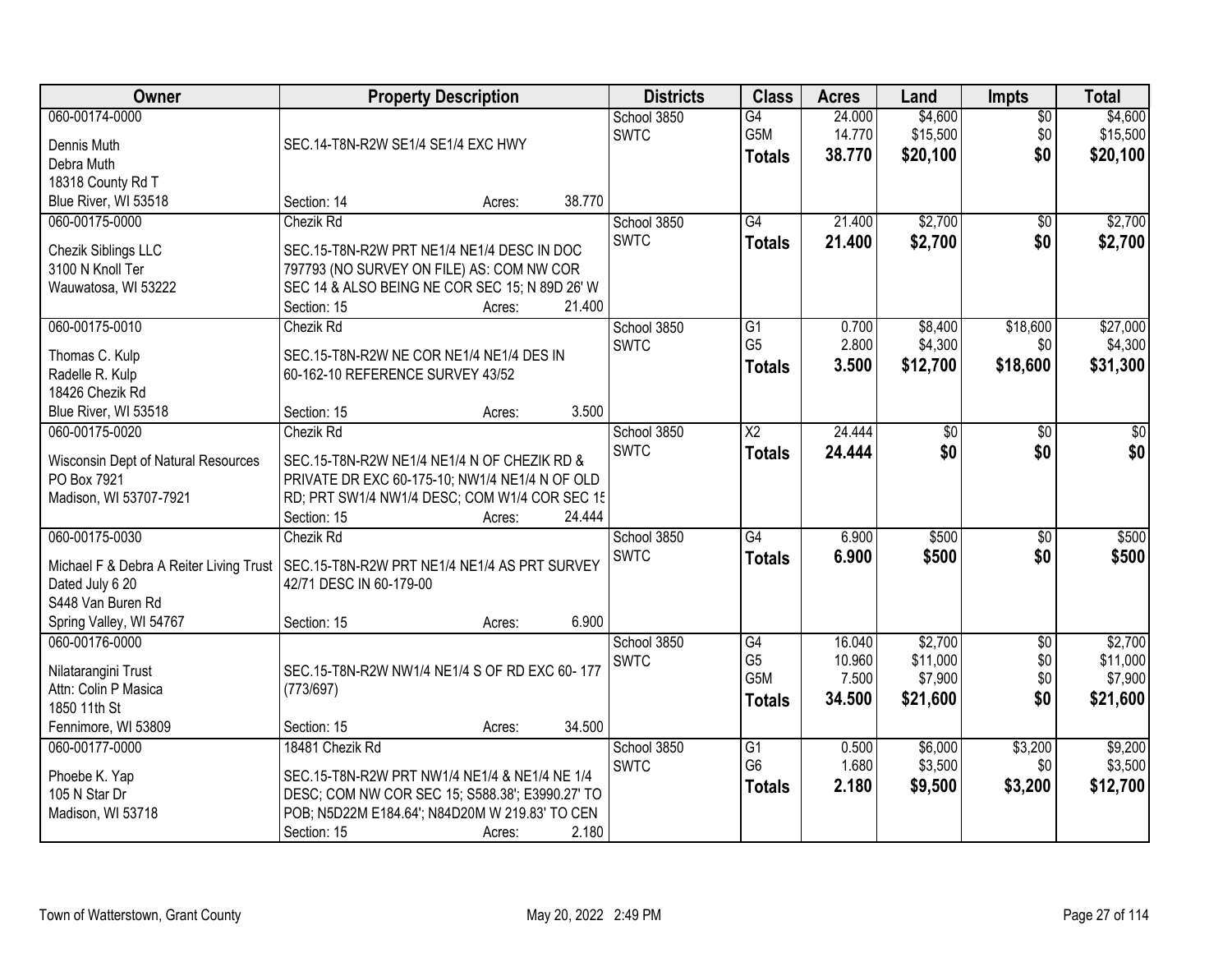| Owner                                   | <b>Property Description</b>                      | <b>Districts</b> | <b>Class</b>    | <b>Acres</b> | Land       | <b>Impts</b>    | <b>Total</b>    |
|-----------------------------------------|--------------------------------------------------|------------------|-----------------|--------------|------------|-----------------|-----------------|
| 060-00178-0000                          |                                                  | School 3850      | $\overline{G4}$ | 36.140       | \$6,700    | $\overline{50}$ | \$6,700         |
| James E. Reiter                         | SEC.15-T8N-R2W PRT SW1/4 NE1/4 & NW1/4 SE1/4 &   | <b>SWTC</b>      | G <sub>5</sub>  | 1.000        | \$300      | \$0             | \$300           |
| 15701 Richwood Estates Ln               | SW1/4 SE1/4 & NE1/4 SE1/4 AS PRT TRACT 2         |                  | G5M             | 3.000        | \$3,200    | \$0             | \$3,200         |
| Blue River, WI 53518                    | SURVEY 46/9 DESC IN 60-195-00                    |                  | <b>Totals</b>   | 40.140       | \$10,200   | \$0             | \$10,200        |
|                                         | 40.140<br>Section: 15<br>Acres:                  |                  |                 |              |            |                 |                 |
| 060-00179-0000                          | Chezik Rd                                        | School 3850      | $\overline{G4}$ | 40.300       | \$2,800    | $\overline{50}$ | \$2,800         |
|                                         |                                                  | <b>SWTC</b>      | <b>Totals</b>   | 40.300       | \$2,800    | \$0             | \$2,800         |
| Michael F & Debra A Reiter Living Trust | SEC.15-T8N-R2W SE1/4 NE1/4 AS PRT SURVEY 42/7    |                  |                 |              |            |                 |                 |
| Dated July 6 20                         | DESC: COM NW COR SEC 14 & ALSO BEING NE COR      |                  |                 |              |            |                 |                 |
| S448 Van Buren Rd                       | SEC 15; S 0D 04' W 1309.93' TO POB; S 57D 34' E  |                  |                 |              |            |                 |                 |
| Spring Valley, WI 54767                 | 40.300<br>Section: 15<br>Acres:                  |                  |                 |              |            |                 |                 |
| 060-00180-0000                          | 18471 Studenberg Rd                              | School 3850      | $\overline{G4}$ | 23.760       | \$4,100    | $\overline{50}$ | \$4,100         |
| Nilatarangini Trust                     | SEC.15-T8N-R2W NE1/4 NW1/4 EXC 60-180-10 &       | <b>SWTC</b>      | G <sub>5</sub>  | 13.890       | \$20,000   | \$0             | \$20,000        |
| Attn: Colin P Masica                    | 180-20 ALSO INCL PRT NW1/4 NW1/4 EXC 60-181-00,  |                  | G5M             | 6.000        | \$6,300    | \$0             | \$6,300         |
| 1850 11th St                            | 60-182-00 & 60-180-20                            |                  | G7              | 2.000        | \$9,600    | \$56,900        | \$66,500        |
| Fennimore, WI 53809                     | 45.650<br>Section: 15<br>Acres:                  |                  | <b>Totals</b>   | 45.650       | \$40,000   | \$56,900        | \$96,900        |
| 060-00180-0010                          | 18404 Studenberg Rd                              | School 3850      | $\overline{G1}$ | 4.240        | \$20,100   | \$169,800       | \$189,900       |
|                                         |                                                  | <b>SWTC</b>      | <b>Totals</b>   | 4.240        | \$20,100   | \$169,800       | \$189,900       |
| Kelly Yeomans                           | SEC.15-T8N-R2W PRT NE1/4 NW1/4 DESC; COM NW      |                  |                 |              |            |                 |                 |
| Rodney S. Yeomans                       | COR SEC 15; S89D25M E2089.56 '; S900.28' TO POB; |                  |                 |              |            |                 |                 |
| 18404 Studenberg Rd                     | S62D59M E429.61'; S42D3M E297.21'; N 88D57M      |                  |                 |              |            |                 |                 |
| Boscobel, WI 53805                      | 4.240<br>Section: 15<br>Acres:                   |                  |                 |              |            |                 |                 |
| 060-00180-0020                          |                                                  | School 3850      | $\overline{G6}$ | 7.000        | \$14,700   | \$0             | \$14,700        |
| Westley D. Stanek                       | SEC.15-T8N-R2W N1/2 NW1/4 S & W OF               | <b>SWTC</b>      | <b>Totals</b>   | 7.000        | \$14,700   | \$0             | \$14,700        |
| 18435 Studenberg Rd                     | STUDENBERG RD & E OF DESC PCL; COM 4 RDS E       |                  |                 |              |            |                 |                 |
| Boscobel, WI 53805                      | OF SW COR NW1/4 NW1/4; E 66 RDS; N28 RDS; W 9    |                  |                 |              |            |                 |                 |
|                                         | Section: 15<br>7.000<br>Acres:                   |                  |                 |              |            |                 |                 |
| 060-00181-0000                          | 18471 Studenberg Rd                              | School 3850      | W <sub>6</sub>  | 16.000       | (\$16,800) | $\overline{60}$ | $\overline{50}$ |
|                                         |                                                  | <b>SWTC</b>      | X2              | 1.110        | \$0        | \$0             | \$0             |
| Wisconsin Dept of Natural Resources     | SEC.15-T8N-R2W PRT NW1/4 NW1/4 AS PRT PARCEL     |                  |                 |              |            |                 | \$0             |
| PO Box 7921                             | A SURVEY 47/66 REVISED DESC IN 60-63-00          |                  | <b>Totals</b>   | 17.110       | \$0        | \$0             |                 |
| Madison, WI 53707                       |                                                  |                  |                 |              |            |                 |                 |
|                                         | 17.110<br>Section: 15<br>Acres:                  |                  |                 |              |            |                 |                 |
| 060-00182-0000                          | 18435 Studenberg Rd                              | School 3850      | $\overline{G5}$ | 2.000        | \$3,100    | $\overline{30}$ | \$3,100         |
|                                         |                                                  | <b>SWTC</b>      | G <sub>6</sub>  | 3.000        | \$6,300    | \$0             | \$6,300         |
| Westley D. Stanek                       | SEC.15-T8N-R2W PRT NW1/4 NW1/4 DESC; COM 4       |                  | G7              | 1.000        | \$11,000   | \$153,000       | \$164,000       |
| 18435 Studenberg Rd                     | RDS E OF SW COR NW1/4 NW1/4; E 66 RDS; N28RDS    |                  | <b>Totals</b>   | 6.000        | \$20,400   | \$153,000       | \$173,400       |
| Boscobel, WI 53805                      | W 9 RDS; S'LY TO POB                             |                  |                 |              |            |                 |                 |
|                                         | 6.000<br>Section: 15<br>Acres:                   |                  |                 |              |            |                 |                 |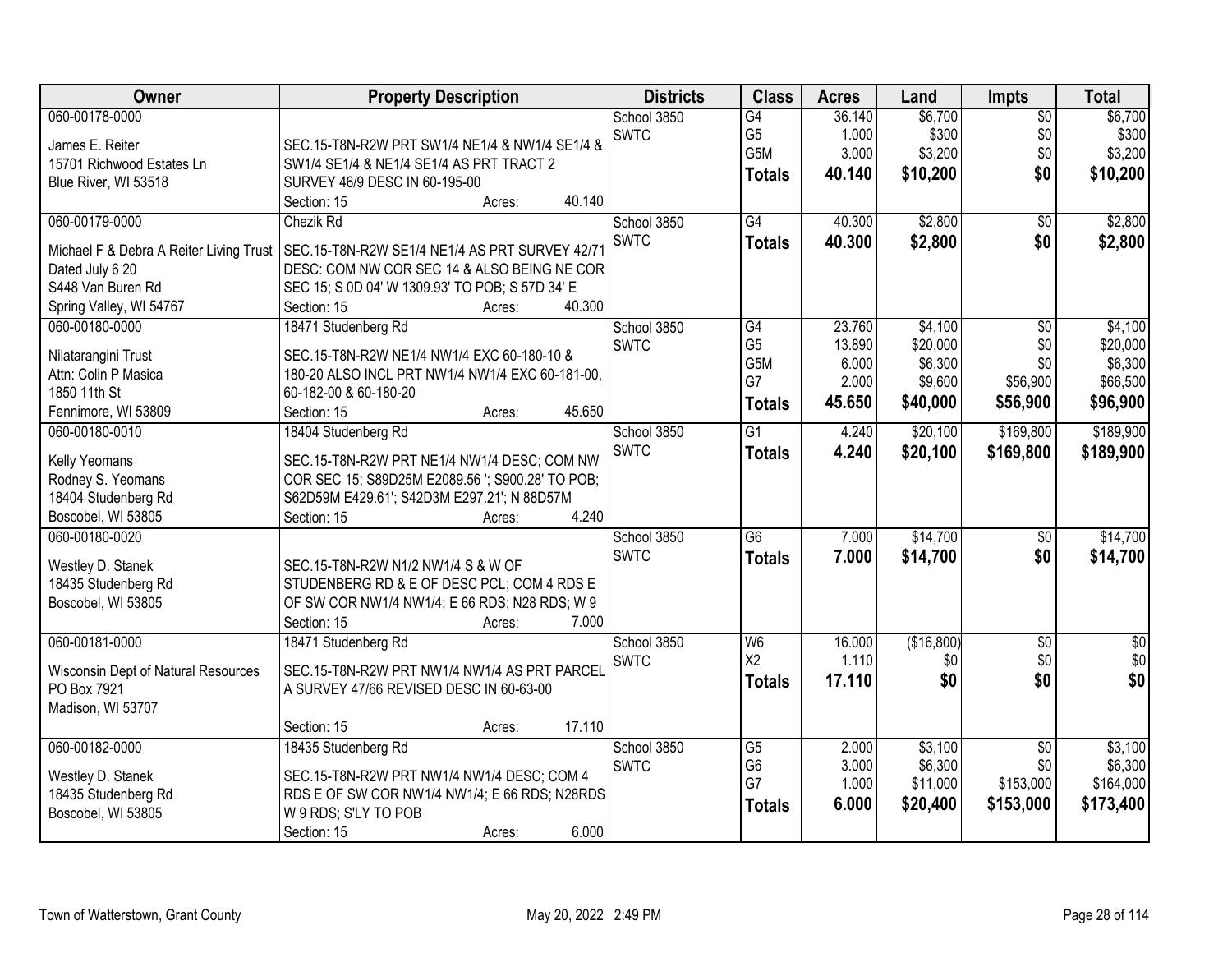| Owner                          |                                    | <b>Property Description</b>                  |        | <b>Districts</b> | <b>Class</b>    | <b>Acres</b> | Land     | <b>Impts</b>    | <b>Total</b> |
|--------------------------------|------------------------------------|----------------------------------------------|--------|------------------|-----------------|--------------|----------|-----------------|--------------|
| 060-00183-0000                 | 18421 Studenberg Rd                |                                              |        | School 3850      | $\overline{G1}$ | 1.000        | \$12,000 | \$16,400        | \$28,400     |
| <b>Bartels Family Farm LLC</b> | SEC.15-T8N-R2W SW1/4 NW1/4 EXC DNR |                                              |        | <b>SWTC</b>      | G <sub>5</sub>  | 26.000       | \$38,400 | \$0             | \$38,400     |
| 3455 Studenberg Rd             |                                    |                                              |        |                  | G <sub>6</sub>  | 2.056        | \$4,300  | \$0             | \$4,300      |
| Boscobel, WI 53805             |                                    |                                              |        |                  | <b>Totals</b>   | 29.056       | \$54,700 | \$16,400        | \$71,100     |
|                                | Section: 15                        | Acres:                                       | 29.056 |                  |                 |              |          |                 |              |
| 060-00184-0000                 |                                    |                                              |        | School 3850      | $\overline{G5}$ | 1.000        | \$100    | \$0             | \$100        |
| <b>Bartels Family Farm LLC</b> | SEC.15-T8N-R2W SE1/4 NW1/4 W OF RD |                                              |        | <b>SWTC</b>      | G <sub>6</sub>  | 24.000       | \$50,400 | \$0             | \$50,400     |
| 3455 Studenberg Rd             |                                    |                                              |        |                  | <b>Totals</b>   | 25.000       | \$50,500 | \$0             | \$50,500     |
| Boscobel, WI 53805             |                                    |                                              |        |                  |                 |              |          |                 |              |
|                                | Section: 15                        | Acres:                                       | 25.000 |                  |                 |              |          |                 |              |
| 060-00185-0000                 |                                    |                                              |        | School 3850      | G4              | 24.430       | \$3,900  | \$0             | \$3,900      |
| Paul A. Reiter                 |                                    | SEC.15-T8N-R2W PRT SE1/4 NW1/4 & PRT SW1/4   |        | <b>SWTC</b>      | G <sub>5</sub>  | 1.000        | \$100    | \$0             | \$100        |
| 3478 E Studenberg Rd           |                                    | NE1/4 AS PRT TRACT 1 SURVEY 46/9 DESC IN     |        |                  | <b>Totals</b>   | 25.430       | \$4,000  | \$0             | \$4,000      |
| Boscobel, WI 53805             | 60-194-10                          |                                              |        |                  |                 |              |          |                 |              |
|                                | Section: 15                        | Acres:                                       | 25.430 |                  |                 |              |          |                 |              |
| 060-00186-0000                 |                                    |                                              |        | School 3850      | G4              | 38.000       | \$3,500  | \$0             | \$3,500      |
| <b>Bartels Family Farm LLC</b> | SEC.15-T8N-R2W NE1/4 SW1/4         |                                              |        | <b>SWTC</b>      | G <sub>5</sub>  | 2.000        | \$100    | \$0             | \$100        |
| 3455 Studenberg Rd             |                                    |                                              |        |                  | <b>Totals</b>   | 40.000       | \$3,600  | \$0             | \$3,600      |
| Boscobel, WI 53805             |                                    |                                              |        |                  |                 |              |          |                 |              |
|                                | Section: 15                        | Acres:                                       | 40.000 |                  |                 |              |          |                 |              |
| 060-00187-0000                 |                                    |                                              |        | School 3850      | $\overline{G4}$ | 23.000       | \$1,600  | $\overline{50}$ | \$1,600      |
| Jeffrey J. Brownlee            |                                    | SEC.15-T8N-R2W NW1/4 SW1/4 EXC S & E SD      |        | <b>SWTC</b>      | G5M             | 6.000        | \$6,300  | \$0             | \$6,300      |
| Shannon K. Brownlee            |                                    |                                              |        |                  | G7              | 1.000        | \$7,500  | \$4,900         | \$12,400     |
| 18133 Flynn Rd                 |                                    |                                              |        |                  | <b>Totals</b>   | 30.000       | \$15,400 | \$4,900         | \$20,300     |
| Boscobel, WI 53805             | Section: 15                        | Acres:                                       | 30.000 |                  |                 |              |          |                 |              |
| 060-00188-0000                 |                                    |                                              |        | School 3850      | $\overline{G4}$ | 10.000       | \$700    | $\overline{50}$ | \$700        |
| <b>Bartels Family Farm LLC</b> |                                    | SEC.15-T8N-R2W PRT NW1/4 SW1/4 DESC; COM NE  |        | <b>SWTC</b>      | <b>Totals</b>   | 10.000       | \$700    | \$0             | \$700        |
| 3455 Studenberg Rd             |                                    | COR NW1/4 SW1/4; S80 RDS; W 40 RDS; NE'LY TO |        |                  |                 |              |          |                 |              |
| Boscobel, WI 53805             | POB                                |                                              |        |                  |                 |              |          |                 |              |
|                                | Section: 15                        | Acres:                                       | 10.000 |                  |                 |              |          |                 |              |
| 060-00189-0000                 |                                    |                                              |        | School 3850      | $\overline{G4}$ | 30.000       | \$2,100  | $\overline{50}$ | \$2,100      |
| <b>Bartels Family Farm LLC</b> |                                    | SEC.15-T8N-R2W SW1/4 SW1/4 EXC N & E SD      |        | <b>SWTC</b>      | <b>Totals</b>   | 30.000       | \$2,100  | \$0             | \$2,100      |
| 3455 Studenberg Rd             |                                    |                                              |        |                  |                 |              |          |                 |              |
| Boscobel, WI 53805             |                                    |                                              |        |                  |                 |              |          |                 |              |
|                                | Section: 15                        | Acres:                                       | 30.000 |                  |                 |              |          |                 |              |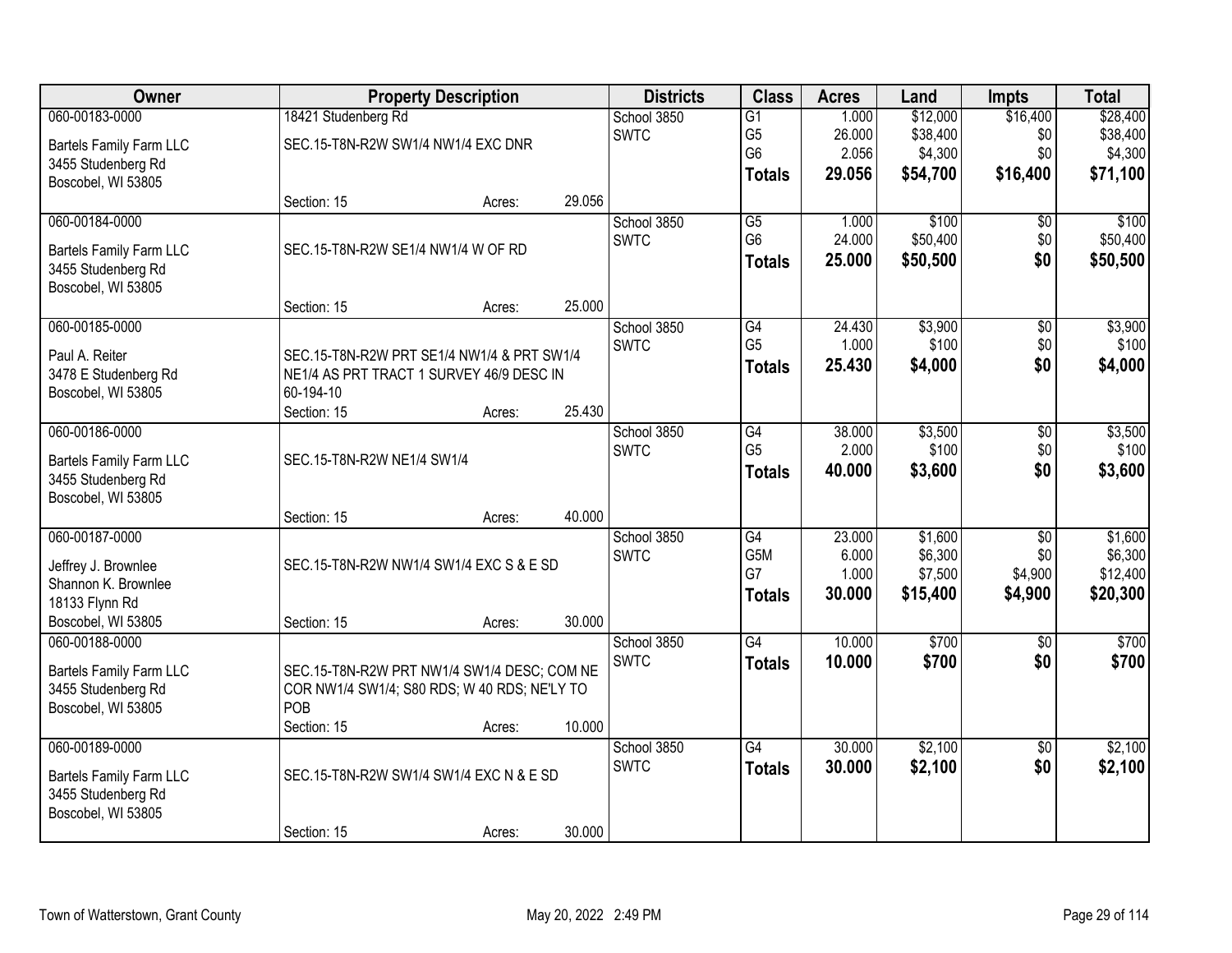| Owner                                   | <b>Property Description</b>                                                    | <b>Districts</b> | <b>Class</b>    | <b>Acres</b> | Land     | <b>Impts</b>    | <b>Total</b> |
|-----------------------------------------|--------------------------------------------------------------------------------|------------------|-----------------|--------------|----------|-----------------|--------------|
| 060-00190-0000                          |                                                                                | School 3850      | G4              | 9.000        | \$600    | $\overline{50}$ | \$600        |
| Jeffrey J. Brownlee                     | SEC.15-T8N-R2W PRT SW1/4 SW1/4 DESC; COM SW                                    | <b>SWTC</b>      | G <sub>5</sub>  | 1.000        | \$1,600  | \$0             | \$1,600      |
| Shannon K. Brownlee                     | COR SEC 15; N80 RDS; E40 RDS; SW'LY TO POB                                     |                  | <b>Totals</b>   | 10.000       | \$2,200  | \$0             | \$2,200      |
| 18133 Flynn Rd                          |                                                                                |                  |                 |              |          |                 |              |
| Boscobel, WI 53805                      | 10.000<br>Section: 15<br>Acres:                                                |                  |                 |              |          |                 |              |
| 060-00191-0000                          | 18123 Studenberg Rd                                                            | School 3850      | G4              | 28.750       | \$2,000  | $\overline{50}$ | \$2,000      |
| <b>Bartels Family Farm LLC</b>          | SEC.15-T8N-R2W SE1/4 SW1/4 W OF RD                                             | <b>SWTC</b>      | G7              | 0.250        | \$1,900  | \$1,900         | \$3,800      |
| 3455 Studenberg Rd                      |                                                                                |                  | <b>Totals</b>   | 29.000       | \$3,900  | \$1,900         | \$5,800      |
| Boscobel, WI 53805                      |                                                                                |                  |                 |              |          |                 |              |
|                                         | 29.000<br>Section: 15<br>Acres:                                                |                  |                 |              |          |                 |              |
| 060-00191-0010                          | 3455 E Studenberg Rd                                                           | School 3850      | $\overline{G1}$ | 1.000        | \$12,000 | \$215,400       | \$227,400    |
| Michael P. Bartels                      | SEC.15-T8N-R2W SE1/4 SW1/4 S & E OF RD ALSO                                    | <b>SWTC</b>      | G4              | 8.523        | \$1,500  | \$0             | \$1,500      |
| Pamela K. Bartels                       | INCL TRACT "A" SURVEY 44/32 DESC: PRT SW1/4                                    |                  | G <sub>5</sub>  | 0.500        | \$100    | \$0             | \$100        |
| 3455 E Studenberg Rd                    | SE1/4 COM S1/4 COR SEC 15; N 00D 17' E 194.52' TO                              |                  | G5M             | 1.000        | \$1,100  | \$0             | \$1,100      |
| Boscobel, WI 53805-9219                 | 11.023<br>Section: 15<br>Acres:                                                |                  | <b>Totals</b>   | 11.023       | \$14,700 | \$215,400       | \$230,100    |
| 060-00192-0000                          |                                                                                | School 3850      | G4              | 39.280       | \$2,700  | \$0             | \$2,700      |
| Michael F & Debra A Reiter Living Trust | SEC.15-T8N-R2W PRT NE1/4 SE1/4 AS PRT TRACT 3                                  | <b>SWTC</b>      | <b>Totals</b>   | 39.280       | \$2,700  | \$0             | \$2,700      |
| Dated July 6 20                         | SURVEY 46/9 DESC: COM S1/4 COR SEC 15; S 89D                                   |                  |                 |              |          |                 |              |
| S448 Van Buren Rd                       | 34' E 2474.52'; N 00D 25' E 847.34'; N 00D 52' W 33.00'                        |                  |                 |              |          |                 |              |
| Spring Valley, WI 54767                 | 39.280<br>Section: 15<br>Acres:                                                |                  |                 |              |          |                 |              |
| 060-00193-0000                          |                                                                                | School 3850      | $\overline{G4}$ | 22.200       | \$4,900  | $\overline{50}$ | \$4,900      |
|                                         |                                                                                | <b>SWTC</b>      | G <sub>5</sub>  | 1.000        | \$300    | \$0             | \$300        |
| Paul A. Reiter<br>3478 E Studenberg Rd  | SEC.15-T8N-R2W PRT NW1/4 SE1/4 AS PRT TRACT 1<br>SURVEY 46/9 DESC IN 60-194-10 |                  | <b>Totals</b>   | 23.200       | \$5,200  | \$0             | \$5,200      |
| Boscobel, WI 53805                      |                                                                                |                  |                 |              |          |                 |              |
|                                         | 23.200<br>Section: 15<br>Acres:                                                |                  |                 |              |          |                 |              |
| 060-00193-0010                          |                                                                                | School 3850      | G4              | 6.200        | \$400    | $\sqrt{$0}$     | \$400        |
|                                         |                                                                                | <b>SWTC</b>      | <b>Totals</b>   | 6.200        | \$400    | \$0             | \$400        |
| Michael F & Debra A Reiter Living Trust | SEC.15-T8N-R2W PRT NW1/4 SE1/4 & SW1/4 NE1/4                                   |                  |                 |              |          |                 |              |
| Dated July 6 20<br>S448 Van Buren Rd    | AS PRT TRACT 3 SURVEY 46/9 DESC IN 60-192-00                                   |                  |                 |              |          |                 |              |
| Spring Valley, WI 54767                 | 6.200<br>Section: 15<br>Acres:                                                 |                  |                 |              |          |                 |              |
| 060-00194-0000                          | 3478 E Studenberg Rd                                                           | School 3850      | G6              | 0.720        | \$1,500  | $\overline{30}$ | \$1,500      |
|                                         |                                                                                | <b>SWTC</b>      | G7              | 1.000        | \$11,000 | \$32,400        | \$43,400     |
| Paul A. Reiter                          | SEC.15-T8N-R2W PRT SW1/4 SE1/4 DESC; COM S 1/4                                 |                  | <b>Totals</b>   | 1.720        | \$12,500 | \$32,400        | \$44,900     |
| 3478 E Studenberg Rd                    | COR SEC 15; N 710.16' TO POB; N150'; S85D35M                                   |                  |                 |              |          |                 |              |
| Boscobel, WI 53805                      | E500'; S 150'; N85D35M W500' TO POB                                            |                  |                 |              |          |                 |              |
|                                         | 1.720<br>Section: 15<br>Acres:                                                 |                  |                 |              |          |                 |              |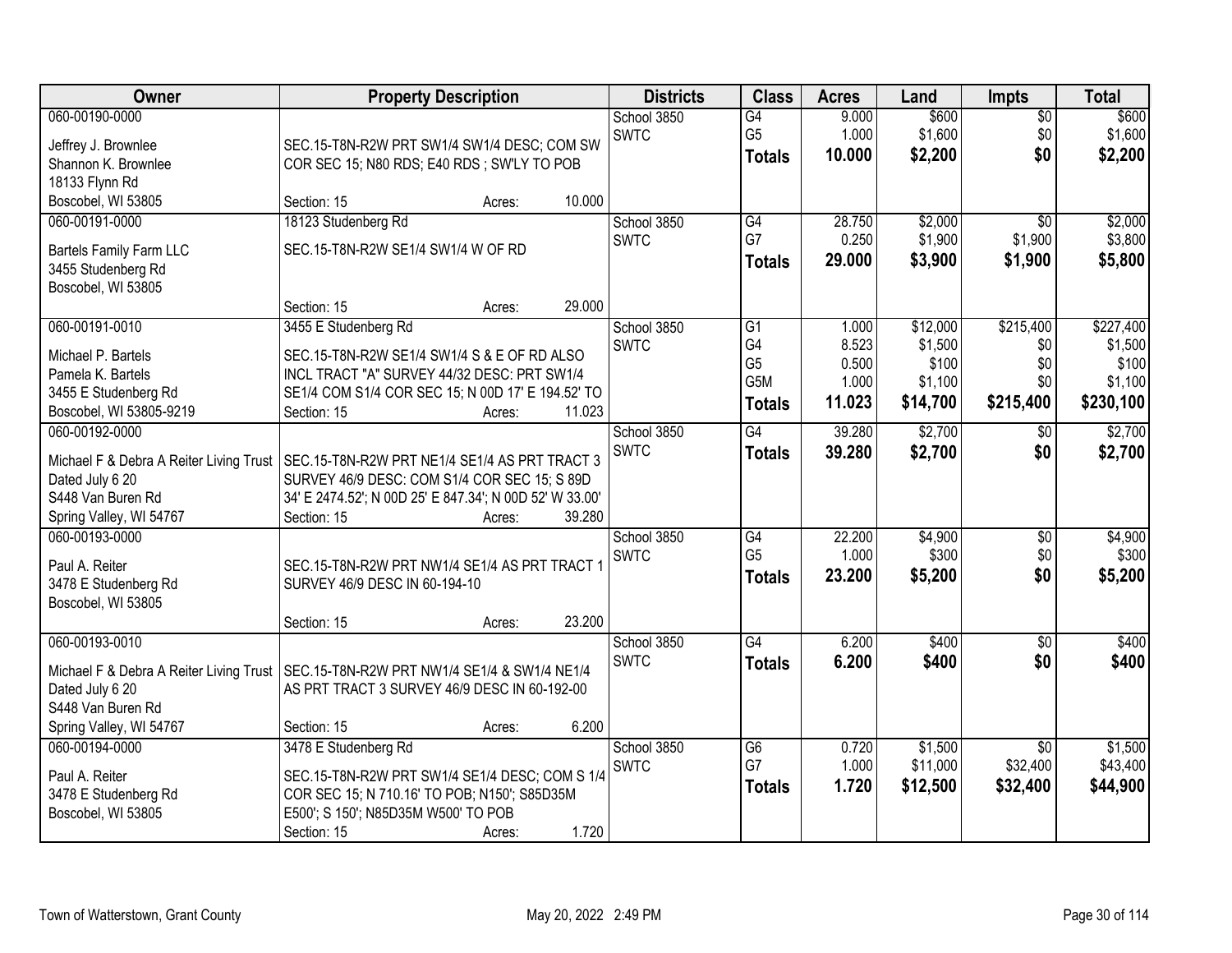| Owner                                   | <b>Property Description</b>                                                             | <b>Districts</b> | <b>Class</b>    | <b>Acres</b> | Land            | <b>Impts</b>    | <b>Total</b>    |
|-----------------------------------------|-----------------------------------------------------------------------------------------|------------------|-----------------|--------------|-----------------|-----------------|-----------------|
| 060-00194-0010                          | 3406 E Studenberg Rd                                                                    | School 3850      | $\overline{G4}$ | 20.410       | \$1,800         | $\overline{50}$ | \$1,800         |
| Paul A. Reiter                          | SEC.15-T8N-R2W PRT SW1/4 SE1/4 AS PRT TRACT 1                                           | <b>SWTC</b>      | G <sub>5</sub>  | 1.000        | \$100           | \$0             | \$100           |
| 3478 E Studenberg Rd                    | SURVEY 46/9 DESC: COM S1/4 COR SEC 15; N 00D                                            |                  | G7              | 1.000        | \$7,500         | \$7,400         | \$14,900        |
| Boscobel, WI 53805                      | 17' E 252.6' TO POB; N 00D 17' E 454.58'; S 85D 18' E                                   |                  | <b>Totals</b>   | 22.410       | \$9,400         | \$7,400         | \$16,800        |
|                                         | Section: 15<br>22.410<br>Acres:                                                         |                  |                 |              |                 |                 |                 |
| 060-00194-0020                          |                                                                                         | School 3850      | G4              | 1.020        | \$100           | $\overline{50}$ | \$100           |
|                                         |                                                                                         | <b>SWTC</b>      | G5M             | 9.000        | \$9,500         | \$0             | \$9,500         |
| Michael F & Debra A Reiter Living Trust | SEC.15-T8N-R2W PRT SW1/4 SE1/4 & SE1/4 SE1/4 AS                                         |                  | <b>Totals</b>   | 10.020       | \$9,600         | \$0             | \$9,600         |
| Dated July 6 20                         | TRACT 6 SURVEY 46/9 DESC: COM S1/4 COR SEC 15                                           |                  |                 |              |                 |                 |                 |
| S448 Van Buren Rd                       | & POB; S 89D 34' E 1618.64'; CHORD N 67D 05' W                                          |                  |                 |              |                 |                 |                 |
| Spring Valley, WI 54767                 | 10.020<br>Section: 15<br>Acres:                                                         |                  |                 |              |                 |                 |                 |
| 060-00195-0000                          |                                                                                         | School 3850      | G4              | 24.040       | \$3,600         | $\overline{50}$ | \$3,600         |
| James E. Reiter                         | SEC.15-T8N-R2W PRT SE1/4 SE1/4 AS PRT TRACT 2                                           | <b>SWTC</b>      | <b>Totals</b>   | 24.040       | \$3,600         | \$0             | \$3,600         |
| 15701 Richwood Estates Ln               | SURVEY 46/9 DESC: COM S1/4 COR SEC 15; S 89D                                            |                  |                 |              |                 |                 |                 |
| Blue River, WI 53518                    | 34' E 2474.52'; N 00D 25' E 847.34'; N 00D 52' W 33.00'                                 |                  |                 |              |                 |                 |                 |
|                                         | 24.040<br>Section: 15<br>Acres:                                                         |                  |                 |              |                 |                 |                 |
| 060-00195-0010                          |                                                                                         | School 3850      | G4              | 10.530       | \$1,600         | \$0             | \$1,600         |
|                                         |                                                                                         | <b>SWTC</b>      | G <sub>5</sub>  | 2.000        | \$100           | \$0             | \$100           |
| Robert F. Nankee                        | SEC.15-T8N-R2W PRT SE1/4 SE1/4 & SW1/4 SE1/4 AS                                         |                  | <b>Totals</b>   | 12.530       | \$1,700         | \$0             | \$1,700         |
| Regina A. Nankee                        | PRT TRACT 5 SURVEY 46/9 DESC IN 60-168-00                                               |                  |                 |              |                 |                 |                 |
| 227 W Warehouse St                      |                                                                                         |                  |                 |              |                 |                 |                 |
| Muscoda, WI 53573                       | 12.530<br>Section: 15<br>Acres:                                                         |                  |                 |              |                 |                 |                 |
| 060-00195-0020                          |                                                                                         | School 3850      | G4              | 6.990        | \$500           | $\overline{30}$ | \$500           |
|                                         | Michael F & Debra A Reiter Living Trust   SEC.15-T8N-R2W PRT SE1/4 SE1/4 AS PRT TRACT 3 | <b>SWTC</b>      | <b>Totals</b>   | 6.990        | \$500           | \$0             | \$500           |
| Dated July 6 20                         | SURVEY 46/9 DESC IN 60-192-00                                                           |                  |                 |              |                 |                 |                 |
| S448 Van Buren Rd                       |                                                                                         |                  |                 |              |                 |                 |                 |
| Spring Valley, WI 54767                 | 6.990<br>Section: 15<br>Acres:                                                          |                  |                 |              |                 |                 |                 |
| 060-00195-0030                          |                                                                                         | School 3850      | $\overline{G4}$ | 0.780        | \$100           | $\overline{50}$ | \$100           |
|                                         |                                                                                         | <b>SWTC</b>      | <b>Totals</b>   | 0.780        | \$100           | \$0             | \$100           |
| Michael F & Debra A Reiter Living Trust | SEC.15-T8N-R2W PRT SE1/4 SE1/4 AS PRT TRACT 4                                           |                  |                 |              |                 |                 |                 |
| Dated July 6 20                         | SURVEY 46/9 DESC IN 60-165-00                                                           |                  |                 |              |                 |                 |                 |
| S448 Van Buren Rd                       |                                                                                         |                  |                 |              |                 |                 |                 |
| Spring Valley, WI 54767                 | 0.780<br>Section: 15<br>Acres:                                                          |                  |                 |              |                 |                 |                 |
| 060-00196-0000                          |                                                                                         | School 3850      | $\overline{X2}$ | 198.400      | $\overline{50}$ | $\overline{50}$ | $\overline{50}$ |
| Wisconsin Dept of Natural Resources     | SEC.16-T8N-R2W NE1/4 NE1/4; NW1/4 NE1/4 S OF                                            | <b>SWTC</b>      | <b>Totals</b>   | 198.400      | \$0             | \$0             | \$0             |
| PO Box 7921                             | OLD CTY C; S1/2 NE1/4; NW1/4 SE1/4;                                                     |                  |                 |              |                 |                 |                 |
| Madison, WI 53707-7921                  |                                                                                         |                  |                 |              |                 |                 |                 |
|                                         | 198.400<br>Section: 15<br>Acres:                                                        |                  |                 |              |                 |                 |                 |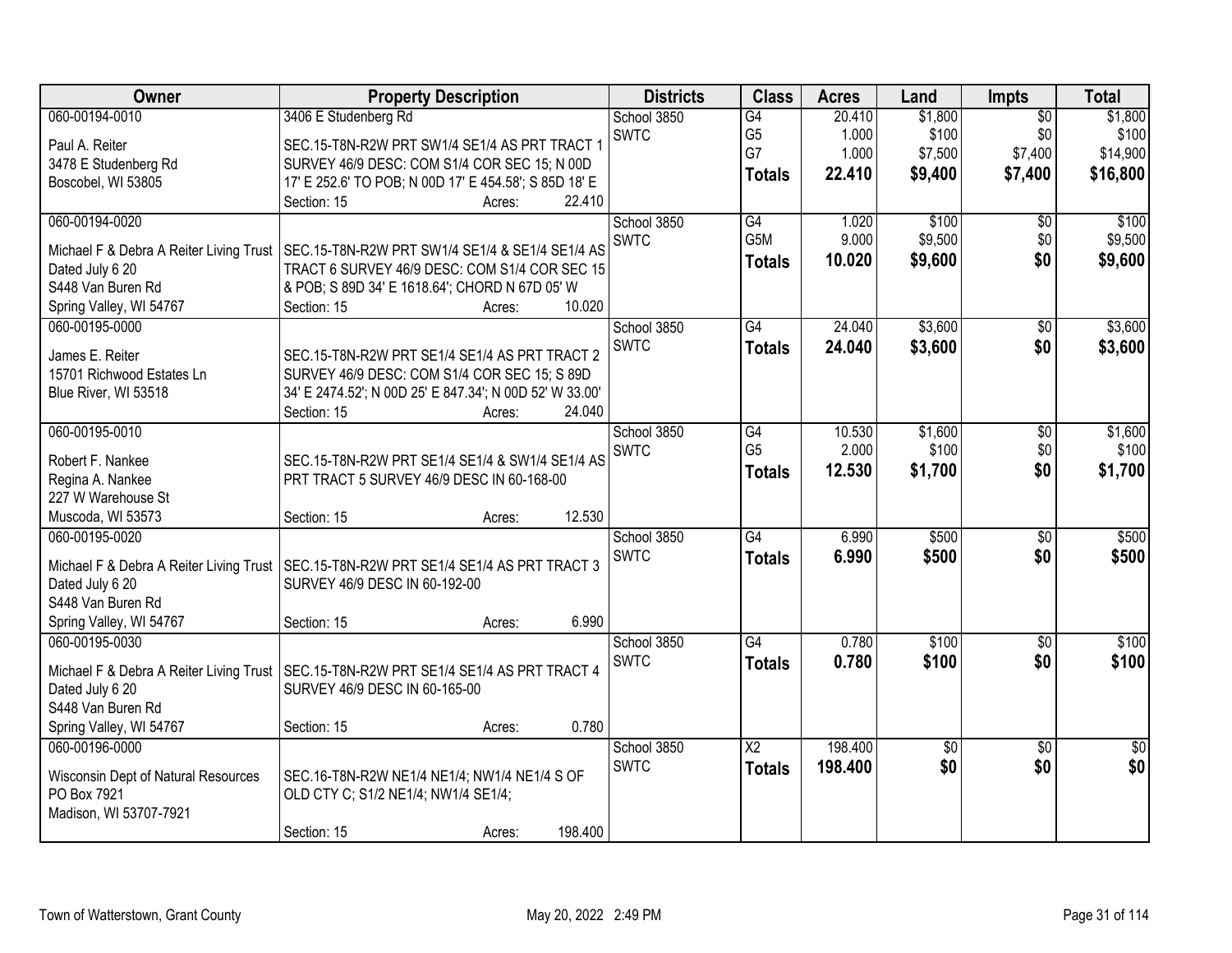| <b>Owner</b>                                                                                   | <b>Property Description</b>                                                                                                                                                                                                             | <b>Districts</b>           | <b>Class</b>                                         | <b>Acres</b>            | Land                        | <b>Impts</b>           | <b>Total</b>                |
|------------------------------------------------------------------------------------------------|-----------------------------------------------------------------------------------------------------------------------------------------------------------------------------------------------------------------------------------------|----------------------------|------------------------------------------------------|-------------------------|-----------------------------|------------------------|-----------------------------|
| 060-00198-0000<br>Wisconsin Dept of Transportation<br>2101 Wright St<br>Madison, WI 53704      | SEC.16-T8N-R2W PRT SEC 16 (RR R/W)                                                                                                                                                                                                      | School 3850<br><b>SWTC</b> | $\overline{\text{X2}}$<br><b>Totals</b>              | 7.600<br>7.600          | $\overline{50}$<br>\$0      | $\overline{50}$<br>\$0 | $\overline{30}$<br>\$0      |
|                                                                                                | 7.600<br>Section: 16<br>Acres:                                                                                                                                                                                                          |                            |                                                      |                         |                             |                        |                             |
| 060-00201-0000<br><b>Cloverland Farms Inc.</b><br>c/o Joellen Knoble<br>11804 O'Casey St       | SEC.16-T8N-R2W E1/2 NW1/4 N OF OLD CTY C EXC<br>60-201-20 (.4A N OF RD IN SE1/4 NW1/4)<br>7.210                                                                                                                                         | School 3850<br><b>SWTC</b> | $\overline{G4}$<br>G <sub>5</sub> M<br><b>Totals</b> | 6.960<br>0.250<br>7.210 | \$1,600<br>\$300<br>\$1,900 | \$0<br>\$0<br>\$0      | \$1,600<br>\$300<br>\$1,900 |
| Yukon, OK 73099-6509<br>060-00201-0010                                                         | Section: 16<br>Acres:                                                                                                                                                                                                                   | School 3850                | $\overline{G1}$                                      | 0.450                   | \$5,400                     | \$100                  | \$5,500                     |
| Leonora J. Lawver<br>3883 Old C<br>Boscobel, WI 53805                                          | SEC.16-T8N-R2W SURVEY V/64 PRT E1/4 NW1/4<br>DESC; COM NW COR SEC 16; E1598.30'; S1138.12'<br>TO POB; S50D3M E600.92'; S56D31M W260.72';<br>10.283<br>Section: 16<br>Acres:                                                             | <b>SWTC</b>                | G <sub>6</sub><br><b>Totals</b>                      | 9.833<br>10.283         | \$20,600<br>\$26,000        | \$0<br>\$100           | \$20,600<br>\$26,100        |
| 060-00201-0020<br>Wisconsin Dept of Natural Resources<br>PO Box 7921<br>Madison, WI 53707-7921 | SEC.16-T8N-R2W N1/2 NW1/4 N OF HWY 133<br>30.760<br>Section: 16                                                                                                                                                                         | School 3850<br><b>SWTC</b> | $\overline{\text{X2}}$<br><b>Totals</b>              | 30.760<br>30.760        | \$0<br>\$0                  | \$0<br>\$0             | \$0<br>\$0                  |
| 060-00202-0000<br>Tyler J. Klingaman<br>1051 Okeefe Ave #150                                   | Acres:<br>3931 Old C Rd<br>SEC.16-T8N-R2W PRT NE1/4 NW1/4 DESC; COM NE<br>COR SEC 16; S655.89'; W3151. 31' TO POB & N R/W                                                                                                               | School 3850<br><b>SWTC</b> | $\overline{G1}$<br><b>Totals</b>                     | 1.150<br>1.150          | \$12,400<br>\$12,400        | \$2,900<br>\$2,900     | \$15,300<br>\$15,300        |
| Sun Prairie, WI 53590                                                                          | OLD CTY C; N19D25M W129.95' TO S R/W RR;<br>1.150<br>Section: 16<br>Acres:                                                                                                                                                              |                            |                                                      |                         |                             |                        |                             |
| 060-00203-0000<br>John K. Lawver<br>3923 Old C<br>Boscobel, WI 53805                           | 3923 Old C Rd<br>SEC.16-T8N-R2W PRT NE1/4 NW1/4 DESC; COM NE<br>COR SEC 16; S610.95'; W3018 .88' TO POB; N56D12M<br>E305.44 '; N59D21M E104.46'; S3D40M W39.95';                                                                        | School 3850<br><b>SWTC</b> | $\overline{G1}$<br><b>Totals</b>                     | 0.967<br>0.967          | \$11,600<br>\$11,600        | \$25,700<br>\$25,700   | \$37,300<br>\$37,300        |
| 060-00205-0000<br>Leonora J. Lawver<br>3883 Old C<br>Boscobel, WI 53805                        | 0.967<br>Section: 16<br>Acres:<br>3883 Old C Rd<br>SEC.16-T8N-R2W PRT NE1/4 NW1/4 DESC; COM NE<br>COR SEC 16; S915.53'; W2825. . 64' TO POB; S57D36M<br>W400'; N32D23M W320.79'; N32D23M W 33' TO CEN<br>3.300<br>Section: 16<br>Acres: | School 3850<br><b>SWTC</b> | G1<br><b>Totals</b>                                  | 3.300<br>3.300          | \$17,800<br>\$17,800        | \$91,700<br>\$91,700   | \$109,500<br>\$109,500      |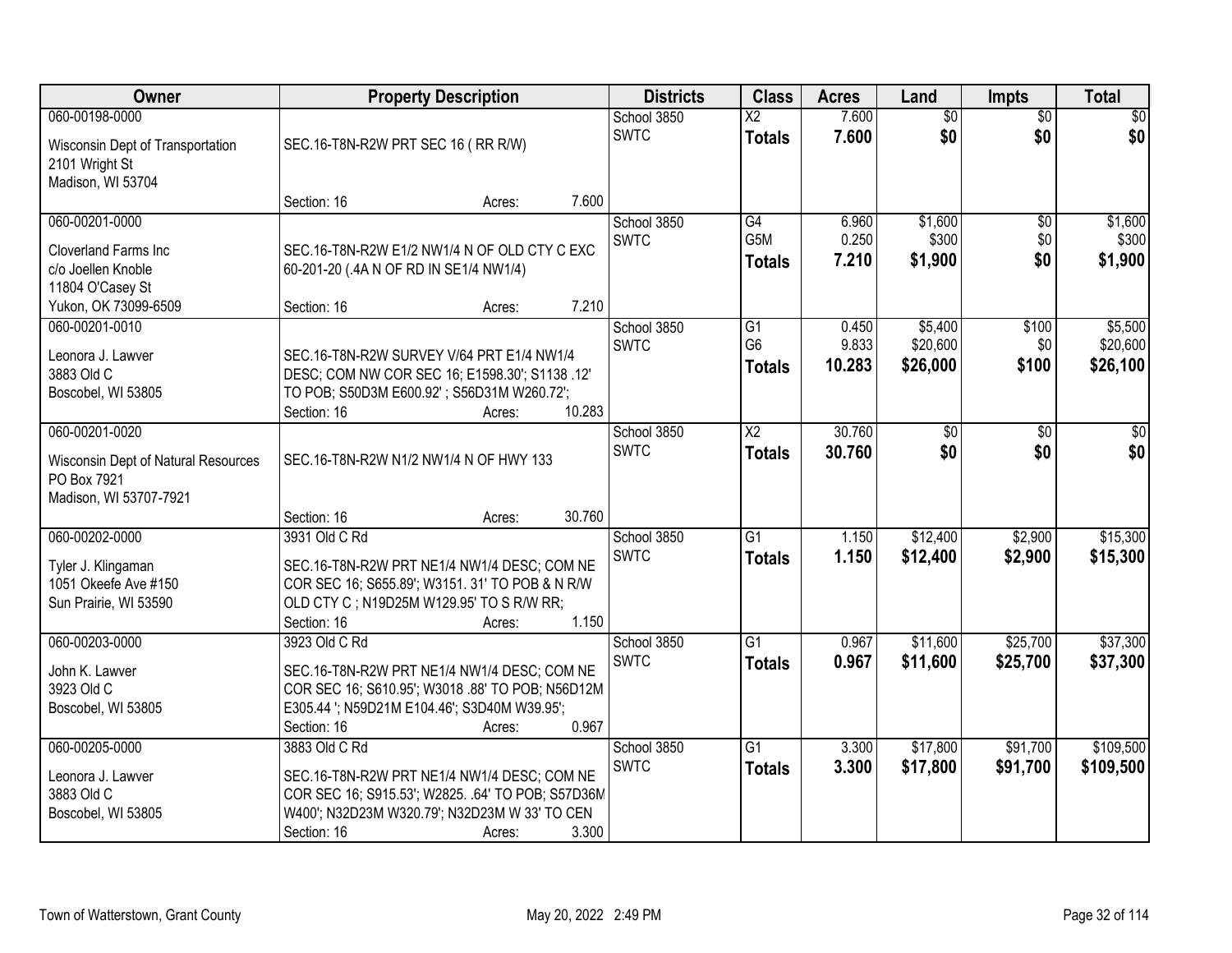| Owner                                    | <b>Property Description</b>                                             |        | <b>Districts</b> | <b>Class</b>    | <b>Acres</b> | Land     | <b>Impts</b>    | <b>Total</b> |
|------------------------------------------|-------------------------------------------------------------------------|--------|------------------|-----------------|--------------|----------|-----------------|--------------|
| 060-00206-0000                           | 4020 Old C Rd                                                           |        | School 3850      | $\overline{G4}$ | 3.800        | \$900    | $\overline{50}$ | \$900        |
| <b>Cloverland Farms Inc</b>              | SEC.16-T8N-R2W NW1/4 NW1/4 EXC 3A; EXC 60-                              |        | <b>SWTC</b>      | <b>Totals</b>   | 3.800        | \$900    | \$0             | \$900        |
| c/o Joellen Knoble                       | 206-10, 60-210-20 & 210-30; EXC 60-201-20                               |        |                  |                 |              |          |                 |              |
| 11804 O'Casey St                         |                                                                         |        |                  |                 |              |          |                 |              |
| Yukon, OK 73099-6509                     | Section: 16<br>Acres:                                                   | 3.800  |                  |                 |              |          |                 |              |
| 060-00206-0010                           |                                                                         |        | School 3850      | $\overline{G4}$ | 1.500        | \$100    | $\overline{50}$ | \$100        |
|                                          |                                                                         |        | <b>SWTC</b>      | <b>Totals</b>   | 1.500        | \$100    | \$0             | \$100        |
| <b>Cloverland Farms Inc</b>              | SEC.16-T8N-R2W PRT NW1/4 NW1/4 DESC; COM SW                             |        |                  |                 |              |          |                 |              |
| c/o Joellen Knoble                       | COR NW1/4 NW1/4; N0D12M E50. 16'; S89D38M                               |        |                  |                 |              |          |                 |              |
| 11804 O'Casey St<br>Yukon, OK 73099-6509 | E722.96'; N89D 42M E486.61'; S84D52M E TO E LN<br>Section: 16<br>Acres: | 1.500  |                  |                 |              |          |                 |              |
| 060-00206-0020                           | 4079 State Rd 133                                                       |        | School 3850      | $\overline{G1}$ | 3.682        | \$18,700 | \$117,700       | \$136,400    |
|                                          |                                                                         |        | <b>SWTC</b>      |                 |              |          |                 |              |
| Jerome A. Meyer                          | SEC.16-T8N-R2W PRT NW1/4 NW1/4 DESC; COM NW                             |        |                  | <b>Totals</b>   | 3.682        | \$18,700 | \$117,700       | \$136,400    |
| 4079 State Rd 133                        | COR SEC 16; S0D12M W1205.59' TO POB; S0D12M                             |        |                  |                 |              |          |                 |              |
| Boscobel, WI 53805                       | W63.98'; S89D 38M E722.96'; N3D19M E368.24 ';                           |        |                  |                 |              |          |                 |              |
|                                          | Section: 16<br>Acres:                                                   | 3.682  |                  |                 |              |          |                 |              |
| 060-00206-0030                           | 4075 State Rd 133                                                       |        | School 3850      | $\overline{G1}$ | 3.090        | \$17,200 | \$10,700        | \$27,900     |
| Leonard Dilley Jr                        | SEC.16-T8N-R2W PRT NW1/4 NW1/4 DESC; COM NW                             |        | <b>SWTC</b>      | <b>Totals</b>   | 3.090        | \$17,200 | \$10,700        | \$27,900     |
| Lorie S. Dilley                          | COR SEC 16; S0D12M W1269.57'; S89D38M E722.96';                         |        |                  |                 |              |          |                 |              |
| 308 Fremont St                           | N3D19M E 171.29' TO POB; N70D20M E196 .95'; E'LY                        |        |                  |                 |              |          |                 |              |
| Boscobel, WI 53805                       | Section: 16<br>Acres:                                                   | 3.090  |                  |                 |              |          |                 |              |
| 060-00207-0000                           | 18296 Flynn Rd                                                          |        | School 0609      | $\overline{G1}$ | 1.100        | \$12,300 | \$136,700       | \$149,000    |
|                                          |                                                                         |        | <b>SWTC</b>      | G <sub>6</sub>  | 12.000       | \$25,200 | \$0             | \$25,200     |
| Drew Halvorsen Trust Uad June 9 2021     | SEC.16-T8N-R2W SW1/4 NW1/4 S OLD CTY C & E OF                           |        |                  | <b>Totals</b>   | 13.100       | \$37,500 | \$136,700       | \$174,200    |
| 18296 Flynn Rd                           | TWN RD 700/32                                                           |        |                  |                 |              |          |                 |              |
| Boscobel, WI 53805                       |                                                                         |        |                  |                 |              |          |                 |              |
|                                          | Section: 16<br>Acres:                                                   | 13.100 |                  |                 |              |          |                 |              |
| 060-00208-0000                           |                                                                         |        | School 3850      | G4              | 25.000       | \$6,700  | $\sqrt{6}$      | \$6,700      |
| <b>Cloverland Farms Inc.</b>             | SEC.16-T8N-R2W SW1/4 NW1/4 N & W OF OLD HWY &                           |        | <b>SWTC</b>      | G <sub>5</sub>  | 1.000        | \$100    | \$0             | \$100        |
| c/o Joellen Knoble                       | PCL S OF OLD HWY & W OF RD                                              |        |                  | G5M             | 0.900        | \$1,000  | \$0             | \$1,000      |
| 11804 O'Casey St                         |                                                                         |        |                  | Totals          | 26,900       | \$7,800  | \$0             | \$7,800      |
| Yukon, OK 73099-6509                     | Section: 16<br>Acres:                                                   | 26.900 |                  |                 |              |          |                 |              |
| 060-00209-0000                           |                                                                         |        | School 3850      | G4              | 10.000       | \$1,100  | $\overline{50}$ | \$1,100      |
|                                          |                                                                         |        | <b>SWTC</b>      | G5M             | 23.680       | \$24,900 | \$0             | \$24,900     |
| Drew Halvorsen Trust Uad June 9 2021     | SEC.16-T8N-R2W SE1/4 NW1/4 EXC 60-209-10                                |        |                  | G7              | 0.500        | \$3,800  | \$1,300         | \$5,100      |
| 18296 Flynn Rd                           |                                                                         |        |                  | Totals          | 34.180       | \$29,800 | \$1,300         | \$31,100     |
| Boscobel, WI 53805                       |                                                                         |        |                  |                 |              |          |                 |              |
|                                          | Section: 16<br>Acres:                                                   | 34.180 |                  |                 |              |          |                 |              |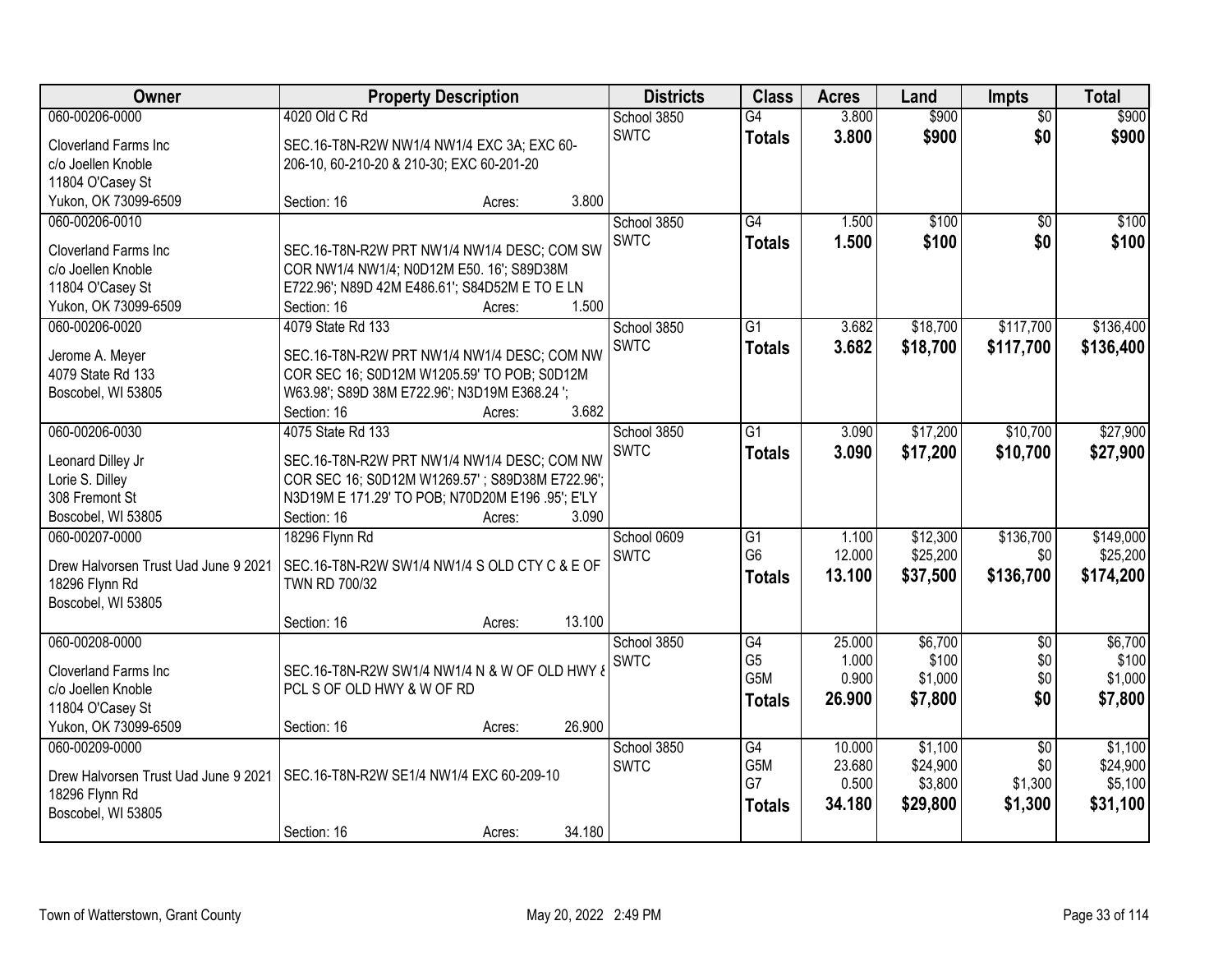| Owner                                                                                                            | <b>Property Description</b>                                                                                                                                                     | <b>Districts</b>           | <b>Class</b>                                       | <b>Acres</b>                       | Land                                   | <b>Impts</b>                  | <b>Total</b>                           |
|------------------------------------------------------------------------------------------------------------------|---------------------------------------------------------------------------------------------------------------------------------------------------------------------------------|----------------------------|----------------------------------------------------|------------------------------------|----------------------------------------|-------------------------------|----------------------------------------|
| 060-00209-0010<br>Leonora J. Lawver<br>3883 Old C<br>Boscobel, WI 53805                                          | SEC.16-T8N-R2W PRT SE1/4 NW1/4 DESC IN 60-<br>201-10                                                                                                                            | School 3850<br><b>SWTC</b> | $\overline{G1}$<br>G <sub>5</sub><br><b>Totals</b> | 2.000<br>3.006<br>5.006            | \$13,100<br>\$4,600<br>\$17,700        | $\overline{50}$<br>\$0<br>\$0 | \$13,100<br>\$4,600<br>\$17,700        |
|                                                                                                                  | 5.006<br>Section: 16<br>Acres:                                                                                                                                                  |                            |                                                    |                                    |                                        |                               |                                        |
| 060-00210-0000<br>Jeffrey J. Brownlee<br>18133 Flynn Rd<br>Boscobel, WI 53805                                    | SEC.16-T8N-R2W NE1/4 SW1/4 EXC 60-210-10<br>37.600<br>Section: 16<br>Acres:                                                                                                     | School 0609<br><b>SWTC</b> | G4<br>G <sub>5</sub><br>G5M<br><b>Totals</b>       | 3.000<br>1.100<br>33.500<br>37.600 | \$200<br>\$100<br>\$35,200<br>\$35,500 | \$0<br>\$0<br>\$0<br>\$0      | \$200<br>\$100<br>\$35,200<br>\$35,500 |
| 060-00210-0010                                                                                                   |                                                                                                                                                                                 | School 0609                | G6                                                 | 3.700                              | \$7,800                                | $\overline{50}$               | \$7,800                                |
| Drew Halvorsen Trust Uad June 9 2021<br>18296 Flynn Rd<br>Boscobel, WI 53805                                     | SEC.16-T8N-R2W PRT N1/2 SW1/4 E OF FLYNN RD<br>DESC; COM CEN SEC 16; S1D50M E79.26'; S87D58M<br>W TO CEN LN FLYNN RD; N2D E TO S LN NW 1/4; E<br>Section: 16<br>3.700<br>Acres: | <b>SWTC</b>                | <b>Totals</b>                                      | 3.700                              | \$7,800                                | \$0                           | \$7,800                                |
| 060-00211-0000                                                                                                   | 18133 Flynn Rd                                                                                                                                                                  | School 0609                | G4                                                 | 22.700                             | \$1,600                                | $\overline{50}$               | \$1,600                                |
| Jeffrey J. Brownlee<br>18133 Flynn Rd<br>Boscobel, WI 53805                                                      | SEC.16-T8N-R2W NW1/4 SW1/4 EXC 60-210-10; EXC<br>60-212                                                                                                                         | <b>SWTC</b>                | G <sub>5</sub><br>G7<br><b>Totals</b>              | 0.500<br>1.000<br>24.200           | \$100<br>\$11,000<br>\$12,700          | \$0<br>\$127,500<br>\$127,500 | \$100<br>\$138,500<br>\$140,200        |
|                                                                                                                  | 24.200<br>Section: 16<br>Acres:                                                                                                                                                 |                            |                                                    |                                    |                                        |                               |                                        |
| 060-00212-0000<br><b>Cloverland Farms Inc.</b><br>c/o Joellen Knoble<br>11804 O'Casey St<br>Yukon, OK 73099-6509 | SEC.16-T8N-R2W N PRT NW1/4 SW1/4 W OF RD<br>DESC; COM CEN SEC 17; S282'; N74D30M E1200';<br>N79D31M E843 .7' TO POB; S79D16M E300.38';<br>14.500<br>Section: 16<br>Acres:       | School 3850<br><b>SWTC</b> | G5<br>G <sub>6</sub><br><b>Totals</b>              | 9.500<br>5.000<br>14.500           | \$13,100<br>\$10,500<br>\$23,600       | \$0<br>\$0<br>\$0             | \$13,100<br>\$10,500<br>\$23,600       |
| 060-00213-0000<br>Jeffrey J. Brownlee                                                                            | SEC.16-T8N-R2W SW1/4 SW1/4                                                                                                                                                      | School 0609<br><b>SWTC</b> | G4<br><b>Totals</b>                                | 40.000<br>40.000                   | \$3,600<br>\$3,600                     | $\sqrt{6}$<br>\$0             | \$3,600<br>\$3,600                     |
| 18133 Flynn Rd<br>Boscobel, WI 53805                                                                             |                                                                                                                                                                                 |                            |                                                    |                                    |                                        |                               |                                        |
| 060-00214-0000                                                                                                   | 40.000<br>Section: 16<br>Acres:                                                                                                                                                 | School 0609                | $\overline{G4}$                                    | 39.000                             | \$2,600                                | $\overline{50}$               | \$2,600                                |
| Jeffrey J. Brownlee<br>18133 Flynn Rd<br>Boscobel, WI 53805                                                      | SEC.16-T8N-R2W SE1/4 SW1/4                                                                                                                                                      | <b>SWTC</b>                | G <sub>5</sub><br><b>Totals</b>                    | 1.000<br>40.000                    | \$100<br>\$2,700                       | \$0<br>\$0                    | \$100<br>\$2,700                       |
|                                                                                                                  | 40.000<br>Section: 16<br>Acres:                                                                                                                                                 |                            |                                                    |                                    |                                        |                               |                                        |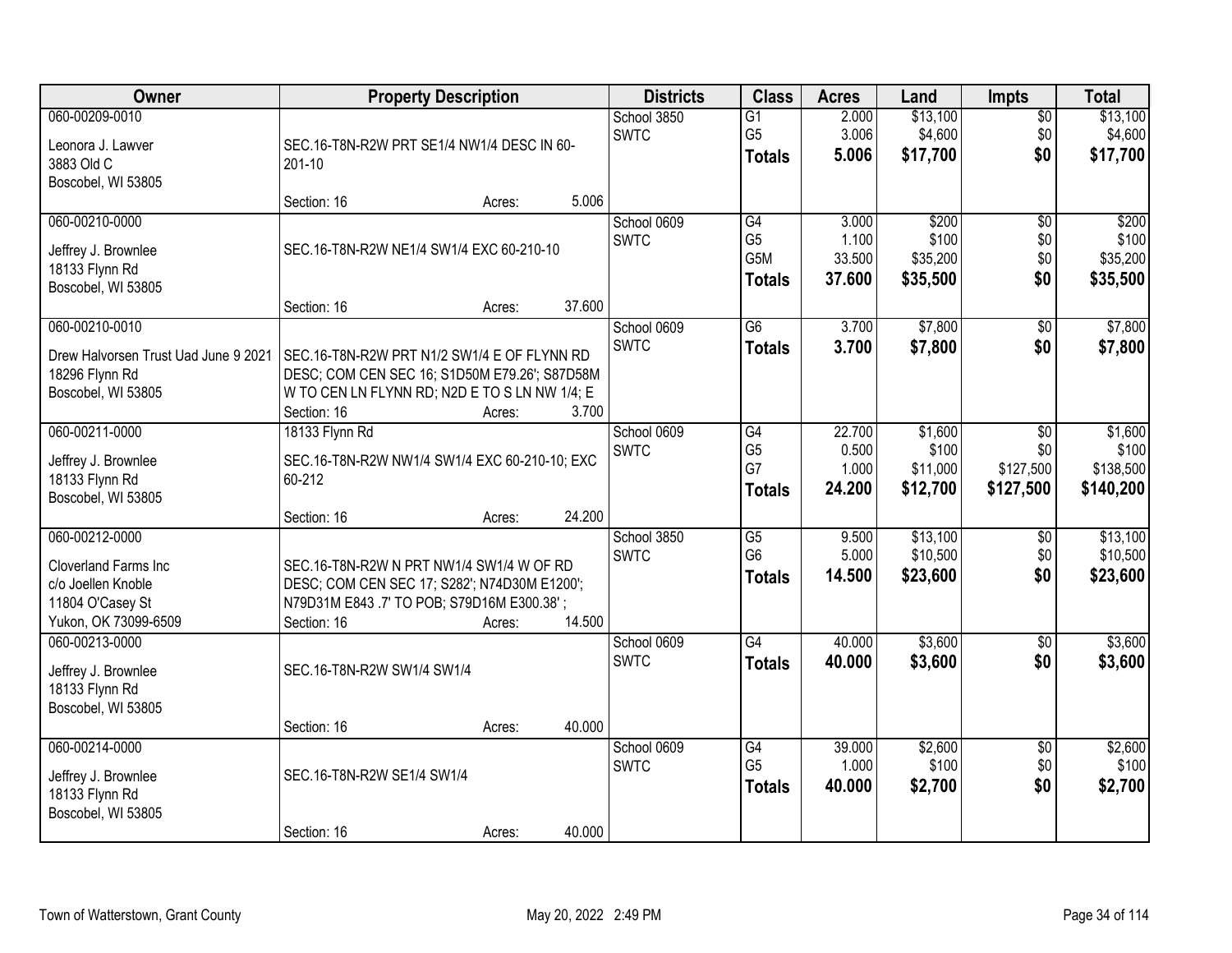| <b>Owner</b>                             |                                                 | <b>Property Description</b> |         | <b>Districts</b>           | <b>Class</b>           | <b>Acres</b>    | Land               | <b>Impts</b>           | <b>Total</b>       |
|------------------------------------------|-------------------------------------------------|-----------------------------|---------|----------------------------|------------------------|-----------------|--------------------|------------------------|--------------------|
| 060-00215-0000                           |                                                 |                             |         | School 3850<br><b>SWTC</b> | G4<br>G5M              | 37.000<br>3.000 | \$2,500<br>\$3,200 | $\overline{50}$<br>\$0 | \$2,500<br>\$3,200 |
| Jeffrey J. Brownlee                      | SEC.16-T8N-R2W NE1/4 SE1/4                      |                             |         |                            | <b>Totals</b>          | 40.000          | \$5,700            | \$0                    | \$5,700            |
| Shannon K. Brownlee                      |                                                 |                             |         |                            |                        |                 |                    |                        |                    |
| 18133 Flynn Rd<br>Boscobel, WI 53805     | Section: 16                                     | Acres:                      | 40.000  |                            |                        |                 |                    |                        |                    |
| 060-00217-0000                           |                                                 |                             |         | School 3850                | G4                     | 37.000          | \$3,800            | \$0                    | \$3,800            |
|                                          |                                                 |                             |         | <b>SWTC</b>                | G <sub>5</sub>         | 1.000           | \$100              | \$0                    | \$100              |
| Jeffrey J. Brownlee                      | SEC.16-T8N-R2W SW1/4 SE1/4 EXC 2 A SW COR       |                             |         |                            | <b>Totals</b>          | 38.000          | \$3,900            | \$0                    | \$3,900            |
| Shannon K. Brownlee<br>18133 Flynn Rd    |                                                 |                             |         |                            |                        |                 |                    |                        |                    |
| Boscobel, WI 53805                       | Section: 16                                     | Acres:                      | 38.000  |                            |                        |                 |                    |                        |                    |
| 060-00218-0000                           |                                                 |                             |         | School 0609                | $\overline{G5}$        | 2.000           | \$1,700            | \$0                    | \$1,700            |
|                                          | SEC.16-T8N-R2W SW COR SW1/4 SE1/4               |                             |         | <b>SWTC</b>                | <b>Totals</b>          | 2.000           | \$1,700            | \$0                    | \$1,700            |
| Jeffrey J. Brownlee<br>18133 Flynn Rd    |                                                 |                             |         |                            |                        |                 |                    |                        |                    |
| Boscobel, WI 53805                       |                                                 |                             |         |                            |                        |                 |                    |                        |                    |
|                                          | Section: 16                                     | Acres:                      | 2.000   |                            |                        |                 |                    |                        |                    |
| 060-00219-0000                           |                                                 |                             |         | School 3850                | $\overline{G4}$        | 40.000          | \$3,000            | \$0                    | \$3,000            |
| Jeffrey J. Brownlee                      | SEC.16-T8N-R2W SE1/4 SE1/4                      |                             |         | <b>SWTC</b>                | <b>Totals</b>          | 40.000          | \$3,000            | \$0                    | \$3,000            |
| Shannon K. Brownlee                      |                                                 |                             |         |                            |                        |                 |                    |                        |                    |
| 18133 Flynn Rd                           |                                                 |                             |         |                            |                        |                 |                    |                        |                    |
| Boscobel, WI 53805                       | Section: 16                                     | Acres:                      | 40.000  |                            |                        |                 |                    |                        |                    |
| 060-00220-0000                           |                                                 |                             |         | School 3850                | $\overline{\text{X2}}$ | 123.880         | $\overline{50}$    | $\overline{30}$        | $\overline{\$0}$   |
| Wisconsin Dept of Natural Resources      | SEC.17-T8N-R2W NE1/4 NE1/4 N & W OF HWY; NW1/4  |                             |         | <b>SWTC</b>                | <b>Totals</b>          | 123,880         | \$0                | \$0                    | \$0                |
| PO Box 7921                              | NE1/4; N 10A SW1/4 NE1/4; ALSO R/W OVER BAL     |                             |         |                            |                        |                 |                    |                        |                    |
| Madison, WI 53707-7921                   | SW1/4 NE1/4; SE1/4 NE1/4 N & W OF HWY; GOVT LOT |                             |         |                            |                        |                 |                    |                        |                    |
|                                          | Section: 17                                     | Acres:                      | 123.880 |                            |                        |                 |                    |                        |                    |
| 060-00221-0000                           |                                                 |                             |         | School 3850<br><b>SWTC</b> | $\overline{G4}$        | 0.300<br>0.300  | \$100<br>\$100     | $\sqrt{6}$<br>\$0      | \$100<br>\$100     |
| <b>Cloverland Farms Inc.</b>             | SEC.17-T8N-R2W NE1/4 NE1/4 S & E OF HWY EXC RF  |                             |         |                            | <b>Totals</b>          |                 |                    |                        |                    |
| c/o Joellen Knoble                       | R/W                                             |                             |         |                            |                        |                 |                    |                        |                    |
| 11804 O'Casey St<br>Yukon, OK 73099-6509 | Section: 17                                     | Acres:                      | 0.300   |                            |                        |                 |                    |                        |                    |
| 060-00222-0000                           |                                                 |                             |         | School 3850                | $\overline{\text{X2}}$ | 16.700          | $\overline{50}$    | $\overline{50}$        | $\frac{1}{6}$      |
|                                          |                                                 |                             |         | <b>SWTC</b>                | <b>Totals</b>          | 16.700          | \$0                | \$0                    | \$0                |
| Wisconsin Dept of Transportation         | SEC.17-T8N-R2W PRT SEC 17 (RR R/W)              |                             |         |                            |                        |                 |                    |                        |                    |
| 2101 Wright St<br>Madison, WI 53704      |                                                 |                             |         |                            |                        |                 |                    |                        |                    |
|                                          | Section: 17                                     | Acres:                      | 16.700  |                            |                        |                 |                    |                        |                    |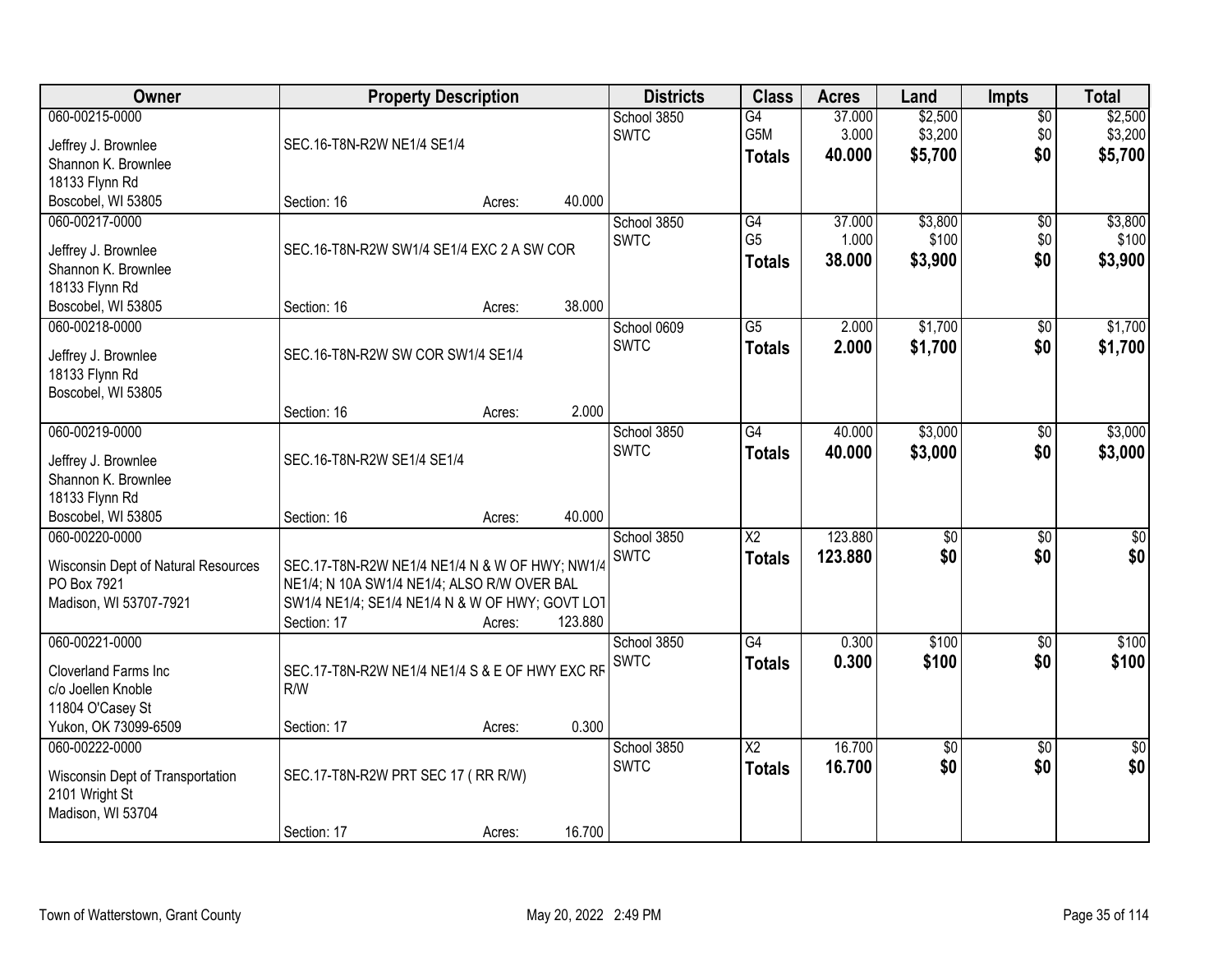| <b>Owner</b>                                                                                                    | <b>Property Description</b>                                                                                                                                                                             | <b>Districts</b>           | <b>Class</b>                                       | <b>Acres</b>                       | Land                                     | <b>Impts</b>                       | <b>Total</b>                               |
|-----------------------------------------------------------------------------------------------------------------|---------------------------------------------------------------------------------------------------------------------------------------------------------------------------------------------------------|----------------------------|----------------------------------------------------|------------------------------------|------------------------------------------|------------------------------------|--------------------------------------------|
| 060-00224-0000<br>Cloverland Farms Inc.<br>c/o Joellen Knoble                                                   | SEC.17-T8N-R2W SW1/4 NE1/4 EXC N 10 A EXC RR<br>R/W EXC S OF OLD C                                                                                                                                      | School 3850<br><b>SWTC</b> | $\overline{G4}$<br>G <sub>5</sub><br><b>Totals</b> | 23.000<br>4.000<br>27,000          | \$4,700<br>\$900<br>\$5,600              | $\sqrt{$0}$<br>\$0<br>\$0          | \$4,700<br>\$900<br>\$5,600                |
| 11804 O'Casey St<br>Yukon, OK 73099-6509                                                                        | 27.000<br>Section: 17<br>Acres:                                                                                                                                                                         |                            |                                                    |                                    |                                          |                                    |                                            |
| 060-00227-0000<br><b>Cloverland Farms Inc</b><br>c/o Joellen Knoble<br>11804 O'Casey St<br>Yukon, OK 73099-6509 | SEC.17-T8N-R2W SE1/4 NE1/4 S & E OF HWY EXC SV<br>CORS OF OLD C<br>30.500<br>Section: 17<br>Acres:                                                                                                      | School 3850<br><b>SWTC</b> | G4<br>G <sub>5</sub><br><b>Totals</b>              | 26.500<br>4.000<br>30.500          | \$6,900<br>\$4,700<br>\$11,600           | \$0<br>\$0<br>\$0                  | \$6,900<br>\$4,700<br>\$11,600             |
| 060-00227-0010<br>Jeffrey J. Brownlee<br>18133 Flynn Rd<br>Boscobel, WI 53805                                   | SEC.17-T8N-R2W SE1/4 NE1/4 S OF OLD C EXC E<br>PRT<br>3.000<br>Section: 17<br>Acres:                                                                                                                    | School 0609<br><b>SWTC</b> | $\overline{G4}$<br><b>Totals</b>                   | 3.000<br>3.000                     | \$200<br>\$200                           | \$0<br>\$0                         | \$200<br>\$200                             |
| 060-00230-0000<br>Jknd Land Company LLC<br>W10580 State Road 16 & 60<br>Columbus, WI 53925                      | *** MFL 13.01 ACRES CLOSED FOR 2016***<br>SEC.17-T8N-R2W SURVEY 33/92 PRT NE1/4 SW1/4<br>DESC INCLUDES 60-233 & 60-231 COM AT S 1/4 CNR<br>13.010<br>Section: 17<br>Acres:                              | School 0609<br><b>SWTC</b> | W <sub>6</sub><br><b>Totals</b>                    | 13.010<br>13.010                   | (\$27,300)<br>\$0                        | $\sqrt[6]{3}$<br>\$0               | $\sqrt{50}$<br>\$0                         |
| 060-00231-0000<br>Jknd Land Company LLC<br>W10580 State Road 16 & 60<br>Columbus, WI 53925                      | *** MFL 15 ACRES CLOSED FOR 2016***<br>SEC.17-T8N-R2W SURVEY 33/92 PRT SW1/4 SW1/4<br><b>DESC ON 60-230</b><br>15.000<br>Section: 17<br>Acres:                                                          | School 0609<br><b>SWTC</b> | W <sub>6</sub><br><b>Totals</b>                    | 15.000<br>15,000                   | ( \$31,500)<br>\$0                       | $\overline{50}$<br>\$0             | $\sqrt{50}$<br>\$0                         |
| 060-00233-0000<br>Jknd Land Company LLC<br>W10580 State Road 16 & 60<br>Columbus, WI 53925                      | 4443 Old C Rd<br>*** MFL 38 ACRES CLOSED FOR 2016***<br>SEC.17-T8N-R2W SURVEY 33/92 SE1/4 SW1/4 DESC<br>ON 60-230 ACREAGE CHANGE PER SURVEY 33/92<br>39.500<br>Section: 17<br>Acres:                    | School 0609<br><b>SWTC</b> | G1<br>W <sub>6</sub><br><b>Totals</b>              | 1.500<br>38.000<br>39.500          | \$13,300<br>(\$79,800)<br>\$13,300       | \$23,100<br>\$0<br>\$23,100        | \$36,400<br>\$0 <sub>1</sub><br>\$36,400   |
| 060-00235-0000<br>Walter Leprich<br>4454 Old C<br>Boscobel, WI 53805                                            | 4454 Old C Rd<br>SEC.17-T8N-R2W PCL IN SW1/4 SW1/4: COM SW COF<br>SEC 17; N0D27M E450.53' TO POB; N0D27M E341.58'<br>TO S R/W RR; N58D02M E749.84'; S35D47M E514.73'<br>11.531<br>Section: 17<br>Acres: | School 0609<br><b>SWTC</b> | G1<br>G4<br>G <sub>5</sub><br><b>Totals</b>        | 1.000<br>10.000<br>0.531<br>11.531 | \$12,000<br>\$1,500<br>\$100<br>\$13,600 | \$90,500<br>\$0<br>\$0<br>\$90,500 | \$102,500<br>\$1,500<br>\$100<br>\$104,100 |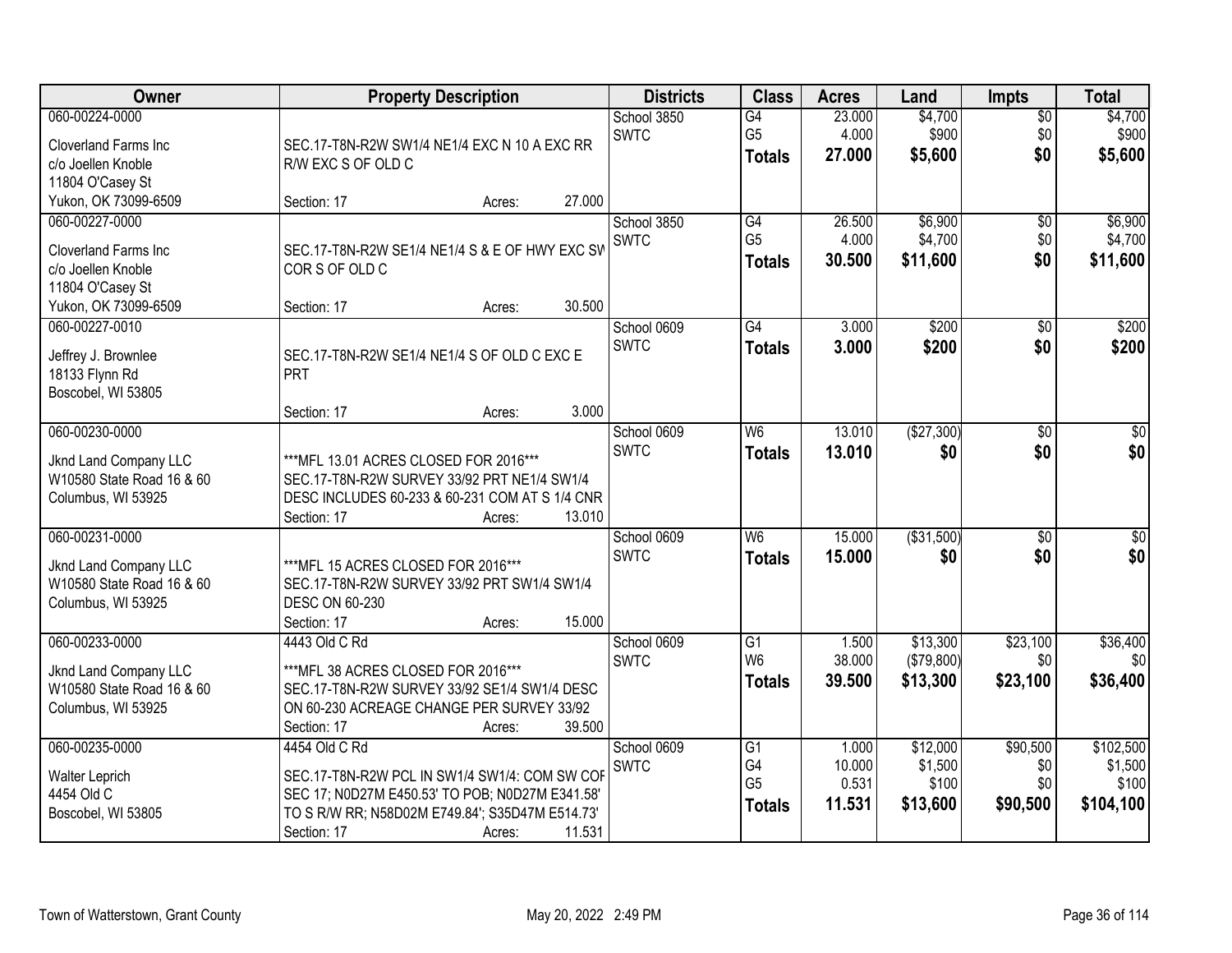| Owner                    | <b>Property Description</b>                        | <b>Districts</b> | <b>Class</b>    | <b>Acres</b> | Land     | Impts           | <b>Total</b> |
|--------------------------|----------------------------------------------------|------------------|-----------------|--------------|----------|-----------------|--------------|
| 060-00236-0000           | 4375 Kinney Rd                                     | School 0609      | $\overline{G5}$ | 6.600        | \$8,700  | $\overline{50}$ | \$8,700      |
| Patrick Hromadka         | SEC.17-T8N-R2W PRT NE1/4 SW1/4 DESC; COM SW        | <b>SWTC</b>      | G7              | 2.000        | \$13,100 | \$96,300        | \$109,400    |
| Jennifer L. Halverson    | COR SW1/4; N1436.9'; E1697.4 ' TO CEN OLD HWY C    |                  | <b>Totals</b>   | 8.600        | \$21,800 | \$96,300        | \$118,100    |
| 4375 Kinney Ln           | & POB; N 48D07M E190' AL RD; N42D31M E400' AL      |                  |                 |              |          |                 |              |
| Boscobel, WI 53805       | 8.600<br>Section: 17<br>Acres:                     |                  |                 |              |          |                 |              |
| 060-00237-0000           | 4468 Old C Rd                                      | School 0609      | $\overline{G2}$ | 3.000        | \$17,000 | \$9,700         | \$26,700     |
|                          |                                                    | <b>SWTC</b>      | <b>Totals</b>   | 3.000        | \$17,000 | \$9,700         | \$26,700     |
| Trapper W. Brown         | SEC.17-T8N-R2W PRT SW1/4 SW1/4 DESC; COM SW        |                  |                 |              |          |                 |              |
| 4468 Old C Rd            | COR SEC 17; S88D59M E180.2' TO RD; N48D57M         |                  |                 |              |          |                 |              |
| Boscobel, WI 53805       | E52.5' AL RD; N44D27M E200' AL RD; N30D1M<br>3.000 |                  |                 |              |          |                 |              |
|                          | Section: 17<br>Acres:                              |                  |                 |              |          |                 |              |
| 060-00237-0010           | 4372 Old C Rd                                      | School 0609      | G1              | 1.890        | \$14,200 | \$88,000        | \$102,200    |
| Kent Lester              | SEC.17-T8N-R2W PRT SW1/4 DESC; COM SW COR          | <b>SWTC</b>      | <b>Totals</b>   | 1.890        | \$14,200 | \$88,000        | \$102,200    |
| 4372 Old C               | SEC 17; E1405.78'; N1175.46'; N49D29M E190' TO     |                  |                 |              |          |                 |              |
| Boscobel, WI 53805       | POB; N49D 29M E200'; N32D13M W411.02'; S57D47M     |                  |                 |              |          |                 |              |
|                          | 1.890<br>Section: 17<br>Acres:                     |                  |                 |              |          |                 |              |
| 060-00237-0012           | 4388 Old C Rd                                      | School 0609      | $\overline{G1}$ | 2.110        | \$14,800 | \$104,200       | \$119,000    |
| Kenneth J. Lester        | SEC.17-T8N-R2W SURVEYS K/153 COM SW COR SEC        | <b>SWTC</b>      | <b>Totals</b>   | 2.110        | \$14,800 | \$104,200       | \$119,000    |
| Phyllis Lester           | 17; E1697.40'; N1436.90' TO CEN OLD CTY C & POB;   |                  |                 |              |          |                 |              |
| 4388 Old C Rd            | S49D29M W390'; N32D43 M W467.34'; N57D47M E390'    |                  |                 |              |          |                 |              |
| Boscobel, WI 53805       | Section: 17<br>2.110<br>Acres:                     |                  |                 |              |          |                 |              |
| 060-00237-0020           | 4438 Old C Rd                                      | School 0609      | $\overline{G1}$ | 1.000        | \$11,000 | \$20,200        | \$31,200     |
|                          |                                                    | <b>SWTC</b>      | G <sub>5</sub>  | 2.496        | \$3,900  | \$0             | \$3,900      |
| Kelly J. Faust           | SEC.17-T8N-R2W PCL IN W1/2 SW1/4: COM AT SW        |                  | <b>Totals</b>   | 3.496        | \$14,900 | \$20,200        | \$35,100     |
| 4438 Old C Rd            | COR SEC 17; S82D28M E153.70'; N43D18M E1124.90'    |                  |                 |              |          |                 |              |
| Boscobel, WI 53805       | TO N R/W ROAD & POB; N48D13M E371.69';             |                  |                 |              |          |                 |              |
|                          | 3.496<br>Section: 17<br>Acres:                     |                  |                 |              |          |                 |              |
| 060-00237-0030           | 4390 Old C Rd                                      | School 0609      | $\overline{G1}$ | 2.640        | \$16,100 | \$192,100       | \$208,200    |
| Alex L. Christianson     | SEC.17-T8N-R2W PRT W1/2 SW1/4 DESC; COM SW         | <b>SWTC</b>      | <b>Totals</b>   | 2.640        | \$16,100 | \$192,100       | \$208,200    |
| Michelle L. Christianson | COR SEC 17; E1697.40'; N1436 .90'; S49D29M W390'   |                  |                 |              |          |                 |              |
| 4390 Old C               | TO POB; N32D43M W417.34'; S58D1M W 251.42';        |                  |                 |              |          |                 |              |
| Boscobel, WI 53805       | 2.640<br>Section: 17<br>Acres:                     |                  |                 |              |          |                 |              |
| 060-00239-0000           | 4492 State Rd 133                                  | School 0609      | G4              | 35.000       | \$7,400  | $\overline{50}$ | \$7,400      |
|                          |                                                    | <b>SWTC</b>      | G <sub>5</sub>  | 1.700        | \$2,600  | \$0             | \$2,600      |
| Kevin R. Evanich         | SEC.17-T8N-R2W PRT SW1/4 N OF HWY 133 DESC:        |                  | G7              | 1.000        | \$11,000 | \$73,500        | \$84,500     |
| Joan C. Keller-Evanich   | COM SW COR SEC 17; N0D27M E1040.49' TO POB;        |                  | <b>Totals</b>   | 37.700       | \$21,000 | \$73,500        | \$94,500     |
| 779 Bryant Ave           | N57D56M E1789.51'; N2D12M W1077.95'; N89D17M       |                  |                 |              |          |                 |              |
| Winnetka, IL 60093       | 37.700<br>Section: 17<br>Acres:                    |                  |                 |              |          |                 |              |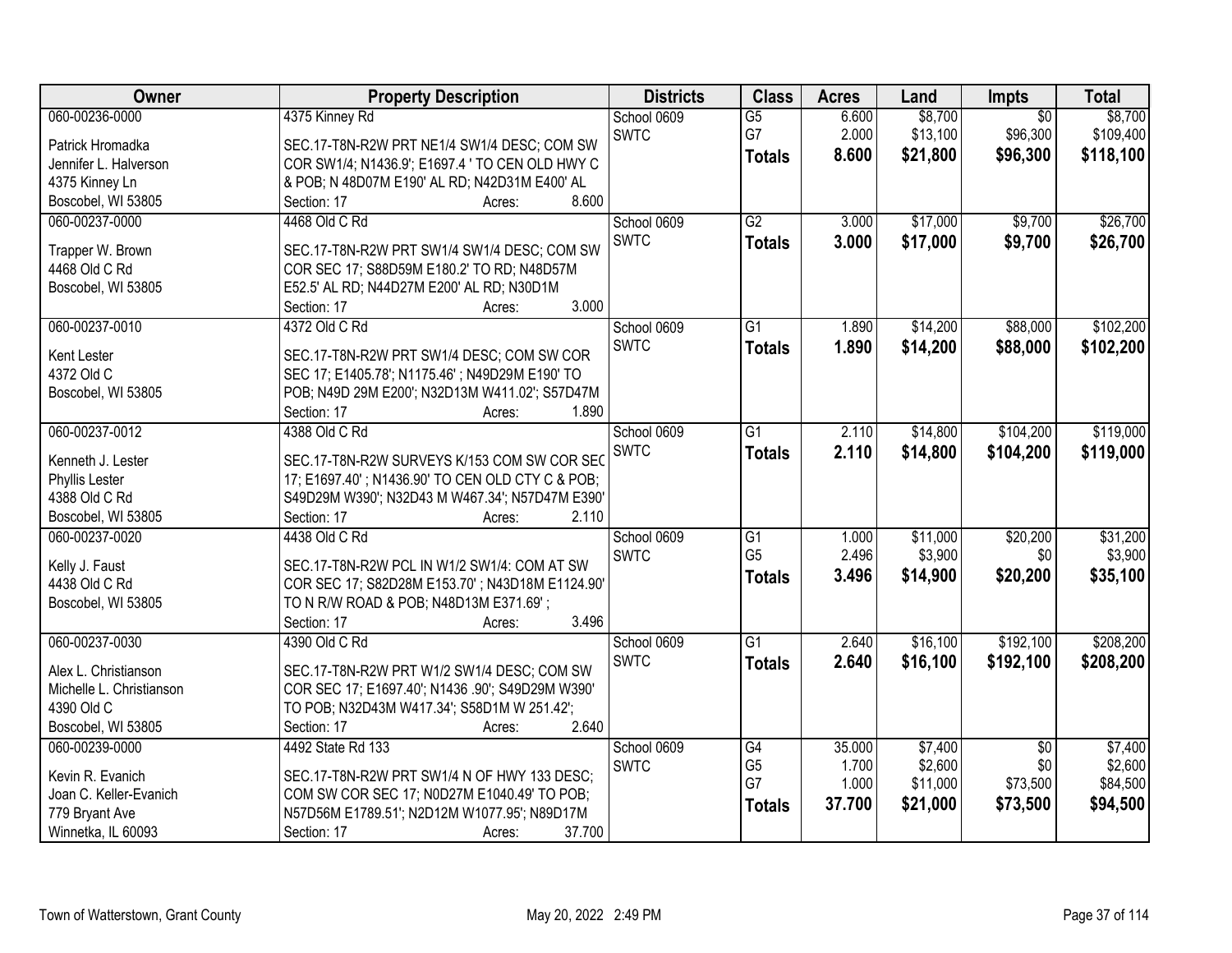| <b>Owner</b>                 | <b>Property Description</b>                        | <b>Districts</b> | <b>Class</b>    | <b>Acres</b> | Land        | <b>Impts</b>    | <b>Total</b>    |
|------------------------------|----------------------------------------------------|------------------|-----------------|--------------|-------------|-----------------|-----------------|
| 060-00239-0010               |                                                    | School 0609      | $\overline{G4}$ | 25.000       | \$4,400     | $\sqrt{$0}$     | \$4,400         |
| Kevin R. Evanich             | SEC.17-T8N-R2W TRACT B PRT GOVT LOTS 1 & 2 &       | <b>SWTC</b>      | G <sub>5</sub>  | 19.640       | \$23,100    | \$0             | \$23,100        |
| Joan-Keller Evanich          | NE1/4 SW1/4 DESC; COM W1/4 COR SEC 17; N0D42M      |                  | G5M             | 3.000        | \$3,200     | \$0             | \$3,200         |
| 779 Bryant Ave               | W432.96' TO POB; N89D21M E1457.84'; S3D33M         |                  | <b>Totals</b>   | 47.640       | \$30,700    | \$0             | \$30,700        |
| Winnetka, IL 60093           | 47.640<br>Section: 17<br>Acres:                    |                  |                 |              |             |                 |                 |
| 060-00239-0020               | 4450 State Rd 133                                  | School 0609      | G4              | 15.000       | \$2,600     | $\overline{50}$ | \$2,600         |
|                              |                                                    | <b>SWTC</b>      | G <sub>5</sub>  | 25.400       | \$6,200     | \$0             | \$6,200         |
| Evanich Kevin Trust          | SEC.17-T8N-R2W TRACT A PRT GOVT LOTS 1 & 2         |                  | G5M             | 1.000        | \$1,100     | \$0             | \$1,100         |
| Keller-Evanich Joan Trust    | DESC; COM W1/4 COR SEC 17; N0S42M W433.02' TO      |                  | G7              | 1.200        | \$11,400    | \$210,200       | \$221,600       |
| 779 Bryant Ave               | POB; N0D42M W1010.98'; S88D40M E268.18';<br>42.600 |                  | <b>Totals</b>   | 42.600       | \$21,300    | \$210,200       | \$231,500       |
| Winnetka, IL 60093           | Section: 17<br>Acres:                              |                  |                 |              |             |                 |                 |
| 060-00241-0000               |                                                    | School 0609      | G4              | 33.000       | \$2,200     | \$0             | \$2,200         |
| Jeffrey J. Brownlee          | SEC.17-T8N-R2W NE1/4 SE1/4 EXC 7 A                 | <b>SWTC</b>      | <b>Totals</b>   | 33.000       | \$2,200     | \$0             | \$2,200         |
| 18133 Flynn Rd               |                                                    |                  |                 |              |             |                 |                 |
| Boscobel, WI 53805           |                                                    |                  |                 |              |             |                 |                 |
|                              | 33.000<br>Section: 17<br>Acres:                    |                  |                 |              |             |                 |                 |
| 060-00242-0000               |                                                    | School 3850      | $\overline{G5}$ | 3.000        | \$4,600     | \$0             | \$4,600         |
| Cloverland Farms Inc         | SEC.17-T8N-R2W PRT N1/2 NE1/4 SE1/4 DESC IN        | <b>SWTC</b>      | G <sub>6</sub>  | 4.000        | \$8,400     | \$0             | \$8,400         |
| c/o Joellen Knoble           | 60-212                                             |                  | <b>Totals</b>   | 7.000        | \$13,000    | \$0             | \$13,000        |
| 11804 O'Casey St             |                                                    |                  |                 |              |             |                 |                 |
| Yukon, OK 73099-6509         | 7.000<br>Section: 17<br>Acres:                     |                  |                 |              |             |                 |                 |
| 060-00243-0000               | Old C Rd                                           | School 0609      | $\overline{G4}$ | 36.500       | \$2,500     | \$0             | \$2,500         |
|                              |                                                    | <b>SWTC</b>      | <b>Totals</b>   | 36,500       | \$2,500     | \$0             | \$2,500         |
| Jeffrey J. Brownlee          | SEC.17-T8N-R2W NW1/4 SE1/4 EXC 3.5 A & SW1/4       |                  |                 |              |             |                 |                 |
| 18133 Flynn Rd               | NE1/4 S OF OLD C                                   |                  |                 |              |             |                 |                 |
| Boscobel, WI 53805           |                                                    |                  |                 |              |             |                 |                 |
|                              | 36.500<br>Section: 17<br>Acres:                    |                  |                 |              |             |                 |                 |
| 060-00244-0000               |                                                    | School 3850      | $\overline{G4}$ | 3.000        | \$500       | $\overline{$0}$ | \$500           |
| <b>Cloverland Farms Inc.</b> | SEC.17-T8N-R2W PCL IN NW COR NW1/4 SE1/4           | <b>SWTC</b>      | G <sub>5</sub>  | 0.500        | \$100       | \$0             | \$100           |
| c/o Joellen Knoble           |                                                    |                  | <b>Totals</b>   | 3.500        | \$600       | \$0             | \$600           |
| 11804 O'Casey St             |                                                    |                  |                 |              |             |                 |                 |
| Yukon, OK 73099-6509         | 3.500<br>Section: 17<br>Acres:                     |                  |                 |              |             |                 |                 |
| 060-00245-0000               |                                                    | School 0609      | W6              | 40.000       | ( \$84,000) | $\overline{30}$ | $\overline{30}$ |
|                              |                                                    | <b>SWTC</b>      | <b>Totals</b>   | 40.000       | \$0         | \$0             | \$0             |
| Martin R. Braasch            | SEC.17-T8N-R2W SW1/4 SE1/4 40.00 ACRES IN          |                  |                 |              |             |                 |                 |
| 4130 S Lake Dr Unit 383      | MFL-CLOSED                                         |                  |                 |              |             |                 |                 |
| St Francis, WI 53235         |                                                    |                  |                 |              |             |                 |                 |
|                              | 40.000<br>Section: 17<br>Acres:                    |                  |                 |              |             |                 |                 |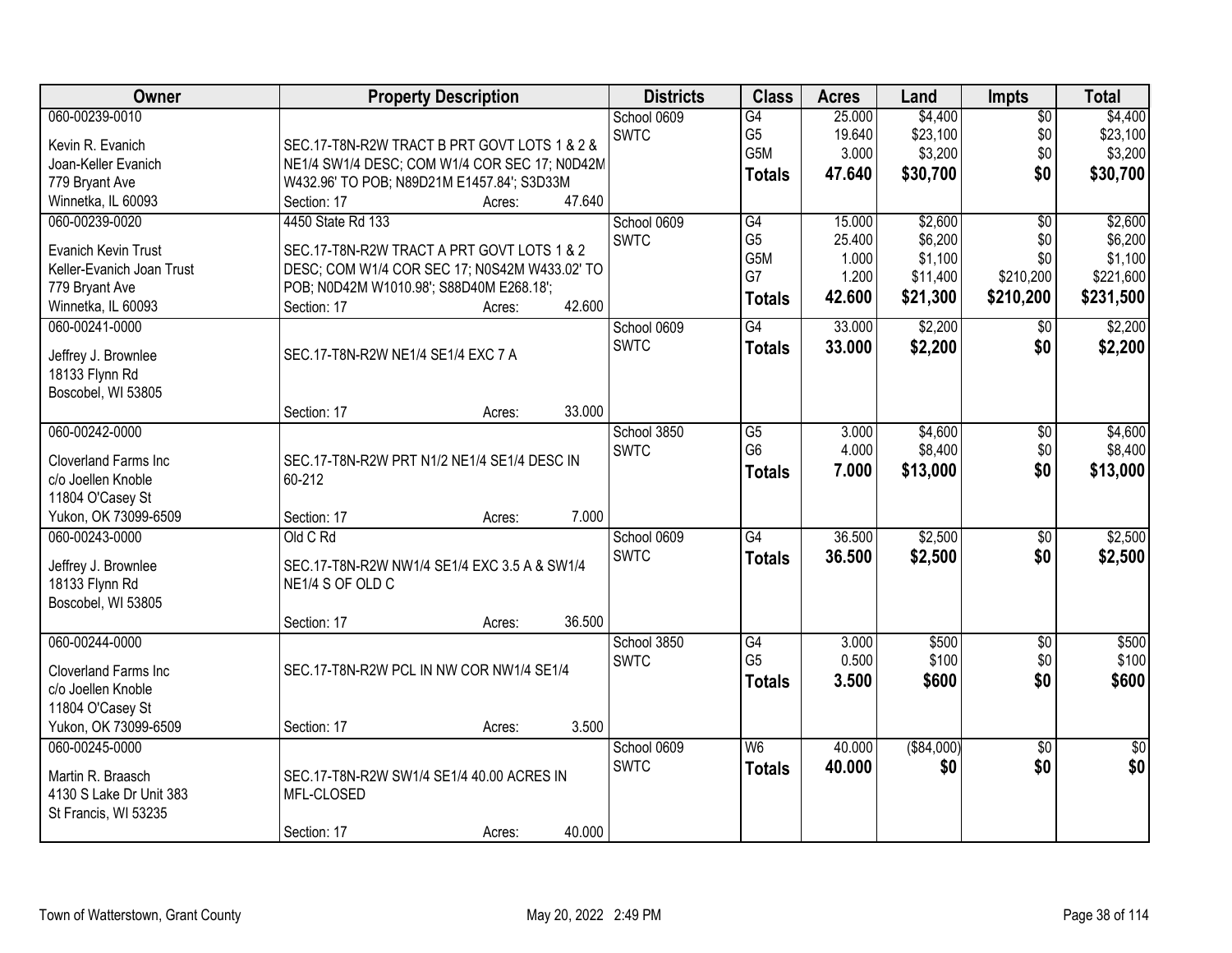| Owner                                              | <b>Property Description</b>                      |        |        | <b>Districts</b>           | <b>Class</b>           | <b>Acres</b>    | Land                | <b>Impts</b>    | <b>Total</b>    |
|----------------------------------------------------|--------------------------------------------------|--------|--------|----------------------------|------------------------|-----------------|---------------------|-----------------|-----------------|
| 060-00246-0000                                     |                                                  |        |        | School 0609                | G4                     | 39.000          | \$2,700             | $\overline{50}$ | \$2,700         |
| Jeffrey J. Brownlee                                | SEC.17-T8N-R2W SE1/4 SE1/4                       |        |        | <b>SWTC</b>                | G7                     | 1.000<br>40.000 | \$7,500<br>\$10,200 | \$100<br>\$100  | \$7,600         |
| 18133 Flynn Rd                                     |                                                  |        |        |                            | <b>Totals</b>          |                 |                     |                 | \$10,300        |
| Boscobel, WI 53805                                 |                                                  |        |        |                            |                        |                 |                     |                 |                 |
|                                                    | Section: 17                                      | Acres: | 40.000 |                            |                        |                 |                     |                 |                 |
| 060-00247-0000                                     |                                                  |        |        | School 0609<br><b>SWTC</b> | G4                     | 0.700           | \$100               | $\overline{50}$ | \$100           |
| Kevin R. Evanich                                   | SEC.17-T8N-R2W PCL IN SW COR LOT 1 DESC IN       |        |        |                            | <b>Totals</b>          | 0.700           | \$100               | \$0             | \$100           |
| Joan C. Keller-Evanich                             | 60-239                                           |        |        |                            |                        |                 |                     |                 |                 |
| 779 Bryant Ave                                     |                                                  |        |        |                            |                        |                 |                     |                 |                 |
| Winnetka, IL 60093                                 | Section: 17                                      | Acres: | 0.700  |                            |                        |                 |                     |                 |                 |
| 060-00248-0000                                     |                                                  |        |        | School 0609                | G4                     | 14.000          | \$2,600             | \$0             | \$2,600         |
| Kevin R. Evanich                                   | SEC.17-T8N-R2W PCL IN S PRT LOT 2 DESC IN        |        |        | <b>SWTC</b>                | <b>Totals</b>          | 14.000          | \$2,600             | \$0             | \$2,600         |
| Joan C. Keller-Evanich                             | 60-239                                           |        |        |                            |                        |                 |                     |                 |                 |
| 779 Bryant Ave                                     |                                                  |        |        |                            |                        |                 |                     |                 |                 |
| Winnetka, IL 60093                                 | Section: 17                                      | Acres: | 14.000 |                            |                        |                 |                     |                 |                 |
| 060-00250-0000                                     |                                                  |        |        | School 0609                | G4                     | 37.500          | \$7,900             | \$0             | \$7,900         |
| Tony Gonzales Jr                                   | SEC.18-T8N-R2W NE1/4 SE1/4 EXC 60-250-10 & 251   |        |        | <b>SWTC</b>                | <b>Totals</b>          | 37,500          | \$7,900             | \$0             | \$7,900         |
| Terressa Campbell                                  |                                                  |        |        |                            |                        |                 |                     |                 |                 |
| 5606 Rolene Ct                                     |                                                  |        |        |                            |                        |                 |                     |                 |                 |
| Oregon, WI 53575                                   | Section: 18                                      | Acres: | 37.500 |                            |                        |                 |                     |                 |                 |
| 060-00250-0010                                     |                                                  |        |        | School 0609                | $\overline{G4}$        | 2.230           | \$400               | $\overline{30}$ | \$400           |
| Tony Gonzales Jr                                   | SEC.18-T8N-R2W PRT E1/2 SE1/4 DESC; COM E 1/4    |        |        | <b>SWTC</b>                | <b>Totals</b>          | 2.230           | \$400               | \$0             | \$400           |
| Terressa Campbell                                  | COR; S88D W33.03'; S0D27 M W1632.65' TO N'LY R/W |        |        |                            |                        |                 |                     |                 |                 |
| 5606 Rolene Ct                                     | HWY 133; N57D56M E39.14'; N0D27M E1613.03' TO    |        |        |                            |                        |                 |                     |                 |                 |
| Oregon, WI 53575                                   | Section: 18                                      | Acres: | 2.230  |                            |                        |                 |                     |                 |                 |
| 060-00251-0000                                     |                                                  |        |        | School 0609                | $\overline{G6}$        | 32.600          | \$68,500            | $\sqrt{6}$      | \$68,500        |
| Tony Gonzales Jr                                   | SEC.18-T8N-R2W PRT GOVT LOTS 1 & 2 & SW1/4       |        |        | <b>SWTC</b>                | <b>Totals</b>          | 32.600          | \$68,500            | \$0             | \$68,500        |
| Terressa Campbell                                  | SE1/4 DESC; COM S1/4 COR SEC 18; N0D27M          |        |        |                            |                        |                 |                     |                 |                 |
| 5606 Rolene Ct                                     | W1880.01'; N65D39M E29.21'; N0D27M E957.70';     |        |        |                            |                        |                 |                     |                 |                 |
| Oregon, WI 53575                                   | Section: 18                                      | Acres: | 32.600 |                            |                        |                 |                     |                 |                 |
| 060-00252-0000                                     |                                                  |        |        | School 0609                | $\overline{\text{X2}}$ | 8.220           | $\overline{50}$     | $\overline{50}$ | $\overline{50}$ |
|                                                    | SEC.18-T8N-R2W FRAC LOT 9                        |        |        | <b>SWTC</b>                | <b>Totals</b>          | 8.220           | \$0                 | \$0             | \$0             |
| Wisconsin Dept of Natural Resources<br>PO Box 7921 |                                                  |        |        |                            |                        |                 |                     |                 |                 |
| Madison, WI 53707-7921                             |                                                  |        |        |                            |                        |                 |                     |                 |                 |
|                                                    | Section: 18                                      | Acres: | 8.220  |                            |                        |                 |                     |                 |                 |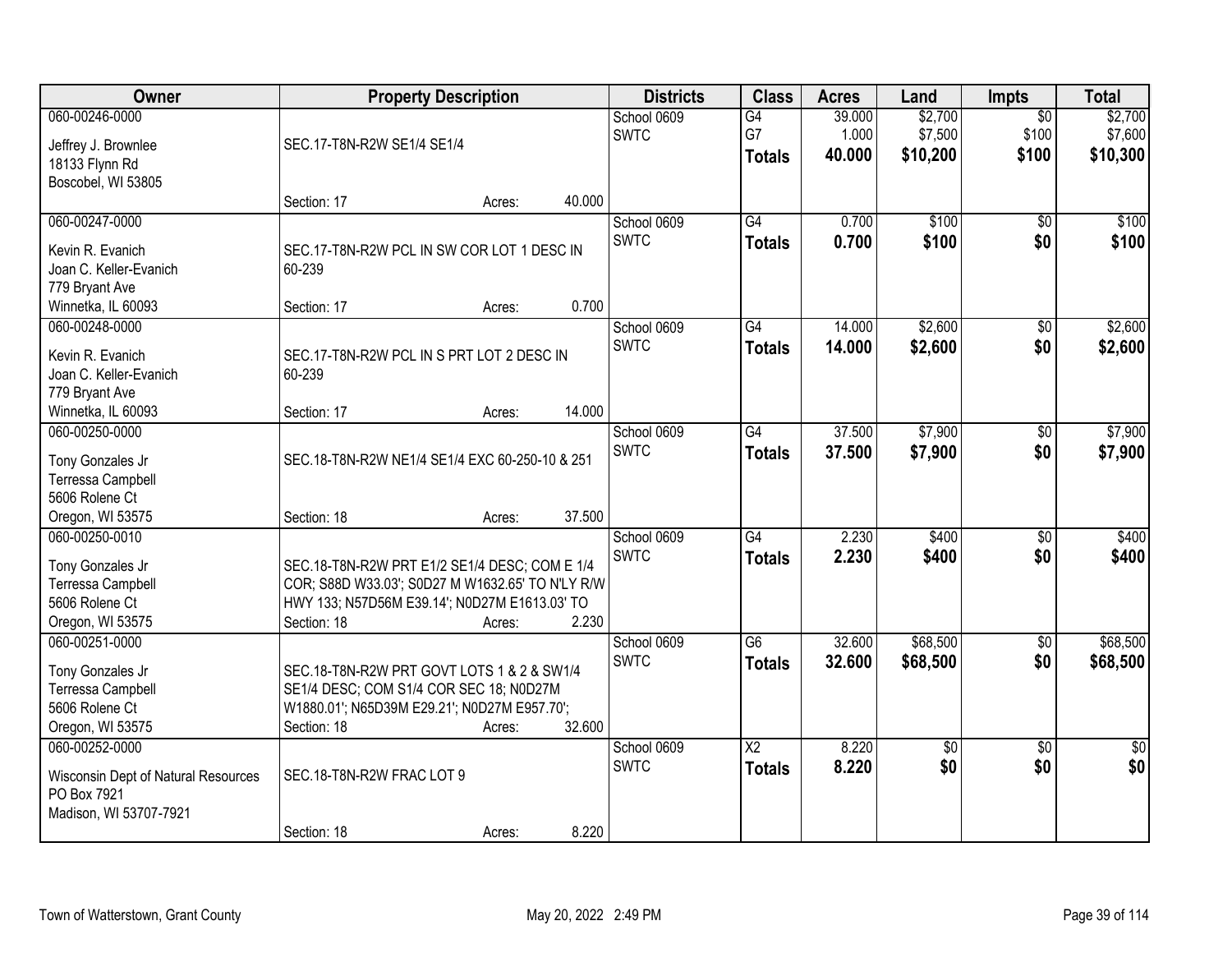| Owner                            |                                                    | <b>Property Description</b> |        | <b>Districts</b> | <b>Class</b>           | <b>Acres</b> | Land            | <b>Impts</b>    | <b>Total</b> |
|----------------------------------|----------------------------------------------------|-----------------------------|--------|------------------|------------------------|--------------|-----------------|-----------------|--------------|
| 060-00253-0000                   |                                                    |                             |        | School 0609      | G4                     | 18.500       | \$3,200         | $\overline{60}$ | \$3,200      |
| Tony Gonzales Jr                 | SEC.18-T8N-R2W GOVT LOT 2 EXC 476/866 (BEING       |                             |        | <b>SWTC</b>      | G <sub>5</sub>         | 5.000        | \$1,300         | \$0             | \$1,300      |
| Terressa Campbell                | PRT NW1/4 SE1/4)                                   |                             |        |                  | G <sub>5</sub> M       | 6.500        | \$6,900         | \$0             | \$6,900      |
| 5606 Rolene Ct                   |                                                    |                             |        |                  | <b>Totals</b>          | 30.000       | \$11,400        | \$0             | \$11,400     |
| Oregon, WI 53575                 | Section: 18                                        | Acres:                      | 30.000 |                  |                        |              |                 |                 |              |
| 060-00254-0000                   |                                                    |                             |        | School 0609      | G4                     | 34.500       | \$7,400         | $\overline{50}$ | \$7,400      |
|                                  |                                                    |                             |        | <b>SWTC</b>      | G <sub>5</sub>         | 0.300        | \$100           | \$0             | \$100        |
| Tony Gonzales Jr                 | SEC.18-T8N-R2W SW1/4 SE1/4 EXC W 1A; EXC           |                             |        |                  | <b>Totals</b>          | 34.800       | \$7,500         | \$0             | \$7,500      |
| Terressa Campbell                | 60-254-10 & 60-271                                 |                             |        |                  |                        |              |                 |                 |              |
| 5606 Rolene Ct                   |                                                    |                             |        |                  |                        |              |                 |                 |              |
| Oregon, WI 53575                 | Section: 18                                        | Acres:                      | 34.800 |                  |                        |              |                 |                 |              |
| 060-00254-0010                   |                                                    |                             |        | School 0609      | $\overline{G4}$        | 4.054        | \$700           | \$0             | \$700        |
| Tony Gonzales Jr                 | SEC.18-T8N-R2W CSM 392 LOT 2                       |                             |        | <b>SWTC</b>      | <b>Totals</b>          | 4.054        | \$700           | \$0             | \$700        |
| Terressa Campbell                |                                                    |                             |        |                  |                        |              |                 |                 |              |
| 5606 Rolene Ct                   |                                                    |                             |        |                  |                        |              |                 |                 |              |
| Oregon, WI 53575                 | Section: 18                                        | Acres:                      | 4.054  |                  |                        |              |                 |                 |              |
| 060-00255-0000                   |                                                    |                             |        | School 0609      | G4                     | 26.000       | \$6,200         | \$0             | \$6,200      |
|                                  |                                                    |                             |        | <b>SWTC</b>      | G <sub>5</sub>         | 0.770        | \$100           | \$0             | \$100        |
| Tony Gonzales Jr                 | SEC.18-T8N-R2W PRT SE1/4 SE1/4 NW OF HWY EXC       |                             |        |                  | <b>Totals</b>          | 26.770       | \$6,300         | \$0             | \$6,300      |
| Terressa Campbell                | 60-250-10                                          |                             |        |                  |                        |              |                 |                 |              |
| 5606 Rolene Ct                   |                                                    |                             |        |                  |                        |              |                 |                 |              |
| Oregon, WI 53575                 | Section: 18                                        | Acres:                      | 26.770 |                  |                        |              |                 |                 |              |
| 060-00256-0000                   |                                                    |                             |        | School 0609      | $\overline{\text{X2}}$ | 3.000        | $\overline{50}$ | \$0             | $\sqrt{50}$  |
| Wisconsin Dept of Transportation | SEC.18-T8N-R2W 100' WIDE STRIP ACROSS S1/2         |                             |        | <b>SWTC</b>      | <b>Totals</b>          | 3.000        | \$0             | \$0             | \$0          |
| 2101 Wright St                   | SE1/4 RR R/W                                       |                             |        |                  |                        |              |                 |                 |              |
| Madison, WI 53704                |                                                    |                             |        |                  |                        |              |                 |                 |              |
|                                  | Section: 18                                        | Acres:                      | 3.000  |                  |                        |              |                 |                 |              |
| 060-00257-0000                   | 4468 Old C Rd                                      |                             |        | School 0609      | $\overline{G1}$        | 1.900        | \$14,300        | \$15,700        | \$30,000     |
|                                  |                                                    |                             |        | SWTC             | <b>Totals</b>          | 1.900        | \$14,300        | \$15,700        | \$30,000     |
| Trapper W. Brown                 | SEC.18-T8N-R2W SE1/4 SE1/4 S OF RR EXC 60-258 &    |                             |        |                  |                        |              |                 |                 |              |
| 4468 Old C Rd                    | 257-10                                             |                             |        |                  |                        |              |                 |                 |              |
| Boscobel, WI 53805               |                                                    |                             |        |                  |                        |              |                 |                 |              |
|                                  | Section: 18                                        | Acres:                      | 1.900  |                  |                        |              |                 |                 |              |
| 060-00257-0010                   |                                                    |                             |        | School 0609      | $\overline{G1}$        | 0.250        | \$3,000         | \$2,200         | \$5,200      |
| Gregory W. Brown                 | SEC.18-T8N-R2W PRT SE1/4 SE1/4 DESC; COM SE        |                             |        | <b>SWTC</b>      | G4                     | 5.610        | \$400           | \$0             | \$400        |
| Ruth L. Brown                    | COR SEC 18; N276.62'; W311.14' TO POB; S266.10' TC |                             |        |                  | <b>Totals</b>          | 5.860        | \$3,400         | \$2,200         | \$5,600      |
| 4519 State Rd 133                | SEC LN; N88D48M W875' TO S R/W RR; N57D35M E       |                             |        |                  |                        |              |                 |                 |              |
| Boscobel, WI 53805               | Section: 18                                        | Acres:                      | 5.860  |                  |                        |              |                 |                 |              |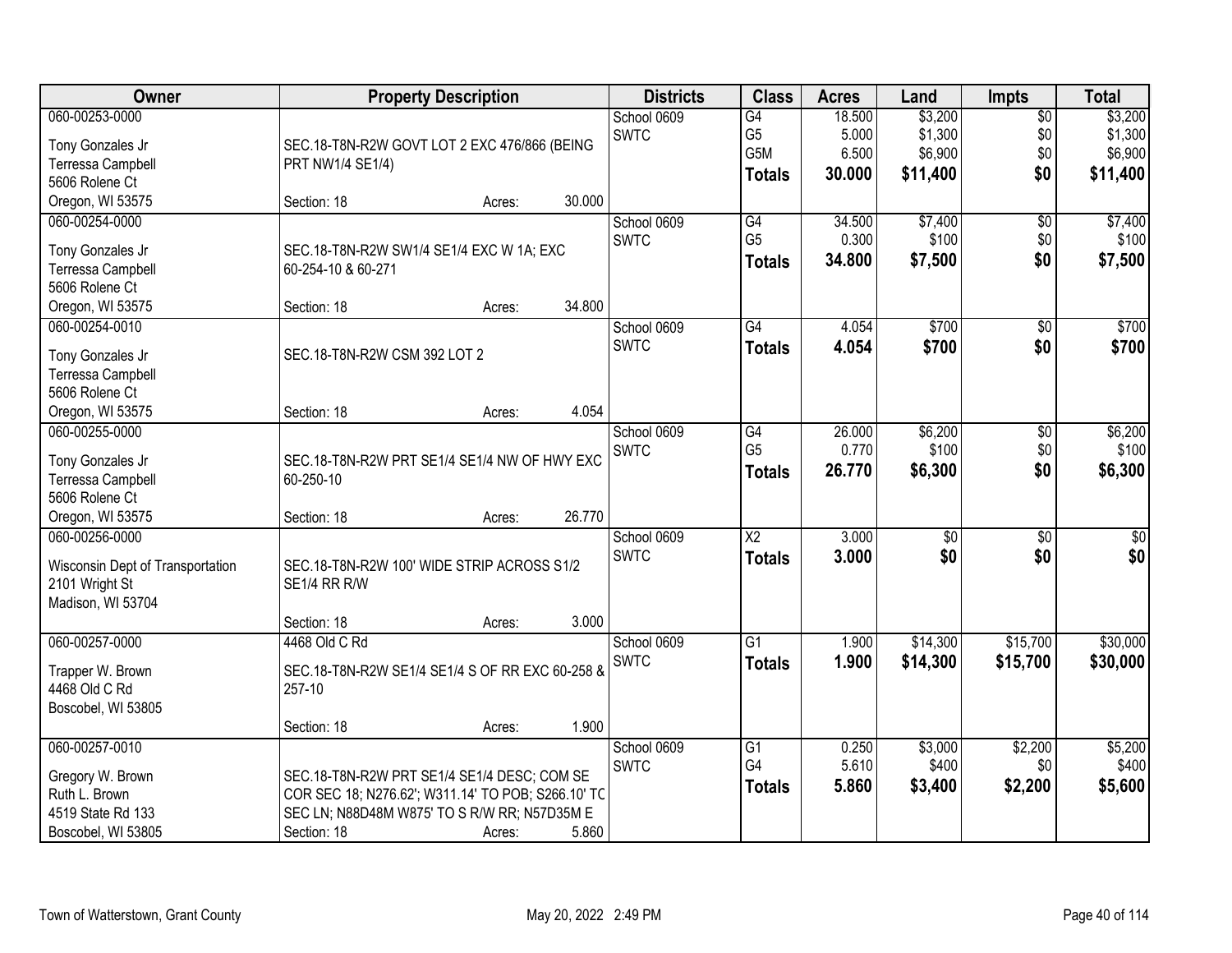| Owner                               | <b>Property Description</b>                        | <b>Districts</b> | <b>Class</b>    | <b>Acres</b> | Land     | Impts           | <b>Total</b> |
|-------------------------------------|----------------------------------------------------|------------------|-----------------|--------------|----------|-----------------|--------------|
| 060-00258-0000                      | 4519 State Rd 133                                  | School 0609      | $\overline{G1}$ | 1.000        | \$12,000 | \$154,500       | \$166,500    |
| Gregory W. Brown                    | SEC.18-T8N-R2W PRT SE1/4 SE1/4 DESC; COM SE        | <b>SWTC</b>      | G <sub>2</sub>  | 0.500        | \$6,000  | \$29,200        | \$35,200     |
| Ruth L. Brown                       | COR SEC 18; N276.62' TO POB; N280'; W311.14';      |                  | G4              | 1.500        | \$400    | \$0             | \$400        |
| 4519 State Rd 133                   | S280'; E311 .14' TO POB; ALSO COM SE COR SEC 18;   |                  | <b>Totals</b>   | 3.000        | \$18,400 | \$183,700       | \$202,100    |
| Boscobel, WI 53805                  | 3.000<br>Section: 18<br>Acres:                     |                  |                 |              |          |                 |              |
| 060-00259-0000                      |                                                    | School 0609      | $\overline{G6}$ | 31.037       | \$65,200 | $\overline{50}$ | \$65,200     |
|                                     |                                                    | <b>SWTC</b>      |                 | 31.037       |          | \$0             |              |
| Reynolds Credit Shelter Trust et al | SEC.18-T8N-R2W LOTS 3 & 4 EXC 206-1319-2, THRU     |                  | <b>Totals</b>   |              | \$65,200 |                 | \$65,200     |
| 5408 E Legrand St                   | 1319-7 & 60-259-10                                 |                  |                 |              |          |                 |              |
| Boscobel, WI 53805-0067             |                                                    |                  |                 |              |          |                 |              |
|                                     | 31.037<br>Section: 18<br>Acres:                    |                  |                 |              |          |                 |              |
| 060-00260-0000                      | 4514 State Rd 133                                  | School 0609      | G4              | 14.000       | \$2,400  | $\overline{50}$ | \$2,400      |
|                                     |                                                    | <b>SWTC</b>      | G <sub>5</sub>  | 19.000       | \$4,800  | \$0             | \$4,800      |
| Tony Gonzales Jr                    | SEC.18-T8N-R2W GOVT LOT 1 (18.65A) PCL BTWN        |                  | G5M             | 3.650        | \$3,900  | \$0             | \$3,900      |
| Terressa Campbell                   | RIVER & GOVT LOT 1 (19A) (569/171,658/992,661/328) |                  | G7              | 1.000        | \$11,000 | \$231,500       | \$242,500    |
| 5606 Rolene Ct                      | (746/558)<br>37.650                                |                  | <b>Totals</b>   | 37.650       | \$22,100 | \$231,500       | \$253,600    |
| Oregon, WI 53575                    | Section: 2<br>Acres:                               |                  |                 |              |          |                 |              |
| 060-00261-0000                      |                                                    | School 0609      | G4              | 17.450       | \$3,200  | \$0             | \$3,200      |
| Craig S. Gore                       | SEC.19-T8N-R2W PRT NE1/4 NE1/4 AS PRT PARCEL       | <b>SWTC</b>      | G <sub>5</sub>  | 5.000        | \$5,000  | \$0             | \$5,000      |
| Robin A. Gore                       | 2 SURVEY 46/96 DESC IN 60-330-00 EXC 60-264-00     |                  | G5M             | 0.550        | \$600    | \$0             | \$600        |
| 24501 Mariposa Cir                  | (SHOWN AS EXCEPTION 1 ON SURVEY)                   |                  | <b>Totals</b>   | 23.000       | \$8,800  | \$0             | \$8,800      |
| Malibu, CA 90265                    | 23.000<br>Section: 19<br>Acres:                    |                  |                 |              |          |                 |              |
| 060-00262-0000                      | 4583 Old C Rd                                      | School 0609      | $\overline{G1}$ | 1.000        | \$12,000 | \$111,100       | \$123,100    |
|                                     |                                                    | <b>SWTC</b>      | G <sub>5</sub>  | 2.600        | \$2,600  | \$0             | \$2,600      |
| Charles Jrw Gore                    | SEC.19-T8N-R2W PRT NE1/4 NE1/4 AS PRT PARCEL       |                  | G <sub>6</sub>  | 12.790       | \$26,900 | \$0             | \$26,900     |
| Marshalene Gore                     | 1 SURVEY 46/96 DESC: COM W1/4 COR SEC 20; N        |                  | <b>Totals</b>   | 16.390       | \$41,500 | \$111,100       | \$152,600    |
| 4583 Old C                          | 00D 29' W 1319.63' TO POB; N 72D 18' E 512.66'; N  |                  |                 |              |          |                 |              |
| Boscobel, WI 53805                  | 16.390<br>Section: 19<br>Acres:                    |                  |                 |              |          |                 |              |
| 060-00264-0000                      | 4532 Old C Rd                                      | School 0609      | $\overline{G1}$ | 0.770        | \$9,200  | \$34,000        | \$43,200     |
| Gary R. Degenhardt                  | SEC.19-T8N-R2W COM NE COR NE1/4 NE1/4; S 5 1/2     | <b>SWTC</b>      | <b>Totals</b>   | 0.770        | \$9,200  | \$34,000        | \$43,200     |
| Barbara F. Bloedow                  | RDS TO N LN OLD CTY C; W AL HWY 22 RDS; N9 1/2     |                  |                 |              |          |                 |              |
| 4532 Old C                          | RDS; E TO POB (ACREAGE ADJ PER SURVEY 46/96)       |                  |                 |              |          |                 |              |
| Boscobel, WI 53805                  | Section: 19<br>0.770<br>Acres:                     |                  |                 |              |          |                 |              |
| 060-00265-0000                      |                                                    | School 0609      | $\overline{G6}$ | 1.000        | \$2,100  | \$0             | \$2,100      |
|                                     |                                                    | <b>SWTC</b>      | <b>Totals</b>   | 1.000        | \$2,100  | \$0             | \$2,100      |
| George E. Dilley, Le                | SEC.19-T8N-R2W COM 55 RDS S OF NW COR NE1/4        |                  |                 |              |          |                 |              |
| Laura Wetter & Gregory Dilley       | NE1/4; E100'; S128' TO OLD CTY C; SW'LY AL HWY TO  |                  |                 |              |          |                 |              |
| 4670 Old C                          | W LN OF SD 40; N TO POB                            |                  |                 |              |          |                 |              |
| Boscobel, WI 53805                  | 1.000<br>Section: 19<br>Acres:                     |                  |                 |              |          |                 |              |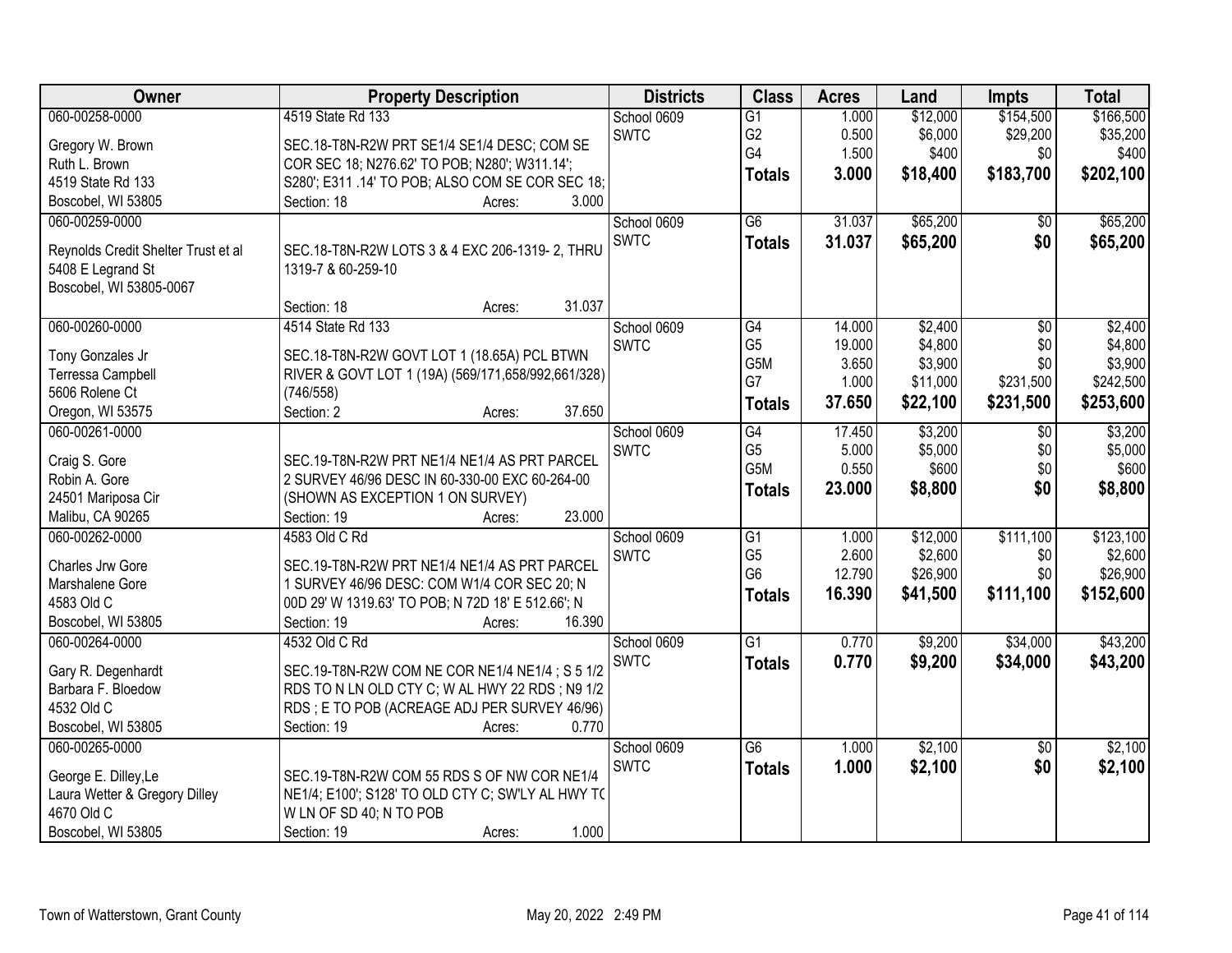| Owner                                     | <b>Property Description</b>                            | <b>Districts</b> | <b>Class</b>           | <b>Acres</b> | Land            | <b>Impts</b>    | <b>Total</b> |
|-------------------------------------------|--------------------------------------------------------|------------------|------------------------|--------------|-----------------|-----------------|--------------|
| 060-00266-0000                            | 4676 Old C Rd                                          | School 0609      | $\overline{G1}$        | 1.360        | \$12,900        | \$160,200       | \$173,100    |
| Laura A. Wetter                           | SEC.19-T8N-R2W PRT W1/2 NE1/4 DESC; COM NE             | <b>SWTC</b>      | G <sub>5</sub>         | 1.000        | \$100           | \$0             | \$100        |
| 4676 Old C                                | COR SEC 19; N89D41M W1341.62'; S0D35M E933.95'         |                  | <b>Totals</b>          | 2.360        | \$13,000        | \$160,200       | \$173,200    |
| Boscobel, WI 53805                        | TO POB; S0D35M E70.14'; S89D24M W70'; S11D45M          |                  |                        |              |                 |                 |              |
|                                           | 2.360<br>Section: 19<br>Acres:                         |                  |                        |              |                 |                 |              |
| 060-00266-0010                            | State Highway 133                                      | School 0609      | $\overline{G2}$        | 2.440        | \$14,000        | $\overline{50}$ | \$14,000     |
|                                           | SEC.19-T8N-R2W PRT NW1/4 NE1/4 DESC IN 60-287          | <b>SWTC</b>      | <b>Totals</b>          | 2.440        | \$14,000        | \$0             | \$14,000     |
| Timber Run Mills LLC<br>1020 Lincoln Ave  | ALSO COM INTERS CEN LN OLD HWY C & RR R/W;             |                  |                        |              |                 |                 |              |
| Fennimore, WI 53809                       | E'LY AL R/W 345' TO POB; E'LY 355'; S'LY & PRLL CEN    |                  |                        |              |                 |                 |              |
|                                           | 2.440<br>Section: 19<br>Acres:                         |                  |                        |              |                 |                 |              |
| 060-00266-0020                            | 4670 Old C Rd                                          | School 0609      | $\overline{G1}$        | 0.500        | \$6,000         | \$101,000       | \$107,000    |
|                                           |                                                        | <b>SWTC</b>      | <b>Totals</b>          | 0.500        | \$6,000         | \$101,000       | \$107,000    |
| George E. Dilley, Le                      | SEC.19-T8N-R2W PRT W1/2 NE1/4 DESC;COM W LN            |                  |                        |              |                 |                 |              |
| Laura Wetter & Gregory Dilley             | NE1/4 NE1/4 SEC 19; 220'N OF CTR LN OLD C; S220';      |                  |                        |              |                 |                 |              |
| 4670 Old C                                | SW'LY AL OLD CTY C 165'; NE'LY TO PT 70' W OF          |                  |                        |              |                 |                 |              |
| Boscobel, WI 53805                        | 0.500<br>Section: 19<br>Acres:                         |                  |                        |              |                 |                 |              |
| 060-00266-0030                            |                                                        | School 0609      | G4                     | 19.280       | \$4,400         | \$0             | \$4,400      |
| Gus A. Salzgeber                          | SEC.19-T8N-R2W PRT W1/2 NE1/4 E OF TOWN RD; N          | <b>SWTC</b>      | G5M                    | 0.250        | \$300           | \$0             | \$300        |
| Aimee Salzgeber                           | OF OLD C; S OF RR EXC 60-266-10 & 266-20 & 60-266      |                  | <b>Totals</b>          | 19.530       | \$4,700         | \$0             | \$4,700      |
| 17985 Circle Dr                           |                                                        |                  |                        |              |                 |                 |              |
| Boscobel, WI 53805                        | 19.530<br>Section: 19<br>Acres:                        |                  |                        |              |                 |                 |              |
| 060-00267-0000                            |                                                        | School 0609      | $\overline{\text{X2}}$ | 11.660       | $\overline{50}$ | $\overline{50}$ | \$0          |
| Wisconsin Dept of Transportation          | SEC.19-T8N-R2W PRT SEC 19 (INCLUDEDS RR R/W)           | <b>SWTC</b>      | <b>Totals</b>          | 11.660       | \$0             | \$0             | \$0          |
| 2101 Wright St                            |                                                        |                  |                        |              |                 |                 |              |
| Madison, WI 53704                         |                                                        |                  |                        |              |                 |                 |              |
|                                           | 11.660<br>Section: 19<br>Acres:                        |                  |                        |              |                 |                 |              |
| 060-00268-0000                            |                                                        | School 0609      | $\overline{G4}$        | 1.200        | \$200           | $\overline{60}$ | \$200        |
|                                           |                                                        | SWTC             | <b>Totals</b>          | 1.200        | \$200           | \$0             | \$200        |
| Larry D Welsh & Debra J Welsh             | SEC.19-T8N-R2W NW1/4 NE1/4 NW OF HWY EXC; .50          |                  |                        |              |                 |                 |              |
| Revocable Trust                           | A IN 60-268-10 1 A IN 60-268-20 1.5 A IN 60-268-30 3.5 |                  |                        |              |                 |                 |              |
| 4714 State Road 133 E                     | A IN 60-269 2.75A IN 60-270 .5 A IN 60-271 (547/662)   |                  |                        |              |                 |                 |              |
| Boscobel, WI 53805-1719<br>060-00268-0010 | 1.200<br>Section: 19<br>Acres:<br>4720 State Rd 133    |                  | $\overline{G1}$        |              |                 | \$87,300        | \$98,100     |
|                                           |                                                        | School 0609      |                        | 0.900        | \$10,800        |                 |              |
| Anna K. Petersen                          | SEC.19-T8N-R2W PRT NW1/4 NE1/4 & NE1/4 NW1/4:          | <b>SWTC</b>      | <b>Totals</b>          | 0.900        | \$10,800        | \$87,300        | \$98,100     |
| 4720 State Rd 133                         | COM N1/4 COR SEC 19; S89D49M E146'; S0D11M             |                  |                        |              |                 |                 |              |
| Boscobel, WI 53805                        | W236'; N89D49M W223.26'; N18D18M E248.33' TO POI       |                  |                        |              |                 |                 |              |
|                                           | 0.900<br>Section: 19<br>Acres:                         |                  |                        |              |                 |                 |              |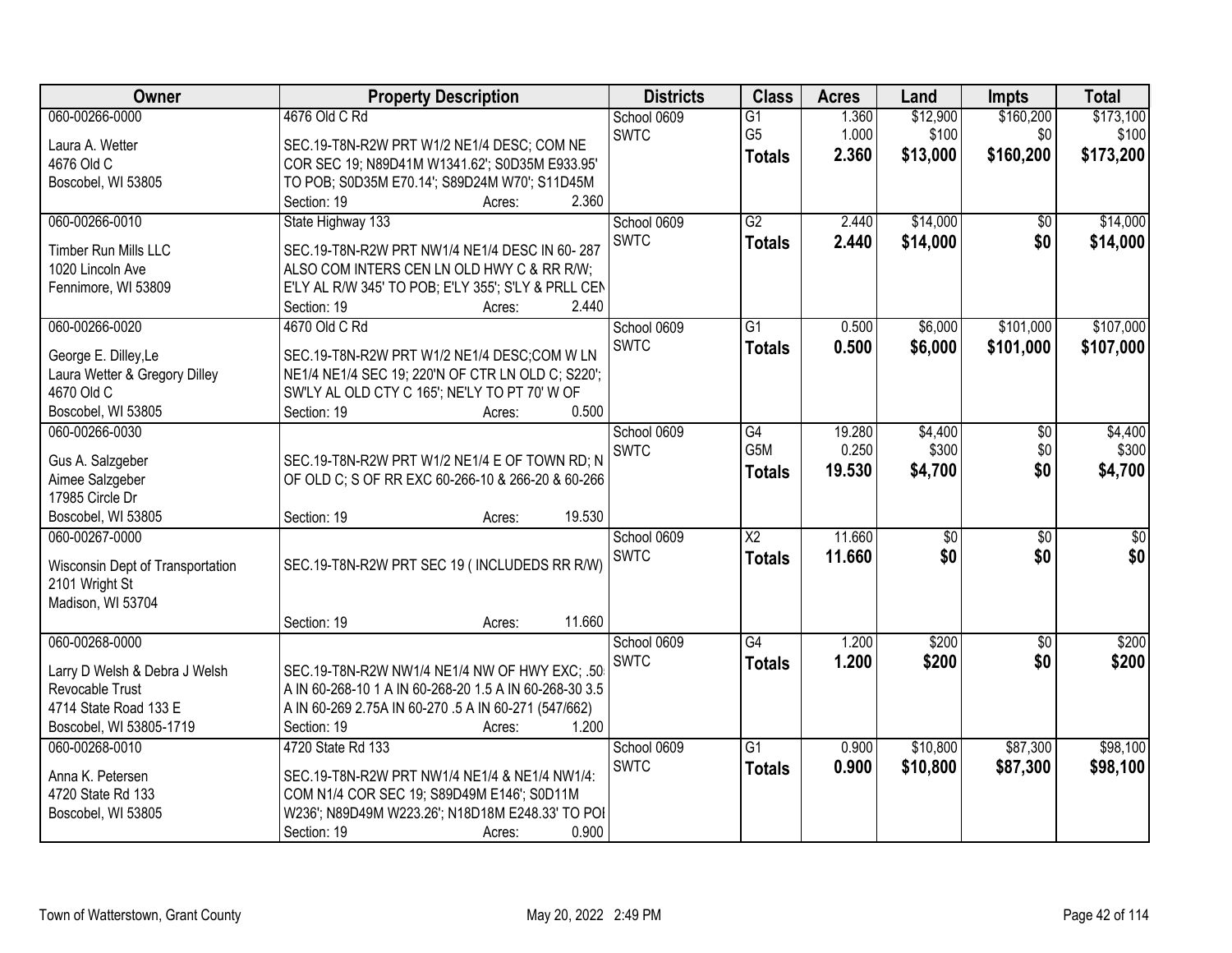| Owner                         | <b>Property Description</b>                    | <b>Districts</b> | <b>Class</b>     | <b>Acres</b> | Land     | <b>Impts</b>    | <b>Total</b> |
|-------------------------------|------------------------------------------------|------------------|------------------|--------------|----------|-----------------|--------------|
| 060-00268-0020                | 4714 State Rd 133                              | School 0609      | $\overline{G1}$  | 1.500        | \$13,300 | \$175,600       | \$188,900    |
| Larry D Welsh & Debra J Welsh | SEC.19-T8N-R2W CSM 324 LOT 2 PRT NW1/4 NE1/4 N | <b>SWTC</b>      | <b>Totals</b>    | 1.500        | \$13,300 | \$175,600       | \$188,900    |
| Revocable Trust               | OF HWY DES; COM N1/4 COR SEC 19; S89D 49M      |                  |                  |              |          |                 |              |
| 4714 State Road 133 E         | E346'; S0D11M W236' TO POB; S0D11M W262.09';   |                  |                  |              |          |                 |              |
| Boscobel, WI 53805-1719       | 1.500<br>Section: 19<br>Acres:                 |                  |                  |              |          |                 |              |
| 060-00268-0030                | 4152 State Rd 133                              | School 0609      | $\overline{G2}$  | 1.084        | \$12,200 | \$29,200        | \$41,400     |
|                               |                                                | <b>SWTC</b>      | <b>Totals</b>    | 1.084        | \$12,200 | \$29,200        | \$41,400     |
| Larry D Welsh & Debra J Welsh | SEC.19-T8N-R2W CSM 324 LOT 1 DESC; PRT NW1/4   |                  |                  |              |          |                 |              |
| <b>Revocable Trust</b>        | NE1/4 NW OF HWY DESC; COM N1/4 COR SEC 19;     |                  |                  |              |          |                 |              |
| 4714 State Road 133 E         | S89D49M E146' TO POB; S89D49 M E200'; S0D11M   |                  |                  |              |          |                 |              |
| Boscobel, WI 53805-1719       | 1.084<br>Section: 19<br>Acres:                 |                  |                  |              |          |                 |              |
| 060-00269-0000                | State Rd 133                                   | School 0609      | $\overline{G2}$  | 3.500        | \$18,300 | \$18,700        | \$37,000     |
| Larry D Welsh & Debra J Welsh | SEC.19-T8N-R2W COM NW COR NW1/4 NE1/4; E346    | <b>SWTC</b>      | <b>Totals</b>    | 3.500        | \$18,300 | \$18,700        | \$37,000     |
| Revocable Trust               | TO POB; E250'; S TO N'LY EDGE RR R/W; SW'LY AL |                  |                  |              |          |                 |              |
| 4714 State Road 133 E         | RR R/W TO PT DIRECTLY S OF POB; N TO POB       |                  |                  |              |          |                 |              |
| Boscobel, WI 53805-1719       | 3.500<br>Section: 19<br>Acres:                 |                  |                  |              |          |                 |              |
| 060-00270-0000                | State Highway 133                              | School 0609      | $\overline{G7}$  | 1.690        | \$8,900  | \$10,700        | \$19,600     |
|                               |                                                | <b>SWTC</b>      | <b>Totals</b>    | 1.690        | \$8,900  | \$10,700        | \$19,600     |
| Larry D Welsh & Debra J Welsh | SEC.19-T8N-R2W CSM 392 LOT 1 BEING PRT NW 1/4  |                  |                  |              |          |                 |              |
| Revocable Trust               | NE1/4 N OF RR                                  |                  |                  |              |          |                 |              |
| 4714 State Road 133 E         |                                                |                  |                  |              |          |                 |              |
| Boscobel, WI 53805-1719       | 1.690<br>Section: 19<br>Acres:                 |                  |                  |              |          |                 |              |
| 060-00271-0000                | State Rd 133                                   | School 0609      | $\overline{G}$   | 0.485        | \$3,600  | \$6,500         | \$10,100     |
| Cloverland Farms Inc          | SEC.19-T8N-R2W PRT NW1/4 NE1/4 SEC 19 & SW 1/4 | <b>SWTC</b>      | <b>Totals</b>    | 0.485        | \$3,600  | \$6,500         | \$10,100     |
| c/o Joellen Knoble            | SE1/4 SEC 18 DESC; COM N 1/4 COR SEC 19;       |                  |                  |              |          |                 |              |
| 11804 O'Casey St              | S89D49M E886 ' TO POB; N0D55M W9.42'; N82 D14M |                  |                  |              |          |                 |              |
| Yukon, OK 73099-6509          | Section: 18<br>0.485<br>Acres:                 |                  |                  |              |          |                 |              |
| 060-00271-0010                |                                                | School 0609      | $\overline{G4}$  | 0.435        | \$100    | $\overline{50}$ | \$100        |
|                               |                                                | <b>SWTC</b>      | <b>Totals</b>    | 0.435        | \$100    | \$0             | \$100        |
| Tony Gonzales Jr              | SEC.19-T8N-R2W PRT NW1/4 NE1/4 BEING 100'      |                  |                  |              |          |                 |              |
| Terressa Campbell             | STRIP BTWN CSM 392 & 60-271 (548/647,          |                  |                  |              |          |                 |              |
| 5606 Rolene Ct                | 542/700-702, 509/360, 437/552, 395/221, 385/   |                  |                  |              |          |                 |              |
| Oregon, WI 53575              | 0.435<br>Section: 19<br>Acres:                 |                  |                  |              |          |                 |              |
| 060-00272-0000                |                                                | School 0609      | G4               | 8.000        | \$1,800  | $\overline{30}$ | \$1,800      |
| Gus A. Salzgeber              | SEC.19-T8N-R2W SW1/4 NE1/4 E TWN RD & NW OLD   | <b>SWTC</b>      | G <sub>5</sub>   | 1.000        | \$100    | \$0             | \$100        |
| Aimee Salzgeber               | CTY C EXC 60-266                               |                  | G <sub>5</sub> M | 0.340        | \$400    | \$0             | \$400        |
| 17985 Circle Dr               |                                                |                  | <b>Totals</b>    | 9.340        | \$2,300  | \$0             | \$2,300      |
| Boscobel, WI 53805            | 9.340<br>Section: 19<br>Acres:                 |                  |                  |              |          |                 |              |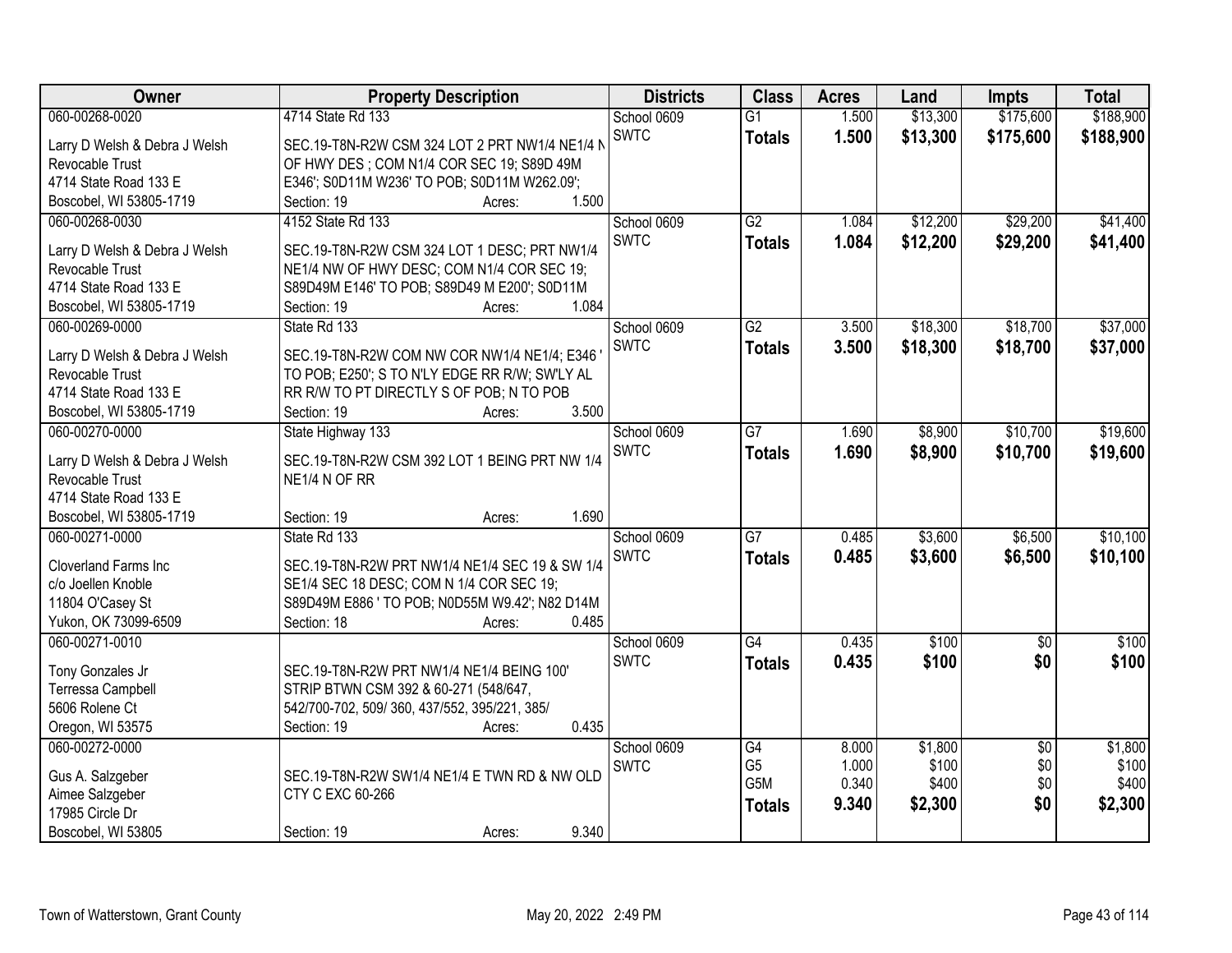| Owner                                       | <b>Property Description</b>                           | <b>Districts</b> | <b>Class</b>    | <b>Acres</b> | Land     | <b>Impts</b> | <b>Total</b> |
|---------------------------------------------|-------------------------------------------------------|------------------|-----------------|--------------|----------|--------------|--------------|
| 060-00273-0000                              | 17765 Circle Dr                                       | School 0609      | $\overline{G1}$ | 2.000        | \$14,500 | \$126,600    | \$141,100    |
| Jeremy E. Bailie                            | SEC.19-T8N-R2W PRT SW1/4 NE1/4 DESC; COM SE           | <b>SWTC</b>      | G4              | 0.570        | \$100    | \$0          | \$100        |
| Jenny M. Bailie                             | COR SW1/4 NE1/4; N87D56M W 647.39' TO SE COR          |                  | G <sub>6</sub>  | 4.000        | \$8,400  | \$0          | \$8,400      |
| 17765 Circle Dr                             | LOT 8 TRUMM'S SUBD; N12D E353' TO NE COR LOT          |                  | <b>Totals</b>   | 6.570        | \$23,000 | \$126,600    | \$149,600    |
| Boscobel, WI 53805                          | 6.570<br>Section: 19<br>Acres:                        |                  |                 |              |          |              |              |
| 060-00273-0010                              | 4658 Knob Ct                                          | School 0609      | $\overline{G1}$ | 5.030        | \$22,100 | \$59,500     | \$81,600     |
|                                             |                                                       | <b>SWTC</b>      | <b>Totals</b>   | 5.030        | \$22,100 | \$59,500     | \$81,600     |
| Steven G. Dare                              | SEC.19-T8N-R2W PRT SW1/4 NE1/4 DESC; COM N            |                  |                 |              |          |              |              |
| 4666 Knob Ct                                | COR LOT 5 TRUMMS SUBD & S R/W RD; N34D18M             |                  |                 |              |          |              |              |
| Boscobel, WI 53805                          | W33' TO CEN RD; N56D2M E358.43'; N32D25M E33.01'      |                  |                 |              |          |              |              |
|                                             | 5.030<br>Section: 19<br>Acres:                        |                  |                 |              |          |              |              |
| 060-00274-0000                              | 4650 Knob Ct                                          | School 0609      | G1              | 1.000        | \$12,000 | \$35,600     | \$47,600     |
| Terry L. Young                              | SEC.19-T8N-R2W PRT SW1/4 NE1/4 DESC; COM AT           | <b>SWTC</b>      | G <sub>6</sub>  | 4.510        | \$9,500  | \$0          | \$9,500      |
| Diane R. Young                              | N'RN COR LOT 5 TRUMM ADD; N 34D18M W33' TO            |                  | <b>Totals</b>   | 5.510        | \$21,500 | \$35,600     | \$57,100     |
| 4650 Knob Ct                                | CEN RD; N562M E358.43' AL SD RD TO POB; S             |                  |                 |              |          |              |              |
| Boscobel, WI 53805                          | 5.510<br>Section: 19<br>Acres:                        |                  |                 |              |          |              |              |
| 060-00275-0000                              | 17917 Circle Dr                                       | School 0609      | $\overline{G1}$ | 0.840        | \$10,100 | \$90,800     | \$100,900    |
|                                             |                                                       | <b>SWTC</b>      | <b>Totals</b>   | 0.840        | \$10,100 | \$90,800     | \$100,900    |
| Charlotte A. Boughton                       | SEC.19-T8N-R2W PRT SW1/4 NE1/4 DESC; COM NW           |                  |                 |              |          |              |              |
| 17917 Circle Dr P O Box 62                  | COR NE1/4 SW1/4; S89D53M E 1333.25' TO POB;           |                  |                 |              |          |              |              |
| Boscobel, WI 53805-0062                     | N23D13M E 143.20'; N41D52M E119.48'; S 37D27M         |                  |                 |              |          |              |              |
|                                             | 0.840<br>Section: 19<br>Acres:                        |                  |                 |              |          |              |              |
| 060-00276-0000                              | 4739 Old C Rd                                         | School 0609      | $\overline{G1}$ | 2.300        | \$15,300 | \$67,200     | \$82,500     |
| Stanley D. Fortney                          | SEC.19-T8N-R2W TRUMM SUBD LOT 1 & 2 APPROX            | <b>SWTC</b>      | <b>Totals</b>   | 2.300        | \$15,300 | \$67,200     | \$82,500     |
| 4739 Old C                                  | 101,583 SQ FT                                         |                  |                 |              |          |              |              |
| Boscobel, WI 53805                          |                                                       |                  |                 |              |          |              |              |
|                                             | 2.300<br>Section: 19<br>Acres:                        |                  |                 |              |          |              |              |
| 060-00277-0000                              | 4694 Knob Ct                                          | School 0609      | G1              | 0.562        | \$6,700  | \$13,300     | \$20,000     |
|                                             |                                                       | <b>SWTC</b>      | <b>Totals</b>   | 0.562        | \$6,700  | \$13,300     | \$20,000     |
| <b>Tlcz Rentals LLC</b><br>17244 Kiwanis Rd | SEC.19-T8N-R2W TRUMM SUBD LOT 3 APPROX 149'<br>X 146' |                  |                 |              |          |              |              |
|                                             |                                                       |                  |                 |              |          |              |              |
| Boscobel, WI 53805                          | 0.000<br>Section: 19                                  |                  |                 |              |          |              |              |
| 060-00278-0000                              | Acres:<br>4684 Knob Ct                                | School 0609      | $\overline{G1}$ | 0.498        | \$6,000  | \$82,400     | \$88,400     |
|                                             |                                                       |                  |                 |              |          |              |              |
| Hans N. Steele                              | SEC.19-T8N-R2W TRUMM SUBD LOT 4 APPROX 141'           | <b>SWTC</b>      | <b>Totals</b>   | 0.498        | \$6,000  | \$82,400     | \$88,400     |
| Laura L. Steele                             | X 145.21'                                             |                  |                 |              |          |              |              |
| 4684 Knob Ct                                |                                                       |                  |                 |              |          |              |              |
| Boscobel, WI 53805                          | 0.000<br>Section: 19<br>Acres:                        |                  |                 |              |          |              |              |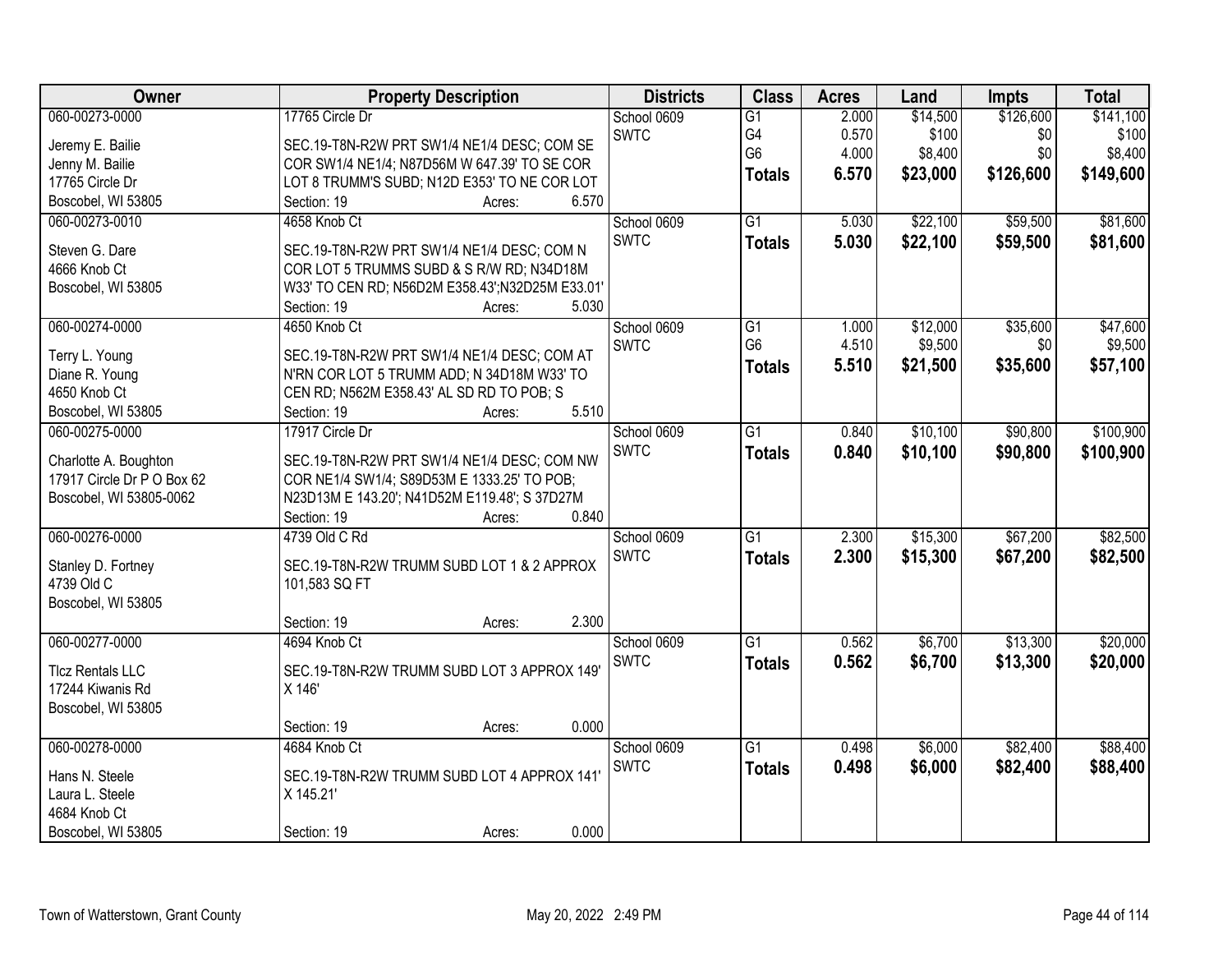| <b>Owner</b>                                                  | <b>Property Description</b>                                               |                  | <b>Districts</b>           | <b>Class</b>                     | <b>Acres</b>     | Land                 | <b>Impts</b>         | <b>Total</b>         |
|---------------------------------------------------------------|---------------------------------------------------------------------------|------------------|----------------------------|----------------------------------|------------------|----------------------|----------------------|----------------------|
| 060-00279-0000                                                | 4674 Knob Ct                                                              |                  | School 0609                | $\overline{G1}$                  | 0.830            | \$10,000             | \$28,100             | \$38,100             |
| Crystal V. Hanson et al<br>592 Court Rd<br>Onalaska, WI 54650 | SEC.19-T8N-R2W TRUMM SUBD LOT 5 APPROX<br>36,407 SQ FT                    |                  | <b>SWTC</b>                | <b>Totals</b>                    | 0.830            | \$10,000             | \$28,100             | \$38,100             |
|                                                               | Section: 19                                                               | 0.830<br>Acres:  |                            |                                  |                  |                      |                      |                      |
| 060-00280-0000<br>Constance M. Georgeson                      | 4685 Knob Ct<br>SEC.19-T8N-R2W TRUMM SUBD LOT 6 APPROX                    |                  | School 0609<br><b>SWTC</b> | $\overline{G1}$<br>Totals        | 1.640<br>1.640   | \$13,600<br>\$13,600 | \$76,300<br>\$76,300 | \$89,900<br>\$89,900 |
| 4685 Knob Cty<br>Boscobel, WI 53805                           | 71,496 SQ FT<br>Section: 19<br>Acres:                                     | 1.640            |                            |                                  |                  |                      |                      |                      |
| 060-00281-0000                                                | 17914 Circle Dr                                                           |                  | School 0609                | G1                               | 0.520            | \$6,200              | \$121,700            | \$127,900            |
| Devin F. Updike<br>Juli A. Updike<br>17914 Circle Dr          | SEC.19-T8N-R2W TRUMM SUBD LOT 7 (22841.84 SQ<br>FT)                       |                  | <b>SWTC</b>                | <b>Totals</b>                    | 0.520            | \$6,200              | \$121,700            | \$127,900            |
| Boscobel, WI 53805                                            | Section: 19<br>Acres:                                                     | 0.520            |                            |                                  |                  |                      |                      |                      |
| 060-00282-0000                                                | 17900 Circle Dr                                                           |                  | School 0609                | $\overline{G2}$                  | 3.140            | \$17,400             | \$47,600             | \$65,000             |
| Darren D. Cornell<br>1101 Yahn Ave<br>Boscobel, WI 53805      | SEC.19-T8N-R2W TRUMM SUBD LOT 8 APPROX<br>136,964 SQ FT                   |                  | <b>SWTC</b>                | <b>Totals</b>                    | 3.140            | \$17,400             | \$47,600             | \$65,000             |
|                                                               | Section: 19<br>Acres:                                                     | 3.140            |                            |                                  |                  |                      |                      |                      |
| 060-00283-0000                                                |                                                                           |                  | School 0609<br><b>SWTC</b> | $\overline{G6}$<br><b>Totals</b> | 24.710<br>24.710 | \$51,900<br>\$51,900 | \$0<br>\$0           | \$51,900<br>\$51,900 |
| Jon R. Giese<br>Julie A. Giese<br>S76 W20238 Ridge Rd         | SEC.19-T8N-R2W SE1/4 NE1/4 EXC 60-283-10,<br>60-283-20 & 283-30           |                  |                            |                                  |                  |                      |                      |                      |
| Muskego, WI 53150                                             | Section: 19<br>Acres:                                                     | 24.710           |                            |                                  |                  |                      |                      |                      |
| 060-00283-0010                                                |                                                                           |                  | School 0609                | W <sub>8</sub>                   | 2.500            | ( \$5,300)           | $\overline{60}$      | $\sqrt{50}$          |
| Justin M. Strand                                              | SEC.19-T8N-R2W PRT SE1/4 NE1/4; COM SW COR SL                             |                  | SWTC                       | <b>Totals</b>                    | 2.500            | \$0                  | \$0                  | \$0                  |
| Jennifer J. Strand<br>17876 Circle Dr                         | 40; E713' TO CTR LN OF TWP RD; NW'LY AL CEN LN<br>358'; SW'LY 500' TO POB |                  |                            |                                  |                  |                      |                      |                      |
| Boscobel, WI 53805                                            | Section: 19                                                               | 2.500<br>Acres:  |                            |                                  |                  |                      |                      |                      |
| 060-00283-0020                                                | 4681 Old C Rd                                                             |                  | School 0609                | G1                               | 2.500            | \$15,800             | \$125,000            | \$140,800            |
| Fulton Revocable Trust                                        | SEC.19-T8N-R2W PRT S1/2 NE1/4 DESC; COM NW                                |                  | <b>SWTC</b>                | G <sub>6</sub>                   | 7.500            | \$15,800             | \$0                  | \$15,800             |
| 4681 Old C                                                    | COR SE1/4 NE1/4; E AL N LN 1320' TO E LN; S330';                          |                  |                            | <b>Totals</b>                    | 10.000           | \$31,600             | \$125,000            | \$156,600            |
| Boscobel, WI 53805                                            | W1320'; N264'; S89D32M W TO S R/W OLD HWY C;                              |                  |                            |                                  |                  |                      |                      |                      |
|                                                               | Section: 19                                                               | 10.000<br>Acres: |                            |                                  |                  |                      |                      |                      |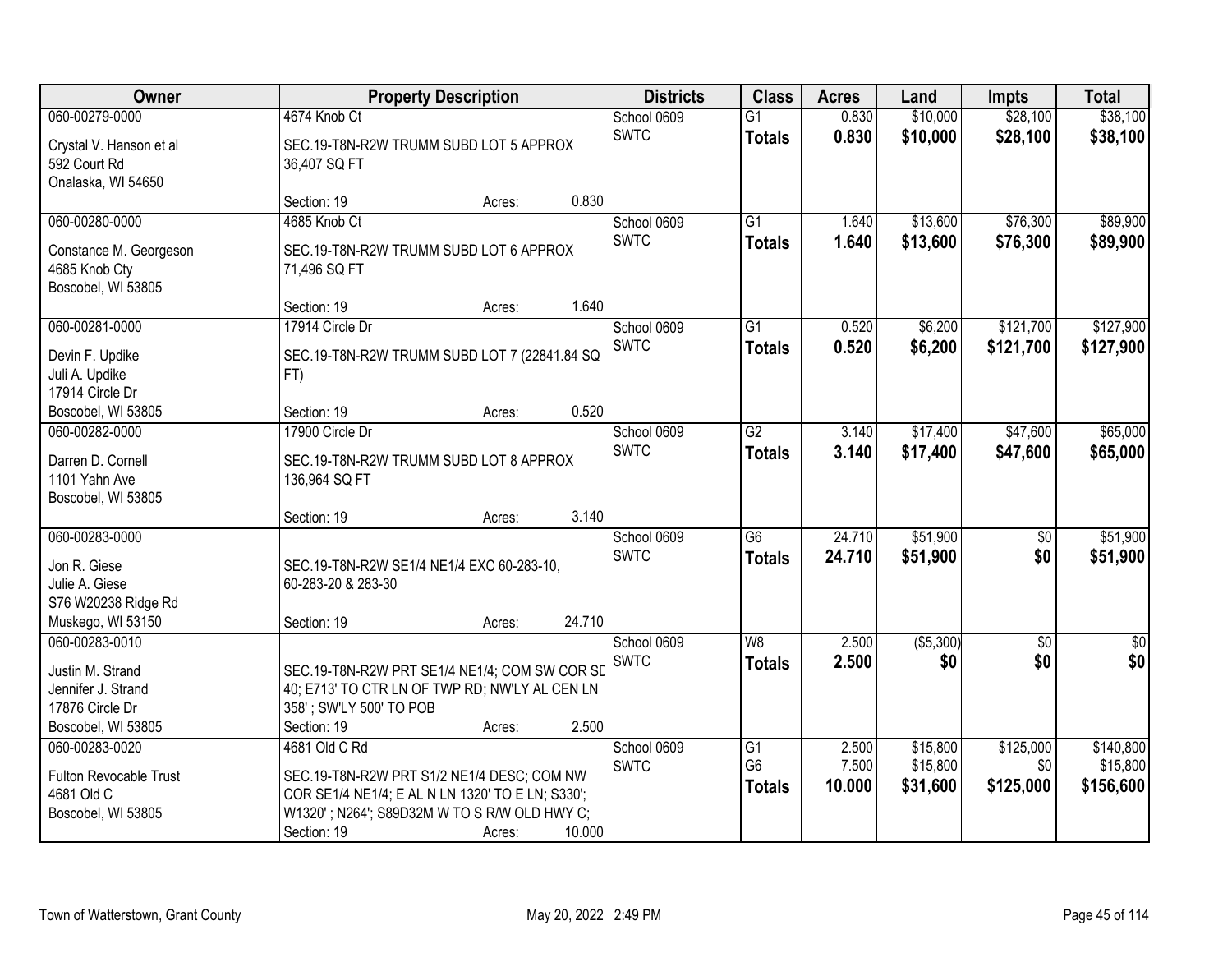| Owner                                                                                                                  | <b>Property Description</b>                                                                                                                                                                  | <b>Districts</b>           | <b>Class</b>                            | <b>Acres</b>            | Land                    | <b>Impts</b>           | <b>Total</b>            |
|------------------------------------------------------------------------------------------------------------------------|----------------------------------------------------------------------------------------------------------------------------------------------------------------------------------------------|----------------------------|-----------------------------------------|-------------------------|-------------------------|------------------------|-------------------------|
| 060-00283-0030<br>Jeremy E. Bailie<br>Jenny M. Bailie<br>17765 Circle Dr                                               | SEC.19-T8N-R2W W200' OF S652.66' OF SE1/4 NE1/4<br>EXC 60-283-10 (713/687)                                                                                                                   | School 0609<br><b>SWTC</b> | $\overline{G6}$<br><b>Totals</b>        | 2.790<br>2.790          | \$5,900<br>\$5,900      | $\overline{50}$<br>\$0 | \$5,900<br>\$5,900      |
| Boscobel, WI 53805                                                                                                     | 2.790<br>Section: 19<br>Acres:                                                                                                                                                               |                            |                                         |                         |                         |                        |                         |
| 060-00284-0000<br>Reynolds Credit Shelter Trust et al<br>5408 E Legrand St<br>Boscobel, WI 53805-0067                  | SEC.19-T8N-R2W NE1/4 NW1/4 EXC 4 A ON E SD &<br>8.5 A IN SE COR & EXC RR<br>26.500<br>Section: 19<br>Acres:                                                                                  | School 0609<br><b>SWTC</b> | W <sub>7</sub><br><b>Totals</b>         | 26.500<br>26.500        | (\$55,700)<br>\$0       | $\overline{50}$<br>\$0 | $\overline{30}$<br>\$0  |
| 060-00285-0000<br>Larry D Welsh & Debra J Welsh<br>Revocable Trust<br>4714 State Road 133 E<br>Boscobel, WI 53805-1719 | SEC.19-T8N-R2W PRT E1/4 NE1/4 NW1/4: COM NW<br>COR NW1/4 NE1/4; S-SW AL RD TO RR; NE AL RR<br>380' TO N-S CEN LN; N TO POB & EXC RR & EXC .1A<br>2.900<br>Section: 19<br>Acres:              | School 0609<br><b>SWTC</b> | G4<br>G <sub>5</sub><br><b>Totals</b>   | 2.500<br>0.400<br>2.900 | \$400<br>\$100<br>\$500 | \$0<br>\$0<br>\$0      | \$400<br>\$100<br>\$500 |
| 060-00285-0010<br>Anna K. Petersen<br>4720 State Rd 133<br>Boscobel, WI 53805                                          | SEC.19-T8N-R2W PRT NW1/4 NE1/4 DESC IN<br>60-268-10<br>0.100<br>Section: 19<br>Acres:                                                                                                        | School 0609<br><b>SWTC</b> | $\overline{G1}$<br><b>Totals</b>        | 0.100<br>0.100          | \$300<br>\$300          | $\sqrt[6]{3}$<br>\$0   | \$300<br>\$300          |
| 060-00286-0000<br>Wisconsin Dept of Transportation<br>2101 Wright St<br>Madison, WI 53704                              | SEC.19-T8N-R2W 6RDS WIDE STRIP ACROSS NE1/4<br><b>NW1/4</b><br>3.000<br>Section: 19<br>Acres:                                                                                                | School 0609<br><b>SWTC</b> | $\overline{\text{X2}}$<br><b>Totals</b> | 3.000<br>3.000          | \$0<br>\$0              | $\overline{50}$<br>\$0 | $\sqrt{50}$<br>\$0      |
| 060-00287-0000<br>Timber Run Mills LLC<br>1020 Lincoln Ave<br>Fennimore, WI 53809                                      | 18012 Circle Dr<br>SEC.19-T8N-R2W PRT E1/2 NW1/4 & W1/2 NE1/4 E<br>TWN RD, N OF OLD CTY C & S OF RR LOCATED IN<br>NW DESC; COM CEN LN OLD CTY C & INTER RR<br>2.000<br>Section: 19<br>Acres: | School 0609<br><b>SWTC</b> | $\overline{G2}$<br><b>Totals</b>        | 2.000<br>2.000          | \$14,500<br>\$14,500    | \$10,700<br>\$10,700   | \$25,200<br>\$25,200    |
| 060-00288-0000<br>Gus A. Salzgeber<br>17985 Circle Dr<br>Boscobel, WI 53805                                            | SEC.19-T8N-R2W SE COR OF NE1/4 NW1/4 S OF RR<br>& W OF RD<br>1.000<br>Section: 19<br>Acres:                                                                                                  | School 0609<br><b>SWTC</b> | $\overline{G4}$<br><b>Totals</b>        | 1.000<br>1.000          | \$200<br>\$200          | $\overline{50}$<br>\$0 | \$200<br>\$200          |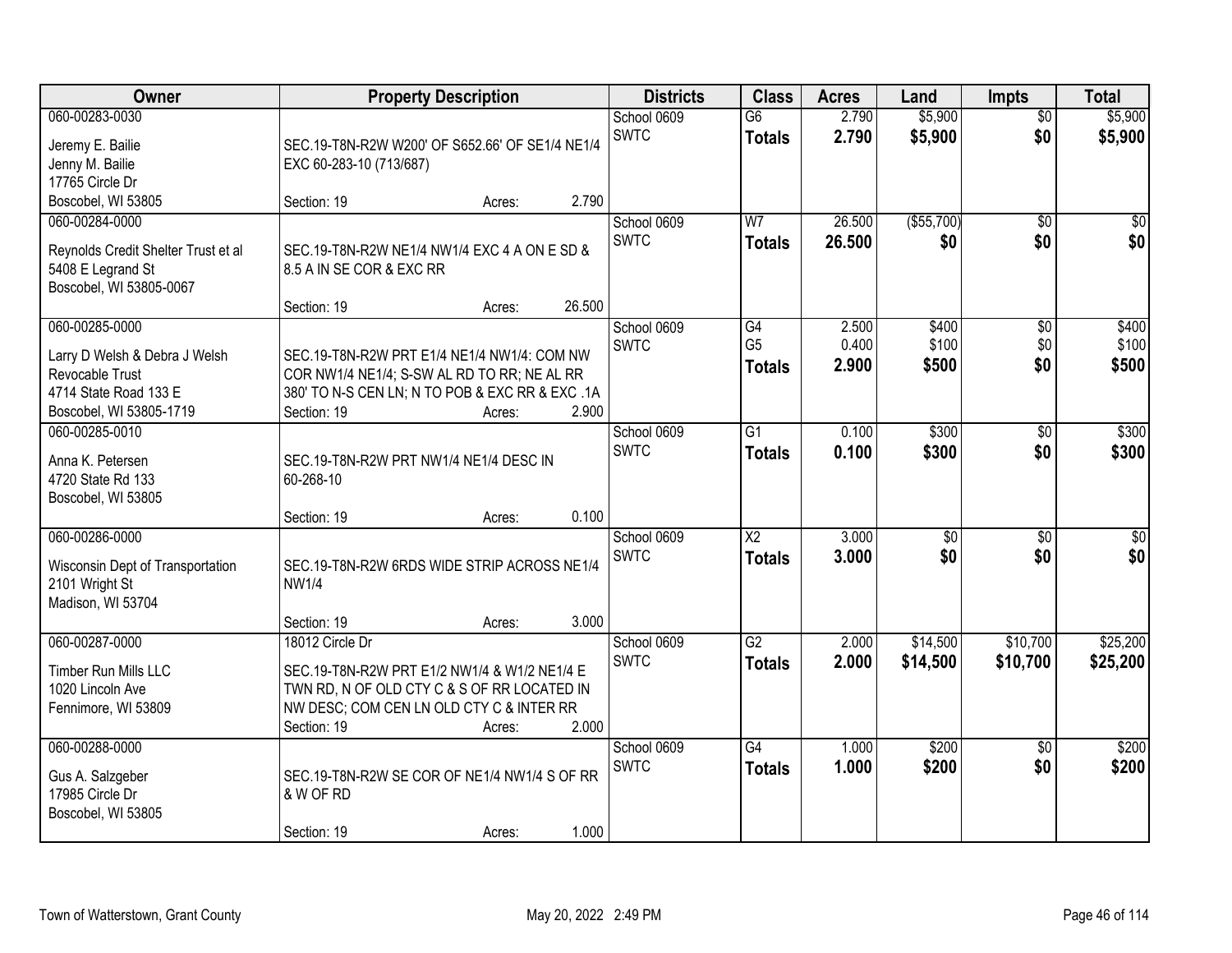| Owner                               | <b>Property Description</b>                     | <b>Districts</b> | <b>Class</b>           | <b>Acres</b> | Land        | <b>Impts</b>    | <b>Total</b>    |
|-------------------------------------|-------------------------------------------------|------------------|------------------------|--------------|-------------|-----------------|-----------------|
| 060-00289-0000                      | 4752 State Rd 133                               | School 0609      | $\overline{G1}$        | 3.590        | \$18,500    | \$25,500        | \$44,000        |
| <b>Dilley Living Trust</b>          | SEC.19-T8N-R2W PRT NE1/4 NW1/4 DESC; COM NE     | <b>SWTC</b>      | <b>Totals</b>          | 3.590        | \$18,500    | \$25,500        | \$44,000        |
| Charles Hines LE                    | COR NW1/4; S1071.16' & W417. 96' TO CEN HWY 133 |                  |                        |              |             |                 |                 |
| 4752 State Road 133 E               | & POB; S 56D13M W259.96'; N23D55M W 288.09';    |                  |                        |              |             |                 |                 |
| Boscobel, WI 53805                  | 3.590<br>Section: 19<br>Acres:                  |                  |                        |              |             |                 |                 |
| 060-00289-0010                      | 4748 State Rd 133                               | School 0609      | $\overline{G1}$        | 1.700        | \$13,800    | \$96,800        | \$110,600       |
|                                     |                                                 | <b>SWTC</b>      | <b>Totals</b>          | 1.700        | \$13,800    | \$96,800        | \$110,600       |
| Rebecca A. Kretschman               | SEC.19-T8N-R2W PRT NE1/4 NW1/4 DESC; COM NE     |                  |                        |              |             |                 |                 |
| 4748 State Road 133 E               | COR; S1071.16' & W417.96' TO CEN HWY 133 &      |                  |                        |              |             |                 |                 |
| Boscobel, WI 53805                  | POB;N56D13M E 114.85'; N17D15M E343.48'; N      |                  |                        |              |             |                 |                 |
|                                     | 1.700<br>Section: 19<br>Acres:                  |                  |                        |              |             |                 |                 |
| 060-00290-0000                      | 4764 State Rd 133                               | School 0609      | $\overline{G1}$        | 1.500        | \$13,300    | \$9,100         | \$22,400        |
| <b>Charles Hines</b>                | SEC.19-T8N-R2W PRT NE1/4 NW1/4 DESC; COM NE     | <b>SWTC</b>      | <b>Totals</b>          | 1.500        | \$13,300    | \$9,100         | \$22,400        |
| <b>Dilley Living Trust</b>          | COR NW1/4 SEC 19; S1071.16'; W417.76' TO CEN HW |                  |                        |              |             |                 |                 |
| 4752 State Road 133 E               | 133; S56D13M W259.96' TO POB; S56D4M W249.80';  |                  |                        |              |             |                 |                 |
| Boscobel, WI 53805                  | 1.500<br>Section: 19<br>Acres:                  |                  |                        |              |             |                 |                 |
| 060-00291-0000                      |                                                 | School 0609      | G6                     | 39.420       | \$82,800    | \$0             | \$82,800        |
|                                     |                                                 | <b>SWTC</b>      | <b>Totals</b>          | 39.420       | \$82,800    | \$0             | \$82,800        |
| Reynolds Credit Shelter Trust et al | SEC.19-T8N-R2W FRAC NW1/4 NW1/4 EXC 206-        |                  |                        |              |             |                 |                 |
| 5408 E Legrand St                   | 1319-0004                                       |                  |                        |              |             |                 |                 |
| Boscobel, WI 53805-0067             |                                                 |                  |                        |              |             |                 |                 |
|                                     | 39.420<br>Section: 18<br>Acres:                 |                  | $\overline{W}$         |              |             |                 |                 |
| 060-00292-0000                      |                                                 | School 0609      |                        | 23.500       | ( \$49,400) | $\overline{50}$ | \$0             |
| Reynolds Credit Shelter Trust et al | SEC.19-T8N-R2W SW1/4 NW1/4 NW OF RR EXC 1.5 A   | <b>SWTC</b>      | <b>Totals</b>          | 23.500       | \$0         | \$0             | \$0             |
| 5408 E Legrand St                   | TO RR                                           |                  |                        |              |             |                 |                 |
| Boscobel, WI 53805-0067             |                                                 |                  |                        |              |             |                 |                 |
|                                     | 23.500<br>Section: 19<br>Acres:                 |                  |                        |              |             |                 |                 |
| 060-00293-0000                      |                                                 | School 0609      | $\overline{G4}$        | 12.500       | \$900       | $\overline{50}$ | \$900           |
|                                     | SEC.19-T8N-R2W SW1/4 NW1/4 S OF RR EXC 2.5A TO  | <b>SWTC</b>      | <b>Totals</b>          | 12.500       | \$900       | \$0             | \$900           |
| Gus A. Salzgeber<br>17985 Circle Dr | RR                                              |                  |                        |              |             |                 |                 |
|                                     |                                                 |                  |                        |              |             |                 |                 |
| Boscobel, WI 53805                  | 12.500<br>Section: 19                           |                  |                        |              |             |                 |                 |
| 060-00294-0000                      | Acres:                                          | School 0609      | $\overline{\text{X2}}$ | 5.660        | \$0         | $\overline{30}$ | $\overline{50}$ |
|                                     |                                                 | <b>SWTC</b>      |                        |              |             |                 | \$0             |
| Wisconsin Dept of Transportation    | SEC.19-T8N-R2W 1.16 A S OF & PRLL WITH RR R/W   |                  | <b>Totals</b>          | 5.660        | \$0         | \$0             |                 |
| 2101 Wright St                      | IN S1/2 NW1/4 & 6RD WD STRIP ACROSS S1/2 NW1/4  |                  |                        |              |             |                 |                 |
| Madison, WI 53704                   |                                                 |                  |                        |              |             |                 |                 |
|                                     | 5.660<br>Section: 19<br>Acres:                  |                  |                        |              |             |                 |                 |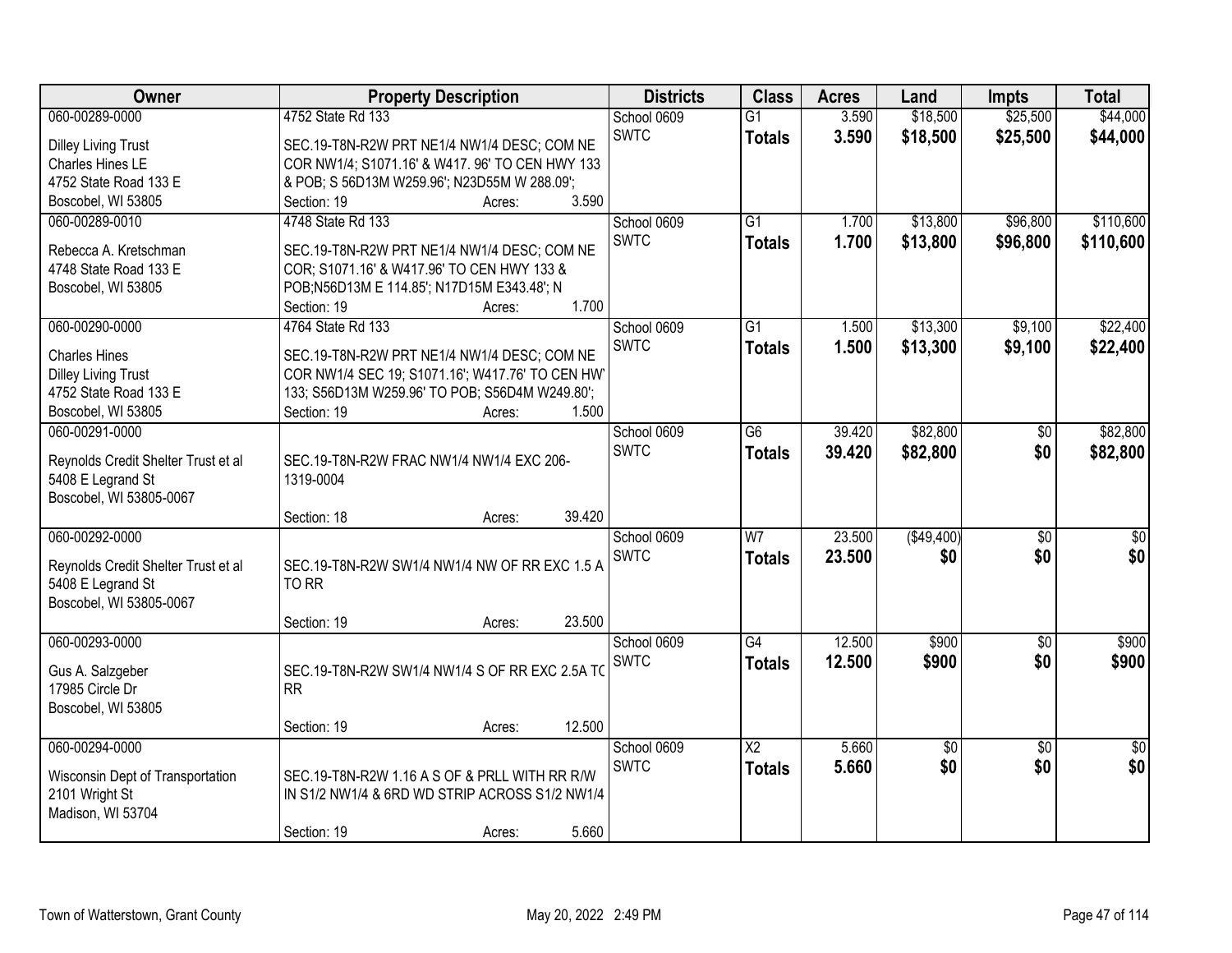| <b>Owner</b>                             |                                               | <b>Property Description</b> |        | <b>Districts</b> | <b>Class</b>    | <b>Acres</b> | Land       | <b>Impts</b>    | <b>Total</b> |
|------------------------------------------|-----------------------------------------------|-----------------------------|--------|------------------|-----------------|--------------|------------|-----------------|--------------|
| 060-00295-0000                           | 17985 Circle Dr                               |                             |        | School 0609      | G4              | 27.000       | \$5,100    | $\overline{50}$ | \$5,100      |
| Gus A. Salzgeber                         | SEC.19-T8N-R2W SE 30.34A SE1/4 NW1/4 W OF RDS |                             |        | <b>SWTC</b>      | G <sub>5</sub>  | 1.590        | \$100      | \$0             | \$100        |
| 17985 Circle Dr                          | & S OF RR EXC .91A TO RR                      |                             |        |                  | G7              | 1.000        | \$11,000   | \$132,900       | \$143,900    |
| Boscobel, WI 53805                       |                                               |                             |        |                  | <b>Totals</b>   | 29.590       | \$16,200   | \$132,900       | \$149,100    |
|                                          | Section: 19                                   | Acres:                      | 29.590 |                  |                 |              |            |                 |              |
| 060-00296-0000                           |                                               |                             |        | School 0609      | G4              | 1.500        | \$400      | $\overline{50}$ | \$400        |
| Gus A. Salzgeber                         | SEC.19-T8N-R2W 2 A E OF TWN RD ON E SD E1/2   |                             |        | <b>SWTC</b>      | G <sub>5</sub>  | 0.300        | \$100      | \$0             | \$100        |
| Aimee Salzgeber                          | NW1/4 EXC 60-296-10                           |                             |        |                  | <b>Totals</b>   | 1.800        | \$500      | \$0             | \$500        |
| 17985 Circle Dr                          |                                               |                             |        |                  |                 |              |            |                 |              |
| Boscobel, WI 53805                       | Section: 19                                   | Acres:                      | 1.800  |                  |                 |              |            |                 |              |
| 060-00296-0010                           |                                               |                             |        | School 0609      | $\overline{G2}$ | 0.200        | \$2,200    | $\overline{50}$ | \$2,200      |
|                                          |                                               |                             |        | <b>SWTC</b>      | <b>Totals</b>   | 0.200        | \$2,200    | \$0             | \$2,200      |
| Timber Run Mills LLC<br>1020 Lincoln Ave | SEC.19-T8N-R2W PRT SE1/4 NW1/4 DESC IN 60-287 |                             |        |                  |                 |              |            |                 |              |
| Fennimore, WI 53809                      | (2.65A)                                       |                             |        |                  |                 |              |            |                 |              |
|                                          | Section: 19                                   | Acres:                      | 0.200  |                  |                 |              |            |                 |              |
| 060-00298-0000                           |                                               |                             |        | School 0609      | W <sub>7</sub>  | 4.250        | ( \$8,900) | \$0             | \$0          |
|                                          |                                               |                             |        | <b>SWTC</b>      | <b>Totals</b>   | 4.250        | \$0        | \$0             | \$0          |
| Reynolds Credit Shelter Trust et al      | SEC.19-T8N-R2W SE1/4 NW1/4 NW OF RR EXC .75 A |                             |        |                  |                 |              |            |                 |              |
| 5408 E Legrand St                        | TO RR                                         |                             |        |                  |                 |              |            |                 |              |
| Boscobel, WI 53805-0067                  |                                               |                             |        |                  |                 |              |            |                 |              |
|                                          | Section: 19                                   | Acres:                      | 4.250  |                  |                 |              |            |                 |              |
| 060-00299-0000                           | 4775 Old C Rd                                 |                             |        | School 0609      | $\overline{G1}$ | 2.100        | \$14,800   | \$137,700       | \$152,500    |
| Cody L. Wayne                            | SEC.19-T8N-R2W CSM 714 LOT 3 PRT NE1/4 SW1/4  |                             |        | <b>SWTC</b>      | <b>Totals</b>   | 2.100        | \$14,800   | \$137,700       | \$152,500    |
| Erin M. Wayne                            |                                               |                             |        |                  |                 |              |            |                 |              |
| 4775 Old C                               |                                               |                             |        |                  |                 |              |            |                 |              |
| Boscobel, WI 53805                       | Section: 19                                   | Acres:                      | 2.100  |                  |                 |              |            |                 |              |
| 060-00299-0010                           | 4757 Old C Rd                                 |                             |        | School 0609      | G1              | 2.240        | \$10,100   | \$54,700        | \$64,800     |
| David P. Gilmore                         | SEC.19-T8N-R2W LOT 2 CSM 964 PRT NE1/4 SW1/4  |                             |        | <b>SWTC</b>      | <b>Totals</b>   | 2.240        | \$10,100   | \$54,700        | \$64,800     |
| Jordan A. Gilmore                        |                                               |                             |        |                  |                 |              |            |                 |              |
| 17855 James Dr                           |                                               |                             |        |                  |                 |              |            |                 |              |
| Boscobel, WI 53805                       | Section: 19                                   | Acres:                      | 2.240  |                  |                 |              |            |                 |              |
| 060-00299-0020                           |                                               |                             |        | School 0609      | $\overline{G6}$ | 1.780        | \$3,700    | $\overline{50}$ | \$3,700      |
| Michael D. Beinborn                      | SEC.19-T8N-R2W LOT 3 CSM 994 PRT SW1/4 NE1/4, |                             |        | <b>SWTC</b>      | <b>Totals</b>   | 1.780        | \$3,700    | \$0             | \$3,700      |
| Nancy C. Beinborn                        | SE1/4 NW1/4, NE1/4 SW1/4 & NW1/4 SE1/4        |                             |        |                  |                 |              |            |                 |              |
| 4747 Old C                               |                                               |                             |        |                  |                 |              |            |                 |              |
| Boscobel, WI 53805                       | Section: 19                                   | Acres:                      | 1.780  |                  |                 |              |            |                 |              |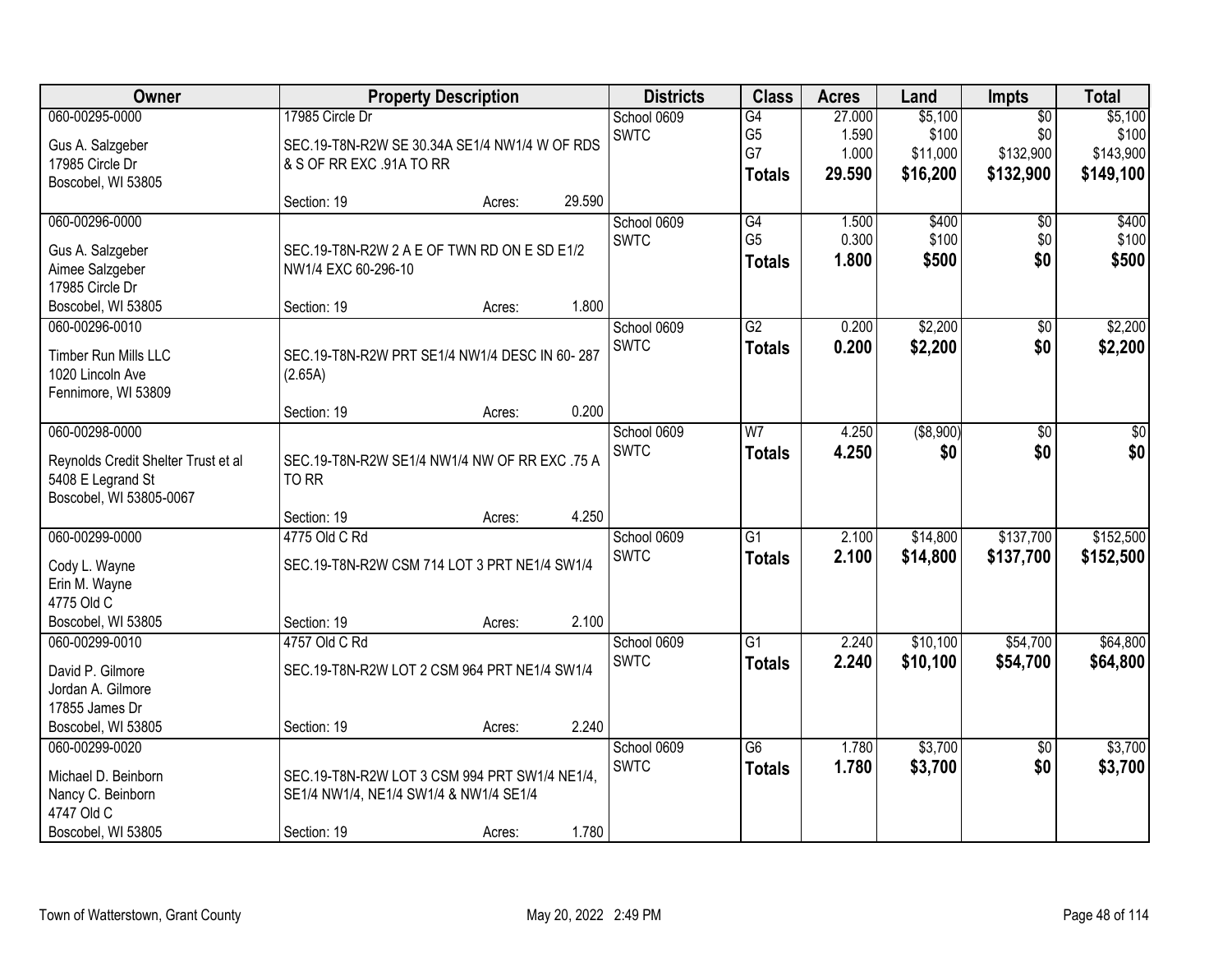| Owner                                  | <b>Property Description</b>                                                              | <b>Districts</b> | <b>Class</b>               | <b>Acres</b>                      | Land           | <b>Impts</b> | <b>Total</b>    |                 |
|----------------------------------------|------------------------------------------------------------------------------------------|------------------|----------------------------|-----------------------------------|----------------|--------------|-----------------|-----------------|
| 060-00299-0030                         | 4745 Old C Rd                                                                            |                  | School 0609                | $\overline{G1}$                   | 1.720          | \$12,500     | \$78,500        | \$91,000        |
| Larry Kellogg                          | SEC.19-T8N-R2W LOT 4 CSM 994 PRT SE1/4 NW1/4,                                            |                  | <b>SWTC</b>                | <b>Totals</b>                     | 1.720          | \$12,500     | \$78,500        | \$91,000        |
| Natashia Recob                         | NE1/4 SW1/4 & NW1/4 SE1/4                                                                |                  |                            |                                   |                |              |                 |                 |
| 4745 Old C                             |                                                                                          |                  |                            |                                   |                |              |                 |                 |
| Boscobel, WI 53805                     | Section: 19                                                                              | 1.720<br>Acres:  |                            |                                   |                |              |                 |                 |
| 060-00300-0000                         | 4799 Old Cty C                                                                           |                  | School 0609                | $\overline{G1}$                   | 1.440          | \$13,100     | \$133,300       | \$146,400       |
| Elmer L Olmstead & Evelyn D Olmstead   | SEC.19-T8N-R2W LOT 1 CSM 1240 PRT NE1/4 SW1/4                                            |                  | <b>SWTC</b>                | <b>Totals</b>                     | 1.440          | \$13,100     | \$133,300       | \$146,400       |
| <b>Irrevocable Trust</b>               |                                                                                          |                  |                            |                                   |                |              |                 |                 |
| 4799 Old C                             |                                                                                          |                  |                            |                                   |                |              |                 |                 |
| Boscobel, WI 53805                     | Section: 19                                                                              | 1.440<br>Acres:  |                            |                                   |                |              |                 |                 |
| 060-00300-0010                         |                                                                                          |                  | School 0609                | W8                                | 4.680          | ( \$9,800)   | $\overline{50}$ | $\overline{50}$ |
| Nancy C. Beinborn                      | SEC.19-T8N-R2W PRT NE1/4 SW1/4 DESC; COM S                                               |                  | <b>SWTC</b>                | <b>Totals</b>                     | 4.680          | \$0          | \$0             | \$0             |
| 4747 Old C                             | 89D51M E1300.63'; S89D51M E 308.16'; S0D33M                                              |                  |                            |                                   |                |              |                 |                 |
| Boscobel, WI 53805                     | E506.54' TO POB; S0D33M N48D12M E517.96';                                                |                  |                            |                                   |                |              |                 |                 |
|                                        | Section: 19                                                                              | 4.680<br>Acres:  |                            |                                   |                |              |                 |                 |
| 060-00300-0020                         | 4795 Old C                                                                               |                  | School 0609                | G1                                | 1.990          | \$14,500     | \$13,900        | \$28,400        |
|                                        | SEC.19-T8N-R2W LOT 2 CSM 1240 PRT NE1/4 SW1/4                                            |                  | <b>SWTC</b>                | <b>Totals</b>                     | 1.990          | \$14,500     | \$13,900        | \$28,400        |
| Rickey L. Nichols<br>4795 Old C        |                                                                                          |                  |                            |                                   |                |              |                 |                 |
| Boscobel, WI 53805                     |                                                                                          |                  |                            |                                   |                |              |                 |                 |
|                                        | Section: 19                                                                              | 1.990<br>Acres:  |                            |                                   |                |              |                 |                 |
| 060-00301-0000                         | 4766 Old C Rd                                                                            |                  | School 0609                | $\overline{G1}$                   | 2.500          | \$15,800     | \$175,600       | \$191,400       |
|                                        |                                                                                          |                  | <b>SWTC</b>                | <b>Totals</b>                     | 2.500          | \$15,800     | \$175,600       | \$191,400       |
| Staci A. Roth                          | SEC.19-T8N-R2W COM 330' E NW COR NE1/4 SW 1/4;                                           |                  |                            |                                   |                |              |                 |                 |
| Howard A. Roth<br>31961 Hummingbird Ln | S0D20M E729.27' TO CEN TWP ROAD; N39D16M<br>E939.10'; N89D53M W600' TO POB EXC 60-301-10 |                  |                            |                                   |                |              |                 |                 |
| Wauzeka, WI 53826                      | Section: 19                                                                              | 2.500<br>Acres:  |                            |                                   |                |              |                 |                 |
| 060-00301-0010                         | 4774 Old C Rd                                                                            |                  | School 0609                | $\overline{G1}$                   | 2.520          | \$15,800     | \$133,100       | \$148,900       |
|                                        |                                                                                          |                  | <b>SWTC</b>                | <b>Totals</b>                     | 2.520          | \$15,800     | \$133,100       | \$148,900       |
| Erik Sutherland                        | SEC.19-T8N-R2W PRT NE1/4 SW1/4 DESC; COM 330'                                            |                  |                            |                                   |                |              |                 |                 |
| Elizabeth Sutherland                   | E OF NW COR SD 40; S0D20M E311.94' TO POB;                                               |                  |                            |                                   |                |              |                 |                 |
| 4774 Old C<br>Boscobel, WI 53805       | S0D20M E417.33' TO CEN TWN RD; N39D 16M E505';                                           | 2.520            |                            |                                   |                |              |                 |                 |
| 060-00302-0000                         | Section: 19                                                                              | Acres:           |                            |                                   |                | \$12,000     | \$140,300       | \$152,300       |
|                                        | 4806 Old C Rd                                                                            |                  | School 0609<br><b>SWTC</b> | $\overline{G1}$<br>G <sub>6</sub> | 1.000<br>3.710 | \$7,800      | \$0             | \$7,800         |
| Tonia M. Vial                          | SEC.19-T8N-R2W SURVEY F/97-REFERENCE PRT                                                 |                  |                            | <b>Totals</b>                     | 4.710          | \$19,800     | \$140,300       | \$160,100       |
| 4806 Old C                             | W10A NE1/4 SW1/4 N OF RD DESC; COM NW COR SE                                             |                  |                            |                                   |                |              |                 |                 |
| Boscobel, WI 53805                     | 40; E330 '; S0D20M E729.27' TO N'LY R/W CTY C;                                           |                  |                            |                                   |                |              |                 |                 |
|                                        | Section: 19                                                                              | 4.710<br>Acres:  |                            |                                   |                |              |                 |                 |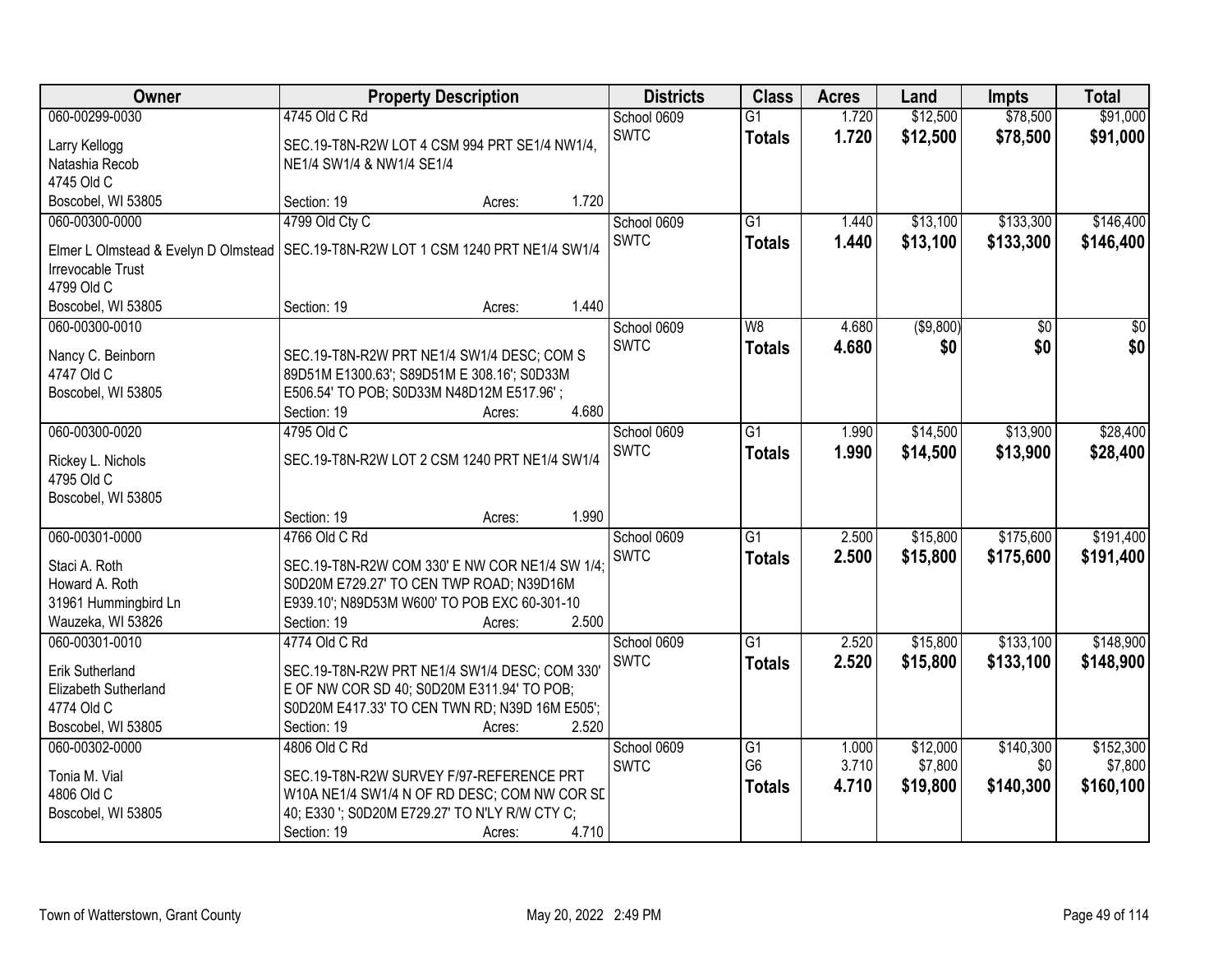| Owner                                | <b>Property Description</b>                                                                 | <b>Districts</b>           | <b>Class</b>    | <b>Acres</b> | Land       | <b>Impts</b>    | <b>Total</b> |
|--------------------------------------|---------------------------------------------------------------------------------------------|----------------------------|-----------------|--------------|------------|-----------------|--------------|
| 060-00302-0010                       | 4830 Old C Rd                                                                               | School 0609                | $\overline{G1}$ | 2.400        | \$15,500   | \$122,900       | \$138,400    |
| Keith A. Dilley                      | SEC.19-T8N-R2W PCL IN NE1/4 SW1/4: N285' AND                                                | <b>SWTC</b>                | <b>Totals</b>   | 2.400        | \$15,500   | \$122,900       | \$138,400    |
| Connie L. Dilley                     | ALSO W16' OF FOL DES PCL: COM AT NW COR SD                                                  |                            |                 |              |            |                 |              |
| 4830 Old C                           | 40; E330'; S0D20M E729.27' TO N R/W HWY; S35D02M                                            |                            |                 |              |            |                 |              |
| Boscobel, WI 53805                   | 2.400<br>Section: 19<br>Acres:                                                              |                            |                 |              |            |                 |              |
| 060-00303-0000                       |                                                                                             | School 0609                | $\overline{G5}$ | 0.500        | \$100      | \$0             | \$100        |
| Michael D. Beinborn                  | SEC.19-T8N-R2W W10A NE1/4 SW1/4 S OF HWY                                                    | <b>SWTC</b>                | G <sub>6</sub>  | 2.000        | \$4,200    | \$0             | \$4,200      |
| Nancy C. Beinborn                    |                                                                                             |                            | <b>Totals</b>   | 2.500        | \$4,300    | \$0             | \$4,300      |
| 4747 Old C                           |                                                                                             |                            |                 |              |            |                 |              |
| Boscobel, WI 53805                   | 2.500<br>Section: 19<br>Acres:                                                              |                            |                 |              |            |                 |              |
| 060-00304-0000                       | 4846 Old C Rd                                                                               | School 0609                | G1              | 1.000        | \$12,000   | \$176,600       | \$188,600    |
|                                      |                                                                                             | SWTC                       | G4              | 23.500       | \$4,200    | \$0             | \$4,200      |
| Robert J. Biba                       | SEC.19-T8N-R2W NW1/4 SW1/4 S OF RR R/W EXC .14                                              |                            | G <sub>5</sub>  | 1.500        | \$2,300    | \$0             | \$2,300      |
| Julie A. Biba                        | S OF RD                                                                                     |                            | G5M             | 13.600       | \$14,300   | \$0             | \$14,300     |
| 4846 Old C                           | 39.600                                                                                      |                            | <b>Totals</b>   | 39.600       | \$32,800   | \$176,600       | \$209,400    |
| Boscobel, WI 53805<br>060-00305-0000 | Section: 19<br>Acres:                                                                       |                            | $\overline{G6}$ | 0.100        | \$200      |                 | \$200        |
|                                      |                                                                                             | School 0609<br><b>SWTC</b> |                 |              |            | \$0<br>\$0      |              |
| Michael D. Beinborn                  | SEC.19-T8N-R2W NW1/4 SW1/4 S OF HWY 9363/4180                                               |                            | <b>Totals</b>   | 0.100        | \$200      |                 | \$200        |
| Nancy C. Beinborn                    |                                                                                             |                            |                 |              |            |                 |              |
| 4747 Old C                           |                                                                                             |                            |                 |              |            |                 |              |
| Boscobel, WI 53805                   | 0.100<br>Section: 19<br>Acres:                                                              |                            |                 |              |            |                 |              |
| 060-00306-0000                       |                                                                                             | School 0609                | $\overline{G4}$ | 6.500        | \$1,500    | $\overline{50}$ | \$1,500      |
| Robert J. Biba                       | SEC.19-T8N-R2W SW1/4 SW1/4 N OF RD EXC 60-309                                               | <b>SWTC</b>                | G <sub>5</sub>  | 0.530        | \$100      | \$0             | \$100        |
| Julie A. Biba                        |                                                                                             |                            | <b>Totals</b>   | 7.030        | \$1,600    | \$0             | \$1,600      |
| 4846 Old C                           |                                                                                             |                            |                 |              |            |                 |              |
| Boscobel, WI 53805                   | 7.030<br>Section: 19<br>Acres:                                                              |                            |                 |              |            |                 |              |
| 060-00307-0000                       |                                                                                             | School 0609                | $\overline{G5}$ | 14.330       | \$20,800   | $\overline{60}$ | \$20,800     |
| Michael D. Beinborn                  | SEC.19-T8N-R2W SW1/4 SW1/4 S OF HWY EXC 60-30                                               | <b>SWTC</b>                | W <sub>8</sub>  | 12.000       | (\$25,200) | \$0             | \$0          |
| Nancy C. Beinborn                    | & 60-307-10                                                                                 |                            | <b>Totals</b>   | 26.330       | \$20,800   | \$0             | \$20,800     |
| 4747 Old C                           |                                                                                             |                            |                 |              |            |                 |              |
| Boscobel, WI 53805                   | 26.330<br>Section: 19<br>Acres:                                                             |                            |                 |              |            |                 |              |
| 060-00307-0010                       | 4857 Old C Rd                                                                               | School 0609                | G1              | 1.000        | \$12,000   | \$239,800       | \$251,800    |
|                                      |                                                                                             | <b>SWTC</b>                | G4              | 2.600        | \$200      | \$0             | \$200        |
| <b>Becky Griswold</b><br>4857 Old C  | SEC.19-T8N-R2W PRT SW1/4 SW1/4 DESC; COM SW<br>COR SD 40A; E122'; N TO CEN OLD HWY C & POB; |                            | G <sub>5</sub>  | 0.500        | \$100      | \$0             | \$100        |
| Boscobel, WI 53805                   | S666'; NE 460' AL FENCE; N562' TO HWY; SW 444' TO                                           |                            | <b>Totals</b>   | 4.100        | \$12,300   | \$239,800       | \$252,100    |
|                                      | 4.100<br>Section: 19<br>Acres:                                                              |                            |                 |              |            |                 |              |
|                                      |                                                                                             |                            |                 |              |            |                 |              |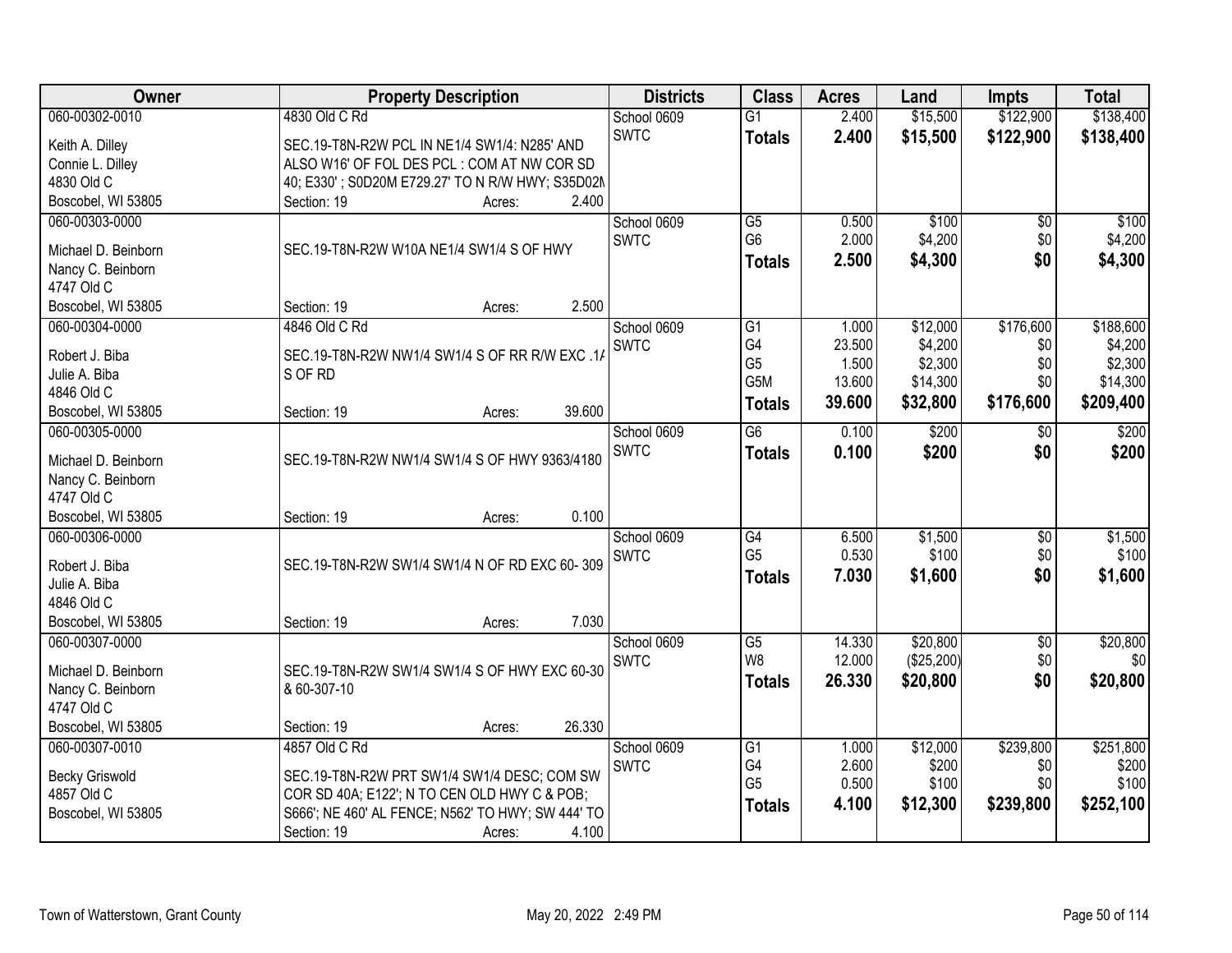| Owner                  | <b>Property Description</b>                            | <b>Districts</b> | <b>Class</b>    | <b>Acres</b> | Land              | <b>Impts</b>    | <b>Total</b>    |
|------------------------|--------------------------------------------------------|------------------|-----------------|--------------|-------------------|-----------------|-----------------|
| 060-00308-0000         |                                                        | School 0609      | $\overline{G1}$ | 1.000        | \$12,000          | \$3,100         | \$15,100        |
| Robert E. Vale         | SEC.19-T8N-R2W PRT SW1/4 SW1/4 DESC; COM SW            | <b>SWTC</b>      | <b>Totals</b>   | 1.000        | \$12,000          | \$3,100         | \$15,100        |
| Shan M. Vale           | COR SW1/4 SW1/4; E122'; N TO CEN LN CTY C; SW'L'       |                  |                 |              |                   |                 |                 |
| 4925 Old C             | AL HWY TO W SEC LN; S ON SEC LN TO POB                 |                  |                 |              |                   |                 |                 |
| Boscobel, WI 53805     | 1.000<br>Section: 19<br>Acres:                         |                  |                 |              |                   |                 |                 |
| 060-00309-0000         | 4876 Old C Rd                                          | School 0609      | $\overline{G1}$ | 1.630        | \$13,600          | \$167,600       | \$181,200       |
|                        |                                                        | <b>SWTC</b>      | <b>Totals</b>   | 1.630        | \$13,600          | \$167,600       | \$181,200       |
| James W. Tisdale       | SEC.19-T8N-R2W COM SW COR SW1/4 SW1/4; N0D             |                  |                 |              |                   |                 |                 |
| <b>Brooke Tisdale</b>  | 8M W642.84' TO TWP RD & POB; N0D8M W374.61';           |                  |                 |              |                   |                 |                 |
| 4876 Old C             | N89D52M E340 .59'; S0D8M E104.50' TO RD R/W; SW        |                  |                 |              |                   |                 |                 |
| Boscobel, WI 53805     | 1.630<br>Section: 19<br>Acres:                         |                  |                 |              |                   |                 |                 |
| 060-00310-0000         |                                                        | School 0609      | G6              | 1.000        | \$2,100           | $\overline{50}$ | \$2,100         |
| Michael D. Beinborn    | SEC.19-T8N-R2W SE1/4 SW1/4                             | <b>SWTC</b>      | W8              | 39.000       | $($ \$81,900) $ $ | \$0             | \$0             |
| Nancy C. Beinborn      |                                                        |                  | <b>Totals</b>   | 40.000       | \$2,100           | \$0             | \$2,100         |
| 4747 Old C             |                                                        |                  |                 |              |                   |                 |                 |
| Boscobel, WI 53805     | 40.000<br>Section: 19<br>Acres:                        |                  |                 |              |                   |                 |                 |
| 060-00311-0000         | 17785 Circle Dr                                        | School 0609      | $\overline{G1}$ | 2.380        | \$15,500          | \$36,900        | \$52,400        |
|                        |                                                        | <b>SWTC</b>      | <b>Totals</b>   | 2.380        | \$15,500          | \$36,900        | \$52,400        |
| Michael C. Giese       | SEC.19-T8N-R2W PRT NE1/4 SE1/4 AS SURVEY 43/69         |                  |                 |              |                   |                 |                 |
| W8309 Wildlife Ln      | DESC: COM E1/4 COR SD SEC; S 55D 37' W 575.96'         |                  |                 |              |                   |                 |                 |
| Crivitz, WI 54114      | TO POB; S 30D 13' E 28.13'; S 35D 30' E 177.68'; S 26D |                  |                 |              |                   |                 |                 |
|                        | Section: 19<br>2.380<br>Acres:                         |                  |                 |              |                   |                 |                 |
| 060-00311-0010         | 17774 Circle Dr                                        | School 0609      | $\overline{G1}$ | 1.670        | \$13,700          | \$205,000       | \$218,700       |
| Cathryn Hammes         | SEC.19-T8N-R2W COM AT THE SE CNR OF SD SEC             | <b>SWTC</b>      | <b>Totals</b>   | 1.670        | \$13,700          | \$205,000       | \$218,700       |
| 17774 Circle Dr        | 19; N 10? 41' 40" W 2302.20 FT TO CNTRLN OF            |                  |                 |              |                   |                 |                 |
| Boscobel, WI 53805     | CIRCLE DR AND THE POB; S 50? 29' 30" W 81.81 FT;       |                  |                 |              |                   |                 |                 |
|                        | 1.670<br>Section: 19<br>Acres:                         |                  |                 |              |                   |                 |                 |
| 060-00311-0020         | Circle Dr                                              | School 0609      | $\overline{G1}$ | 1.600        | \$10,800          | $\overline{60}$ | \$10,800        |
|                        |                                                        | <b>SWTC</b>      | <b>Totals</b>   | 1.600        | \$10,800          | \$0             | \$10,800        |
| <b>Richard Atwater</b> | SEC.19-T8N-R2W S270' OF DESC PROP; PRT NE1/4           |                  |                 |              |                   |                 |                 |
| Robin Atwater          | SE1/4 E OF RD DESC; COM SE COR SEC 19; N1D9M           |                  |                 |              |                   |                 |                 |
| 12544 Greensview Cir   | W 1319.49' TO SE COR NE1/4 SE 1/4 & POB; N89D6M        |                  |                 |              |                   |                 |                 |
| Roscoe, IL 61073       | Section: 19<br>1.600<br>Acres:                         |                  |                 |              |                   |                 |                 |
| 060-00311-0030         |                                                        | School 0609      | W8              | 6.030        | (\$12,700)        | $\overline{50}$ | $\overline{50}$ |
| Justin M. Strand       | SEC.19-T8N-R2W PRT NE1/4 SE1/4 DESC; COM SE            | <b>SWTC</b>      | <b>Totals</b>   | 6.030        | \$0               | \$0             | \$0             |
| Jennifer J. Strand     | COR SD 40; W215' TO CEN LN TWP RD; N'LY AL CEN         |                  |                 |              |                   |                 |                 |
| 17876 Circle Dr        | RD 920' TO PT 360' W OF E LN SD 40 & POB; W 960'       |                  |                 |              |                   |                 |                 |
| Boscobel, WI 53805     | Section: 19<br>6.030<br>Acres:                         |                  |                 |              |                   |                 |                 |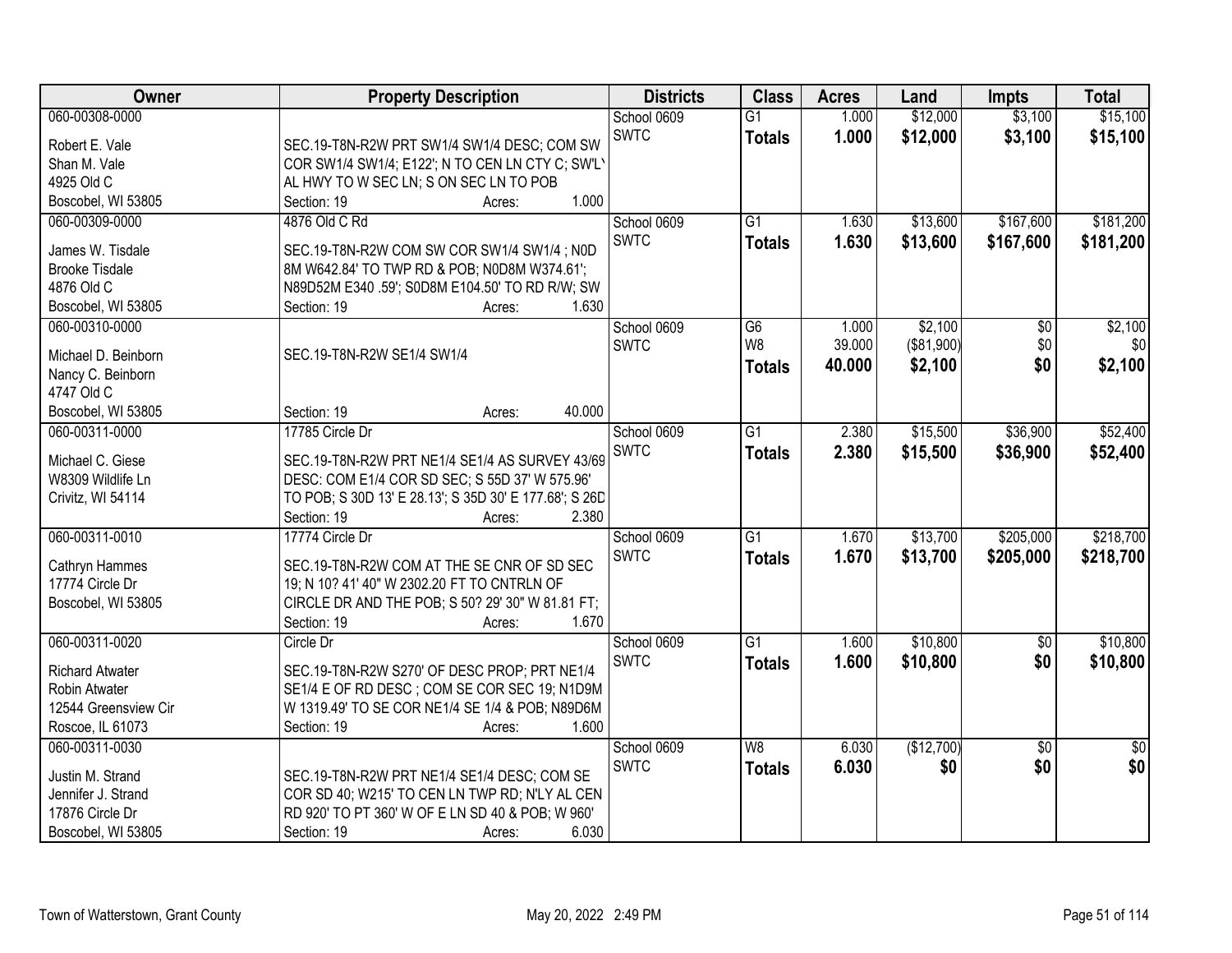| <b>Owner</b>               | <b>Property Description</b>                      | <b>Districts</b> | <b>Class</b>                      | <b>Acres</b>   | Land       | <b>Impts</b>    | <b>Total</b> |
|----------------------------|--------------------------------------------------|------------------|-----------------------------------|----------------|------------|-----------------|--------------|
| 060-00311-0040             | Circle Dr                                        | School 0609      | $\overline{G6}$                   | 5.720          | \$12,000   | $\overline{50}$ | \$12,000     |
| Jon R. Giese               | SEC.19-T8N-R2W PRT NE1/4 SE1/4 E OF RD DESC;     | <b>SWTC</b>      | <b>Totals</b>                     | 5.720          | \$12,000   | \$0             | \$12,000     |
| Julie A. Giese             | COM SE COR SEC 19; N1D9M W 1319.49' TO SE COR    |                  |                                   |                |            |                 |              |
| S76 W20238 Ridge Rd        | NE1/4 SE 1/4 & POB; N89D6M W139.73'; N39D9M      |                  |                                   |                |            |                 |              |
| Muskego, WI 53150          | 5.720<br>Section: 19<br>Acres:                   |                  |                                   |                |            |                 |              |
| 060-00312-0000             | 17876 Circle Dr                                  | School 0609      | $\overline{G1}$                   | 1.000          | \$12,000   | \$123,200       | \$135,200    |
|                            |                                                  | <b>SWTC</b>      | G <sub>5</sub>                    | 7.500          | \$11,500   | \$0             | \$11,500     |
| Justin M. Strand           | SEC.19-T8N-R2W COM SE COR NE1/4 SE1/4; W920      |                  | <b>Totals</b>                     | 8.500          | \$23,500   | \$123,200       | \$146,700    |
| 17876 Circle Rd            | TO POB; N920'; W400'; S920 '; E400' TO POB       |                  |                                   |                |            |                 |              |
| Boscobel, WI 53805         |                                                  |                  |                                   |                |            |                 |              |
|                            | 8.500<br>Section: 19<br>Acres:                   |                  |                                   |                |            |                 |              |
| 060-00313-0000             |                                                  | School 0609      | $\overline{G5}$                   | 0.500          | \$100      | \$0             | \$100        |
| Justin M. Strand           | SEC.19-T8N-R2W PRT NE1/4 SE1/4 DESC; COM E 1/4   | SWTC             | G <sub>6</sub>                    | 0.730          | \$1,500    | \$0             | \$1,500      |
| Jennifer J. Strand         | COR SEC 19; N88D3M W945. 92'; S1D9M E405.12' TO  |                  | W <sub>8</sub>                    | 6.970          | (\$14,600) | \$0             | \$0          |
| 17876 Circle Dr            | POB; S89D5M E538.13'; S36D9M E49. 54'; S27D32M   |                  | <b>Totals</b>                     | 8.200          | \$1,600    | \$0             | \$1,600      |
| Boscobel, WI 53805         | 8.200<br>Section: 19<br>Acres:                   |                  |                                   |                |            |                 |              |
| 060-00313-0010             |                                                  | School 0609      | $\overline{G5}$                   | 0.200          | \$100      | \$0             | \$100        |
|                            |                                                  | <b>SWTC</b>      | G <sub>6</sub>                    | 3.300          | \$6,900    | \$0             | \$6,900      |
| James D. Trumm             | SEC.19-T8N-R2W S250' OF DESC PCL; PRT NE1/4      |                  | <b>Totals</b>                     | 3.500          | \$7,000    | \$0             | \$7,000      |
| Kimberly R. Trumm          | SE1/4 DESC; COM E 1/4 COR SEC 19; N88D3M W945.   |                  |                                   |                |            |                 |              |
| 45382 Wagadorn Ln          | 92'; S1D9M E405.12' TO POB; S89D5M E538.13';     |                  |                                   |                |            |                 |              |
| Gays Mills, WI 54631       | 3.500<br>Section: 19<br>Acres:                   |                  |                                   |                |            |                 |              |
| 060-00314-0000             | 17820 Circle Dr                                  | School 0609      | $\overline{G6}$                   | 1.300          | \$2,700    | \$0             | \$2,700      |
| Joseph R. Trumm            | SEC.19-T8N-R2W COM SE COR NE1/4 SE1/4:W215'      | <b>SWTC</b>      | <b>Totals</b>                     | 1.300          | \$2,700    | \$0             | \$2,700      |
| 17820 Circle Dr            | TO POB;N 150'TO CEN HWY; W705'; S150'; E705' TO  |                  |                                   |                |            |                 |              |
| Boscobel, WI 53805         | POB EXC 1.10 A ALSO HWY EASE                     |                  |                                   |                |            |                 |              |
|                            | 1.300<br>Section: 19<br>Acres:                   |                  |                                   |                |            |                 |              |
| 060-00315-0000             |                                                  | School 0609      | $\overline{G1}$                   | 1.100          | \$11,000   | $\sqrt{$0}$     | \$11,000     |
|                            |                                                  | <b>SWTC</b>      | <b>Totals</b>                     | 1.100          | \$11,000   | \$0             | \$11,000     |
| Bradley B. Dillman         | SEC.19-T8N-R2W PRT E1/2 SE1/4 DESC; COM SE       |                  |                                   |                |            |                 |              |
| PO Box 210                 | COR NE1/4 SE1/4; W215' TO POB; N150' TO CEN RD;  |                  |                                   |                |            |                 |              |
| Prairie Du Chien, WI 53821 | W325'; S210'; E325'; N60' TO POB (1.60 A - PLATE |                  |                                   |                |            |                 |              |
|                            | 1.100<br>Section: 19<br>Acres:                   |                  |                                   |                |            |                 |              |
| 060-00316-0000             | 17897 Circle Rd                                  | School 0609      | $\overline{G1}$<br>G <sub>5</sub> | 3.000<br>0.180 | \$17,000   | \$88,500        | \$105,500    |
| Dennis A. Childs           | SEC.19-T8N-R2W CSM 713 LOT 1 & OUTLOT 1 PRT      | <b>SWTC</b>      |                                   |                | \$100      | \$0             | \$100        |
| Lori A. Childs             | NW1/4 SE1/4                                      |                  | <b>Totals</b>                     | 3.180          | \$17,100   | \$88,500        | \$105,600    |
| 17897 Circle Rd            |                                                  |                  |                                   |                |            |                 |              |
| Boscobel, WI 53805         | 3.180<br>Section: 19<br>Acres:                   |                  |                                   |                |            |                 |              |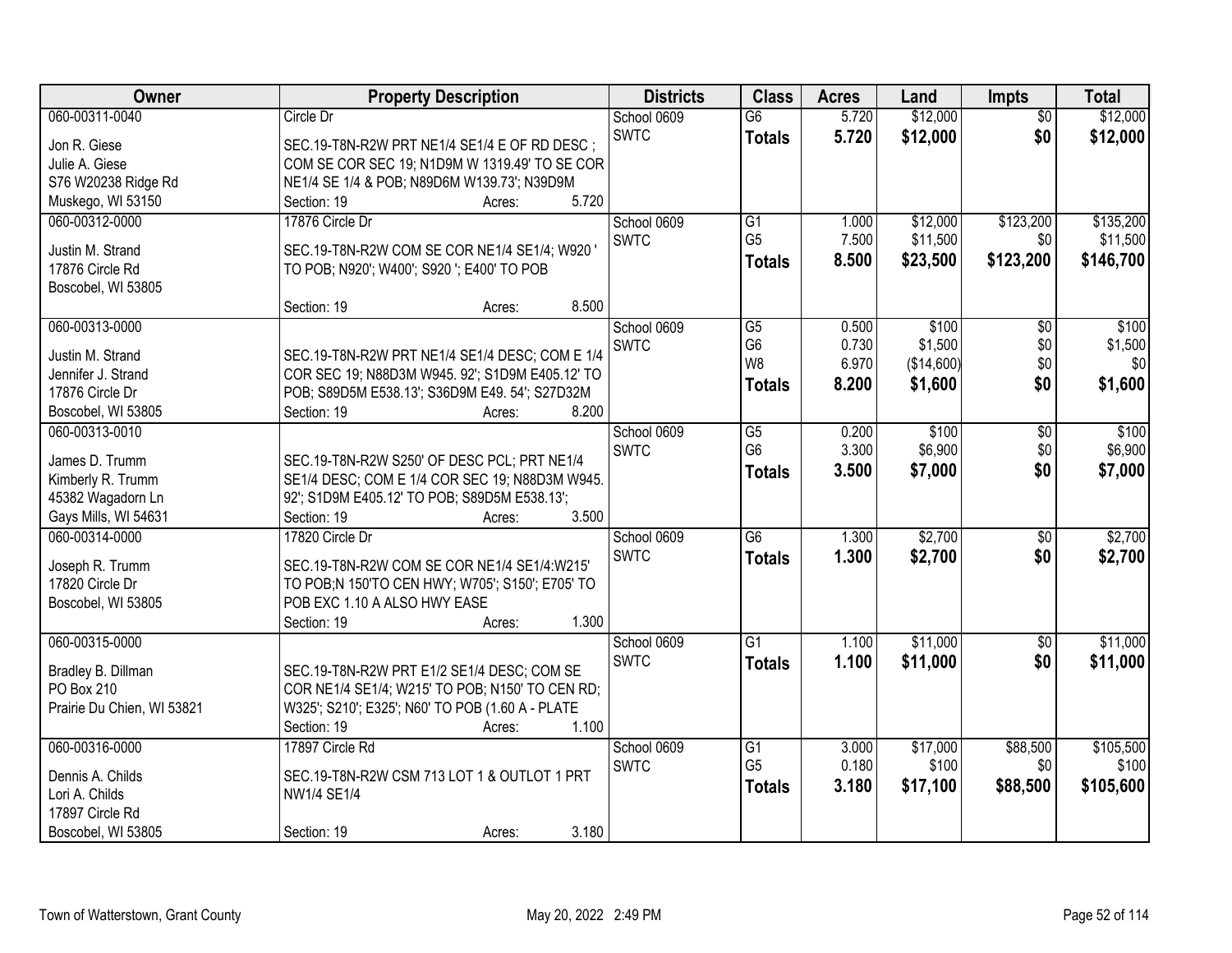| Owner                      |                                          | <b>Property Description</b>                      |             |                 | <b>Acres</b> | Land        | <b>Impts</b>    | <b>Total</b> |
|----------------------------|------------------------------------------|--------------------------------------------------|-------------|-----------------|--------------|-------------|-----------------|--------------|
| 060-00316-0010             | 4747 Old C Rd                            |                                                  | School 0609 | $\overline{G1}$ | 2.000        | \$14,500    | \$244,200       | \$258,700    |
| Nancy C. Beinborn          |                                          | SEC.19-T8N-R2W CSM 714 LOT 4 PRT NW1/4 SE1/4 &   | <b>SWTC</b> | G <sub>5</sub>  | 1.000        | \$100       | \$0             | \$100        |
| 4747 Old C                 | <b>NE1/4 SW1/4</b>                       |                                                  |             | G <sub>6</sub>  | 1.960        | \$4,100     | \$0             | \$4,100      |
| Boscobel, WI 53805         |                                          |                                                  |             | W <sub>8</sub>  | 27.000       | (\$56,700)  | \$0             | \$0          |
|                            | Section: 19                              | 31.960<br>Acres:                                 |             | <b>Totals</b>   | 31.960       | \$18,700    | \$244,200       | \$262,900    |
| 060-00317-0000             | 17896 Circle Dr                          |                                                  | School 0609 | $\overline{G1}$ | 2.541        | \$15,900    | \$112,800       | \$128,700    |
| <b>Riley Family Trust</b>  |                                          | SEC.19-T8N-R2W PRT NW1/4 SE1/4 DESC; COM E 1/4   | <b>SWTC</b> | <b>Totals</b>   | 2.541        | \$15,900    | \$112,800       | \$128,700    |
| 17896 Circle Dr            |                                          | COR SEC 19; N88D W1361. 34'; N89D53M W364.79' TO |             |                 |              |             |                 |              |
| Boscobel, WI 53805         | POB; S28D32M E132.74'; S76D41M W515.91'; |                                                  |             |                 |              |             |                 |              |
|                            | Section: 19                              | 2.541<br>Acres:                                  |             |                 |              |             |                 |              |
| 060-00317-0010             | 17892 Circle Dr                          |                                                  | School 0609 | G1              | 4.000        | \$19,500    | \$125,400       | \$144,900    |
| William W. Bloedow         |                                          | SEC.19-T8N-R2W PRT NW1/4 SE1/4 AS PARCEL "A"     | <b>SWTC</b> | G <sub>5</sub>  | 3.281        | \$3,600     | \$0             | \$3,600      |
| Dorothy Bloedow            |                                          | SURVEY 45/15 DESC: COM E1/4 COR SEC 19; S 89D    |             | G <sub>6</sub>  | 7.459        | \$15,700    | \$0             | \$15,700     |
| 17892 Circle Dr            |                                          | 57' W 1328.57' AL N LN NE1/4 SE1/4 TO POB; S 00D |             | <b>Totals</b>   | 14.740       | \$38,800    | \$125,400       | \$164,200    |
| Boscobel, WI 53805         | Section: 19                              | 14.740<br>Acres:                                 |             |                 |              |             |                 |              |
| 060-00318-0000             |                                          |                                                  | School 0609 | W8              | 40.000       | ( \$84,000) | \$0             | \$0          |
|                            |                                          |                                                  | <b>SWTC</b> | <b>Totals</b>   | 40.000       | \$0         | \$0             | \$0          |
| Nancy C. Beinborn          | SEC.19-T8N-R2W SW1/4 SE1/4               |                                                  |             |                 |              |             |                 |              |
| 4747 Old C                 |                                          |                                                  |             |                 |              |             |                 |              |
| Boscobel, WI 53805         | Section: 19                              | 40.000<br>Acres:                                 |             |                 |              |             |                 |              |
| 060-00319-0000             | 17820 Circle Dr                          |                                                  | School 0609 | $\overline{G1}$ | 1.300        | \$12,800    | \$114,800       | \$127,600    |
|                            |                                          |                                                  | <b>SWTC</b> | G <sub>6</sub>  | 8.000        | \$16,800    | \$0             | \$16,800     |
| Joseph R. Trumm            |                                          | SEC.19-T8N-R2W N520' SE1/4 SE1/4 EXC 60-320 &    |             | <b>Totals</b>   | 9.300        | \$29,600    | \$114,800       | \$144,400    |
| 17820 Circle Dr            | 319-10                                   |                                                  |             |                 |              |             |                 |              |
| Boscobel, WI 53805         |                                          |                                                  |             |                 |              |             |                 |              |
|                            | Section: 19                              | 9.300<br>Acres:                                  |             |                 |              |             |                 |              |
| 060-00319-0010             | Circle Dr                                |                                                  | School 0609 | $\overline{G6}$ | 6.000        | \$12,600    | $\overline{50}$ | \$12,600     |
| Michael W. Perkins         |                                          | SEC.19-T8N-R2W N520' SE1/4 SE1/4 W OF RD; DESC   | SWTC        | <b>Totals</b>   | 6.000        | \$12,600    | \$0             | \$12,600     |
| Carrie A. Perkins          |                                          | COM NW COR SE1/4 SE1/4 SEC 19; S520';E780'+/- TO |             |                 |              |             |                 |              |
| 150 N Michigan St          |                                          | CEN CIRCLE DR; NW'LY AL CEN CIRCLE DR TO N LN    |             |                 |              |             |                 |              |
| Prairie Du Chien, WI 53821 | Section: 19                              | 6.000<br>Acres:                                  |             |                 |              |             |                 |              |
| 060-00320-0000             |                                          |                                                  | School 0609 | $\overline{G6}$ | 0.500        | \$1,100     | $\overline{50}$ | \$1,100      |
| Joseph R. Trumm            |                                          | SEC.19-T8N-R2W PRT SE1/4 SE1/4 DESC IN 60-315    | <b>SWTC</b> | <b>Totals</b>   | 0.500        | \$1,100     | \$0             | \$1,100      |
| 17820 Circle Dr            |                                          |                                                  |             |                 |              |             |                 |              |
| Boscobel, WI 53805         |                                          |                                                  |             |                 |              |             |                 |              |
|                            | Section: 19                              | 0.500<br>Acres:                                  |             |                 |              |             |                 |              |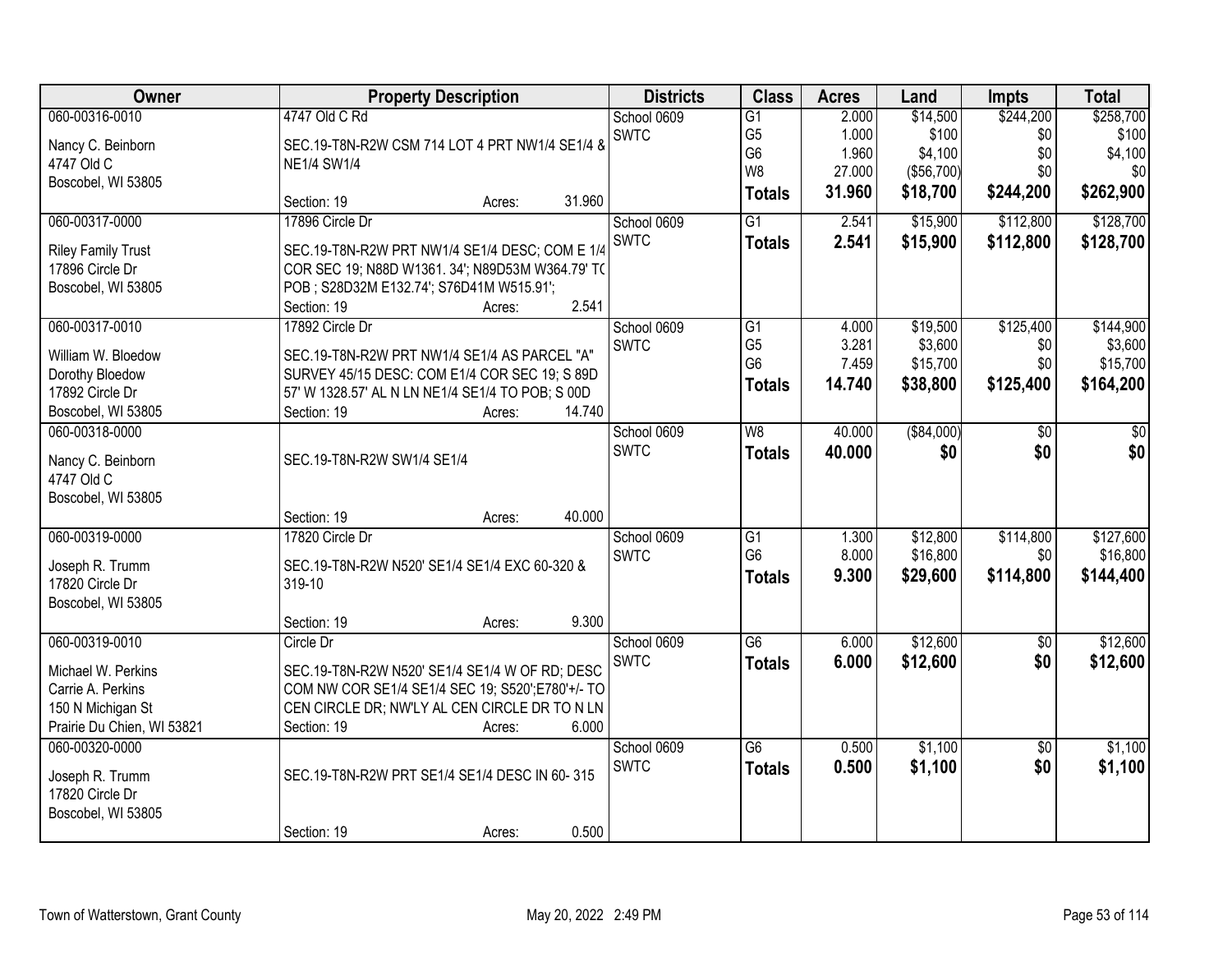| Owner                     | <b>Property Description</b>                   |        |        | <b>Districts</b> | <b>Class</b>     | <b>Acres</b> | Land        | <b>Impts</b>    | <b>Total</b>    |
|---------------------------|-----------------------------------------------|--------|--------|------------------|------------------|--------------|-------------|-----------------|-----------------|
| 060-00321-0000            | 17835 Circle Rd                               |        |        | School 0609      | $\overline{G1}$  | 1.000        | \$18,000    | \$74,300        | \$92,300        |
| Danny L. Raese            | SEC.19-T8N-R2W S800' OF SE1/4 SE1/4           |        |        | <b>SWTC</b>      | G <sub>6</sub>   | 23.200       | \$73,100    | \$0             | \$73,100        |
| Julie A. Press-Raese      |                                               |        |        |                  | <b>Totals</b>    | 24.200       | \$91,100    | \$74,300        | \$165,400       |
| 2531 Cedar Pt             |                                               |        |        |                  |                  |              |             |                 |                 |
| Janesville, WI 53546      | Section: 19                                   | Acres: | 24.200 |                  |                  |              |             |                 |                 |
| 060-00322-0000            |                                               |        |        | School 0609      | G4               | 40.000       | \$3,300     | \$0             | \$3,300         |
| Jeffrey J. Brownlee       | SEC.20-T8N-R2W NE1/4 NE1/4                    |        |        | <b>SWTC</b>      | <b>Totals</b>    | 40.000       | \$3,300     | \$0             | \$3,300         |
| 18133 Flynn Rd            |                                               |        |        |                  |                  |              |             |                 |                 |
| Boscobel, WI 53805        |                                               |        |        |                  |                  |              |             |                 |                 |
|                           | Section: 20                                   | Acres: | 40.000 |                  |                  |              |             |                 |                 |
| 060-00323-0000            |                                               |        |        | School 0609      | W <sub>6</sub>   | 40.000       | ( \$84,000) | $\overline{50}$ | $\overline{50}$ |
| Martin R. Braasch         | SEC.20-T8N-R2W NW1/4 NE1/4 40.00 ACRES IN     |        |        | <b>SWTC</b>      | <b>Totals</b>    | 40.000       | \$0         | \$0             | \$0             |
| 4130 S Lake Dr Unit 383   | MFL-CLOSED                                    |        |        |                  |                  |              |             |                 |                 |
| St Francis, WI 53235      |                                               |        |        |                  |                  |              |             |                 |                 |
|                           | Section: 20                                   | Acres: | 40.000 |                  |                  |              |             |                 |                 |
| 060-00324-0000            |                                               |        |        | School 0609      | G4               | 9.000        | \$1,500     | \$0             | \$1,500         |
| Martin R. Braasch         | SEC.20-T8N-R2W SW1/4 NE1/4                    |        |        | <b>SWTC</b>      | G5M              | 31.000       | \$32,600    | \$0             | \$32,600        |
| 4130 S Lake Dr Unit 383   |                                               |        |        |                  | <b>Totals</b>    | 40.000       | \$34,100    | \$0             | \$34,100        |
| St Francis, WI 53235      |                                               |        |        |                  |                  |              |             |                 |                 |
|                           | Section: 20                                   | Acres: | 40.000 |                  |                  |              |             |                 |                 |
| 060-00325-0000            |                                               |        |        | School 0609      | G4               | 3.000        | \$500       | $\overline{50}$ | \$500           |
| Martin R. Braasch         | SEC.20-T8N-R2W SE1/4 NE1/4                    |        |        | <b>SWTC</b>      | G <sub>5</sub> M | 37.000       | \$38,900    | \$0             | \$38,900        |
| 4130 S Lake Dr Unit 383   | (609/570,500,673/973,618/109                  |        |        |                  | <b>Totals</b>    | 40.000       | \$39,400    | \$0             | \$39,400        |
| St Francis, WI 53235      |                                               |        |        |                  |                  |              |             |                 |                 |
|                           | Section: 20                                   | Acres: | 40.000 |                  |                  |              |             |                 |                 |
| 060-00326-0000            |                                               |        |        | School 0609      | $\overline{G6}$  | 32.200       | \$67,600    | $\overline{60}$ | \$67,600        |
| Craig S. Gore             | SEC.20-T8N-R2W PRT NE1/4 NW1/4 AS PRT PARCEL  |        |        | <b>SWTC</b>      | <b>Totals</b>    | 32.200       | \$67,600    | \$0             | \$67,600        |
| Robin A. Gore             | 2 SURVEY 46/96 DESC IN 60-330-00              |        |        |                  |                  |              |             |                 |                 |
| 24501 Mariposa Cir        |                                               |        |        |                  |                  |              |             |                 |                 |
| Malibu, CA 90265          | Section: 20                                   | Acres: | 32.200 |                  |                  |              |             |                 |                 |
| 060-00326-0010            |                                               |        |        | School 0609      | W6               | 9.680        | (\$20,300)  | $\overline{30}$ | $\overline{50}$ |
| Jknd Land Company LLC     | *** MFL 9.68 ACRES CLOSED FOR 2016***         |        |        | <b>SWTC</b>      | <b>Totals</b>    | 9.680        | \$0         | \$0             | \$0             |
| W10580 State Road 16 & 60 | SEC.20-T8N-R2W PRT N 1/2 NW1/4 COM AT N ? CNR |        |        |                  |                  |              |             |                 |                 |
| Columbus, WI 53925        | OF SD SEC 20, SD CNR THE POB; N 89? 54'26" W  |        |        |                  |                  |              |             |                 |                 |
|                           | Section: 20                                   | Acres: | 9.680  |                  |                  |              |             |                 |                 |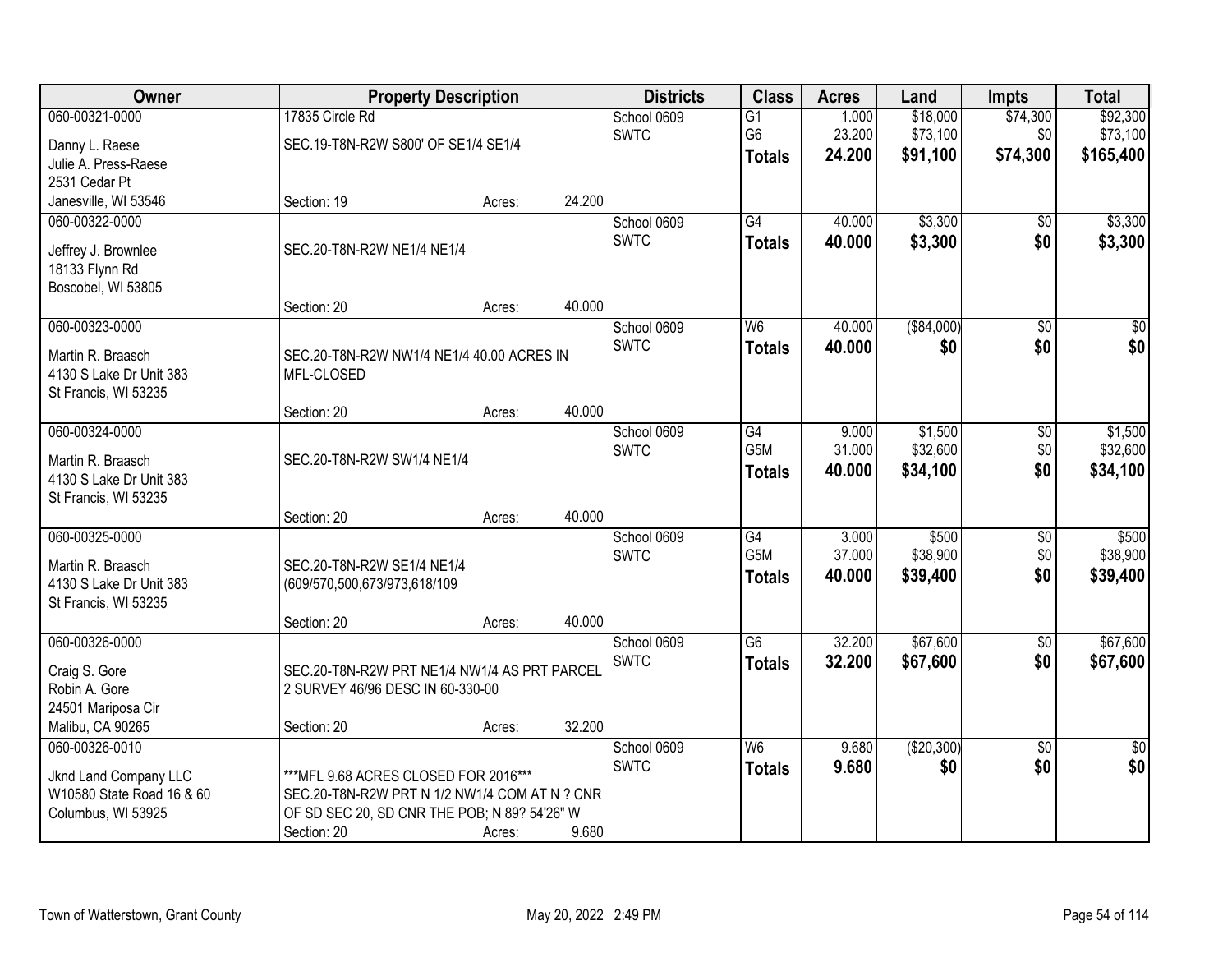| Owner                                | <b>Property Description</b>                                                                     | <b>Districts</b> | <b>Class</b>     | <b>Acres</b> | Land     | <b>Impts</b>    | <b>Total</b> |
|--------------------------------------|-------------------------------------------------------------------------------------------------|------------------|------------------|--------------|----------|-----------------|--------------|
| 060-00327-0010                       |                                                                                                 | School 0609      | $\overline{G4}$  | 0.800        | \$100    | $\overline{50}$ | \$100        |
| Jon R. Giese                         | SEC.20-T8N-R2W PRT NW1/4 NW1/4 DESC; COM NW                                                     | <b>SWTC</b>      | <b>Totals</b>    | 0.800        | \$100    | \$0             | \$100        |
| Julie A. Giese                       | COR SW1/4 NW1/4; S2615.45'; N87D21M E720.31';                                                   |                  |                  |              |          |                 |              |
| S76 W20238 Ridge Rd                  | N17D10M E 317.78'; N27D28M E350.15'; N 47D36M                                                   |                  |                  |              |          |                 |              |
| Muskego, WI 53150                    | 0.800<br>Section: 20<br>Acres:                                                                  |                  |                  |              |          |                 |              |
| 060-00328-0010                       | 4561 Old C Rd                                                                                   | School 0609      | $\overline{G1}$  | 0.830        | \$10,000 | \$8,700         | \$18,700     |
|                                      |                                                                                                 | <b>SWTC</b>      | <b>Totals</b>    | 0.830        | \$10,000 | \$8,700         | \$18,700     |
| Barbara E. Richter                   | SEC.20-T8N-R2W PRT NW1/4 NW1/4 DESC; COM NW                                                     |                  |                  |              |          |                 |              |
| 1029 Highland Ave<br>Dixon, IL 61021 | COR SEC 20; E494.63'; S1112. 47'; S30D16M E62.65';<br>S74D34 M E110.28' TO POB; N15D25M E 120'; |                  |                  |              |          |                 |              |
|                                      | 0.830<br>Section: 20<br>Acres:                                                                  |                  |                  |              |          |                 |              |
| 060-00329-0000                       |                                                                                                 | School 0609      | G <sub>5</sub> M | 3.290        | \$3,500  | \$0             | \$3,500      |
|                                      |                                                                                                 | SWTC             |                  | 3.290        | \$3,500  | \$0             | \$3,500      |
| <b>Charles Gore</b>                  | SEC.20-T8N-R2W PRT NW1/4 NW1/4 AS PRT PARCEL                                                    |                  | <b>Totals</b>    |              |          |                 |              |
| Marshalene Gore                      | 1 SURVEY 46/96 DESC IN 60-262-00                                                                |                  |                  |              |          |                 |              |
| 4583 Old C                           |                                                                                                 |                  |                  |              |          |                 |              |
| Boscobel, WI 53805                   | 3.290<br>Section: 20<br>Acres:                                                                  |                  |                  |              |          |                 |              |
| 060-00330-0000                       | 4491 Old C Rd                                                                                   | School 0609      | G1               | 3.000        | \$17,000 | \$46,700        | \$63,700     |
| Craig S. Gore                        | SEC.20-T8N-R2W PRT NW1/4 NW1/4 AS PRT PARCEL                                                    | <b>SWTC</b>      | G4               | 23.000       | \$2,200  | \$0             | \$2,200      |
| Robin A. Gore                        | 2 SURVEY 46/96 DESC: BEG NW COR SEC 20: S 89D                                                   |                  | G5M              | 6.060        | \$6,400  | \$0             | \$6,400      |
| 24501 Mariposa Cir                   | 54' E 227.23'; S 33D 43' E 15.36'; S 81D 45' E 250.37'; S                                       |                  | G7               | 0.000        | \$0      | \$800           | \$800        |
| Malibu, CA 90265                     | 32.060<br>Section: 20<br>Acres:                                                                 |                  | <b>Totals</b>    | 32.060       | \$25,600 | \$47,500        | \$73,100     |
| 060-00331-0000                       |                                                                                                 | School 0609      | G4               | 10.330       | \$700    | \$0             | \$700        |
|                                      |                                                                                                 | <b>SWTC</b>      | G <sub>5</sub> M | 14.410       | \$15,200 | \$0             | \$15,200     |
| Craig S. Gore                        | SEC.20-T8N-R2W PRT SW1/4 NW1/4, NW1/4 SW1/4 &                                                   |                  | <b>Totals</b>    | 24.740       | \$15,900 | \$0             | \$15,900     |
| Robin A. Gore                        | NE1/4 SW1/4 AS PRT PARCEL 2 SURVEY 46/96 DESC                                                   |                  |                  |              |          |                 |              |
| 24501 Mariposa Cir                   | IN 60-330-00                                                                                    |                  |                  |              |          |                 |              |
| Malibu, CA 90265                     | 24.740<br>Section: 20<br>Acres:                                                                 |                  |                  |              |          |                 |              |
| 060-00332-0000                       | 4571 Old C                                                                                      | School 0609      | G1               | 1.000        | \$7,500  | \$51,500        | \$59,000     |
| Jon R. Giese                         | SEC.20-T8N-R2W PRT SW1/4 NW1/4 DESC IN 60-                                                      | <b>SWTC</b>      | G4               | 9.000        | \$800    | \$0             | \$800        |
| Julie A. Giese                       | 327-10                                                                                          |                  | G5M              | 20.000       | \$21,000 | \$0             | \$21,000     |
| S76 W20238 Ridge Rd                  |                                                                                                 |                  | <b>Totals</b>    | 30.000       | \$29,300 | \$51,500        | \$80,800     |
| Muskego, WI 53150                    | 30.000<br>Section: 20<br>Acres:                                                                 |                  |                  |              |          |                 |              |
| 060-00333-0000                       |                                                                                                 | School 0609      | $\overline{G6}$  | 39.440       | \$82,800 | $\overline{50}$ | \$82,800     |
|                                      |                                                                                                 | <b>SWTC</b>      | <b>Totals</b>    | 39.440       | \$82,800 | \$0             | \$82,800     |
| Craig S. Gore<br>Robin A. Gore       | SEC.20-T8N-R2W SE1/4 NW1/4 AS PRT PARCEL 2<br>SURVEY 46/96 DESC IN 60-330-00                    |                  |                  |              |          |                 |              |
| 24501 Mariposa Cir                   |                                                                                                 |                  |                  |              |          |                 |              |
|                                      |                                                                                                 |                  |                  |              |          |                 |              |
| Malibu, CA 90265                     | 39.440<br>Section: 20<br>Acres:                                                                 |                  |                  |              |          |                 |              |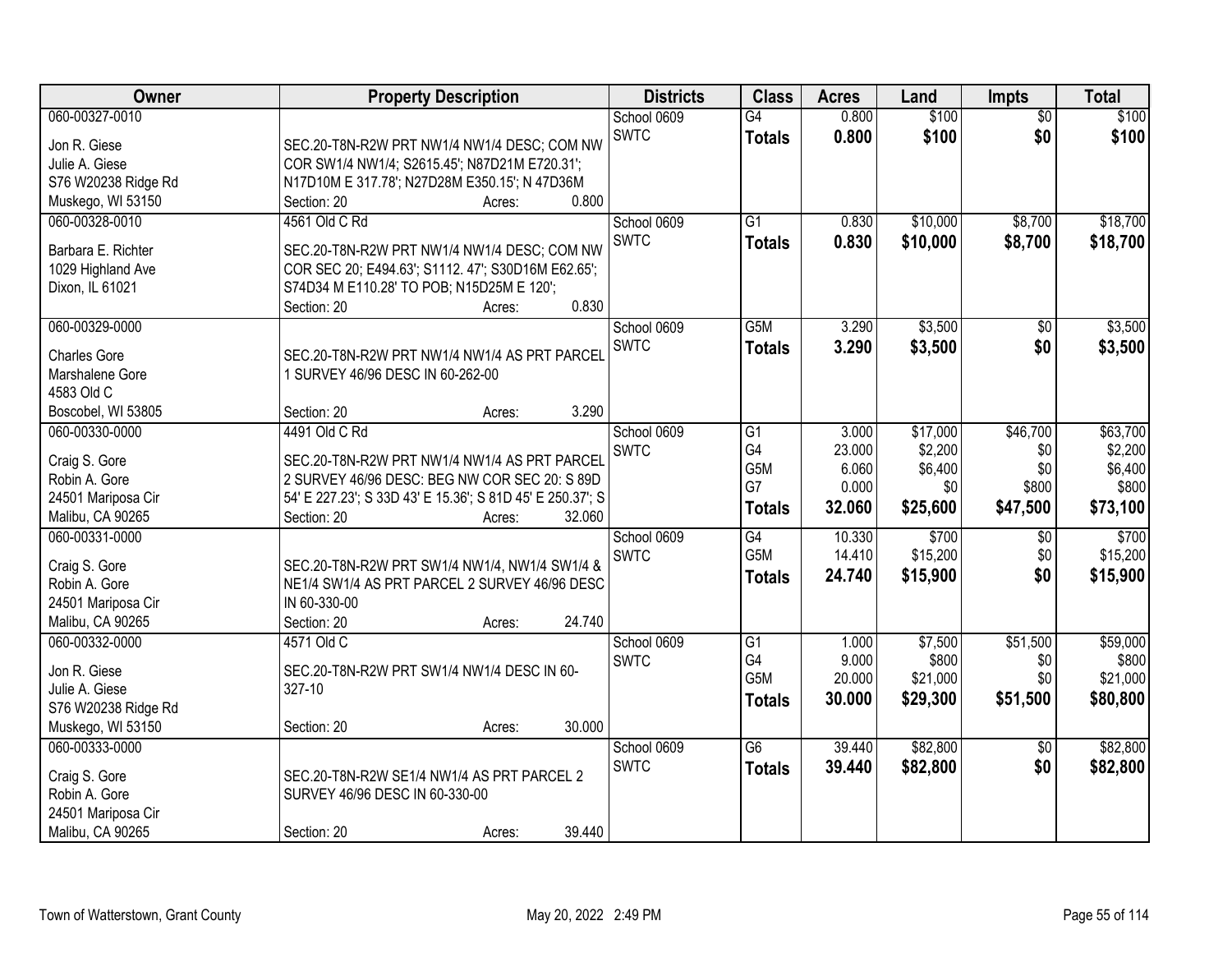| Owner                                                                                             | <b>Property Description</b>                                                                                                                                                    |                  |                 | <b>Districts</b>           | <b>Class</b>                                       | <b>Acres</b>               | Land                             | <b>Impts</b>                  | <b>Total</b>                       |
|---------------------------------------------------------------------------------------------------|--------------------------------------------------------------------------------------------------------------------------------------------------------------------------------|------------------|-----------------|----------------------------|----------------------------------------------------|----------------------------|----------------------------------|-------------------------------|------------------------------------|
| 060-00335-0000<br>Sharon A. Updike<br>4309 County Rd M                                            | SEC.20-T8N-R2W S800' OF NE1/4 SW1/4                                                                                                                                            |                  |                 | School 0609<br><b>SWTC</b> | G4<br><b>Totals</b>                                | 24.300<br>24.300           | \$1,700<br>\$1,700               | $\overline{50}$<br>\$0        | \$1,700<br>\$1,700                 |
| Boscobel, WI 53805                                                                                | Section: 20                                                                                                                                                                    | Acres:           | 24.300          |                            |                                                    |                            |                                  |                               |                                    |
| 060-00337-0000<br>Jon R. Giese<br>Julie A. Giese<br>S76 W20238 Ridge Rd                           | SEC.20-T8N-R2W PRT NW1/4 SW1/4 DESC IN 60-<br>327-10                                                                                                                           |                  |                 | School 0609<br><b>SWTC</b> | $\overline{G6}$<br><b>Totals</b>                   | 31.170<br>31.170           | \$65,500<br>\$65,500             | \$0<br>\$0                    | \$65,500<br>\$65,500               |
| Muskego, WI 53150<br>060-00338-0000<br>Sharon A. Updike<br>4309 County Rd M<br>Boscobel, WI 53805 | Section: 20<br>SEC.20-T8N-R2W SE PRT OF NW1/4 SW1/4 DESC AS:<br>COM SE COR NW1/4 SW1/4; W599.69'; N17D10M<br>E317.77'; N27D28M E315.14'; N47D36M E269.56'; E TO<br>Section: 20 | Acres:<br>Acres: | 31.170<br>7.530 | School 0609<br>SWTC        | G4<br><b>Totals</b>                                | 7.530<br>7.530             | \$500<br>\$500                   | $\overline{50}$<br>\$0        | \$500<br>\$500                     |
| 060-00339-0000<br>Aaron B. Childs<br>17825 Circle Dr<br>Boscobel, WI 53805                        | 17825 Circle Dr<br>SEC.20-T8N-R2W SW1/4 SW1/4 EXC S 585'<br>Section: 20                                                                                                        | Acres:           | 22.210          | School 0609<br><b>SWTC</b> | G1<br>G <sub>6</sub><br><b>Totals</b>              | 0.500<br>21.710<br>22.210  | \$6,000<br>\$45,600<br>\$51,600  | \$53,300<br>\$0<br>\$53,300   | \$59,300<br>\$45,600<br>\$104,900  |
| 060-00340-0000<br>Ryan R. Childs<br>Danielle L. Childs<br>17823 Circle Dr<br>Boscobel, WI 53805   | 17823 Circle Dr<br>SEC.20-T8N-R2W S 585' OF SW1/4 SW1/4<br>Section: 20                                                                                                         | Acres:           | 17.790          | School 0609<br><b>SWTC</b> | $\overline{G1}$<br>G <sub>6</sub><br><b>Totals</b> | 3.000<br>14.790<br>17.790  | \$17,000<br>\$31,100<br>\$48,100 | \$209,100<br>\$0<br>\$209,100 | \$226,100<br>\$31,100<br>\$257,200 |
| 060-00341-0000<br>Sharon A. Updike<br>4309 County Rd M<br>Boscobel, WI 53805                      | SEC.20-T8N-R2W SE1/4 SW1/4<br>Section: 20                                                                                                                                      | Acres:           | 40.000          | School 0609<br><b>SWTC</b> | $\overline{G4}$<br><b>Totals</b>                   | 40.000<br>40.000           | \$3,000<br>\$3,000               | $\sqrt{$0}$<br>\$0            | \$3,000<br>\$3,000                 |
| 060-00342-0000<br>Martin R. Braasch<br>4130 S Lake Dr Unit 383<br>St Francis, WI 53235            | SEC.20-T8N-R2W NE1/4 SE1/4<br>(609/570,500,673/973,618/109<br>Section: 20                                                                                                      | Acres:           | 40.000          | School 0609<br><b>SWTC</b> | $\overline{G4}$<br>G5M<br><b>Totals</b>            | 16.000<br>24.000<br>40.000 | \$3,400<br>\$25,200<br>\$28,600  | $\overline{50}$<br>\$0<br>\$0 | \$3,400<br>\$25,200<br>\$28,600    |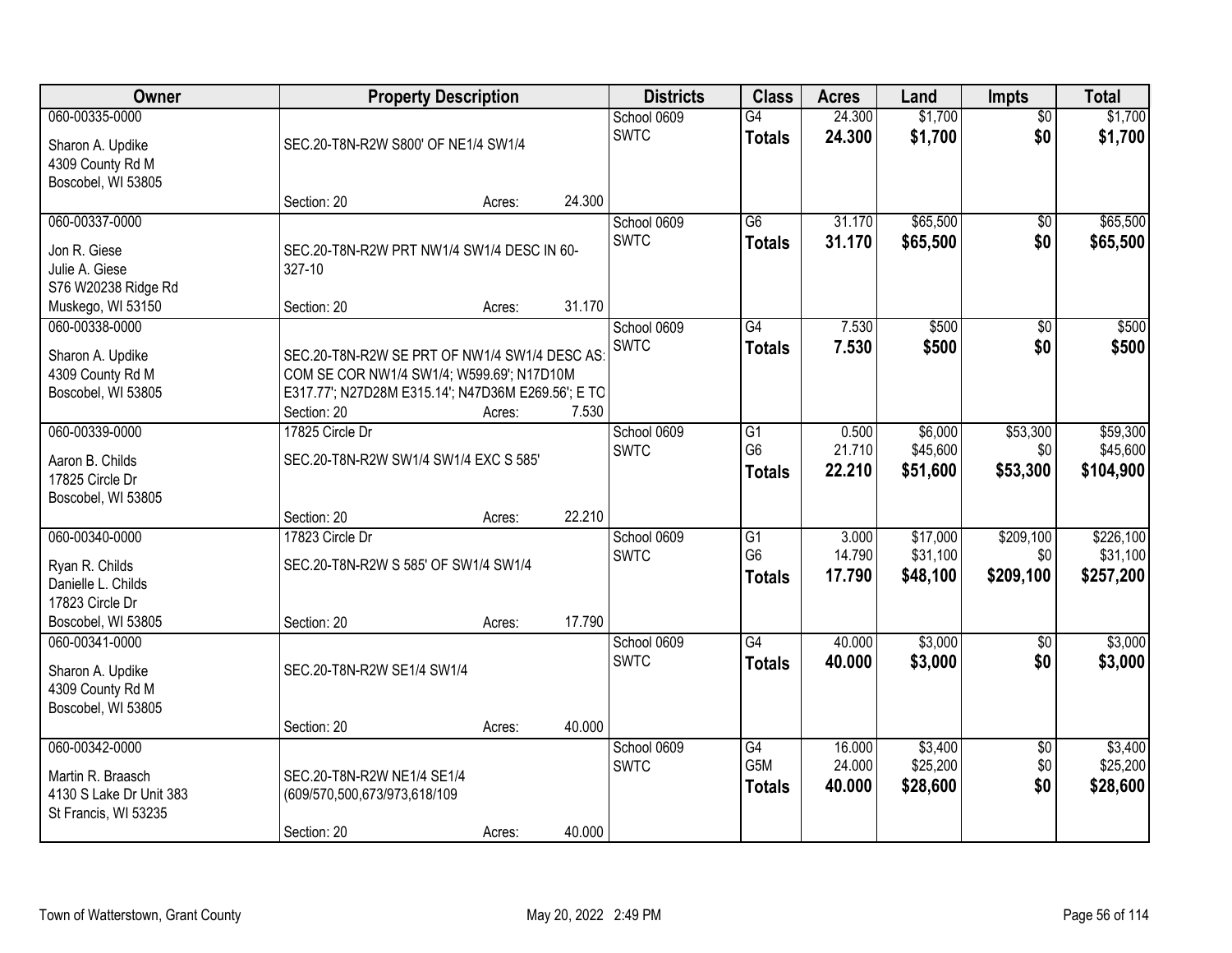| <b>Owner</b>                                                                                                               | <b>Property Description</b>                                                                    |        |        | <b>Districts</b>           | <b>Class</b>                                 | <b>Acres</b>                       | Land                                   | <b>Impts</b>                         | <b>Total</b>                           |
|----------------------------------------------------------------------------------------------------------------------------|------------------------------------------------------------------------------------------------|--------|--------|----------------------------|----------------------------------------------|------------------------------------|----------------------------------------|--------------------------------------|----------------------------------------|
| 060-00343-0000<br>Martin R. Braasch<br>4130 S Lake Dr Unit 383<br>St Francis, WI 53235                                     | SEC.20-T8N-R2W NW1/4 SE1/4                                                                     |        |        | School 0609<br><b>SWTC</b> | $\overline{G4}$<br>G5M<br><b>Totals</b>      | 7.000<br>33.000<br>40.000          | \$1,200<br>\$34,700<br>\$35,900        | $\sqrt{$0}$<br>\$0<br>\$0            | \$1,200<br>\$34,700<br>\$35,900        |
|                                                                                                                            | Section: 20                                                                                    | Acres: | 40.000 |                            |                                              |                                    |                                        |                                      |                                        |
| 060-00344-0000<br>Sharon A. Updike<br>4309 County Rd M<br>Boscobel, WI 53805                                               | SEC.20-T8N-R2W SW1/4 SE1/4                                                                     |        |        | School 0609<br><b>SWTC</b> | $\overline{G4}$<br><b>Totals</b>             | 40.000<br>40.000                   | \$3,600<br>\$3,600                     | \$0<br>\$0                           | \$3,600<br>\$3,600                     |
|                                                                                                                            | Section: 20                                                                                    | Acres: | 40.000 |                            |                                              |                                    |                                        |                                      |                                        |
| 060-00345-0000<br>David Wojcik<br>Denise M. Wojcik<br>N1672 Peter's Rd                                                     | County Rd M<br>SEC.20-T8N-R2W SE1/4 SE1/4 EXC 60-345-10<br>(380/589,429/170)                   |        |        | School 0609<br><b>SWTC</b> | G4<br>G5M<br><b>Totals</b>                   | 28.500<br>7.320<br>35.820          | \$2,000<br>\$7,700<br>\$9,700          | \$0<br>\$0<br>\$0                    | \$2,000<br>\$7,700<br>\$9,700          |
| Sharon, WI 53585                                                                                                           | Section: 20                                                                                    | Acres: | 35.820 |                            |                                              |                                    |                                        |                                      |                                        |
| 060-00345-0010<br>Jason L. Wojcik<br>Nicole A. Wojcik<br>569 N Chatham St                                                  | County Rd M<br>SEC.20-T8N-R2W E'LY 138' SE1/4 SE1/4 AS DESC IN<br>DOC 792364 (380/589,429/170) |        |        | School 0609<br><b>SWTC</b> | G4<br>G5M<br><b>Totals</b>                   | 1.500<br>2.680<br>4.180            | \$400<br>\$2,800<br>\$3,200            | $\sqrt[6]{3}$<br>\$0<br>\$0          | \$400<br>\$2,800<br>\$3,200            |
| Janesville, WI 53548                                                                                                       | Section: 20                                                                                    | Acres: | 4.180  |                            |                                              |                                    |                                        |                                      |                                        |
| 060-00346-0000<br><b>Bartels Family Farm LLC</b><br>3455 Studenberg Rd<br>Boscobel, WI 53805                               | Flynn Rd<br>SEC.21-T8N-R2W NE1/4 NE1/4                                                         |        |        | School 3850<br><b>SWTC</b> | G4<br><b>Totals</b>                          | 40.000<br>40.000                   | \$3,800<br>\$3,800                     | $\overline{50}$<br>\$0               | \$3,800<br>\$3,800                     |
|                                                                                                                            | Section: 21                                                                                    | Acres: | 40.000 |                            |                                              |                                    |                                        |                                      |                                        |
| 060-00347-0000<br>Jeffrey J. Brownlee<br>18133 Flynn Rd<br>Boscobel, WI 53805                                              | Flynn Rd<br>SEC.21-T8N-R2W 4 A OF W SD NW1/4 NE1/4                                             |        |        | School 0609<br><b>SWTC</b> | G4<br>G <sub>5</sub><br><b>Totals</b>        | 3.000<br>1.000<br>4.000            | \$200<br>\$100<br>\$300                | $\sqrt{6}$<br>\$0<br>\$0             | \$200<br>\$100<br>\$300                |
|                                                                                                                            | Section: 21                                                                                    | Acres: | 4.000  |                            |                                              |                                    |                                        |                                      |                                        |
| 060-00348-0000<br>Robert & Shirley Ellis Living Trust Udt<br>Dated October 8<br>15828 Ellis Dr<br>Soldiers Grove, WI 54655 | Flynn Rd<br>SEC.21-T8N-R2W S1/2 NW1/4 NE1/4 E OF HWY<br>Section: 21                            | Acres: | 18.000 | School 3850<br><b>SWTC</b> | G4<br>G <sub>5</sub><br>G5M<br><b>Totals</b> | 4.000<br>0.500<br>13.500<br>18.000 | \$700<br>\$100<br>\$14,200<br>\$15,000 | $\overline{50}$<br>\$0<br>\$0<br>\$0 | \$700<br>\$100<br>\$14,200<br>\$15,000 |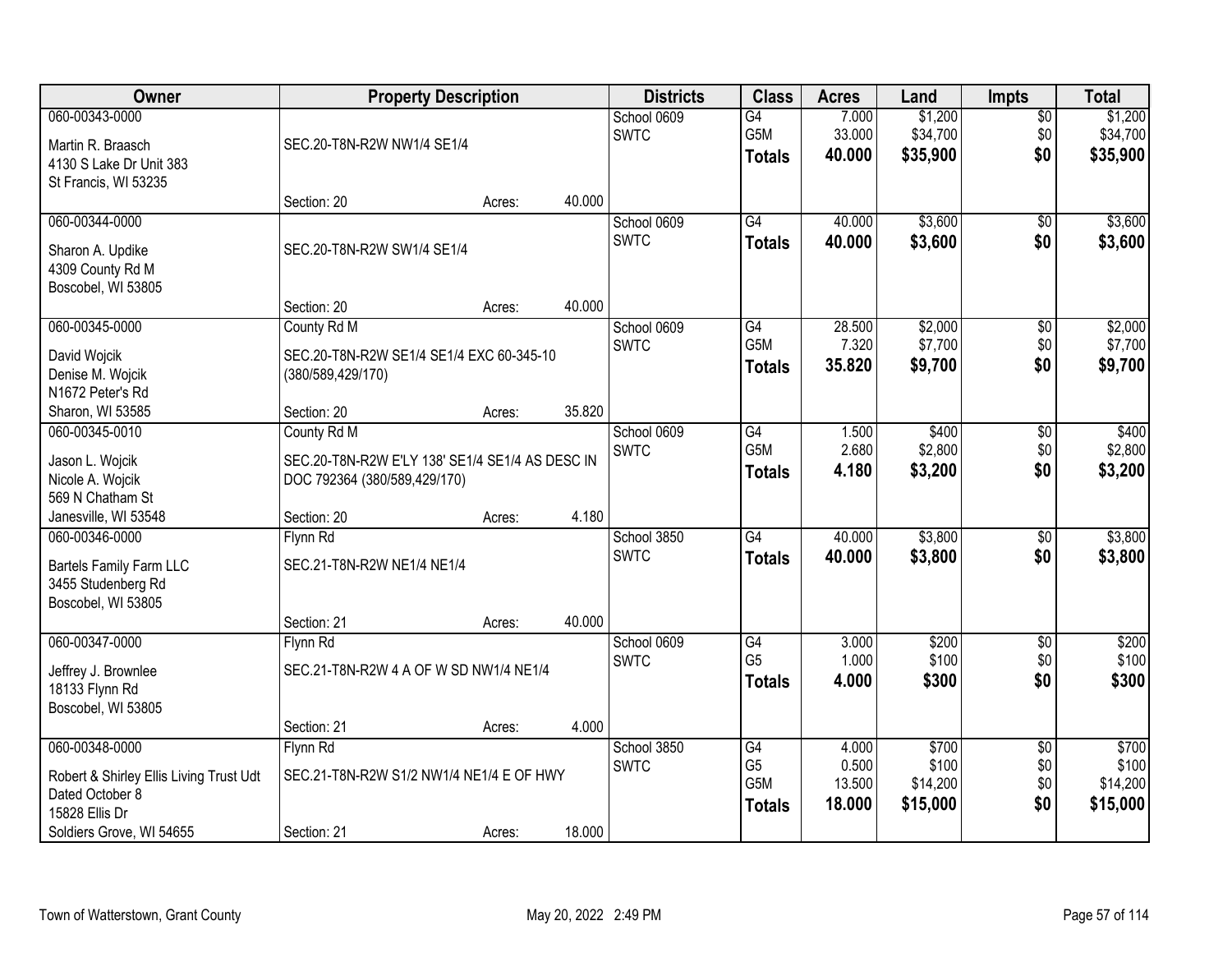| Owner                                   | <b>Property Description</b>                      |        |        | <b>Districts</b> | <b>Class</b>     | <b>Acres</b> | Land       | <b>Impts</b>    | <b>Total</b> |
|-----------------------------------------|--------------------------------------------------|--------|--------|------------------|------------------|--------------|------------|-----------------|--------------|
| 060-00349-0000                          | Flynn Rd                                         |        |        | School 3850      | $\overline{G4}$  | 17.500       | \$2,500    | \$0             | \$2,500      |
| Jeffrey J. Brownlee                     | SEC.21-T8N-R2W N1/2 NW1/4 NE1/4 EXC 2 A          |        |        | <b>SWTC</b>      | G <sub>5</sub>   | 0.500        | \$100      | \$0             | \$100        |
| Shannon K. Brownlee                     |                                                  |        |        |                  | <b>Totals</b>    | 18.000       | \$2,600    | \$0             | \$2,600      |
| 18133 Flynn Rd                          |                                                  |        |        |                  |                  |              |            |                 |              |
| Boscobel, WI 53805                      | Section: 21                                      | Acres: | 18.000 |                  |                  |              |            |                 |              |
| 060-00350-0000                          | Flynn Rd                                         |        |        | School 3850      | G4               | 2.000        | \$300      | \$0             | \$300        |
| Robert & Shirley Ellis Living Trust Udt | SEC.21-T8N-R2W SW1/4 NE1/4                       |        |        | <b>SWTC</b>      | G <sub>5</sub> M | 38.000       | \$39,900   | \$0             | \$39,900     |
| Dated October 8                         |                                                  |        |        |                  | <b>Totals</b>    | 40.000       | \$40,200   | \$0             | \$40,200     |
| 15828 Ellis Dr                          |                                                  |        |        |                  |                  |              |            |                 |              |
| Soldiers Grove, WI 54655                | Section: 21                                      | Acres: | 40.000 |                  |                  |              |            |                 |              |
| 060-00351-0000                          | Flynn Rd                                         |        |        | School 3850      | $\overline{G4}$  | 12.500       | \$2,300    | \$0             | \$2,300      |
| Circle R Ranch, LLC                     | SEC.21-T8N-R2W SE1/4 NE1/4                       |        |        | <b>SWTC</b>      | G5M              | 8.500        | \$9,000    | \$0             | \$9,000      |
| c/o Ryan & Anna Collins                 |                                                  |        |        |                  | W <sub>6</sub>   | 19.000       | (\$20,000) | \$0             | \$0          |
| 2522 Waymaker Way                       |                                                  |        |        |                  | <b>Totals</b>    | 40.000       | \$11,300   | \$0             | \$11,300     |
| Austin, TX 78746                        | Section: 21                                      | Acres: | 40.000 |                  |                  |              |            |                 |              |
| 060-00352-0000                          | Flynn Rd                                         |        |        | School 0609      | G4               | 40.000       | \$4,300    | $\sqrt[6]{3}$   | \$4,300      |
| Jeffrey J. Brownlee                     | SEC.21-T8N-R2W NE1/4 NW1/4                       |        |        | <b>SWTC</b>      | <b>Totals</b>    | 40.000       | \$4,300    | \$0             | \$4,300      |
| 18133 Flynn Rd                          |                                                  |        |        |                  |                  |              |            |                 |              |
| Boscobel, WI 53805                      |                                                  |        |        |                  |                  |              |            |                 |              |
|                                         | Section: 21                                      | Acres: | 40.000 |                  |                  |              |            |                 |              |
| 060-00353-0000                          | County Rd M                                      |        |        | School 0609      | $\overline{G4}$  | 40.000       | \$4,300    | $\overline{50}$ | \$4,300      |
| Jeffrey J. Brownlee                     | SEC.21-T8N-R2W NW1/4 NW1/4                       |        |        | <b>SWTC</b>      | <b>Totals</b>    | 40.000       | \$4,300    | \$0             | \$4,300      |
| 18133 Flynn Rd                          |                                                  |        |        |                  |                  |              |            |                 |              |
| Boscobel, WI 53805                      |                                                  |        |        |                  |                  |              |            |                 |              |
|                                         | Section: 21                                      | Acres: | 40.000 |                  |                  |              |            |                 |              |
| 060-00354-0000                          | County Rd M                                      |        |        | School 3850      | $\overline{G4}$  | 5.000        | \$900      | $\sqrt{6}$      | \$900        |
| Martin R. Braasch                       | SEC.21-T8N-R2W SW1/4 NW1/4 (609/570,500,673/973) |        |        | <b>SWTC</b>      | G <sub>5</sub> M | 35.000       | \$36,800   | \$0             | \$36,800     |
| 4130 S Lake Dr Unit 383                 |                                                  |        |        |                  | <b>Totals</b>    | 40.000       | \$37,700   | \$0             | \$37,700     |
| St Francis, WI 53235                    |                                                  |        |        |                  |                  |              |            |                 |              |
|                                         | Section: 21                                      | Acres: | 40.000 |                  |                  |              |            |                 |              |
| 060-00355-0000                          | 17881 Flynn Rd                                   |        |        | School 3850      | G4               | 12.500       | \$2,500    | $\overline{50}$ | \$2,500      |
| Martin R. Braasch                       | SEC.21-T8N-R2W SE1/4 NW1/4 (609/570,500)         |        |        | <b>SWTC</b>      | G <sub>5</sub>   | 2.000        | \$100      | \$0             | \$100        |
| 4130 S Lake Dr Unit 383                 |                                                  |        |        |                  | G <sub>5</sub> M | 23.500       | \$24,700   | \$0             | \$24,700     |
| St Francis, WI 53235                    |                                                  |        |        |                  | G7               | 2.000        | \$13,100   | \$191,300       | \$204,400    |
|                                         | Section: 21                                      | Acres: | 40.000 |                  | <b>Totals</b>    | 40.000       | \$40,400   | \$191,300       | \$231,700    |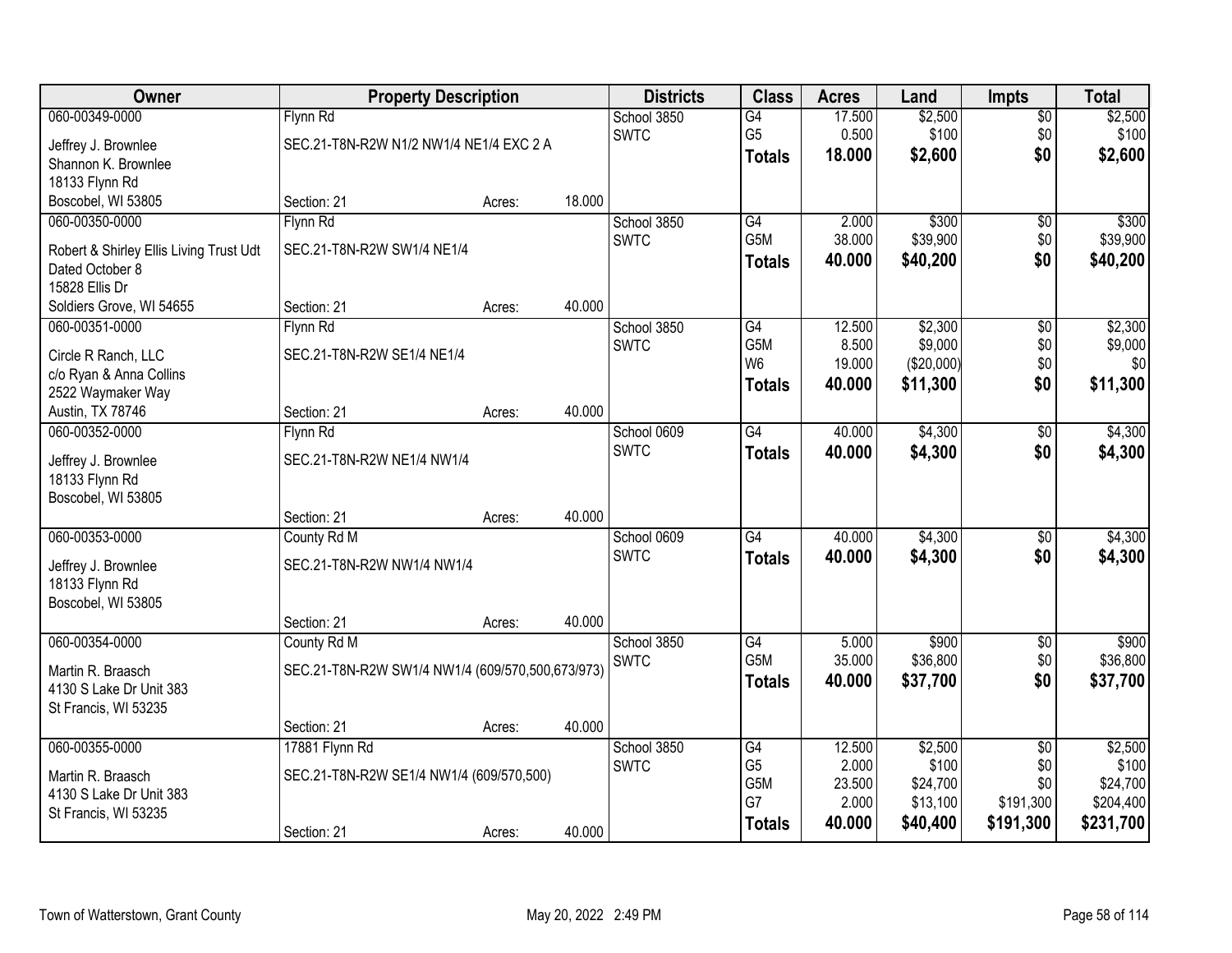| Owner                                                                                                     |                                                            | <b>Property Description</b> |        |                            | <b>Class</b>                                                           | <b>Acres</b>                        | Land                                        | <b>Impts</b>                         | <b>Total</b>                         |
|-----------------------------------------------------------------------------------------------------------|------------------------------------------------------------|-----------------------------|--------|----------------------------|------------------------------------------------------------------------|-------------------------------------|---------------------------------------------|--------------------------------------|--------------------------------------|
| 060-00356-0000                                                                                            | 17861 Flynn Rd                                             |                             |        | School 0609<br><b>SWTC</b> | G4<br>G7                                                               | 39.000<br>1.000                     | \$3,000<br>\$11,000                         | $\overline{50}$<br>\$45,600          | \$3,000<br>\$56,600                  |
| Wesston W. Brownlee<br>17861 Flynn Rd<br>Boscobel, WI 53805                                               | SEC.21-T8N-R2W NE1/4 SW1/4                                 |                             |        |                            | <b>Totals</b>                                                          | 40.000                              | \$14,000                                    | \$45,600                             | \$59,600                             |
|                                                                                                           | Section: 21                                                | Acres:                      | 40.000 |                            |                                                                        |                                     |                                             |                                      |                                      |
| 060-00357-0000<br>Martin R. Braasch<br>4130 S Lake Dr Unit 383                                            | SEC.21-T8N-R2W NW1/4 SW1/4<br>(609/570,500,673/973,618/109 |                             |        | School 3850<br><b>SWTC</b> | G4<br>G5M<br><b>Totals</b>                                             | 10.000<br>30.000<br>40.000          | \$1,900<br>\$31,600<br>\$33,500             | $\overline{50}$<br>\$0<br>\$0        | \$1,900<br>\$31,600<br>\$33,500      |
| St Francis, WI 53235                                                                                      | Section: 21                                                | Acres:                      | 40.000 |                            |                                                                        |                                     |                                             |                                      |                                      |
| 060-00358-0000<br>Jason L. Wojcik<br>Nicole A. Wojcik<br>569 N Chatham St                                 | SEC.21-T8N-R2W SW1/4 SW1/4 (380/589,429/170)               |                             |        | School 0609<br><b>SWTC</b> | G4<br>G5M<br><b>Totals</b>                                             | 3.000<br>37.000<br>40.000           | \$500<br>\$38,900<br>\$39,400               | \$0<br>\$0<br>\$0                    | \$500<br>\$38,900<br>\$39,400        |
| Janesville, WI 53548                                                                                      | Section: 21                                                | Acres:                      | 40.000 |                            |                                                                        |                                     |                                             |                                      |                                      |
| 060-00359-0000<br>Wesston W. Brownlee<br>17861 Flynn Rd<br>Boscobel, WI 53805                             | SEC.21-T8N-R2W SE1/4 SW1/4                                 |                             |        | School 0609<br><b>SWTC</b> | $\overline{G4}$<br><b>Totals</b>                                       | 40.000<br>40.000                    | \$3,800<br>\$3,800                          | \$0<br>\$0                           | \$3,800<br>\$3,800                   |
|                                                                                                           | Section: 21                                                | Acres:                      | 40.000 |                            |                                                                        |                                     |                                             |                                      |                                      |
| 060-00360-0000<br>Circle R Ranch, LLC<br>c/o Ryan & Anna Collins<br>2522 Waymaker Way<br>Austin, TX 78746 | SEC.21-T8N-R2W NE1/4 SE1/4<br>Section: 21                  | Acres:                      | 40.000 | School 3850<br><b>SWTC</b> | $\overline{G4}$<br>G <sub>5</sub> M<br>W <sub>6</sub><br><b>Totals</b> | 17.000<br>6.000<br>17.000<br>40.000 | \$3,100<br>\$6,300<br>(\$15,300)<br>\$9,400 | $\overline{30}$<br>\$0<br>\$0<br>\$0 | \$3,100<br>\$6,300<br>\$0<br>\$9,400 |
| 060-00361-0000<br>Wesston W. Brownlee<br>17861 Flynn Rd<br>Boscobel, WI 53805                             | SEC.21-T8N-R2W NW1/4 SE1/4                                 |                             |        | School 0609<br><b>SWTC</b> | $\overline{G4}$<br><b>Totals</b>                                       | 40.000<br>40.000                    | \$3,500<br>\$3,500                          | $\overline{50}$<br>\$0               | \$3,500<br>\$3,500                   |
|                                                                                                           | Section: 21                                                | Acres:                      | 40.000 |                            |                                                                        |                                     |                                             |                                      |                                      |
| 060-00362-0000<br>Circle R Ranch, LLC<br>c/o Ryan & Anna Collins<br>2522 Waymaker Way                     | SEC.21-T8N-R2W SW1/4 SE1/4                                 |                             |        | School 3850<br><b>SWTC</b> | $\overline{G4}$<br><b>Totals</b>                                       | 40.000<br>40.000                    | \$3,000<br>\$3,000                          | $\overline{50}$<br>\$0               | \$3,000<br>\$3,000                   |
| Austin, TX 78746                                                                                          | Section: 21                                                | Acres:                      | 40.000 |                            |                                                                        |                                     |                                             |                                      |                                      |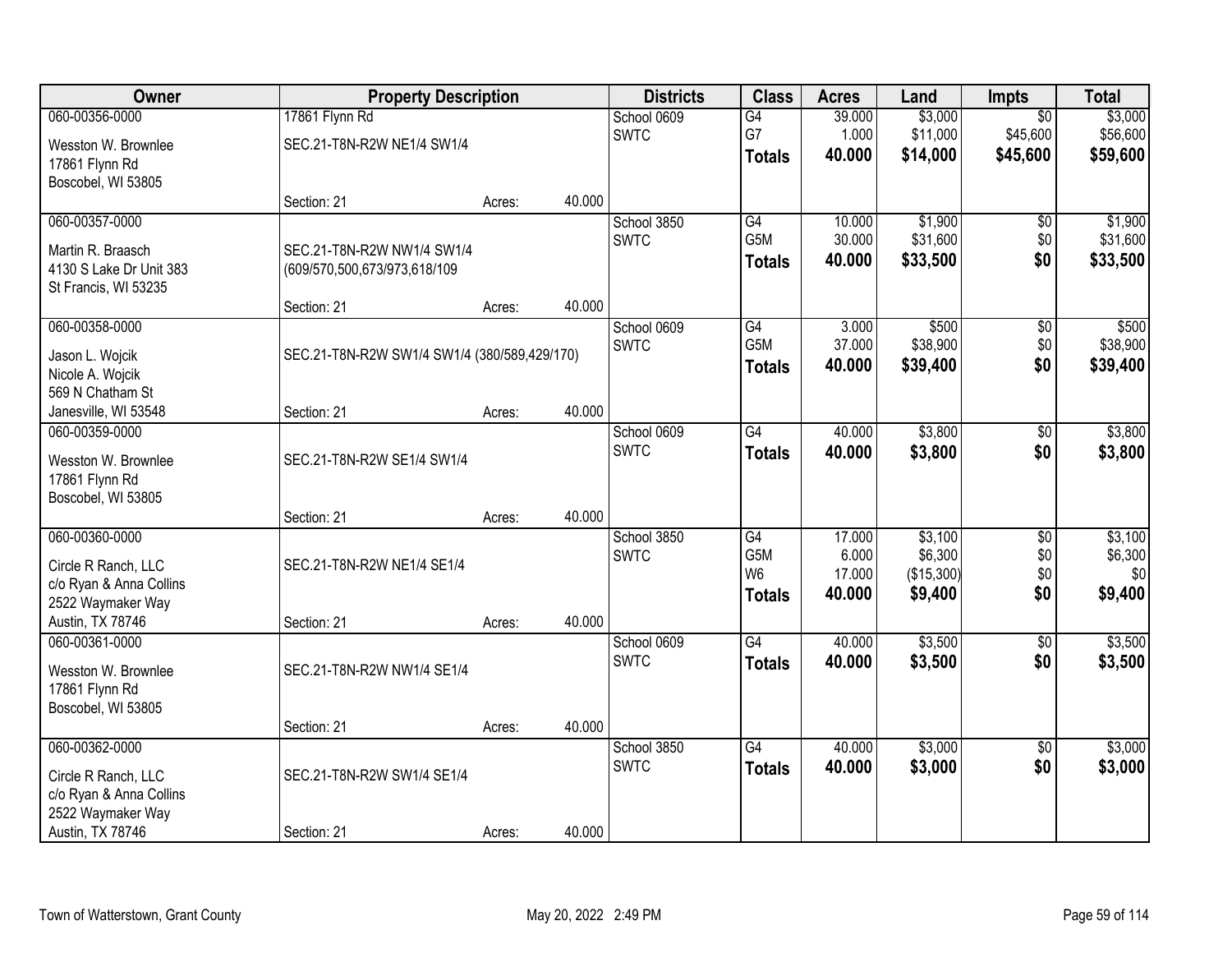| Owner                                          |                                                                                                | <b>Property Description</b> |        |             | <b>Class</b>     | <b>Acres</b> | Land     | <b>Impts</b>    | <b>Total</b> |
|------------------------------------------------|------------------------------------------------------------------------------------------------|-----------------------------|--------|-------------|------------------|--------------|----------|-----------------|--------------|
| 060-00363-0000                                 |                                                                                                |                             |        | School 3850 | $\overline{G4}$  | 40.000       | \$7,300  | $\overline{50}$ | \$7,300      |
| Circle R Ranch, LLC                            | SEC.21-T8N-R2W SE1/4 SE1/4                                                                     |                             |        | <b>SWTC</b> | <b>Totals</b>    | 40.000       | \$7,300  | \$0             | \$7,300      |
| c/o Ryan & Anna Collins                        |                                                                                                |                             |        |             |                  |              |          |                 |              |
| 2522 Waymaker Way                              |                                                                                                |                             |        |             |                  |              |          |                 |              |
| Austin, TX 78746                               | Section: 21                                                                                    | Acres:                      | 40.000 |             |                  |              |          |                 |              |
| 060-00364-0000                                 | 3343 E Studenberg Rd                                                                           |                             |        | School 3850 | $\overline{G4}$  | 39.000       | \$5,900  | $\overline{50}$ | \$5,900      |
| Schwingle Family Farm LLC                      | SEC.22-T8N-R2W NE1/4 NE1/4                                                                     |                             |        | <b>SWTC</b> | G7               | 1.000        | \$11,000 | \$58,300        | \$69,300     |
| c/o Susan Dax                                  |                                                                                                |                             |        |             | <b>Totals</b>    | 40.000       | \$16,900 | \$58,300        | \$75,200     |
| 32455 Byrds Creek Valley                       |                                                                                                |                             |        |             |                  |              |          |                 |              |
| Blue River, WI 53518                           | Section: 22                                                                                    | Acres:                      | 40.000 |             |                  |              |          |                 |              |
| 060-00365-0000                                 |                                                                                                |                             |        | School 3850 | $\overline{G4}$  | 40.000       | \$2,800  | $\sqrt[6]{}$    | \$2,800      |
| Schwingle Family Farm LLC                      | SEC.22-T8N-R2W NW1/4 NE1/4                                                                     |                             |        | <b>SWTC</b> | <b>Totals</b>    | 40.000       | \$2,800  | \$0             | \$2,800      |
| c/o Susan Dax                                  |                                                                                                |                             |        |             |                  |              |          |                 |              |
| 32455 Byrds Creek Valley                       |                                                                                                |                             |        |             |                  |              |          |                 |              |
| Blue River, WI 53518                           | Section: 22                                                                                    | Acres:                      | 40.000 |             |                  |              |          |                 |              |
| 060-00366-0000                                 |                                                                                                |                             |        | School 3850 | G4               | 40.000       | \$3,200  | $\sqrt[6]{3}$   | \$3,200      |
|                                                | SEC.22-T8N-R2W SW1/4 NE1/4                                                                     |                             |        | <b>SWTC</b> | <b>Totals</b>    | 40.000       | \$3,200  | \$0             | \$3,200      |
| Schwingle Family Farm LLC<br>c/o Susan Dax     |                                                                                                |                             |        |             |                  |              |          |                 |              |
| 32455 Byrds Creek Valley                       |                                                                                                |                             |        |             |                  |              |          |                 |              |
| Blue River, WI 53518                           | Section: 22                                                                                    | Acres:                      | 40.000 |             |                  |              |          |                 |              |
| 060-00367-0000                                 |                                                                                                |                             |        | School 3850 | $\overline{G4}$  | 40.000       | \$4,100  | \$0             | \$4,100      |
|                                                |                                                                                                |                             |        | <b>SWTC</b> | <b>Totals</b>    | 40.000       | \$4,100  | \$0             | \$4,100      |
| Schwingle Family Farm LLC<br>c/o Susan Dax     | SEC.22-T8N-R2W SE1/4 NE1/4                                                                     |                             |        |             |                  |              |          |                 |              |
| 32455 Byrds Creek Valley                       |                                                                                                |                             |        |             |                  |              |          |                 |              |
| Blue River, WI 53518                           | Section: 22                                                                                    | Acres:                      | 40.000 |             |                  |              |          |                 |              |
| 060-00368-0000                                 |                                                                                                |                             |        | School 3850 | $\overline{G4}$  | 8.750        | \$2,400  | $\overline{50}$ | \$2,400      |
|                                                |                                                                                                |                             |        | <b>SWTC</b> | G <sub>5</sub>   | 3.500        | \$3,200  | \$0             | \$3,200      |
| Circle R Ranch, LLC                            | SEC.22-T8N-R2W PRT NE1/4 NW1/4 DESC IN                                                         |                             |        |             | G <sub>5</sub> M | 24.000       | \$25,200 | \$0             | \$25,200     |
| 2522 Waymaker Way<br>Austin, TX 78746          | 60-372-20 PRT TRACT 1 SURVEY 38/9 EXC 60-372-00                                                |                             |        |             | <b>Totals</b>    | 36.250       | \$30,800 | \$0             | \$30,800     |
|                                                | Section: 22                                                                                    | Acres:                      | 36.250 |             |                  |              |          |                 |              |
| 060-00369-0000                                 |                                                                                                |                             |        | School 3850 | G4               | 2.250        | \$200    | $\overline{50}$ | \$200        |
|                                                |                                                                                                |                             |        | <b>SWTC</b> | G <sub>5</sub>   | 0.500        | \$100    | \$0             | \$100        |
| Jodee J. Bartels                               | SEC.22-T8N-R2W PRT NE1/4 NW1/4 DESC; COM NE                                                    |                             |        |             | <b>Totals</b>    | 2.750        | \$300    | \$0             | \$300        |
| 18079 Studenberg Rd<br>Boscobel, WI 53805-9632 | COR NW1/4 NW1/4; S22 RDS; NE TO PT 40 RDS E OF<br>NE COR NW 1/4 NW1/4; W40 RDS TO POB (ACREAGE |                             |        |             |                  |              |          |                 |              |
|                                                | Section: 22                                                                                    | Acres:                      | 2.750  |             |                  |              |          |                 |              |
|                                                |                                                                                                |                             |        |             |                  |              |          |                 |              |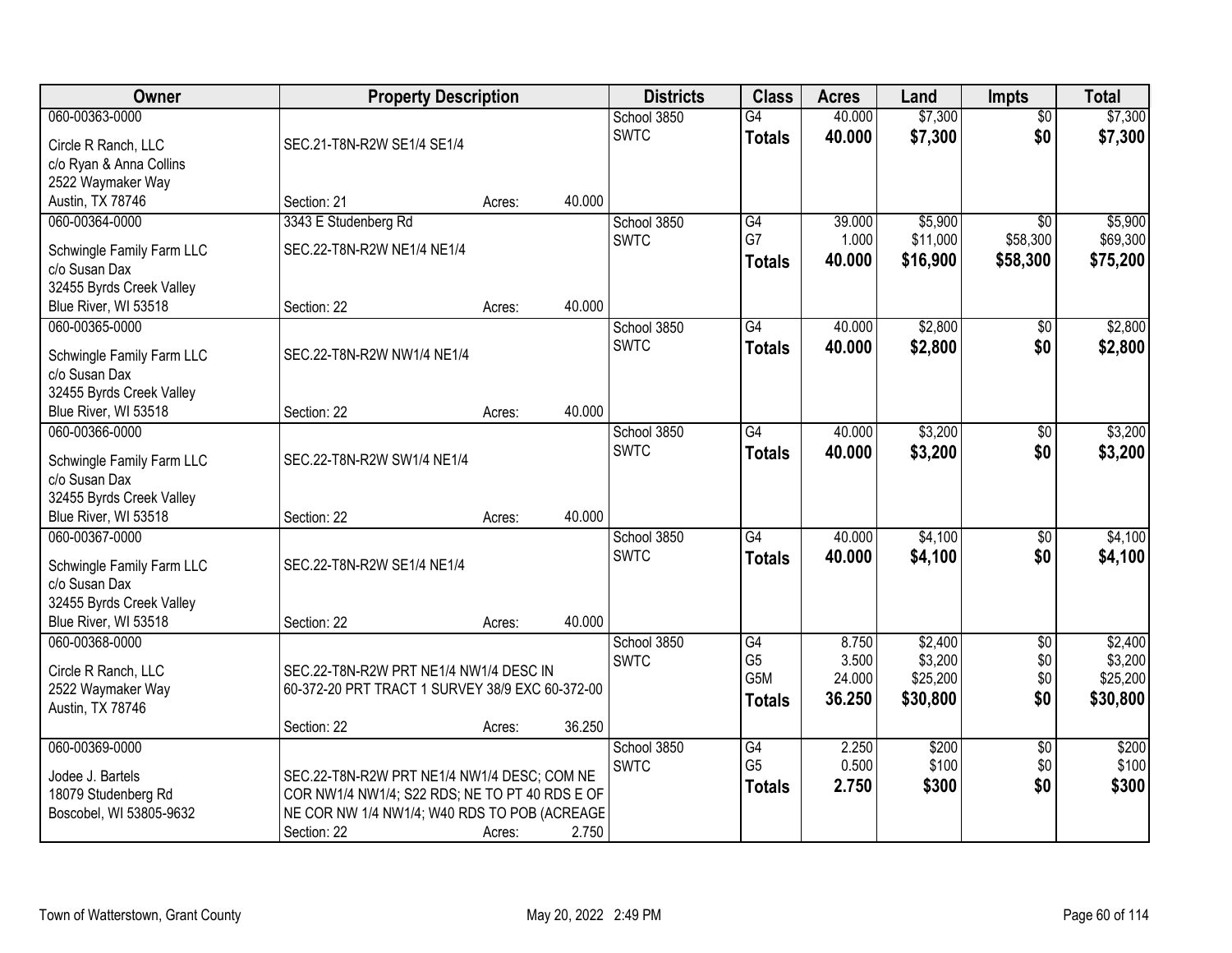| Owner                        | <b>Property Description</b>                           |        |        | <b>Districts</b> | <b>Class</b>    | <b>Acres</b> | Land       | Impts           | <b>Total</b> |
|------------------------------|-------------------------------------------------------|--------|--------|------------------|-----------------|--------------|------------|-----------------|--------------|
| 060-00370-0000               | 18079 Studenberg Rd                                   |        |        | School 3850      | G4              | 35.000       | \$2,400    | $\overline{50}$ | \$2,400      |
| Jodee J. Bartels             | SEC.22-T8N-R2W NW1/4 NW1/4                            |        |        | <b>SWTC</b>      | G7              | 5.000        | \$19,400   | \$148,000       | \$167,400    |
| 18079 Studenberg Rd          |                                                       |        |        |                  | <b>Totals</b>   | 40.000       | \$21,800   | \$148,000       | \$169,800    |
| Boscobel, WI 53805-9632      |                                                       |        |        |                  |                 |              |            |                 |              |
|                              | Section: 22                                           | Acres: | 40.000 |                  |                 |              |            |                 |              |
| 060-00371-0000               |                                                       |        |        | School 3850      | $\overline{G6}$ | 18.000       | \$37,800   | $\overline{50}$ | \$37,800     |
| Circle R Ranch, LLC          | SEC.22-T8N-R2W SW1/4 NW1/4                            |        |        | <b>SWTC</b>      | W <sub>6</sub>  | 22.000       | (\$46,200) | \$0             | \$0          |
| c/o Ryan & Anna Collins      |                                                       |        |        |                  | <b>Totals</b>   | 40.000       | \$37,800   | \$0             | \$37,800     |
| 2522 Waymaker Way            |                                                       |        |        |                  |                 |              |            |                 |              |
| Austin, TX 78746             | Section: 22                                           | Acres: | 40.000 |                  |                 |              |            |                 |              |
| 060-00372-0000               | 17992 Studenberg Rd                                   |        |        | School 3850      | G <sub>1</sub>  | 2.000        | \$14,500   | \$102,700       | \$117,200    |
| Skeets Millard Valley School | SEC.22-T8N-R2W PRT NE1/4 NW1/4 & SE1/4 NW1/4          |        |        | <b>SWTC</b>      | <b>Totals</b>   | 2.000        | \$14,500   | \$102,700       | \$117,200    |
| c/o Olyve Jenab              | PARCEL "A" SURVEY 41/27 DESC: COM N1/4 COR            |        |        |                  |                 |              |            |                 |              |
| 17992 Studenberg Rd          | SEC 22; S 00D 04' W 1286.04'; N 88D 54' W 855.06'; S  |        |        |                  |                 |              |            |                 |              |
| Boscobel, WI 53805           | Section: 22                                           | Acres: | 2.000  |                  |                 |              |            |                 |              |
| 060-00372-0010               | Studenberg Rd                                         |        |        | School 3850      | G4              | 0.250        | \$100      | \$0             | \$100        |
| Circle R Ranch, LLC          | SEC.22-T8N-R2W SE1/4 NW1/4 EXC 60-372-00              |        |        | <b>SWTC</b>      | G5M             | 30.000       | \$31,500   | \$0             | \$31,500     |
| c/o Ryan & Anna Collins      |                                                       |        |        |                  | <b>Totals</b>   | 30.250       | \$31,600   | \$0             | \$31,600     |
| 2522 Waymaker Way            |                                                       |        |        |                  |                 |              |            |                 |              |
| Austin, TX 78746             | Section: 22                                           | Acres: | 30.250 |                  |                 |              |            |                 |              |
| 060-00372-0020               | Studenberg Rd                                         |        |        | School 3850      | $\overline{G4}$ | 7.750        | \$1,900    | $\overline{50}$ | \$1,900      |
| Circle R Ranch, LLC          | SEC.22-T8N-R2W PRT SE1/4 NW1/4 TRACT 1                |        |        | <b>SWTC</b>      | <b>Totals</b>   | 7.750        | \$1,900    | \$0             | \$1,900      |
| 2522 Waymaker Way            | SURVEY 38/9 DESC: COM N1/4 COR SEC 22, BEING          |        |        |                  |                 |              |            |                 |              |
| Austin, TX 78746             | POB; S 00D 04' W 1666.54'; N 89D 55' W 805.25'; N 49D |        |        |                  |                 |              |            |                 |              |
|                              | Section: 22                                           | Acres: | 7.750  |                  |                 |              |            |                 |              |
| 060-00373-0000               |                                                       |        |        | School 3850      | G4              | 6.000        | \$1,100    | $\overline{50}$ | \$1,100      |
| Circle R Ranch, LLC          | SEC.22-T8N-R2W NE1/4 SW1/4                            |        |        | <b>SWTC</b>      | G5M             | 34.000       | \$35,700   | \$0             | \$35,700     |
| c/o Ryan & Anna Collins      |                                                       |        |        |                  | <b>Totals</b>   | 40.000       | \$36,800   | \$0             | \$36,800     |
| 2522 Waymaker Way            |                                                       |        |        |                  |                 |              |            |                 |              |
| Austin, TX 78746             | Section: 22                                           | Acres: | 40.000 |                  |                 |              |            |                 |              |
| 060-00374-0000               |                                                       |        |        | School 3850      | G6              | 18.000       | \$37,800   | $\overline{50}$ | \$37,800     |
| Circle R Ranch, LLC          | SEC.22-T8N-R2W NW1/4 SW1/4                            |        |        | <b>SWTC</b>      | W <sub>6</sub>  | 22.000       | (\$46,200) | \$0             | \$0          |
| c/o Ryan & Anna Collins      |                                                       |        |        |                  | <b>Totals</b>   | 40.000       | \$37,800   | \$0             | \$37,800     |
| 2522 Waymaker Way            |                                                       |        |        |                  |                 |              |            |                 |              |
| Austin, TX 78746             | Section: 22                                           | Acres: | 40.000 |                  |                 |              |            |                 |              |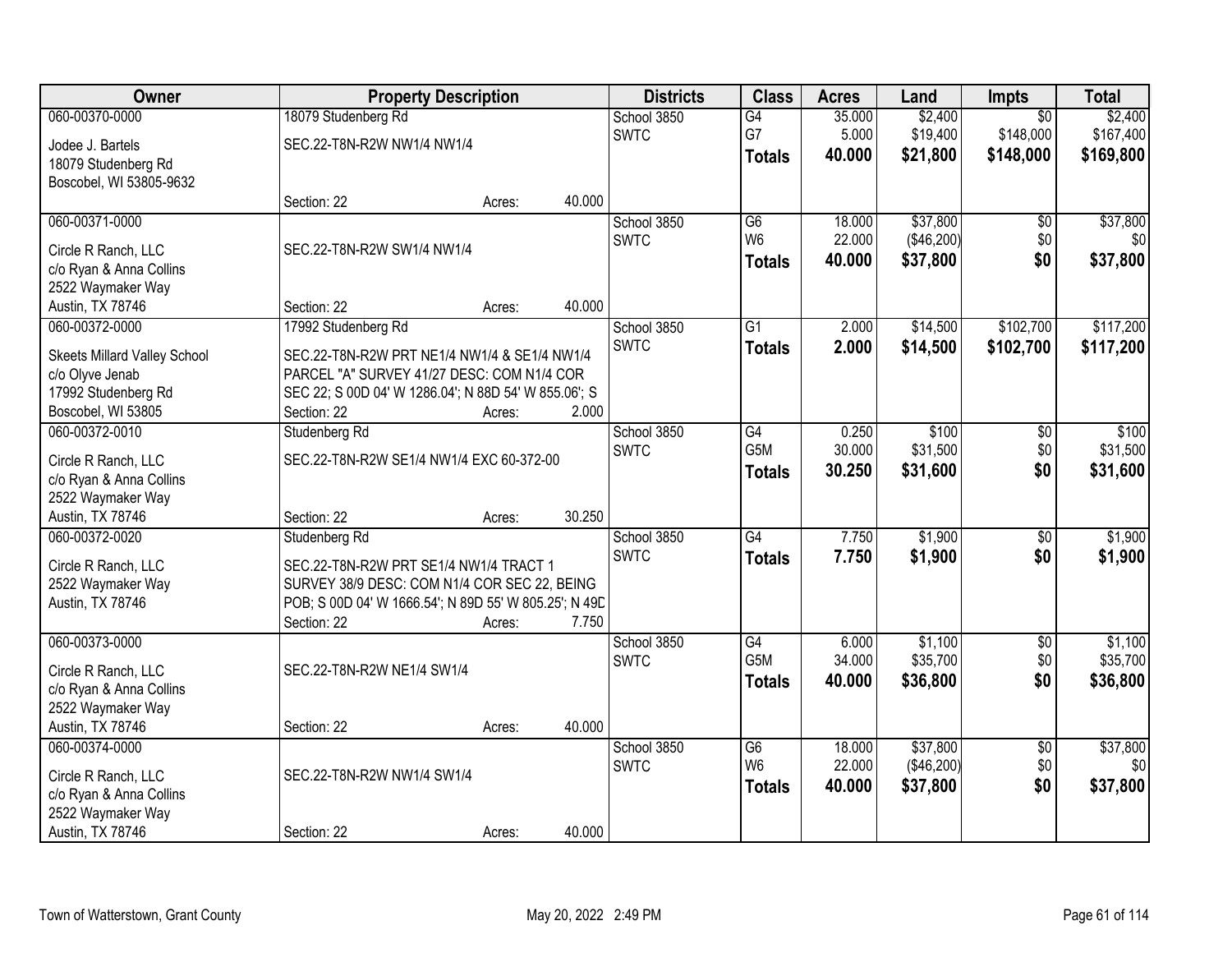| Owner                                            | <b>Property Description</b>        |                                                         |        | <b>Districts</b>           | <b>Class</b>                     | <b>Acres</b>     | Land                | <b>Impts</b>    | <b>Total</b>        |
|--------------------------------------------------|------------------------------------|---------------------------------------------------------|--------|----------------------------|----------------------------------|------------------|---------------------|-----------------|---------------------|
| 060-00375-0000                                   |                                    |                                                         |        | School 3850                | W8                               | 40.000           | ( \$84,000)         | $\overline{50}$ | \$0                 |
| Circle Tk Ranch LLC                              | SEC.22-T8N-R2W SW1/4 SW1/4         |                                                         |        | <b>SWTC</b>                | <b>Totals</b>                    | 40.000           | \$0                 | \$0             | \$0                 |
| 2522 Waymaker Way                                |                                    |                                                         |        |                            |                                  |                  |                     |                 |                     |
| Austin, TX 78746                                 |                                    |                                                         |        |                            |                                  |                  |                     |                 |                     |
|                                                  | Section: 22                        | Acres:                                                  | 40.000 |                            |                                  |                  |                     |                 |                     |
| 060-00376-0000                                   |                                    |                                                         |        | School 3850                | W8                               | 40.000           | ( \$84,000)         | $\overline{50}$ | \$0                 |
| Circle Tk Ranch LLC                              | SEC.22-T8N-R2W SE1/4 SW1/4         |                                                         |        | <b>SWTC</b>                | <b>Totals</b>                    | 40,000           | \$0                 | \$0             | \$0                 |
| 2522 Waymaker Way                                |                                    |                                                         |        |                            |                                  |                  |                     |                 |                     |
| Austin, TX 78746                                 |                                    |                                                         |        |                            |                                  |                  |                     |                 |                     |
|                                                  | Section: 22                        | Acres:                                                  | 40.000 |                            |                                  |                  |                     |                 |                     |
| 060-00377-0000                                   |                                    |                                                         |        | School 3850<br><b>SWTC</b> | $\overline{G4}$                  | 40.000<br>40.000 | \$2,800<br>\$2,800  | \$0<br>\$0      | \$2,800<br>\$2,800  |
| Schwingle Family Farm LLC                        | SEC.22-T8N-R2W NE1/4 SE1/4         |                                                         |        |                            | <b>Totals</b>                    |                  |                     |                 |                     |
| c/o Susan Dax                                    |                                    |                                                         |        |                            |                                  |                  |                     |                 |                     |
| 32455 Byrds Creek Valley<br>Blue River, WI 53518 | Section: 22                        | Acres:                                                  | 40.000 |                            |                                  |                  |                     |                 |                     |
| 060-00378-0000                                   |                                    |                                                         |        | School 3850                | W8                               | 40.000           | ( \$84,000)         | $\sqrt{6}$      | \$0                 |
|                                                  |                                    |                                                         |        | <b>SWTC</b>                | <b>Totals</b>                    | 40,000           | \$0                 | \$0             | \$0                 |
| Circle Tk Ranch LLC                              |                                    | *********************************EFFECTIVE NOVEMBER 12, |        |                            |                                  |                  |                     |                 |                     |
| 2522 Waymaker Way<br>Austin, TX 78746            | 2018 - MFL 40.00 ACRES             |                                                         |        |                            |                                  |                  |                     |                 |                     |
|                                                  | Section: 22                        | Acres:                                                  | 40.000 |                            |                                  |                  |                     |                 |                     |
| 060-00379-0000                                   |                                    |                                                         |        | School 3850                | W8                               | 40.000           | ( \$84,000)         | $\overline{50}$ | $\overline{50}$     |
|                                                  |                                    |                                                         |        | <b>SWTC</b>                | <b>Totals</b>                    | 40.000           | \$0                 | \$0             | \$0                 |
| Circle Tk Ranch LLC<br>2522 Waymaker Way         | 2018 - MFL 40.0 ACRES              |                                                         |        |                            |                                  |                  |                     |                 |                     |
| Austin, TX 78746                                 |                                    |                                                         |        |                            |                                  |                  |                     |                 |                     |
|                                                  | Section: 22                        | Acres:                                                  | 40.000 |                            |                                  |                  |                     |                 |                     |
| 060-00380-0000                                   | 17603 County Rd T                  |                                                         |        | School 3850                | $\overline{G1}$                  | 0.250            | \$3,000             | \$5,300         | \$8,300             |
| Mark, Paul Hodel et al                           | SEC.22-T8N-R2W SE1/4 SE1/4         |                                                         |        | <b>SWTC</b>                | G <sub>6</sub>                   | 39.750           | \$83,500            | \$0             | \$83,500            |
| 6498 Purcell Rd                                  |                                    |                                                         |        |                            | <b>Totals</b>                    | 40.000           | \$86,500            | \$5,300         | \$91,800            |
| Belleville, WI 53508                             |                                    |                                                         |        |                            |                                  |                  |                     |                 |                     |
|                                                  | Section: 22                        | Acres:                                                  | 40.000 |                            |                                  |                  |                     |                 |                     |
| 060-00381-0000                                   | 18002 Doyle Rd                     |                                                         |        | School 3850                | G1                               | 0.250            | \$3,000             | \$1,600         | \$4,600             |
| Malcolm A. Greeley                               | SEC.23-T8N-R2W NE1/4 NE1/4 EXC HWY |                                                         |        | <b>SWTC</b>                | G <sub>5</sub><br>G <sub>6</sub> | 8.500<br>31.210  | \$7,200<br>\$65,500 | \$0<br>\$0      | \$7,200<br>\$65,500 |
| 111 Martha St                                    |                                    |                                                         |        |                            | <b>Totals</b>                    | 39.960           | \$75,700            | \$1,600         | \$77,300            |
| Blue River, WI 53518                             |                                    |                                                         |        |                            |                                  |                  |                     |                 |                     |
|                                                  | Section: 23                        | Acres:                                                  | 39.960 |                            |                                  |                  |                     |                 |                     |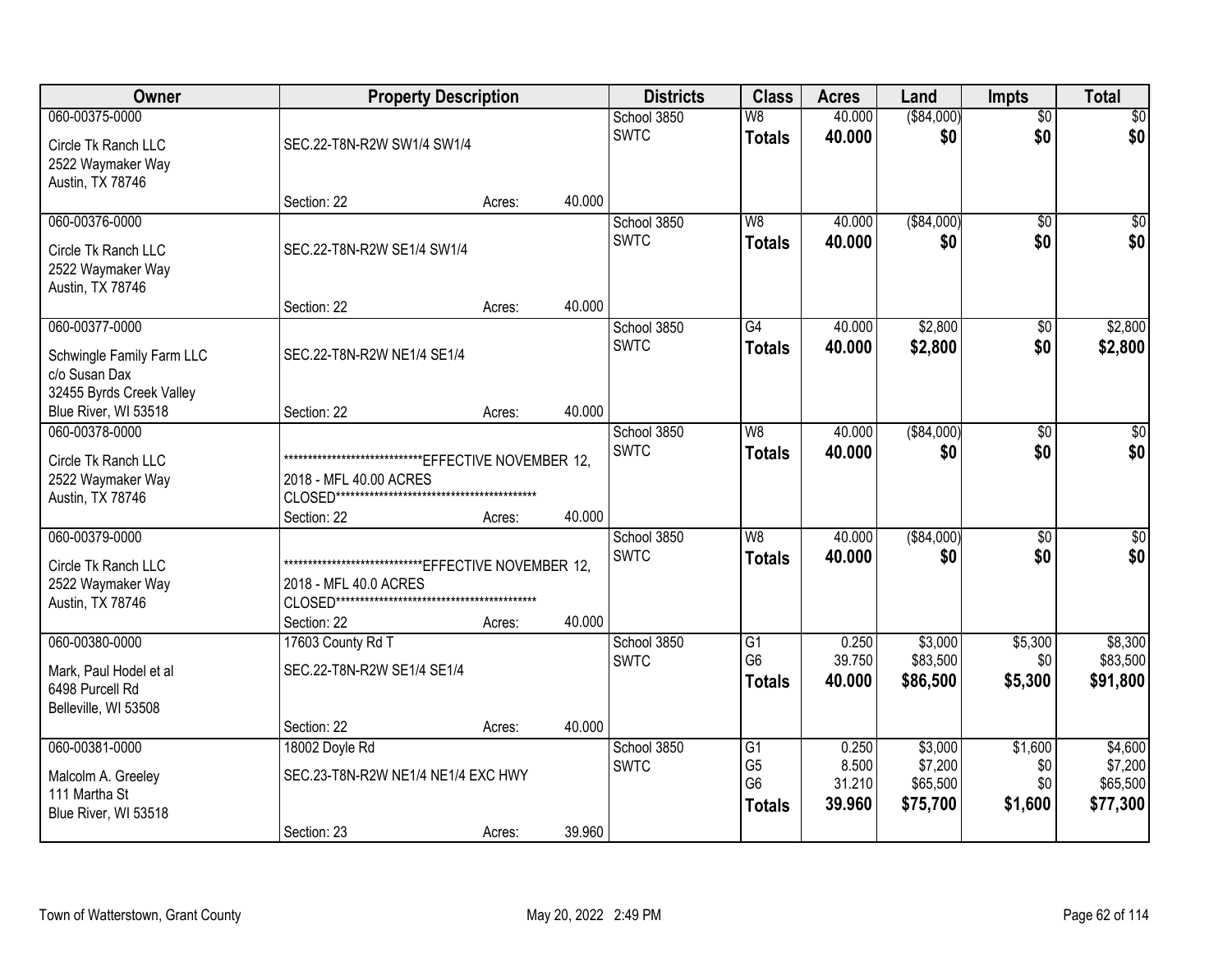| Owner                                 | <b>Property Description</b>                           | <b>Districts</b> | <b>Class</b>               | <b>Acres</b>                      | Land            | <b>Impts</b>         | <b>Total</b>           |                       |
|---------------------------------------|-------------------------------------------------------|------------------|----------------------------|-----------------------------------|-----------------|----------------------|------------------------|-----------------------|
| 060-00382-0000                        | County Rd T                                           |                  | School 3850                | G4                                | 17.510          | \$1,500              | $\overline{50}$        | \$1,500               |
| East Ridge Farm LLC                   | SEC.23-T8N-R2W NW1/4 NE1/4 W OF CTY T EXC FOR         |                  | <b>SWTC</b>                | G <sub>5</sub>                    | 5.470           | \$1,200              | \$0                    | \$1,200               |
| 4904 Champions run                    | <b>HWY</b>                                            |                  |                            | <b>Totals</b>                     | 22,980          | \$2,700              | \$0                    | \$2,700               |
| Middleton, WI 53562                   |                                                       | 22.980           |                            |                                   |                 |                      |                        |                       |
| 060-00382-0010                        | Section: 23<br>Acres:<br>County Rd T                  |                  | School 3850                | G4                                | 8.250           | \$1,200              | \$0                    | \$1,200               |
|                                       |                                                       |                  | <b>SWTC</b>                | G <sub>5</sub>                    | 1.000           | \$100                | \$0                    | \$100                 |
| Starship Acres LLC                    | SEC.23-T8N-R2W NW1/4 NE1/4 E OF CTY T EXC FOR         |                  |                            | <b>Totals</b>                     | 9.250           | \$1,300              | \$0                    | \$1,300               |
| 3675 Redhawk Ln<br>Mt Horeb, WI 53572 | HWY & EXC 60-382-20                                   |                  |                            |                                   |                 |                      |                        |                       |
|                                       | Section: 23<br>Acres:                                 | 9.250            |                            |                                   |                 |                      |                        |                       |
| 060-00382-0020                        | County Rd T                                           |                  | School 3850                | X4                                | 1.030           | \$0                  | \$0                    | \$0                   |
| Watterstown Township                  | SEC.23-T8N-R2W PRT NW1/4 NE1/4 PARCEL "A"             |                  | <b>SWTC</b>                | <b>Totals</b>                     | 1.030           | \$0                  | \$0                    | \$0                   |
| 16997 Larson Rd                       | SURVEY 41/55 DESC: COM N1/4 COR SEC 23; S 89D         |                  |                            |                                   |                 |                      |                        |                       |
| Boscobel, WI 53805                    | 11' E 1330.79'; S 00D 18' E 75.94' TO POB; S00D 18' E |                  |                            |                                   |                 |                      |                        |                       |
|                                       | Section: 23<br>Acres:                                 | 1.030            |                            |                                   |                 |                      |                        |                       |
| 060-00383-0000                        | 17916 County Rd T                                     |                  | School 3850                | G4                                | 6.000           | \$1,400              | \$0                    | \$1,400               |
| Starship Acres LLC                    | SEC.23-T8N-R2W SW1/4 NE1/4 E OF CTY T EXC HWY         |                  | <b>SWTC</b>                | G <sub>5</sub><br>G7              | 20.200<br>2.000 | \$28,000<br>\$13,100 | \$0<br>\$137,600       | \$28,000<br>\$150,700 |
| 3675 Redhawk Ln                       |                                                       |                  |                            | <b>Totals</b>                     | 28.200          | \$42,500             | \$137,600              | \$180,100             |
| Mt Horeb, WI 53572                    |                                                       |                  |                            |                                   |                 |                      |                        |                       |
|                                       | Section: 23<br>Acres:                                 | 28.200           |                            |                                   |                 |                      |                        |                       |
| 060-00383-0010                        | County Rd T                                           |                  | School 3850<br><b>SWTC</b> | $\overline{G4}$<br>G <sub>5</sub> | 7.230<br>1.000  | \$1,200<br>\$100     | $\overline{50}$<br>\$0 | \$1,200<br>\$100      |
| East Ridge Farm LLC                   | SEC.23-T8N-R2W SW1/4 NE1/4 W OF CTY T EXC HWY         |                  |                            | <b>Totals</b>                     | 8.230           | \$1,300              | \$0                    | \$1,300               |
| 4904 Champions run                    |                                                       |                  |                            |                                   |                 |                      |                        |                       |
| Middleton, WI 53562                   | Section: 23<br>Acres:                                 | 8.230            |                            |                                   |                 |                      |                        |                       |
| 060-00384-0000                        | County Rd T                                           |                  | School 3850                | $\overline{G4}$                   | 40.000          | \$2,800              | $\sqrt{6}$             | \$2,800               |
|                                       |                                                       |                  | <b>SWTC</b>                | <b>Totals</b>                     | 40.000          | \$2,800              | \$0                    | \$2,800               |
| Starship Acres LLC<br>3675 Redhawk Ln | SEC.23-T8N-R2W SE1/4 NE1/4                            |                  |                            |                                   |                 |                      |                        |                       |
| Mt Horeb, WI 53572                    |                                                       |                  |                            |                                   |                 |                      |                        |                       |
|                                       | Section: 23<br>Acres:                                 | 40.000           |                            |                                   |                 |                      |                        |                       |
| 060-00385-0000                        | County Rd T                                           |                  | School 3850                | $\overline{G4}$                   | 40.000          | \$2,800              | $\overline{30}$        | \$2,800               |
| East Ridge Farm LLC                   | SEC.23-T8N-R2W NE1/4 NW1/4                            |                  | <b>SWTC</b>                | <b>Totals</b>                     | 40.000          | \$2,800              | \$0                    | \$2,800               |
| 4904 Champions run                    |                                                       |                  |                            |                                   |                 |                      |                        |                       |
| Middleton, WI 53562                   |                                                       |                  |                            |                                   |                 |                      |                        |                       |
|                                       | Section: 23<br>Acres:                                 | 40.000           |                            |                                   |                 |                      |                        |                       |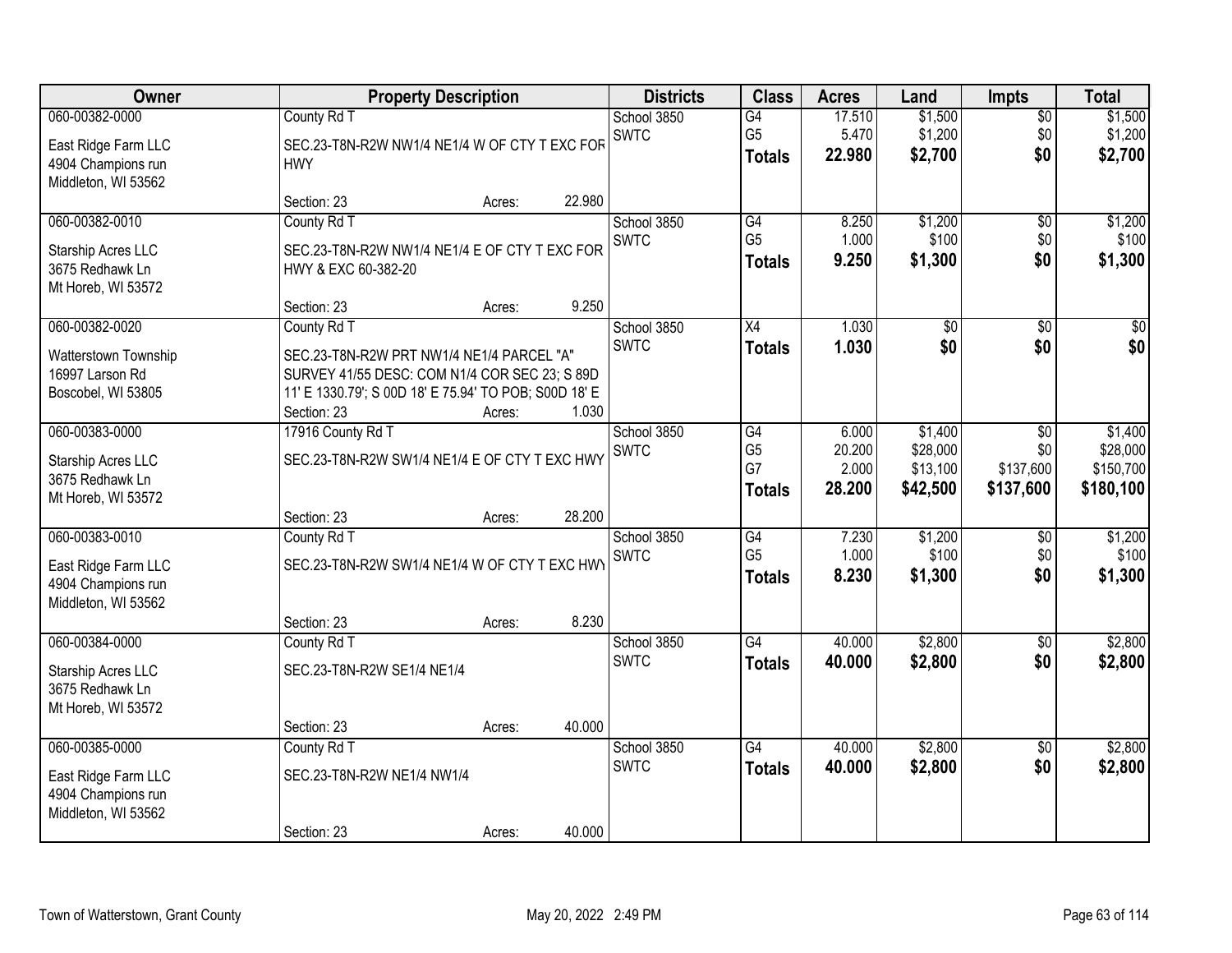| <b>Owner</b>        | <b>Property Description</b>                      |             |               | <b>Districts</b> | <b>Class</b>         | <b>Acres</b>    | Land                         | <b>Impts</b>    | <b>Total</b>     |
|---------------------|--------------------------------------------------|-------------|---------------|------------------|----------------------|-----------------|------------------------------|-----------------|------------------|
| 060-00386-0000      | County Rd T                                      |             |               | School 3850      | $\overline{G4}$      | 40.000          | \$3,200                      | $\overline{50}$ | \$3,200          |
| East Ridge Farm LLC | SEC.23-T8N-R2W NW1/4 NW1/4                       |             |               | <b>SWTC</b>      | <b>Totals</b>        | 40.000          | \$3,200                      | \$0             | \$3,200          |
| 4904 Champions run  |                                                  |             |               |                  |                      |                 |                              |                 |                  |
| Middleton, WI 53562 |                                                  |             |               |                  |                      |                 |                              |                 |                  |
|                     | Section: 23                                      | Acres:      | 40.000        |                  |                      |                 |                              |                 |                  |
| 060-00387-0000      | County Rd T                                      |             |               | School 3850      | G4                   | 40.000          | \$5,000                      | $\overline{50}$ | \$5,000          |
| East Ridge Farm LLC | SEC.23-T8N-R2W SW1/4 NW1/4                       |             |               | <b>SWTC</b>      | <b>Totals</b>        | 40.000          | \$5,000                      | \$0             | \$5,000          |
| 4904 Champions run  |                                                  |             |               |                  |                      |                 |                              |                 |                  |
| Middleton, WI 53562 |                                                  |             |               |                  |                      |                 |                              |                 |                  |
|                     | Section: 23                                      | Acres:      | 40.000        |                  |                      |                 |                              |                 |                  |
| 060-00388-0000      | County Rd T                                      |             |               | School 3850      | G4                   | 40.000          | \$4,300                      | \$0             | \$4,300          |
| East Ridge Farm LLC | SEC.23-T8N-R2W SE1/4 NW1/4                       |             |               | <b>SWTC</b>      | <b>Totals</b>        | 40.000          | \$4,300                      | \$0             | \$4,300          |
| 4904 Champions run  |                                                  |             |               |                  |                      |                 |                              |                 |                  |
| Middleton, WI 53562 |                                                  |             |               |                  |                      |                 |                              |                 |                  |
|                     | Section: 23                                      | Acres:      | 40.000        |                  |                      |                 |                              |                 |                  |
| 060-00389-0000      |                                                  |             |               | School 3850      | $\overline{G4}$      | 5.410           | \$800                        | \$0             | \$800            |
| Jay C. Frazier      | SEC.23-T8N-R2W NE1/4 SW1/4 EXC 60-389-10         | <b>SWTC</b> | <b>Totals</b> | 5.410            | \$800                | \$0             | \$800                        |                 |                  |
| 17783 County Rd T   |                                                  |             |               |                  |                      |                 |                              |                 |                  |
| Boscobel, WI 53805  |                                                  |             |               |                  |                      |                 |                              |                 |                  |
|                     | Section: 23                                      | Acres:      | 5.410         |                  |                      |                 |                              |                 |                  |
| 060-00389-0010      |                                                  |             |               | School 3850      | $\overline{G4}$      | 4.850           | \$800                        | \$0             | \$800            |
| John T. Devine      | SEC.23-T8N-R2W PRT NE1/4 SW1/4 DESC; COM W1/4    |             |               | <b>SWTC</b>      | G5M                  | 0.490           | \$500                        | \$0             | \$500            |
| Nancy L. Devine     | COR SEC 23; S0D25M E1293.91'; S88D37M E2503.03'; |             |               |                  | G7<br>W <sub>6</sub> | 0.250<br>29.000 | \$1,900<br>$($ \$60,900) $ $ | \$100<br>\$0    | \$2,000<br>\$0   |
| 17889 County Rd T   | N0D48M E1118.14'; S89D11M E551.84'; N9D56M       |             |               |                  |                      | 34.590          | \$3,200                      | \$100           | \$3,300          |
| Boscobel, WI 53805  | Section: 23                                      | Acres:      | 34.590        |                  | <b>Totals</b>        |                 |                              |                 |                  |
| 060-00390-0000      |                                                  |             |               | School 3850      | W <sub>6</sub>       | 40.000          | ( \$84,000)                  | $\overline{30}$ | $\overline{\$0}$ |
| John T. Devine      | SEC.23-T8N-R2W NW1/4 SW1/4 DESC IN 60-389-10     |             |               | <b>SWTC</b>      | <b>Totals</b>        | 40.000          | \$0                          | \$0             | \$0              |
| Nancy L. Devine     | MFL-CLOSED IN 2012                               |             |               |                  |                      |                 |                              |                 |                  |
| 17889 County Rd T   |                                                  |             |               |                  |                      |                 |                              |                 |                  |
| Boscobel, WI 53805  | Section: 23                                      | Acres:      | 40.000        |                  |                      |                 |                              |                 |                  |
| 060-00391-0000      |                                                  |             |               | School 3850      | G4                   | 2.000           | \$300                        | $\overline{50}$ | \$300            |
| William C. Grinnell | SEC.23-T8N-R2W SW1/4 SW1/4                       |             |               | <b>SWTC</b>      | G <sub>5</sub>       | 5.000           | \$7,700                      | \$0             | \$7,700          |
| Sally J. Grinnell   |                                                  |             |               |                  | G <sub>5</sub> M     | 33.000          | \$34,700                     | \$0             | \$34,700         |
| 1103 Oakes Rd       |                                                  |             |               |                  | <b>Totals</b>        | 40.000          | \$42,700                     | \$0             | \$42,700         |
| Boscobel, WI 53805  | Section: 23                                      | Acres:      | 40.000        |                  |                      |                 |                              |                 |                  |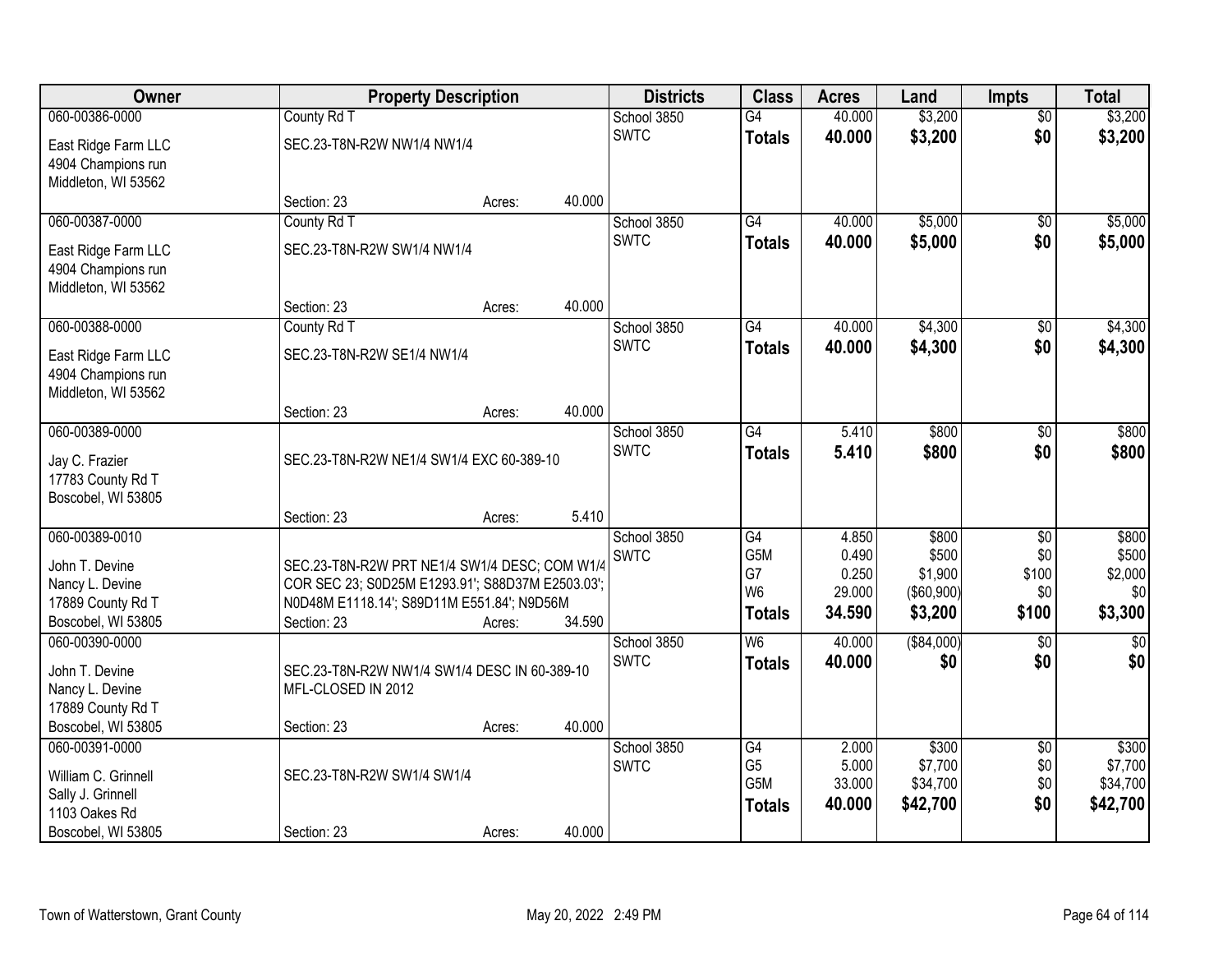| Owner                                                                                          | <b>Property Description</b>                                                                                                                                                                              | <b>Districts</b>           | <b>Class</b>                                              | <b>Acres</b>                       | Land                                        | <b>Impts</b>                              | <b>Total</b>                                |
|------------------------------------------------------------------------------------------------|----------------------------------------------------------------------------------------------------------------------------------------------------------------------------------------------------------|----------------------------|-----------------------------------------------------------|------------------------------------|---------------------------------------------|-------------------------------------------|---------------------------------------------|
| 060-00392-0000<br>William C. Grinnell<br>Sally J. Grinnell<br>1103 Oakes Rd                    | SEC.23-T8N-R2W SE1/4 SW1/4 & 16' R/W IN SW1/4<br>SE1/4 EXC 60-392-10                                                                                                                                     | School 3850<br><b>SWTC</b> | $\overline{G4}$<br>G <sub>5</sub><br>G5M<br><b>Totals</b> | 6.000<br>7.000<br>24.670<br>37.670 | \$1,200<br>\$10,700<br>\$25,900<br>\$37,800 | $\overline{50}$<br>\$0<br>\$0<br>\$0      | \$1,200<br>\$10,700<br>\$25,900<br>\$37,800 |
| Boscobel, WI 53805                                                                             | 37.670<br>Section: 23<br>Acres:                                                                                                                                                                          |                            |                                                           |                                    |                                             |                                           |                                             |
| 060-00392-0010<br>Jay C. Frazier<br>17783 County Rd T<br>Boscobel, WI 53805                    | SEC.23-T8N-R2W SURVEY 35/66 PRT SE1/4 SW1/4<br>COM AT SE CNR OF THE S.E.1/4 OF THE S.W.1/4; N<br>00? 10' 54" E ALG THE E LN OF SD S.E.1/4 OF THE<br>2.330<br>Section: 23<br>Acres:                       | School 3850<br><b>SWTC</b> | $\overline{G6}$<br><b>Totals</b>                          | 2.330<br>2.330                     | \$4,900<br>\$4,900                          | $\overline{50}$<br>\$0                    | \$4,900<br>\$4,900                          |
| 060-00393-0000<br>Daniel E. Gorecki<br>2030 Hawthorne Dr<br>Elm Grove, WI 53122                | County Rd T<br>SEC.23-T8N-R2W NE1/4 SE1/4<br>40.000<br>Section: 23<br>Acres:                                                                                                                             | School 3850<br><b>SWTC</b> | G4<br>G5M<br>Totals                                       | 2.000<br>38.000<br>40.000          | \$300<br>\$39,900<br>\$40,200               | $\overline{50}$<br>\$0<br>\$0             | \$300<br>\$39,900<br>\$40,200               |
| 060-00394-0000<br>Jay C. Frazier<br>17783 County Rd T<br>Boscobel, WI 53805                    | SEC.23-T8N-R2W NW1/4 SE1/4 EXC 60-394-10; EXC<br><b>HWY</b><br>33.950<br>Section: 23<br>Acres:                                                                                                           | School 3850<br><b>SWTC</b> | G4<br>G <sub>5</sub><br><b>Totals</b>                     | 31.950<br>2.000<br>33.950          | \$6,100<br>\$100<br>\$6,200                 | \$0<br>\$0<br>\$0                         | \$6,100<br>\$100<br>\$6,200                 |
| 060-00394-0010<br>John T. Devine<br>Nancy L. Devine<br>17889 County Rd T<br>Boscobel, WI 53805 | 17889 County Rd T<br>SEC.23-T8N-R2W PRT NW1/4 SE1/4 DESC IN<br>60-389-10; EXC RD<br>2.150<br>Section: 23<br>Acres:                                                                                       | School 3850<br><b>SWTC</b> | G4<br>G7<br><b>Totals</b>                                 | 1.150<br>1.000<br>2.150            | \$200<br>\$11,000<br>\$11,200               | $\overline{50}$<br>\$154,800<br>\$154,800 | \$200<br>\$165,800<br>\$166,000             |
| 060-00395-0000<br>Jay C. Frazier<br>17783 County Rd T<br>Boscobel, WI 53805                    | 17783 County Rd T<br>SEC.23-T8N-R2W PRT SW1/4 SE1/4 EXC 60-396 &<br>60-397 & HWY<br>30.350<br>Section: 23<br>Acres:                                                                                      | School 3850<br><b>SWTC</b> | $\overline{G1}$<br>G4<br>G <sub>5</sub><br><b>Totals</b>  | 1.000<br>28.710<br>0.640<br>30.350 | \$12,000<br>\$6,800<br>\$200<br>\$19,000    | \$233,500<br>\$0<br>\$0<br>\$233,500      | \$245,500<br>\$6,800<br>\$200<br>\$252,500  |
| 060-00396-0000<br>Joseph J. Muench<br>3062 Forest Rd<br>Boscobel, WI 53805                     | 3062 Forest Rd<br>SEC.23-T8N-R2W PRT SW1/4 SE1/4 DESC; COM SE<br>COR SW1/4 SE1/4; N290'; SW' LY TO CTY T 250' N OF<br>S LN SW1/4 SE1/4; S TO S LN OF SW1/4 SE1/4; E ON<br>3.960<br>Section: 23<br>Acres: | School 3850<br><b>SWTC</b> | $\overline{G1}$<br>G <sub>5</sub><br><b>Totals</b>        | 1.000<br>2.960<br>3.960            | \$12,000<br>\$4,600<br>\$16,600             | \$160,600<br>\$0<br>\$160,600             | \$172,600<br>\$4,600<br>\$177,200           |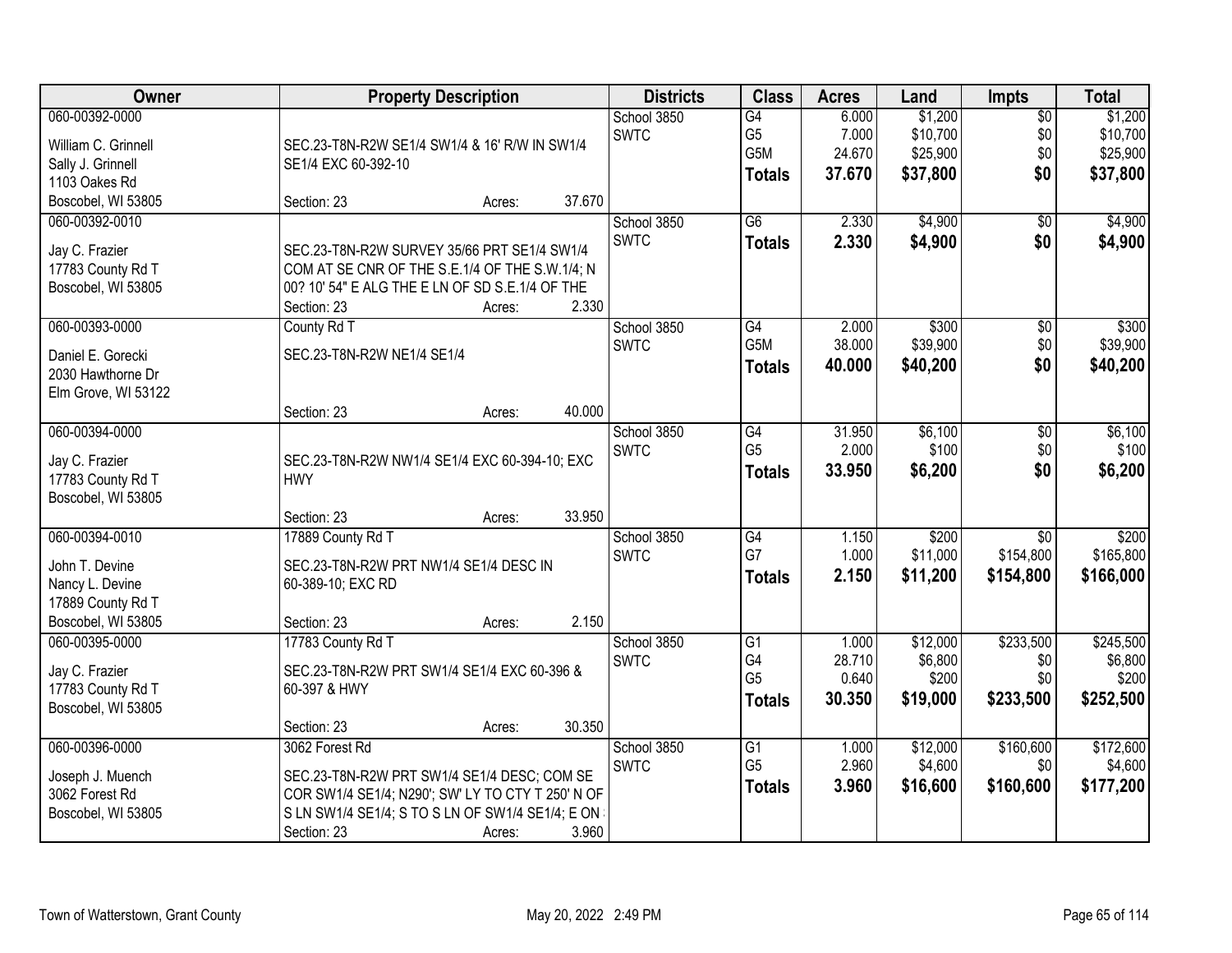| Owner                                                                                                 |                                                                                                                                                                                         | <b>Property Description</b> |        |                            | <b>Class</b>                                              | <b>Acres</b>                        | Land                                       | <b>Impts</b>             | <b>Total</b>                               |
|-------------------------------------------------------------------------------------------------------|-----------------------------------------------------------------------------------------------------------------------------------------------------------------------------------------|-----------------------------|--------|----------------------------|-----------------------------------------------------------|-------------------------------------|--------------------------------------------|--------------------------|--------------------------------------------|
| 060-00396-0010<br><b>Grant County Highway</b><br>PO Box 150<br>Lancaster, WI 53813                    | SEC.23-T8N-R2W PRT SEC 23 FOR HWY                                                                                                                                                       |                             |        | School 3850<br><b>SWTC</b> | $\overline{\text{X3}}$<br><b>Totals</b>                   | 10.930<br>10.930                    | $\overline{50}$<br>\$0                     | $\sqrt{$0}$<br>\$0       | \$0<br>\$0                                 |
|                                                                                                       | Section: 23                                                                                                                                                                             | Acres:                      | 10.930 |                            |                                                           |                                     |                                            |                          |                                            |
| 060-00397-0000<br>William C. Grinnell<br>Sally J. Grinnell<br>1103 Oakes Rd<br>Boscobel, WI 53805     | 17695 County Rd T<br>SEC.23-T8N-R2W SURVEY 35/66 PRT SW1/4 SE1/4<br>BEGIN AT SW CNR OF S.W.1/4 OF THE S.E.1/4; N 00?<br>10' 54" E ALONG THE WEST LINE OF SAID S.W.1/4 OF<br>Section: 23 | Acres:                      | 2.330  | School 3850<br><b>SWTC</b> | G5<br>G <sub>6</sub><br><b>Totals</b>                     | 1.000<br>1.330<br>2.330             | \$1,600<br>\$2,800<br>\$4,400              | \$0<br>\$0<br>\$0        | \$1,600<br>\$2,800<br>\$4,400              |
| 060-00398-0000<br>Daniel E. Gorecki<br>2030 Hawthorne Dr<br>Elm Grove, WI 53122                       | Forest Rd<br>SEC.23-T8N-R2W SE1/4 SE1/4<br>Section: 23                                                                                                                                  | Acres:                      | 40.000 | School 3850<br><b>SWTC</b> | $\overline{G4}$<br>G <sub>5</sub><br>G5M<br><b>Totals</b> | 27.500<br>10.500<br>2.000<br>40.000 | \$5,300<br>\$13,100<br>\$2,100<br>\$20,500 | \$0<br>\$0<br>\$0<br>\$0 | \$5,300<br>\$13,100<br>\$2,100<br>\$20,500 |
| 060-00399-0000<br>Logan E. Swenson<br>Hannah E. Baumeister<br>5417 E Legrand St<br>Boscobel, WI 53805 | SEC.24 T8N R2W NE1/4 NE1/4 (703/927)<br>Section: 24                                                                                                                                     | Acres:                      | 40.000 | School 3850<br><b>SWTC</b> | $\overline{G4}$<br><b>Totals</b>                          | 40.000<br>40.000                    | \$3,700<br>\$3,700                         | \$0<br>\$0               | \$3,700<br>\$3,700                         |
| 060-00400-0000<br>Phillip K. Smith<br>830 Waverly St<br>Lake Geneva, WI 53147                         | SEC.24 T8N R2W NW1/4 NE1/4 (703/927)<br>Section: 24                                                                                                                                     | Acres:                      | 40.000 | School 3850<br><b>SWTC</b> | $\overline{G4}$<br>G <sub>5</sub> M<br><b>Totals</b>      | 9.500<br>30.500<br>40.000           | \$2,000<br>\$32,100<br>\$34,100            | \$0<br>\$0<br>\$0        | \$2,000<br>\$32,100<br>\$34,100            |
| 060-00401-0000<br>Phillip K. Smith<br>830 Waverly St<br>Lake Geneva, WI 53147                         | SEC.24 T8N R2W SW1/4 NE1/4 (703/927)<br>Section: 24                                                                                                                                     | Acres:                      | 40.000 | School 3850<br><b>SWTC</b> | $\overline{G4}$<br>G <sub>5</sub> M<br><b>Totals</b>      | 23.500<br>16.500<br>40.000          | \$4,000<br>\$17,400<br>\$21,400            | $\sqrt{6}$<br>\$0<br>\$0 | \$4,000<br>\$17,400<br>\$21,400            |
| 060-00402-0000<br>Logan E. Swenson<br>Hannah E. Baumeister<br>5417 E Legrand St<br>Boscobel, WI 53805 | SEC.24 T8N R2W SE1/4 NE1/4 N OF RD (703/927)<br>ACREAGE CHANGE PER SURVEY 31/70<br>Section: 24                                                                                          | Acres:                      | 39.620 | School 3850<br><b>SWTC</b> | $\overline{G4}$<br><b>Totals</b>                          | 39.620<br>39.620                    | \$4,800<br>\$4,800                         | $\overline{30}$<br>\$0   | \$4,800<br>\$4,800                         |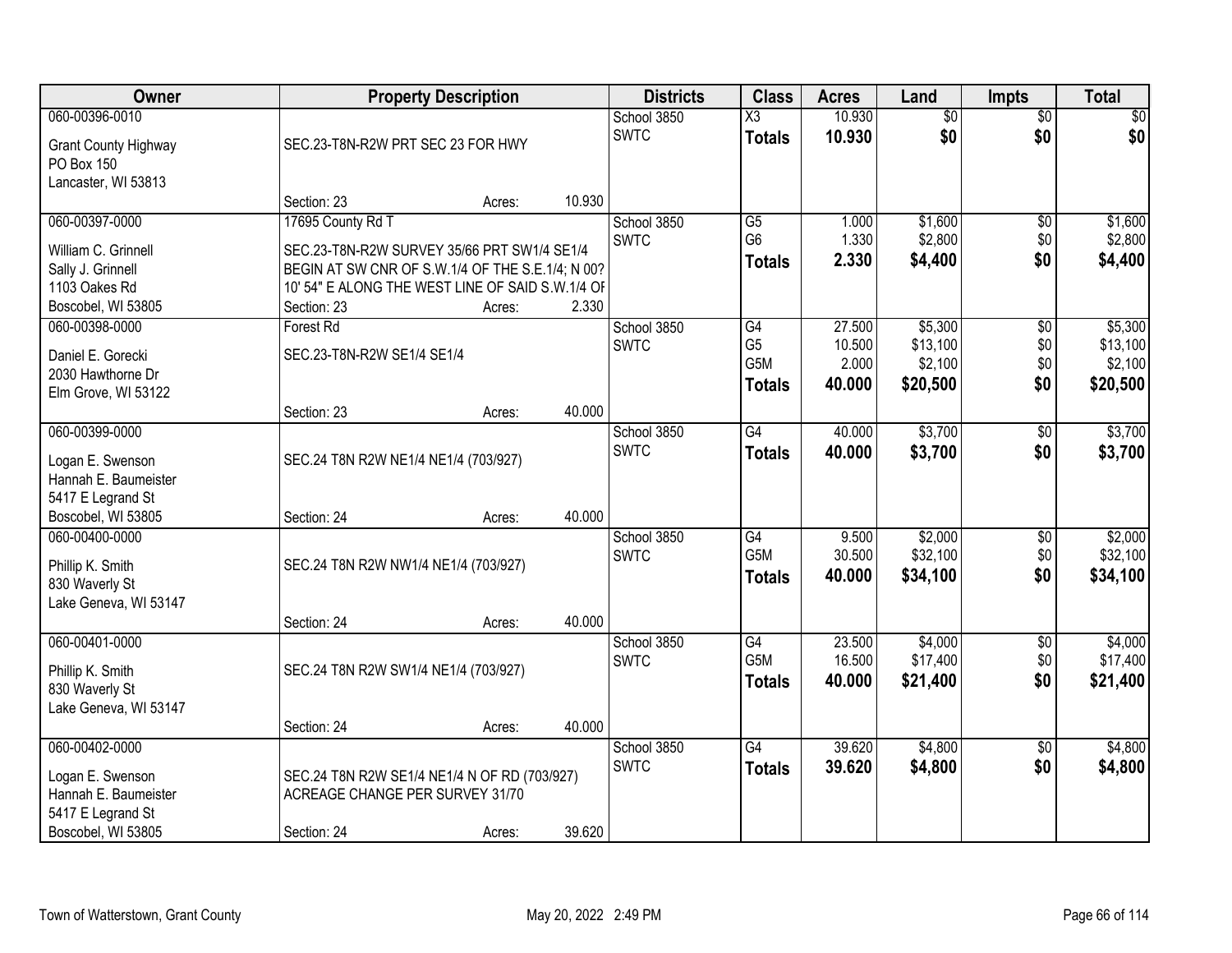| Owner                                                                         | <b>Property Description</b>                                                                                                                                                                                       | <b>Districts</b>           | <b>Class</b>                            | <b>Acres</b>                       | Land                                        | <b>Impts</b>                                 | <b>Total</b>                                |
|-------------------------------------------------------------------------------|-------------------------------------------------------------------------------------------------------------------------------------------------------------------------------------------------------------------|----------------------------|-----------------------------------------|------------------------------------|---------------------------------------------|----------------------------------------------|---------------------------------------------|
| 060-00403-0000<br>Six Springs Farm, LLC<br>4904 Champions run                 | SEC.24 T8N R2W SE1/4 NE1/4 S OF HWY                                                                                                                                                                               | School 3850<br><b>SWTC</b> | $\overline{G4}$<br><b>Totals</b>        | 0.380<br>0.380                     | \$100<br>\$100                              | $\overline{60}$<br>\$0                       | \$100<br>\$100                              |
| Middleton, WI 53562                                                           | 0.380<br>Section: 24<br>Acres:                                                                                                                                                                                    |                            |                                         |                                    |                                             |                                              |                                             |
| 060-00404-0000<br>Starship Acres LLC<br>3675 Redhawk Ln<br>Mt Horeb, WI 53572 | SEC.24 T8N R2W NE1/4 NW1/4 EXC SE COR 60 RDS<br>X60 RDS                                                                                                                                                           | School 3850<br><b>SWTC</b> | G4<br>G <sub>5</sub> M<br><b>Totals</b> | 7.000<br>10.500<br>17.500          | \$1,700<br>\$11,100<br>\$12,800             | \$0<br>\$0<br>\$0                            | \$1,700<br>\$11,100<br>\$12,800             |
| 060-00405-0000<br>Starship Acres LLC<br>3675 Redhawk Ln<br>Mt Horeb, WI 53572 | 17.500<br>Section: 24<br>Acres:<br>SEC.24 T8N R2W PRT NE1/4 NW1/4 DESC; COM SE<br>COR NW1/4; N140 RDS; W60 RDS; S60 RDS; W10<br>RDS; S40 RDS; W10 RDS; S40 RDS; E80 RDS TO POB<br>Section: 24<br>22.500<br>Acres: | School 3850<br><b>SWTC</b> | W8<br><b>Totals</b>                     | 22.500<br>22.500                   | (\$47,300)<br>\$0                           | \$0<br>\$0                                   | $\overline{\$0}$<br>\$0                     |
| 060-00406-0000<br>Starship Acres LLC<br>3675 Redhawk Ln<br>Mt Horeb, WI 53572 | 18066 Doyle Rd<br>SEC.24 T8N R2W NW1/4 NW1/4 EXC 5 A IN SW COR<br>35.000<br>Section: 24<br>Acres:                                                                                                                 | School 3850<br><b>SWTC</b> | G4<br>G5M<br>G7<br><b>Totals</b>        | 7.500<br>26.500<br>1.000<br>35.000 | \$2,100<br>\$27,900<br>\$11,000<br>\$41,000 | $\sqrt[6]{3}$<br>\$0<br>\$27,100<br>\$27,100 | \$2,100<br>\$27,900<br>\$38,100<br>\$68,100 |
| 060-00407-0000<br>Starship Acres LLC<br>3675 Redhawk Ln<br>Mt Horeb, WI 53572 | SEC.24 T8N R2W PRT NW1/4 NW1/4 DESC; COM SW<br>COR NW1/4; N40 RDS TO POB; E 40 RDS; N60 RDS;<br>W40 RDS; S 60 RDS TO POB (15A)<br>5.000<br>Section: 24<br>Acres:                                                  | School 3850<br><b>SWTC</b> | W <sub>8</sub><br><b>Totals</b>         | 5.000<br>5.000                     | (\$10,500)<br>\$0                           | $\overline{50}$<br>\$0                       | $\overline{50}$<br>\$0                      |
| 060-00408-0000<br>Starship Acres LLC<br>3675 Redhawk Ln<br>Mt Horeb, WI 53572 | SEC.24 T8N R2W SW1/4 NW1/4 EXC NW1/4 SW1/4<br><b>NW1/4</b><br>30.000<br>Section: 24<br>Acres:                                                                                                                     | School 3850<br><b>SWTC</b> | G4<br>G <sub>5</sub> M<br><b>Totals</b> | 2.000<br>28.000<br>30.000          | \$500<br>\$29,400<br>\$29,900               | $\sqrt{6}$<br>\$0<br>\$0                     | \$500<br>\$29,400<br>\$29,900               |
| 060-00409-0000<br>Starship Acres LLC<br>3675 Redhawk Ln<br>Mt Horeb, WI 53572 | SEC.24 T8N R2W PRT SW1/4 NW1/4 DESC IN 60-407<br>(15A PCL)<br>10.000<br>Section: 24<br>Acres:                                                                                                                     | School 3850<br><b>SWTC</b> | W8<br><b>Totals</b>                     | 10.000<br>10.000                   | (\$21,000)<br>\$0                           | $\overline{50}$<br>\$0                       | $\overline{50}$<br>\$0                      |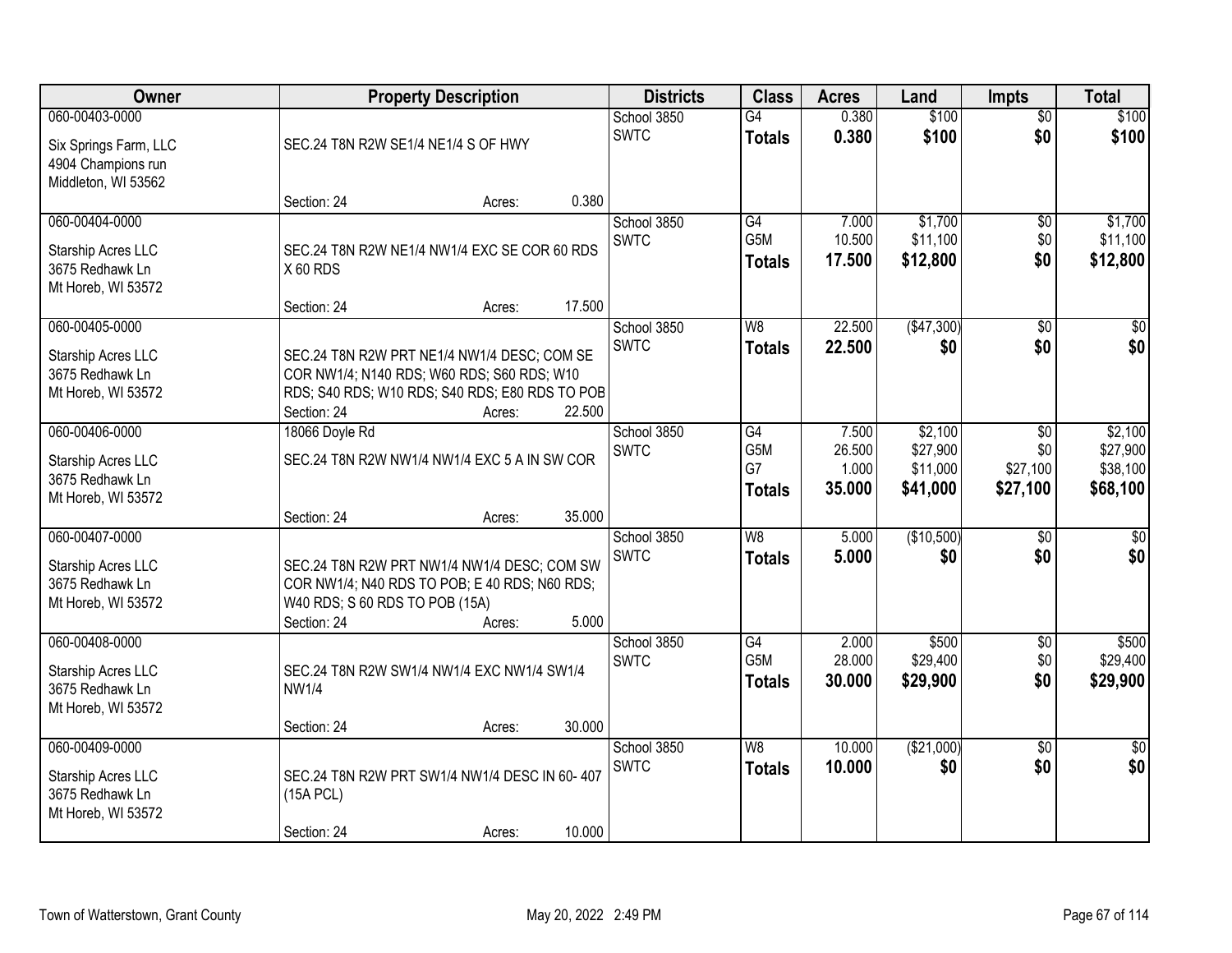| Owner                                                                                                   | <b>Property Description</b>                                                                                                                                                                            | <b>Districts</b>           | <b>Class</b>                                       | <b>Acres</b>                                | Land                                               | <b>Impts</b>                                        | <b>Total</b>                                       |
|---------------------------------------------------------------------------------------------------------|--------------------------------------------------------------------------------------------------------------------------------------------------------------------------------------------------------|----------------------------|----------------------------------------------------|---------------------------------------------|----------------------------------------------------|-----------------------------------------------------|----------------------------------------------------|
| 060-00410-0000<br>Starship Acres LLC<br>3675 Redhawk Ln<br>Mt Horeb, WI 53572                           | SEC.24 T8N R2W PRT SE1/4 NW1/4 DESC IN 60-405<br>(60A PCL)                                                                                                                                             | School 3850<br><b>SWTC</b> | W8<br><b>Totals</b>                                | 37.500<br>37.500                            | (\$78,800)<br>\$0                                  | $\overline{50}$<br>\$0                              | \$0<br>\$0                                         |
|                                                                                                         | 37.500<br>Section: 24<br>Acres:                                                                                                                                                                        |                            |                                                    |                                             |                                                    |                                                     |                                                    |
| 060-00411-0000<br>Starship Acres LLC<br>3675 Redhawk Ln<br>Mt Horeb, WI 53572                           | SEC.24 T8N R2W COM NW COR SE1/4 NW1/4; E10<br>RDS; S40 RDS; W10 RDS; N40 RDS TO POB                                                                                                                    | School 3850<br><b>SWTC</b> | G4<br>G5M<br><b>Totals</b>                         | 2.000<br>0.500<br>2.500                     | \$500<br>\$600<br>\$1,100                          | $\overline{50}$<br>\$0<br>\$0                       | \$500<br>\$600<br>\$1,100                          |
| 060-00412-0000                                                                                          | 2.500<br>Section: 24<br>Acres:                                                                                                                                                                         | School 3850                | G4                                                 | 17.500                                      | \$3,500                                            | \$0                                                 | \$3,500                                            |
| James R. Kratochwill<br>31250 County Hwy F<br>Blue River, WI 53518                                      | SEC.24 T8N R2W NE1/4 SW1/4                                                                                                                                                                             | <b>SWTC</b>                | G <sub>5</sub><br>W <sub>6</sub><br><b>Totals</b>  | 10.500<br>12.000<br>40.000                  | \$15,400<br>(\$12,600)<br>\$18,900                 | \$0<br>\$0<br>\$0                                   | \$15,400<br>\$0<br>\$18,900                        |
|                                                                                                         | 40.000<br>Section: 24<br>Acres:                                                                                                                                                                        |                            |                                                    |                                             |                                                    |                                                     |                                                    |
| 060-00413-0000<br>Daniel E. Gorecki<br>2030 Hawthorne Dr<br>Elm Grove, WI 53122                         | <b>Forest Rd</b><br>SEC.24 T8N R2W NW1/4 SW1/4 EXC 60-414-00                                                                                                                                           | School 3850<br><b>SWTC</b> | G4<br>G5M<br><b>Totals</b>                         | 29.950<br>9.000<br>38.950                   | \$3,600<br>\$9,500<br>\$13,100                     | $\sqrt[6]{3}$<br>\$0<br>\$0                         | \$3,600<br>\$9,500<br>\$13,100                     |
|                                                                                                         | 38.950<br>Section: 24<br>Acres:                                                                                                                                                                        |                            |                                                    |                                             |                                                    |                                                     |                                                    |
| 060-00414-0000<br>Matthew S. Schneider<br>Juliette J. Schneider<br>2888 Forest Rd<br>Boscobel, WI 53805 | 2888 Forest Rd<br>SEC.24 T8N R2W PRT SW1/4 SW1/4 & NW1/4 SW1/4<br>DESC IN DOC #816681 AS: COM SW COR SEC 24; S<br>89D 39' E 135.02' AL S LN SW1/4 SW1/4; N 00D 20' E<br>8.250<br>Section: 24<br>Acres: | School 3850<br><b>SWTC</b> | G4<br>G <sub>5</sub><br>G7<br><b>Totals</b>        | 6.250<br>1.000<br>1.000<br>8.250            | \$1,300<br>\$100<br>\$11,000<br>\$12,400           | $\overline{50}$<br>\$0<br>\$154,500<br>\$154,500    | \$1,300<br>\$100<br>\$165,500<br>\$166,900         |
| 060-00414-0010<br>Daniel E. Gorecki<br>2030 Hawthorne Dr<br>Elm Grove, WI 53122                         | <b>Forest Rd</b><br>SEC.24 T8N R2W SW1/4 SW1/4 EXC 60-414-00<br>32.800<br>Section: 24<br>Acres:                                                                                                        | School 3850<br><b>SWTC</b> | G4<br>G <sub>5</sub><br>G5M<br>Totals              | 16.550<br>1.000<br>15.250<br>32.800         | \$2,800<br>\$100<br>\$16,000<br>\$18,900           | $\overline{50}$<br>\$0<br>\$0<br>\$0                | \$2,800<br>\$100<br>\$16,000<br>\$18,900           |
| 060-00415-0000<br>James R. Kratochwill<br>31250 County Hwy F<br>Blue River, WI 53518                    | 2805 Forest Rd<br>SEC.24 T8N R2W SE1/4 SW1/4 EXC 60-415-10<br>39.636<br>Section: 24<br>Acres:                                                                                                          | School 3850<br><b>SWTC</b> | G4<br>G <sub>5</sub><br>G5M<br>G7<br><b>Totals</b> | 32,000<br>6.000<br>0.636<br>1.000<br>39.636 | \$6,400<br>\$6,200<br>\$700<br>\$7,500<br>\$20,800 | $\overline{50}$<br>\$0<br>\$0<br>\$1,400<br>\$1,400 | \$6,400<br>\$6,200<br>\$700<br>\$8,900<br>\$22,200 |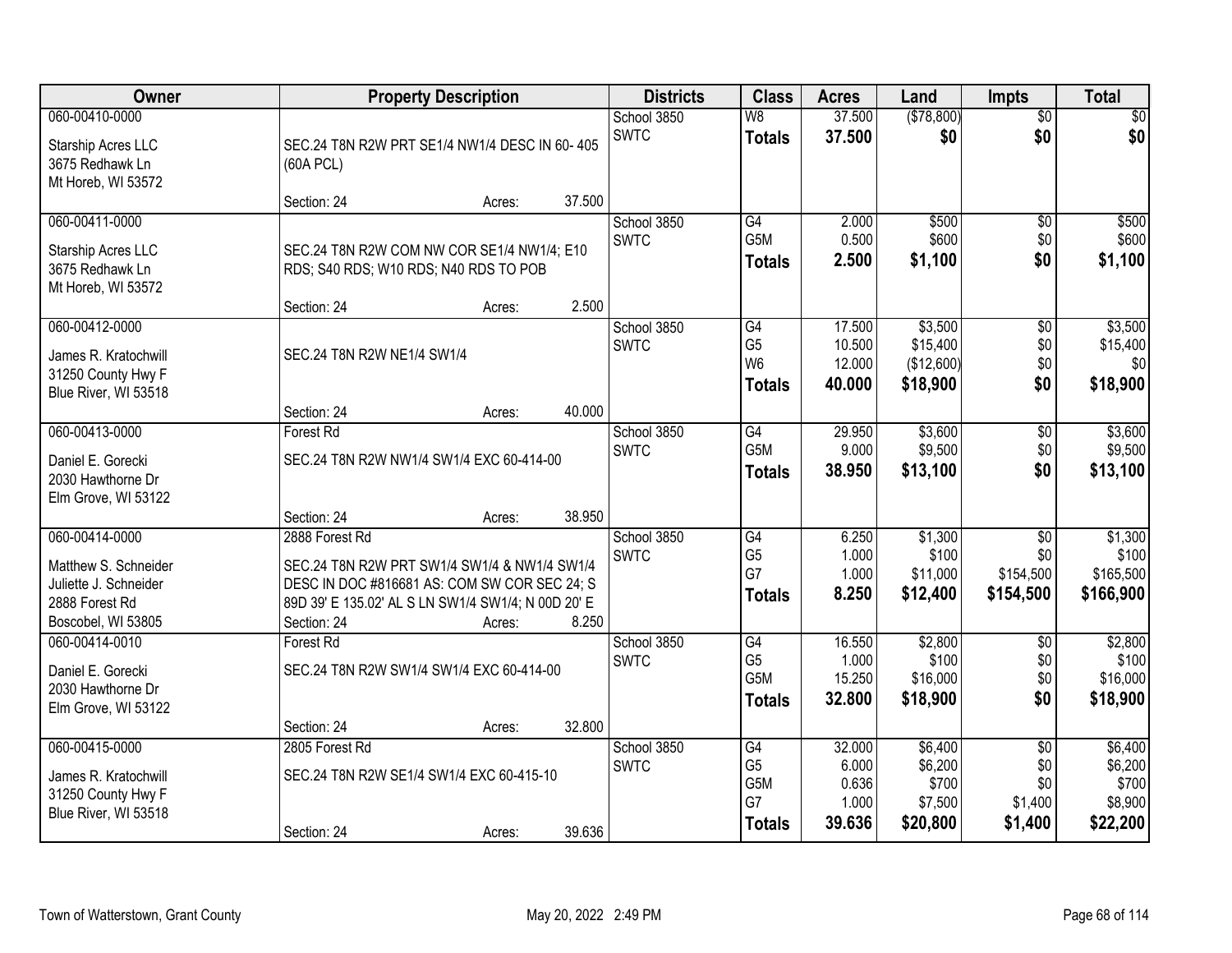| Owner                                     |                                      | <b>Property Description</b>                    |        |                            |                       | <b>Acres</b>   | Land             | <b>Impts</b>    | <b>Total</b>     |
|-------------------------------------------|--------------------------------------|------------------------------------------------|--------|----------------------------|-----------------------|----------------|------------------|-----------------|------------------|
| 060-00415-0010                            |                                      |                                                |        | School 3850                | $\overline{G4}$       | 0.364          | \$100            | $\overline{50}$ | \$100            |
| James R. Kratochwill                      |                                      | SEC.24 T8N R2W E12' SE1/4 SW1/4 S OF RD        |        | <b>SWTC</b>                | <b>Totals</b>         | 0.364          | \$100            | \$0             | \$100            |
| 31250 County Hwy F                        |                                      |                                                |        |                            |                       |                |                  |                 |                  |
| Blue River, WI 53518                      |                                      |                                                |        |                            |                       |                |                  |                 |                  |
|                                           | Section: 24                          | Acres:                                         | 0.364  |                            |                       |                |                  |                 |                  |
| 060-00416-0000                            | 2547 Forest Rd                       |                                                |        | School 3850                | G4                    | 32.000         | \$5,900          | $\overline{50}$ | \$5,900          |
| Six Springs Farm, LLC                     | SEC.24 T8N R2W NE1/4 SE1/4 EXC 4.5 A |                                                |        | <b>SWTC</b>                | G <sub>5</sub><br>G5M | 1.500<br>1.000 | \$100<br>\$1,100 | \$0<br>\$0      | \$100<br>\$1,100 |
| 4904 Champions run                        |                                      |                                                |        |                            | G7                    | 1.000          | \$7,500          | \$2,000         | \$9,500          |
| Middleton, WI 53562                       |                                      |                                                |        |                            | <b>Totals</b>         | 35.500         | \$14,600         | \$2,000         | \$16,600         |
|                                           | Section: 24                          | Acres:                                         | 35.500 |                            |                       |                |                  |                 |                  |
| 060-00417-0000                            | 2516 Forest Rd                       |                                                |        | School 3850<br><b>SWTC</b> | G4<br>G <sub>5</sub>  | 2.500<br>0.500 | \$200<br>\$100   | \$0<br>\$0      | \$200<br>\$100   |
| Logan E. Swenson                          |                                      | SEC.24 T8N R2W NE1/4 SE1/4 N OF RD (703/927)   |        |                            | G7                    | 1.500          | \$12,100         | \$36,500        | \$48,600         |
| Hannah E. Baumeister                      |                                      |                                                |        |                            | <b>Totals</b>         | 4.500          | \$12,400         | \$36,500        | \$48,900         |
| 5417 E Legrand St<br>Boscobel, WI 53805   | Section: 24                          |                                                | 4.500  |                            |                       |                |                  |                 |                  |
| 060-00418-0000                            | <b>Forest Rd</b>                     | Acres:                                         |        | School 3850                | G4                    | 15.500         | \$3,300          | \$0             | \$3,300          |
|                                           |                                      |                                                |        | <b>SWTC</b>                | G5M                   | 0.500          | \$600            | \$0             | \$600            |
| Prairie View Bluff LLC                    | SEC.24 T8N R2W NW1/4 SE1/4 S OF RD   |                                                |        |                            | <b>Totals</b>         | 16.000         | \$3,900          | \$0             | \$3,900          |
| 4904 Champions run<br>Middleton, WI 53562 |                                      |                                                |        |                            |                       |                |                  |                 |                  |
|                                           | Section: 24                          | Acres:                                         | 16.000 |                            |                       |                |                  |                 |                  |
| 060-00418-0010                            | 2610 Forest Rd                       |                                                |        | School 3850                | $\overline{G1}$       | 1.000          | \$11,000         | \$217,300       | \$228,300        |
|                                           |                                      |                                                |        | <b>SWTC</b>                | G4                    | 15.740         | \$2,100          | \$0             | \$2,100          |
| Brandon P. Kinney<br>Jessica M. Kinney    | 60-418-20                            | SEC.24 T8N R2W NW1/4 SE1/4 N OF RD EXC         |        |                            | G <sub>5</sub>        | 1.500          | \$100            | \$0             | \$100            |
| 2610 Forest Rd                            |                                      |                                                |        |                            | G <sub>5</sub> M      | 2.000          | \$2,100          | \$0             | \$2,100          |
| Boscobel, WI 53805                        | Section: 24                          | Acres:                                         | 20.240 |                            | <b>Totals</b>         | 20.240         | \$15,300         | \$217,300       | \$232,600        |
| 060-00418-0020                            | 2588 Forest Rd                       |                                                |        | School 3850                | $\overline{G5}$       | 0.500          | \$100            | \$0             | \$100            |
| Phillip K. Smith                          |                                      | SEC.24 T8N R2W PRT NW1/4 SE1/4 N OF RD DESC;   |        | <b>SWTC</b>                | G <sub>6</sub>        | 2.760          | \$5,800          | \$0             | \$5,800          |
| 830 Waverly St                            |                                      | COM E1/4 COR SEC 24; N89D48M W1326.58' TO POB; |        |                            | G7                    | 0.500          | \$3,800          | \$7,900         | \$11,700         |
| Lake Geneva, WI 53147                     |                                      | S0D13M E465.62'; S64D54M W294.79'; N16D27M     |        |                            | <b>Totals</b>         | 3.760          | \$9,700          | \$7,900         | \$17,600         |
|                                           | Section: 24                          | Acres:                                         | 3.760  |                            |                       |                |                  |                 |                  |
| 060-00419-0000                            | Forest Rd                            |                                                |        | School 3850                | $\overline{G4}$       | 23.000         | \$4,800          | $\overline{50}$ | \$4,800          |
| Prairie View Bluff LLC                    | SEC.24 T8N R2W SW1/4 SE1/4           |                                                |        | <b>SWTC</b>                | G5M                   | 17.000         | \$17,900         | \$0             | \$17,900         |
| 4904 Champions run                        |                                      |                                                |        |                            | <b>Totals</b>         | 40.000         | \$22,700         | \$0             | \$22,700         |
| Middleton, WI 53562                       |                                      |                                                |        |                            |                       |                |                  |                 |                  |
|                                           | Section: 24                          | Acres:                                         | 40.000 |                            |                       |                |                  |                 |                  |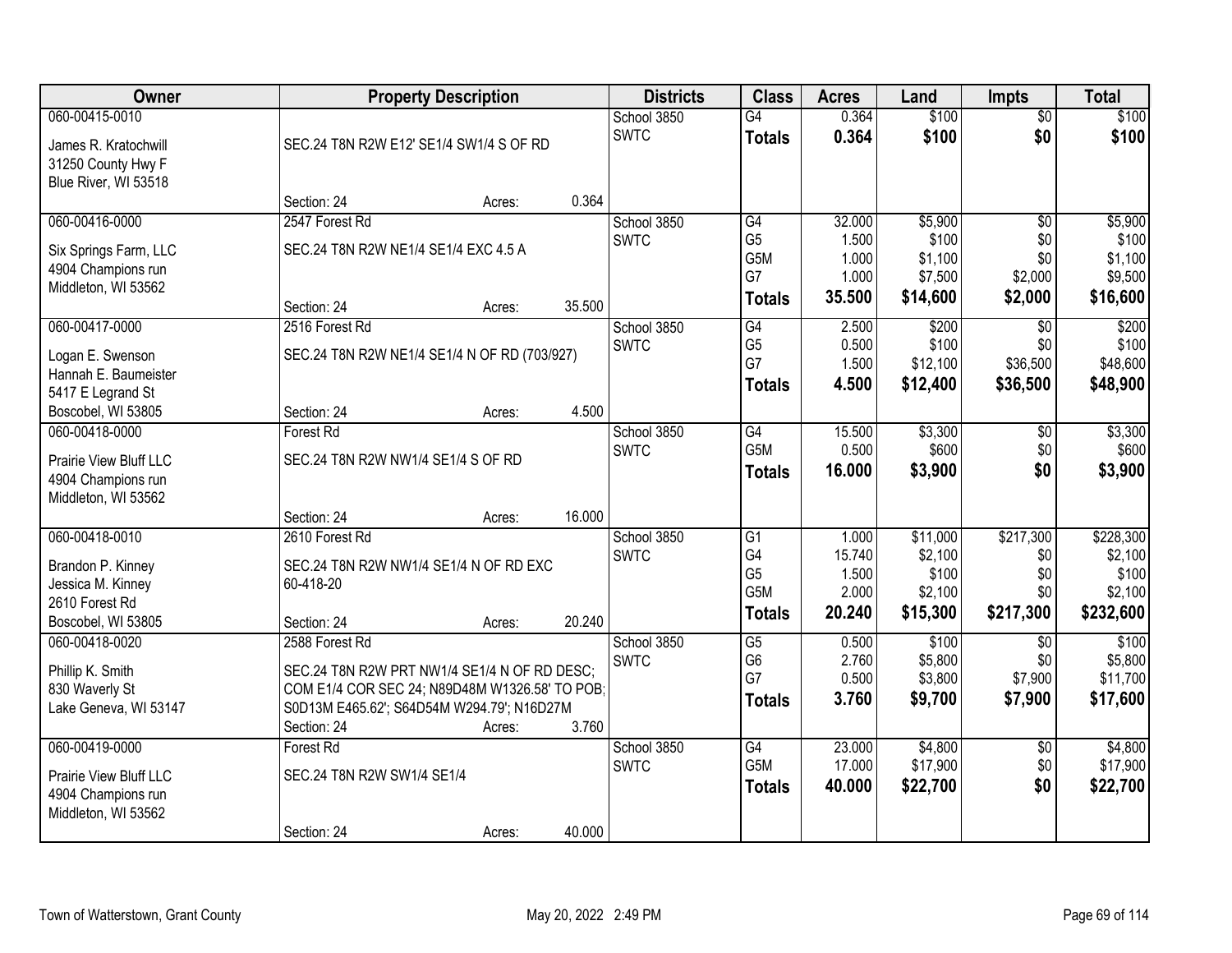| Owner                                                                                        |                                                               | <b>Property Description</b> |        | <b>Districts</b>           | <b>Class</b>                            | <b>Acres</b>               | Land                            | <b>Impts</b>                  | <b>Total</b>                    |
|----------------------------------------------------------------------------------------------|---------------------------------------------------------------|-----------------------------|--------|----------------------------|-----------------------------------------|----------------------------|---------------------------------|-------------------------------|---------------------------------|
| 060-00420-0000<br>Six Springs Farm, LLC<br>4904 Champions run<br>Middleton, WI 53562         | Forest Rd<br>SEC.24 T8N R2W SE1/4 SE1/4                       |                             |        | School 3850<br><b>SWTC</b> | $\overline{G4}$<br>G5M<br><b>Totals</b> | 28.000<br>12.000<br>40.000 | \$4,400<br>\$12,600<br>\$17,000 | $\overline{50}$<br>\$0<br>\$0 | \$4,400<br>\$12,600<br>\$17,000 |
|                                                                                              | Section: 24                                                   | Acres:                      | 40.000 |                            |                                         |                            |                                 |                               |                                 |
| 060-00421-0000<br>Six Springs Farm, LLC<br>4904 Champions run<br>Middleton, WI 53562         | <b>Forest Rd</b><br>SEC.25-T8N-R2W NE1/4 NE1/4                |                             |        | School 3850<br><b>SWTC</b> | G4<br>G <sub>5</sub><br><b>Totals</b>   | 39.500<br>0.500<br>40.000  | \$2,700<br>\$100<br>\$2,800     | $\overline{50}$<br>\$0<br>\$0 | \$2,700<br>\$100<br>\$2,800     |
|                                                                                              | Section: 25                                                   | Acres:                      | 40.000 |                            |                                         |                            |                                 |                               |                                 |
| 060-00422-0000<br><b>Prairie View Bluff LLC</b><br>4904 Champions run<br>Middleton, WI 53562 | Forest Rd<br>SEC.25-T8N-R2W NW1/4 NE1/4                       |                             |        | School 3850<br><b>SWTC</b> | G4<br>G5M<br><b>Totals</b>              | 19.000<br>21.000<br>40.000 | \$3,800<br>\$22,100<br>\$25,900 | $\sqrt[6]{30}$<br>\$0<br>\$0  | \$3,800<br>\$22,100<br>\$25,900 |
|                                                                                              | Section: 25                                                   | Acres:                      | 40.000 |                            |                                         |                            |                                 |                               |                                 |
| 060-00423-0000<br>Prairie View Bluff LLC<br>4904 Champions run<br>Middleton, WI 53562        | Forest Rd<br>SEC.25-T8N-R2W SW1/4 NE1/4                       |                             |        | School 3850<br><b>SWTC</b> | W <sub>6</sub><br><b>Totals</b>         | 40.000<br>40.000           | ( \$84,000)<br>\$0              | \$0<br>\$0                    | \$0<br>\$0                      |
|                                                                                              | Section: 25                                                   | Acres:                      | 40.000 |                            |                                         |                            |                                 |                               |                                 |
| 060-00424-0000<br>Six Springs Farm, LLC<br>4904 Champions run<br>Middleton, WI 53562         | Forest Rd<br>SEC.25-T8N-R2W SE1/4 NE1/4<br>Section: 25        | Acres:                      | 40.000 | School 3850<br><b>SWTC</b> | $\overline{G4}$<br><b>Totals</b>        | 40.000<br>40.000           | \$3,300<br>\$3,300              | $\overline{30}$<br>\$0        | \$3,300<br>\$3,300              |
| 060-00425-0000                                                                               |                                                               |                             |        | School 3850                | $\overline{G4}$                         | 40.000                     | \$2,800                         | $\overline{60}$               | \$2,800                         |
| James R. Kratochwill<br>31250 County Hwy F<br>Blue River, WI 53518                           | SEC.25-T8N-R2W NE1/4 NW1/4                                    |                             |        | <b>SWTC</b>                | <b>Totals</b>                           | 40.000                     | \$2,800                         | \$0                           | \$2,800                         |
|                                                                                              | Section: 25                                                   | Acres:                      | 40.000 |                            |                                         |                            |                                 |                               |                                 |
| 060-00426-0000<br>Daniel E. Gorecki<br>2030 Hawthorne Dr<br>Elm Grove, WI 53122              | <b>Forest Rd</b><br>SEC.25-T8N-R2W NW1/4 NW1/4<br>Section: 25 | Acres:                      | 40.000 | School 3850<br><b>SWTC</b> | $\overline{G4}$<br><b>Totals</b>        | 40.000<br>40.000           | \$3,800<br>\$3,800              | $\overline{50}$<br>\$0        | \$3,800<br>\$3,800              |
|                                                                                              |                                                               |                             |        |                            |                                         |                            |                                 |                               |                                 |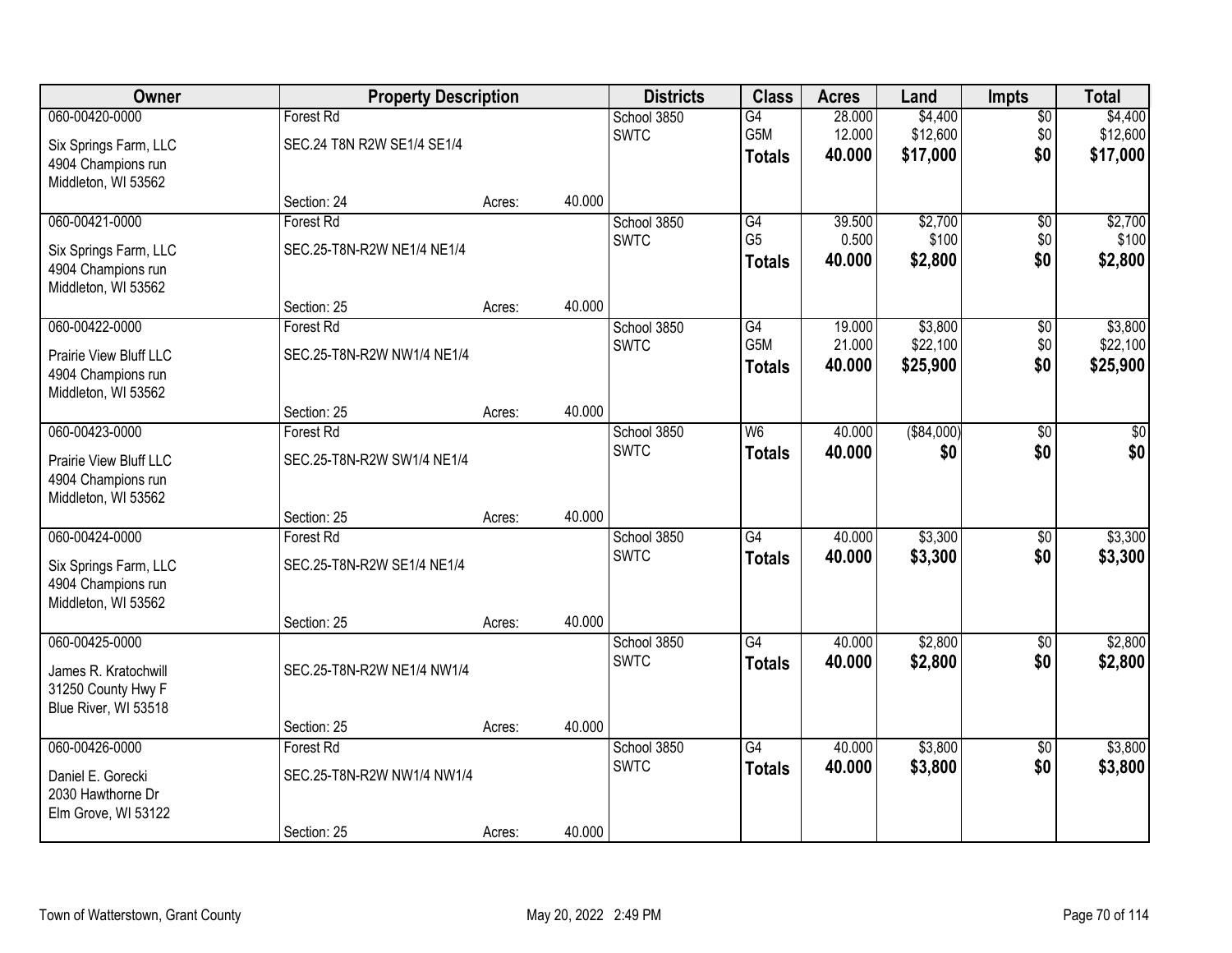| Owner                                                                                          |                                                                                           | <b>Property Description</b> |        |                            | <b>Class</b>                                              | <b>Acres</b>                        | Land                                     | <b>Impts</b>                         | <b>Total</b>                               |
|------------------------------------------------------------------------------------------------|-------------------------------------------------------------------------------------------|-----------------------------|--------|----------------------------|-----------------------------------------------------------|-------------------------------------|------------------------------------------|--------------------------------------|--------------------------------------------|
| 060-00427-0000<br>Steven J. Stepien<br>4825 N Nottingham<br>Chicago, IL 60656                  | SEC.25-T8N-R2W SW1/4 NW1/4                                                                |                             |        | School 3850<br><b>SWTC</b> | G4<br>G5M<br><b>Totals</b>                                | 19.000<br>21.000<br>40.000          | \$2,100<br>\$22,100<br>\$24,200          | $\overline{50}$<br>\$0<br>\$0        | \$2,100<br>\$22,100<br>\$24,200            |
|                                                                                                | Section: 25                                                                               | Acres:                      | 40.000 |                            |                                                           |                                     |                                          |                                      |                                            |
| 060-00428-0000<br>James R. Kratochwill<br>31250 County Hwy F<br>Blue River, WI 53518           | SEC.25-T8N-R2W SE1/4 NW1/4                                                                |                             |        | School 3850<br><b>SWTC</b> | $\overline{G4}$<br><b>Totals</b>                          | 40.000<br>40.000                    | \$2,800<br>\$2,800                       | $\overline{50}$<br>\$0               | \$2,800<br>\$2,800                         |
| 060-00429-0000                                                                                 | Section: 25                                                                               | Acres:                      | 40.000 |                            | $\overline{G4}$                                           | 40.000                              | \$6,100                                  |                                      | \$6,100                                    |
| Michael E. Bailey<br>Valerie Bailey<br>17484 Bailey Rd                                         | SEC.25-T8N-R2W NE1/4 SW1/4                                                                |                             |        | School 3850<br><b>SWTC</b> | <b>Totals</b>                                             | 40.000                              | \$6,100                                  | $\overline{50}$<br>\$0               | \$6,100                                    |
| Boscobel, WI 53805                                                                             | Section: 25                                                                               | Acres:                      | 40.000 |                            |                                                           |                                     |                                          |                                      |                                            |
| 060-00430-0000<br>Michael E. Bailey<br>Valerie Bailey<br>17484 Bailey Rd                       | 17484 Bailey Rd<br>SEC.25-T8N-R2W NW1/4 SW1/4                                             |                             |        | School 3850<br><b>SWTC</b> | G4<br>G <sub>5</sub><br>G7<br><b>Totals</b>               | 37.000<br>2.000<br>1.000<br>40.000  | \$7,200<br>\$100<br>\$11,000<br>\$18,300 | \$0<br>\$0<br>\$211,700<br>\$211,700 | \$7,200<br>\$100<br>\$222,700<br>\$230,000 |
| Boscobel, WI 53805                                                                             | Section: 25                                                                               | Acres:                      | 40.000 |                            |                                                           |                                     |                                          |                                      |                                            |
| 060-00431-0000<br>Michael E. Bailey<br>Valerie Bailey<br>17484 Bailey Rd<br>Boscobel, WI 53805 | SEC.25-T8N-R2W SW1/4 SW1/4<br>Section: 25                                                 | Acres:                      | 40.000 | School 3850<br><b>SWTC</b> | $\overline{G4}$<br>G <sub>5</sub><br>G5M<br><b>Totals</b> | 20.000<br>2.000<br>18.000<br>40.000 | \$3,000<br>\$100<br>\$18,900<br>\$22,000 | $\overline{50}$<br>\$0<br>\$0<br>\$0 | \$3,000<br>\$100<br>\$18,900<br>\$22,000   |
| 060-00432-0000<br>Michael E. Bailey<br>Valerie Bailey<br>17484 Bailey Rd<br>Boscobel, WI 53805 | SEC.25-T8N-R2W SE1/4 SW1/4<br>Section: 25                                                 | Acres:                      | 40.000 | School 3850<br><b>SWTC</b> | G4<br>G <sub>5</sub><br><b>Totals</b>                     | 38.000<br>2.000<br>40.000           | \$3,800<br>\$100<br>\$3,900              | $\sqrt{$0}$<br>\$0<br>\$0            | \$3,800<br>\$100<br>\$3,900                |
| 060-00433-0000<br>Six Springs Farm, LLC<br>4904 Champions run<br>Middleton, WI 53562           | JANUARY 1, 2022 - MFL - 37 ACRES<br>CLOSED********************************<br>Section: 25 | Acres:                      | 40.000 | School 3850<br><b>SWTC</b> | G4<br>W <sub>6</sub><br><b>Totals</b>                     | 3.000<br>37.000<br>40.000           | \$500<br>(\$38,900)<br>\$500             | $\overline{50}$<br>\$0<br>\$0        | \$500<br>\$0<br>\$500                      |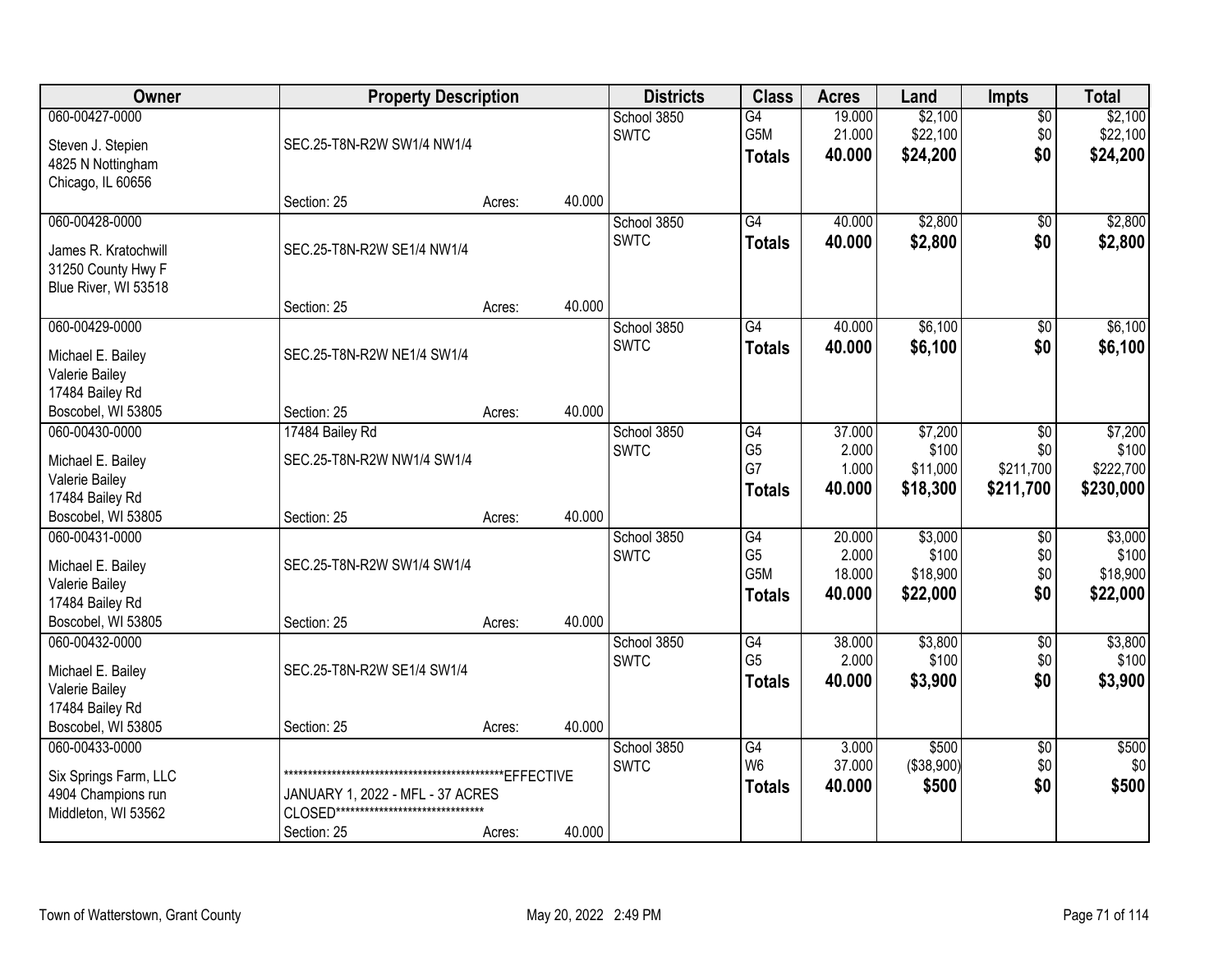| Owner                 | <b>Property Description</b>                   |        |        | <b>Districts</b> | <b>Class</b>    | <b>Acres</b> | Land       | <b>Impts</b>    | <b>Total</b> |
|-----------------------|-----------------------------------------------|--------|--------|------------------|-----------------|--------------|------------|-----------------|--------------|
| 060-00434-0000        |                                               |        |        | School 3850      | $\overline{G4}$ | 14.000       | \$2,600    | \$0             | \$2,600      |
| Catherine A. White    | SEC.25-T8N-R2W NW1/4 SE1/4                    |        |        | <b>SWTC</b>      | G5M             | 26.000       | \$27,300   | \$0             | \$27,300     |
| Dennis L. White       |                                               |        |        |                  | <b>Totals</b>   | 40.000       | \$29,900   | \$0             | \$29,900     |
| 2688 Price Rd         |                                               |        |        |                  |                 |              |            |                 |              |
| Boscobel, WI 53805    | Section: 25                                   | Acres: | 40.000 |                  |                 |              |            |                 |              |
| 060-00435-0000        | 2688 Price Rd                                 |        |        | School 3850      | G4              | 27.000       | \$5,100    | \$0             | \$5,100      |
| Catherine A. White    | SEC.25-T8N-R2W SW1/4 SE1/4                    |        |        | <b>SWTC</b>      | G <sub>5</sub>  | 7.000        | \$10,700   | \$0             | \$10,700     |
| Dennis L. White       |                                               |        |        |                  | G5M             | 5.000        | \$5,300    | \$0             | \$5,300      |
| 2688 Price Rd         |                                               |        |        |                  | G7              | 1.000        | \$11,000   | \$182,300       | \$193,300    |
| Boscobel, WI 53805    | Section: 25                                   | Acres: | 40.000 |                  | <b>Totals</b>   | 40.000       | \$32,100   | \$182,300       | \$214,400    |
| 060-00436-0000        |                                               |        |        | School 3850      | G4              | 16.000       | \$3,300    | $\sqrt[6]{}$    | \$3,300      |
| Six Springs Farm, LLC |                                               |        |        | <b>SWTC</b>      | G <sub>5</sub>  | 2.000        | \$3,100    | \$0             | \$3,100      |
| 4904 Champions run    | JANUARY 1, 2022 - MFL - 22 ACRES              |        |        |                  | W <sub>6</sub>  | 22.000       | (\$28,900) | \$0             | \$0          |
| Middleton, WI 53562   | CLOSED********************************        |        |        |                  | <b>Totals</b>   | 40.000       | \$6,400    | \$0             | \$6,400      |
|                       | Section: 25                                   | Acres: | 40.000 |                  |                 |              |            |                 |              |
| 060-00437-0000        |                                               |        |        | School 3850      | G4              | 35.500       | \$6,600    | $\sqrt[6]{3}$   | \$6,600      |
| Steven J. Stepien     | SEC.26-T8N-R2W NE1/4 NE1/4                    |        |        | <b>SWTC</b>      | G <sub>5</sub>  | 1.000        | \$100      | \$0             | \$100        |
| 4825 N Nottingham     |                                               |        |        |                  | G5M             | 3.500        | \$3,700    | \$0             | \$3,700      |
| Chicago, IL 60656     |                                               |        |        |                  | <b>Totals</b>   | 40.000       | \$10,400   | \$0             | \$10,400     |
|                       | Section: 26                                   | Acres: | 40.000 |                  |                 |              |            |                 |              |
| 060-00438-0000        | 17650 County Rd T                             |        |        | School 3850      | G4              | 23.360       | \$4,600    | $\overline{50}$ | \$4,600      |
| Eugene R. Hostetler   | SEC.26-T8N-R2W NW1/4 NE1/4 S & E OF CTY T EXC |        |        | <b>SWTC</b>      | G <sub>5</sub>  | 3.250        | \$200      | \$0             | \$200        |
| Jolene R. Hostetler   | HWY (668/311)                                 |        |        |                  | G7              | 1.000        | \$11,000   | \$207,600       | \$218,600    |
| 17650 County Rd T     |                                               |        |        |                  | <b>Totals</b>   | 27.610       | \$15,800   | \$207,600       | \$223,400    |
| Boscobel, WI 53805    | Section: 26                                   | Acres: | 27.610 |                  |                 |              |            |                 |              |
| 060-00438-0010        | 17667 County Rd T                             |        |        | School 3850      | $\overline{G5}$ | 5.550        | \$7,100    | $\overline{50}$ | \$7,100      |
| William C. Grinnell   | SEC.26-T8N-R2W NW1/4 NE1/4 N & W OF RD EXC    |        |        | <b>SWTC</b>      | G5M             | 1.250        | \$1,300    | \$0             | \$1,300      |
| Sally J. Grinnell     | <b>HWY</b>                                    |        |        |                  | G7              | 1.000        | \$11,000   | \$34,700        | \$45,700     |
| 1103 Oakes Rd         |                                               |        |        |                  | <b>Totals</b>   | 7.800        | \$19,400   | \$34,700        | \$54,100     |
| Boscobel, WI 53805    | Section: 26                                   | Acres: | 7.800  |                  |                 |              |            |                 |              |
| 060-00439-0000        |                                               |        |        | School 3850      | G4              | 39.000       | \$7,500    | $\overline{50}$ | \$7,500      |
| Eugene R. Hostetler   | SEC.26-T8N-R2W SW1/4 NE1/4 (668/311)          |        |        | <b>SWTC</b>      | G <sub>5</sub>  | 1.000        | \$100      | \$0             | \$100        |
| Jolene R. Hostetler   |                                               |        |        |                  | <b>Totals</b>   | 40.000       | \$7,600    | \$0             | \$7,600      |
| 17650 County Rd T     |                                               |        |        |                  |                 |              |            |                 |              |
| Boscobel, WI 53805    | Section: 26                                   | Acres: | 40.000 |                  |                 |              |            |                 |              |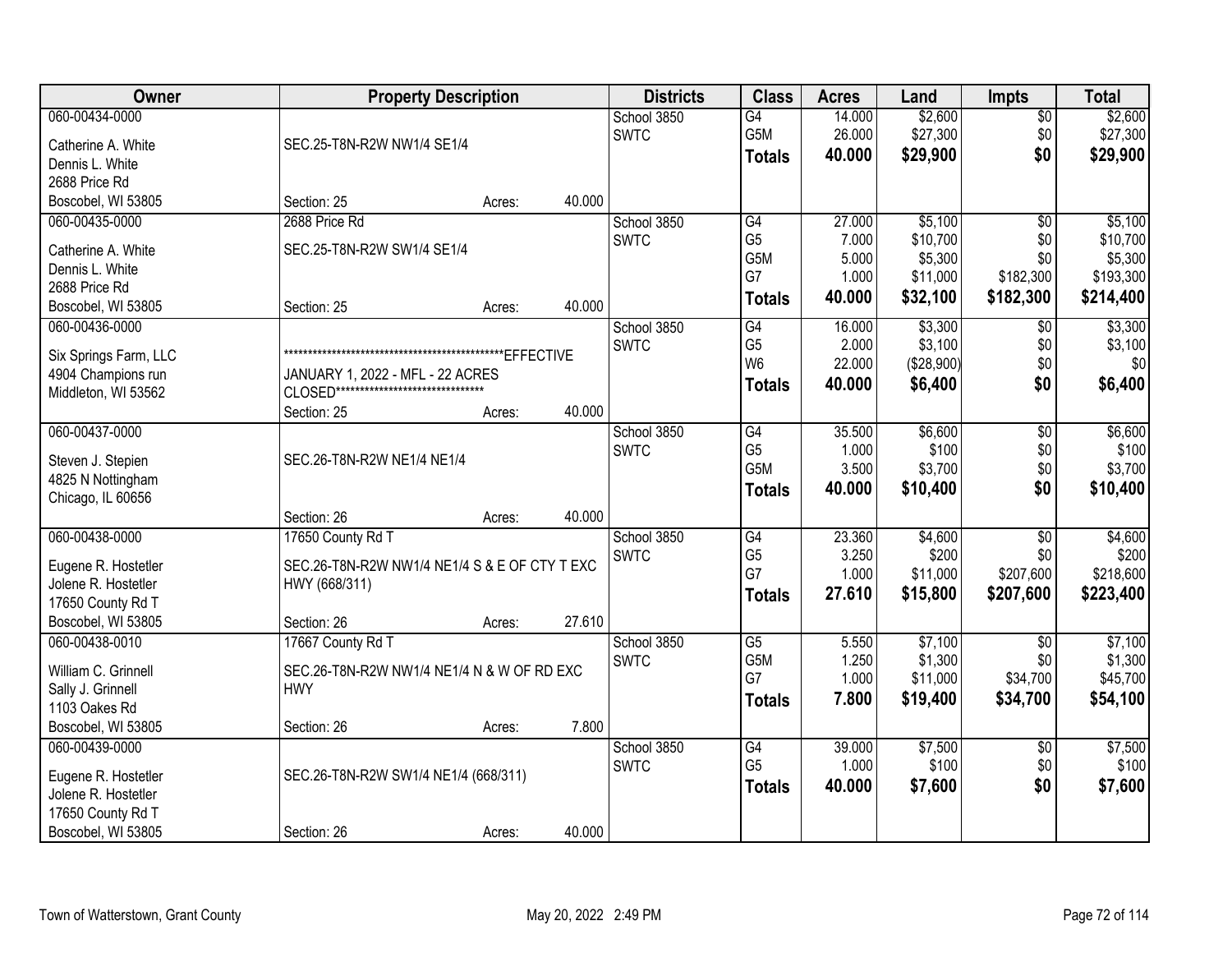| Owner                       | <b>Property Description</b>                    |        |        | <b>Districts</b> | <b>Class</b>           | <b>Acres</b> | Land            | <b>Impts</b>    | <b>Total</b>    |
|-----------------------------|------------------------------------------------|--------|--------|------------------|------------------------|--------------|-----------------|-----------------|-----------------|
| 060-00440-0000              |                                                |        |        | School 3850      | G4                     | 32.000       | \$6,700         | \$0             | \$6,700         |
| Steven J. Stepien           | SEC.26-T8N-R2W SE1/4 NE1/4                     |        |        | <b>SWTC</b>      | G <sub>5</sub>         | 2.000        | \$100           | \$0             | \$100           |
| 4825 N Nottingham           |                                                |        |        |                  | G5M                    | 6.000        | \$6,300         | \$0             | \$6,300         |
| Chicago, IL 60656           |                                                |        |        |                  | <b>Totals</b>          | 40.000       | \$13,100        | \$0             | \$13,100        |
|                             | Section: 26                                    | Acres: | 40.000 |                  |                        |              |                 |                 |                 |
| 060-00441-0000              |                                                |        |        | School 3850      | G4                     | 32.700       | \$6,800         | \$0             | \$6,800         |
|                             |                                                |        |        | <b>SWTC</b>      | G <sub>5</sub>         | 0.500        | \$100           | \$0             | \$100           |
| James F. Collins            | SEC.26-T8N-R2W NE1/4 NW1/4 EXC 60-445; EXC HWY |        |        |                  | G5M                    | 4.500        | \$4,800         | \$0             | \$4,800         |
| Diane D. Collins            | ALSO INCL PORTION ROW DESC 1445/969            |        |        |                  |                        |              |                 | \$0             |                 |
| 17627 County Rd T           |                                                |        |        |                  | <b>Totals</b>          | 37.700       | \$11,700        |                 | \$11,700        |
| Boscobel, WI 53805          | Section: 26                                    | Acres: | 37.700 |                  |                        |              |                 |                 |                 |
| 060-00442-0000              |                                                |        |        | School 3850      | G4                     | 16.500       | \$3,500         | \$0             | \$3,500         |
|                             |                                                |        |        | <b>SWTC</b>      | G5M                    | 23.500       | \$24,700        | \$0             | \$24,700        |
| James F. Collins            | SEC.26-T8N-R2W NW1/4 NW1/4                     |        |        |                  | <b>Totals</b>          | 40.000       | \$28,200        | \$0             | \$28,200        |
| Diane D. Collins            |                                                |        |        |                  |                        |              |                 |                 |                 |
| 17627 County Rd T           |                                                |        | 40.000 |                  |                        |              |                 |                 |                 |
| Boscobel, WI 53805          | Section: 26                                    | Acres: |        |                  |                        |              |                 |                 |                 |
| 060-00443-0000              | 17627 County Rd T                              |        |        | School 3850      | $\overline{G4}$        | 29.480       | \$7,500         | \$0             | \$7,500         |
| James F. Collins            | SEC.26-T8N-R2W SW1/4 NW1/4 EXC 60-443-10; EXC  |        |        | <b>SWTC</b>      | G <sub>5</sub>         | 6.720        | \$6,700         | \$0             | \$6,700         |
| Diane D. Collins            | HWY ALSO INCL PORTION ROW DESC 1445/969        |        |        |                  | G7                     | 1.000        | \$11,000        | \$181,400       | \$192,400       |
| 17627 County Rd T           |                                                |        |        |                  | <b>Totals</b>          | 37.200       | \$25,200        | \$181,400       | \$206,600       |
| Boscobel, WI 53805          | Section: 26                                    | Acres: | 37.200 |                  |                        |              |                 |                 |                 |
| 060-00443-0010              |                                                |        |        | School 3850      | $\overline{G4}$        | 0.190        | \$100           | $\overline{50}$ | \$100           |
|                             |                                                |        |        | <b>SWTC</b>      | <b>Totals</b>          | 0.190        | \$100           | \$0             | \$100           |
| William J. Hrubes           | SEC.26-T8N-R2W W 1 RD SW1/4 NW1/4 S OF HWY     |        |        |                  |                        |              |                 |                 |                 |
| 17323 Roen Rd               | <b>EXC HWY</b>                                 |        |        |                  |                        |              |                 |                 |                 |
| Boscobel, WI 53805          |                                                |        |        |                  |                        |              |                 |                 |                 |
|                             | Section: 26                                    | Acres: | 0.190  |                  |                        |              |                 |                 |                 |
| 060-00443-0020              |                                                |        |        | School 3850      | $\overline{\text{X3}}$ | 10.730       | $\overline{50}$ | $\overline{30}$ | $\overline{50}$ |
| <b>Grant County Highway</b> | SEC.26-T8N-R2W PRT SEC 26 FOR HWY EXC          |        |        | <b>SWTC</b>      | <b>Totals</b>          | 10.730       | \$0             | \$0             | \$0             |
| PO Box 150                  | 1445/969                                       |        |        |                  |                        |              |                 |                 |                 |
| Lancaster, WI 53813         |                                                |        |        |                  |                        |              |                 |                 |                 |
|                             | Section: 26                                    | Acres: | 10.730 |                  |                        |              |                 |                 |                 |
| 060-00444-0000              |                                                |        |        | School 3850      | G4                     | 22.950       | \$5,200         | $\overline{50}$ | \$5,200         |
|                             |                                                |        |        | <b>SWTC</b>      | G <sub>5</sub>         | 1.500        | \$100           | \$0             | \$100           |
| James F. Collins            | SEC.26-T8N-R2W SE1/4 NW1/4 EXC 60-445; EXC HWY |        |        |                  | <b>Totals</b>          | 24.450       | \$5,300         | \$0             | \$5,300         |
| Diane D. Collins            |                                                |        |        |                  |                        |              |                 |                 |                 |
| 17627 County Rd T           |                                                |        |        |                  |                        |              |                 |                 |                 |
| Boscobel, WI 53805          | Section: 26                                    | Acres: | 24.450 |                  |                        |              |                 |                 |                 |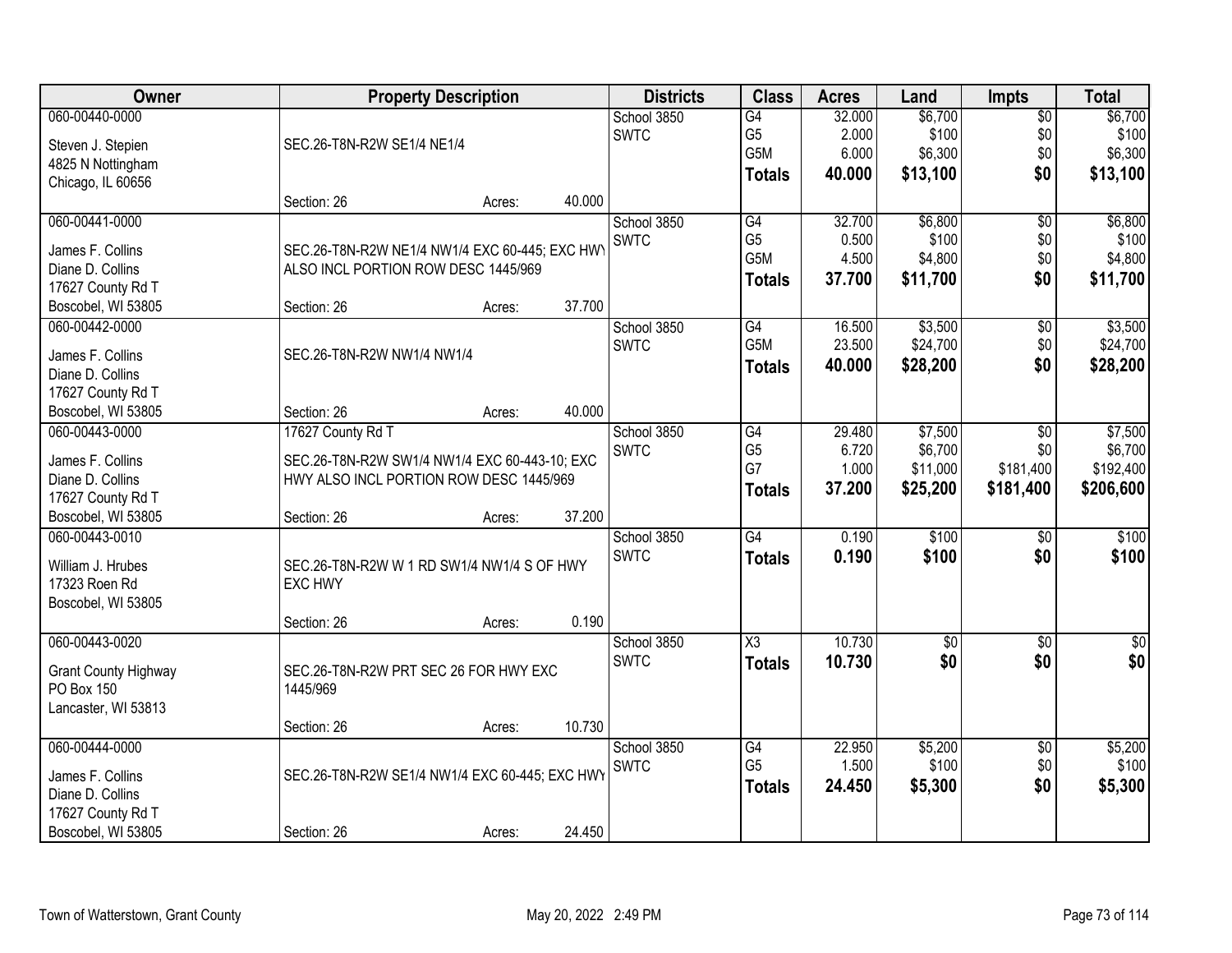| Owner                                       | <b>Property Description</b>                          |        |        | <b>Districts</b> | <b>Class</b>    | <b>Acres</b> | Land     | <b>Impts</b>    | <b>Total</b> |
|---------------------------------------------|------------------------------------------------------|--------|--------|------------------|-----------------|--------------|----------|-----------------|--------------|
| 060-00445-0000                              |                                                      |        |        | School 3850      | $\overline{G4}$ | 14.320       | \$3,300  | $\overline{50}$ | \$3,300      |
| Eugene R. Hostetler                         | SEC.26-T8N-R2W COM SE COR SE1/4 NW1/4; N92           |        |        | <b>SWTC</b>      | <b>Totals</b>   | 14.320       | \$3,300  | \$0             | \$3,300      |
| Jolene R. Hostetler                         | RDS 12' TO HWY; W AL HWY 28 RDS 11'; S84 RDS 6';     |        |        |                  |                 |              |          |                 |              |
| 17650 County Rd T                           | E27 1/2 RDS TO POB EXC HWY (668/311)                 |        |        |                  |                 |              |          |                 |              |
| Boscobel, WI 53805                          | Section: 26                                          | Acres: | 14.320 |                  |                 |              |          |                 |              |
| 060-00446-0000                              |                                                      |        |        | School 3850      | G4              | 37.000       | \$8,200  | \$0             | \$8,200      |
| Adams Living Trust Dated December 7         | SEC.26-T8N-R2W NE1/4 SW1/4                           |        |        | <b>SWTC</b>      | G5M             | 3.000        | \$3,200  | \$0             | \$3,200      |
| 2017                                        |                                                      |        |        |                  | <b>Totals</b>   | 40.000       | \$11,400 | \$0             | \$11,400     |
| 105 David St                                |                                                      |        |        |                  |                 |              |          |                 |              |
| Blue River, WI 53518                        | Section: 26                                          | Acres: | 40.000 |                  |                 |              |          |                 |              |
| 060-00447-0000                              | 17410 Roen Rd                                        |        |        | School 3850      | G4              | 0.660        | \$100    | \$0             | \$100        |
|                                             |                                                      |        |        | <b>SWTC</b>      | G5M             | 0.250        | \$300    | \$0             | \$300        |
| Jay P. Adams                                | SEC.26-T8N-R2W PRT NW1/4 SW1/4 SURVEY 39/98          |        |        |                  | G7              | 1.000        | \$11,000 | \$265,400       | \$276,400    |
| Sarah A. Adams                              | DESC: COM W1/4 COR SEC 26; S 44D 43' E 532.97' TO    |        |        |                  | <b>Totals</b>   | 1.910        | \$11,400 | \$265,400       | \$276,800    |
| 17410 Roen Rd                               | POB; N 85D 11' E 241.08'; S 04D 48' E 289.58'; S 85D |        |        |                  |                 |              |          |                 |              |
| Boscobel, WI 53805                          | Section: 26                                          | Acres: | 1.910  |                  |                 |              |          |                 |              |
| 060-00447-0010                              |                                                      |        |        | School 3850      | $\overline{G4}$ | 0.500        | \$100    | $\sqrt[6]{}$    | \$100        |
| William J. Hrubes                           | SEC.26-T8N-R2W W 1 ROD NW1/4 SW1/4                   |        |        | <b>SWTC</b>      | <b>Totals</b>   | 0.500        | \$100    | \$0             | \$100        |
| 17323 Roen Rd                               |                                                      |        |        |                  |                 |              |          |                 |              |
| Boscobel, WI 53805                          |                                                      |        |        |                  |                 |              |          |                 |              |
|                                             | Section: 26                                          | Acres: | 0.500  |                  |                 |              |          |                 |              |
| 060-00447-0020                              |                                                      |        |        | School 3850      | $\overline{G4}$ | 36.090       | \$8,400  | $\overline{50}$ | \$8,400      |
|                                             | SEC.26-T8N-R2W NW1/4 SW1/4 EXC W 1 ROD IN            |        |        | <b>SWTC</b>      | G <sub>5</sub>  | 1.000        | \$100    | \$0             | \$100        |
| Adams Living Trust Dated December 7<br>2017 | #60-447-10 & EXC 60-447-00                           |        |        |                  | G7              | 0.500        | \$3,800  | \$8,200         | \$12,000     |
| 105 David St                                |                                                      |        |        |                  | <b>Totals</b>   | 37.590       | \$12,300 | \$8,200         | \$20,500     |
| Blue River, WI 53518                        | Section: 26                                          | Acres: | 37.590 |                  |                 |              |          |                 |              |
| 060-00448-0000                              |                                                      |        |        | School 3850      | G4              | 39.000       | \$6,200  | \$0             | \$6,200      |
|                                             |                                                      |        |        | <b>SWTC</b>      | G <sub>5</sub>  | 1.000        | \$100    | \$0             | \$100        |
| William J. Hrubes                           | SEC.26-T8N-R2W SW1/4 SW1/4                           |        |        |                  |                 | 40.000       | \$6,300  | \$0             | \$6,300      |
| 17323 Roen Rd                               |                                                      |        |        |                  | <b>Totals</b>   |              |          |                 |              |
| Boscobel, WI 53805                          |                                                      |        |        |                  |                 |              |          |                 |              |
|                                             | Section: 26                                          | Acres: | 40.000 |                  |                 |              |          |                 |              |
| 060-00449-0000                              |                                                      |        |        | School 3850      | G4              | 32.500       | \$6,900  | $\overline{60}$ | \$6,900      |
| Adams Living Trust Dated December 7         | SEC.26-T8N-R2W SE1/4 SW1/4                           |        |        | <b>SWTC</b>      | G5M             | 7.500        | \$7,900  | \$0             | \$7,900      |
| 2017                                        |                                                      |        |        |                  | Totals          | 40.000       | \$14,800 | \$0             | \$14,800     |
| 105 David St                                |                                                      |        |        |                  |                 |              |          |                 |              |
| Blue River, WI 53518                        | Section: 26                                          | Acres: | 40.000 |                  |                 |              |          |                 |              |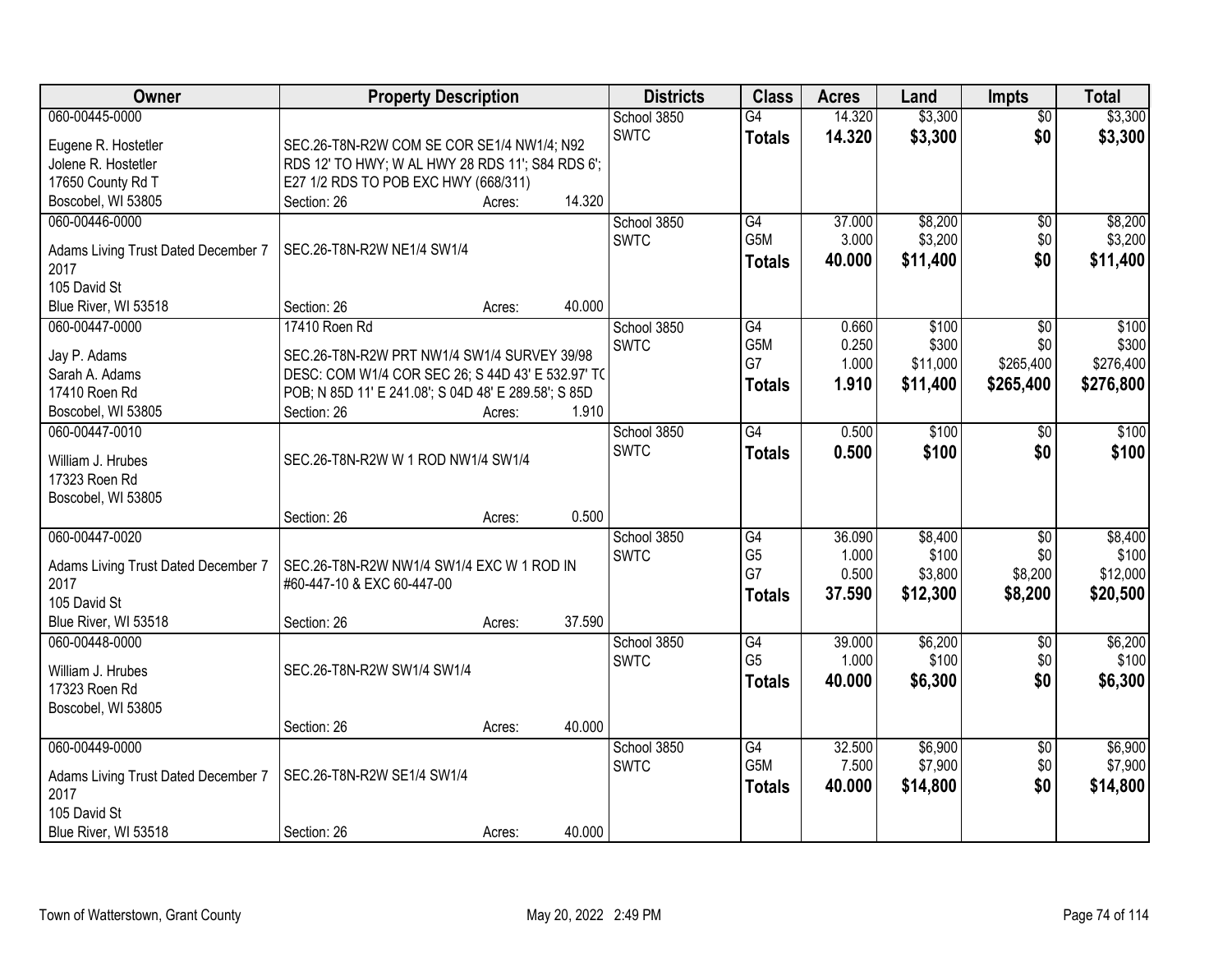| Owner                             | <b>Property Description</b>                    | <b>Districts</b> | <b>Class</b> | <b>Acres</b>    | Land   | Impts    | <b>Total</b>    |          |
|-----------------------------------|------------------------------------------------|------------------|--------------|-----------------|--------|----------|-----------------|----------|
| 060-00450-0000                    |                                                |                  | School 3850  | G4              | 15.000 | \$2,800  | $\overline{50}$ | \$2,800  |
| Michael E. Bailey                 | SEC.26-T8N-R2W NE1/4 SE1/4                     |                  | <b>SWTC</b>  | G <sub>5</sub>  | 1.000  | \$100    | \$0             | \$100    |
| Valerie Bailey                    |                                                |                  |              | G5M             | 24.000 | \$25,200 | \$0             | \$25,200 |
| 17484 Bailey Rd                   |                                                |                  |              | <b>Totals</b>   | 40.000 | \$28,100 | \$0             | \$28,100 |
| Boscobel, WI 53805                | Section: 26                                    | Acres:           | 40.000       |                 |        |          |                 |          |
| 060-00451-0000                    |                                                |                  | School 3850  | G4              | 24.000 | \$4,800  | $\overline{60}$ | \$4,800  |
|                                   | SEC.26-T8N-R2W NW1/4 SE1/4                     |                  | <b>SWTC</b>  | G5M             | 16.000 | \$16,800 | \$0             | \$16,800 |
| Michael E. Bailey                 |                                                |                  |              | <b>Totals</b>   | 40.000 | \$21,600 | \$0             | \$21,600 |
| Valerie Bailey<br>17484 Bailey Rd |                                                |                  |              |                 |        |          |                 |          |
| Boscobel, WI 53805                | Section: 26                                    | Acres:           | 40.000       |                 |        |          |                 |          |
| 060-00452-0000                    |                                                |                  | School 3850  | $\overline{G4}$ | 6.000  | \$1,200  | $\overline{50}$ | \$1,200  |
|                                   |                                                |                  | <b>SWTC</b>  | G5M             | 34.000 | \$35,700 | \$0             | \$35,700 |
| Michael E. Bailey                 | SEC.26-T8N-R2W SW1/4 SE1/4                     |                  |              | <b>Totals</b>   | 40.000 | \$36,900 | \$0             | \$36,900 |
| Valerie Bailey                    |                                                |                  |              |                 |        |          |                 |          |
| 17484 Bailey Rd                   |                                                |                  |              |                 |        |          |                 |          |
| Boscobel, WI 53805                | Section: 26                                    | Acres:           | 40.000       |                 |        |          |                 |          |
| 060-00453-0000                    |                                                |                  | School 3850  | G4              | 3.000  | \$800    | \$0             | \$800    |
| Michael E. Bailey                 | SEC.26-T8N-R2W SE1/4 SE1/4                     |                  | <b>SWTC</b>  | G5M             | 37.000 | \$38,900 | \$0             | \$38,900 |
| Valerie Bailey                    |                                                |                  |              | <b>Totals</b>   | 40.000 | \$39,700 | \$0             | \$39,700 |
| 17484 Bailey Rd                   |                                                |                  |              |                 |        |          |                 |          |
| Boscobel, WI 53805                | Section: 26                                    | Acres:           | 40.000       |                 |        |          |                 |          |
| 060-00454-0000                    |                                                |                  | School 3850  | $\overline{G4}$ | 20.000 | \$4,100  | $\overline{50}$ | \$4,100  |
|                                   |                                                |                  | <b>SWTC</b>  | G5M             | 20.000 | \$21,000 | \$0             | \$21,000 |
| Delbert R. Parish et al           | SEC.27-T8N-R2W NE1/4 NE1/4                     |                  |              | <b>Totals</b>   | 40.000 | \$25,100 | \$0             | \$25,100 |
| 17579 County Rd T                 |                                                |                  |              |                 |        |          |                 |          |
| Boscobel, WI 53805                | Section: 27                                    |                  | 40.000       |                 |        |          |                 |          |
| 060-00455-0000                    |                                                | Acres:           | School 3850  | G4              | 25.000 | \$5,000  | $\overline{50}$ | \$5,000  |
|                                   |                                                |                  | <b>SWTC</b>  | G5M             | 15.000 | \$15,800 | \$0             | \$15,800 |
| Brian M. Lewis                    | SEC.27-T8N-R2W NW1/4 NE1/4                     |                  |              |                 |        | \$20,800 | \$0             |          |
| 17552 County Rd T                 |                                                |                  |              | <b>Totals</b>   | 40.000 |          |                 | \$20,800 |
| Boscobel, WI 53805                |                                                |                  |              |                 |        |          |                 |          |
|                                   | Section: 27                                    | Acres:           | 40.000       |                 |        |          |                 |          |
| 060-00456-0000                    |                                                |                  | School 3850  | G4              | 3.060  | \$700    | $\overline{50}$ | \$700    |
| Michael P. Lewis                  | SEC.27-T8N-R2W PRT SW1/4 NE1/4 DESC; COM S 1/4 |                  | <b>SWTC</b>  | G <sub>5</sub>  | 0.540  | \$100    | \$0             | \$100    |
| 17552 County Rd T                 | COR SEC 27; S88D32M E818 .70' TO POB; N5D38M   |                  |              | <b>Totals</b>   | 3.600  | \$800    | \$0             | \$800    |
| Boscobel, WI 53805                | W21.92'; N3D59M W117.78'; N26D11M W31.99';     |                  |              |                 |        |          |                 |          |
|                                   | Section: 27                                    | Acres:           | 3.600        |                 |        |          |                 |          |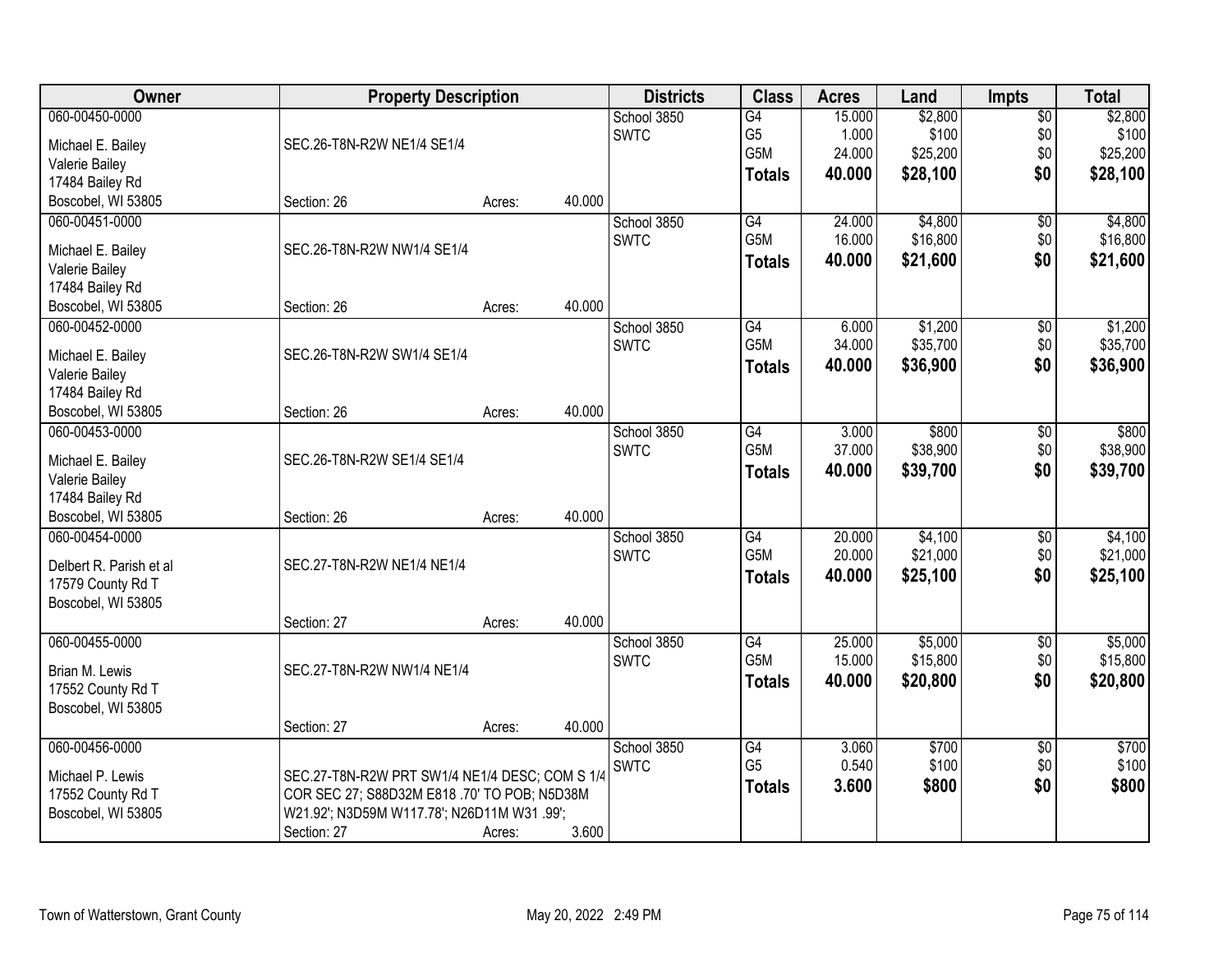| Owner                                                                                              |                                                                                                               | <b>Property Description</b> |        |                            | <b>Class</b>                                       | <b>Acres</b>                                | Land                                                | <b>Impts</b>                                | <b>Total</b>                                          |
|----------------------------------------------------------------------------------------------------|---------------------------------------------------------------------------------------------------------------|-----------------------------|--------|----------------------------|----------------------------------------------------|---------------------------------------------|-----------------------------------------------------|---------------------------------------------|-------------------------------------------------------|
| 060-00456-0010<br>Brian M. Lewis<br>17552 County Rd T<br>Boscobel, WI 53805                        | SEC.27-T8N-R2W SW1/4 NE1/4 EXC CSM 501; EXC<br><b>HWY</b>                                                     |                             |        | School 3850<br><b>SWTC</b> | G4<br>G <sub>5</sub><br><b>Totals</b>              | 32.460<br>1.000<br>33.460                   | \$8,100<br>\$100<br>\$8,200                         | $\overline{60}$<br>\$0<br>\$0               | \$8,100<br>\$100<br>\$8,200                           |
|                                                                                                    | Section: 27                                                                                                   | Acres:                      | 33.460 |                            |                                                    |                                             |                                                     |                                             |                                                       |
| 060-00456-0020<br><b>Grant County Highway</b><br>PO Box 150<br>Lancaster, WI 53813                 | SEC.27-T8N-R2W PRT SEC 27 FOR HWY                                                                             |                             |        | School 3850<br><b>SWTC</b> | $\overline{\text{X3}}$<br><b>Totals</b>            | 6.730<br>6.730                              | $\overline{50}$<br>\$0                              | $\overline{50}$<br>\$0                      | \$0<br>\$0                                            |
|                                                                                                    | Section: 27                                                                                                   | Acres:                      | 6.730  |                            |                                                    |                                             |                                                     |                                             |                                                       |
| 060-00457-0000<br>Delbert R. Parish<br>Rhonda J. Parish<br>17579 County Rd T<br>Boscobel, WI 53805 | 17579 County Rd T<br>SEC.27-T8N-R2W SE1/4 NE1/4 EXC HWY<br>Section: 27                                        | Acres:                      | 36.130 | School 3850<br><b>SWTC</b> | G4<br>G <sub>5</sub><br>G5M<br>G7<br><b>Totals</b> | 28.880<br>2.500<br>3.750<br>1.000<br>36.130 | \$6,700<br>\$200<br>\$4,000<br>\$11,000<br>\$21,900 | \$0<br>\$0<br>\$0<br>\$120,100<br>\$120,100 | \$6,700<br>\$200<br>\$4,000<br>\$131,100<br>\$142,000 |
| 060-00458-0000                                                                                     | 17531 County Rd T                                                                                             |                             |        | School 3850                | G4                                                 | 2.700                                       | \$600                                               | \$0                                         | \$600                                                 |
| Circle Tk Ranch LLC<br>2522 Waymaker Way<br>Austin, TX 78746                                       | SEC.27-T8N-R2W NE1/4 NW1/4                                                                                    |                             |        | <b>SWTC</b>                | G7<br>W <sub>8</sub><br><b>Totals</b>              | 2.000<br>35.300<br>40.000                   | \$13,100<br>( \$37, 100)<br>\$13,700                | \$68,400<br>\$0<br>\$68,400                 | \$81,500<br>\$0<br>\$82,100                           |
|                                                                                                    | Section: 27                                                                                                   | Acres:                      | 40.000 |                            |                                                    |                                             |                                                     |                                             |                                                       |
| 060-00459-0000<br>Circle Tk Ranch LLC<br>2522 Waymaker Way<br>Austin, TX 78746                     | SEC.27-T8N-R2W NW1/4 NW1/4                                                                                    |                             |        | School 3850<br><b>SWTC</b> | $\overline{W8}$<br><b>Totals</b>                   | 40.000<br>40.000                            | ( \$84,000)<br>\$0                                  | $\overline{50}$<br>\$0                      | \$0<br>\$0                                            |
|                                                                                                    | Section: 27                                                                                                   | Acres:                      | 40.000 |                            |                                                    |                                             |                                                     |                                             |                                                       |
| 060-00460-0000<br>Chad Chappell<br>Christina Chappell<br>17481 County Rd T<br>Boscobel, WI 53805   | 17481 County Rd T<br>SEC.27-T8N-R2W SW1/4 NW1/4 N OF HWY EXC 4.41<br>A; EXC 60-464-10; EXC HWY<br>Section: 27 | Acres:                      | 31.890 | School 3850<br><b>SWTC</b> | $\overline{G4}$<br>G7<br><b>Totals</b>             | 30.890<br>1.000<br>31.890                   | \$3,900<br>\$11,000<br>\$14,900                     | $\overline{50}$<br>\$112,300<br>\$112,300   | \$3,900<br>\$123,300<br>\$127,200                     |
| 060-00460-0010                                                                                     |                                                                                                               |                             |        | School 3850                | $\overline{\text{X3}}$                             | 11.230                                      | $\overline{50}$                                     | $\overline{50}$                             | $\frac{1}{2}$                                         |
| <b>Grant County Highway</b><br>PO Box 150<br>Lancaster, WI 53813                                   | SEC.27-T8N-R2W PRT SEC 27 FOR HWY EXC<br>1445/968<br>Section: 27                                              | Acres:                      | 11.230 | <b>SWTC</b>                | <b>Totals</b>                                      | 11.230                                      | \$0                                                 | \$0                                         | \$0                                                   |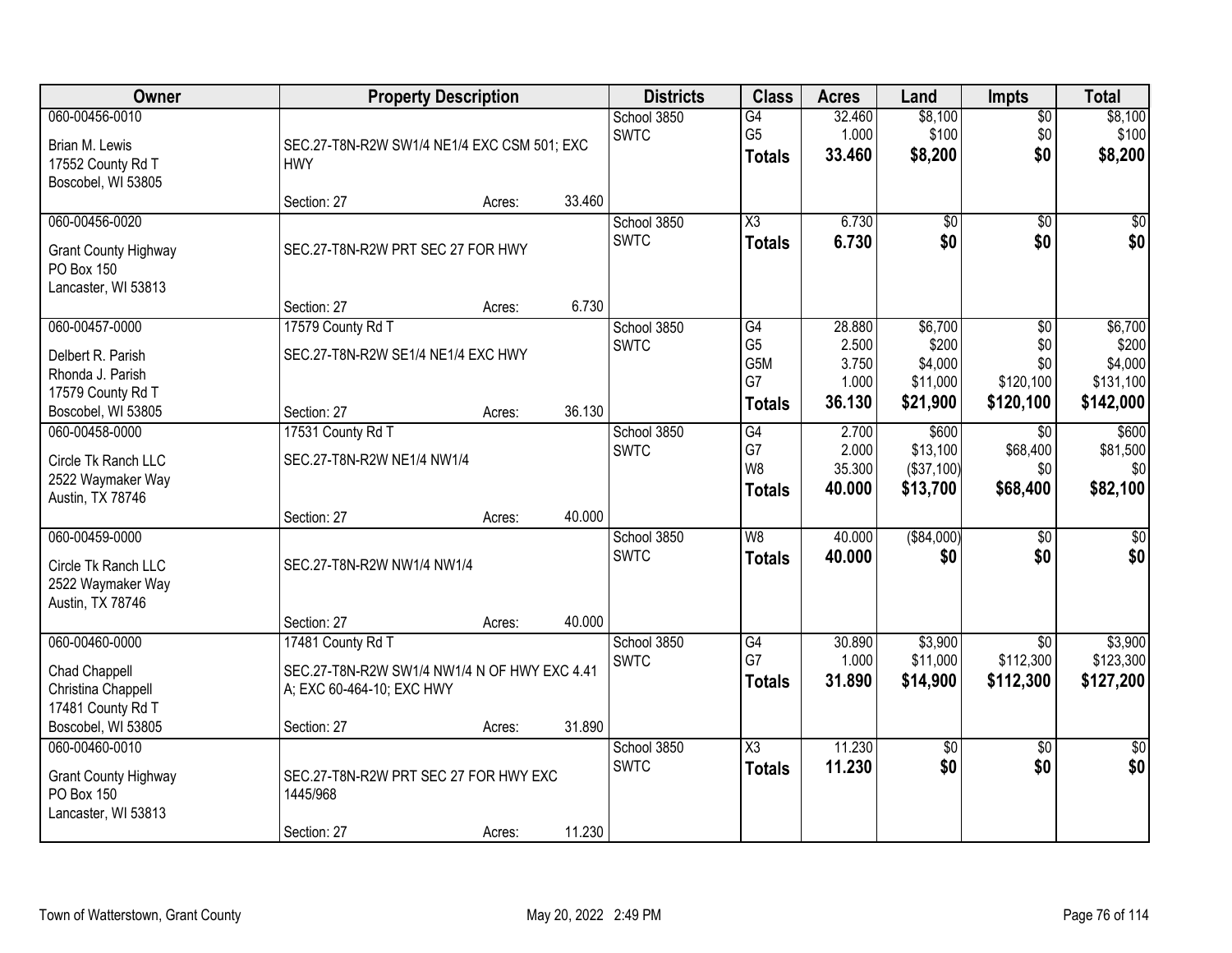| Owner                               | <b>Property Description</b>                                                       | <b>Districts</b> | <b>Class</b>           | <b>Acres</b> | Land            | <b>Impts</b>    | <b>Total</b>    |
|-------------------------------------|-----------------------------------------------------------------------------------|------------------|------------------------|--------------|-----------------|-----------------|-----------------|
| 060-00461-0000                      |                                                                                   | School 3850      | $\overline{G4}$        | 3.310        | \$400           | $\overline{50}$ | \$400           |
| Chad Chappell                       | SEC.27-T8N-R2W COM NW COR SW1/4 NW1/4; S918                                       | <b>SWTC</b>      | <b>Totals</b>          | 3.310        | \$400           | \$0             | \$400           |
| Christina Chappell                  | TO POB; S70D44M E345.15'; S60D54M E150.70';                                       |                  |                        |              |                 |                 |                 |
| 17481 County Rd T                   | N81D51M E 111.80'; S26D49M E89.45'; S 20D47M                                      |                  |                        |              |                 |                 |                 |
| Boscobel, WI 53805                  | 3.310<br>Section: 27<br>Acres:                                                    |                  |                        |              |                 |                 |                 |
| 060-00462-0000                      |                                                                                   | School 3850      | $\overline{\text{X3}}$ | 1.000        | $\overline{50}$ | $\overline{50}$ | $\overline{30}$ |
| <b>Grant County</b>                 | SEC.27-T8N-R2W PCL IN SW1/4 NW1/4 FORMERLY                                        | <b>SWTC</b>      | <b>Totals</b>          | 1.000        | \$0             | \$0             | \$0             |
| 111 S Jefferson St                  | SCHOOL LOT HIGHWAY DEPT TOWER CTY M & CTY                                         |                  |                        |              |                 |                 |                 |
| Lancaster, WI 53813-0529            |                                                                                   |                  |                        |              |                 |                 |                 |
|                                     | 1.000<br>Section: 27<br>Acres:                                                    |                  |                        |              |                 |                 |                 |
| 060-00463-0000                      |                                                                                   | School 3850      | $\overline{G4}$        | 1.250        | \$300           | \$0             | \$300           |
| Brian M. Lewis                      | SEC.27-T8N-R2W SW1/4 NW1/4 S OF HWY EXC HWY                                       | <b>SWTC</b>      | <b>Totals</b>          | 1.250        | \$300           | \$0             | \$300           |
| 17552 County Rd T                   | (560/702,557/82,556/20,608/3,612/178,179,612/182)                                 |                  |                        |              |                 |                 |                 |
| Boscobel, WI 53805                  | 688/896                                                                           |                  |                        |              |                 |                 |                 |
|                                     | 1.250<br>Section: 27<br>Acres:                                                    |                  |                        |              |                 |                 |                 |
| 060-00464-0000                      |                                                                                   | School 3850      | $\overline{G4}$        | 4.210        | \$300           | \$0             | \$300           |
|                                     |                                                                                   | <b>SWTC</b>      | <b>Totals</b>          | 4.210        | \$300           | \$0             | \$300           |
| Chad Chappell<br>Christina Chappell | SEC.27-T8N-R2W SE1/4 NW1/4 N OF HWY EXC 4.7 A<br>IN NE COR; EXC 60-464-10 EXC HWY |                  |                        |              |                 |                 |                 |
| 17481 County Rd T                   |                                                                                   |                  |                        |              |                 |                 |                 |
| Boscobel, WI 53805                  | 4.210<br>Section: 27<br>Acres:                                                    |                  |                        |              |                 |                 |                 |
| 060-00464-0010                      |                                                                                   | School 3850      | G4                     | 20.520       | \$4,200         | \$0             | \$4,200         |
|                                     |                                                                                   | <b>SWTC</b>      | G <sub>5</sub>         | 1.010        | \$100           | \$0             | \$100           |
| James F. Collins                    | SEC.27-T8N-R2W PRT S1/2 NW1/4 DESC; COM N1/4                                      |                  | <b>Totals</b>          | 21.530       | \$4,300         | \$0             | \$4,300         |
| Diane D. Collins                    | COR SEC 27; S0D53M E1915.58' TO POB; S0D53M                                       |                  |                        |              |                 |                 |                 |
| 17627 County Rd T                   | E379.96'; S83D W288.46'; S81D22M W1004.77';                                       |                  |                        |              |                 |                 |                 |
| Boscobel, WI 53805                  | 21.530<br>Section: 27<br>Acres:                                                   |                  |                        |              |                 |                 |                 |
| 060-00465-0000                      |                                                                                   | School 3850      | G4                     | 3.500        | \$1,000         | $\sqrt{$0}$     | \$1,000         |
| Brian M. Lewis                      | SEC.27-T8N-R2W SE1/4 NW1/4 S OF HWY EXC HWY                                       | <b>SWTC</b>      | G <sub>5</sub>         | 1.000        | \$100           | \$0             | \$100           |
| 17552 County Rd T                   | (560/702,557/82,556/02,608/3,612/178,179,612/182)                                 |                  | <b>Totals</b>          | 4.500        | \$1,100         | \$0             | \$1,100         |
| Boscobel, WI 53805                  | 688/896                                                                           |                  |                        |              |                 |                 |                 |
|                                     | Section: 27<br>4.500<br>Acres:                                                    |                  |                        |              |                 |                 |                 |
| 060-00466-0000                      |                                                                                   | School 3850      | W8                     | 4.700        | ( \$9,900)      | $\overline{50}$ | $\overline{50}$ |
| Circle Tk Ranch LLC                 | SEC.27-T8N-R2W PRT SE1/4 NW1/4 DESC; COM NE                                       | <b>SWTC</b>      | <b>Totals</b>          | 4.700        | \$0             | \$0             | \$0             |
| 2522 Waymaker Way                   | COR SD 40; S592.5'; N47D56M W928.24' TO N LN SD                                   |                  |                        |              |                 |                 |                 |
| Austin, TX 78746                    | 40; S87D 33M E689.73' TO POB                                                      |                  |                        |              |                 |                 |                 |
|                                     | 4.700<br>Section: 27<br>Acres:                                                    |                  |                        |              |                 |                 |                 |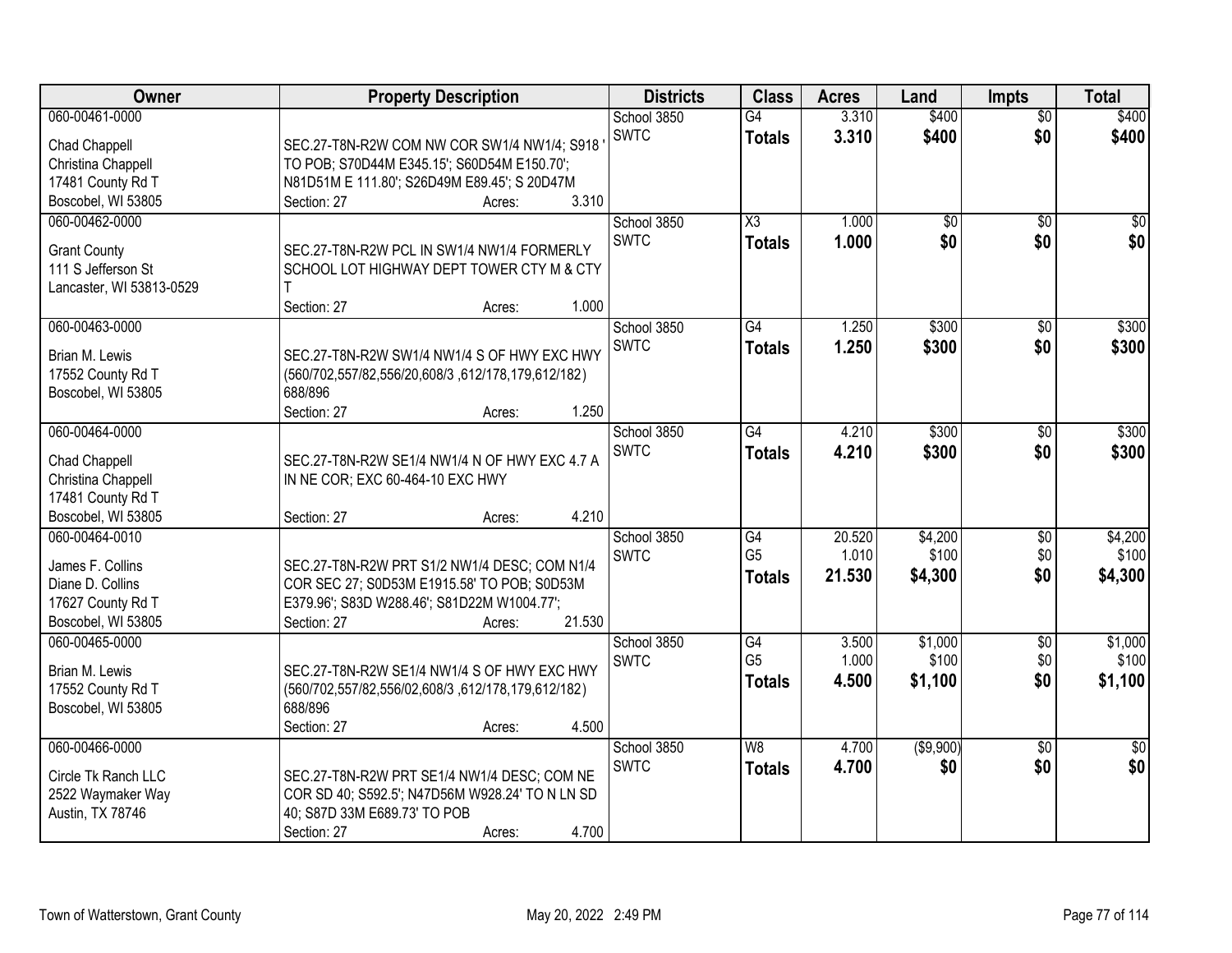| Owner                   | <b>Property Description</b>                       | <b>Districts</b> | <b>Class</b>               | <b>Acres</b>    | Land   | <b>Impts</b> | <b>Total</b>    |          |
|-------------------------|---------------------------------------------------|------------------|----------------------------|-----------------|--------|--------------|-----------------|----------|
| 060-00467-0000          |                                                   |                  | School 3850                | $\overline{G6}$ | 1.700  | \$3,600      | $\overline{50}$ | \$3,600  |
| Michael P. Lewis        | SEC.27-T8N-R2W PRT NE1/4 SW1/4 DESC IN 60-456     |                  | <b>SWTC</b>                | <b>Totals</b>   | 1.700  | \$3,600      | \$0             | \$3,600  |
| 17552 County Rd T       | (560/702,557/82,556/20,608/3,612/178,179,612/182) |                  |                            |                 |        |              |                 |          |
| Boscobel, WI 53805      | 688/896                                           |                  |                            |                 |        |              |                 |          |
|                         | Section: 27                                       | 1.700<br>Acres:  |                            |                 |        |              |                 |          |
| 060-00467-0010          |                                                   |                  | School 3850                | G4              | 22.700 | \$5,000      | $\overline{50}$ | \$5,000  |
| Brian M. Lewis          | SEC.27-T8N-R2W NE1/4 SW1/4 EXC CSM 501 & CSM      |                  | <b>SWTC</b>                | G <sub>5</sub>  | 0.240  | \$100        | \$0             | \$100    |
| 17552 County Rd T       | 617 (560/702,557/82,556/20,608/3                  |                  |                            | <b>Totals</b>   | 22.940 | \$5,100      | \$0             | \$5,100  |
| Boscobel, WI 53805      | ,612/178,179,612/182) 688/896                     |                  |                            |                 |        |              |                 |          |
|                         | Section: 27                                       | 22.940<br>Acres: |                            |                 |        |              |                 |          |
| 060-00467-0020          |                                                   |                  | School 3850                | G4              | 30.350 | \$5,300      | \$0             | \$5,300  |
|                         |                                                   |                  | <b>SWTC</b>                | G <sub>5</sub>  | 1.500  | \$100        | \$0             | \$100    |
| <b>Robert Remick</b>    | SEC.27-T8N-R2W PRT N1/2 SW & NW SE EXC HWY        |                  |                            | G5M             | 7.260  | \$7,600      | \$0             | \$7,600  |
| <b>Christine Remick</b> | (688/896,612/182,612/178) (608/3,560/702,557/82)  |                  |                            | <b>Totals</b>   | 39.110 | \$13,000     | \$0             | \$13,000 |
| 4520 Dupont Dr          | (556/20)                                          |                  |                            |                 |        |              |                 |          |
| Hanover Park, IL 60103  | Section: 27                                       | 39.110<br>Acres: |                            |                 |        |              |                 |          |
| 060-00468-0000          |                                                   |                  | School 3850<br><b>SWTC</b> | $\overline{G4}$ | 12.300 | \$2,900      | \$0             | \$2,900  |
| Brian M. Lewis          | SEC.27-T8N-R2W NW1/4 SW1/4 S OF HWY EXC CSM       |                  |                            | <b>Totals</b>   | 12.300 | \$2,900      | \$0             | \$2,900  |
| 17552 County Rd T       | 617; EXC HWY (560/702,557/82,556/20,608/3         |                  |                            |                 |        |              |                 |          |
| Boscobel, WI 53805      | ,612/178,179) 688/696                             |                  |                            |                 |        |              |                 |          |
|                         | Section: 27                                       | 12.300<br>Acres: |                            |                 |        |              |                 |          |
| 060-00469-0000          |                                                   |                  | School 0609                | G4              | 39.000 | \$6,400      | \$0             | \$6,400  |
| Gary D. Mallat          | SEC.27-T8N-R2W SW1/4 SW1/4                        |                  | <b>SWTC</b>                | G <sub>5</sub>  | 1.000  | \$100        | \$0             | \$100    |
| Candace M. Mallat       |                                                   |                  |                            | <b>Totals</b>   | 40.000 | \$6,500      | \$0             | \$6,500  |
| 2522 Waymaker Way       |                                                   |                  |                            |                 |        |              |                 |          |
| Austin, TX 78746        | Section: 27                                       | 40.000<br>Acres: |                            |                 |        |              |                 |          |
| 060-00470-0000          | 17303 County Rd T                                 |                  | School 0609                | G4              | 22.000 | \$4,300      | $\overline{50}$ | \$4,300  |
| Gary D. Mallat          | SEC.27-T8N-R2W SE1/4 SW1/4                        |                  | <b>SWTC</b>                | G <sub>5</sub>  | 17.000 | \$24,600     | \$0             | \$24,600 |
| Candace M. Mallat       |                                                   |                  |                            | G7              | 1.000  | \$7,500      | \$29,700        | \$37,200 |
| 2522 Waymaker Way       |                                                   |                  |                            | <b>Totals</b>   | 40.000 | \$36,400     | \$29,700        | \$66,100 |
| Austin, TX 78746        | Section: 27                                       | 40.000<br>Acres: |                            |                 |        |              |                 |          |
| 060-00471-0000          |                                                   |                  | School 3850                | G4              | 28.000 | \$6,000      | $\overline{50}$ | \$6,000  |
|                         |                                                   |                  | <b>SWTC</b>                | G <sub>5</sub>  | 1.000  | \$100        | \$0             | \$100    |
| Delbert R. Parish et al | SEC.27-T8N-R2W NE1/4 SE1/4                        |                  |                            | G5M             | 11.000 | \$11,600     | \$0             | \$11,600 |
| 17579 County Rd T       |                                                   |                  |                            | <b>Totals</b>   | 40.000 | \$17,700     | \$0             | \$17,700 |
| Boscobel, WI 53805      |                                                   | 40.000           |                            |                 |        |              |                 |          |
|                         | Section: 27                                       | Acres:           |                            |                 |        |              |                 |          |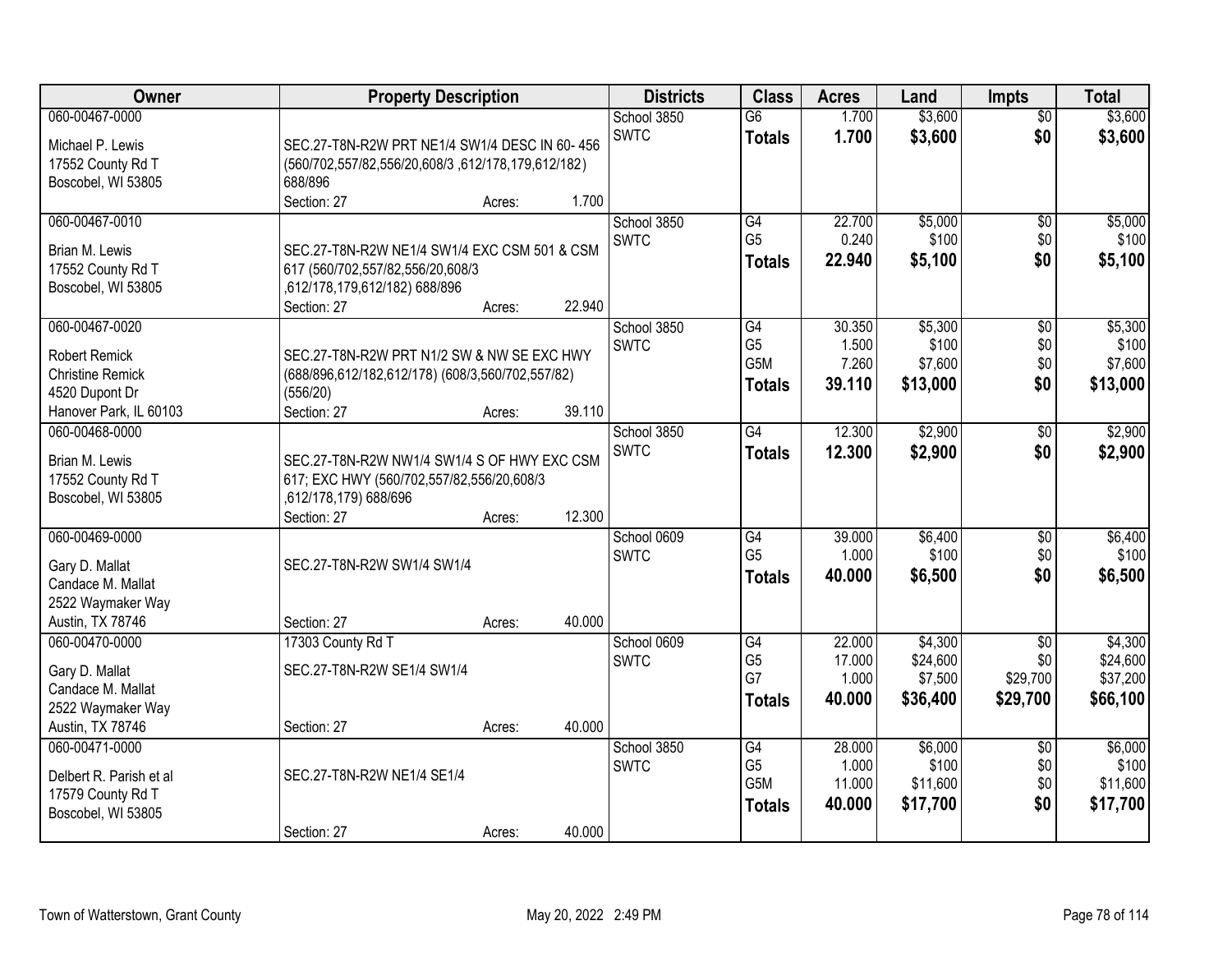| Owner                                                                                                     | <b>Property Description</b>                                                                                                 |        |        | <b>Districts</b>           | <b>Class</b>                                              | <b>Acres</b>                       | Land                                   | Impts                                     | <b>Total</b>                           |
|-----------------------------------------------------------------------------------------------------------|-----------------------------------------------------------------------------------------------------------------------------|--------|--------|----------------------------|-----------------------------------------------------------|------------------------------------|----------------------------------------|-------------------------------------------|----------------------------------------|
| 060-00472-0000<br>Michael P. Lewis<br>17552 County Rd T<br>Boscobel, WI 53805                             | 17552 County Rd T<br>SEC.27-T8N-R2W CSM 501 PRT NW1/4 SE1/4 DESC<br>IN 60-456-10                                            |        |        | School 3850<br><b>SWTC</b> | G4<br>G7<br><b>Totals</b>                                 | 10.600<br>1.000<br>11.600          | \$700<br>\$11,000<br>\$11,700          | $\overline{50}$<br>\$126,100<br>\$126,100 | \$700<br>\$137,100<br>\$137,800        |
|                                                                                                           | Section: 27                                                                                                                 | Acres: | 11.600 |                            |                                                           |                                    |                                        |                                           |                                        |
| 060-00472-0010<br>Brian M. Lewis<br>17552 County Rd T<br>Boscobel, WI 53805                               | SEC.27-T8N-R2W NW1/4 SE1/4 EXC CSM 501 & CSM<br>617<br>Section: 27                                                          | Acres: | 28.340 | School 3850<br><b>SWTC</b> | G4<br>G7<br><b>Totals</b>                                 | 27.340<br>1.000<br>28.340          | \$5,700<br>\$7,500<br>\$13,200         | $\overline{50}$<br>\$68,000<br>\$68,000   | \$5,700<br>\$75,500<br>\$81,200        |
| 060-00473-0000                                                                                            |                                                                                                                             |        |        | School 3850                | G5                                                        | 10.840                             | \$15,200                               | \$0                                       | \$15,200                               |
| Michael P. Lewis<br>17552 County Rd T<br>Boscobel, WI 53805                                               | SEC.27-T8N-R2W CSM 501 PRT SW1/4 SE1/4 N & E<br>OF RD                                                                       |        |        | <b>SWTC</b>                | <b>Totals</b>                                             | 10.840                             | \$15,200                               | \$0                                       | \$15,200                               |
|                                                                                                           | Section: 27                                                                                                                 | Acres: | 10.840 |                            |                                                           |                                    |                                        |                                           |                                        |
| 060-00473-0010<br>Brian M. Lewis<br>17552 County Rd T<br>Boscobel, WI 53805                               | SEC.27-T8N-R2W SW1/4 SE1/4 N & E OF TWP RD EX(<br><b>CSM 501</b>                                                            |        |        | School 3850<br><b>SWTC</b> | G4<br><b>Totals</b>                                       | 17.600<br>17.600                   | \$3,400<br>\$3,400                     | \$0<br>\$0                                | \$3,400<br>\$3,400                     |
|                                                                                                           | Section: 27                                                                                                                 | Acres: | 17.600 |                            |                                                           |                                    |                                        |                                           |                                        |
| 060-00474-0000<br>Steven, Chris, There Stepien et al<br>14342 Surrey Ct<br>Homer Glen, IL 60491           | SEC.27-T8N-R2W SW1/4 SE1/4 S & W OF RD<br>(LEONOLD & CHRISTINE STASZEL 5950 S KILBOURN<br>CHICAGO, IL 60629)<br>Section: 27 | Acres: | 12.000 | School 0609<br><b>SWTC</b> | $\overline{G4}$<br>G <sub>5</sub><br>G5M<br><b>Totals</b> | 1.000<br>1.000<br>10.000<br>12.000 | \$200<br>\$100<br>\$10,500<br>\$10,800 | $\overline{50}$<br>\$0<br>\$0<br>\$0      | \$200<br>\$100<br>\$10,500<br>\$10,800 |
| 060-00475-0000<br>William J. Hrubes<br>17323 Roen Rd<br>Boscobel, WI 53805                                | SEC.27-T8N-R2W SE1/4 SE1/4                                                                                                  |        |        | School 3850<br><b>SWTC</b> | G4<br>G <sub>5</sub><br><b>Totals</b>                     | 39.000<br>1.000<br>40.000          | \$6,000<br>\$100<br>\$6,100            | $\overline{50}$<br>\$0<br>\$0             | \$6,000<br>\$100<br>\$6,100            |
|                                                                                                           | Section: 27                                                                                                                 | Acres: | 40.000 |                            |                                                           |                                    |                                        |                                           |                                        |
| 060-00476-0000<br>Circle R Ranch, LLC<br>c/o Ryan & Anna Collins<br>2522 Waymaker Way<br>Austin, TX 78746 | SEC.28-T8N-R2W NE1/4 NE1/4<br>Section: 28                                                                                   | Acres: | 40.000 | School 3850<br><b>SWTC</b> | $\overline{G4}$<br><b>Totals</b>                          | 40.000<br>40.000                   | \$6,000<br>\$6,000                     | $\overline{50}$<br>\$0                    | \$6,000<br>\$6,000                     |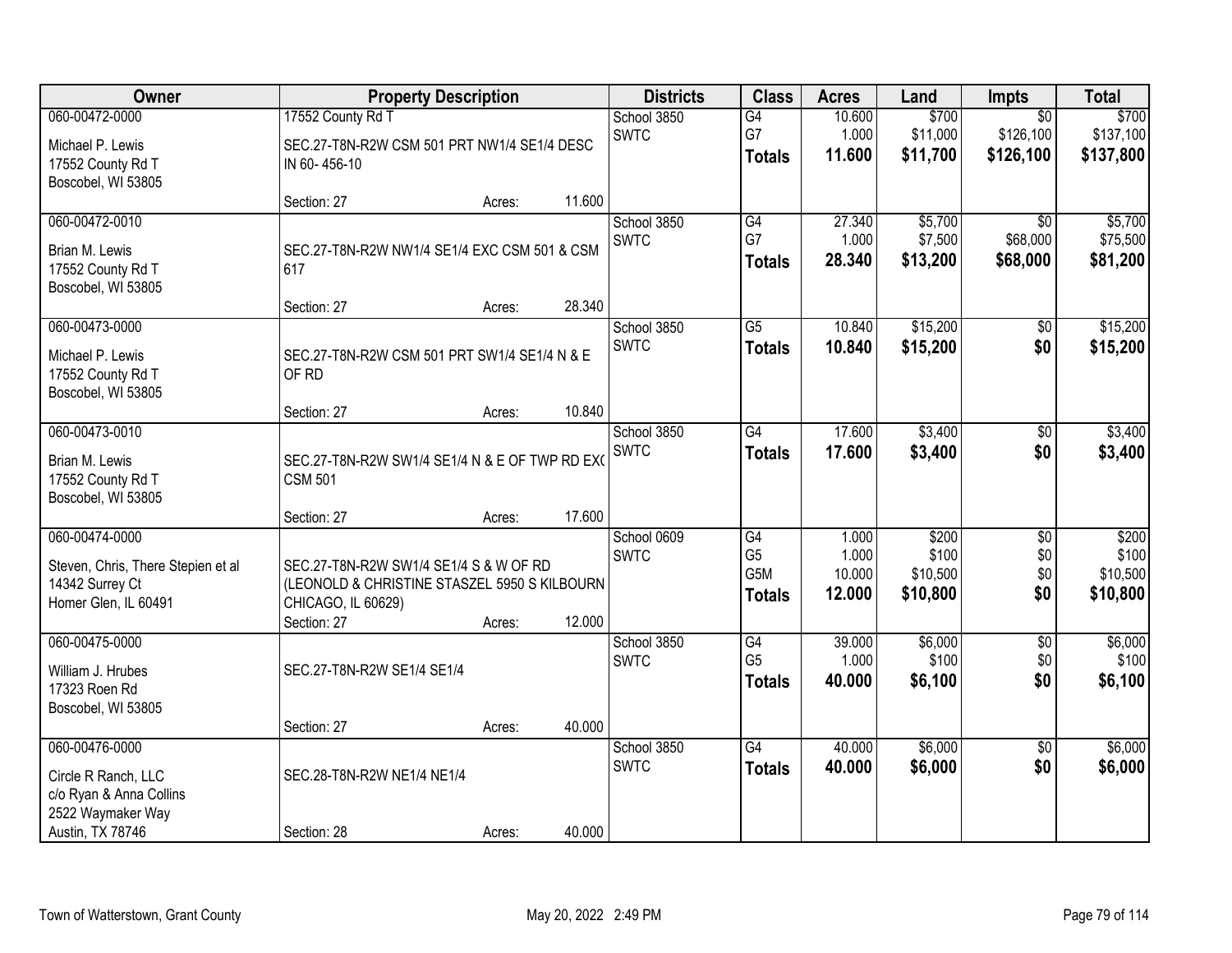| \$700<br>060-00477-0000<br>10.000<br>\$700<br>School 3850<br>$\overline{G4}$<br>$\overline{50}$<br>\$0<br>\$700<br><b>SWTC</b><br>10.000<br>\$700<br><b>Totals</b><br>Circle R Ranch, LLC<br>SEC.28-T8N-R2W E1/4 NW1/4 NE1/4<br>c/o Ryan & Anna Collins<br>2522 Waymaker Way<br>10.000<br>Austin, TX 78746<br>Section: 28<br>Acres:<br>$\overline{G4}$<br>\$2,300<br>\$2,300<br>060-00478-0000<br>School 0609<br>30.000<br>$\overline{50}$<br><b>SWTC</b><br>30.000<br>\$2,300<br>\$0<br>\$2,300<br><b>Totals</b><br>SEC.28-T8N-R2W W3/4 NW1/4 NE1/4<br>Tracy & Kathleen Wagner Irrevocable<br>Trust<br>3860 County Rd M<br>30.000<br>Boscobel, WI 53805-9803<br>Section: 28<br>Acres:<br>060-00479-0000<br>\$12,000<br>\$103,000<br>\$115,000<br>3860 County Rd M<br>School 0609<br>G1<br>1.000<br>G4<br>17.500<br>\$1,800<br><b>SWTC</b><br>\$0<br>\$1,800<br>SEC.28-T8N-R2W W3/4 SW1/4 NE1/4 N OF HWY<br>Tracy & Kathleen Wagner Irrevocable<br>G <sub>5</sub><br>\$100<br>\$0<br>\$100<br>1.000<br>Trust<br>\$13,900<br>\$103,000<br>\$116,900<br>19.500<br><b>Totals</b><br>3860 County Rd M<br>19.500<br>Boscobel, WI 53805-9803<br>Section: 28<br>Acres:<br>\$100<br>060-00480-0000<br>School 3850<br>$\overline{G4}$<br>\$100<br>1.440<br>\$0<br><b>SWTC</b><br>1.440<br>\$100<br>\$0<br>\$100<br><b>Totals</b><br>David M. Bailie<br>SEC.28-T8N-R2W PRT SW1/4 NE1/4 DESC; COM W LN<br>Christeen Bailie<br>SD 40; 11 RDS N OF SW COR; E10 RDS; N TO HWY;<br>3881 County Rd M<br>NW & W AL HWY TO W LN SW1/4 NE1/4; S TO POB<br>1.440<br>Boscobel, WI 53805<br>Section: 28<br>Acres:<br>$\overline{G4}$<br>\$100<br>\$100<br>060-00480-0010<br>0.560<br>\$0<br>School 3850<br><b>SWTC</b><br>0.560<br>\$100<br>\$0<br>\$100<br><b>Totals</b><br>Circle R Ranch, LLC<br>SEC.28-T8N-R2W PRT SW1/4 NE1/4 AS PARCEL A &<br>PARCEL B SURVEY 43/8 DESC: COM N1/4 COR SEC<br>2522 Waymaker Way<br>Austin, TX 78746<br>28; S 00D 25' E 1964.05'; N 89D 34' E 97.19' TO CTR<br>0.560<br>Section: 28<br>Acres:<br>\$1,400<br>060-00481-0000<br>School 3850<br>G4<br>8.000<br>\$0<br>G <sub>5</sub><br>0.500<br>\$100<br>\$0<br><b>SWTC</b><br>Circle R Ranch, LLC<br>SEC.28-T8N-R2W PRT SW1/4 NE1/4 S OF HWY EXC 2<br>\$0<br>\$1,500<br>8.500<br><b>Totals</b><br>2522 Waymaker Way<br>A ON W SIDE (560/702,557/82,556/20,608/3<br>Austin, TX 78746<br>,612/178-182)<br>8.500<br>Section: 28<br>Acres:<br>060-00482-0000<br>\$1,200<br>School 3850<br>G4<br>9.500<br>$\overline{50}$<br>G <sub>5</sub><br>0.500<br>\$100<br>\$0<br>\$100<br><b>SWTC</b><br>SEC.28-T8N-R2W E1/4 SW1/4 NE1/4<br>Circle R Ranch, LLC<br>\$0<br>\$1,300<br>10.000<br>\$1,300<br><b>Totals</b><br>c/o Ryan & Anna Collins<br>2522 Waymaker Way | Owner            | <b>Property Description</b> | <b>Districts</b> | <b>Class</b> | <b>Acres</b> | Land | <b>Impts</b> | <b>Total</b> |
|------------------------------------------------------------------------------------------------------------------------------------------------------------------------------------------------------------------------------------------------------------------------------------------------------------------------------------------------------------------------------------------------------------------------------------------------------------------------------------------------------------------------------------------------------------------------------------------------------------------------------------------------------------------------------------------------------------------------------------------------------------------------------------------------------------------------------------------------------------------------------------------------------------------------------------------------------------------------------------------------------------------------------------------------------------------------------------------------------------------------------------------------------------------------------------------------------------------------------------------------------------------------------------------------------------------------------------------------------------------------------------------------------------------------------------------------------------------------------------------------------------------------------------------------------------------------------------------------------------------------------------------------------------------------------------------------------------------------------------------------------------------------------------------------------------------------------------------------------------------------------------------------------------------------------------------------------------------------------------------------------------------------------------------------------------------------------------------------------------------------------------------------------------------------------------------------------------------------------------------------------------------------------------------------------------------------------------------------------------------------------------------------------------------------------------------------------------------------------------------------------------------------------------------------------------------------------------------------------------------------------------------------------------------------------------------------------------------------|------------------|-----------------------------|------------------|--------------|--------------|------|--------------|--------------|
|                                                                                                                                                                                                                                                                                                                                                                                                                                                                                                                                                                                                                                                                                                                                                                                                                                                                                                                                                                                                                                                                                                                                                                                                                                                                                                                                                                                                                                                                                                                                                                                                                                                                                                                                                                                                                                                                                                                                                                                                                                                                                                                                                                                                                                                                                                                                                                                                                                                                                                                                                                                                                                                                                                                        |                  |                             |                  |              |              |      |              |              |
|                                                                                                                                                                                                                                                                                                                                                                                                                                                                                                                                                                                                                                                                                                                                                                                                                                                                                                                                                                                                                                                                                                                                                                                                                                                                                                                                                                                                                                                                                                                                                                                                                                                                                                                                                                                                                                                                                                                                                                                                                                                                                                                                                                                                                                                                                                                                                                                                                                                                                                                                                                                                                                                                                                                        |                  |                             |                  |              |              |      |              |              |
|                                                                                                                                                                                                                                                                                                                                                                                                                                                                                                                                                                                                                                                                                                                                                                                                                                                                                                                                                                                                                                                                                                                                                                                                                                                                                                                                                                                                                                                                                                                                                                                                                                                                                                                                                                                                                                                                                                                                                                                                                                                                                                                                                                                                                                                                                                                                                                                                                                                                                                                                                                                                                                                                                                                        |                  |                             |                  |              |              |      |              |              |
|                                                                                                                                                                                                                                                                                                                                                                                                                                                                                                                                                                                                                                                                                                                                                                                                                                                                                                                                                                                                                                                                                                                                                                                                                                                                                                                                                                                                                                                                                                                                                                                                                                                                                                                                                                                                                                                                                                                                                                                                                                                                                                                                                                                                                                                                                                                                                                                                                                                                                                                                                                                                                                                                                                                        |                  |                             |                  |              |              |      |              |              |
|                                                                                                                                                                                                                                                                                                                                                                                                                                                                                                                                                                                                                                                                                                                                                                                                                                                                                                                                                                                                                                                                                                                                                                                                                                                                                                                                                                                                                                                                                                                                                                                                                                                                                                                                                                                                                                                                                                                                                                                                                                                                                                                                                                                                                                                                                                                                                                                                                                                                                                                                                                                                                                                                                                                        |                  |                             |                  |              |              |      |              |              |
|                                                                                                                                                                                                                                                                                                                                                                                                                                                                                                                                                                                                                                                                                                                                                                                                                                                                                                                                                                                                                                                                                                                                                                                                                                                                                                                                                                                                                                                                                                                                                                                                                                                                                                                                                                                                                                                                                                                                                                                                                                                                                                                                                                                                                                                                                                                                                                                                                                                                                                                                                                                                                                                                                                                        |                  |                             |                  |              |              |      |              |              |
|                                                                                                                                                                                                                                                                                                                                                                                                                                                                                                                                                                                                                                                                                                                                                                                                                                                                                                                                                                                                                                                                                                                                                                                                                                                                                                                                                                                                                                                                                                                                                                                                                                                                                                                                                                                                                                                                                                                                                                                                                                                                                                                                                                                                                                                                                                                                                                                                                                                                                                                                                                                                                                                                                                                        |                  |                             |                  |              |              |      |              |              |
|                                                                                                                                                                                                                                                                                                                                                                                                                                                                                                                                                                                                                                                                                                                                                                                                                                                                                                                                                                                                                                                                                                                                                                                                                                                                                                                                                                                                                                                                                                                                                                                                                                                                                                                                                                                                                                                                                                                                                                                                                                                                                                                                                                                                                                                                                                                                                                                                                                                                                                                                                                                                                                                                                                                        |                  |                             |                  |              |              |      |              |              |
|                                                                                                                                                                                                                                                                                                                                                                                                                                                                                                                                                                                                                                                                                                                                                                                                                                                                                                                                                                                                                                                                                                                                                                                                                                                                                                                                                                                                                                                                                                                                                                                                                                                                                                                                                                                                                                                                                                                                                                                                                                                                                                                                                                                                                                                                                                                                                                                                                                                                                                                                                                                                                                                                                                                        |                  |                             |                  |              |              |      |              |              |
|                                                                                                                                                                                                                                                                                                                                                                                                                                                                                                                                                                                                                                                                                                                                                                                                                                                                                                                                                                                                                                                                                                                                                                                                                                                                                                                                                                                                                                                                                                                                                                                                                                                                                                                                                                                                                                                                                                                                                                                                                                                                                                                                                                                                                                                                                                                                                                                                                                                                                                                                                                                                                                                                                                                        |                  |                             |                  |              |              |      |              |              |
|                                                                                                                                                                                                                                                                                                                                                                                                                                                                                                                                                                                                                                                                                                                                                                                                                                                                                                                                                                                                                                                                                                                                                                                                                                                                                                                                                                                                                                                                                                                                                                                                                                                                                                                                                                                                                                                                                                                                                                                                                                                                                                                                                                                                                                                                                                                                                                                                                                                                                                                                                                                                                                                                                                                        |                  |                             |                  |              |              |      |              |              |
|                                                                                                                                                                                                                                                                                                                                                                                                                                                                                                                                                                                                                                                                                                                                                                                                                                                                                                                                                                                                                                                                                                                                                                                                                                                                                                                                                                                                                                                                                                                                                                                                                                                                                                                                                                                                                                                                                                                                                                                                                                                                                                                                                                                                                                                                                                                                                                                                                                                                                                                                                                                                                                                                                                                        |                  |                             |                  |              |              |      |              |              |
|                                                                                                                                                                                                                                                                                                                                                                                                                                                                                                                                                                                                                                                                                                                                                                                                                                                                                                                                                                                                                                                                                                                                                                                                                                                                                                                                                                                                                                                                                                                                                                                                                                                                                                                                                                                                                                                                                                                                                                                                                                                                                                                                                                                                                                                                                                                                                                                                                                                                                                                                                                                                                                                                                                                        |                  |                             |                  |              |              |      |              |              |
| \$1,400<br>\$100<br>\$1,500<br>\$1,200                                                                                                                                                                                                                                                                                                                                                                                                                                                                                                                                                                                                                                                                                                                                                                                                                                                                                                                                                                                                                                                                                                                                                                                                                                                                                                                                                                                                                                                                                                                                                                                                                                                                                                                                                                                                                                                                                                                                                                                                                                                                                                                                                                                                                                                                                                                                                                                                                                                                                                                                                                                                                                                                                 |                  |                             |                  |              |              |      |              |              |
|                                                                                                                                                                                                                                                                                                                                                                                                                                                                                                                                                                                                                                                                                                                                                                                                                                                                                                                                                                                                                                                                                                                                                                                                                                                                                                                                                                                                                                                                                                                                                                                                                                                                                                                                                                                                                                                                                                                                                                                                                                                                                                                                                                                                                                                                                                                                                                                                                                                                                                                                                                                                                                                                                                                        |                  |                             |                  |              |              |      |              |              |
|                                                                                                                                                                                                                                                                                                                                                                                                                                                                                                                                                                                                                                                                                                                                                                                                                                                                                                                                                                                                                                                                                                                                                                                                                                                                                                                                                                                                                                                                                                                                                                                                                                                                                                                                                                                                                                                                                                                                                                                                                                                                                                                                                                                                                                                                                                                                                                                                                                                                                                                                                                                                                                                                                                                        |                  |                             |                  |              |              |      |              |              |
|                                                                                                                                                                                                                                                                                                                                                                                                                                                                                                                                                                                                                                                                                                                                                                                                                                                                                                                                                                                                                                                                                                                                                                                                                                                                                                                                                                                                                                                                                                                                                                                                                                                                                                                                                                                                                                                                                                                                                                                                                                                                                                                                                                                                                                                                                                                                                                                                                                                                                                                                                                                                                                                                                                                        |                  |                             |                  |              |              |      |              |              |
|                                                                                                                                                                                                                                                                                                                                                                                                                                                                                                                                                                                                                                                                                                                                                                                                                                                                                                                                                                                                                                                                                                                                                                                                                                                                                                                                                                                                                                                                                                                                                                                                                                                                                                                                                                                                                                                                                                                                                                                                                                                                                                                                                                                                                                                                                                                                                                                                                                                                                                                                                                                                                                                                                                                        |                  |                             |                  |              |              |      |              |              |
|                                                                                                                                                                                                                                                                                                                                                                                                                                                                                                                                                                                                                                                                                                                                                                                                                                                                                                                                                                                                                                                                                                                                                                                                                                                                                                                                                                                                                                                                                                                                                                                                                                                                                                                                                                                                                                                                                                                                                                                                                                                                                                                                                                                                                                                                                                                                                                                                                                                                                                                                                                                                                                                                                                                        |                  |                             |                  |              |              |      |              |              |
|                                                                                                                                                                                                                                                                                                                                                                                                                                                                                                                                                                                                                                                                                                                                                                                                                                                                                                                                                                                                                                                                                                                                                                                                                                                                                                                                                                                                                                                                                                                                                                                                                                                                                                                                                                                                                                                                                                                                                                                                                                                                                                                                                                                                                                                                                                                                                                                                                                                                                                                                                                                                                                                                                                                        |                  |                             |                  |              |              |      |              |              |
|                                                                                                                                                                                                                                                                                                                                                                                                                                                                                                                                                                                                                                                                                                                                                                                                                                                                                                                                                                                                                                                                                                                                                                                                                                                                                                                                                                                                                                                                                                                                                                                                                                                                                                                                                                                                                                                                                                                                                                                                                                                                                                                                                                                                                                                                                                                                                                                                                                                                                                                                                                                                                                                                                                                        |                  |                             |                  |              |              |      |              |              |
|                                                                                                                                                                                                                                                                                                                                                                                                                                                                                                                                                                                                                                                                                                                                                                                                                                                                                                                                                                                                                                                                                                                                                                                                                                                                                                                                                                                                                                                                                                                                                                                                                                                                                                                                                                                                                                                                                                                                                                                                                                                                                                                                                                                                                                                                                                                                                                                                                                                                                                                                                                                                                                                                                                                        |                  |                             |                  |              |              |      |              |              |
|                                                                                                                                                                                                                                                                                                                                                                                                                                                                                                                                                                                                                                                                                                                                                                                                                                                                                                                                                                                                                                                                                                                                                                                                                                                                                                                                                                                                                                                                                                                                                                                                                                                                                                                                                                                                                                                                                                                                                                                                                                                                                                                                                                                                                                                                                                                                                                                                                                                                                                                                                                                                                                                                                                                        |                  |                             |                  |              |              |      |              |              |
|                                                                                                                                                                                                                                                                                                                                                                                                                                                                                                                                                                                                                                                                                                                                                                                                                                                                                                                                                                                                                                                                                                                                                                                                                                                                                                                                                                                                                                                                                                                                                                                                                                                                                                                                                                                                                                                                                                                                                                                                                                                                                                                                                                                                                                                                                                                                                                                                                                                                                                                                                                                                                                                                                                                        |                  |                             |                  |              |              |      |              |              |
|                                                                                                                                                                                                                                                                                                                                                                                                                                                                                                                                                                                                                                                                                                                                                                                                                                                                                                                                                                                                                                                                                                                                                                                                                                                                                                                                                                                                                                                                                                                                                                                                                                                                                                                                                                                                                                                                                                                                                                                                                                                                                                                                                                                                                                                                                                                                                                                                                                                                                                                                                                                                                                                                                                                        |                  |                             |                  |              |              |      |              |              |
|                                                                                                                                                                                                                                                                                                                                                                                                                                                                                                                                                                                                                                                                                                                                                                                                                                                                                                                                                                                                                                                                                                                                                                                                                                                                                                                                                                                                                                                                                                                                                                                                                                                                                                                                                                                                                                                                                                                                                                                                                                                                                                                                                                                                                                                                                                                                                                                                                                                                                                                                                                                                                                                                                                                        |                  |                             |                  |              |              |      |              |              |
|                                                                                                                                                                                                                                                                                                                                                                                                                                                                                                                                                                                                                                                                                                                                                                                                                                                                                                                                                                                                                                                                                                                                                                                                                                                                                                                                                                                                                                                                                                                                                                                                                                                                                                                                                                                                                                                                                                                                                                                                                                                                                                                                                                                                                                                                                                                                                                                                                                                                                                                                                                                                                                                                                                                        |                  |                             |                  |              |              |      |              |              |
|                                                                                                                                                                                                                                                                                                                                                                                                                                                                                                                                                                                                                                                                                                                                                                                                                                                                                                                                                                                                                                                                                                                                                                                                                                                                                                                                                                                                                                                                                                                                                                                                                                                                                                                                                                                                                                                                                                                                                                                                                                                                                                                                                                                                                                                                                                                                                                                                                                                                                                                                                                                                                                                                                                                        |                  |                             |                  |              |              |      |              |              |
|                                                                                                                                                                                                                                                                                                                                                                                                                                                                                                                                                                                                                                                                                                                                                                                                                                                                                                                                                                                                                                                                                                                                                                                                                                                                                                                                                                                                                                                                                                                                                                                                                                                                                                                                                                                                                                                                                                                                                                                                                                                                                                                                                                                                                                                                                                                                                                                                                                                                                                                                                                                                                                                                                                                        |                  |                             |                  |              |              |      |              |              |
|                                                                                                                                                                                                                                                                                                                                                                                                                                                                                                                                                                                                                                                                                                                                                                                                                                                                                                                                                                                                                                                                                                                                                                                                                                                                                                                                                                                                                                                                                                                                                                                                                                                                                                                                                                                                                                                                                                                                                                                                                                                                                                                                                                                                                                                                                                                                                                                                                                                                                                                                                                                                                                                                                                                        |                  |                             |                  |              |              |      |              |              |
|                                                                                                                                                                                                                                                                                                                                                                                                                                                                                                                                                                                                                                                                                                                                                                                                                                                                                                                                                                                                                                                                                                                                                                                                                                                                                                                                                                                                                                                                                                                                                                                                                                                                                                                                                                                                                                                                                                                                                                                                                                                                                                                                                                                                                                                                                                                                                                                                                                                                                                                                                                                                                                                                                                                        |                  |                             |                  |              |              |      |              |              |
|                                                                                                                                                                                                                                                                                                                                                                                                                                                                                                                                                                                                                                                                                                                                                                                                                                                                                                                                                                                                                                                                                                                                                                                                                                                                                                                                                                                                                                                                                                                                                                                                                                                                                                                                                                                                                                                                                                                                                                                                                                                                                                                                                                                                                                                                                                                                                                                                                                                                                                                                                                                                                                                                                                                        |                  |                             |                  |              |              |      |              |              |
|                                                                                                                                                                                                                                                                                                                                                                                                                                                                                                                                                                                                                                                                                                                                                                                                                                                                                                                                                                                                                                                                                                                                                                                                                                                                                                                                                                                                                                                                                                                                                                                                                                                                                                                                                                                                                                                                                                                                                                                                                                                                                                                                                                                                                                                                                                                                                                                                                                                                                                                                                                                                                                                                                                                        |                  |                             |                  |              |              |      |              |              |
|                                                                                                                                                                                                                                                                                                                                                                                                                                                                                                                                                                                                                                                                                                                                                                                                                                                                                                                                                                                                                                                                                                                                                                                                                                                                                                                                                                                                                                                                                                                                                                                                                                                                                                                                                                                                                                                                                                                                                                                                                                                                                                                                                                                                                                                                                                                                                                                                                                                                                                                                                                                                                                                                                                                        |                  |                             |                  |              |              |      |              |              |
|                                                                                                                                                                                                                                                                                                                                                                                                                                                                                                                                                                                                                                                                                                                                                                                                                                                                                                                                                                                                                                                                                                                                                                                                                                                                                                                                                                                                                                                                                                                                                                                                                                                                                                                                                                                                                                                                                                                                                                                                                                                                                                                                                                                                                                                                                                                                                                                                                                                                                                                                                                                                                                                                                                                        |                  |                             |                  |              |              |      |              |              |
| Acres:                                                                                                                                                                                                                                                                                                                                                                                                                                                                                                                                                                                                                                                                                                                                                                                                                                                                                                                                                                                                                                                                                                                                                                                                                                                                                                                                                                                                                                                                                                                                                                                                                                                                                                                                                                                                                                                                                                                                                                                                                                                                                                                                                                                                                                                                                                                                                                                                                                                                                                                                                                                                                                                                                                                 | Austin, TX 78746 | 10.000<br>Section: 28       |                  |              |              |      |              |              |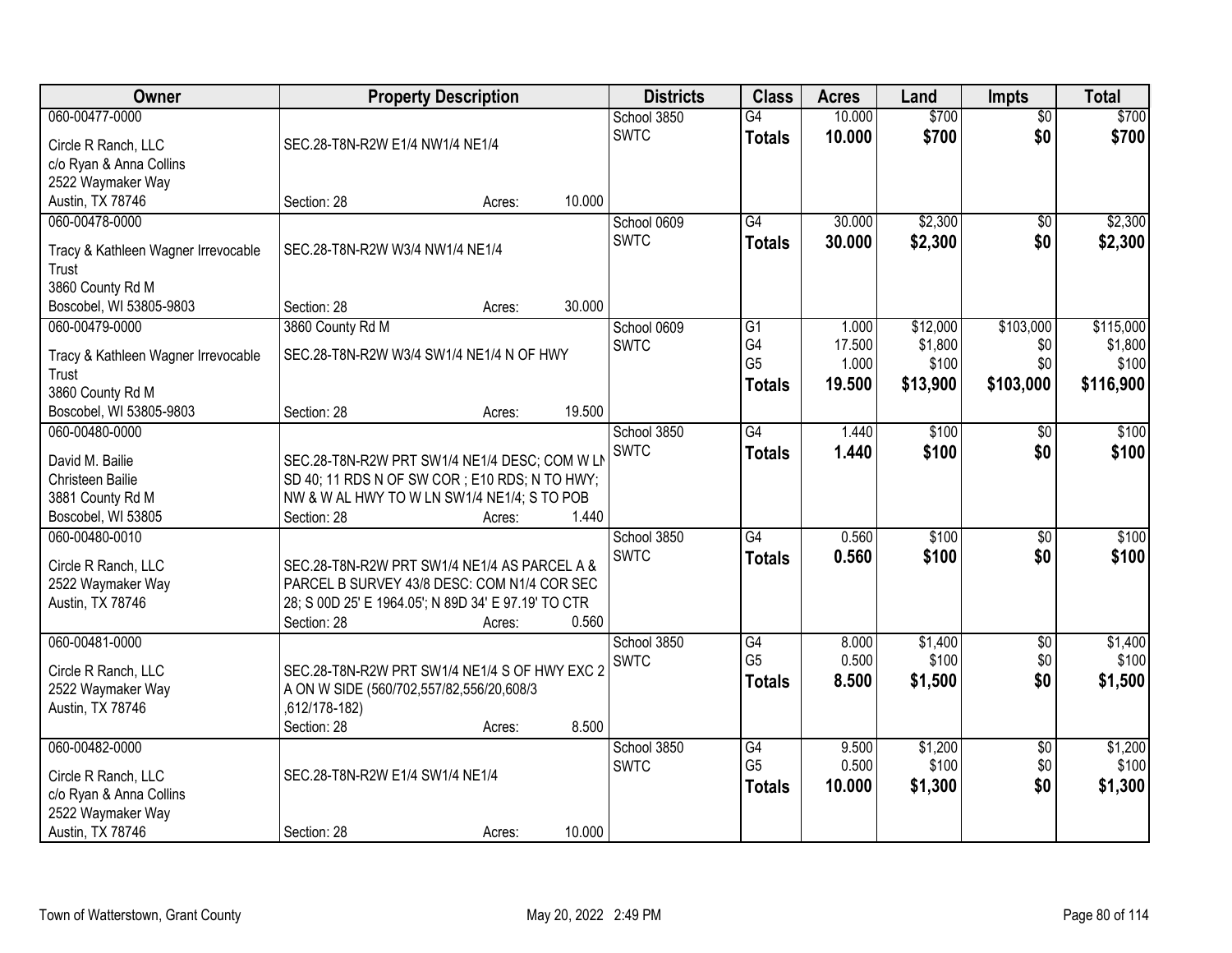| Owner                     |                                                      | <b>Property Description</b> |        |             | <b>Class</b>    | <b>Acres</b> | Land     | Impts           | <b>Total</b>    |
|---------------------------|------------------------------------------------------|-----------------------------|--------|-------------|-----------------|--------------|----------|-----------------|-----------------|
| 060-00483-0000            | 3758 County Rd M                                     |                             |        | School 3850 | G4              | 36.000       | \$5,400  | $\overline{50}$ | \$5,400         |
| Circle R Ranch, LLC       | SEC.28-T8N-R2W SE1/4 NE1/4 EXC 2.2 A                 |                             |        | <b>SWTC</b> | G <sub>5</sub>  | 0.800        | \$100    | \$0             | \$100           |
| c/o Ryan & Anna Collins   |                                                      |                             |        |             | G7              | 1.000        | \$11,000 | \$175,400       | \$186,400       |
| 2522 Waymaker Way         |                                                      |                             |        |             | <b>Totals</b>   | 37.800       | \$16,500 | \$175,400       | \$191,900       |
| Austin, TX 78746          | Section: 28                                          | Acres:                      | 37.800 |             |                 |              |          |                 |                 |
| 060-00484-0000            | 3740 County Rd M                                     |                             |        | School 3850 | $\overline{G1}$ | 1.000        | \$12,000 | \$80,200        | \$92,200        |
|                           |                                                      |                             |        | <b>SWTC</b> | <b>Totals</b>   | 1.000        | \$12,000 | \$80,200        | \$92,200        |
| Shirley M. Rogers         | SEC.28-T8N-R2W PRT SE1/4 NE1/4 DESC; COM E 1/4       |                             |        |             |                 |              |          |                 |                 |
| 2130 E Preston Dr         | COR; W507.68'; N34D29M E101.74'; N56D23M E49.35';    |                             |        |             |                 |              |          |                 |                 |
| Richland Center, WI 53581 | N 74D57M E52.05'; S87D30M E52. 85'; S78D36M          |                             | 1.000  |             |                 |              |          |                 |                 |
| 060-00484-0010            | Section: 28                                          | Acres:                      |        |             | $\overline{X4}$ | 0.300        |          |                 | $\overline{50}$ |
|                           |                                                      |                             |        | School 3850 |                 |              | \$0      | $\overline{50}$ |                 |
| Watterstown Township      | SEC.28-T8N-R2W PRT SE1/4 NE1/4 DESC; COM E 1/4       |                             |        | <b>SWTC</b> | <b>Totals</b>   | 0.300        | \$0      | \$0             | \$0             |
| 16997 Larson Rd           | COR; W86'; N13D 49M W130.93'; N88D59M E116';         |                             |        |             |                 |              |          |                 |                 |
| Boscobel, WI 53805        | S128.70' TO POB                                      |                             |        |             |                 |              |          |                 |                 |
|                           | Section: 28                                          | Acres:                      | 0.300  |             |                 |              |          |                 |                 |
| 060-00485-0000            |                                                      |                             |        | School 3850 | X4              | 0.900        | \$0      | \$0             | \$0             |
| Cemetery                  | SEC.28-T8N-R2W PRT SE1/4 NE1/4 DESC; COM SE          |                             |        | <b>SWTC</b> | <b>Totals</b>   | 0.900        | \$0      | \$0             | \$0             |
| c/o St Josephs Church     | COR NE1/4; N7 RDS 20 LKS TO POB; N12 RDS 19          |                             |        |             |                 |              |          |                 |                 |
|                           | LKS; W12 RDS 19 LKS; S12 RDS 19 LKS; E12 RDS 19      |                             |        |             |                 |              |          |                 |                 |
|                           | Section: 28                                          | Acres:                      | 0.900  |             |                 |              |          |                 |                 |
| 060-00486-0000            | 3961 County Rd M                                     |                             |        | School 0609 | $\overline{G4}$ | 38.800       | \$4,900  | $\overline{50}$ | \$4,900         |
|                           |                                                      |                             |        | <b>SWTC</b> | G7              | 1.000        | \$11,000 | \$165,000       | \$176,000       |
| John C. Wasserburger      | SEC.28-T8N-R2W NE1/4 NW1/4 EXC 60-490-10             |                             |        |             |                 | 39.800       | \$15,900 | \$165,000       | \$180,900       |
| Karen K. Wasserburger     |                                                      |                             |        |             | <b>Totals</b>   |              |          |                 |                 |
| 3961 County Rd M          |                                                      |                             |        |             |                 |              |          |                 |                 |
| Boscobel, WI 53805-9201   | Section: 28                                          | Acres:                      | 39.800 |             |                 |              |          |                 |                 |
| 060-00487-0000            | 4020 County Rd M                                     |                             |        | School 0609 | $\overline{G1}$ | 0.500        | \$6,000  | \$9,700         | \$15,700        |
| Jason L. Wojcik           | SEC.28-T8N-R2W NW1/4 NW1/4 EXC 60-488                |                             |        | <b>SWTC</b> | G4              | 22.500       | \$4,000  | \$0             | \$4,000         |
| Nicole A. Wojcik          | (380/589,429/170)                                    |                             |        |             | G <sub>5</sub>  | 0.540        | \$100    | \$0             | \$100           |
| 569 N Chatham St          |                                                      |                             |        |             | G5M             | 8.000        | \$8,400  | \$0             | \$8,400         |
| Janesville, WI 53548      | Section: 28                                          | Acres:                      | 31.540 |             | <b>Totals</b>   | 31.540       | \$18,500 | \$9,700         | \$28,200        |
| 060-00488-0000            | 4012 County Rd M                                     |                             |        | School 0609 | $\overline{G1}$ | 1.000        | \$12,000 | \$114,900       | \$126,900       |
|                           |                                                      |                             |        | <b>SWTC</b> | G <sub>5</sub>  | 7.460        | \$10,900 | \$0             | \$10,900        |
| Richard J. Ranicke        | SEC.28-T8N-R2W COM INTERS CEN CTY M & W1/2 &         |                             |        |             | <b>Totals</b>   | 8.460        | \$22,900 | \$114,900       | \$137,800       |
| Kim D. Ranicke            | E1/2 NW1/4; N920'; W480'; S395'; E140'; S525'; E340' |                             |        |             |                 |              |          |                 |                 |
| 1387 Homestead Ct         | TO POB (429/170)                                     |                             |        |             |                 |              |          |                 |                 |
| Hubertus, WI 53033        | Section: 28                                          | Acres:                      | 8.460  |             |                 |              |          |                 |                 |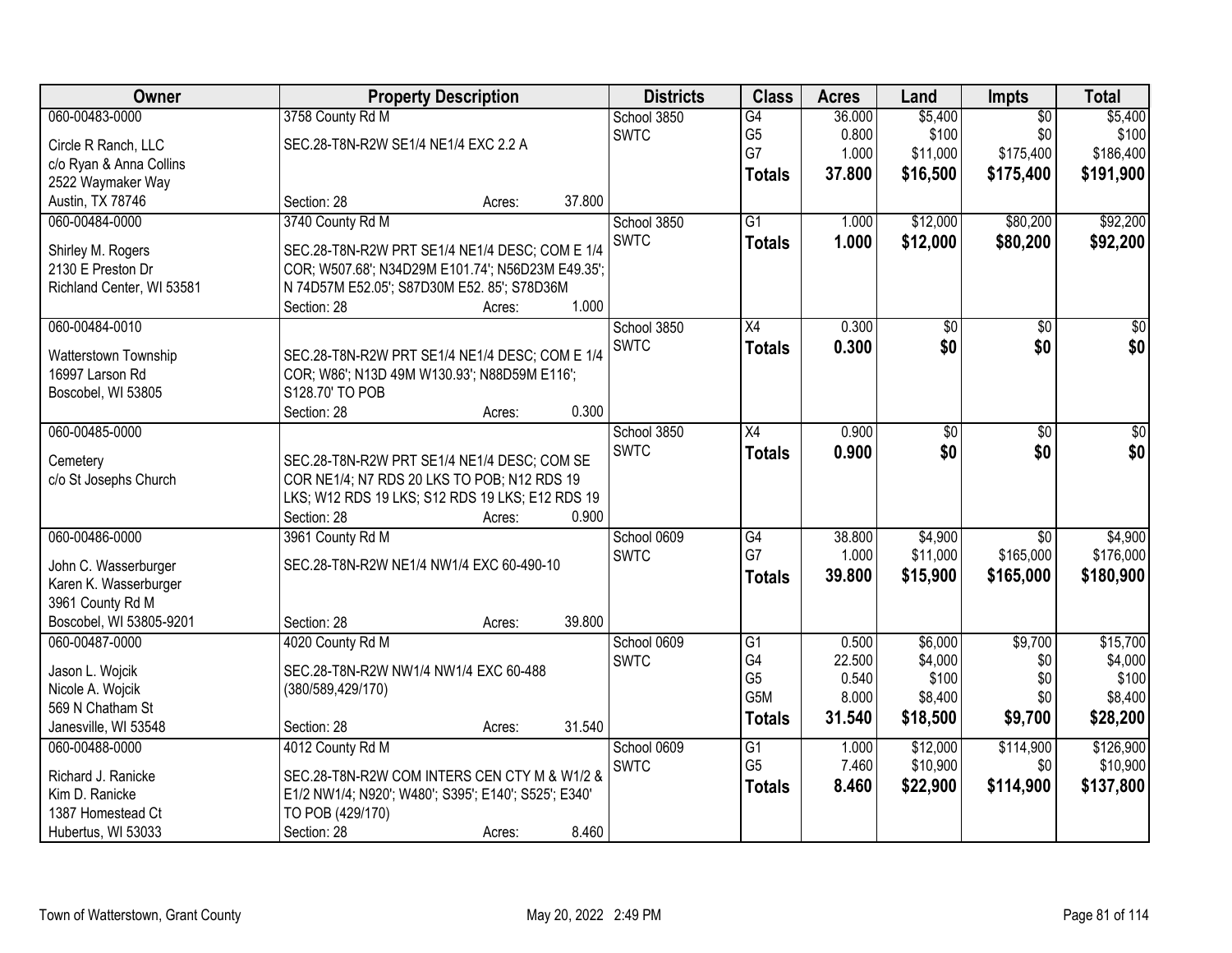| Owner                                | <b>Property Description</b>                          | <b>Districts</b>           | <b>Class</b>          | <b>Acres</b>    | Land                | <b>Impts</b>     | <b>Total</b>         |
|--------------------------------------|------------------------------------------------------|----------------------------|-----------------------|-----------------|---------------------|------------------|----------------------|
| 060-00489-0000                       |                                                      | School 0609                | G4                    | 28.690          | \$4,600             | \$0              | \$4,600              |
| Circle R Ranch, LLC                  | SEC.28-T8N-R2W PRT SW1/4 NW1/4 AS PRT SURVEY         | <b>SWTC</b>                | G <sub>5</sub>        | 1.000           | \$100               | \$0              | \$100                |
| 2522 Waymaker Way                    | 44/42 DESC: COM W1/4 COR SEC 28; N 89D 41' E         |                            | <b>Totals</b>         | 29.690          | \$4,700             | \$0              | \$4,700              |
| Austin, TX 78746                     | 445.02' TO POB; N 89D 41' E 886.70'; N 00D 20' W     |                            |                       |                 |                     |                  |                      |
|                                      | 29.690<br>Section: 28<br>Acres:                      |                            |                       |                 |                     |                  |                      |
| 060-00489-0010                       |                                                      | School 0609                | G4                    | 4.170           | \$700               | \$0              | \$700                |
| Tim A. Eastlick et al                | SEC.28-T8N-R2W PRT SW1/4 NW1/4 DESC; COM E1/4        | <b>SWTC</b>                | G5M                   | 6.000           | \$6,300             | \$0              | \$6,300              |
| 111 Lois Ln                          | COR SEC 29; S0D50M E663.50'; S89D22M W1314.98';      |                            | <b>Totals</b>         | 10.170          | \$7,000             | \$0              | \$7,000              |
| Arena, WI 53503                      | N0D27M W661.47'; N89D17M E468.48'; N3D50M            |                            |                       |                 |                     |                  |                      |
|                                      | 10.170<br>Section: 28<br>Acres:                      |                            |                       |                 |                     |                  |                      |
| 060-00490-0000                       |                                                      | School 0609                | G4                    | 11.400          | \$1,900             | $\overline{50}$  | \$1,900              |
| John C. Wasserburger                 | SEC.28-T8N-R2W SE1/4 NW1/4 EXC 60-491-00 & EXC       | <b>SWTC</b>                | G <sub>5</sub>        | 1.800           | \$100               | \$0              | \$100                |
| Karen K. Wasserburger                | 60-490-10 (ACREAGE ADJUSTED DUE TO                   |                            | <b>Totals</b>         | 13.200          | \$2,000             | \$0              | \$2,000              |
| 3961 County Rd M                     | SURROUNDING SURVEYS)                                 |                            |                       |                 |                     |                  |                      |
| Boscobel, WI 53805-9201              | 13.200<br>Section: 28<br>Acres:                      |                            |                       |                 |                     |                  |                      |
| 060-00490-0010                       | 3985 County Rd M                                     | School 0609                | $\overline{G1}$       | 0.200           | \$2,400             | \$179,100        | \$181,500            |
|                                      |                                                      | <b>SWTC</b>                | G4                    | 1.100           | \$200               | \$0              | \$200                |
| Kyle Bennett                         | SEC.28-T8N-R2W PRT NE1/4 NW1/4 & SE1/4 NW1/4         |                            | G <sub>5</sub>        | 0.200           | \$100               | \$0              | \$100                |
| Kristi Bennett                       | SURVEY 39/94 DESC: COM NW COR SEC 28; N 88D          |                            | G5M                   | 0.500           | \$600               | \$0              | \$600                |
| 3985 County Rd M                     | 52' E 1327.51'; S 00D 20' E 1287.04' TO PT CTR       |                            | <b>Totals</b>         | 2.000           | \$3,300             | \$179,100        | \$182,400            |
| Boscobel, WI 53805<br>060-00491-0000 | Section: 28<br>2.000<br>Acres:                       |                            |                       |                 |                     |                  |                      |
|                                      | 3883 County Rd M                                     | School 0609<br><b>SWTC</b> | $\overline{G4}$<br>G7 | 23.000<br>2.000 | \$3,400<br>\$13,100 | \$0<br>\$264,000 | \$3,400<br>\$277,100 |
| David M. Bailie                      | SEC.28-T8N-R2W PRT SE1/4 NW1/4 AS PRT PARCEL         |                            |                       | 25.000          | \$16,500            | \$264,000        |                      |
| Christeen Bailie                     | "A" SURVEY 44/46 DESC: BEG W1/4 COR SEC 28; N        |                            | Totals                |                 |                     |                  | \$280,500            |
| 3881 County Rd M                     | 89D 40' E 1331.80'; N 00D 20' W 1172.46' TO A FENCE; |                            |                       |                 |                     |                  |                      |
| Boscobel, WI 53805                   | 25.000<br>Section: 28<br>Acres:                      |                            |                       |                 |                     |                  |                      |
| 060-00492-0000                       |                                                      | School 0609                | $\overline{G4}$       | 40.490          | \$7,200             | $\overline{$0}$  | \$7,200              |
| Circle R Ranch, LLC                  | SEC.28-T8N-R2W PRT NE1/4 SW1/4 & PRT NW1/4           | <b>SWTC</b>                | G5M                   | 0.500           | \$600               | \$0              | \$600                |
| 2522 Waymaker Way                    | SW1/4 EXC 60-493-00                                  |                            | <b>Totals</b>         | 40.990          | \$7,800             | \$0              | \$7,800              |
| Austin, TX 78746                     |                                                      |                            |                       |                 |                     |                  |                      |
|                                      | 40.990<br>Section: 28<br>Acres:                      |                            |                       |                 |                     |                  |                      |
| 060-00493-0000                       |                                                      | School 0609                | G4                    | 39.010          | \$3,900             | $\overline{30}$  | \$3,900              |
| David M. Bailie                      | SEC.28-T8N-R2W PRT NW1/4 SW1/4 & PRT NE1/4           | <b>SWTC</b>                | <b>Totals</b>         | 39.010          | \$3,900             | \$0              | \$3,900              |
| Christeen Bailie                     | SW1/4 AS PRT PARCEL "A" SURVEY 44/46 DESC IN         |                            |                       |                 |                     |                  |                      |
| 3881 County Rd M                     | 60-491-00                                            |                            |                       |                 |                     |                  |                      |
| Boscobel, WI 53805                   | 39.010<br>Section: 28<br>Acres:                      |                            |                       |                 |                     |                  |                      |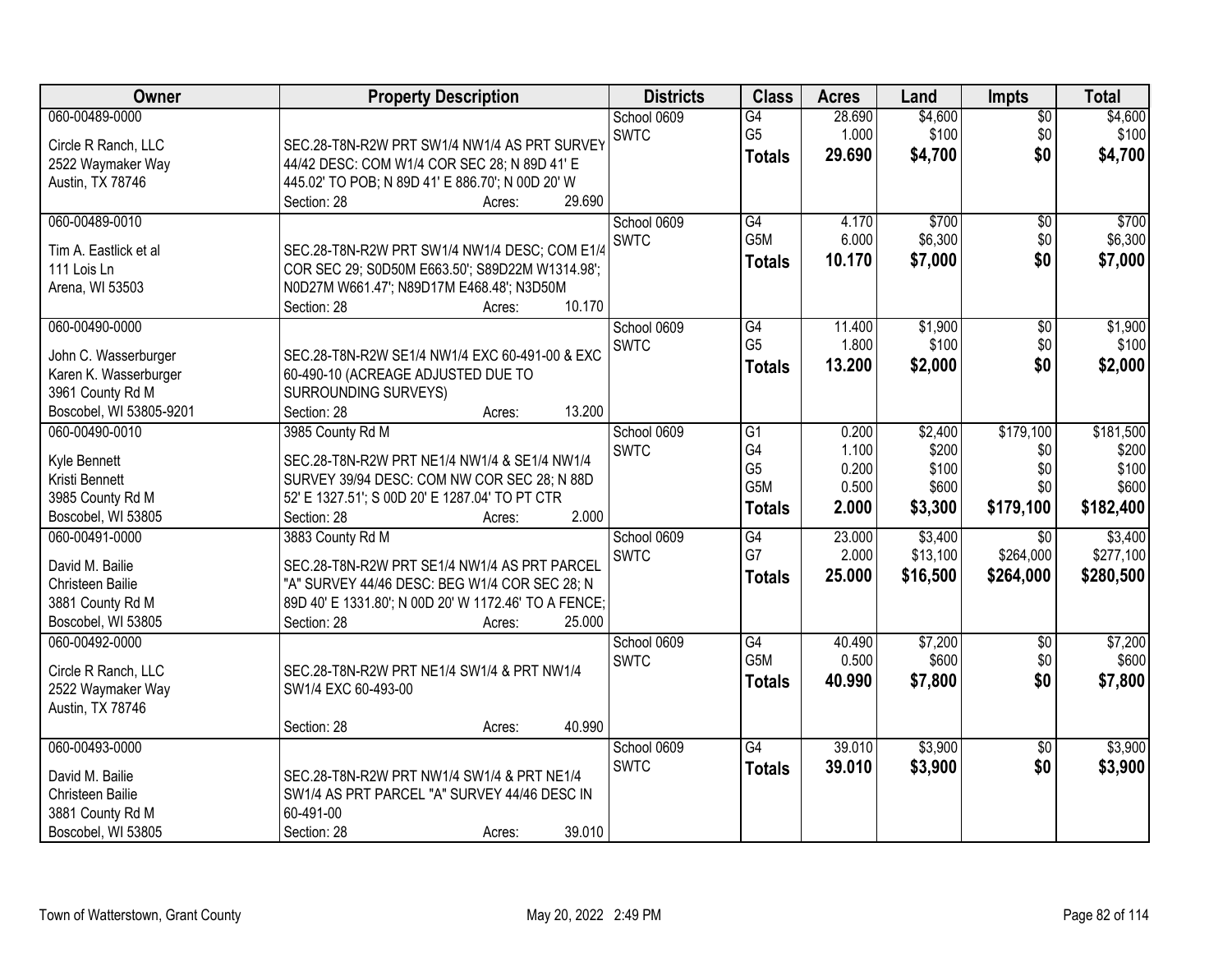| Owner                                                                              |                                                                                        | <b>Property Description</b>                                                                                                                                 |                                      |                                                           | <b>Acres</b>                       | Land                                    | <b>Impts</b>                    | <b>Total</b>                            |
|------------------------------------------------------------------------------------|----------------------------------------------------------------------------------------|-------------------------------------------------------------------------------------------------------------------------------------------------------------|--------------------------------------|-----------------------------------------------------------|------------------------------------|-----------------------------------------|---------------------------------|-----------------------------------------|
| 060-00494-0000<br>Circle R Ranch, LLC<br>2522 Waymaker Way<br>Austin, TX 78746     | SEC.28-T8N-R2W SW1/4 SW1/4<br>(560/702,557/82,556/20,608/3,612/178-182)                |                                                                                                                                                             | School 0609<br><b>SWTC</b>           | G4<br><b>Totals</b>                                       | 40.000<br>40.000                   | \$4,800<br>\$4,800                      | $\overline{50}$<br>\$0          | \$4,800<br>\$4,800                      |
|                                                                                    | Section: 28                                                                            | Acres:                                                                                                                                                      | 40.000                               |                                                           |                                    |                                         |                                 |                                         |
| 060-00495-0000<br>Circle R Ranch, LLC<br>2522 Waymaker Way<br>Austin, TX 78746     | SEC.28-T8N-R2W SE1/4 SW1/4<br>(560/702,557/82,556/20,608/3,612/178-182)<br>Section: 28 | Acres:                                                                                                                                                      | School 0609<br><b>SWTC</b><br>40.000 | G4<br><b>Totals</b>                                       | 40.000<br>40.000                   | \$5,500<br>\$5,500                      | $\overline{50}$<br>\$0          | \$5,500<br>\$5,500                      |
| 060-00496-0000<br>Circle R Ranch, LLC<br>2522 Waymaker Way<br>Austin, TX 78746     | <b>EXC HWY</b><br>Section: 28                                                          | SEC.28-T8N-R2W N 23 A IN NE1/4 SE1/4 EXC .68A;<br>(560/702,557/82,556/20,608/3,612/178&179,648/848)<br>Acres:                                               | School 0609<br><b>SWTC</b><br>20.830 | G4<br>G <sub>5</sub><br><b>Totals</b>                     | 19.510<br>1.320<br>20.830          | \$3,600<br>\$100<br>\$3,700             | \$0<br>\$0<br>\$0               | \$3,600<br>\$100<br>\$3,700             |
| 060-00497-0000<br>Jordan D. Smyth<br>17441 County Rd T<br>Boscobel, WI 53805       | 17441 County Rd T<br>Section: 28                                                       | SEC.28-T8N-R2W PRT NE1/4 SE1/4 DESC; COM E 1/4<br>COR SEC 28; S383.3' TO POB; N79D24M W183.5';<br>S16D56 M W141.5'; S76D35M E228.3'; N154' TO POB<br>Acres: | School 0609<br><b>SWTC</b><br>0.580  | $\overline{G1}$<br><b>Totals</b>                          | 0.580<br>0.580                     | \$7,000<br>\$7,000                      | \$64,100<br>\$64,100            | \$71,100<br>\$71,100                    |
| 060-00498-0000<br>Circle R Ranch, LLC<br>2522 Waymaker Way<br>Austin, TX 78746     | 375' N OF POB; S375' TO POB<br>Section: 28                                             | SEC.28-T8N-R2W PRT NE1/4 SE1/4: COM NW COR<br>SW1/4 SW1/4 OF SEC 27; W281'; NE'LY 475' TO PT<br>Acres:                                                      | School 0609<br><b>SWTC</b><br>1.250  | $\overline{G4}$<br><b>Totals</b>                          | 1.250<br>1.250                     | \$200<br>\$200                          | \$0<br>\$0                      | \$200<br>\$200                          |
| 060-00499-0000<br>Circle R Ranch, LLC<br>2522 Waymaker Way<br>Austin, TX 78746     | Section: 28                                                                            | SEC.28-T8N-R2W PRT NE1/4 SE1/4 & SE1/4 SE1/4 AS<br>PARCEL "A" SURVEY 43/85 DESC: COM S1/4 COR<br>SEC 28; N 89D 51' E 1348.71' TO POB; N 00D 46' W<br>Acres: | School 0609<br><b>SWTC</b><br>44.750 | G4<br>G <sub>5</sub><br>G <sub>5</sub> M<br><b>Totals</b> | 38.000<br>0.250<br>6.500<br>44.750 | \$7,900<br>\$100<br>\$6,900<br>\$14,900 | $\sqrt{6}$<br>\$0<br>\$0<br>\$0 | \$7,900<br>\$100<br>\$6,900<br>\$14,900 |
| 060-00499-0010<br><b>Grant County Highway</b><br>PO Box 150<br>Lancaster, WI 53813 | SEC.28-T8N-R2W PRT SEC 28 FOR HWY<br>Section: 28                                       | Acres:                                                                                                                                                      | School 0609<br><b>SWTC</b><br>3.890  | $\overline{\text{X3}}$<br><b>Totals</b>                   | 3.890<br>3.890                     | $\overline{50}$<br>\$0                  | $\overline{50}$<br>\$0          | $\frac{1}{30}$<br>\$0                   |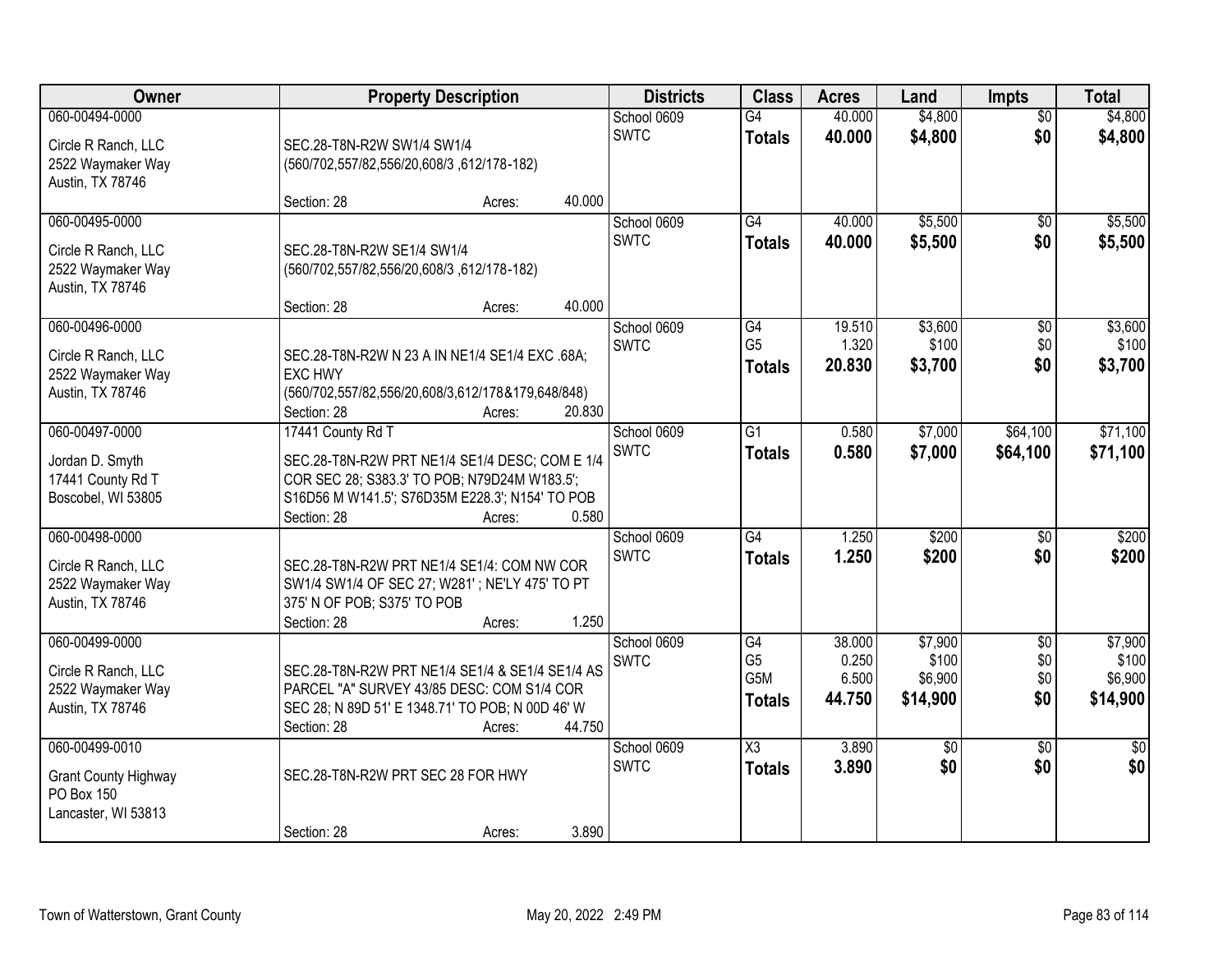| Owner                             | <b>Property Description</b>                                 |        |        | <b>Districts</b> | <b>Class</b>    | <b>Acres</b> | Land     | <b>Impts</b>    | <b>Total</b> |
|-----------------------------------|-------------------------------------------------------------|--------|--------|------------------|-----------------|--------------|----------|-----------------|--------------|
| 060-00500-0000                    | 3811 County Rd M                                            |        |        | School 0609      | $\overline{G4}$ | 39.000       | \$5,800  | $\overline{50}$ | \$5,800      |
| Circle R Ranch, LLC               | SEC.28-T8N-R2W NW1/4 SE1/4                                  |        |        | <b>SWTC</b>      | G7              | 1.000        | \$7,500  | \$2,100         | \$9,600      |
| 2522 Waymaker Way                 | (560/702,557/82,556/20,608/3,612/178&179,645/848)           |        |        |                  | <b>Totals</b>   | 40.000       | \$13,300 | \$2,100         | \$15,400     |
| Austin, TX 78746                  |                                                             |        |        |                  |                 |              |          |                 |              |
|                                   | Section: 28                                                 | Acres: | 40.000 |                  |                 |              |          |                 |              |
| 060-00501-0000                    |                                                             |        |        | School 0609      | $\overline{G4}$ | 40.000       | \$4,700  | $\overline{50}$ | \$4,700      |
| Circle R Ranch, LLC               | SEC.28-T8N-R2W SW1/4 SE1/4                                  |        |        | <b>SWTC</b>      | <b>Totals</b>   | 40.000       | \$4,700  | \$0             | \$4,700      |
| 2522 Waymaker Way                 | (560/702,557/82,556/20,608/3,612/178&179,645/848)           |        |        |                  |                 |              |          |                 |              |
| Austin, TX 78746                  |                                                             |        |        |                  |                 |              |          |                 |              |
|                                   | Section: 28                                                 | Acres: | 40.000 |                  |                 |              |          |                 |              |
| 060-00502-0000                    | County Rd M                                                 |        |        | School 0609      | $\overline{G4}$ | 9.890        | \$1,700  | $\overline{50}$ | \$1,700      |
| Gary D. Mallat                    | SEC.28-T8N-R2W SE1/4 SE1/4 EXC HWY & EXC                    |        |        | <b>SWTC</b>      | <b>Totals</b>   | 9.890        | \$1,700  | \$0             | \$1,700      |
| Candace M. Mallat                 | 60-499-00                                                   |        |        |                  |                 |              |          |                 |              |
| 2522 Waymaker Way                 |                                                             |        |        |                  |                 |              |          |                 |              |
| Austin, TX 78746                  | Section: 28                                                 | Acres: | 9.890  |                  |                 |              |          |                 |              |
| 060-00503-0000                    | County Rd M                                                 |        |        | School 0609      | G4              | 12.820       | \$2,200  | \$0             | \$2,200      |
| David Wojcik                      | SEC.29-T8N-R2W NE1/4 NE1/4 EXC 60-503-10                    |        |        | <b>SWTC</b>      | G <sub>5</sub>  | 1.000        | \$100    | \$0             | \$100        |
| Denise M. Wojcik                  | (380/589,429/170)                                           |        |        |                  | G5M             | 22.000       | \$23,100 | \$0             | \$23,100     |
| N1672 Peter's Rd                  |                                                             |        |        |                  | <b>Totals</b>   | 35.820       | \$25,400 | \$0             | \$25,400     |
| Sharon, WI 53585                  | Section: 29                                                 | Acres: | 35.820 |                  |                 |              |          |                 |              |
| 060-00503-0010                    | County Rd M                                                 |        |        | School 0609      | G4              | 4.180        | \$700    | $\overline{30}$ | \$700        |
| Jason L. Wojcik                   | SEC.29-T8N-R2W E'LY 138' NE1/4 NE1/4 AS DESC IN             |        |        | <b>SWTC</b>      | <b>Totals</b>   | 4.180        | \$700    | \$0             | \$700        |
| Nicole A. Wojcik                  | DOC 792364 (380/589,429/170)                                |        |        |                  |                 |              |          |                 |              |
| 569 N Chatham St                  |                                                             |        |        |                  |                 |              |          |                 |              |
| Janesville, WI 53548              | Section: 29                                                 | Acres: | 4.180  |                  |                 |              |          |                 |              |
| 060-00504-0000                    |                                                             |        |        | School 0609      | $\overline{G4}$ | 40.000       | \$2,800  | $\overline{60}$ | \$2,800      |
|                                   | SEC.29-T8N-R2W NW1/4 NE1/4                                  |        |        | <b>SWTC</b>      | <b>Totals</b>   | 40.000       | \$2,800  | \$0             | \$2,800      |
| Roger D. Updike<br>Sharon Updike  |                                                             |        |        |                  |                 |              |          |                 |              |
| 4309 County Rd M                  |                                                             |        |        |                  |                 |              |          |                 |              |
| Boscobel, WI 53805                | Section: 29                                                 | Acres: | 40.000 |                  |                 |              |          |                 |              |
| 060-00505-0000                    | 4309 County Rd M                                            |        |        | School 0609      | G4              | 35.910       | \$4,500  | $\overline{50}$ | \$4,500      |
|                                   |                                                             |        |        | <b>SWTC</b>      | G <sub>5</sub>  | 2.000        | \$100    | \$0             | \$100        |
| Roger D. Updike                   | SEC.29-T8N-R2W PRT SW1/4 NE1/4 & SE1/4 NE1/4                |        |        |                  | G7              | 1.000        | \$7,500  | \$35,200        | \$42,700     |
| Sharon Updike<br>4309 County Rd M | EXC 60-506-00, 60-507, 60-506-20 & 60-506-10 &<br>60-505-10 |        |        |                  | <b>Totals</b>   | 38.910       | \$12,100 | \$35,200        | \$47,300     |
| Boscobel, WI 53805                | Section: 29                                                 | Acres: | 38.910 |                  |                 |              |          |                 |              |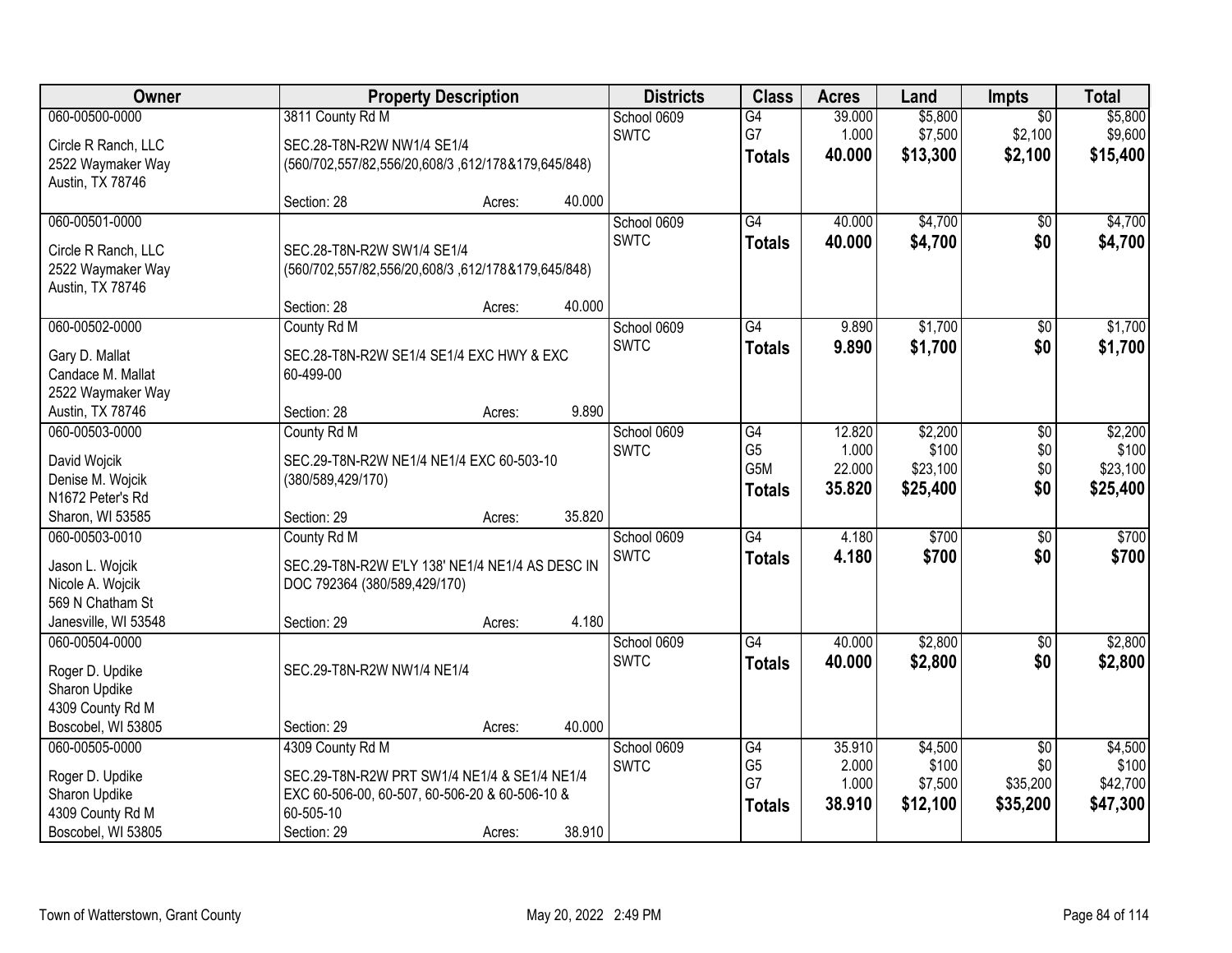| Owner                                  | <b>Property Description</b>                                          | <b>Districts</b> | <b>Class</b>     | <b>Acres</b> | Land     | <b>Impts</b>    | <b>Total</b> |
|----------------------------------------|----------------------------------------------------------------------|------------------|------------------|--------------|----------|-----------------|--------------|
| 060-00505-0010                         |                                                                      | School 0609      | $\overline{G4}$  | 5.690        | \$400    | $\overline{50}$ | \$400        |
| Tim A. Eastlick et al                  | SEC.29-T8N-R2W PRT SW1/4 NE1/4 & SE1/4 NE1/4 AS                      | <b>SWTC</b>      | <b>Totals</b>    | 5.690        | \$400    | \$0             | \$400        |
| 111 Lois Ln                            | DESC IN DOC #822371 (NO SURVEY ON FILE) AS:                          |                  |                  |              |          |                 |              |
| Arena, WI 53503                        | COM E1/4 COR SEC 29; S 89D 17' W 842.16' TO POB;                     |                  |                  |              |          |                 |              |
|                                        | 5.690<br>Section: 29<br>Acres:                                       |                  |                  |              |          |                 |              |
| 060-00506-0000                         | County Rd M                                                          | School 0609      | G4               | 11.920       | \$2,000  | $\overline{50}$ | \$2,000      |
| Circle R Ranch, LLC                    | SEC.29-T8N-R2W PRT SE1/4 NE1/4 & SW1/4 NE1/4 AS                      | <b>SWTC</b>      | G <sub>5</sub>   | 1.000        | \$100    | \$0             | \$100        |
| 2522 Waymaker Way                      | PRT SURVEY 44/42 DESC IN 60-489-00                                   |                  | G <sub>5</sub> M | 4.500        | \$4,800  | \$0             | \$4,800      |
| Austin, TX 78746                       |                                                                      |                  | <b>Totals</b>    | 17.420       | \$6,900  | \$0             | \$6,900      |
|                                        | 17.420<br>Section: 29<br>Acres:                                      |                  |                  |              |          |                 |              |
| 060-00506-0010                         |                                                                      | School 0609      | G4               | 4.960        | \$800    | $\overline{50}$ | \$800        |
| Tim A. Eastlick et al                  | SEC.29-T8N-R2W PRT SE1/4 NE1/4 DESC IN                               | <b>SWTC</b>      | G <sub>5</sub> M | 4.900        | \$5,200  | \$0             | \$5,200      |
| 111 Lois Ln                            | 60-489-10                                                            |                  | <b>Totals</b>    | 9.860        | \$6,000  | \$0             | \$6,000      |
| Arena, WI 53503                        |                                                                      |                  |                  |              |          |                 |              |
|                                        | 9.860<br>Section: 29<br>Acres:                                       |                  |                  |              |          |                 |              |
| 060-00506-0020                         |                                                                      | School 0609      | $\overline{G4}$  | 6.020        | \$1,000  | \$0             | \$1,000      |
| Tim A. Eastlick et al                  | SEC.29-T8N-R2W PRT SE1/4 NE1/4 DESC; COM E1/4                        | <b>SWTC</b>      | <b>Totals</b>    | 6.020        | \$1,000  | \$0             | \$1,000      |
| 111 Lois Ln                            | COR SEC 29; S89D17M W842.16'; N3D50M E624.06';                       |                  |                  |              |          |                 |              |
| Arena, WI 53503                        | S27D58M E158.12'; S19D E240.71'; S61D2M E106.21';                    |                  |                  |              |          |                 |              |
|                                        | Section: 29<br>6.020<br>Acres:                                       |                  |                  |              |          |                 |              |
| 060-00507-0000                         | 4183 County Rd M                                                     | School 0609      | $\overline{G1}$  | 2.100        | \$14,800 | \$104,700       | \$119,500    |
|                                        |                                                                      | <b>SWTC</b>      | <b>Totals</b>    | 2.100        | \$14,800 | \$104,700       | \$119,500    |
| Allen R. Hendrick                      | SEC.29-T8N-R2W PRT SE1/4 NE1/4 DESC; COM                             |                  |                  |              |          |                 |              |
| Pamela R. Hendrick                     | 446.63' E OF NW COR SE1/4 NE1/4; E352.82';                           |                  |                  |              |          |                 |              |
| 4183 County Rd M<br>Boscobel, WI 53805 | S45D29M W 371.09'; N73D38M W377.29'; N48D01'<br>2.100<br>Section: 29 |                  |                  |              |          |                 |              |
| 060-00508-0000                         | Acres:                                                               | School 0609      | $\overline{G4}$  | 35.600       | \$2,500  | $\overline{60}$ | \$2,500      |
|                                        |                                                                      | <b>SWTC</b>      |                  | 35.600       | \$2,500  | \$0             | \$2,500      |
| Roger D. Updike                        | SEC.29-T8N-R2W N1/2 NW1/4 EXC 60-509                                 |                  | <b>Totals</b>    |              |          |                 |              |
| Sharon Updike                          |                                                                      |                  |                  |              |          |                 |              |
| 4309 County Rd M                       |                                                                      |                  |                  |              |          |                 |              |
| Boscobel, WI 53805                     | 35.600<br>Section: 29<br>Acres:                                      |                  |                  |              |          |                 |              |
| 060-00509-0000                         |                                                                      | School 0609      | G4               | 24.000       | \$4,100  | $\overline{60}$ | \$4,100      |
| Brian M. Lewis                         | SEC.29-T8N-R2W PRT N1/2 NW1/4 DESC AS COM NW                         | <b>SWTC</b>      | G <sub>5</sub> M | 20.400       | \$21,400 | \$0             | \$21,400     |
| 17552 County Rd T                      | COR; SOUTH 00? 21' 25" EAST 2622.74'; NORTH 89?                      |                  | <b>Totals</b>    | 44.400       | \$25,500 | \$0             | \$25,500     |
| Boscobel, WI 53805                     | 17' 24" EAST 1093.58 '; NORTH 00? 21' 25" WEST                       |                  |                  |              |          |                 |              |
|                                        | 44.400<br>Section: 29<br>Acres:                                      |                  |                  |              |          |                 |              |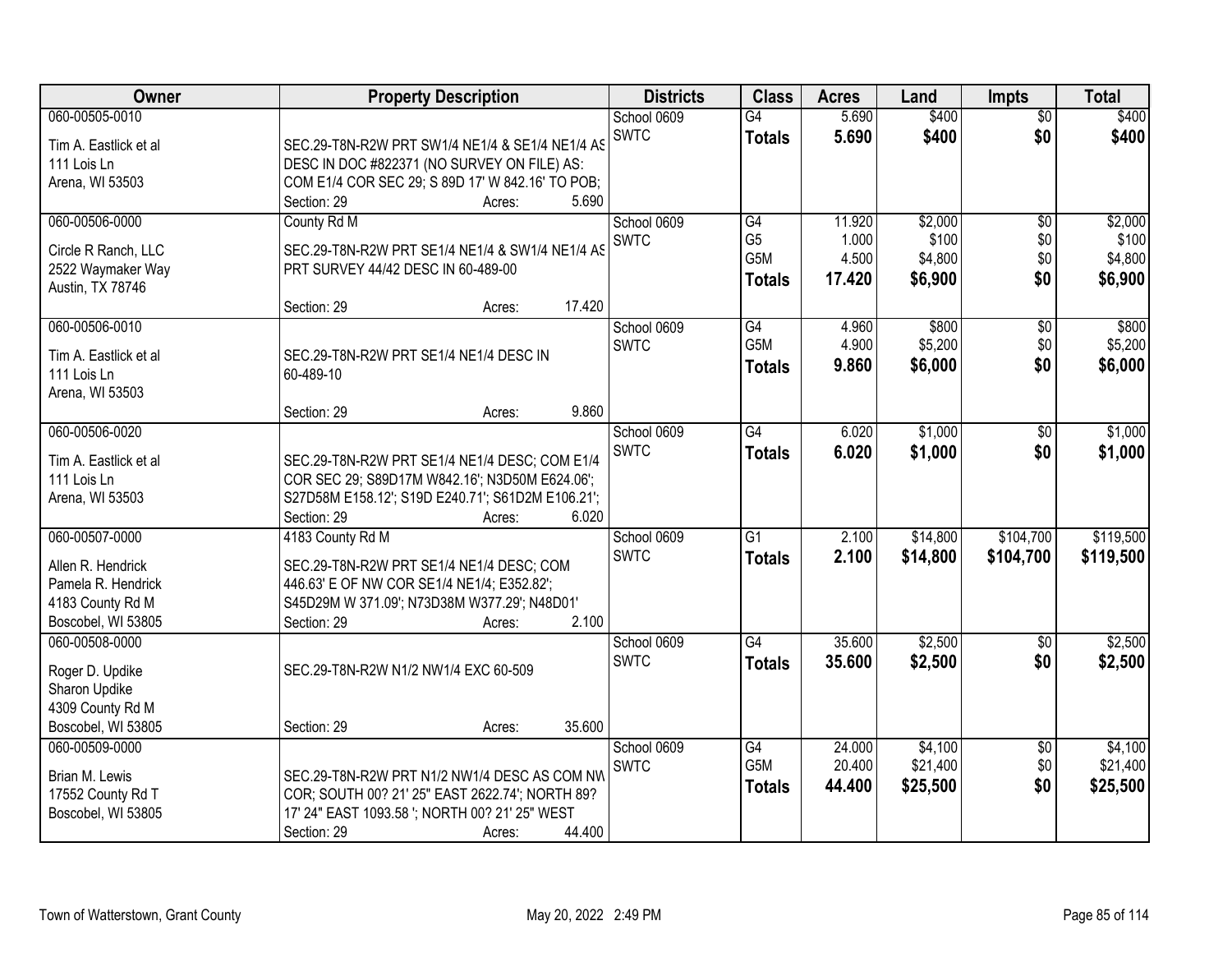| Owner                                   | <b>Property Description</b>                     |                                                                            |        | <b>Districts</b> | <b>Class</b>                             | <b>Acres</b>             | Land                        | <b>Impts</b>                  | <b>Total</b>                |
|-----------------------------------------|-------------------------------------------------|----------------------------------------------------------------------------|--------|------------------|------------------------------------------|--------------------------|-----------------------------|-------------------------------|-----------------------------|
| 060-00510-0000<br>Brian M. Lewis        |                                                 | School 0609<br><b>SWTC</b><br>SEC.29-T8N-R2W PRT S1/2 NW1/4 DESC IN 60-509 |        |                  | $\overline{G4}$<br>G <sub>5</sub><br>G5M | 35.750<br>2.000<br>1.000 | \$6,900<br>\$100<br>\$1,100 | $\overline{$0}$<br>\$0<br>\$0 | \$6,900<br>\$100<br>\$1,100 |
| 17552 County Rd T<br>Boscobel, WI 53805 |                                                 |                                                                            |        |                  | <b>Totals</b>                            | 38.750                   | \$8,100                     | \$0                           | \$8,100                     |
|                                         | Section: 29                                     | Acres:                                                                     | 38.750 |                  |                                          |                          |                             |                               |                             |
| 060-00511-0000                          | 4309 County Rd M                                |                                                                            |        | School 0609      | G4                                       | 38.250                   | \$4,700                     | $\overline{50}$               | \$4,700                     |
| Roger D. Updike                         | SEC.29-T8N-R2W S1/2 NW1/4 EXC 60-510            |                                                                            |        | <b>SWTC</b>      | G <sub>5</sub>                           | 2.000                    | \$100                       | \$0                           | \$100                       |
| Sharon Updike                           |                                                 |                                                                            |        |                  | G7                                       | 1.000                    | \$11,000                    | \$58,500                      | \$69,500                    |
| 4309 County Rd M                        |                                                 |                                                                            |        |                  | <b>Totals</b>                            | 41.250                   | \$15,800                    | \$58,500                      | \$74,300                    |
| Boscobel, WI 53805                      | Section: 29                                     | Acres:                                                                     | 41.250 |                  |                                          |                          |                             |                               |                             |
| 060-00512-0000                          |                                                 |                                                                            |        | School 0609      | G4                                       | 40.000                   | \$5,200                     | \$0                           | \$5,200                     |
| Richard Johnson                         | SEC.29-T8N-R2W NE1/4 SW1/4                      |                                                                            |        | <b>SWTC</b>      | <b>Totals</b>                            | 40.000                   | \$5,200                     | \$0                           | \$5,200                     |
| 5757 Barr Rd                            |                                                 |                                                                            |        |                  |                                          |                          |                             |                               |                             |
| Ferndale, WA 98248                      |                                                 |                                                                            |        |                  |                                          |                          |                             |                               |                             |
|                                         | Section: 29                                     | Acres:                                                                     | 40.000 |                  |                                          |                          |                             |                               |                             |
| 060-00513-0000                          | 4419 County Rd M                                |                                                                            |        | School 0609      | G4                                       | 38.000                   | \$5,400                     | $\sqrt[6]{3}$                 | \$5,400                     |
| Richard Johnson                         | SEC.29-T8N-R2W NW1/4 SW1/4                      |                                                                            |        | <b>SWTC</b>      | G <sub>5</sub>                           | 1.000                    | \$100                       | \$0                           | \$100                       |
| 5757 Barr Rd                            |                                                 |                                                                            |        |                  | G7                                       | 1.000<br>40.000          | \$11,000                    | \$93,200                      | \$104,200                   |
| Ferndale, WA 98248                      |                                                 |                                                                            |        |                  | <b>Totals</b>                            |                          | \$16,500                    | \$93,200                      | \$109,700                   |
|                                         | Section: 29                                     | Acres:                                                                     | 40.000 |                  |                                          |                          |                             |                               |                             |
| 060-00514-0000                          |                                                 |                                                                            |        | School 0609      | $\overline{G4}$                          | 4.000                    | \$300                       | \$0                           | \$300                       |
| Richard Johnson                         | SEC.29-T8N-R2W 4 A NW COR SW1/4 SW1/4 (NOT      |                                                                            |        | <b>SWTC</b>      | <b>Totals</b>                            | 4.000                    | \$300                       | \$0                           | \$300                       |
| 5757 Barr Rd                            | DESCRIBED IN LC 1457/144 ------- NO DEED FOUND) |                                                                            |        |                  |                                          |                          |                             |                               |                             |
| Ferndale, WA 98248                      |                                                 |                                                                            |        |                  |                                          |                          |                             |                               |                             |
|                                         | Section: 29                                     | Acres:                                                                     | 4.000  |                  |                                          |                          |                             |                               |                             |
| 060-00515-0000                          |                                                 |                                                                            |        | School 0609      | G4                                       | 32.000                   | \$6,200                     | $\sqrt{6}$                    | \$6,200                     |
| Charles F. Baumeister                   | SEC.29-T8N-R2W SW1/4 SW1/4 EXC 4 A              |                                                                            |        | <b>SWTC</b>      | G <sub>5</sub><br>G5M                    | 2.000<br>2.000           | \$3,100<br>\$2,100          | \$0<br>\$0                    | \$3,100<br>\$2,100          |
| Margaret Baumeister                     |                                                 |                                                                            |        |                  | <b>Totals</b>                            | 36.000                   | \$11,400                    | \$0                           | \$11,400                    |
| 4816 County Rd M                        |                                                 |                                                                            |        |                  |                                          |                          |                             |                               |                             |
| Boscobel, WI 53805                      | Section: 29                                     | Acres:                                                                     | 36.000 |                  |                                          |                          |                             |                               |                             |
| 060-00516-0000                          |                                                 |                                                                            |        | School 0609      | G4                                       | 29.000                   | \$5,200                     | $\overline{60}$               | \$5,200                     |
| Charles F. Baumeister                   | SEC.29-T8N-R2W SE1/4 SW1/4                      |                                                                            |        | <b>SWTC</b>      | G5M                                      | 11.000                   | \$11,600                    | \$0                           | \$11,600                    |
| Margaret Baumeister                     |                                                 |                                                                            |        |                  | <b>Totals</b>                            | 40.000                   | \$16,800                    | \$0                           | \$16,800                    |
| 4816 County Rd M                        |                                                 |                                                                            |        |                  |                                          |                          |                             |                               |                             |
| Boscobel, WI 53805                      | Section: 29                                     | Acres:                                                                     | 40.000 |                  |                                          |                          |                             |                               |                             |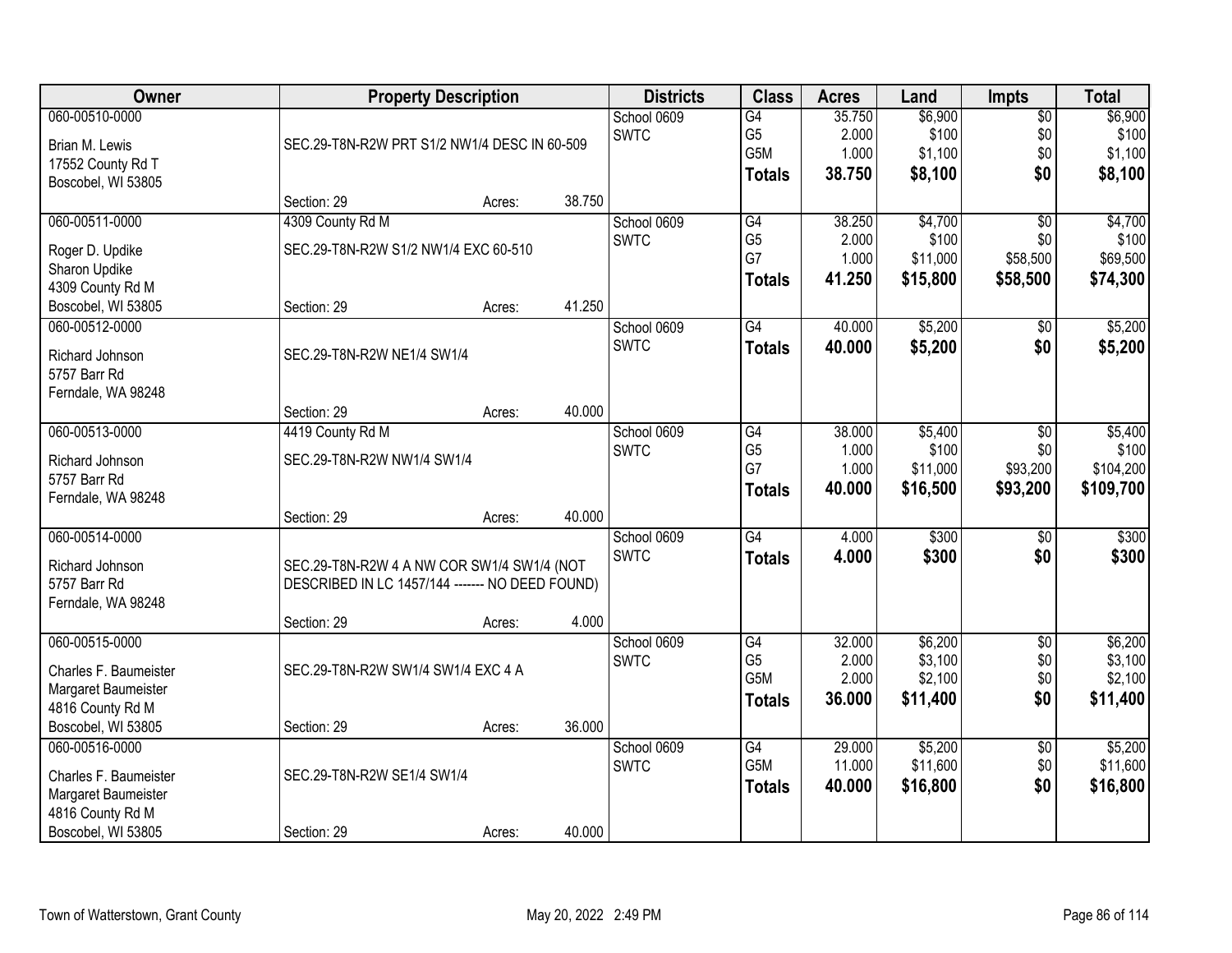| Owner                                                                              |                                                                                        | <b>Property Description</b> |        |                            | <b>Class</b>                            | <b>Acres</b>              | Land                          | <b>Impts</b>                  | <b>Total</b>                  |
|------------------------------------------------------------------------------------|----------------------------------------------------------------------------------------|-----------------------------|--------|----------------------------|-----------------------------------------|---------------------------|-------------------------------|-------------------------------|-------------------------------|
| 060-00517-0000<br>Tim A. Eastlick et al<br>111 Lois Ln<br>Arena, WI 53503          | SEC.29-T8N-R2W N1/2 NE1/4 SE1/4 DESC IN<br>60-489-10                                   |                             |        | School 0609<br><b>SWTC</b> | $\overline{G4}$<br>G5M<br><b>Totals</b> | 0.970<br>19.000<br>19.970 | \$200<br>\$20,000<br>\$20,200 | $\sqrt{$0}$<br>\$0<br>\$0     | \$200<br>\$20,000<br>\$20,200 |
|                                                                                    | Section: 29                                                                            | Acres:                      | 19.970 |                            |                                         |                           |                               |                               |                               |
| 060-00518-0000<br>Circle R Ranch, LLC<br>2522 Waymaker Way<br>Austin, TX 78746     | SEC.29-T8N-R2W S1/2 NE1/4 SE1/4<br>(560/702,557/82,556/20,608/3,612/178-182)           |                             |        | School 0609<br><b>SWTC</b> | G4<br>G5M<br><b>Totals</b>              | 4.030<br>16.000<br>20.030 | \$700<br>\$16,800<br>\$17,500 | \$0<br>\$0<br>\$0             | \$700<br>\$16,800<br>\$17,500 |
| 060-00519-0000                                                                     | Section: 29                                                                            | Acres:                      | 20.030 | School 0609                | G4                                      | 40.000                    | \$3,800                       | \$0                           | \$3,800                       |
| Richard Johnson<br>5757 Barr Rd<br>Ferndale, WA 98248                              | SEC.29-T8N-R2W NW1/4 SE1/4                                                             |                             |        | <b>SWTC</b>                | <b>Totals</b>                           | 40.000                    | \$3,800                       | \$0                           | \$3,800                       |
|                                                                                    | Section: 29                                                                            | Acres:                      | 40.000 |                            |                                         |                           |                               |                               |                               |
| 060-00520-0000<br>Charles F. Baumeister<br>Margaret Baumeister<br>4816 County Rd M | SEC.29-T8N-R2W W1/2 SW1/4 SE1/4                                                        |                             |        | School 0609<br><b>SWTC</b> | G4<br><b>Totals</b>                     | 20.000<br>20,000          | \$2,000<br>\$2,000            | $\sqrt[6]{3}$<br>\$0          | \$2,000<br>\$2,000            |
| Boscobel, WI 53805<br>060-00521-0000                                               | Section: 29                                                                            | Acres:                      | 20.000 | School 0609                | W6                                      | 20.000                    | (\$42,000)                    | $\overline{50}$               | $\overline{50}$               |
| Lonnie E. Zimpel<br>Tyan M. Zimpel<br>17244 Kiwanis Rd<br>Boscobel, WI 53805       | SEC.29-T8N-R2W E1/2 SW1/4 SE1/4<br>Section: 29                                         | Acres:                      | 20.000 | <b>SWTC</b>                | <b>Totals</b>                           | 20,000                    | \$0                           | \$0                           | \$0                           |
| 060-00522-0000<br>Circle R Ranch, LLC<br>2522 Waymaker Way<br>Austin, TX 78746     | SEC.29-T8N-R2W SE1/4 SE1/4<br>(560/702,557/82,556/20,608/3,612/178-182)<br>Section: 29 | Acres:                      | 40.000 | School 0609<br><b>SWTC</b> | $\overline{G4}$<br><b>Totals</b>        | 40.000<br>40.000          | \$6,100<br>\$6,100            | $\overline{30}$<br>\$0        | \$6,100<br>\$6,100            |
| 060-00523-0000<br>Paula Benton<br>1012 Ridgewood Way<br>Madison, WI 53713          | *** MFL 36 ACRES CLOSED FOR 2016***<br>SEC.30-T8N-R2W NE1/4 NE1/4<br>Section: 30       | Acres:                      | 40.000 | School 0609<br><b>SWTC</b> | G4<br>W <sub>6</sub><br><b>Totals</b>   | 4.000<br>36.000<br>40.000 | \$800<br>(\$37,800)<br>\$800  | $\overline{50}$<br>\$0<br>\$0 | \$800<br>\$0<br>\$800         |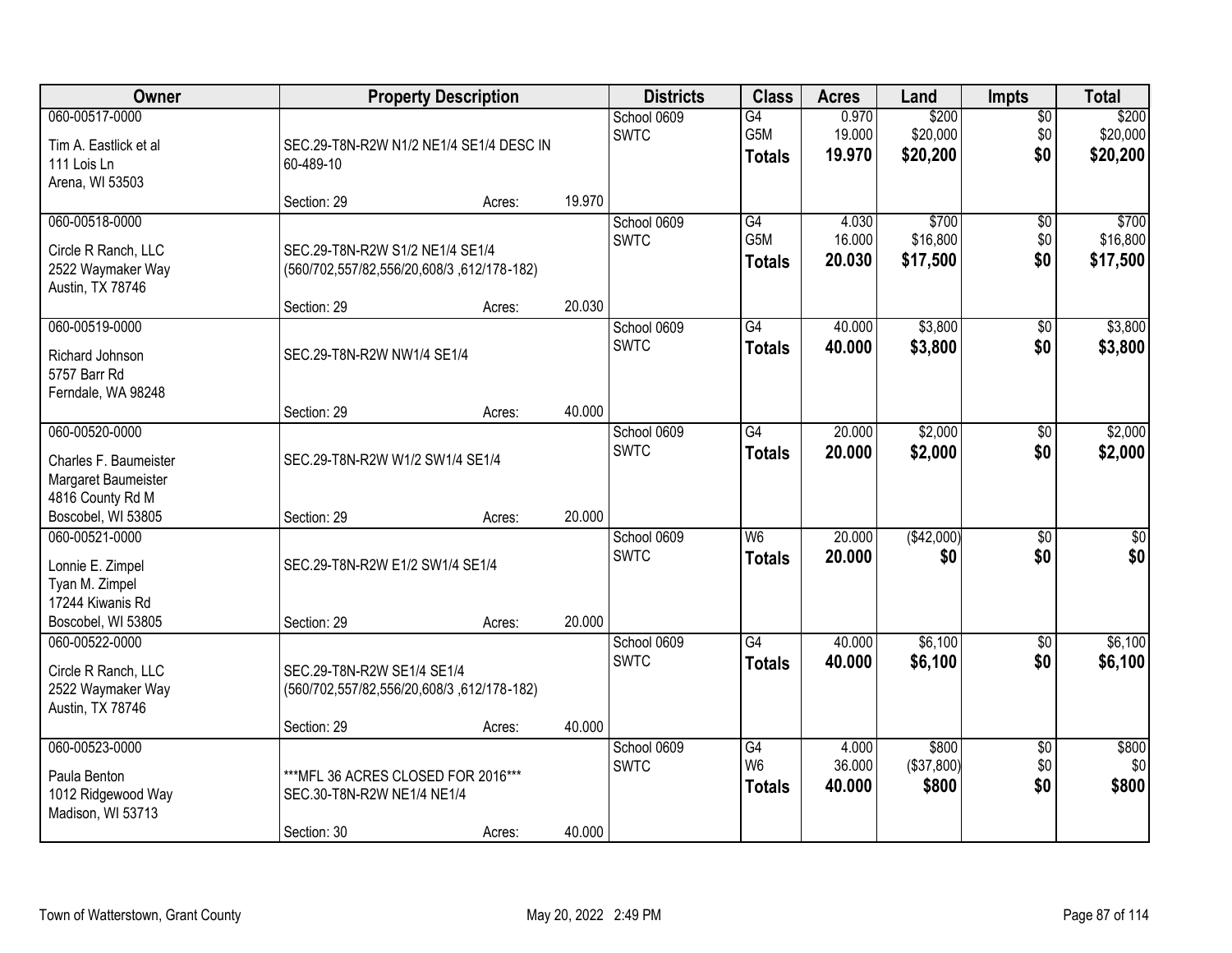| Owner                 |                                       | <b>Property Description</b> |        | <b>Districts</b>           | <b>Class</b>                      | <b>Acres</b>     | Land                          | <b>Impts</b>           | <b>Total</b>         |
|-----------------------|---------------------------------------|-----------------------------|--------|----------------------------|-----------------------------------|------------------|-------------------------------|------------------------|----------------------|
| 060-00524-0000        |                                       |                             |        | School 0609                | G4                                | 10.000           | \$2,100                       | $\sqrt{$0}$            | \$2,100              |
| Paula Benton          | *** MFL 30 ACRES CLOSED FOR 2016***   |                             |        | <b>SWTC</b>                | W <sub>6</sub>                    | 30.000           | (\$31,500)                    | \$0                    | \$0                  |
| 1012 Ridgewood Way    | SEC.30-T8N-R2W NW1/4 NE1/4            |                             |        |                            | <b>Totals</b>                     | 40.000           | \$2,100                       | \$0                    | \$2,100              |
| Madison, WI 53713     |                                       |                             |        |                            |                                   |                  |                               |                        |                      |
|                       | Section: 30                           | Acres:                      | 40.000 |                            |                                   |                  |                               |                        |                      |
| 060-00525-0000        | 4677 Richardson Rd                    |                             |        | School 0609                | $\overline{G4}$                   | 2.000            | \$300                         | $\overline{50}$        | \$300                |
| Cynthia J. Mccarthy   | SEC.30-T8N-R2W SW1/4 NE1/4            |                             |        | <b>SWTC</b>                | G <sub>5</sub><br>G5M             | 27.000<br>10.000 | \$41,300<br>\$10,500          | \$0<br>\$0             | \$41,300<br>\$10,500 |
| 17117 River Ln        |                                       |                             |        |                            | G7                                | 1.000            | \$11,000                      | \$117,500              | \$128,500            |
| Fifty Lakes, MN 56448 |                                       |                             |        |                            | <b>Totals</b>                     | 40.000           | \$63,100                      | \$117,500              | \$180,600            |
|                       | Section: 30                           | Acres:                      | 40.000 |                            |                                   |                  |                               |                        |                      |
| 060-00526-0000        | 4544 County Rd M                      |                             |        | School 0609                | G5                                | 3.000            | \$3,300                       | $\overline{50}$        | \$3,300              |
| Paula Benton          | *** MFL 33 ACRES CLOSED FOR 2016***   |                             |        | <b>SWTC</b>                | G7<br>W <sub>6</sub>              | 1.000<br>33.000  | \$11,000<br>$($ \$69,300) $ $ | \$10,700<br>\$0        | \$21,700<br>\$0      |
| 1012 Ridgewood Way    | SEC.30-T8N-R2W SE1/4 NE1/4 EXC 3 A    |                             |        |                            | <b>Totals</b>                     | 37,000           | \$14,300                      | \$10,700               | \$25,000             |
| Madison, WI 53713     |                                       |                             |        |                            |                                   |                  |                               |                        |                      |
|                       | Section: 30                           | Acres:                      | 37.000 |                            |                                   |                  |                               |                        |                      |
| 060-00527-0000        |                                       |                             |        | School 0609                | G5                                | 1.000<br>2.000   | \$100                         | $\sqrt{6}$             | \$100                |
| Cynthia J. Mccarthy   | SEC.30-T8N-R2W SE1/4 NE1/4 SW OF RD   |                             |        | <b>SWTC</b>                | G <sub>5</sub> M                  | 3.000            | \$2,100                       | \$0<br>\$0             | \$2,100              |
| 17117 River Ln        |                                       |                             |        |                            | <b>Totals</b>                     |                  | \$2,200                       |                        | \$2,200              |
| Fifty Lakes, MN 56448 |                                       |                             |        |                            |                                   |                  |                               |                        |                      |
|                       | Section: 30                           | Acres:                      | 3.000  |                            |                                   |                  |                               |                        |                      |
| 060-00528-0000        | 4856 Old C Rd                         |                             |        | School 0609                | $\overline{G1}$<br>W <sub>8</sub> | 1.000<br>29.000  | \$12,000                      | \$20,200<br>\$0        | \$32,200<br>\$0      |
| Michael D. Beinborn   | SEC.30-T8N-R2W NE PRT OF NE1/4 NW1/4  |                             |        | <b>SWTC</b>                | <b>Totals</b>                     | 30.000           | (\$60,900)<br>\$12,000        | \$20,200               | \$32,200             |
| Nancy C. Beinborn     |                                       |                             |        |                            |                                   |                  |                               |                        |                      |
| 4747 Old C            |                                       |                             |        |                            |                                   |                  |                               |                        |                      |
| Boscobel, WI 53805    | Section: 30                           | Acres:                      | 30.000 |                            |                                   |                  |                               |                        |                      |
| 060-00529-0000        |                                       |                             |        | School 0609<br><b>SWTC</b> | $\overline{G4}$                   | 10.000           | \$700                         | $\overline{50}$<br>\$0 | \$700<br>\$700       |
| Cynthia J. Mccarthy   | SEC.30-T8N-R2W SW 10 A OF NE1/4 NW1/4 |                             |        |                            | <b>Totals</b>                     | 10.000           | \$700                         |                        |                      |
| 17117 River Ln        |                                       |                             |        |                            |                                   |                  |                               |                        |                      |
| Fifty Lakes, MN 56448 |                                       |                             |        |                            |                                   |                  |                               |                        |                      |
| 060-00530-0000        | Section: 30                           | Acres:                      | 10.000 | School 0609                | $\overline{G5}$                   | 40.200           | \$61,500                      |                        | \$61,500             |
|                       |                                       |                             |        | <b>SWTC</b>                | <b>Totals</b>                     | 40.200           | \$61,500                      | $\overline{60}$<br>\$0 | \$61,500             |
| Cynthia J. Mccarthy   | SEC.30-T8N-R2W FRAC NW1/4 NW1/4       |                             |        |                            |                                   |                  |                               |                        |                      |
| 17117 River Ln        |                                       |                             |        |                            |                                   |                  |                               |                        |                      |
| Fifty Lakes, MN 56448 |                                       |                             |        |                            |                                   |                  |                               |                        |                      |
|                       | Section: 30                           | Acres:                      | 40.200 |                            |                                   |                  |                               |                        |                      |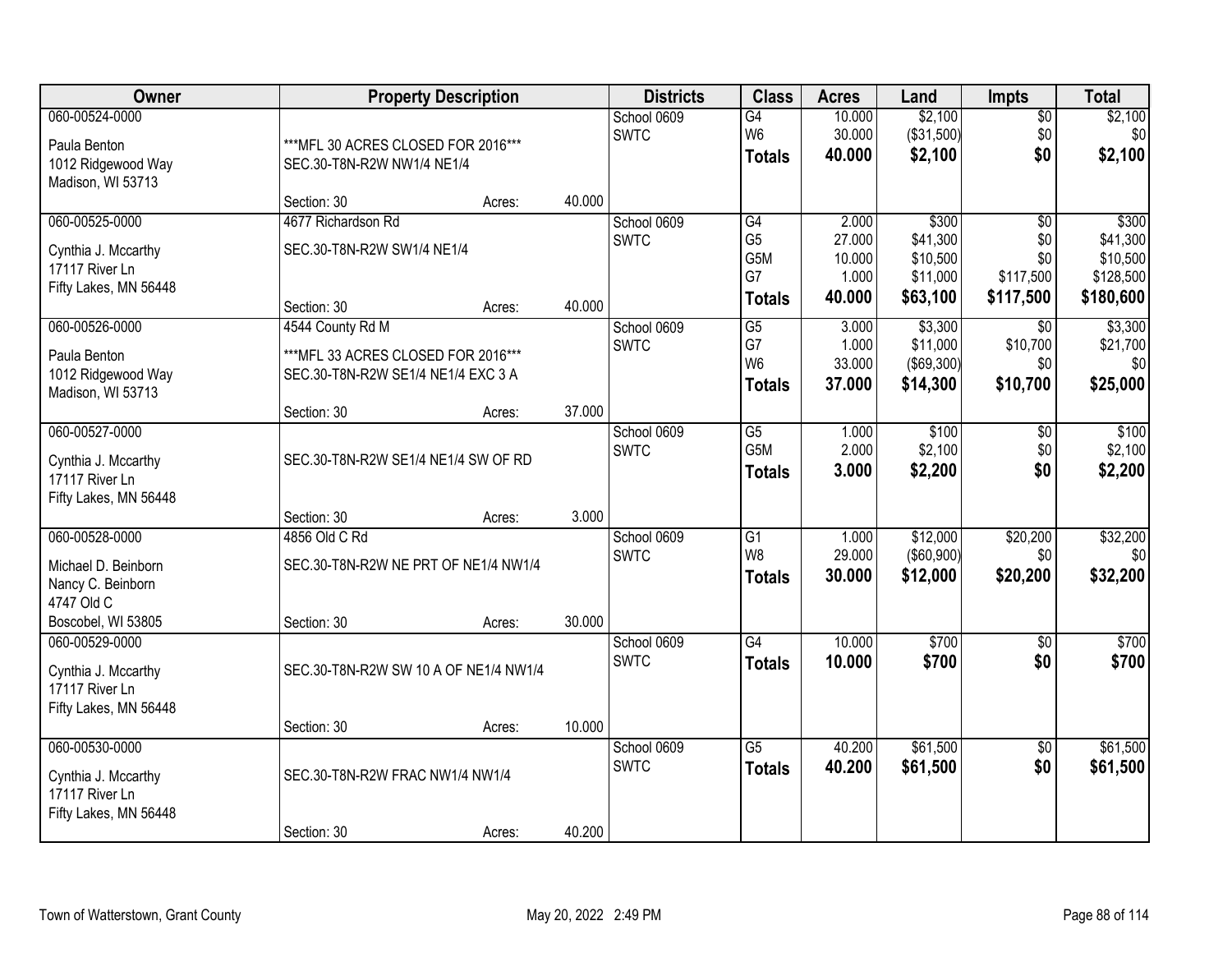| Owner                                                                                                    |                                                                                                                                             | <b>Property Description</b>                   | <b>Districts</b> | <b>Class</b>               | <b>Acres</b>                            | Land                       | <b>Impts</b>                     | <b>Total</b>                  |                                  |
|----------------------------------------------------------------------------------------------------------|---------------------------------------------------------------------------------------------------------------------------------------------|-----------------------------------------------|------------------|----------------------------|-----------------------------------------|----------------------------|----------------------------------|-------------------------------|----------------------------------|
| 060-00531-0000<br>Cynthia J. Mccarthy<br>17117 River Ln<br>Fifty Lakes, MN 56448                         | <b>COR</b>                                                                                                                                  | SEC.30-T8N-R2W FRAC SW1/4 NW1/4 EXC 3 A IN SW |                  | School 0609<br><b>SWTC</b> | $\overline{G5}$<br>G5M<br><b>Totals</b> | 10.920<br>26.000<br>36.920 | \$16,700<br>\$27,300<br>\$44,000 | $\overline{50}$<br>\$0<br>\$0 | \$16,700<br>\$27,300<br>\$44,000 |
|                                                                                                          | Section: 30                                                                                                                                 | Acres:                                        | 36.920           |                            |                                         |                            |                                  |                               |                                  |
| 060-00532-0000<br>Michael D. Beinborn<br>4747 Old C<br>Boscobel, WI 53805                                | SEC.30-T8N-R2W PRT NW1/4 SW1/4 & SW1/4 NW 1/4<br>DESC; COM SW COR SW1/4 NW1/4; N32 RDS; E15<br>RDS; S 32 RDS; W15 RDS TO POB<br>Section: 30 | Acres:                                        | 3.000            | School 0609<br><b>SWTC</b> | W8<br><b>Totals</b>                     | 3.000<br>3.000             | ( \$6,300)<br>\$0                | $\overline{50}$<br>\$0        | \$0<br>\$0                       |
| 060-00533-0000                                                                                           |                                                                                                                                             |                                               |                  | School 0609                | G4                                      | 40.000                     | \$2,800                          | \$0                           | \$2,800                          |
| Cynthia J. Mccarthy<br>17117 River Ln<br>Fifty Lakes, MN 56448                                           | SEC.30-T8N-R2W SE1/4 NW1/4                                                                                                                  |                                               |                  | <b>SWTC</b>                | <b>Totals</b>                           | 40.000                     | \$2,800                          | \$0                           | \$2,800                          |
|                                                                                                          | Section: 30                                                                                                                                 | Acres:                                        | 40.000           |                            |                                         |                            |                                  |                               |                                  |
| 060-00534-0000<br>Michael D. Beinborn<br>4747 Old C<br>Boscobel, WI 53805                                | SEC.30-T8N-R2W NE1/4 SW1/4                                                                                                                  |                                               |                  | School 0609<br><b>SWTC</b> | W8<br><b>Totals</b>                     | 40.000<br>40.000           | ( \$84,000)<br>\$0               | \$0<br>\$0                    | $\overline{50}$<br>\$0           |
|                                                                                                          | Section: 30                                                                                                                                 | Acres:                                        | 40.000           |                            |                                         |                            |                                  |                               |                                  |
| 060-00535-0000<br>Michael D. Beinborn<br>4747 Old C<br>Boscobel, WI 53805                                | SEC.30-T8N-R2W FRAC E1/2 NW1/4 SW1/4<br>Section: 30                                                                                         | Acres:                                        | 19.820           | School 0609<br><b>SWTC</b> | W8<br><b>Totals</b>                     | 19.820<br>19.820           | ( \$41,600)<br>\$0               | $\overline{50}$<br>\$0        | \$0<br>\$0                       |
| 060-00536-0000                                                                                           |                                                                                                                                             |                                               |                  | School 0609                | G6                                      | 2.820                      | \$5,900                          | $\overline{60}$               | \$5,900                          |
| Michael D. Beinborn<br>4747 Old C<br>Boscobel, WI 53805                                                  |                                                                                                                                             | SEC.30-T8N-R2W FRAC W1/2 NW1/4 SW1/4          |                  | <b>SWTC</b>                | W8<br><b>Totals</b>                     | 17.000<br>19.820           | (\$35,700)<br>\$5,900            | \$0<br>\$0                    | \$0<br>\$5,900                   |
|                                                                                                          | Section: 30                                                                                                                                 | Acres:                                        | 19.820           |                            |                                         |                            |                                  |                               |                                  |
| 060-00537-0000<br>Charles F. Baumeister<br>Margaret Baumeister<br>4816 County Rd M<br>Boscobel, WI 53805 | SEC.30-T8N-R2W FRAC SW1/4 SW1/4<br>Section: 30                                                                                              | Acres:                                        | 39.960           | School 0609<br><b>SWTC</b> | $\overline{G4}$<br><b>Totals</b>        | 39.960<br>39.960           | \$2,800<br>\$2,800               | $\overline{30}$<br>\$0        | \$2,800<br>\$2,800               |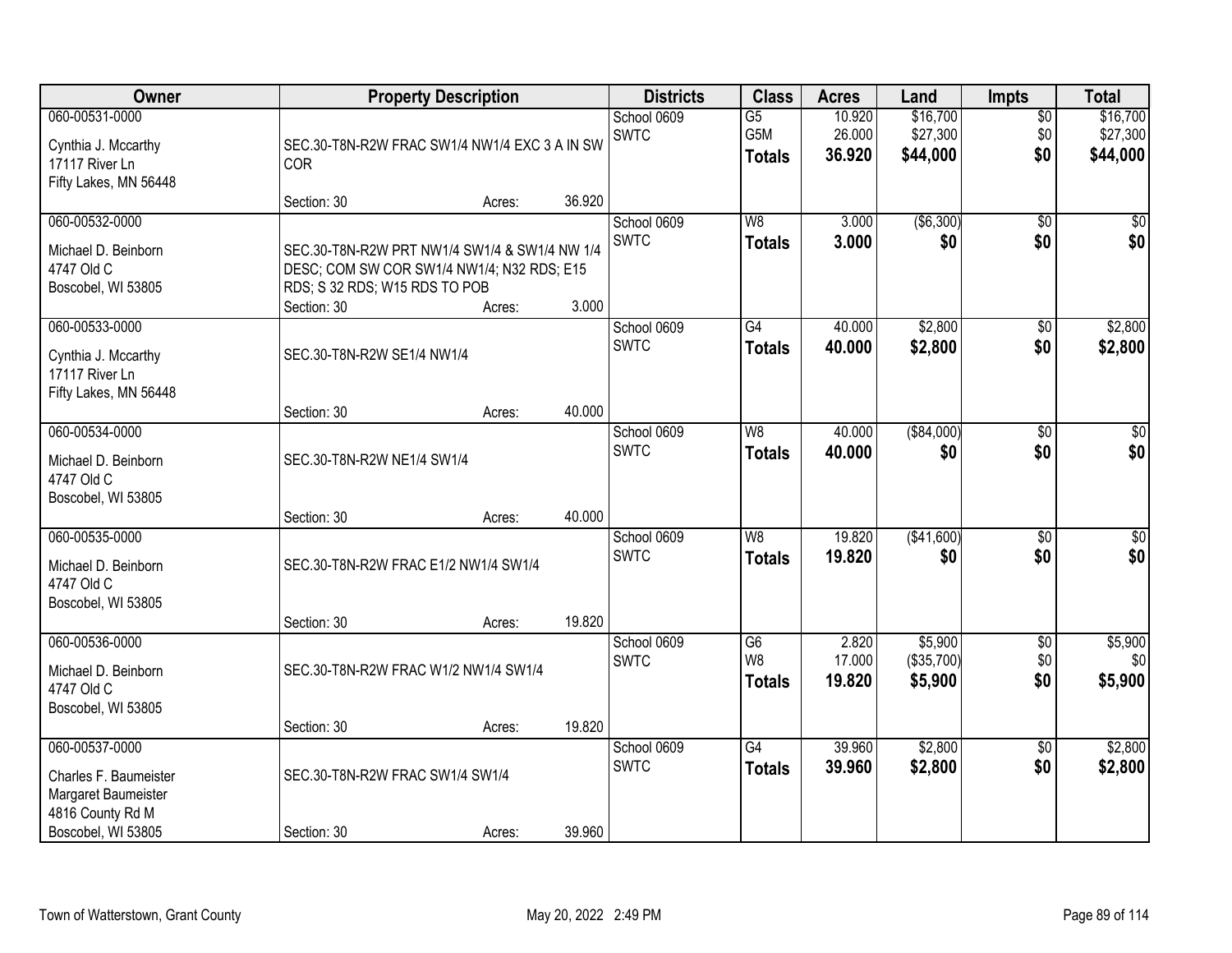| <b>Owner</b>                            | <b>Property Description</b>              |        |        | <b>Districts</b>           | <b>Class</b>           | <b>Acres</b>     | Land                | <b>Impts</b>    | <b>Total</b>         |
|-----------------------------------------|------------------------------------------|--------|--------|----------------------------|------------------------|------------------|---------------------|-----------------|----------------------|
| 060-00538-0000                          |                                          |        |        | School 0609                | $\overline{G4}$        | 40.000           | \$2,800             | $\overline{50}$ | \$2,800              |
| Charles F. Baumeister                   | SEC.30-T8N-R2W SE1/4 SW1/4               |        |        | <b>SWTC</b>                | <b>Totals</b>          | 40.000           | \$2,800             | \$0             | \$2,800              |
| Margaret Baumeister                     |                                          |        |        |                            |                        |                  |                     |                 |                      |
| 4816 County Rd M                        |                                          |        |        |                            |                        |                  |                     |                 |                      |
| Boscobel, WI 53805                      | Section: 30                              | Acres: | 40.000 |                            |                        |                  |                     |                 |                      |
| 060-00539-0000                          |                                          |        |        | School 0609                | G4                     | 10.000           | \$1,900             | \$0             | \$1,900              |
| Richard Johnson                         | SEC.30-T8N-R2W NE1/4 SE1/4               |        |        | <b>SWTC</b>                | G <sub>5</sub>         | 30.000           | \$43,000            | \$0             | \$43,000             |
| 5757 Barr Rd                            |                                          |        |        |                            | Totals                 | 40.000           | \$44,900            | \$0             | \$44,900             |
| Ferndale, WA 98248                      |                                          |        |        |                            |                        |                  |                     |                 |                      |
|                                         | Section: 30                              | Acres: | 40.000 |                            |                        |                  |                     |                 |                      |
| 060-00540-0000                          |                                          |        |        | School 0609                | G4<br>G5M              | 25.000           | \$4,800<br>\$15,800 | \$0             | \$4,800              |
| Cynthia J. Mccarthy                     | SEC.30-T8N-R2W NW1/4 SE1/4               |        |        | <b>SWTC</b>                | <b>Totals</b>          | 15.000<br>40.000 | \$20,600            | \$0<br>\$0      | \$15,800<br>\$20,600 |
| 17117 River Ln                          |                                          |        |        |                            |                        |                  |                     |                 |                      |
| Fifty Lakes, MN 56448                   |                                          |        |        |                            |                        |                  |                     |                 |                      |
| 060-00541-0000                          | Section: 30                              | Acres: | 40.000 |                            |                        |                  |                     |                 |                      |
|                                         |                                          |        |        | School 0609<br><b>SWTC</b> | $\overline{G4}$<br>G5M | 16.000<br>4.000  | \$3,200<br>\$4,200  | \$0<br>\$0      | \$3,200<br>\$4,200   |
| Cynthia J. Mccarthy                     | SEC.30-T8N-R2W N1/2 SW1/4 SE1/4          |        |        |                            | <b>Totals</b>          | 20.000           | \$7,400             | \$0             | \$7,400              |
| 17117 River Ln                          |                                          |        |        |                            |                        |                  |                     |                 |                      |
| Fifty Lakes, MN 56448                   | Section: 30                              | Acres: | 20.000 |                            |                        |                  |                     |                 |                      |
| 060-00542-0000                          |                                          |        |        | School 0609                | $\overline{G4}$        | 20.000           | \$3,000             | \$0             | \$3,000              |
|                                         |                                          |        |        | <b>SWTC</b>                | <b>Totals</b>          | 20,000           | \$3,000             | \$0             | \$3,000              |
| Charles F. Baumeister                   | SEC.30-T8N-R2W S1/2 SW1/4 SE1/4          |        |        |                            |                        |                  |                     |                 |                      |
| Margaret Baumeister<br>4816 County Rd M |                                          |        |        |                            |                        |                  |                     |                 |                      |
| Boscobel, WI 53805                      | Section: 30                              | Acres: | 20.000 |                            |                        |                  |                     |                 |                      |
| 060-00543-0000                          |                                          |        |        | School 0609                | G4                     | 13.000           | \$900               | $\overline{60}$ | \$900                |
|                                         |                                          |        |        | <b>SWTC</b>                | G <sub>5</sub>         | 1.000            | \$100               | \$0             | \$100                |
| Richard Johnson<br>5757 Barr Rd         | SEC.30-T8N-R2W 16 A IN N PRT SE1/4 SE1/4 |        |        |                            | G <sub>5</sub> M       | 2.000            | \$2,100             | \$0             | \$2,100              |
| Ferndale, WA 98248                      |                                          |        |        |                            | <b>Totals</b>          | 16.000           | \$3,100             | \$0             | \$3,100              |
|                                         | Section: 30                              | Acres: | 16.000 |                            |                        |                  |                     |                 |                      |
| 060-00544-0000                          |                                          |        |        | School 0609                | G4                     | 15.000           | \$1,000             | $\overline{30}$ | \$1,000              |
| Charles F. Baumeister                   | SEC.30-T8N-R2W SW 16 A OF SE1/4 SE1/4    |        |        | <b>SWTC</b>                | G <sub>5</sub>         | 1.000            | \$100               | \$0             | \$100                |
| Margaret Baumeister                     |                                          |        |        |                            | <b>Totals</b>          | 16.000           | \$1,100             | \$0             | \$1,100              |
| 4816 County Rd M                        |                                          |        |        |                            |                        |                  |                     |                 |                      |
| Boscobel, WI 53805                      | Section: 30                              | Acres: | 16.000 |                            |                        |                  |                     |                 |                      |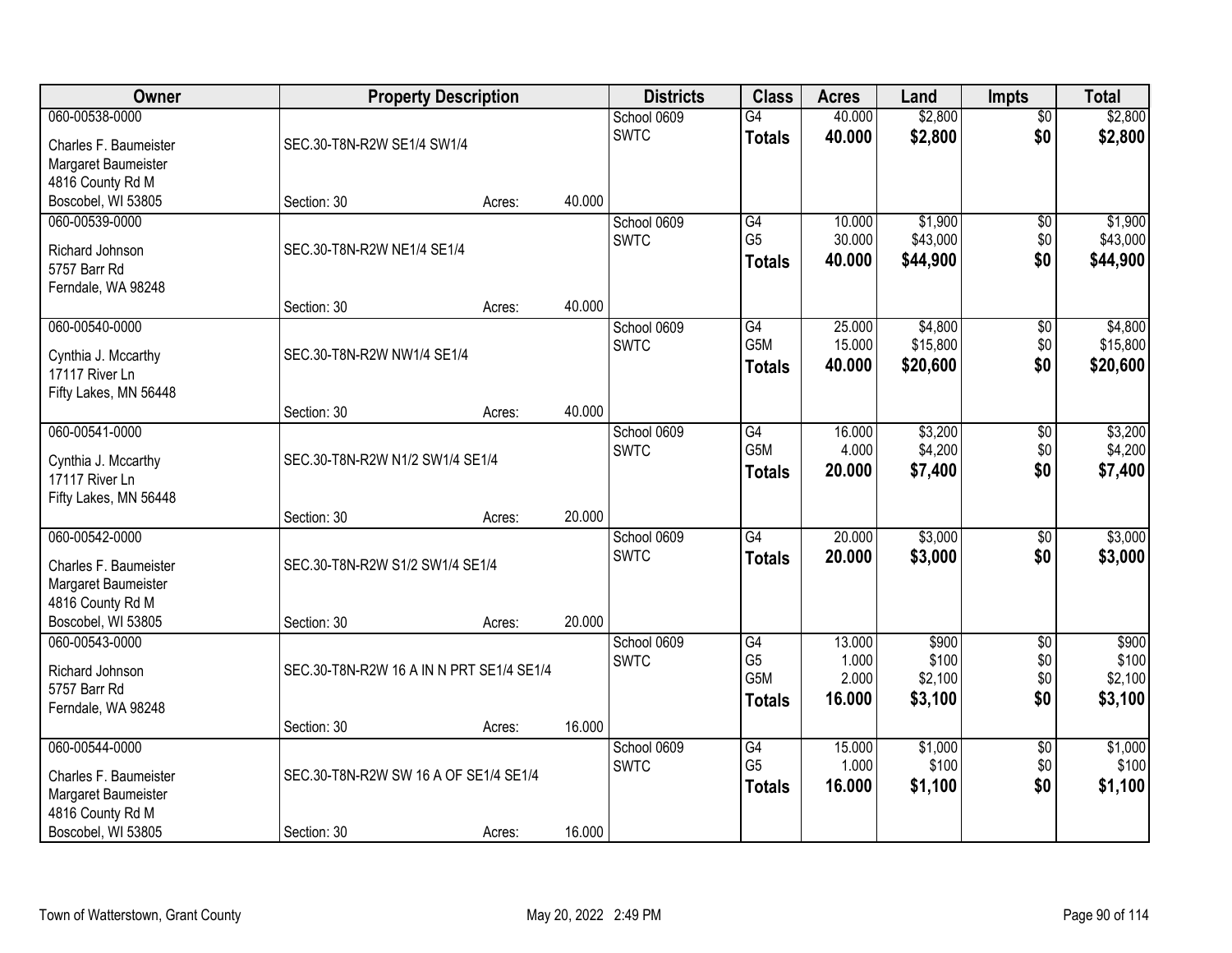| <b>Owner</b>            | <b>Property Description</b>                  |        |        | <b>Districts</b> | <b>Class</b>     | <b>Acres</b> | Land       | <b>Impts</b>    | <b>Total</b> |
|-------------------------|----------------------------------------------|--------|--------|------------------|------------------|--------------|------------|-----------------|--------------|
| 060-00545-0000          |                                              |        |        | School 0609      | $\overline{G4}$  | 8.000        | \$600      | $\overline{60}$ | \$600        |
| Charles F. Baumeister   | SEC.30-T8N-R2W E 8 A OF SE1/4 SE1/4          |        |        | <b>SWTC</b>      | <b>Totals</b>    | 8.000        | \$600      | \$0             | \$600        |
| Margaret Baumeister     |                                              |        |        |                  |                  |              |            |                 |              |
| 4816 County Rd M        |                                              |        |        |                  |                  |              |            |                 |              |
| Boscobel, WI 53805      | Section: 30                                  | Acres: | 8.000  |                  |                  |              |            |                 |              |
| 060-00546-0000          |                                              |        |        | School 0609      | G4               | 14.500       | \$1,000    | \$0             | \$1,000      |
| Charles F. Baumeister   | SEC.31-T8N-R2W NW 15 A NE1/4 NE1/4           |        |        | <b>SWTC</b>      | G <sub>5</sub>   | 0.500        | \$100      | \$0             | \$100        |
| Margaret Baumeister     |                                              |        |        |                  | <b>Totals</b>    | 15.000       | \$1,100    | \$0             | \$1,100      |
| 4816 County Rd M        |                                              |        |        |                  |                  |              |            |                 |              |
| Boscobel, WI 53805      | Section: 31                                  | Acres: | 15.000 |                  |                  |              |            |                 |              |
| 060-00547-0000          |                                              |        |        | School 0609      | $\overline{G4}$  | 25.000       | \$3,600    | \$0             | \$3,600      |
| Gregory Johnson         | SEC.31-T8N-R2W SE 25 A OF NE1/4 NE1/4        |        |        | <b>SWTC</b>      | <b>Totals</b>    | 25.000       | \$3,600    | \$0             | \$3,600      |
| 10722 Kiwanis Rd        |                                              |        |        |                  |                  |              |            |                 |              |
| Boscobel, WI 53805      |                                              |        |        |                  |                  |              |            |                 |              |
|                         | Section: 31                                  | Acres: | 25.000 |                  |                  |              |            |                 |              |
| 060-00548-0000          |                                              |        |        | School 0609      | G4               | 38.000       | \$3,300    | $\sqrt[6]{3}$   | \$3,300      |
| Charles F. Baumeister   | SEC.31-T8N-R2W NW1/4 NE1/4                   |        |        | <b>SWTC</b>      | G <sub>5</sub>   | 2.000        | \$100      | \$0             | \$100        |
| Margaret Baumeister     |                                              |        |        |                  | <b>Totals</b>    | 40.000       | \$3,400    | \$0             | \$3,400      |
| 4816 County Rd M        |                                              |        |        |                  |                  |              |            |                 |              |
| Boscobel, WI 53805      | Section: 31                                  | Acres: | 40.000 |                  |                  |              |            |                 |              |
| 060-00549-0000          | County Rd M                                  |        |        | School 0609      | $\overline{G4}$  | 15.000       | \$2,600    | $\overline{50}$ | \$2,600      |
| Riverview Aspinwall LLC |                                              |        |        | <b>SWTC</b>      | G <sub>5</sub>   | 0.500        | \$100      | \$0             | \$100        |
| c/o Lawrence Neuman     | JANUARY 1, 2019 - 23.00 ACRES CLOSED MFL PER |        |        |                  | G <sub>5</sub> M | 1.500        | \$1,600    | \$0             | \$1,600      |
| 246 Frederick Ave       | DOC 798585*********                          |        |        |                  | W <sub>6</sub>   | 23.000       | (\$24,200) | \$0             | \$0          |
| Sewickley, PA 15143     | Section: 31                                  | Acres: | 40.000 |                  | <b>Totals</b>    | 40.000       | \$4,300    | \$0             | \$4,300      |
| 060-00550-0000          |                                              |        |        | School 0609      | $\overline{G4}$  | 40.000       | \$3,600    | $\overline{50}$ | \$3,600      |
| Gregory Johnson         | SEC.31-T8N-R2W SE1/4 NE1/4                   |        |        | <b>SWTC</b>      | <b>Totals</b>    | 40.000       | \$3,600    | \$0             | \$3,600      |
| 10722 Kiwanis Rd        |                                              |        |        |                  |                  |              |            |                 |              |
| Boscobel, WI 53805      |                                              |        |        |                  |                  |              |            |                 |              |
|                         | Section: 31                                  | Acres: | 40.000 |                  |                  |              |            |                 |              |
| 060-00551-0000          |                                              |        |        | School 0609      | $\overline{G4}$  | 39.000       | \$3,400    | $\overline{50}$ | \$3,400      |
| Charles F. Baumeister   | SEC.31-T8N-R2W NE1/4 NW1/4                   |        |        | <b>SWTC</b>      | G7               | 1.000        | \$7,500    | \$4,200         | \$11,700     |
| Margaret Baumeister     |                                              |        |        |                  | <b>Totals</b>    | 40.000       | \$10,900   | \$4,200         | \$15,100     |
| 4816 County Rd M        |                                              |        |        |                  |                  |              |            |                 |              |
| Boscobel, WI 53805      | Section: 31                                  | Acres: | 40.000 |                  |                  |              |            |                 |              |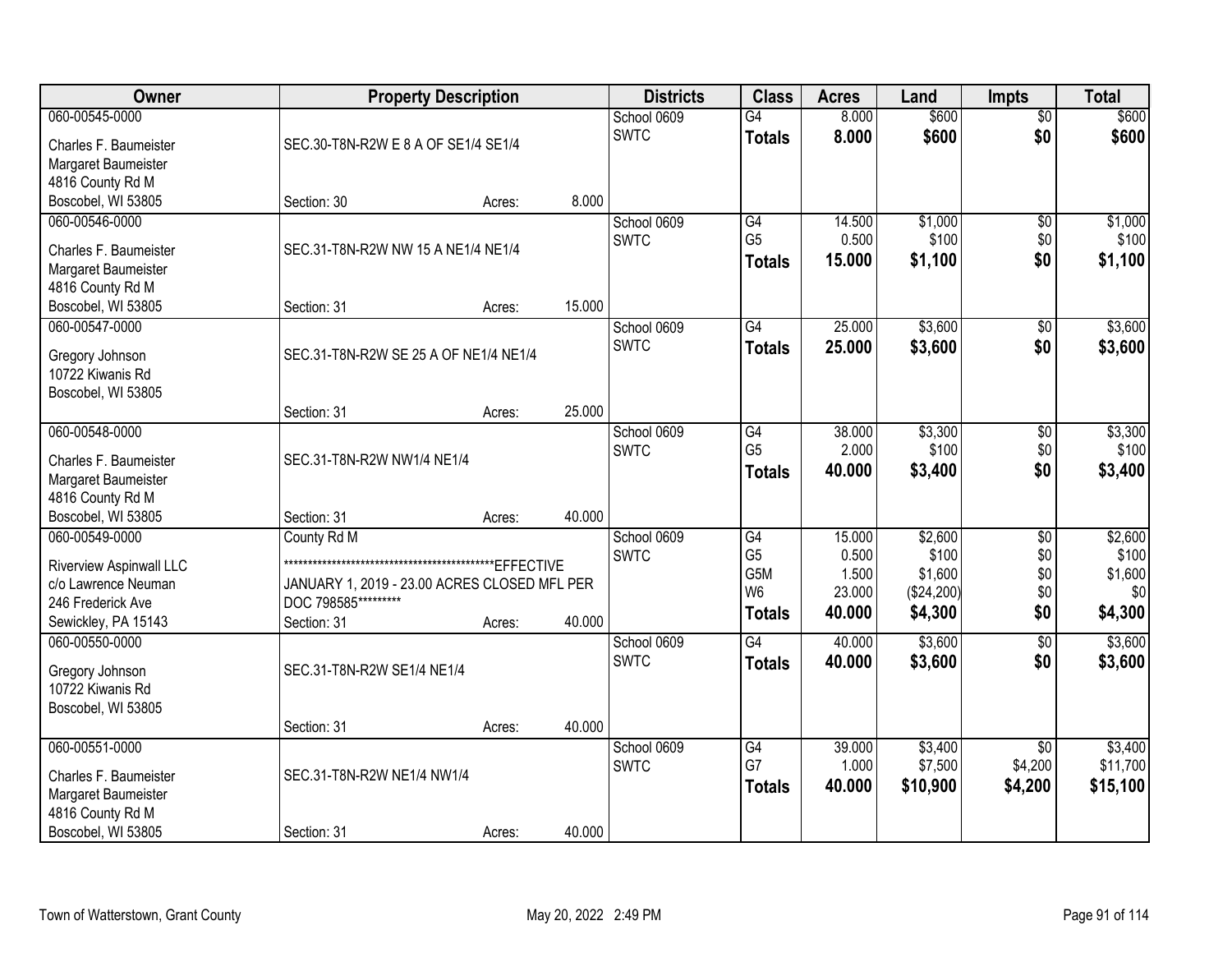| Owner                                          | <b>Property Description</b>                  |        |        | <b>Districts</b> | <b>Class</b>         | <b>Acres</b>    | Land           | <b>Impts</b>    | <b>Total</b>   |
|------------------------------------------------|----------------------------------------------|--------|--------|------------------|----------------------|-----------------|----------------|-----------------|----------------|
| 060-00552-0000                                 | 4816 County Rd M                             |        |        | School 0609      | $\overline{G4}$      | 37.000          | \$6,100        | $\overline{50}$ | \$6,100        |
| Charles F. Baumeister                          | SEC.31-T8N-R2W FRAC NW1/4 NW1/4              |        |        | <b>SWTC</b>      | G <sub>5</sub>       | 1.320           | \$100          | \$0             | \$100          |
| Margaret Baumeister                            |                                              |        |        |                  | G7                   | 1.000           | \$11,000       | \$75,500        | \$86,500       |
| 4816 County Rd M                               |                                              |        |        |                  | <b>Totals</b>        | 39.320          | \$17,200       | \$75,500        | \$92,700       |
| Boscobel, WI 53805                             | Section: 31                                  | Acres: | 39.320 |                  |                      |                 |                |                 |                |
| 060-00553-0000                                 |                                              |        |        | School 0609      | G4                   | 16.000          | \$3,000        | $\overline{50}$ | \$3,000        |
|                                                |                                              |        |        | <b>SWTC</b>      | G <sub>5</sub>       | 0.510           | \$100          | \$0             | \$100          |
| Charles F. Baumeister                          | SEC.31-T8N-R2W FRAC SW1/4 NW1/4              |        |        |                  | G5M                  | 23.000          | \$24,200       | \$0             | \$24,200       |
| Margaret Baumeister                            |                                              |        |        |                  | <b>Totals</b>        | 39.510          | \$27,300       | \$0             | \$27,300       |
| 4816 County Rd M                               | Section: 31                                  |        | 39.510 |                  |                      |                 |                |                 |                |
| Boscobel, WI 53805                             |                                              | Acres: |        |                  |                      |                 |                |                 |                |
| 060-00554-0000                                 |                                              |        |        | School 0609      | G4<br>G <sub>5</sub> | 10.000<br>2.250 | \$700<br>\$500 | \$0             | \$700<br>\$500 |
| Charles F. Baumeister                          | SEC.31-T8N-R2W SE1/4 NW1/4                   |        |        | <b>SWTC</b>      | G5M                  | 27.650          | \$29,100       | \$0<br>\$0      | \$29,100       |
| Margaret Baumeister                            |                                              |        |        |                  | G7                   | 0.100           | \$800          | \$0             | \$800          |
| 4816 County Rd M                               |                                              |        |        |                  |                      | 40.000          |                | \$0             | \$31,100       |
| Boscobel, WI 53805                             | Section: 31                                  | Acres: | 40.000 |                  | <b>Totals</b>        |                 | \$31,100       |                 |                |
| 060-00555-0000                                 | County Rd M                                  |        |        | School 0609      | G4                   | 23.000          | \$3,300        | $\overline{50}$ | \$3,300        |
| Riverview Aspinwall LLC                        |                                              |        |        | <b>SWTC</b>      | W <sub>6</sub>       | 17.000          | (\$17,900)     | \$0             | \$0            |
| c/o Lawrence Neuman                            | JANUARY 1, 2019 - 17.00 ACRES CLOSED MFL PER |        |        |                  | <b>Totals</b>        | 40.000          | \$3,300        | \$0             | \$3,300        |
| 246 Frederick Ave                              | DOC 798585*********                          |        |        |                  |                      |                 |                |                 |                |
| Sewickley, PA 15143                            | Section: 31                                  | Acres: | 40.000 |                  |                      |                 |                |                 |                |
| 060-00556-0000                                 |                                              |        |        | School 0609      | $\overline{G4}$      | 39.710          | \$2,700        | \$0             | \$2,700        |
|                                                |                                              |        |        | <b>SWTC</b>      | <b>Totals</b>        | 39.710          | \$2,700        | \$0             | \$2,700        |
| Boyd W. Richter                                | SEC.31-T8N-R2W FRAC NW1/4 SW1/4              |        |        |                  |                      |                 |                |                 |                |
| William C. Richter                             |                                              |        |        |                  |                      |                 |                |                 |                |
| 9797 Muscallounge Rd                           |                                              |        |        |                  |                      |                 |                |                 |                |
| Glen Haven, WI 53810                           | Section: 31                                  | Acres: | 39.710 |                  |                      |                 |                |                 |                |
| 060-00557-0000                                 |                                              |        |        | School 0609      | G4                   | 39.900          | \$2,700        | $\sqrt{6}$      | \$2,700        |
| Jeanette J Hardy Irrevocable Trust             | SEC.31-T8N-R2W FRAC SW1/4 SW1/4              |        |        | <b>SWTC</b>      | <b>Totals</b>        | 39.900          | \$2,700        | \$0             | \$2,700        |
| Dated September 7 20                           |                                              |        |        |                  |                      |                 |                |                 |                |
| 16884 County Rd S                              |                                              |        |        |                  |                      |                 |                |                 |                |
| Boscobel, WI 53805                             | Section: 31                                  | Acres: | 39.900 |                  |                      |                 |                |                 |                |
| 060-00558-0000                                 | 16958 Kiwanis Rd                             |        |        | School 0609      | G4                   | 14.800          | \$3,100        | $\overline{50}$ | \$3,100        |
|                                                |                                              |        |        | <b>SWTC</b>      | G7                   | 0.200           | \$1,500        | \$1,200         | \$2,700        |
| Riverview Aspinwall LLC<br>c/o Lawrence Neuman | JANUARY 1, 2019 - 25.00 ACRES CLOSED MFL PER |        |        |                  | W <sub>6</sub>       | 25.000          | (\$26,300)     | \$0             | \$0            |
| 246 Frederick Ave                              | DOC 798585**                                 |        |        |                  | <b>Totals</b>        | 40.000          | \$4,600        | \$1,200         | \$5,800        |
| Sewickley, PA 15143                            | Section: 31                                  |        | 40.000 |                  |                      |                 |                |                 |                |
|                                                |                                              | Acres: |        |                  |                      |                 |                |                 |                |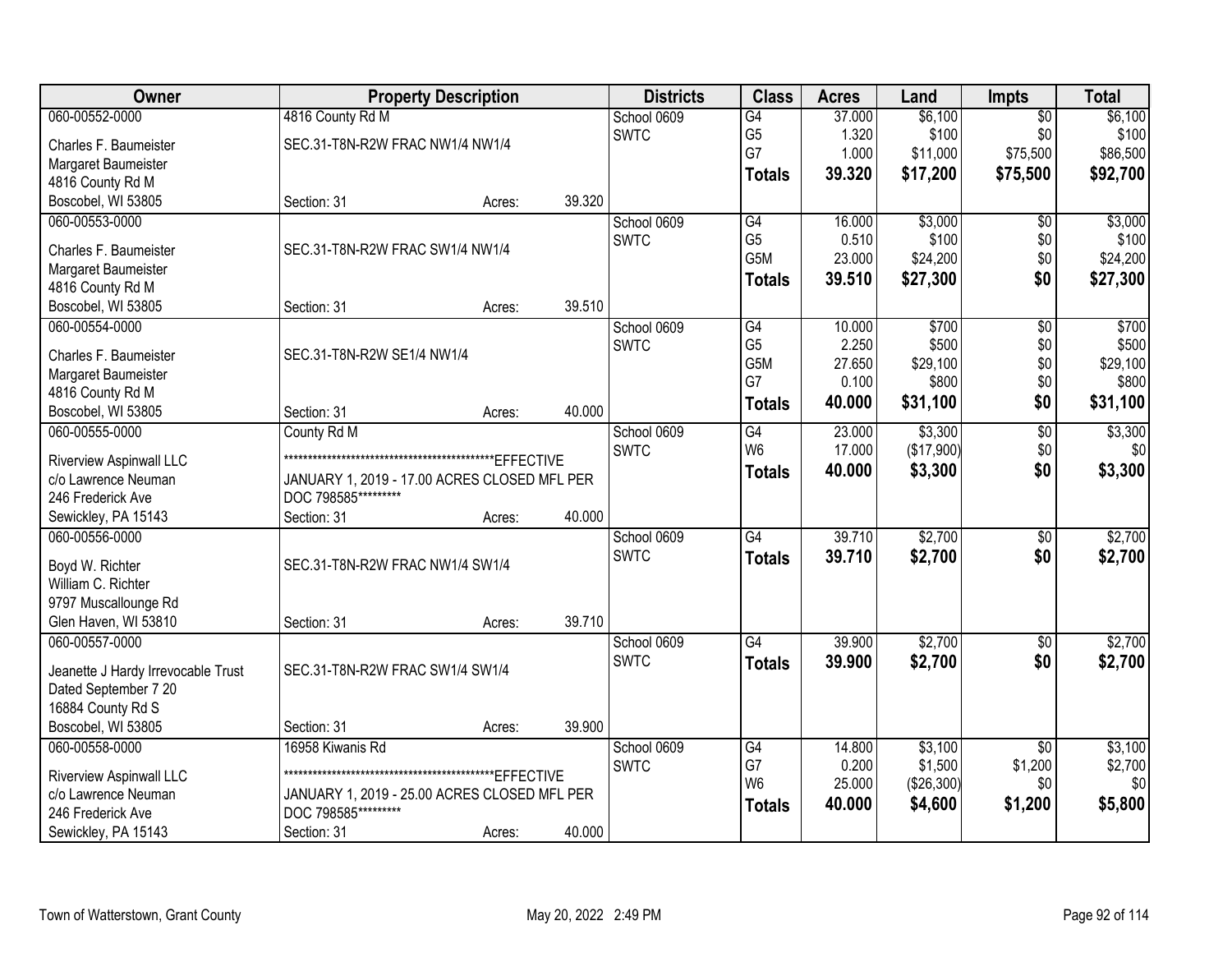| Owner                   | <b>Property Description</b>        |        |        | <b>Districts</b> | <b>Class</b>           | <b>Acres</b>     | Land                | <b>Impts</b>    | <b>Total</b>        |
|-------------------------|------------------------------------|--------|--------|------------------|------------------------|------------------|---------------------|-----------------|---------------------|
| 060-00559-0000          |                                    |        |        | School 0609      | G4                     | 35.000           | \$2,400             | $\overline{60}$ | \$2,400             |
| Riverview Aspinwall LLC | SEC.31-T8N-R2W NE1/4 SE1/4         |        |        | <b>SWTC</b>      | G <sub>5</sub>         | 1.000            | \$300               | \$0             | \$300               |
| c/o Lawrence Neuman     |                                    |        |        |                  | G5M                    | 4.000            | \$4,200             | \$0             | \$4,200             |
| 246 Frederick Ave       |                                    |        |        |                  | <b>Totals</b>          | 40.000           | \$6,900             | \$0             | \$6,900             |
| Sewickley, PA 15143     | Section: 31                        | Acres: | 40.000 |                  |                        |                  |                     |                 |                     |
| 060-00560-0000          |                                    |        |        | School 0609      | G4                     | 40.000           | \$3,800             | \$0             | \$3,800             |
|                         |                                    |        |        | <b>SWTC</b>      | <b>Totals</b>          | 40.000           | \$3,800             | \$0             | \$3,800             |
| Riverview Aspinwall LLC | SEC.31-T8N-R2W NW1/4 SE1/4         |        |        |                  |                        |                  |                     |                 |                     |
| c/o Lawrence Neuman     |                                    |        |        |                  |                        |                  |                     |                 |                     |
| 246 Frederick Ave       |                                    |        | 40.000 |                  |                        |                  |                     |                 |                     |
| Sewickley, PA 15143     | Section: 31                        | Acres: |        |                  |                        |                  |                     |                 |                     |
| 060-00561-0000          |                                    |        |        | School 0609      | G4<br>G5M              | 18.840<br>21.160 | \$2,200<br>\$22,200 | \$0             | \$2,200<br>\$22,200 |
| Riverview Aspinwall LLC | SEC.31-T8N-R2W SW1/4 SE1/4         |        |        | <b>SWTC</b>      |                        |                  |                     | \$0<br>\$0      |                     |
| c/o Lawrence Neuman     |                                    |        |        |                  | <b>Totals</b>          | 40.000           | \$24,400            |                 | \$24,400            |
| 246 Frederick Ave       |                                    |        |        |                  |                        |                  |                     |                 |                     |
| Sewickley, PA 15143     | Section: 31                        | Acres: | 40.000 |                  |                        |                  |                     |                 |                     |
| 060-00562-0000          | 16958 Kiwanis Rd                   |        |        | School 0609      | G4                     | 30.250           | \$2,100             | \$0             | \$2,100             |
| Riverview Aspinwall LLC | SEC.31-T8N-R2W SE1/4 SE1/4 W OF RD |        |        | <b>SWTC</b>      | G <sub>5</sub>         | 2.000            | \$400               | \$0             | \$400               |
| c/o Lawrence Neuman     |                                    |        |        |                  | G7                     | 0.050            | \$400               | \$100           | \$500               |
| 246 Frederick Ave       |                                    |        |        |                  | <b>Totals</b>          | 32.300           | \$2,900             | \$100           | \$3,000             |
| Sewickley, PA 15143     | Section: 31                        | Acres: | 32.300 |                  |                        |                  |                     |                 |                     |
| 060-00562-0010          |                                    |        |        | School 0609      | $\overline{\text{G5}}$ | 1.000            | \$100               | \$0             | \$100               |
|                         |                                    |        |        | <b>SWTC</b>      | G <sub>6</sub>         | 6.700            | \$14,100            | \$0             | \$14,100            |
| Bruce W. Heise          | SEC.31-T8N-R2W SE1/4 SE1/4 E OF RD |        |        |                  | <b>Totals</b>          | 7.700            | \$14,200            | \$0             | \$14,200            |
| Mary E. Heise           |                                    |        |        |                  |                        |                  |                     |                 |                     |
| 4950 High Rd            |                                    |        |        |                  |                        |                  |                     |                 |                     |
| Middleton, WI 53562     | Section: 31                        | Acres: | 7.700  |                  |                        |                  |                     |                 |                     |
| 060-00563-0000          | 17257 Kiwanis Rd                   |        |        | School 0609      | G4                     | 9.520            | \$1,400             | $\overline{50}$ | \$1,400             |
| Single Tree LLC         | SEC.32-T8N-R2W NE1/4 NE1/4 S OF RD |        |        | <b>SWTC</b>      | G <sub>5</sub><br>G7   | 1.000            | \$100               | \$0             | \$100               |
| 10493 Sutcliffe Rd      |                                    |        |        |                  |                        | 1.000            | \$11,000            | \$45,000        | \$56,000            |
| Black Earth, WI 53515   |                                    |        |        |                  | <b>Totals</b>          | 11.520           | \$12,500            | \$45,000        | \$57,500            |
|                         | Section: 32                        | Acres: | 11.520 |                  |                        |                  |                     |                 |                     |
| 060-00563-0010          |                                    |        |        | School 0609      | W <sub>6</sub>         | 28.480           | ( \$59, 800)        | $\overline{50}$ | $\overline{50}$     |
| Lonnie E. Zimpel        | SEC.32-T8N-R2W NE1/4 NE1/4 N OF RD |        |        | <b>SWTC</b>      | <b>Totals</b>          | 28.480           | \$0                 | \$0             | \$0                 |
| Tyan M. Zimpel          |                                    |        |        |                  |                        |                  |                     |                 |                     |
| 17244 Kiwanis Rd        |                                    |        |        |                  |                        |                  |                     |                 |                     |
| Boscobel, WI 53805      | Section: 32                        | Acres: | 28.480 |                  |                        |                  |                     |                 |                     |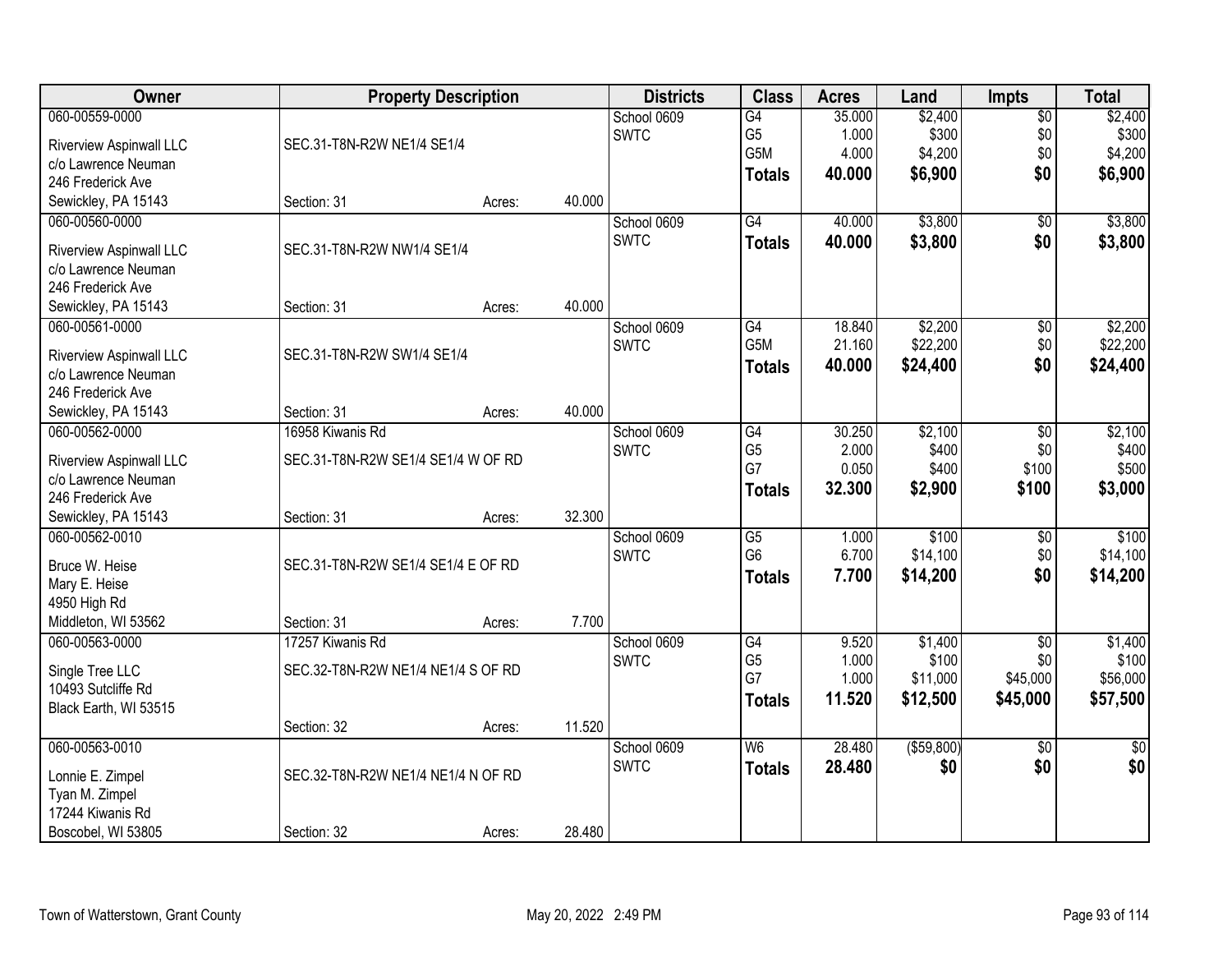| <b>Owner</b>                                                                                             | <b>Property Description</b>                                                      |        |        | <b>Districts</b>           | <b>Class</b>                                                                           | <b>Acres</b>                                 | Land                                                    | <b>Impts</b>                                | <b>Total</b>                                       |
|----------------------------------------------------------------------------------------------------------|----------------------------------------------------------------------------------|--------|--------|----------------------------|----------------------------------------------------------------------------------------|----------------------------------------------|---------------------------------------------------------|---------------------------------------------|----------------------------------------------------|
| 060-00564-0000<br>Single Tree LLC<br>10493 Sutcliffe Rd<br>Black Earth, WI 53515                         | SEC.32-T8N-R2W NW1/4 NE1/4 S OF RD EXC 60-565                                    |        |        | School 0609<br><b>SWTC</b> | $\overline{G4}$<br>G <sub>5</sub><br><b>Totals</b>                                     | 7.000<br>1.000<br>8.000                      | \$1,700<br>\$100<br>\$1,800                             | $\sqrt{$0}$<br>\$0<br>\$0                   | \$1,700<br>\$100<br>\$1,800                        |
|                                                                                                          | Section: 32                                                                      | Acres: | 8.000  |                            |                                                                                        |                                              |                                                         |                                             |                                                    |
| 060-00564-0010<br>Lonnie E. Zimpel<br>Tyan M. Zimpel<br>17244 Kiwanis Rd<br>Boscobel, WI 53805           | 17244 Kiwanis Rd<br>SEC.32-T8N-R2W NW1/4 NE1/4 N OF RD EXC 60-565<br>Section: 32 | Acres: | 27.000 | School 0609<br><b>SWTC</b> | $\overline{G1}$<br>G <sub>5</sub><br>G <sub>6</sub><br>W <sub>6</sub><br><b>Totals</b> | 1.000<br>1.000<br>10.000<br>15.000<br>27.000 | \$12,000<br>\$100<br>\$21,000<br>(\$31,500)<br>\$33,100 | \$196,400<br>\$0<br>\$0<br>\$0<br>\$196,400 | \$208,400<br>\$100<br>\$21,000<br>\$0<br>\$229,500 |
| 060-00565-0000<br>Charles F. Baumeister<br>Margaret Baumeister<br>4816 County Rd M<br>Boscobel, WI 53805 | SEC.32-T8N-R2W W 5 A OF NW1/4 NE1/4<br>Section: 32                               | Acres: | 5.000  | School 0609<br><b>SWTC</b> | G4<br><b>Totals</b>                                                                    | 5.000<br>5.000                               | \$300<br>\$300                                          | $\sqrt[6]{3}$<br>\$0                        | \$300<br>\$300                                     |
| 060-00566-0000<br>Smith Living Trust Dated 6/25/1997<br>17121 Kiwanis Rd<br>Boscobel, WI 53805           | SEC.32-T8N-R2W SW1/4 NE1/4 MFL CHANGES<br>Section: 32                            | Acres: | 40.000 | School 0609<br><b>SWTC</b> | G5<br>W <sub>6</sub><br><b>Totals</b>                                                  | 13.000<br>27.000<br>40.000                   | \$19,900<br>(\$56,700)<br>\$19,900                      | \$0<br>\$0<br>\$0                           | \$19,900<br>\$0<br>\$19,900                        |
| 060-00567-0000<br>Single Tree LLC<br>10493 Sutcliffe Rd<br>Black Earth, WI 53515                         | SEC.32-T8N-R2W SE1/4 NE1/4<br>Section: 32                                        | Acres: | 40.000 | School 0609<br><b>SWTC</b> | G4<br>G <sub>5</sub><br>G5M<br><b>Totals</b>                                           | 15.000<br>11.500<br>13.500<br>40.000         | \$2,700<br>\$17,600<br>\$14,200<br>\$34,500             | $\overline{50}$<br>\$0<br>\$0<br>\$0        | \$2,700<br>\$17,600<br>\$14,200<br>\$34,500        |
| 060-00568-0000<br>Michael R. Baumeister<br>Shelley Baumeister<br>17198 Kiwanis Rd<br>Boscobel, WI 53805  | 17198 Kiwanis Rd<br>SEC.32-T8N-R2W NE1/4 NW1/4<br>Section: 32                    | Acres: | 40.000 | School 0609<br><b>SWTC</b> | G1<br>G4<br><b>Totals</b>                                                              | 0.500<br>39.500<br>40.000                    | \$6,000<br>\$3,300<br>\$9,300                           | \$15,500<br>\$0<br>\$15,500                 | \$21,500<br>\$3,300<br>\$24,800                    |
| 060-00569-0000<br>Charles F. Baumeister<br>Margaret Baumeister<br>4816 County Rd M<br>Boscobel, WI 53805 | SEC.32-T8N-R2W NW1/4 NW1/4<br>Section: 32                                        | Acres: | 40.000 | School 0609<br><b>SWTC</b> | G4<br>G5M<br><b>Totals</b>                                                             | 32.000<br>8.000<br>40.000                    | \$3,400<br>\$8,400<br>\$11,800                          | $\overline{60}$<br>\$0<br>\$0               | \$3,400<br>\$8,400<br>\$11,800                     |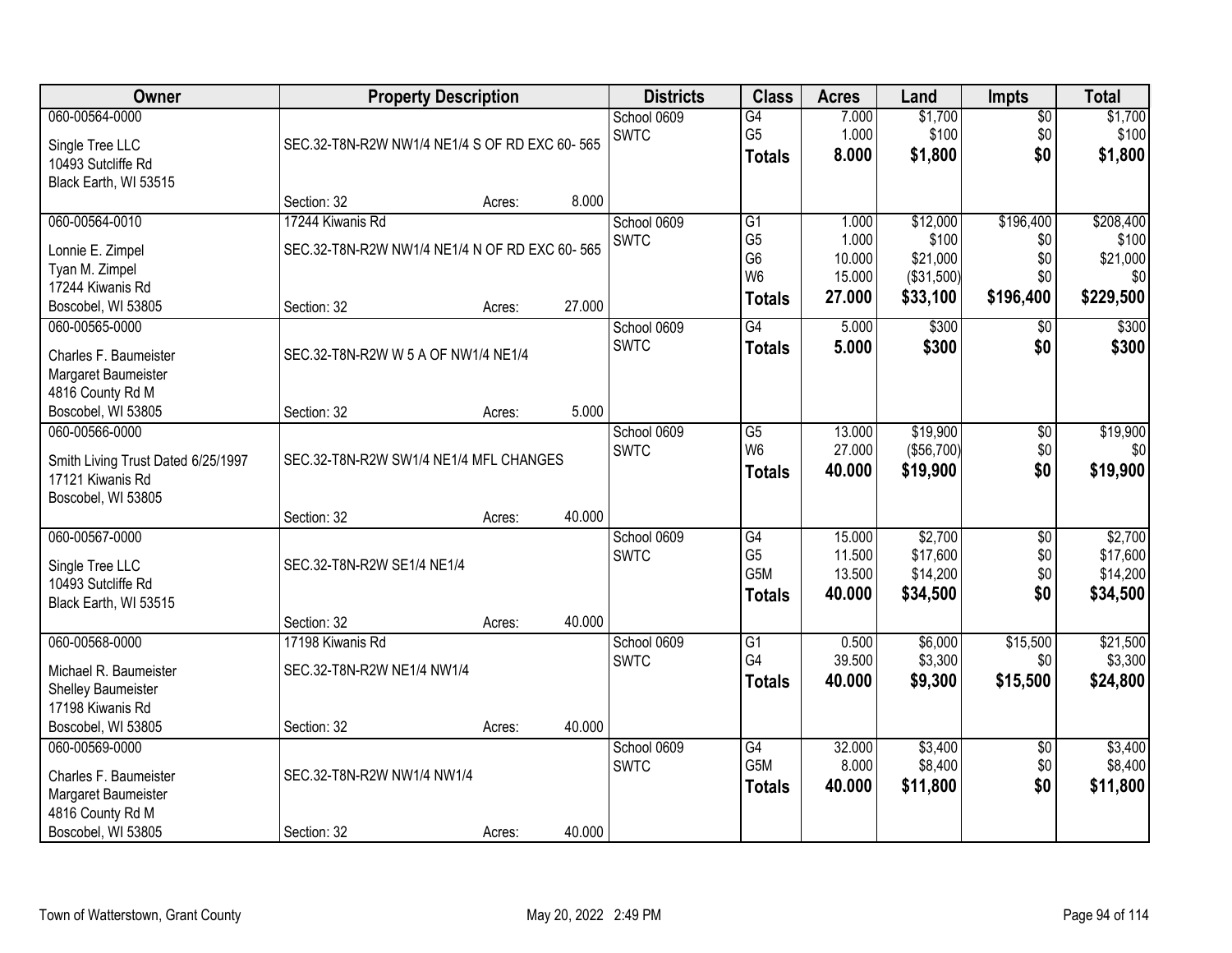| Owner                                                  |                                               | <b>Property Description</b> |        | <b>Districts</b> | <b>Class</b>    | <b>Acres</b> | Land       | <b>Impts</b>    | <b>Total</b> |
|--------------------------------------------------------|-----------------------------------------------|-----------------------------|--------|------------------|-----------------|--------------|------------|-----------------|--------------|
| 060-00570-0000                                         | 17126 Kiwanis Rd                              |                             |        | School 0609      | $\overline{G4}$ | 13.000       | \$2,600    | $\overline{60}$ | \$2,600      |
| Michael R. Baumeister                                  | SEC.32-T8N-R2W E1/2 SW1/4 NW1/4 EXC S & E OF  |                             |        | <b>SWTC</b>      | G5M             | 3.000        | \$3,200    | \$0             | \$3,200      |
| Shelley L. Baumeister                                  | RD (556/284)                                  |                             |        |                  | G7              | 1.000        | \$11,000   | \$0             | \$11,000     |
| 17198 Kiwanis Rd                                       |                                               |                             |        |                  | <b>Totals</b>   | 17.000       | \$16,800   | \$0             | \$16,800     |
| Boscobel, WI 53805                                     | Section: 32                                   | Acres:                      | 17.000 |                  |                 |              |            |                 |              |
| 060-00571-0000                                         |                                               |                             |        | School 0609      | G4              | 20.000       | \$1,800    | $\overline{50}$ | \$1,800      |
| Gregory Johnson                                        | SEC.32-T8N-R2W W1/2 SW1/4 NW1/4               |                             |        | <b>SWTC</b>      | <b>Totals</b>   | 20.000       | \$1,800    | \$0             | \$1,800      |
| 10722 Kiwanis Rd                                       |                                               |                             |        |                  |                 |              |            |                 |              |
| Boscobel, WI 53805                                     |                                               |                             |        |                  |                 |              |            |                 |              |
|                                                        | Section: 32                                   | Acres:                      | 20.000 |                  |                 |              |            |                 |              |
| 060-00572-0000                                         | 17121 Kiwanis Rd                              |                             |        | School 0609      | G4              | 19.000       | \$4,500    | \$0             | \$4,500      |
| Smith Living Trust Dated 6/25/1997                     | SEC.32-T8N-R2W E1/2 SW1/4 NW1/4 S & E OF RD   |                             |        | <b>SWTC</b>      | G <sub>5</sub>  | 2.000        | \$100      | \$0             | \$100        |
| 17121 Kiwanis Rd                                       | SE1/4 NW1/4 S & E OF RD MFL CHANGES           |                             |        |                  | G7              | 1.000        | \$11,000   | \$100,600       | \$111,600    |
| Boscobel, WI 53805                                     |                                               |                             |        |                  | W <sub>6</sub>  | 11.000       | (\$11,600) | \$0             | \$0          |
|                                                        | Section: 32                                   | Acres:                      | 33.000 |                  | <b>Totals</b>   | 33.000       | \$15,600   | \$100,600       | \$116,200    |
| 060-00572-0010                                         | 17198 Kiwanis Rd                              |                             |        | School 0609      | G1              | 1.500        | \$13,300   | \$125,500       | \$138,800    |
| Michael R. Baumeister                                  | SEC.32-T8N-R2W SE1/4 NW1/4 N & W OF RD EXC    |                             |        | <b>SWTC</b>      | G <sub>5</sub>  | 1.000        | \$100      | \$0             | \$100        |
| <b>Shelley Baumeister</b>                              | 60-572-20                                     |                             |        |                  | <b>Totals</b>   | 2.500        | \$13,400   | \$125,500       | \$138,900    |
| 17198 Kiwanis Rd                                       |                                               |                             |        |                  |                 |              |            |                 |              |
| Boscobel, WI 53805                                     | Section: 32                                   | Acres:                      | 2.500  |                  |                 |              |            |                 |              |
| 060-00572-0020                                         | <b>Kiwanis Rd</b>                             |                             |        | School 0609      | $\overline{G5}$ | 1.000        | \$100      | $\overline{50}$ | \$100        |
| Michael R. Baumeister                                  | SEC.32-T8N-R2W PRT SE1/4 NW1/4 N OF RD & W OF |                             |        | <b>SWTC</b>      | G <sub>6</sub>  | 6.500        | \$13,700   | \$0             | \$13,700     |
| Shelley L. Baumeister                                  | LN RUNNING N/S OF PT ON N LN OF SE1/4 NW1/4   |                             |        |                  | <b>Totals</b>   | 7.500        | \$13,800   | \$0             | \$13,800     |
| 17198 Kiwanis Rd                                       | 660' W OF NE COR                              |                             |        |                  |                 |              |            |                 |              |
| Boscobel, WI 53805                                     | Section: 32                                   | Acres:                      | 7.500  |                  |                 |              |            |                 |              |
| 060-00573-0000                                         |                                               |                             |        | School 0609      | G4              | 20.000       | \$3,800    | $\overline{60}$ | \$3,800      |
|                                                        | SEC.32-T8N-R2W NE1/4 SW1/4 MFL CHANGES        |                             |        | <b>SWTC</b>      | W <sub>6</sub>  | 20.000       | (\$21,000) | \$0             | \$0          |
| Smith Living Trust Dated 6/25/1997<br>17121 Kiwanis Rd |                                               |                             |        |                  | <b>Totals</b>   | 40.000       | \$3,800    | \$0             | \$3,800      |
| Boscobel, WI 53805                                     |                                               |                             |        |                  |                 |              |            |                 |              |
|                                                        | Section: 32                                   | Acres:                      | 40.000 |                  |                 |              |            |                 |              |
| 060-00574-0000                                         |                                               |                             |        | School 0609      | G4              | 3.000        | \$700      | $\overline{50}$ | \$700        |
| Smith Living Trust Dated 6/25/1997                     | SEC.32-T8N-R2W NW1/4 SW1/4 S & E OF LN        |                             |        | <b>SWTC</b>      | G <sub>5</sub>  | 1.000        | \$100      | \$0             | \$100        |
| 17121 Kiwanis Rd                                       | RUNNING FROM NE COR TO SW COR MFL             |                             |        |                  | W <sub>6</sub>  | 16.000       | (\$33,600) | \$0             | \$0          |
| Boscobel, WI 53805                                     | <b>CHANGES</b>                                |                             |        |                  | <b>Totals</b>   | 20.000       | \$800      | \$0             | \$800        |
|                                                        | Section: 32                                   | Acres:                      | 20.000 |                  |                 |              |            |                 |              |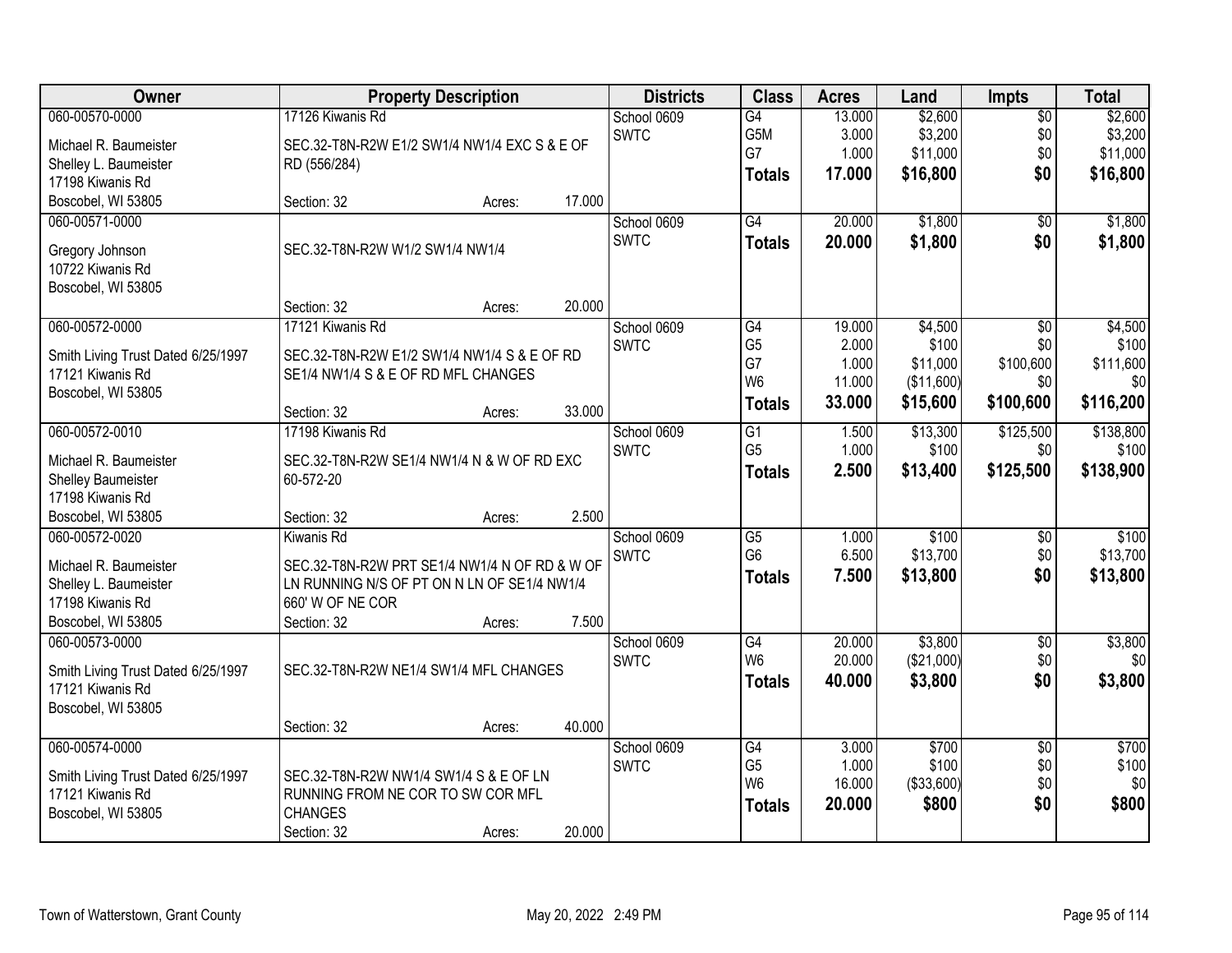| Owner                                       | <b>Property Description</b>            |        |        | <b>Districts</b> | <b>Class</b>    | <b>Acres</b> | Land              | <b>Impts</b>    | <b>Total</b> |
|---------------------------------------------|----------------------------------------|--------|--------|------------------|-----------------|--------------|-------------------|-----------------|--------------|
| 060-00575-0000                              | 17022 Kiwanis Rd                       |        |        | School 0609      | $\overline{G1}$ | 1.000        | \$11,000          | \$10,000        | \$21,000     |
| Gregory Johnson                             | SEC.32-T8N-R2W NW1/4 SW1/4 N & W OF LN |        |        | <b>SWTC</b>      | G4              | 12.000       | \$1,700           | \$0             | \$1,700      |
| 10722 Kiwanis Rd                            | RUNNING FROM NE TO SW COR              |        |        |                  | G <sub>5</sub>  | 1.000        | \$100             | \$0             | \$100        |
| Boscobel, WI 53805                          |                                        |        |        |                  | G5M             | 6.000        | \$6,300           | \$0             | \$6,300      |
|                                             | Section: 32                            | Acres: | 20.000 |                  | <b>Totals</b>   | 20.000       | \$19,100          | \$10,000        | \$29,100     |
| 060-00576-0000                              |                                        |        |        | School 0609      | G6              | 7.000        | \$14,700          | \$0             | \$14,700     |
| Smith Living Trust Dated 6/25/1997          | SEC.32-T8N-R2W SW1/4 SW1/4 MFL CHANGES |        |        | <b>SWTC</b>      | W <sub>6</sub>  | 33.000       | $($ \$69,300) $ $ | \$0             | \$0          |
| 17121 Kiwanis Rd<br>Boscobel, WI 53805      |                                        |        |        |                  | <b>Totals</b>   | 40.000       | \$14,700          | \$0             | \$14,700     |
|                                             | Section: 32                            | Acres: | 40.000 |                  |                 |              |                   |                 |              |
| 060-00577-0000                              |                                        |        |        | School 0609      | G4              | 7.000        | \$1,200           | \$0             | \$1,200      |
| Smith Living Trust Dated 6/25/1997          | SEC.32-T8N-R2W SE1/4 SW1/4 MFL CHANGES |        |        | <b>SWTC</b>      | W <sub>6</sub>  | 33.000       | $($ \$69,300) $ $ | \$0             | \$0          |
| 17121 Kiwanis Rd<br>Boscobel, WI 53805      |                                        |        |        |                  | <b>Totals</b>   | 40.000       | \$1,200           | \$0             | \$1,200      |
|                                             | Section: 32                            | Acres: | 40.000 |                  |                 |              |                   |                 |              |
| 060-00578-0000                              |                                        |        |        | School 0609      | G4              | 31.500       | \$6,600           | \$0             | \$6,600      |
| Single Tree LLC                             | SEC.32-T8N-R2W NE1/4 SE1/4             |        |        | <b>SWTC</b>      | G5M             | 8.500        | \$9,000           | \$0             | \$9,000      |
| 10493 Sutcliffe Rd<br>Black Earth, WI 53515 |                                        |        |        |                  | <b>Totals</b>   | 40.000       | \$15,600          | \$0             | \$15,600     |
|                                             | Section: 32                            | Acres: | 40.000 |                  |                 |              |                   |                 |              |
| 060-00579-0000                              |                                        |        |        | School 0609      | G4              | 20.000       | \$3,400           | \$0             | \$3,400      |
| Smith Living Trust Dated 6/25/1997          | SEC.32-T8N-R2W NW1/4 SE1/4 MFL CHANGES |        |        | <b>SWTC</b>      | W <sub>6</sub>  | 20.000       | (\$21,000)        | \$0             | \$0          |
| 17121 Kiwanis Rd                            |                                        |        |        |                  | <b>Totals</b>   | 40.000       | \$3,400           | \$0             | \$3,400      |
| Boscobel, WI 53805                          |                                        |        |        |                  |                 |              |                   |                 |              |
|                                             | Section: 32                            | Acres: | 40.000 |                  |                 |              |                   |                 |              |
| 060-00580-0000                              |                                        |        |        | School 0609      | G4              | 28.000       | \$6,200           | $\sqrt{6}$      | \$6,200      |
| Single Tree LLC                             | SEC.32-T8N-R2W SW1/4 SE1/4             |        |        | <b>SWTC</b>      | G5M             | 12.000       | \$12,600          | \$0             | \$12,600     |
| 10493 Sutcliffe Rd                          |                                        |        |        |                  | <b>Totals</b>   | 40.000       | \$18,800          | \$0             | \$18,800     |
| Black Earth, WI 53515                       |                                        |        |        |                  |                 |              |                   |                 |              |
|                                             | Section: 32                            | Acres: | 40.000 |                  |                 |              |                   |                 |              |
| 060-00581-0000                              |                                        |        |        | School 0609      | G4              | 24.000       | \$5,000           | $\overline{30}$ | \$5,000      |
| Single Tree LLC                             | SEC.32-T8N-R2W SE1/4 SE1/4             |        |        | <b>SWTC</b>      | G5M             | 16.000       | \$16,800          | \$0             | \$16,800     |
| 10493 Sutcliffe Rd                          |                                        |        |        |                  | <b>Totals</b>   | 40.000       | \$21,800          | \$0             | \$21,800     |
| Black Earth, WI 53515                       |                                        |        |        |                  |                 |              |                   |                 |              |
|                                             | Section: 32                            | Acres: | 40.000 |                  |                 |              |                   |                 |              |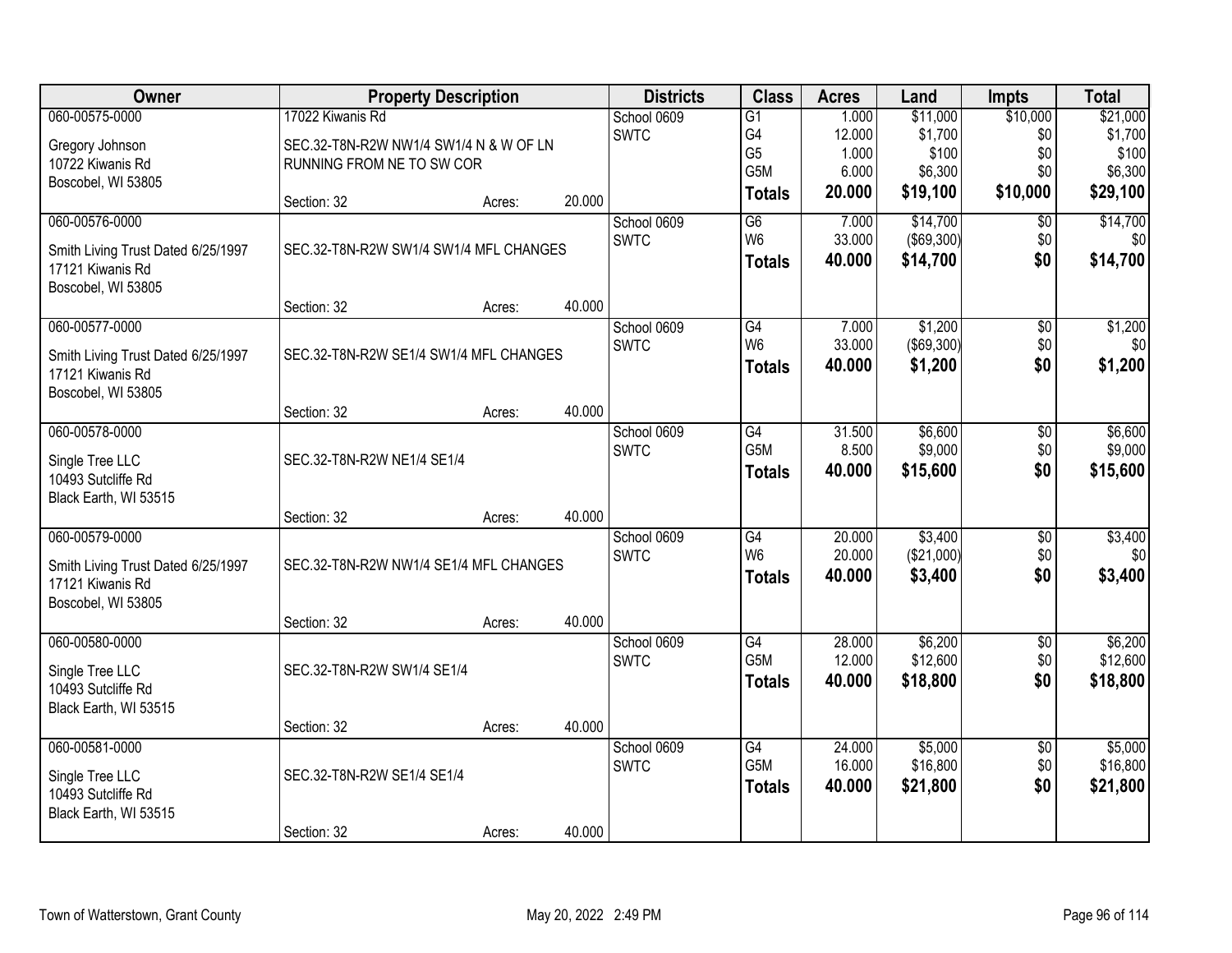| Owner                  | <b>Property Description</b>                    |        |        | <b>Districts</b> | <b>Class</b>    | <b>Acres</b> | Land       | <b>Impts</b>    | <b>Total</b>  |
|------------------------|------------------------------------------------|--------|--------|------------------|-----------------|--------------|------------|-----------------|---------------|
| 060-00582-0000         | 17254 County Rd T                              |        |        | School 0609      | $\overline{G7}$ | 1.015        | \$11,000   | \$62,600        | \$73,600      |
| Bryce J. Kazda         | SEC.33-T8N-R2W PRT NE1/4 NE1/4 DESC; COM NE    |        |        | <b>SWTC</b>      | <b>Totals</b>   | 1.015        | \$11,000   | \$62,600        | \$73,600      |
| 17254 County Rd T      | COR SEC 33; S1D21M E662.42'; S88D38M W327.81'  |        |        |                  |                 |              |            |                 |               |
| Boscobel, WI 53805     | TO POB; S32D13M W226.93'; N89D3M W188.31';     |        |        |                  |                 |              |            |                 |               |
|                        | Section: 33                                    | Acres: | 1.015  |                  |                 |              |            |                 |               |
| 060-00582-0010         |                                                |        |        | School 0609      | $\overline{G4}$ | 36.000       | \$6,500    | $\overline{50}$ | \$6,500       |
|                        |                                                |        |        | <b>SWTC</b>      | G <sub>5</sub>  | 2.000        | \$100      | \$0             | \$100         |
| Tony Bomkamp           | SEC.33-T8N-R2W NE1/4 NE1/4 EXC 60-582          |        |        |                  | G7              | 1.000        | \$7,500    | \$4,600         | \$12,100      |
| Shannon Bomkamp        |                                                |        |        |                  | <b>Totals</b>   | 39.000       | \$14,100   | \$4,600         | \$18,700      |
| 993 Old State Road 80  |                                                |        |        |                  |                 |              |            |                 |               |
| Muscoda, WI 53573      | Section: 33                                    | Acres: | 39.000 |                  |                 |              |            |                 |               |
| 060-00583-0000         |                                                |        |        | School 0609      | G4              | 26.000       | \$5,500    | $\overline{50}$ | \$5,500       |
|                        | SEC.33-T8N-R2W NW1/4 NE1/4                     |        |        | <b>SWTC</b>      | G <sub>5</sub>  | 1.000        | \$100      | \$0             | \$100         |
| Tony Bomkamp           |                                                |        |        |                  | G5M             | 13.000       | \$13,700   | \$0             | \$13,700      |
| Shannon Bomkamp        |                                                |        |        |                  | <b>Totals</b>   | 40.000       | \$19,300   | \$0             | \$19,300      |
| 993 Old State Road 80  |                                                |        |        |                  |                 |              |            |                 |               |
| Muscoda, WI 53573      | Section: 33                                    | Acres: | 40.000 |                  |                 |              |            |                 |               |
| 060-00584-0000         | 17129 County Rd T                              |        |        | School 0609      | G4              | 37.000       | \$2,700    | \$0             | \$2,700       |
| Tony Bomkamp           | SEC.33-T8N-R2W SW1/4 NE1/4                     |        |        | <b>SWTC</b>      | G <sub>5</sub>  | 2.000        | \$100      | \$0             | \$100         |
| Shannon Bomkamp        |                                                |        |        |                  | G7              | 1.000        | \$11,000   | \$101,400       | \$112,400     |
| 993 Old State Road 80  |                                                |        |        |                  | <b>Totals</b>   | 40.000       | \$13,800   | \$101,400       | \$115,200     |
| Muscoda, WI 53573      | Section: 33                                    | Acres: | 40.000 |                  |                 |              |            |                 |               |
| 060-00585-0000         |                                                |        |        | School 0609      | $\overline{G4}$ | 39.000       | \$7,600    | $\overline{50}$ | \$7,600       |
|                        |                                                |        |        | <b>SWTC</b>      | G <sub>5</sub>  | 1.000        | \$100      | \$0             | \$100         |
| Tony Bomkamp           | SEC.33-T8N-R2W SE1/4 NE1/4                     |        |        |                  | <b>Totals</b>   | 40.000       | \$7,700    | \$0             | \$7,700       |
| Shannon Bomkamp        |                                                |        |        |                  |                 |              |            |                 |               |
| 993 Old State Road 80  |                                                |        |        |                  |                 |              |            |                 |               |
| Muscoda, WI 53573      | Section: 33                                    | Acres: | 40.000 |                  |                 |              |            |                 |               |
| 060-00586-0000         |                                                |        |        | School 0609      | $\overline{G5}$ | 1.000        | \$100      | $\sqrt{$0}$     | \$100         |
| Kelly J. Cornell       | SEC.33-T8N-R2W PRT NE1/4 NW1/4 & SE1/4 NW1/4 & |        |        | <b>SWTC</b>      | G <sub>6</sub>  | 29.300       | \$61,500   | \$0             | \$61,500      |
| Heidi J. Cornell       | NE1/4 SW1/4 AS PRT TRACT 1 SURVEY 37/44 DESC   |        |        |                  | <b>Totals</b>   | 30.300       | \$61,600   | \$0             | \$61,600      |
| 17269 Kiwanis Rd       | IN 60-587-10                                   |        |        |                  |                 |              |            |                 |               |
| Boscobel, WI 53805     | Section: 33                                    | Acres: | 30.300 |                  |                 |              |            |                 |               |
| 060-00586-0010         |                                                |        |        | School 0609      | W <sub>6</sub>  | 35.900       | (\$75,400) |                 |               |
|                        |                                                |        |        |                  |                 |              |            | $\overline{50}$ | $\frac{1}{6}$ |
| William J. Slack et al | SEC.33-T8N-R2W **35.90 ACRES IN CLOSED MFL**   |        |        | <b>SWTC</b>      | <b>Totals</b>   | 35.900       | \$0        | \$0             | \$0           |
| 5466 E Legrande St     | NE1/4 NW1/4 N OF HWY                           |        |        |                  |                 |              |            |                 |               |
| Boscobel, WI 53805     |                                                |        |        |                  |                 |              |            |                 |               |
|                        | Section: 33                                    | Acres: | 35.900 |                  |                 |              |            |                 |               |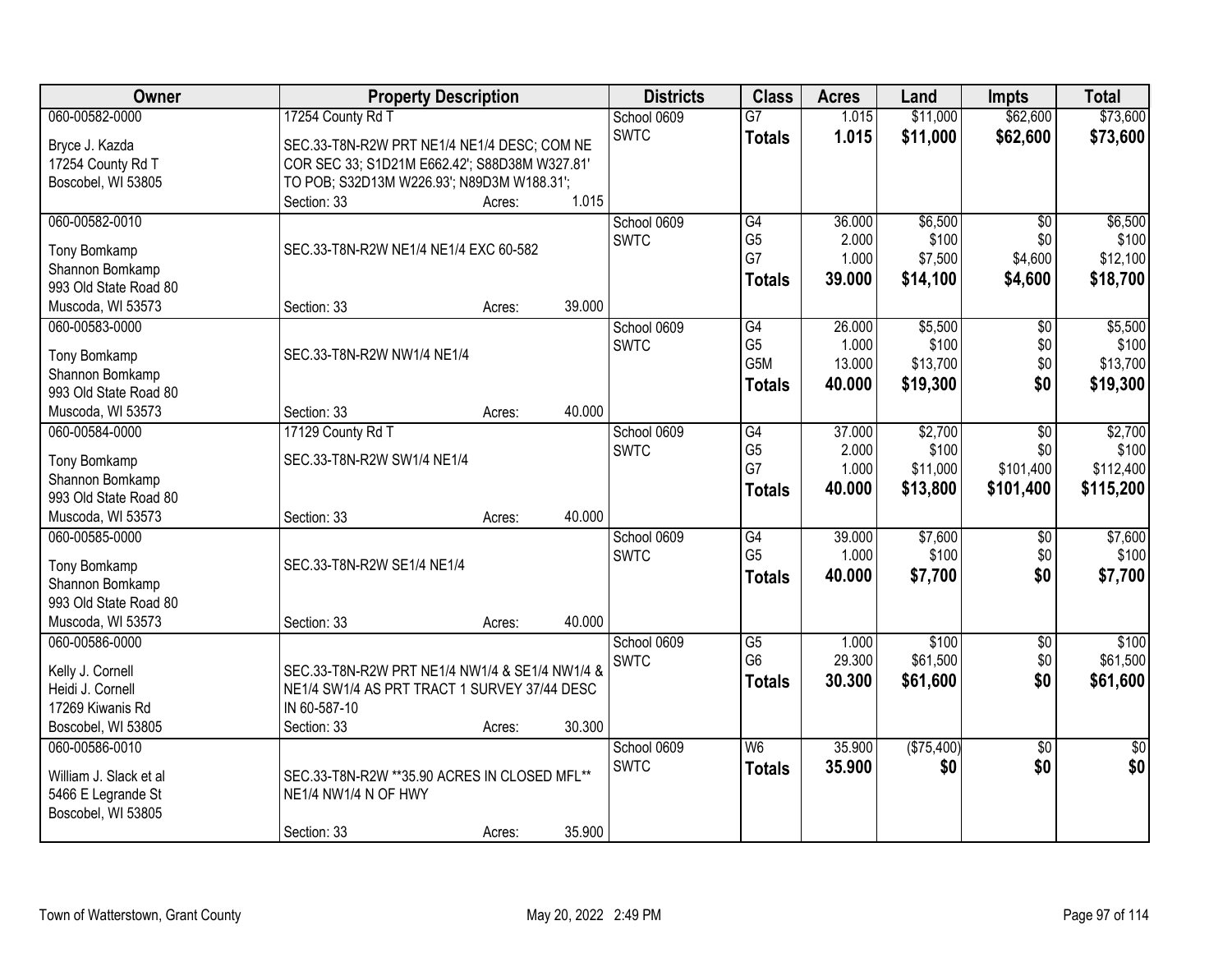| Owner                                  | <b>Property Description</b>                                    |                  | <b>Districts</b> | <b>Class</b>                      | <b>Acres</b>   | Land                 | <b>Impts</b>    | <b>Total</b>         |
|----------------------------------------|----------------------------------------------------------------|------------------|------------------|-----------------------------------|----------------|----------------------|-----------------|----------------------|
| 060-00587-0000                         | 17268 Kiwanis Rd                                               |                  | School 0609      | $\overline{G1}$                   | 1.000          | \$12,000             | \$27,300        | \$39,300             |
| William J. Slack et al                 | SEC.33-T8N-R2W NW1/4 NW1/4 N OF RD; ACREAGE                    |                  | <b>SWTC</b>      | W8                                | 27.390         | (\$57,500)           | \$0             | \$0                  |
| 5466 E Legrande St                     | CHANGE PER SURVEY: (690/770,774/110)                           |                  |                  | <b>Totals</b>                     | 28.390         | \$12,000             | \$27,300        | \$39,300             |
| Boscobel, WI 53805                     |                                                                |                  |                  |                                   |                |                      |                 |                      |
|                                        | Section: 33                                                    | 28.390<br>Acres: |                  |                                   |                |                      |                 |                      |
| 060-00587-0010                         |                                                                |                  | School 0609      | $\overline{G5}$<br>G <sub>6</sub> | 1.000          | \$100                | \$0             | \$100                |
| Kelly J. Cornell                       | SEC.33-T8N-R2W PRT NW1/4 NW1/4 AS PRT TRACT                    |                  | <b>SWTC</b>      | <b>Totals</b>                     | 7.610<br>8.610 | \$16,000<br>\$16,100 | \$0<br>\$0      | \$16,000<br>\$16,100 |
| Heidi J. Cornell                       | 1 SURVEY 37/44 DESC: COM W1/4 COR SEC 33: N                    |                  |                  |                                   |                |                      |                 |                      |
| 17269 Kiwanis Rd                       | 00D 23' W 1322.23' TO SW COR NW1/4 NW1/4; N 89D                |                  |                  |                                   |                |                      |                 |                      |
| Boscobel, WI 53805<br>060-00587-0020   | Section: 33<br>17269 Kiwanis Rd                                | 8.610<br>Acres:  | School 0609      | G1                                | 3.140          | \$15,600             | \$237,900       | \$253,500            |
|                                        |                                                                |                  | <b>SWTC</b>      | <b>Totals</b>                     | 3.140          | \$15,600             | \$237,900       | \$253,500            |
| Kelly J. Cornell                       | SEC.33-T8N-R2W PRT NW1/4 NW1/4 TRACT 2                         |                  |                  |                                   |                |                      |                 |                      |
| Heidi J. Cornell                       | SURVEY 37/44 DESC: COM W1/4 COR SEC 33; N 00D                  |                  |                  |                                   |                |                      |                 |                      |
| 17269 Kiwanis Rd<br>Boscobel, WI 53805 | 23' W 1322.23' TO SW COR NW1/4 NW1/4, BEING POE<br>Section: 33 | 3.140<br>Acres:  |                  |                                   |                |                      |                 |                      |
| 060-00588-0000                         |                                                                |                  | School 0609      | W6                                | 40.000         | ( \$84,000)          | $\overline{50}$ | $\overline{50}$      |
|                                        |                                                                |                  | <b>SWTC</b>      | <b>Totals</b>                     | 40.000         | \$0                  | \$0             | \$0                  |
| His Land LLC<br>4004 St Francis St     | SEC.33-T8N-R2W SW1/4 NW1/4                                     |                  |                  |                                   |                |                      |                 |                      |
| Cross Plains, WI 53528                 |                                                                |                  |                  |                                   |                |                      |                 |                      |
|                                        | Section: 33                                                    | 40.000<br>Acres: |                  |                                   |                |                      |                 |                      |
| 060-00589-0000                         |                                                                |                  | School 0609      | G4                                | 16.000         | \$3,300              | $\overline{60}$ | \$3,300              |
| Schwab Fritz LLC                       | SEC.33-T8N-R2W SE1/4 NW1/4 EXC 60-586-00                       |                  | <b>SWTC</b>      | G <sub>5</sub> M                  | 1.200          | \$1,300              | \$0             | \$1,300              |
| 119 Doc Mac Dr                         |                                                                |                  |                  | <b>Totals</b>                     | 17.200         | \$4,600              | \$0             | \$4,600              |
| Boscobel, WI 53805                     |                                                                |                  |                  |                                   |                |                      |                 |                      |
|                                        | Section: 33                                                    | 17.200<br>Acres: |                  |                                   |                |                      |                 |                      |
| 060-00590-0000                         |                                                                |                  | School 0609      | G4                                | 32.530         | \$5,900              | $\sqrt{6}$      | \$5,900              |
| Schwab Fritz LLC                       | SEC.33-T8N-R2W NE1/4 SW1/4 EXC 60-586-00                       |                  | <b>SWTC</b>      | G5M                               | 4.460          | \$4,700              | \$0             | \$4,700              |
| 119 Doc Mac Dr                         |                                                                |                  |                  | <b>Totals</b>                     | 36.990         | \$10,600             | \$0             | \$10,600             |
| Boscobel, WI 53805                     |                                                                |                  |                  |                                   |                |                      |                 |                      |
|                                        | Section: 33                                                    | 36.990<br>Acres: |                  |                                   |                |                      |                 |                      |
| 060-00591-0000                         |                                                                |                  | School 0609      | $\overline{G4}$                   | 20.000         | \$3,800              | $\overline{50}$ | \$3,800              |
| His Land LLC                           | SEC.33-T8N-R2W NW1/4 SW1/4                                     |                  | <b>SWTC</b>      | W <sub>6</sub>                    | 20.000         | (\$21,000)           | \$0             | \$0                  |
| 4004 St Francis St                     |                                                                |                  |                  | <b>Totals</b>                     | 40.000         | \$3,800              | \$0             | \$3,800              |
| Cross Plains, WI 53528                 |                                                                |                  |                  |                                   |                |                      |                 |                      |
|                                        | Section: 33                                                    | 40.000<br>Acres: |                  |                                   |                |                      |                 |                      |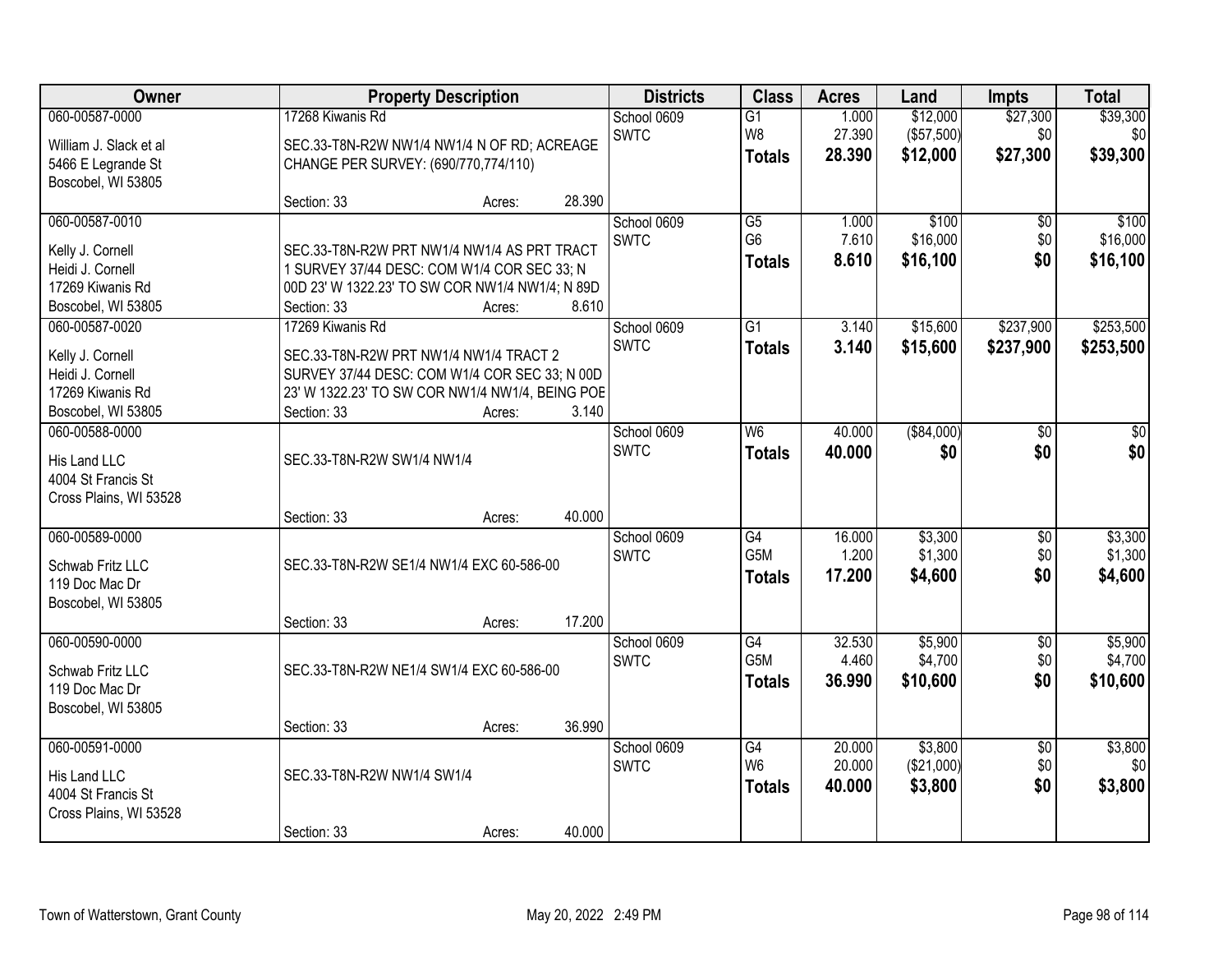| Owner                              |                                                  | <b>Property Description</b> |        | <b>Districts</b> | <b>Class</b>    | <b>Acres</b> | Land     | <b>Impts</b>    | <b>Total</b> |
|------------------------------------|--------------------------------------------------|-----------------------------|--------|------------------|-----------------|--------------|----------|-----------------|--------------|
| 060-00592-0000                     | 4026 Johnson Rd                                  |                             |        | School 0609      | G4              | 32.000       | \$5,800  | $\overline{50}$ | \$5,800      |
| His Land LLC                       | SEC.33-T8N-R2W SW1/4 SW1/4                       |                             |        | <b>SWTC</b>      | G <sub>5</sub>  | 5.000        | \$7,700  | \$0             | \$7,700      |
| 4004 St Francis St                 |                                                  |                             |        |                  | G5M             | 2.000        | \$2,100  | \$0             | \$2,100      |
| Cross Plains, WI 53528             |                                                  |                             |        |                  | G7              | 1.000        | \$11,000 | \$15,300        | \$26,300     |
|                                    | Section: 33                                      | Acres:                      | 40.000 |                  | <b>Totals</b>   | 40.000       | \$26,600 | \$15,300        | \$41,900     |
| 060-00593-0000                     |                                                  |                             |        | School 0609      | $\overline{G4}$ | 38.500       | \$7,900  | $\overline{50}$ | \$7,900      |
|                                    | SEC.33-T8N-R2W SE1/4 SW1/4                       |                             |        | <b>SWTC</b>      | G <sub>5</sub>  | 0.500        | \$100    | \$0             | \$100        |
| Schwab Fritz LLC<br>119 Doc Mac Dr |                                                  |                             |        |                  | G5M             | 1.000        | \$1,100  | \$0             | \$1,100      |
|                                    |                                                  |                             |        |                  | <b>Totals</b>   | 40.000       | \$9,100  | \$0             | \$9,100      |
| Boscobel, WI 53805                 | Section: 33                                      | Acres:                      | 40.000 |                  |                 |              |          |                 |              |
| 060-00594-0000                     |                                                  |                             |        | School 0609      | G4              | 38.950       | \$7,600  | $\overline{50}$ | \$7,600      |
|                                    |                                                  |                             |        | <b>SWTC</b>      | <b>Totals</b>   | 38.950       | \$7,600  | \$0             | \$7,600      |
| Tony Bomkamp                       | SEC.33-T8N-R2W NE1/4 SE1/4 N OF HWY EXC          |                             |        |                  |                 |              |          |                 |              |
| Shannon Bomkamp                    | 60-594-10                                        |                             |        |                  |                 |              |          |                 |              |
| 993 Old State Road 80              |                                                  |                             |        |                  |                 |              |          |                 |              |
| Muscoda, WI 53573                  | Section: 33                                      | Acres:                      | 38.950 |                  |                 |              |          |                 |              |
| 060-00594-0010                     |                                                  |                             |        | School 0609      | $\overline{G4}$ | 0.050        | \$100    | $\overline{30}$ | \$100        |
| Tony Bomkamp                       | SEC.33-T8N-R2W PRT NE1/4 SE1/4 N OF HWY DESC;    |                             |        | <b>SWTC</b>      | <b>Totals</b>   | 0.050        | \$100    | \$0             | \$100        |
| Shannon Bomkamp                    | COM SW COR SEC 34; N0D36M W1338.92'; S89D34M     |                             |        |                  |                 |              |          |                 |              |
| 993 Old State Road 80              | E166.12' TO POB; N10D21M E92.85'; N10D19M        |                             |        |                  |                 |              |          |                 |              |
| Muscoda, WI 53573                  | Section: 33                                      | Acres:                      | 0.050  |                  |                 |              |          |                 |              |
| 060-00595-0000                     |                                                  |                             |        | School 0609      | $\overline{G4}$ | 26.000       | \$2,700  | \$0             | \$2,700      |
| Tony Bomkamp                       | SEC.33-T8N-R2W NW1/4 SE1/4 EXC 12 A IN S         |                             |        | <b>SWTC</b>      | G <sub>5</sub>  | 2.000        | \$100    | \$0             | \$100        |
| Shannon Bomkamp                    |                                                  |                             |        |                  | <b>Totals</b>   | 28.000       | \$2,800  | \$0             | \$2,800      |
| 993 Old State Road 80              |                                                  |                             |        |                  |                 |              |          |                 |              |
| Muscoda, WI 53573                  | Section: 33                                      | Acres:                      | 28.000 |                  |                 |              |          |                 |              |
| 060-00596-0000                     |                                                  |                             |        | School 0609      | G4              | 12.500       | \$2,300  | $\sqrt{6}$      | \$2,300      |
|                                    |                                                  |                             |        | <b>SWTC</b>      | G <sub>5</sub>  | 0.500        | \$100    | \$0             | \$100        |
| Peggy L. Storms                    | SEC.33-T8N-R2W 12 A IN S PRT NW1/4 SE1/4 & S     |                             |        |                  | <b>Totals</b>   | 13.000       | \$2,400  | \$0             | \$2,400      |
| 1290 Norms Rd                      | PRT OF NE1/4 SE1/4 LYING S OF HWY (1A) (491/841) |                             |        |                  |                 |              |          |                 |              |
| Mineral Point, WI 53565            |                                                  |                             |        |                  |                 |              |          |                 |              |
|                                    | Section: 33                                      | Acres:                      | 13.000 |                  |                 |              |          |                 |              |
| 060-00597-0000                     |                                                  |                             |        | School 0609      | $\overline{G4}$ | 11.300       | \$2,100  | $\overline{50}$ | \$2,100      |
| Peggy L. Storms                    | SEC.33-T8N-R2W N1/2 SW1/4 SE1/4 EXC S290' M/L    |                             |        | <b>SWTC</b>      | <b>Totals</b>   | 11.300       | \$2,100  | \$0             | \$2,100      |
| 1290 Norms Rd                      |                                                  |                             |        |                  |                 |              |          |                 |              |
| Mineral Point, WI 53565            |                                                  |                             |        |                  |                 |              |          |                 |              |
|                                    | Section: 33                                      | Acres:                      | 11.300 |                  |                 |              |          |                 |              |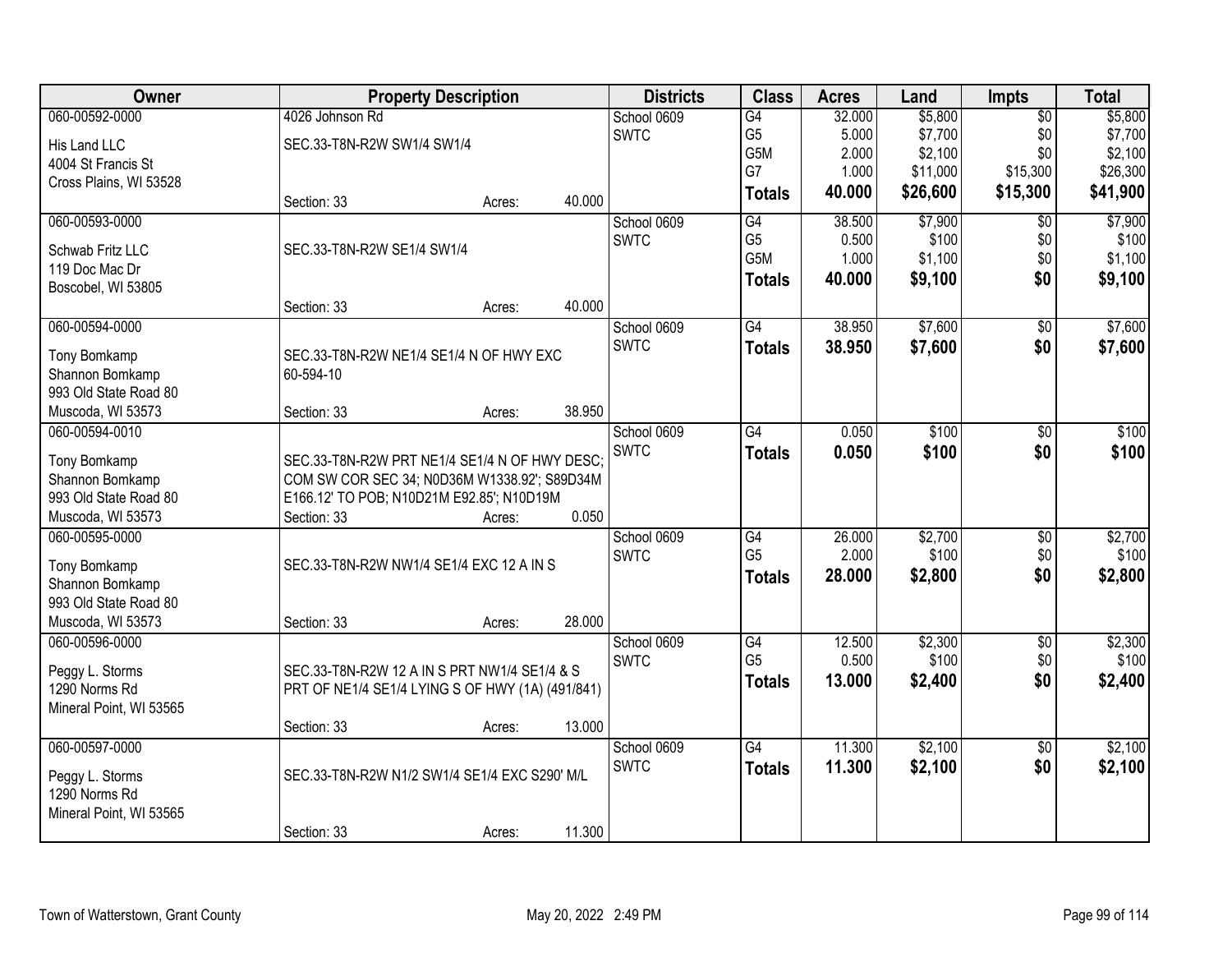| $\overline{G1}$<br>1.000<br>G4<br>\$1,400<br><b>SWTC</b><br>7.340<br>\$0<br>\$1,400<br>SEC.33-T8N-R2W PRT S1/2 SW1/4 SE1/4 DESC; COM<br>Roger A. Bohringer<br>G <sub>5</sub><br>0.500<br>\$100<br>\$0<br>\$100<br>Penny M. Bohringer<br>S1/4 COR SEC 33; S89D58M E466.26'; N0D1M E133';<br>\$199,800<br>8.840<br>\$13,500<br>\$186,300<br><b>Totals</b><br>3920 Johnson Rd<br>N39D10M E110.44'; N32D59M E185'; N0D43M<br>Boscobel, WI 53805<br>8.840<br>Section: 33<br>Acres:<br>$\overline{G4}$<br>8.700<br>\$1,600<br>\$1,600<br>060-00597-0020<br>School 0609<br>$\overline{50}$<br><b>SWTC</b><br>8.700<br>\$1,600<br>\$0<br>\$1,600<br><b>Totals</b><br>Peggy L. Storms<br>SEC.33-T8N-R2W S290' M/L S1/2 N1/2 SW1/4 SE1/4<br>1290 Norms Rd<br>(693/326)<br>Mineral Point, WI 53565<br>8.700<br>Section: 33<br>Acres:<br>060-00597-0030<br>3910 Johnson Rd<br>School 0609<br>$\overline{G4}$<br>8.660<br>\$900<br>\$900<br>\$0<br>G <sub>5</sub><br>\$100<br>0.500<br>\$100<br>\$0<br><b>SWTC</b><br>SEC.33-T8N-R2W PRT S1/2 SW1/4 SE1/4 DESC; COM<br>Lacy Parrish<br>G7<br>2.500<br>\$14,200<br>\$69,900<br>\$84,100<br>3910 Johnson Rd<br>S1/4 COR SEC 33; N0S1M E133'; N39D10M E110.44';<br>11.660<br>\$15,200<br>\$69,900<br>\$85,100<br><b>Totals</b><br>Boscobel, WI 53805<br>N32D59M E185'; N0D43M E292.52'; N89D56M<br>11.660<br>Section: 33<br>Acres:<br>060-00598-0000<br>\$800<br>\$800<br>School 0609<br>G4<br>4.000<br>\$0<br>G <sub>5</sub><br>0.500<br>\$100<br>\$100<br>\$0<br><b>SWTC</b><br>SEC.33-T8N-R2W N380' M/L SE1/4 SE1/4 W OF RD<br>Peggy L. Storms<br>\$0<br>4.500<br>\$900<br>\$900<br><b>Totals</b><br>1290 Norms Rd<br>(491/841)<br>Mineral Point, WI 53565<br>4.500<br>Section: 33<br>Acres:<br>060-00598-0010<br>$\overline{G4}$<br>20.500<br>\$3,900<br>\$0<br>School 0609<br>G <sub>5</sub><br>2.000<br>\$100<br>\$0<br><b>SWTC</b><br>Peggy L. Storms<br>SEC.33-T8N-R2W SE1/4 SE1/4 W OF HWY EXC N 380'<br>\$0<br>\$4,000<br>22.500<br>\$4,000<br><b>Totals</b><br>1290 Norms Rd<br>M/L (693/326)<br>Mineral Point, WI 53565<br>22.500<br>Section: 33<br>Acres:<br>$\overline{G4}$<br>060-00599-0000<br>School 0609<br>4.380<br>\$700<br>\$700<br>$\sqrt{6}$<br><b>SWTC</b><br>4.380<br>\$700<br>\$0<br><b>Totals</b><br>Stanley H. Fritz<br>SEC.33-T8N-R2W SE1/4 SE1/4 E OF RD EXC<br>Sally A. Fritz<br>60-599-10 & 599-20<br>119 Doc Mac Dr<br>4.380<br>Boscobel, WI 53805<br>Section: 33<br>Acres:<br>060-00599-0010<br>\$400<br>16978 County Rd T<br>School 0609<br>G4<br>3.940<br>\$400<br>$\overline{50}$<br>0.500<br>\$100<br>G <sub>5</sub><br>\$0<br><b>SWTC</b><br>SEC.33-T8N-R2W TRACT 1 PRT SE1/4 SE1/4 E OF RD<br>Jeremy J. Waterman | Owner          | <b>Property Description</b> | <b>Districts</b> | <b>Class</b> | <b>Acres</b> | Land     | <b>Impts</b> | <b>Total</b> |
|------------------------------------------------------------------------------------------------------------------------------------------------------------------------------------------------------------------------------------------------------------------------------------------------------------------------------------------------------------------------------------------------------------------------------------------------------------------------------------------------------------------------------------------------------------------------------------------------------------------------------------------------------------------------------------------------------------------------------------------------------------------------------------------------------------------------------------------------------------------------------------------------------------------------------------------------------------------------------------------------------------------------------------------------------------------------------------------------------------------------------------------------------------------------------------------------------------------------------------------------------------------------------------------------------------------------------------------------------------------------------------------------------------------------------------------------------------------------------------------------------------------------------------------------------------------------------------------------------------------------------------------------------------------------------------------------------------------------------------------------------------------------------------------------------------------------------------------------------------------------------------------------------------------------------------------------------------------------------------------------------------------------------------------------------------------------------------------------------------------------------------------------------------------------------------------------------------------------------------------------------------------------------------------------------------------------------------------------------------------------------------------------------------------------------------------------------------------------------------------------------------------------------------------------------------------------------------------------------------------------------------------------------------------------------------------|----------------|-----------------------------|------------------|--------------|--------------|----------|--------------|--------------|
|                                                                                                                                                                                                                                                                                                                                                                                                                                                                                                                                                                                                                                                                                                                                                                                                                                                                                                                                                                                                                                                                                                                                                                                                                                                                                                                                                                                                                                                                                                                                                                                                                                                                                                                                                                                                                                                                                                                                                                                                                                                                                                                                                                                                                                                                                                                                                                                                                                                                                                                                                                                                                                                                                          | 060-00597-0010 | 3920 Johnson Rd             | School 0609      |              |              | \$12,000 | \$186,300    | \$198,300    |
|                                                                                                                                                                                                                                                                                                                                                                                                                                                                                                                                                                                                                                                                                                                                                                                                                                                                                                                                                                                                                                                                                                                                                                                                                                                                                                                                                                                                                                                                                                                                                                                                                                                                                                                                                                                                                                                                                                                                                                                                                                                                                                                                                                                                                                                                                                                                                                                                                                                                                                                                                                                                                                                                                          |                |                             |                  |              |              |          |              |              |
|                                                                                                                                                                                                                                                                                                                                                                                                                                                                                                                                                                                                                                                                                                                                                                                                                                                                                                                                                                                                                                                                                                                                                                                                                                                                                                                                                                                                                                                                                                                                                                                                                                                                                                                                                                                                                                                                                                                                                                                                                                                                                                                                                                                                                                                                                                                                                                                                                                                                                                                                                                                                                                                                                          |                |                             |                  |              |              |          |              |              |
|                                                                                                                                                                                                                                                                                                                                                                                                                                                                                                                                                                                                                                                                                                                                                                                                                                                                                                                                                                                                                                                                                                                                                                                                                                                                                                                                                                                                                                                                                                                                                                                                                                                                                                                                                                                                                                                                                                                                                                                                                                                                                                                                                                                                                                                                                                                                                                                                                                                                                                                                                                                                                                                                                          |                |                             |                  |              |              |          |              |              |
|                                                                                                                                                                                                                                                                                                                                                                                                                                                                                                                                                                                                                                                                                                                                                                                                                                                                                                                                                                                                                                                                                                                                                                                                                                                                                                                                                                                                                                                                                                                                                                                                                                                                                                                                                                                                                                                                                                                                                                                                                                                                                                                                                                                                                                                                                                                                                                                                                                                                                                                                                                                                                                                                                          |                |                             |                  |              |              |          |              |              |
|                                                                                                                                                                                                                                                                                                                                                                                                                                                                                                                                                                                                                                                                                                                                                                                                                                                                                                                                                                                                                                                                                                                                                                                                                                                                                                                                                                                                                                                                                                                                                                                                                                                                                                                                                                                                                                                                                                                                                                                                                                                                                                                                                                                                                                                                                                                                                                                                                                                                                                                                                                                                                                                                                          |                |                             |                  |              |              |          |              |              |
|                                                                                                                                                                                                                                                                                                                                                                                                                                                                                                                                                                                                                                                                                                                                                                                                                                                                                                                                                                                                                                                                                                                                                                                                                                                                                                                                                                                                                                                                                                                                                                                                                                                                                                                                                                                                                                                                                                                                                                                                                                                                                                                                                                                                                                                                                                                                                                                                                                                                                                                                                                                                                                                                                          |                |                             |                  |              |              |          |              |              |
|                                                                                                                                                                                                                                                                                                                                                                                                                                                                                                                                                                                                                                                                                                                                                                                                                                                                                                                                                                                                                                                                                                                                                                                                                                                                                                                                                                                                                                                                                                                                                                                                                                                                                                                                                                                                                                                                                                                                                                                                                                                                                                                                                                                                                                                                                                                                                                                                                                                                                                                                                                                                                                                                                          |                |                             |                  |              |              |          |              |              |
|                                                                                                                                                                                                                                                                                                                                                                                                                                                                                                                                                                                                                                                                                                                                                                                                                                                                                                                                                                                                                                                                                                                                                                                                                                                                                                                                                                                                                                                                                                                                                                                                                                                                                                                                                                                                                                                                                                                                                                                                                                                                                                                                                                                                                                                                                                                                                                                                                                                                                                                                                                                                                                                                                          |                |                             |                  |              |              |          |              |              |
|                                                                                                                                                                                                                                                                                                                                                                                                                                                                                                                                                                                                                                                                                                                                                                                                                                                                                                                                                                                                                                                                                                                                                                                                                                                                                                                                                                                                                                                                                                                                                                                                                                                                                                                                                                                                                                                                                                                                                                                                                                                                                                                                                                                                                                                                                                                                                                                                                                                                                                                                                                                                                                                                                          |                |                             |                  |              |              |          |              |              |
|                                                                                                                                                                                                                                                                                                                                                                                                                                                                                                                                                                                                                                                                                                                                                                                                                                                                                                                                                                                                                                                                                                                                                                                                                                                                                                                                                                                                                                                                                                                                                                                                                                                                                                                                                                                                                                                                                                                                                                                                                                                                                                                                                                                                                                                                                                                                                                                                                                                                                                                                                                                                                                                                                          |                |                             |                  |              |              |          |              |              |
|                                                                                                                                                                                                                                                                                                                                                                                                                                                                                                                                                                                                                                                                                                                                                                                                                                                                                                                                                                                                                                                                                                                                                                                                                                                                                                                                                                                                                                                                                                                                                                                                                                                                                                                                                                                                                                                                                                                                                                                                                                                                                                                                                                                                                                                                                                                                                                                                                                                                                                                                                                                                                                                                                          |                |                             |                  |              |              |          |              |              |
|                                                                                                                                                                                                                                                                                                                                                                                                                                                                                                                                                                                                                                                                                                                                                                                                                                                                                                                                                                                                                                                                                                                                                                                                                                                                                                                                                                                                                                                                                                                                                                                                                                                                                                                                                                                                                                                                                                                                                                                                                                                                                                                                                                                                                                                                                                                                                                                                                                                                                                                                                                                                                                                                                          |                |                             |                  |              |              |          |              |              |
|                                                                                                                                                                                                                                                                                                                                                                                                                                                                                                                                                                                                                                                                                                                                                                                                                                                                                                                                                                                                                                                                                                                                                                                                                                                                                                                                                                                                                                                                                                                                                                                                                                                                                                                                                                                                                                                                                                                                                                                                                                                                                                                                                                                                                                                                                                                                                                                                                                                                                                                                                                                                                                                                                          |                |                             |                  |              |              |          |              |              |
|                                                                                                                                                                                                                                                                                                                                                                                                                                                                                                                                                                                                                                                                                                                                                                                                                                                                                                                                                                                                                                                                                                                                                                                                                                                                                                                                                                                                                                                                                                                                                                                                                                                                                                                                                                                                                                                                                                                                                                                                                                                                                                                                                                                                                                                                                                                                                                                                                                                                                                                                                                                                                                                                                          |                |                             |                  |              |              |          |              |              |
|                                                                                                                                                                                                                                                                                                                                                                                                                                                                                                                                                                                                                                                                                                                                                                                                                                                                                                                                                                                                                                                                                                                                                                                                                                                                                                                                                                                                                                                                                                                                                                                                                                                                                                                                                                                                                                                                                                                                                                                                                                                                                                                                                                                                                                                                                                                                                                                                                                                                                                                                                                                                                                                                                          |                |                             |                  |              |              |          |              |              |
|                                                                                                                                                                                                                                                                                                                                                                                                                                                                                                                                                                                                                                                                                                                                                                                                                                                                                                                                                                                                                                                                                                                                                                                                                                                                                                                                                                                                                                                                                                                                                                                                                                                                                                                                                                                                                                                                                                                                                                                                                                                                                                                                                                                                                                                                                                                                                                                                                                                                                                                                                                                                                                                                                          |                |                             |                  |              |              |          |              |              |
|                                                                                                                                                                                                                                                                                                                                                                                                                                                                                                                                                                                                                                                                                                                                                                                                                                                                                                                                                                                                                                                                                                                                                                                                                                                                                                                                                                                                                                                                                                                                                                                                                                                                                                                                                                                                                                                                                                                                                                                                                                                                                                                                                                                                                                                                                                                                                                                                                                                                                                                                                                                                                                                                                          |                |                             |                  |              |              |          |              |              |
|                                                                                                                                                                                                                                                                                                                                                                                                                                                                                                                                                                                                                                                                                                                                                                                                                                                                                                                                                                                                                                                                                                                                                                                                                                                                                                                                                                                                                                                                                                                                                                                                                                                                                                                                                                                                                                                                                                                                                                                                                                                                                                                                                                                                                                                                                                                                                                                                                                                                                                                                                                                                                                                                                          |                |                             |                  |              |              |          |              |              |
| \$3,900<br>\$100<br>\$700<br>\$100                                                                                                                                                                                                                                                                                                                                                                                                                                                                                                                                                                                                                                                                                                                                                                                                                                                                                                                                                                                                                                                                                                                                                                                                                                                                                                                                                                                                                                                                                                                                                                                                                                                                                                                                                                                                                                                                                                                                                                                                                                                                                                                                                                                                                                                                                                                                                                                                                                                                                                                                                                                                                                                       |                |                             |                  |              |              |          |              |              |
|                                                                                                                                                                                                                                                                                                                                                                                                                                                                                                                                                                                                                                                                                                                                                                                                                                                                                                                                                                                                                                                                                                                                                                                                                                                                                                                                                                                                                                                                                                                                                                                                                                                                                                                                                                                                                                                                                                                                                                                                                                                                                                                                                                                                                                                                                                                                                                                                                                                                                                                                                                                                                                                                                          |                |                             |                  |              |              |          |              |              |
|                                                                                                                                                                                                                                                                                                                                                                                                                                                                                                                                                                                                                                                                                                                                                                                                                                                                                                                                                                                                                                                                                                                                                                                                                                                                                                                                                                                                                                                                                                                                                                                                                                                                                                                                                                                                                                                                                                                                                                                                                                                                                                                                                                                                                                                                                                                                                                                                                                                                                                                                                                                                                                                                                          |                |                             |                  |              |              |          |              |              |
|                                                                                                                                                                                                                                                                                                                                                                                                                                                                                                                                                                                                                                                                                                                                                                                                                                                                                                                                                                                                                                                                                                                                                                                                                                                                                                                                                                                                                                                                                                                                                                                                                                                                                                                                                                                                                                                                                                                                                                                                                                                                                                                                                                                                                                                                                                                                                                                                                                                                                                                                                                                                                                                                                          |                |                             |                  |              |              |          |              |              |
|                                                                                                                                                                                                                                                                                                                                                                                                                                                                                                                                                                                                                                                                                                                                                                                                                                                                                                                                                                                                                                                                                                                                                                                                                                                                                                                                                                                                                                                                                                                                                                                                                                                                                                                                                                                                                                                                                                                                                                                                                                                                                                                                                                                                                                                                                                                                                                                                                                                                                                                                                                                                                                                                                          |                |                             |                  |              |              |          |              |              |
|                                                                                                                                                                                                                                                                                                                                                                                                                                                                                                                                                                                                                                                                                                                                                                                                                                                                                                                                                                                                                                                                                                                                                                                                                                                                                                                                                                                                                                                                                                                                                                                                                                                                                                                                                                                                                                                                                                                                                                                                                                                                                                                                                                                                                                                                                                                                                                                                                                                                                                                                                                                                                                                                                          |                |                             |                  |              |              |          |              |              |
|                                                                                                                                                                                                                                                                                                                                                                                                                                                                                                                                                                                                                                                                                                                                                                                                                                                                                                                                                                                                                                                                                                                                                                                                                                                                                                                                                                                                                                                                                                                                                                                                                                                                                                                                                                                                                                                                                                                                                                                                                                                                                                                                                                                                                                                                                                                                                                                                                                                                                                                                                                                                                                                                                          |                |                             |                  |              |              |          |              |              |
|                                                                                                                                                                                                                                                                                                                                                                                                                                                                                                                                                                                                                                                                                                                                                                                                                                                                                                                                                                                                                                                                                                                                                                                                                                                                                                                                                                                                                                                                                                                                                                                                                                                                                                                                                                                                                                                                                                                                                                                                                                                                                                                                                                                                                                                                                                                                                                                                                                                                                                                                                                                                                                                                                          |                |                             |                  |              |              |          |              |              |
|                                                                                                                                                                                                                                                                                                                                                                                                                                                                                                                                                                                                                                                                                                                                                                                                                                                                                                                                                                                                                                                                                                                                                                                                                                                                                                                                                                                                                                                                                                                                                                                                                                                                                                                                                                                                                                                                                                                                                                                                                                                                                                                                                                                                                                                                                                                                                                                                                                                                                                                                                                                                                                                                                          |                |                             |                  |              |              |          |              |              |
|                                                                                                                                                                                                                                                                                                                                                                                                                                                                                                                                                                                                                                                                                                                                                                                                                                                                                                                                                                                                                                                                                                                                                                                                                                                                                                                                                                                                                                                                                                                                                                                                                                                                                                                                                                                                                                                                                                                                                                                                                                                                                                                                                                                                                                                                                                                                                                                                                                                                                                                                                                                                                                                                                          |                |                             |                  |              |              |          |              |              |
|                                                                                                                                                                                                                                                                                                                                                                                                                                                                                                                                                                                                                                                                                                                                                                                                                                                                                                                                                                                                                                                                                                                                                                                                                                                                                                                                                                                                                                                                                                                                                                                                                                                                                                                                                                                                                                                                                                                                                                                                                                                                                                                                                                                                                                                                                                                                                                                                                                                                                                                                                                                                                                                                                          |                |                             |                  |              |              |          |              |              |
|                                                                                                                                                                                                                                                                                                                                                                                                                                                                                                                                                                                                                                                                                                                                                                                                                                                                                                                                                                                                                                                                                                                                                                                                                                                                                                                                                                                                                                                                                                                                                                                                                                                                                                                                                                                                                                                                                                                                                                                                                                                                                                                                                                                                                                                                                                                                                                                                                                                                                                                                                                                                                                                                                          |                |                             |                  |              |              |          |              |              |
|                                                                                                                                                                                                                                                                                                                                                                                                                                                                                                                                                                                                                                                                                                                                                                                                                                                                                                                                                                                                                                                                                                                                                                                                                                                                                                                                                                                                                                                                                                                                                                                                                                                                                                                                                                                                                                                                                                                                                                                                                                                                                                                                                                                                                                                                                                                                                                                                                                                                                                                                                                                                                                                                                          |                |                             |                  |              |              |          |              |              |
|                                                                                                                                                                                                                                                                                                                                                                                                                                                                                                                                                                                                                                                                                                                                                                                                                                                                                                                                                                                                                                                                                                                                                                                                                                                                                                                                                                                                                                                                                                                                                                                                                                                                                                                                                                                                                                                                                                                                                                                                                                                                                                                                                                                                                                                                                                                                                                                                                                                                                                                                                                                                                                                                                          |                |                             |                  |              |              |          |              |              |
| DESC; COM SE COR SEC 33; N0D36M W67.01'<br>Nicole A. Waterman                                                                                                                                                                                                                                                                                                                                                                                                                                                                                                                                                                                                                                                                                                                                                                                                                                                                                                                                                                                                                                                                                                                                                                                                                                                                                                                                                                                                                                                                                                                                                                                                                                                                                                                                                                                                                                                                                                                                                                                                                                                                                                                                                                                                                                                                                                                                                                                                                                                                                                                                                                                                                            |                |                             |                  | G7           | 1.000        | \$11,000 | \$106,000    | \$117,000    |
| 5.440<br>\$11,500<br>\$106,000<br>\$117,500<br><b>Totals</b><br>N89D55M W20.72'; N37D28M W105.33'; N39D51M<br>16978 County Rd T                                                                                                                                                                                                                                                                                                                                                                                                                                                                                                                                                                                                                                                                                                                                                                                                                                                                                                                                                                                                                                                                                                                                                                                                                                                                                                                                                                                                                                                                                                                                                                                                                                                                                                                                                                                                                                                                                                                                                                                                                                                                                                                                                                                                                                                                                                                                                                                                                                                                                                                                                          |                |                             |                  |              |              |          |              |              |
| 5.440<br>Boscobel, WI 53805<br>Section: 33<br>Acres:                                                                                                                                                                                                                                                                                                                                                                                                                                                                                                                                                                                                                                                                                                                                                                                                                                                                                                                                                                                                                                                                                                                                                                                                                                                                                                                                                                                                                                                                                                                                                                                                                                                                                                                                                                                                                                                                                                                                                                                                                                                                                                                                                                                                                                                                                                                                                                                                                                                                                                                                                                                                                                     |                |                             |                  |              |              |          |              |              |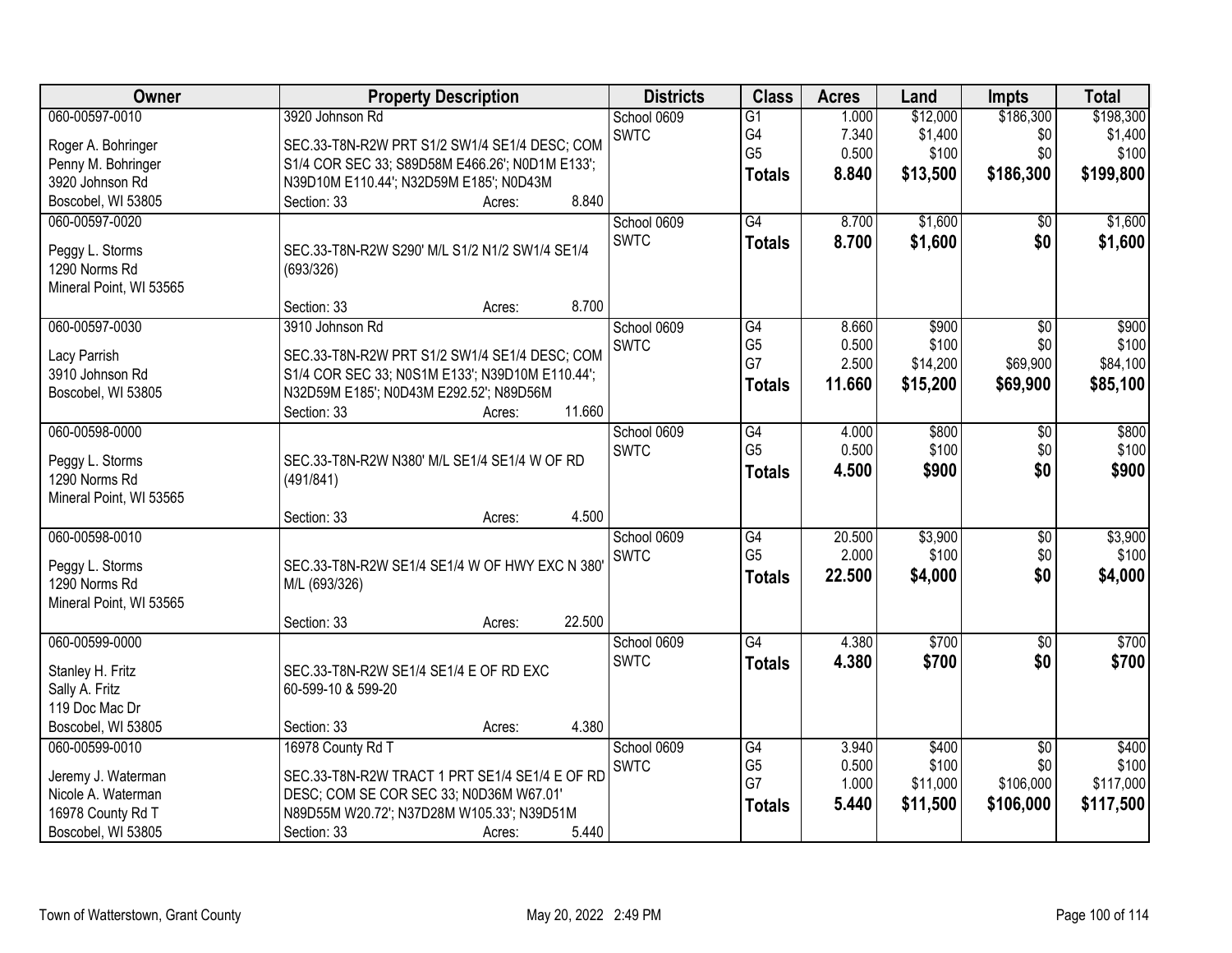| Owner                              |                                                | <b>Property Description</b> |        | <b>Districts</b> | <b>Class</b>    | <b>Acres</b> | Land     | <b>Impts</b>    | <b>Total</b> |
|------------------------------------|------------------------------------------------|-----------------------------|--------|------------------|-----------------|--------------|----------|-----------------|--------------|
| 060-00599-0020                     |                                                |                             |        | School 0609      | $\overline{G4}$ | 1.540        | \$100    | $\overline{60}$ | \$100        |
| Stanley H. Fritz                   | SEC.33-T8N-R2W TRACT 2 PRT SE1/4 SE1/4 E OF RD |                             |        | <b>SWTC</b>      | G <sub>5</sub>  | 0.500        | \$100    | \$0             | \$100        |
| Sally A. Fritz                     | DESC; COM SE COR SEC 33; N0D36M W67.01';       |                             |        |                  | G7              | 0.500        | \$3,800  | \$7,500         | \$11,300     |
| 119 Doc Mac Dr                     | N89D55M W20.72' TO POB; N37D28M W105.33';      |                             |        |                  | <b>Totals</b>   | 2.540        | \$4,000  | \$7,500         | \$11,500     |
| Boscobel, WI 53805                 | Section: 33                                    | Acres:                      | 2.540  |                  |                 |              |          |                 |              |
| 060-00600-0000                     |                                                |                             |        | School 3850      | G4              | 30.000       | \$4,800  | $\overline{50}$ | \$4,800      |
| William J. Hrubes                  | SEC.34-T8N-R2W NE1/4 NE1/4 EXC S 10 A          |                             |        | <b>SWTC</b>      | <b>Totals</b>   | 30.000       | \$4,800  | \$0             | \$4,800      |
| 17323 Roen Rd                      |                                                |                             |        |                  |                 |              |          |                 |              |
| Boscobel, WI 53805                 |                                                |                             |        |                  |                 |              |          |                 |              |
|                                    | Section: 34                                    | Acres:                      | 30.000 |                  |                 |              |          |                 |              |
| 060-00601-0000                     |                                                |                             |        | School 3850      | G4              | 10.000       | \$800    | \$0             | \$800        |
| William J. Hrubes                  | SEC.34-T8N-R2W S PRT OF NE1/4 NE1/4            |                             |        | <b>SWTC</b>      | <b>Totals</b>   | 10.000       | \$800    | \$0             | \$800        |
| 17323 Roen Rd                      |                                                |                             |        |                  |                 |              |          |                 |              |
| Boscobel, WI 53805                 |                                                |                             |        |                  |                 |              |          |                 |              |
|                                    | Section: 34                                    | Acres:                      | 10.000 |                  |                 |              |          |                 |              |
| 060-00602-0000                     | 3449 Haindinger Rd                             |                             |        | School 0609      | $\overline{G4}$ | 37.000       | \$6,200  | \$0             | \$6,200      |
| Steven, Chris, There Stepien et al | SEC.34-T8N-R2W NW1/4 NE1/4                     |                             |        | <b>SWTC</b>      | G <sub>5</sub>  | 2.000        | \$3,100  | \$0             | \$3,100      |
| 14342 Surrey Ct                    |                                                |                             |        |                  | G7              | 1.000        | \$11,000 | \$36,700        | \$47,700     |
| Homer Glen, IL 60491               |                                                |                             |        |                  | <b>Totals</b>   | 40.000       | \$20,300 | \$36,700        | \$57,000     |
|                                    | Section: 27                                    | Acres:                      | 40.000 |                  |                 |              |          |                 |              |
| 060-00603-0000                     |                                                |                             |        | School 0609      | G4              | 40.000       | \$5,200  | \$0             | \$5,200      |
| Steven, Chris, There Stepien et al | SEC.34-T8N-R2W SW1/4 NE1/4                     |                             |        | <b>SWTC</b>      | <b>Totals</b>   | 40.000       | \$5,200  | \$0             | \$5,200      |
| 14342 Surrey Ct                    |                                                |                             |        |                  |                 |              |          |                 |              |
| Homer Glen, IL 60491               |                                                |                             |        |                  |                 |              |          |                 |              |
|                                    | Section: 34                                    | Acres:                      | 40.000 |                  |                 |              |          |                 |              |
| 060-00604-0000                     |                                                |                             |        | School 3850      | $\overline{G4}$ | 35.000       | \$2,400  | $\overline{60}$ | \$2,400      |
| Mark J. Larson                     | SEC.34-T8N-R2W SE1/4 NE1/4 EXC 60-604-10       |                             |        | <b>SWTC</b>      | <b>Totals</b>   | 35.000       | \$2,400  | \$0             | \$2,400      |
| Dale M. Larson                     |                                                |                             |        |                  |                 |              |          |                 |              |
| 16997 Larson Rd                    |                                                |                             |        |                  |                 |              |          |                 |              |
| Boscobel, WI 53805                 | Section: 34                                    | Acres:                      | 35.000 |                  |                 |              |          |                 |              |
| 060-00604-0010                     |                                                |                             |        | School 3850      | $\overline{G4}$ | 5.000        | \$300    | $\overline{50}$ | \$300        |
| William J. Hrubes                  | SEC.34-T8N-R2W SE1/4 NE1/4 N OF RD             |                             |        | <b>SWTC</b>      | <b>Totals</b>   | 5.000        | \$300    | \$0             | \$300        |
| 17323 Roen Rd                      |                                                |                             |        |                  |                 |              |          |                 |              |
| Boscobel, WI 53805                 |                                                |                             |        |                  |                 |              |          |                 |              |
|                                    | Section: 34                                    | Acres:                      | 5.000  |                  |                 |              |          |                 |              |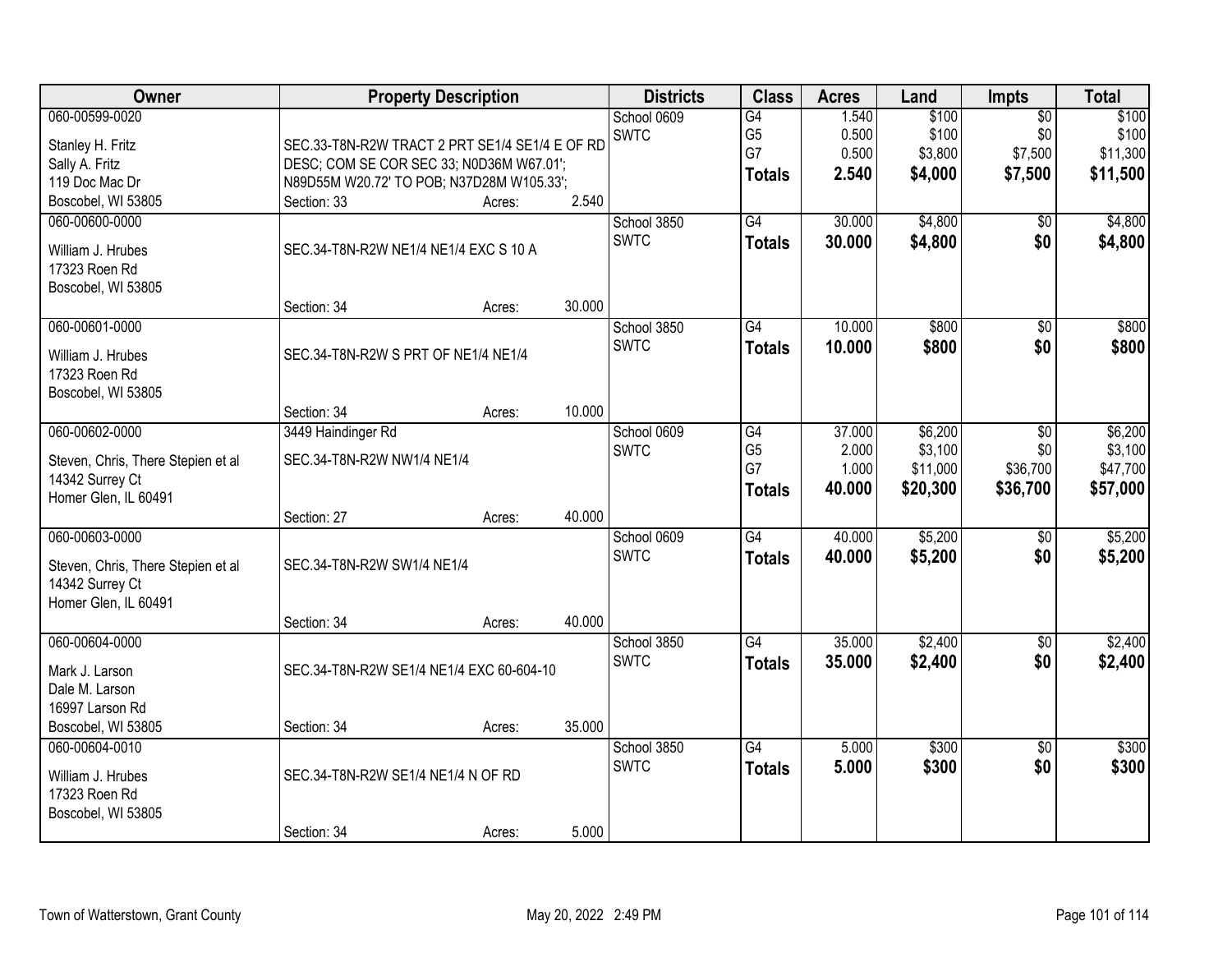| Owner                           | <b>Property Description</b>                         |        |        | <b>Districts</b> | <b>Class</b>    | <b>Acres</b> | Land     | Impts           | <b>Total</b> |
|---------------------------------|-----------------------------------------------------|--------|--------|------------------|-----------------|--------------|----------|-----------------|--------------|
| 060-00605-0000                  | 17303 County Rd T                                   |        |        | School 0609      | $\overline{G4}$ | 39.000       | \$7,900  | $\overline{50}$ | \$7,900      |
| Gary D. Mallat                  | SEC.34-T8N-R2W NE1/4 NW1/4                          |        |        | <b>SWTC</b>      | G7              | 1.000        | \$11,000 | \$132,500       | \$143,500    |
| Candace M. Mallat               |                                                     |        |        |                  | <b>Totals</b>   | 40.000       | \$18,900 | \$132,500       | \$151,400    |
| 2522 Waymaker Way               |                                                     |        |        |                  |                 |              |          |                 |              |
| Austin, TX 78746                | Section: 34                                         | Acres: | 40.000 |                  |                 |              |          |                 |              |
| 060-00606-0000                  |                                                     |        |        | School 0609      | $\overline{G4}$ | 40.000       | \$8,300  | \$0             | \$8,300      |
|                                 |                                                     |        |        | <b>SWTC</b>      | <b>Totals</b>   | 40.000       | \$8,300  | \$0             | \$8,300      |
| Tony Bomkamp                    | SEC.34-T8N-R2W NW1/4 NW1/4                          |        |        |                  |                 |              |          |                 |              |
| Shannon Bomkamp                 |                                                     |        |        |                  |                 |              |          |                 |              |
| 993 Old State Road 80           |                                                     |        |        |                  |                 |              |          |                 |              |
| Muscoda, WI 53573               | Section: 34                                         | Acres: | 40.000 |                  |                 |              |          |                 |              |
| 060-00607-0000                  |                                                     |        |        | School 0609      | G4              | 22.040       | \$4,600  | \$0             | \$4,600      |
| Tony Bomkamp                    | SEC.34-T8N-R2W SW1/4 NW1/4 EXC 60-607-10            |        |        | <b>SWTC</b>      | <b>Totals</b>   | 22.040       | \$4,600  | \$0             | \$4,600      |
| Shannon Bomkamp                 |                                                     |        |        |                  |                 |              |          |                 |              |
| 993 Old State Road 80           |                                                     |        |        |                  |                 |              |          |                 |              |
| Muscoda, WI 53573               | Section: 34                                         | Acres: | 22.040 |                  |                 |              |          |                 |              |
| 060-00607-0010                  |                                                     |        |        | School 0609      | $\overline{G4}$ | 17.760       | \$1,200  | \$0             | \$1,200      |
|                                 |                                                     |        |        | <b>SWTC</b>      | <b>Totals</b>   | 17.760       | \$1,200  | \$0             | \$1,200      |
| Tony Bomkamp<br>Shannon Bomkamp | SEC.34-T8N-R2W PRT SW1/4 NW1/4 DESC IN<br>60-594-10 |        |        |                  |                 |              |          |                 |              |
| 993 Old State Road 80           |                                                     |        |        |                  |                 |              |          |                 |              |
| Muscoda, WI 53573               | Section: 34                                         | Acres: | 17.760 |                  |                 |              |          |                 |              |
| 060-00608-0000                  |                                                     |        |        | School 0609      | $\overline{G4}$ | 40.000       | \$5,900  | $\overline{50}$ | \$5,900      |
|                                 |                                                     |        |        | <b>SWTC</b>      |                 | 40.000       |          |                 |              |
| Gary D. Mallat                  | SEC.34-T8N-R2W SE1/4 NW1/4                          |        |        |                  | <b>Totals</b>   |              | \$5,900  | \$0             | \$5,900      |
| Candace M. Mallat               |                                                     |        |        |                  |                 |              |          |                 |              |
| 2522 Waymaker Way               |                                                     |        |        |                  |                 |              |          |                 |              |
| Austin, TX 78746                | Section: 34                                         | Acres: | 40.000 |                  |                 |              |          |                 |              |
| 060-00609-0000                  |                                                     |        |        | School 0609      | $\overline{G4}$ | 20.000       | \$3,700  | $\overline{60}$ | \$3,700      |
| Stanley H. Fritz                | SEC.34-T8N-R2W NE1/4 SW1/4                          |        |        | <b>SWTC</b>      | G5M             | 20.000       | \$21,000 | \$0             | \$21,000     |
| Sally A. Fritz                  |                                                     |        |        |                  | <b>Totals</b>   | 40.000       | \$24,700 | \$0             | \$24,700     |
| 119 Doc Mac Dr                  |                                                     |        |        |                  |                 |              |          |                 |              |
| Boscobel, WI 53805              | Section: 34                                         | Acres: | 40.000 |                  |                 |              |          |                 |              |
| 060-00610-0000                  |                                                     |        |        | School 0609      | $\overline{G4}$ | 10.900       | \$2,400  | $\overline{50}$ | \$2,400      |
|                                 |                                                     |        |        | <b>SWTC</b>      | <b>Totals</b>   | 10.900       | \$2,400  | \$0             | \$2,400      |
| Tony Bomkamp                    | SEC.34-T8N-R2W NW1/4 SW1/4 EXC 60-610-10            |        |        |                  |                 |              |          |                 |              |
| Shannon Bomkamp                 |                                                     |        |        |                  |                 |              |          |                 |              |
| 993 Old State Road 80           |                                                     |        |        |                  |                 |              |          |                 |              |
| Muscoda, WI 53573               | Section: 34                                         | Acres: | 10.900 |                  |                 |              |          |                 |              |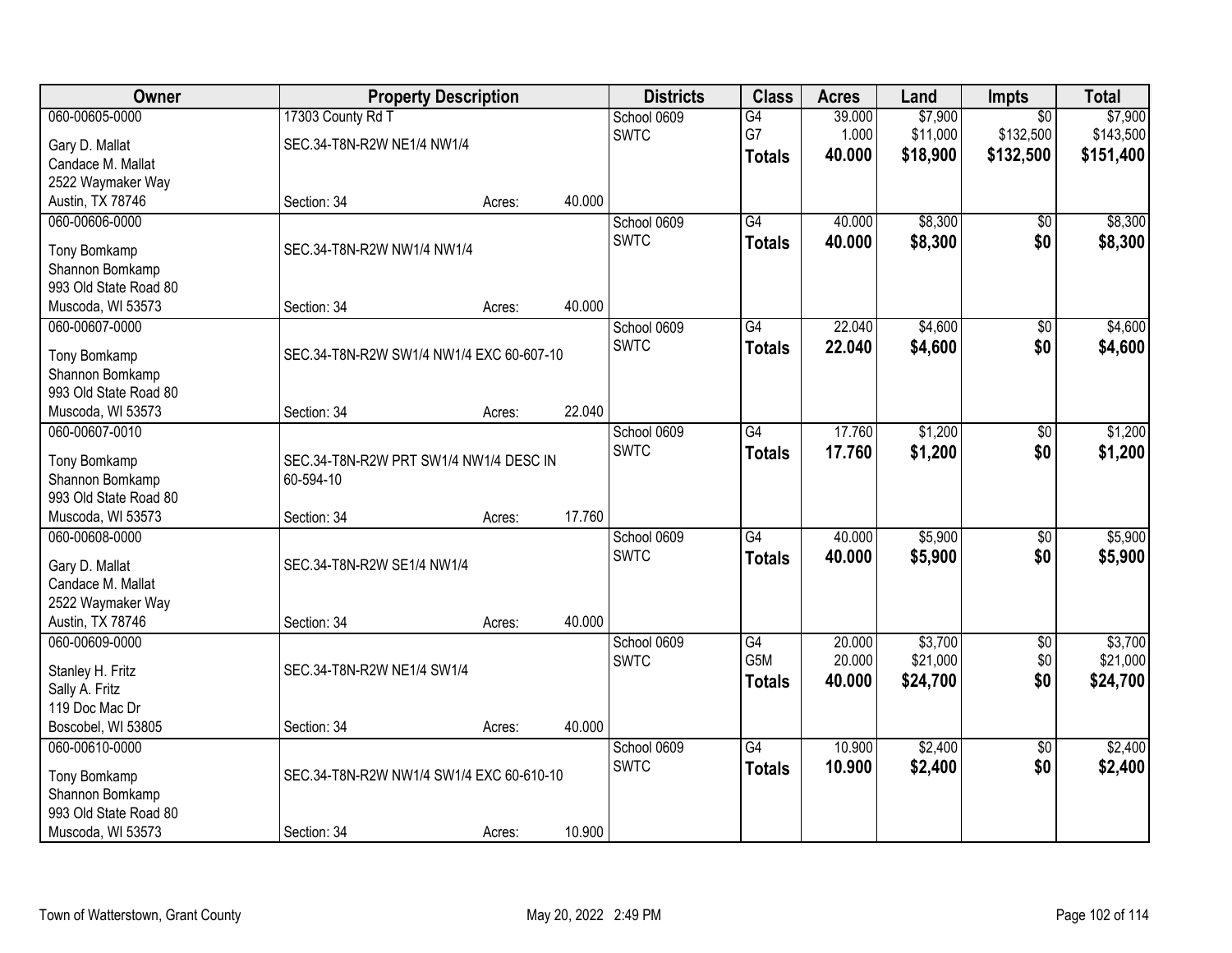| Owner                              | <b>Property Description</b>                         |        |        | <b>Districts</b>           | <b>Class</b>                     | <b>Acres</b>     | Land               | <b>Impts</b>           | <b>Total</b>       |
|------------------------------------|-----------------------------------------------------|--------|--------|----------------------------|----------------------------------|------------------|--------------------|------------------------|--------------------|
| 060-00610-0010                     |                                                     |        |        | School 0609<br><b>SWTC</b> | $\overline{G4}$<br><b>Totals</b> | 29.100<br>29.100 | \$2,000<br>\$2,000 | $\overline{50}$<br>\$0 | \$2,000<br>\$2,000 |
| Tony Bomkamp                       | SEC.34-T8N-R2W PRT NW1/4 SW1/4 DESC IN              |        |        |                            |                                  |                  |                    |                        |                    |
| Shannon Bomkamp                    | 60-594-10                                           |        |        |                            |                                  |                  |                    |                        |                    |
| 993 Old State Road 80              |                                                     |        |        |                            |                                  |                  |                    |                        |                    |
| Muscoda, WI 53573                  | Section: 34                                         | Acres: | 29.100 |                            |                                  |                  |                    |                        |                    |
| 060-00611-0000                     |                                                     |        |        | School 0609                | G4                               | 39.360           | \$7,800            | \$0                    | \$7,800            |
| Stanley H. Fritz                   | SEC.34-T8N-R2W SW1/4 SW1/4 EXC 60-611-10            |        |        | <b>SWTC</b>                | <b>Totals</b>                    | 39.360           | \$7,800            | \$0                    | \$7,800            |
| Sally A. Fritz                     |                                                     |        |        |                            |                                  |                  |                    |                        |                    |
| 119 Doc Mac Dr                     |                                                     |        |        |                            |                                  |                  |                    |                        |                    |
| Boscobel, WI 53805                 | Section: 33                                         | Acres: | 39.360 |                            |                                  |                  |                    |                        |                    |
| 060-00611-0010                     |                                                     |        |        | School 0609                | $\overline{G4}$                  | 0.640            | \$100              | \$0                    | \$100              |
|                                    |                                                     |        |        | <b>SWTC</b>                | <b>Totals</b>                    | 0.640            | \$100              | \$0                    | \$100              |
| Stanley H. Fritz<br>Sally A. Fritz | SEC.34-T8N-R2W PRT SW1/4 SW1/4 DESC IN<br>64-599-20 |        |        |                            |                                  |                  |                    |                        |                    |
| 119 Doc Mac Dr                     |                                                     |        |        |                            |                                  |                  |                    |                        |                    |
| Boscobel, WI 53805                 | Section: 33                                         | Acres: | 0.640  |                            |                                  |                  |                    |                        |                    |
| 060-00612-0000                     |                                                     |        |        | School 0609                | G4                               | 32.500           | \$6,400            | \$0                    | \$6,400            |
|                                    |                                                     |        |        | <b>SWTC</b>                | G5M                              | 7.500            | \$7,900            | \$0                    | \$7,900            |
| Stanley H. Fritz                   | SEC.34-T8N-R2W SE1/4 SW1/4                          |        |        |                            | <b>Totals</b>                    | 40.000           | \$14,300           | \$0                    | \$14,300           |
| Sally A. Fritz                     |                                                     |        |        |                            |                                  |                  |                    |                        |                    |
| 119 Doc Mac Dr                     |                                                     |        |        |                            |                                  |                  |                    |                        |                    |
| Boscobel, WI 53805                 | Section: 34                                         | Acres: | 40.000 |                            |                                  |                  |                    |                        |                    |
| 060-00613-0000                     |                                                     |        |        | School 3850                | $\overline{G4}$                  | 40.000           | \$5,400            | \$0                    | \$5,400            |
| Mark J. Larson                     | SEC.34-T8N-R2W NE1/4 SE1/4                          |        |        | <b>SWTC</b>                | <b>Totals</b>                    | 40.000           | \$5,400            | \$0                    | \$5,400            |
| Dale M. Larson                     |                                                     |        |        |                            |                                  |                  |                    |                        |                    |
| 16997 Larson Rd                    |                                                     |        |        |                            |                                  |                  |                    |                        |                    |
| Boscobel, WI 53805                 | Section: 34                                         | Acres: | 40.000 |                            |                                  |                  |                    |                        |                    |
| 060-00614-0000                     |                                                     |        |        | School 3850                | $\overline{G4}$                  | 40.000           | \$4,000            | $\overline{50}$        | \$4,000            |
|                                    |                                                     |        |        | <b>SWTC</b>                | <b>Totals</b>                    | 40.000           | \$4,000            | \$0                    | \$4,000            |
| Mark J. Larson                     | SEC.34-T8N-R2W NW1/4 SE1/4                          |        |        |                            |                                  |                  |                    |                        |                    |
| Dale M. Larson                     |                                                     |        |        |                            |                                  |                  |                    |                        |                    |
| 16997 Larson Rd                    |                                                     |        | 40.000 |                            |                                  |                  |                    |                        |                    |
| Boscobel, WI 53805                 | Section: 34                                         | Acres: |        |                            |                                  | 20.000           |                    |                        | \$4,000            |
| 060-00615-0000                     |                                                     |        |        | School 3850                | $\overline{G4}$                  |                  | \$4,000            | $\overline{50}$        |                    |
| Mark J. Larson                     | SEC.34-T8N-R2W N1/2 SW1/4 SE1/4                     |        |        | <b>SWTC</b>                | <b>Totals</b>                    | 20.000           | \$4,000            | \$0                    | \$4,000            |
| Dale M. Larson                     |                                                     |        |        |                            |                                  |                  |                    |                        |                    |
| 16997 Larson Rd                    |                                                     |        |        |                            |                                  |                  |                    |                        |                    |
| Boscobel, WI 53805                 | Section: 34                                         | Acres: | 20.000 |                            |                                  |                  |                    |                        |                    |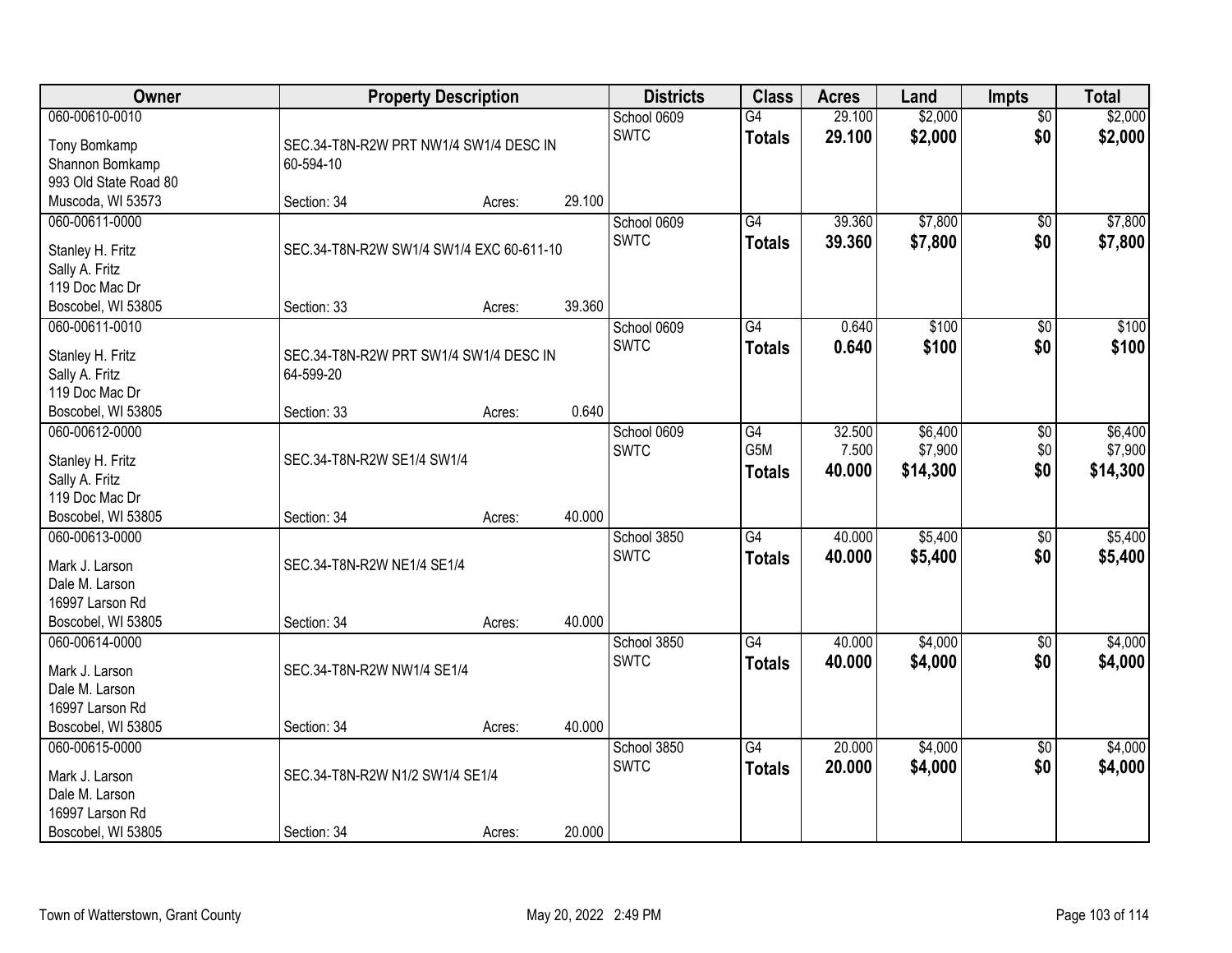| Owner                                | <b>Property Description</b>                                 |        |        | <b>Districts</b>           | <b>Class</b>               | <b>Acres</b>              | Land                          | <b>Impts</b>                  | <b>Total</b>                  |
|--------------------------------------|-------------------------------------------------------------|--------|--------|----------------------------|----------------------------|---------------------------|-------------------------------|-------------------------------|-------------------------------|
| 060-00616-0000<br>Stanley H. Fritz   | SEC.34-T8N-R2W S1/2 SW1/4 SE1/4                             |        |        | School 0609<br><b>SWTC</b> | G4<br>G5M<br><b>Totals</b> | 1.000<br>19.000<br>20.000 | \$200<br>\$20,000<br>\$20,200 | $\overline{50}$<br>\$0<br>\$0 | \$200<br>\$20,000<br>\$20,200 |
| Sally A. Fritz<br>119 Doc Mac Dr     |                                                             |        |        |                            |                            |                           |                               |                               |                               |
| Boscobel, WI 53805                   | Section: 34                                                 | Acres: | 20.000 |                            |                            |                           |                               |                               |                               |
| 060-00617-0000                       |                                                             |        |        | School 3850                | $\overline{G4}$            | 20.000                    | \$2,000                       | \$0                           | \$2,000                       |
|                                      |                                                             |        |        | <b>SWTC</b>                | <b>Totals</b>              | 20.000                    | \$2,000                       | \$0                           | \$2,000                       |
| Mark J. Larson<br>Dale M. Larson     | SEC.34-T8N-R2W N1/2 SE1/4 SE1/4 EXC S OF                    |        |        |                            |                            |                           |                               |                               |                               |
| 16997 Larson Rd                      | SPRING X SEE 162/607 ORDER CORRECTING<br><b>DESCRIPTION</b> |        |        |                            |                            |                           |                               |                               |                               |
| Boscobel, WI 53805                   | Section: 34                                                 | Acres: | 20.000 |                            |                            |                           |                               |                               |                               |
| 060-00618-0000                       |                                                             |        |        | School 0609                | G4                         | 20.000                    | \$1,400                       | $\overline{50}$               | \$1,400                       |
|                                      |                                                             |        |        | <b>SWTC</b>                | <b>Totals</b>              | 20.000                    | \$1,400                       | \$0                           | \$1,400                       |
| Suncrest Farms Inc                   | SEC.34-T8N-R2W PRT OF SE1/4 SE1/4 LYING SOUTH               |        |        |                            |                            |                           |                               |                               |                               |
| 16810 County Rd T                    | OF LINE ABOUT 3 RODS N OF SPRING THENCE                     |        |        |                            |                            |                           |                               |                               |                               |
| Boscobel, WI 53805                   | NE'LY ALONG FOOT OF THE BLUFF ACROSS SAID                   |        |        |                            |                            |                           |                               |                               |                               |
|                                      | Section: 34                                                 | Acres: | 20.000 |                            |                            |                           |                               |                               |                               |
| 060-00619-0000                       |                                                             |        |        | School 3850                | G4                         | 17.000                    | \$4,100                       | \$0                           | \$4,100                       |
| Adams Living Trust Dated December 7  | SEC.35-T8N-R2W NE1/4 NE1/4                                  |        |        | <b>SWTC</b>                | G5M                        | 23.000                    | \$24,200                      | \$0                           | \$24,200                      |
| 2017                                 |                                                             |        |        |                            | <b>Totals</b>              | 40.000                    | \$28,300                      | \$0                           | \$28,300                      |
| 105 David St                         |                                                             |        |        |                            |                            |                           |                               |                               |                               |
| Blue River, WI 53518                 | Section: 35                                                 | Acres: | 40.000 |                            |                            |                           |                               |                               |                               |
| 060-00620-0000                       |                                                             |        |        | School 3850                | $\overline{G4}$            | 32.000                    | \$7,000                       | \$0                           | \$7,000                       |
| Adams Living Trust Dated December 7  | SEC.35-T8N-R2W NW1/4 NE1/4                                  |        |        | <b>SWTC</b>                | G <sub>5</sub> M           | 8.000                     | \$8,400                       | \$0                           | \$8,400                       |
| 2017                                 |                                                             |        |        |                            | <b>Totals</b>              | 40.000                    | \$15,400                      | \$0                           | \$15,400                      |
| 105 David St                         |                                                             |        |        |                            |                            |                           |                               |                               |                               |
| Blue River, WI 53518                 | Section: 35                                                 | Acres: | 40.000 |                            |                            |                           |                               |                               |                               |
| 060-00621-0000                       |                                                             |        |        | School 3850                | G4                         | 11.000                    | \$2,300                       | $\sqrt{$0}$                   | \$2,300                       |
|                                      |                                                             |        |        | <b>SWTC</b>                | G5M                        | 29.000                    | \$30,500                      | \$0                           | \$30,500                      |
| Adams Living Trust Dated December 7  | SEC.35-T8N-R2W SW1/4 NE1/4                                  |        |        |                            | <b>Totals</b>              | 40.000                    | \$32,800                      | \$0                           | \$32,800                      |
| 2017                                 |                                                             |        |        |                            |                            |                           |                               |                               |                               |
| 105 David St<br>Blue River, WI 53518 |                                                             |        | 40.000 |                            |                            |                           |                               |                               |                               |
| 060-00622-0000                       | Section: 35                                                 | Acres: |        |                            | $\overline{G4}$            | 15.000                    | \$3,400                       |                               | \$3,400                       |
|                                      |                                                             |        |        | School 3850<br><b>SWTC</b> | G5M                        | 25.000                    | \$26,300                      | \$0<br>\$0                    | \$26,300                      |
| Adams Living Trust Dated December 7  | SEC.35-T8N-R2W SE1/4 NE1/4                                  |        |        |                            |                            |                           |                               | \$0                           |                               |
| 2017                                 |                                                             |        |        |                            | <b>Totals</b>              | 40.000                    | \$29,700                      |                               | \$29,700                      |
| 105 David St                         |                                                             |        |        |                            |                            |                           |                               |                               |                               |
| Blue River, WI 53518                 | Section: 35                                                 | Acres: | 40.000 |                            |                            |                           |                               |                               |                               |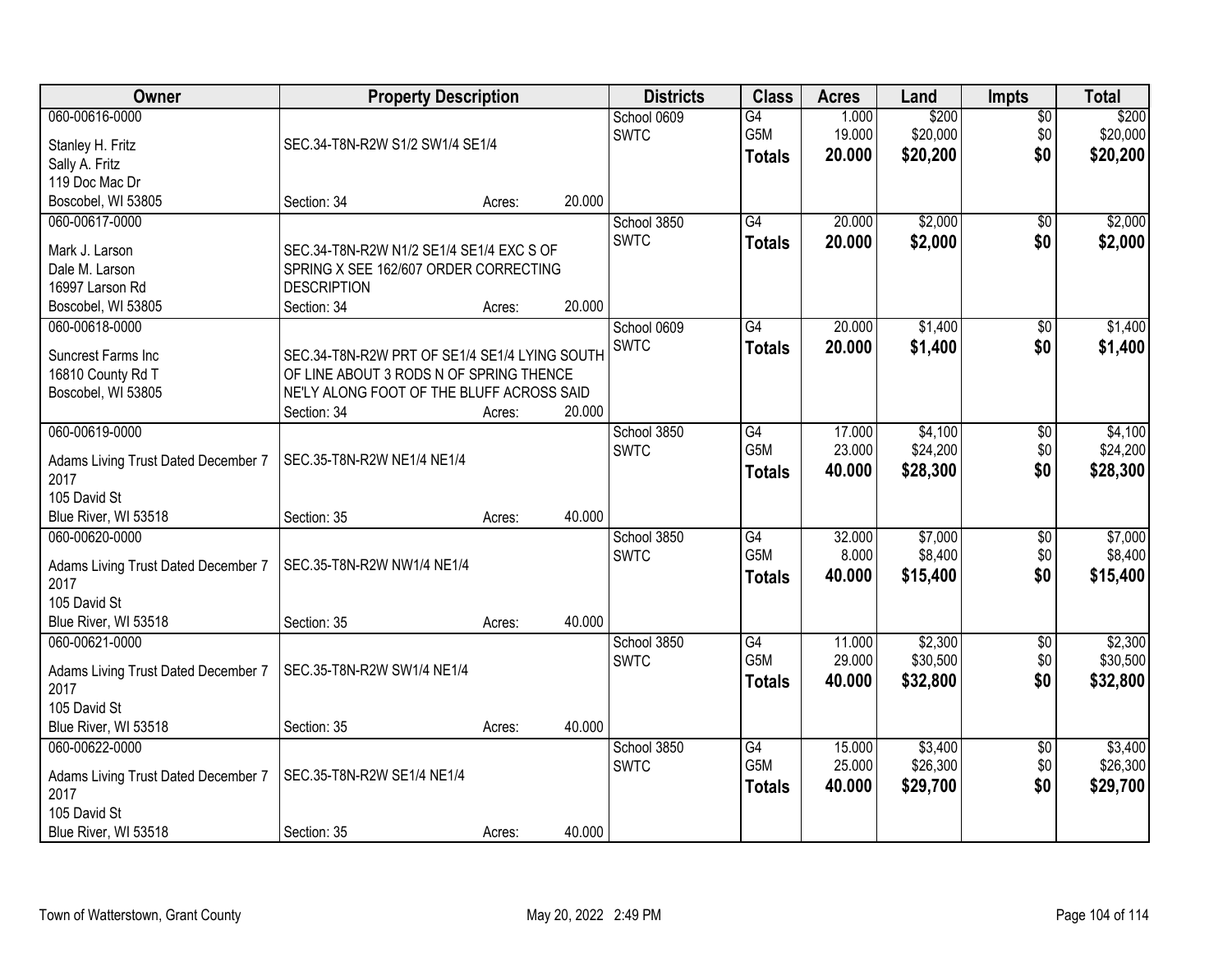| Owner                                |                                             | <b>Property Description</b> |        | <b>Districts</b>           | <b>Class</b>        | <b>Acres</b>     | Land               | Impts                  | <b>Total</b>       |
|--------------------------------------|---------------------------------------------|-----------------------------|--------|----------------------------|---------------------|------------------|--------------------|------------------------|--------------------|
| 060-00623-0000<br>Mark J. Larson     | SEC.35-T8N-R2W NE1/4 NW1/4                  |                             |        | School 3850<br><b>SWTC</b> | G4<br><b>Totals</b> | 40.000<br>40.000 | \$4,100<br>\$4,100 | $\overline{50}$<br>\$0 | \$4,100<br>\$4,100 |
| Dale M. Larson                       |                                             |                             |        |                            |                     |                  |                    |                        |                    |
| 16997 Larson Rd                      |                                             |                             | 40.000 |                            |                     |                  |                    |                        |                    |
| Boscobel, WI 53805<br>060-00624-0000 | Section: 35<br>17323 Roen Rd                | Acres:                      |        | School 3850                | G4                  | 39.000           | \$4,200            | $\overline{50}$        | \$4,200            |
|                                      |                                             |                             |        | <b>SWTC</b>                | G7                  | 1.000            | \$11,000           | \$45,400               | \$56,400           |
| William J. Hrubes                    | SEC.35-T8N-R2W NW1/4 NW1/4                  |                             |        |                            | <b>Totals</b>       | 40.000           | \$15,200           | \$45,400               | \$60,600           |
| 17323 Roen Rd                        |                                             |                             |        |                            |                     |                  |                    |                        |                    |
| Boscobel, WI 53805                   | Section: 35                                 | Acres:                      | 40.000 |                            |                     |                  |                    |                        |                    |
| 060-00625-0000                       |                                             |                             |        | School 3850                | G4                  | 22.000           | \$1,500            | \$0                    | \$1,500            |
| William J. Hrubes<br>17323 Roen Rd   | SEC.35-T8N-R2W SW1/4 NW1/4 EXC 60-625-10    |                             |        | <b>SWTC</b>                | <b>Totals</b>       | 22.000           | \$1,500            | \$0                    | \$1,500            |
| Boscobel, WI 53805                   | Section: 35                                 | Acres:                      | 22.000 |                            |                     |                  |                    |                        |                    |
| 060-00625-0010                       |                                             |                             |        | School 3850                | $\overline{G4}$     | 18.000           | \$1,200            | \$0                    | \$1,200            |
|                                      |                                             |                             |        | <b>SWTC</b>                | <b>Totals</b>       | 18.000           | \$1,200            | \$0                    | \$1,200            |
| Mark J. Larson<br>Dale M. Larson     | SEC.35-T8N-R2W SW1/4 NW1/4 S OF RD          |                             |        |                            |                     |                  |                    |                        |                    |
| 16997 Larson Rd                      |                                             |                             |        |                            |                     |                  |                    |                        |                    |
| Boscobel, WI 53805                   | Section: 35                                 | Acres:                      | 18.000 |                            |                     |                  |                    |                        |                    |
| 060-00626-0000                       |                                             |                             |        | School 3850                | $\overline{G4}$     | 40.000           | \$3,200            | \$0                    | \$3,200            |
| Mark J. Larson                       | SEC.35-T8N-R2W SE1/4 NW1/4                  |                             |        | <b>SWTC</b>                | <b>Totals</b>       | 40.000           | \$3,200            | \$0                    | \$3,200            |
| Dale M. Larson                       |                                             |                             |        |                            |                     |                  |                    |                        |                    |
| 16997 Larson Rd                      |                                             |                             |        |                            |                     |                  |                    |                        |                    |
| Boscobel, WI 53805                   | Section: 35                                 | Acres:                      | 40.000 |                            |                     |                  |                    |                        |                    |
| 060-00627-0000                       |                                             |                             |        | School 0609                | $\overline{G4}$     | 6.000            | \$400              | $\sqrt{6}$             | \$400              |
| Cory W. Henneman                     | SEC.35-T8N-R2W E6A NE1/4 SW1/4 E & N OF OLD |                             |        | <b>SWTC</b>                | <b>Totals</b>       | 6.000            | \$400              | \$0                    | \$400              |
| 16896 Larson Rd                      | HWY RUNNING TO TYLER SCHOOL                 |                             |        |                            |                     |                  |                    |                        |                    |
| Boscobel, WI 53805                   |                                             |                             |        |                            |                     |                  |                    |                        |                    |
|                                      | Section: 35                                 | Acres:                      | 6.000  |                            |                     |                  |                    |                        |                    |
| 060-00628-0000                       |                                             |                             |        | School 3850<br><b>SWTC</b> | $\overline{G4}$     | 34.000           | \$5,100            | $\overline{50}$        | \$5,100            |
| Mark J. Larson                       | SEC.35-T8N-R2W W 34 A NE1/4 SW1/4           |                             |        |                            | <b>Totals</b>       | 34.000           | \$5,100            | \$0                    | \$5,100            |
| Dale M. Larson                       |                                             |                             |        |                            |                     |                  |                    |                        |                    |
| 16997 Larson Rd                      |                                             |                             |        |                            |                     |                  |                    |                        |                    |
| Boscobel, WI 53805                   | Section: 35                                 | Acres:                      | 34.000 |                            |                     |                  |                    |                        |                    |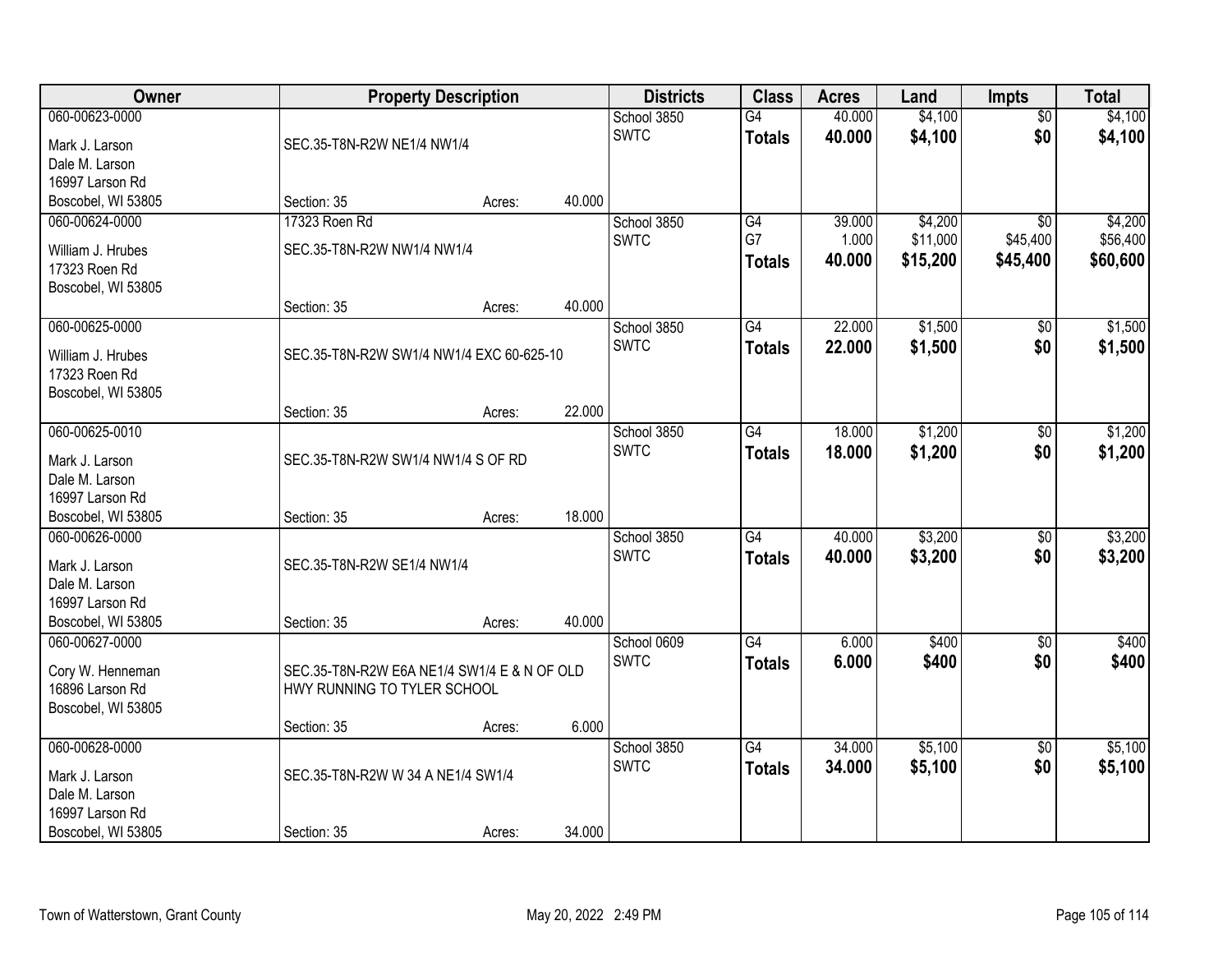| <b>Owner</b>         | <b>Property Description</b>                            | <b>Districts</b> | <b>Class</b>    | <b>Acres</b> | Land     | Impts           | <b>Total</b> |
|----------------------|--------------------------------------------------------|------------------|-----------------|--------------|----------|-----------------|--------------|
| 060-00629-0000       |                                                        | School 3850      | G4              | 40.000       | \$4,800  | $\overline{50}$ | \$4,800      |
| Mark J. Larson       | SEC.35-T8N-R2W NW1/4 SW1/4                             | <b>SWTC</b>      | <b>Totals</b>   | 40.000       | \$4,800  | \$0             | \$4,800      |
| Dale M. Larson       |                                                        |                  |                 |              |          |                 |              |
| 16997 Larson Rd      |                                                        |                  |                 |              |          |                 |              |
| Boscobel, WI 53805   | 40.000<br>Section: 35<br>Acres:                        |                  |                 |              |          |                 |              |
| 060-00630-0000       | 16997 Larson Rd                                        | School 3850      | G4              | 39.000       | \$2,700  | $\overline{50}$ | \$2,700      |
|                      |                                                        | <b>SWTC</b>      | G7              | 1.000        | \$11,000 | \$89,500        | \$100,500    |
| Mark J. Larson       | SEC.35-T8N-R2W SW1/4 SW1/4                             |                  | <b>Totals</b>   | 40.000       | \$13,700 | \$89,500        | \$103,200    |
| Dale M. Larson       |                                                        |                  |                 |              |          |                 |              |
| 16997 Larson Rd      |                                                        |                  |                 |              |          |                 |              |
| Boscobel, WI 53805   | 40.000<br>Section: 35<br>Acres:                        |                  |                 |              |          |                 |              |
| 060-00631-0000       | Larson Rd                                              | School 3850      | G4              | 15.690       | \$2,000  | \$0             | \$2,000      |
| Mark J. Larson       | SEC.35-T8N-R2W W 26 A OF SE1/4 SW1/4 EXC               | <b>SWTC</b>      | G7              | 0.500        | \$2,000  | \$0             | \$2,000      |
| Dale M. Larson       | 60-631-10 & 60-631-20                                  |                  | <b>Totals</b>   | 16.190       | \$4,000  | \$0             | \$4,000      |
| 16997 Larson Rd      |                                                        |                  |                 |              |          |                 |              |
| Boscobel, WI 53805   | 16.190<br>Section: 35<br>Acres:                        |                  |                 |              |          |                 |              |
| 060-00631-0010       | 16905 Larson Rd                                        | School 3850      | G4              | 3.000        | \$700    | \$0             | \$700        |
|                      |                                                        | <b>SWTC</b>      | G7              | 2.000        | \$13,100 | \$67,700        | \$80,800     |
| Dale M. Larson       | SEC.35-T8N-R2W PT SE1/4 SW1/4 COM S1/4 SEC 35;         |                  | <b>Totals</b>   | 5.000        | \$13,800 | \$67,700        | \$81,500     |
| 16905 Larson Rd      | N89? 56' W 25.00' TO POB; N 89? 56' W 552.05 '; N31?   |                  |                 |              |          |                 |              |
| Boscobel, WI 53805   | 20' 47" W 581.37 FT; S 89? 56' 28" E 383.61'; S18? 53' |                  |                 |              |          |                 |              |
|                      | 5.000<br>Section: 35<br>Acres:                         |                  |                 |              |          |                 |              |
| 060-00631-0020       | 16991 Larson Rd                                        | School 3850      | $\overline{G4}$ | 2.810        | \$700    | $\overline{30}$ | \$700        |
| Mark J. Larson       | SEC.35-T8N-R2W PRT SE1/4 SW1/4 AS SURVEY 45/35         | <b>SWTC</b>      | G7              | 2.000        | \$14,500 | \$162,200       | \$176,700    |
| Kristina J. Larson   | DESC: COM S1/4 COR SD SEC; N 89D 56' W 577.05'; N      |                  | <b>Totals</b>   | 4.810        | \$15,200 | \$162,200       | \$177,400    |
| 16991 Larson Rd      | 31D 20' W 581.37' TO POB; S 89D 56' E 383.61'; N 18D   |                  |                 |              |          |                 |              |
| Boscobel, WI 53805   | Section: 35<br>4.810<br>Acres:                         |                  |                 |              |          |                 |              |
| 060-00632-0000       |                                                        | School 0609      | $\overline{G4}$ | 14.000       | \$1,000  | $\overline{50}$ | \$1,000      |
|                      |                                                        |                  |                 |              |          |                 |              |
| Cory W. Henneman     | SEC.35-T8N-R2W E14 A SE1/4 SW1/4 E & N OF OLD          | <b>SWTC</b>      | <b>Totals</b>   | 14.000       | \$1,000  | \$0             | \$1,000      |
| 16896 Larson Rd      | PUBLIC HWY EXT TO TYLER SCHOOL                         |                  |                 |              |          |                 |              |
| Boscobel, WI 53805   |                                                        |                  |                 |              |          |                 |              |
|                      | 14.000<br>Section: 35<br>Acres:                        |                  |                 |              |          |                 |              |
| 060-00633-0000       |                                                        | School 3850      | $\overline{G4}$ | 10.000       | \$2,300  | $\overline{60}$ | \$2,300      |
|                      | SEC.35-T8N-R2W NE1/4 SE1/4                             | <b>SWTC</b>      | G5M             | 30.000       | \$31,500 | \$0             | \$31,500     |
| Lawrence E. Kovars   |                                                        |                  | <b>Totals</b>   | 40.000       | \$33,800 | \$0             | \$33,800     |
| c/o Daniel J. Kovars |                                                        |                  |                 |              |          |                 |              |
| 2873 County Rd M     |                                                        |                  |                 |              |          |                 |              |
| Boscobel, WI 53805   | 40.000<br>Section: 35<br>Acres:                        |                  |                 |              |          |                 |              |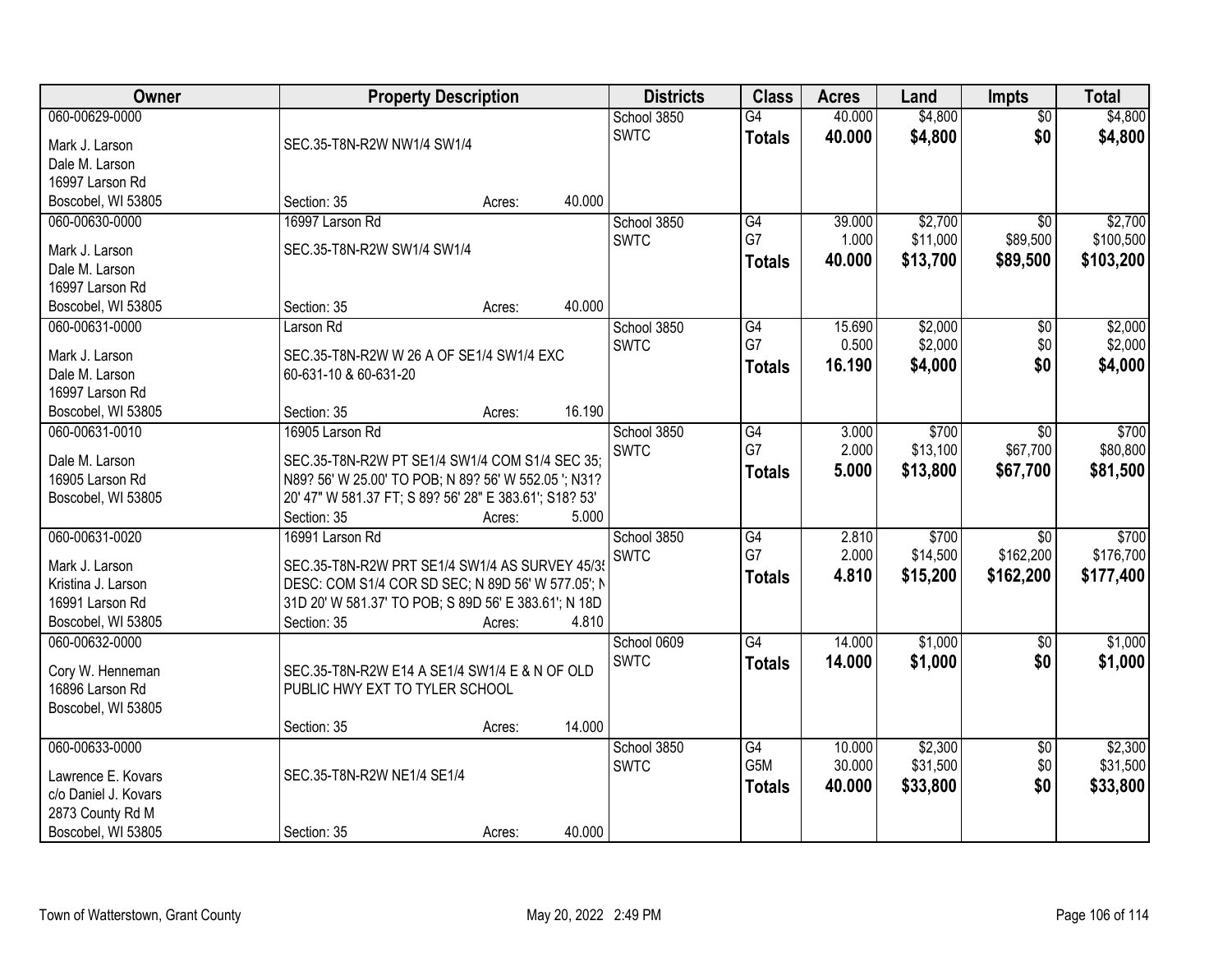| Owner                                                                                 | <b>Property Description</b>                                                                                                                                                  |        |        | <b>Districts</b>           | <b>Class</b>                                       | <b>Acres</b>                        | Land                                        | <b>Impts</b>                  | <b>Total</b>                         |
|---------------------------------------------------------------------------------------|------------------------------------------------------------------------------------------------------------------------------------------------------------------------------|--------|--------|----------------------------|----------------------------------------------------|-------------------------------------|---------------------------------------------|-------------------------------|--------------------------------------|
| 060-00634-0000<br>Cory W. Henneman<br>16896 Larson Rd                                 | SEC.35-T8N-R2W NW1/4 SE1/4                                                                                                                                                   |        |        | School 0609<br><b>SWTC</b> | $\overline{G4}$<br><b>Totals</b>                   | 40.000<br>40.000                    | \$6,500<br>\$6,500                          | $\overline{50}$<br>\$0        | \$6,500<br>\$6,500                   |
| Boscobel, WI 53805                                                                    | Section: 35                                                                                                                                                                  | Acres: | 40.000 |                            |                                                    |                                     |                                             |                               |                                      |
| 060-00635-0000<br>Cory W. Henneman<br>16896 Larson Rd<br>Boscobel, WI 53805           | SEC.35-T8N-R2W SW1/4 SE1/4                                                                                                                                                   |        |        | School 0609<br><b>SWTC</b> | $\overline{G4}$<br><b>Totals</b>                   | 40.000<br>40.000                    | \$2,800<br>\$2,800                          | \$0<br>\$0                    | \$2,800<br>\$2,800                   |
|                                                                                       | Section: 35                                                                                                                                                                  | Acres: | 40.000 |                            |                                                    |                                     |                                             |                               |                                      |
| 060-00636-0000<br>Cory W. Henneman<br>16896 Larson Rd<br>Boscobel, WI 53805           | SEC.35-T8N-R2W SE1/4 SE1/4                                                                                                                                                   |        |        | School 0609<br><b>SWTC</b> | G4<br>G7<br><b>Totals</b>                          | 39.000<br>1.000<br>40.000           | \$2,700<br>\$7,500<br>\$10,200              | \$0<br>\$21,300<br>\$21,300   | \$2,700<br>\$28,800<br>\$31,500      |
|                                                                                       | Section: 35                                                                                                                                                                  | Acres: | 40.000 |                            |                                                    |                                     |                                             |                               |                                      |
| 060-00637-0000<br>Six Springs Farm, LLC<br>4904 Champions run<br>Middleton, WI 53562  | JANUARY 1, 2022 - MFL - 23 ACRES<br>CLOSED********************************<br>Section: 36                                                                                    | Acres: | 40.000 | School 3850<br><b>SWTC</b> | G4<br>G5M<br>W <sub>6</sub><br><b>Totals</b>       | 16.000<br>1.000<br>23.000<br>40.000 | \$3,400<br>\$1,100<br>(\$24,200)<br>\$4,500 | \$0<br>\$0<br>\$0<br>\$0      | \$3,400<br>\$1,100<br>\$0<br>\$4,500 |
| 060-00638-0000<br>Six Springs Farm, LLC<br>4904 Champions run<br>Middleton, WI 53562  | JANUARY 1, 2022 - MFL - 31 ACRES<br>CLOSED********************************<br>Section: 36                                                                                    | Acres: | 40.000 | School 3850<br><b>SWTC</b> | $\overline{G4}$<br>W <sub>6</sub><br><b>Totals</b> | 8.780<br>31.220<br>40.000           | \$1,800<br>(\$32,800)<br>\$1,800            | $\overline{50}$<br>\$0<br>\$0 | \$1,800<br>\$0<br>\$1,800            |
| 060-00639-0000<br>Trent W. Clary<br>Valerie R. Clary<br>353 Oak St<br>Arena, WI 53503 | SEC.36-T8N-R2W SW1/4 NE1/4 EXC 7.48A; EXC<br>60-639-10 & 60-639-20<br>Section: 36                                                                                            | Acres: | 25.020 | School 3850<br><b>SWTC</b> | W <sub>6</sub><br><b>Totals</b>                    | 25.020<br>25.020                    | ( \$52,500)<br>\$0                          | $\sqrt{6}$<br>\$0             | $\sqrt{30}$<br>\$0                   |
| 060-00639-0010<br>Trent W. Clary<br>Valerie R. Clary<br>353 Oak St<br>Arena, WI 53503 | 17146 Bailey Rd<br>SEC.36-T8N-R2W COM NW COR SEC 36; S87D23M E<br>AL N LN SEC 2545.55'; S2D36M W1626.98' TO CEN<br>BAILEY RD & POB; S71D35M E89.55'; SE'LY AL<br>Section: 36 | Acres: | 4.000  | School 3850<br><b>SWTC</b> | $\overline{G1}$<br>W <sub>6</sub><br><b>Totals</b> | 1.020<br>2.980<br>4.000             | \$12,100<br>( \$6,300)<br>\$12,100          | \$8,100<br>\$0<br>\$8,100     | \$20,200<br>\$0<br>\$20,200          |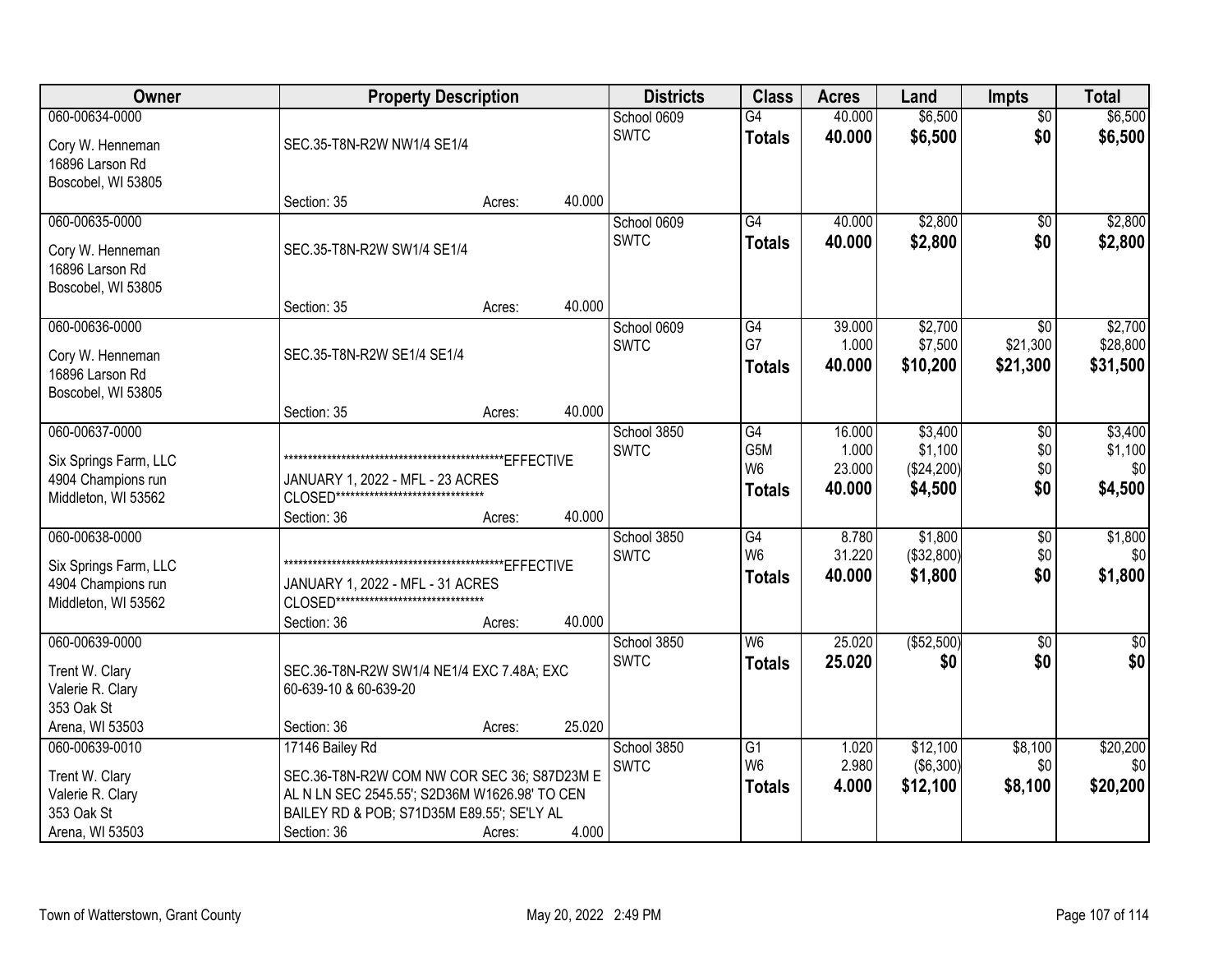| Owner                                                                                           | <b>Property Description</b>                                                                                                                                                                               | <b>Districts</b>           | <b>Class</b>                                                   | <b>Acres</b>                                | Land                                                   | <b>Impts</b>                                | <b>Total</b>                                      |
|-------------------------------------------------------------------------------------------------|-----------------------------------------------------------------------------------------------------------------------------------------------------------------------------------------------------------|----------------------------|----------------------------------------------------------------|---------------------------------------------|--------------------------------------------------------|---------------------------------------------|---------------------------------------------------|
| 060-00639-0020<br>Joseph, Barbara Szamlewski et al<br>103 S Sheridan Rd<br>Mchenery, IL 60051   | SEC.36-T8N-R2W LOT 1 CSM 1459 PRT NE1/4 &<br><b>SE1/4</b>                                                                                                                                                 | School 3850<br><b>SWTC</b> | $\overline{G4}$<br><b>Totals</b>                               | 4.190<br>4.190                              | \$700<br>\$700                                         | $\overline{50}$<br>\$0                      | \$700<br>\$700                                    |
|                                                                                                 | 4.190<br>Section: 36<br>Acres:                                                                                                                                                                            |                            |                                                                |                                             |                                                        |                                             |                                                   |
| 060-00640-0000<br>James Szamlewski<br>Maria Szamlewski<br>4613 Ramble Rd<br>Mchenry, IL 60050   | 17021 Bailey Rd<br>SEC.36-T8N-R2W LOT 2 CSM 1459 PRT NE1/4 &<br><b>SE1/4</b><br>8.300<br>Section: 36<br>Acres:                                                                                            | School 3850<br><b>SWTC</b> | G1<br>G4<br>G <sub>5</sub><br><b>Totals</b>                    | 1.500<br>6.320<br>0.480<br>8.300            | \$13,300<br>\$1,100<br>\$100<br>\$14,500               | \$43,700<br>\$0<br>\$0<br>\$43,700          | \$57,000<br>\$1,100<br>\$100<br>\$58,200          |
| 060-00641-0000<br>Lee F. Pearson<br>Patricia A. Pearson<br>1542 15th Ct<br>Kenosha, WI 53140    | SEC.36-T8N-R2W PRT S1/2 NE1/4 DESC; COM NW<br>COR SEC 36; S87D23M E4347.80 '; S2D36M W2457.87<br>TO POB; S78D48M W233.28'; W'LY 119. 35'; S31D8M<br>1.300<br>Section: 36<br>Acres:                        | School 3850<br><b>SWTC</b> | G4<br><b>Totals</b>                                            | 1.300<br>1.300                              | \$200<br>\$200                                         | \$0<br>\$0                                  | \$200<br>\$200                                    |
| 060-00641-0010<br>Donald, James Szamlewski et al<br>17108 Bailey Rd<br>Boscobel, WI 53805       | 17108 Bailey Rd<br>SEC.36-T8N-R2W PRT SE1/4 NE1/4 DESC; COM NW<br>COR SEC 36; S2D W886.15' TO RD; N83D E63.21';<br>N75D E70'; SE'LY AL RD 210.41'; S'LY AL RD 204.17';<br>36.000<br>Section: 36<br>Acres: | School 3850<br><b>SWTC</b> | $\overline{G4}$<br>G <sub>5</sub><br>G7<br>W8<br><b>Totals</b> | 2.000<br>3.000<br>1.000<br>30.000<br>36.000 | \$300<br>\$3,200<br>\$11,000<br>(\$31,500)<br>\$14,500 | \$0<br>\$0<br>\$113,700<br>\$0<br>\$113,700 | \$300<br>\$3,200<br>\$124,700<br>\$0<br>\$128,200 |
| 060-00642-0000<br>Trent W. Clary<br>Valerie R. Clary<br>353 Oak St<br>Arena, WI 53503           | SEC.36-T8N-R2W NE1/4 NW1/4 EXC SURVEY LOTS<br>OF 32.57 A<br>7.430<br>Section: 36<br>Acres:                                                                                                                | School 3850<br><b>SWTC</b> | W6<br><b>Totals</b>                                            | 7.430<br>7.430                              | (\$15,600)<br>\$0                                      | $\overline{50}$<br>\$0                      | $\sqrt{50}$<br>\$0                                |
| 060-00643-0000<br>Justin Stuehrenberg<br>Katherine Bannon<br>705 Rogers St<br>Madison, WI 53703 | 17168 Bailey Rd<br>SEC.36-T8N-R2W PRT SEC 36 DESC; COM NW COR<br>SEC 36; S87D23M E1768.81' TO POB; S11D39M<br>W588.10' TO CEN BAILEY RD; S52D13M E99.93';<br>5.220<br>Section: 36<br>Acres:               | School 3850<br><b>SWTC</b> | G1<br>G <sub>6</sub><br><b>Totals</b>                          | 2.220<br>3.000<br>5.220                     | \$15,100<br>\$6,300<br>\$21,400                        | \$9,600<br>\$0<br>\$9,600                   | \$24,700<br>\$6,300<br>\$31,000                   |
| 060-00644-0000<br>Six Springs Farm, LLC<br>4904 Champions run<br>Middleton, WI 53562            | JANUARY 1, 2022 - MFL - 9.501 ACRES<br>CLOSED***************************<br>9.281<br>Section: 36<br>Acres:                                                                                                | School 3850<br><b>SWTC</b> | W <sub>6</sub><br><b>Totals</b>                                | 9.281<br>9.281                              | (\$19,500)<br>\$0                                      | $\overline{50}$<br>\$0                      | $\overline{30}$<br>\$0                            |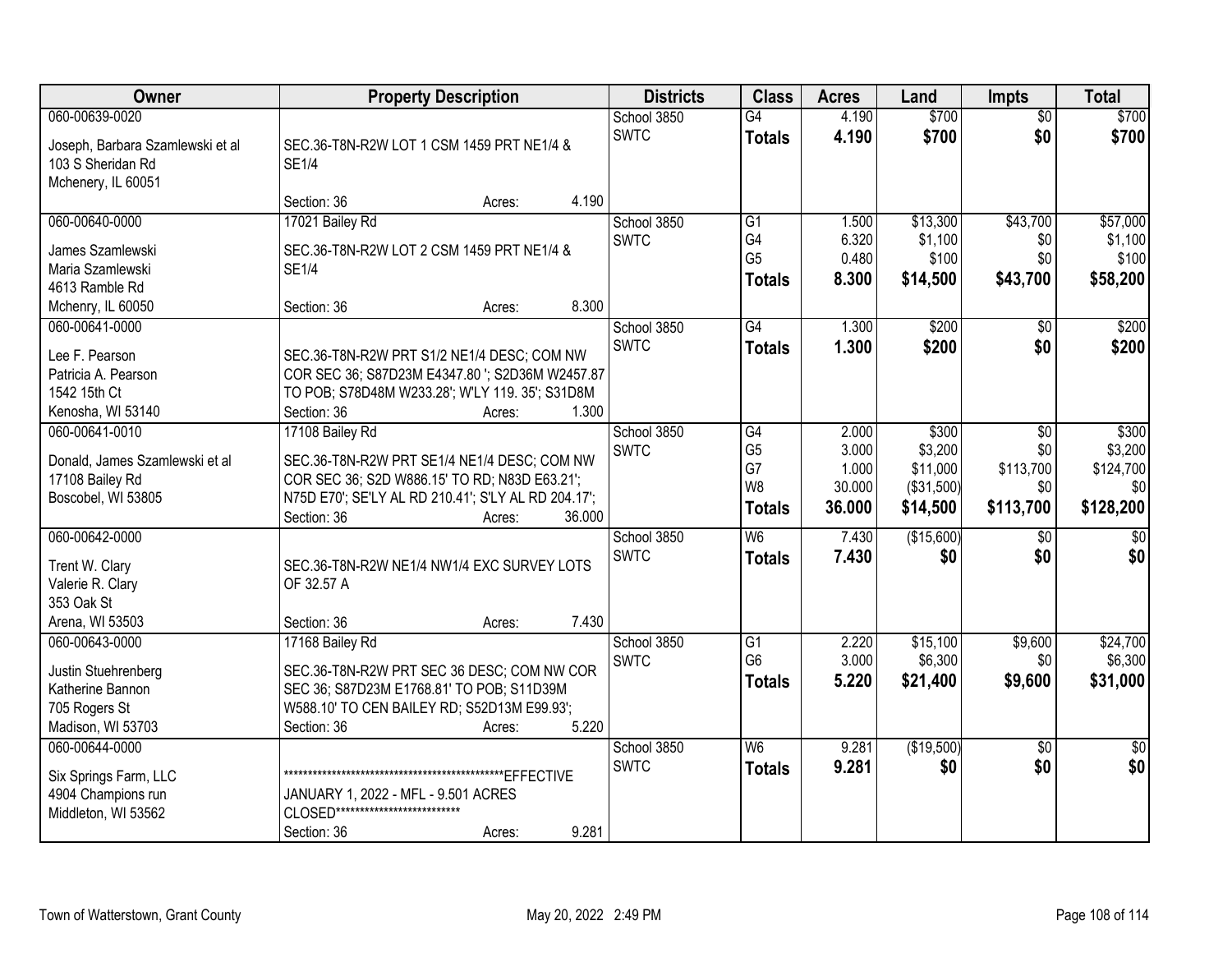| Owner                                                   | <b>Property Description</b>                                                            | <b>Districts</b>           | <b>Class</b>     | <b>Acres</b> | Land     | <b>Impts</b>    | <b>Total</b> |
|---------------------------------------------------------|----------------------------------------------------------------------------------------|----------------------------|------------------|--------------|----------|-----------------|--------------|
| 060-00645-0000                                          |                                                                                        | School 3850                | $\overline{G4}$  | 1.500        | \$300    | $\overline{50}$ | \$300        |
| Diane L. Cavadini                                       | SEC.36-T8N-R2W PRT N1/2 NW1/4 DESC; COM NW                                             | <b>SWTC</b>                | G <sub>5</sub> M | 4.630        | \$4,900  | \$0             | \$4,900      |
| Mark A. Tatu                                            | COR SEC 36; S87D23M E1068.81 ' TO POB; S6D59M                                          |                            | <b>Totals</b>    | 6.130        | \$5,200  | \$0             | \$5,200      |
| 17171 Bailey Rd                                         | E769.24'; S 86D15M E434.49'; N73D49M E 119.73';                                        |                            |                  |              |          |                 |              |
| Boscobel, WI 53805                                      | 6.130<br>Section: 36<br>Acres:                                                         |                            |                  |              |          |                 |              |
| 060-00646-0000                                          | 17182 Bailey Rd                                                                        | School 3850                | $\overline{G1}$  | 1.000        | \$5,400  | \$9,200         | \$14,600     |
|                                                         |                                                                                        | <b>SWTC</b>                | G <sub>6</sub>   | 3.260        | \$6,800  | \$0             | \$6,800      |
| Kurt R. Heckel                                          | SEC.36-T8N-R2W PRT N1/2 NW1/4 DESC; COM NW                                             |                            | <b>Totals</b>    | 4.260        | \$12,200 | \$9,200         | \$21,400     |
| Kyle J. Heckel                                          | COR SD SEC; S87D23M E1768.84 ' TO POB; S11D39M                                         |                            |                  |              |          |                 |              |
| 401 Colby Cr                                            | W588.1' TO CEN BAILEY RD; N52D13M W152. 19';<br>4.260<br>Section: 36                   |                            |                  |              |          |                 |              |
| Iron Ridge, WI 53035<br>060-00647-0000                  | Acres:                                                                                 |                            | $\overline{G1}$  | 8.010        | \$26,600 |                 | \$26,600     |
|                                                         |                                                                                        | School 3850<br><b>SWTC</b> |                  |              |          | $\sqrt{6}$      |              |
| Obenauf James Revocable Living Trust                    | SEC.36-T8N-R2W PRT N1/2 NW1/4 & SW1/4 NW1/4                                            |                            | <b>Totals</b>    | 8.010        | \$26,600 | \$0             | \$26,600     |
| Dated 3/24/2006                                         | DESC; COM NW COR SEC 36; S87 D23M E1797.61';                                           |                            |                  |              |          |                 |              |
| Obenauf Linda Revocable Living Trust                    | S2D36M W677.64' TO CEN BAILEY RD & POB;                                                |                            |                  |              |          |                 |              |
| Dated 3/24/2006                                         | 8.010<br>Section: 36<br>Acres:                                                         |                            |                  |              |          |                 |              |
| 27270 N Owens Rd                                        |                                                                                        |                            |                  |              |          |                 |              |
| Mundelein, IL 60060                                     |                                                                                        |                            |                  |              |          |                 |              |
| 060-00648-0000                                          | 17031 Bailey Rd                                                                        | School 3850                | $\overline{G1}$  | 1.000        | \$12,000 | \$22,200        | \$34,200     |
| Obenauf James Revocable Living Trust                    | SEC.36-T8N-R2W NW1/4 NW1/4 EXC SURVEY LOTS                                             | <b>SWTC</b>                | G <sub>6</sub>   | 3.260        | \$6,800  | \$0             | \$6,800      |
| Dated 3/24/2006                                         | OF 35.74 A                                                                             |                            | <b>Totals</b>    | 4.260        | \$18,800 | \$22,200        | \$41,000     |
| Obenauf Linda Revocable Living Trust                    |                                                                                        |                            |                  |              |          |                 |              |
| Dated 3/24/2006                                         | 4.260<br>Section: 36<br>Acres:                                                         |                            |                  |              |          |                 |              |
| 27270 N Owens Rd                                        |                                                                                        |                            |                  |              |          |                 |              |
| Mundelein, IL 60060                                     |                                                                                        |                            |                  |              |          |                 |              |
| 060-00649-0000                                          |                                                                                        | School 3850                | G1               | 6.100        | \$11,100 | \$0             | \$11,100     |
|                                                         |                                                                                        | <b>SWTC</b>                | <b>Totals</b>    | 6.100        | \$11,100 | \$0             | \$11,100     |
| Obenauf James Revocable Living Trust                    | SEC.36-T8N-R2W PRT W1/2 NW1/4 DESC; COM NW                                             |                            |                  |              |          |                 |              |
| Dated 3/24/2006                                         | COR SEC 36; S87D23M E1068.81'; S6D59M E90';<br>S36D2M W860.25' TO POB; N3D30M W69.21'; |                            |                  |              |          |                 |              |
| Obenauf Linda Revocable Living Trust<br>Dated 3/24/2006 | 6.100<br>Section: 36                                                                   |                            |                  |              |          |                 |              |
| 27270 N Owens Rd                                        | Acres:                                                                                 |                            |                  |              |          |                 |              |
| Mundelein, IL 60060                                     |                                                                                        |                            |                  |              |          |                 |              |
| 060-00650-0000                                          | 17171 Bailey Rd                                                                        | School 3850                | G1               | 2.000        | \$14,500 | \$129,300       | \$143,800    |
|                                                         |                                                                                        | <b>SWTC</b>                | G <sub>6</sub>   | 2.580        | \$5,400  | \$0             | \$5,400      |
| Diane L. Cavadini                                       | SEC.36-T8N-R2W PRT NW1/4 NW1/4: COM NW COR                                             |                            | <b>Totals</b>    | 4.580        | \$19,900 | \$129,300       | \$149,200    |
| Mark A. Tatu                                            | SEC 36; S87D23M E1068.81'; S6D59M E90' TO POB;                                         |                            |                  |              |          |                 |              |
| 17171 Bailey Rd                                         | S6D59M E679.24'; S87D55M W589.34'; N36D02M                                             |                            |                  |              |          |                 |              |
| Boscobel, WI 53805                                      | 4.580<br>Section: 36<br>Acres:                                                         |                            |                  |              |          |                 |              |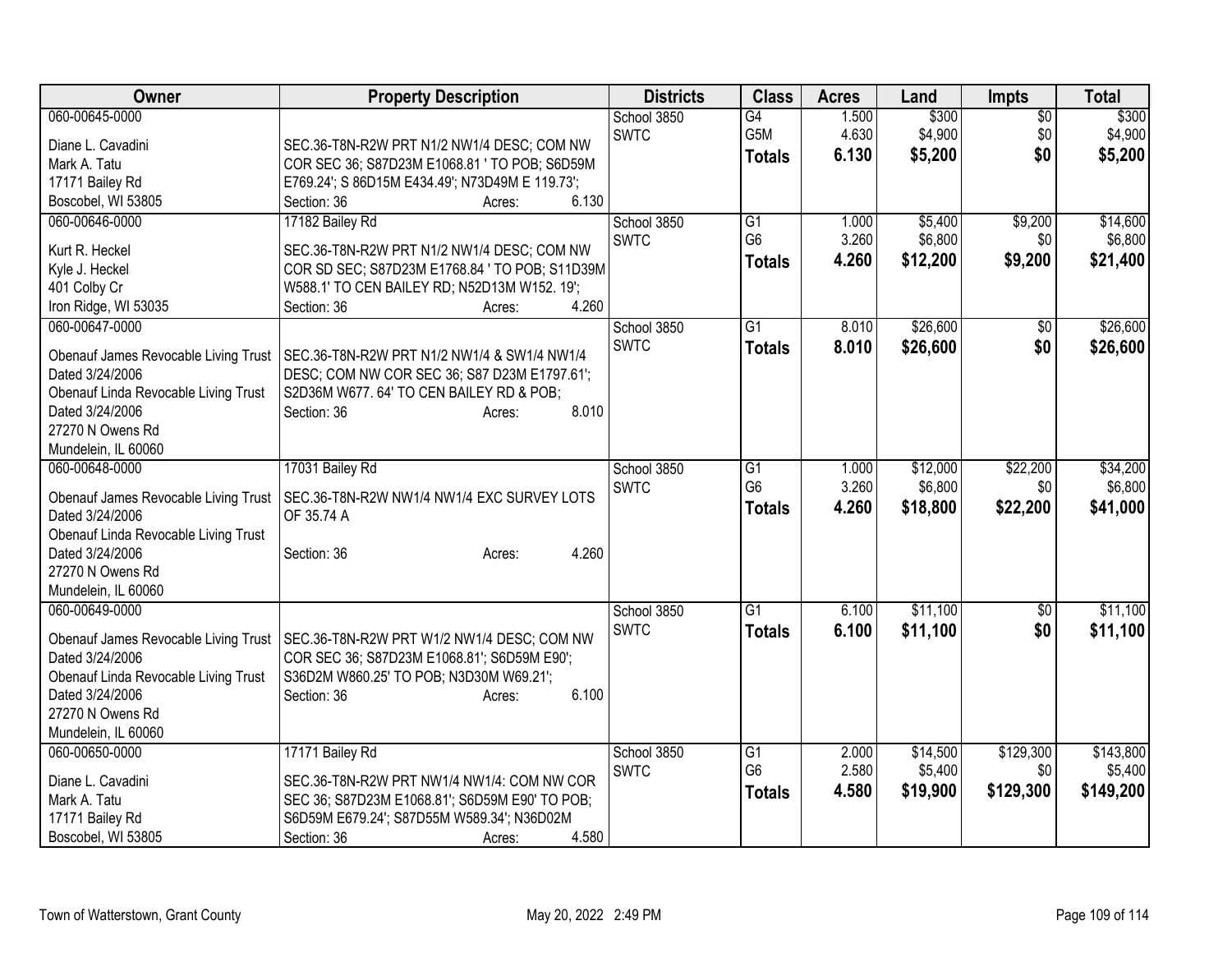| Owner                                                   | <b>Property Description</b>                     | <b>Districts</b> | <b>Class</b>     | <b>Acres</b> | Land      | <b>Impts</b>    | <b>Total</b>    |
|---------------------------------------------------------|-------------------------------------------------|------------------|------------------|--------------|-----------|-----------------|-----------------|
| 060-00651-0000                                          |                                                 | School 3850      | G5               | 6.930        | \$9,500   | $\overline{30}$ | \$9,500         |
| Diane L. Cavadini                                       | SEC.36-T8N-R2W PRT W1/2 NW1/4: COM NW SEC 36;   | <b>SWTC</b>      | <b>Totals</b>    | 6.930        | \$9,500   | \$0             | \$9,500         |
| Mark A. Tatu                                            | S87D23M E996.24'; S2D36M W1537.28' TO POB;      |                  |                  |              |           |                 |                 |
| 17171 Bailey Rd                                         | N17D5M E 804.38'; S87D55M W541.34'; S 1D49M     |                  |                  |              |           |                 |                 |
| Boscobel, WI 53805                                      | 6.930<br>Section: 36<br>Acres:                  |                  |                  |              |           |                 |                 |
| 060-00652-0000                                          | <b>Bailey Rd</b>                                | School 3850      | G1               | 8.000        | \$26,600  | $\overline{50}$ | \$26,600        |
| Mark A. Tatu                                            | SEC.36-T8N-R2W PRT NW1/4 NW1/4: COM NW COR      | <b>SWTC</b>      | G <sub>6</sub>   | 7.000        | \$14,700  | \$0             | \$14,700        |
| Diane L. Cavadini                                       | SEC 36; S87D23M E1068.81'; S 6D59M E90'; S36D2M |                  | <b>Totals</b>    | 15.000       | \$41,300  | \$0             | \$41,300        |
| 17171 Bailey Rd                                         | W860.25'; N3D30M W69.21'; S86D29M W190';        |                  |                  |              |           |                 |                 |
| Boscobel, WI 53805                                      | 15.000<br>Section: 36<br>Acres:                 |                  |                  |              |           |                 |                 |
| 060-00653-0000                                          |                                                 | School 3850      | G4               | 5.000        | \$900     | \$0             | \$900           |
|                                                         |                                                 | <b>SWTC</b>      | G <sub>5</sub> M | 29.500       | \$31,000  | \$0             | \$31,000        |
| Obenauf James Revocable Living Trust                    | SEC.36-T8N-R2W SW1/4 NW1/4 EXC SURVEY LOTS      |                  | <b>Totals</b>    | 34.500       | \$31,900  | \$0             | \$31,900        |
| Dated 3/24/2006                                         | OF 5.5 A                                        |                  |                  |              |           |                 |                 |
| Obenauf Linda Revocable Living Trust<br>Dated 3/24/2006 | 34.500<br>Section: 36<br>Acres:                 |                  |                  |              |           |                 |                 |
| 27270 N Owens Rd                                        |                                                 |                  |                  |              |           |                 |                 |
| Mundelein, IL 60060                                     |                                                 |                  |                  |              |           |                 |                 |
| 060-00654-0000                                          | 17029 Bailey Rd                                 | School 3850      | $\overline{G1}$  | 1.000        | \$12,000  | \$14,100        | \$26,100        |
|                                                         |                                                 | <b>SWTC</b>      | G <sub>6</sub>   | 5.000        | \$10,500  | \$0             | \$10,500        |
| Larry A. Smith                                          | SEC.36-T8N-R2W SE1/4 NW1/4 EXC SURVEY LOTS;     |                  | <b>Totals</b>    | 6.000        | \$22,500  | \$14,100        | \$36,600        |
| Lynne F. Smith                                          | EXC NE OF RD; EXC 60-654- 20; EXC 60-654-30     |                  |                  |              |           |                 |                 |
| 27196 W Highway 134                                     |                                                 |                  |                  |              |           |                 |                 |
| Ingleside, IL 60041                                     | 6.000<br>Section: 36<br>Acres:                  |                  |                  |              |           |                 |                 |
| 060-00654-0010                                          |                                                 | School 3850      | W6               | 3.100        | (\$6,500) | \$0             | $\overline{50}$ |
| Trent W. Clary                                          | SEC.36-T8N-R2W PCL IN NE COR SE1/4 NW1/4 NE     | <b>SWTC</b>      | <b>Totals</b>    | 3.100        | \$0       | \$0             | \$0             |
| Valerie R. Clary                                        | OF RD EXC SE COR                                |                  |                  |              |           |                 |                 |
| 353 Oak St                                              |                                                 |                  |                  |              |           |                 |                 |
| Arena, WI 53503                                         | 3.100<br>Section: 36<br>Acres:                  |                  |                  |              |           |                 |                 |
| 060-00654-0020                                          |                                                 | School 3850      | $\overline{G6}$  | 4.210        | \$8,800   | $\sqrt{$0}$     | \$8,800         |
| Obenauf James Revocable Living Trust                    | SEC.36-T8N-R2W PRT SE1/4 NW1/4                  | <b>SWTC</b>      | <b>Totals</b>    | 4.210        | \$8,800   | \$0             | \$8,800         |
| Dated 3/24/2006                                         |                                                 |                  |                  |              |           |                 |                 |
| Obenauf Linda Revocable Living Trust                    |                                                 |                  |                  |              |           |                 |                 |
| Dated 3/24/2006                                         | 4.210<br>Section: 36<br>Acres:                  |                  |                  |              |           |                 |                 |
| 27270 N Owens Rd                                        |                                                 |                  |                  |              |           |                 |                 |
| Mundelein, IL 60060                                     |                                                 |                  |                  |              |           |                 |                 |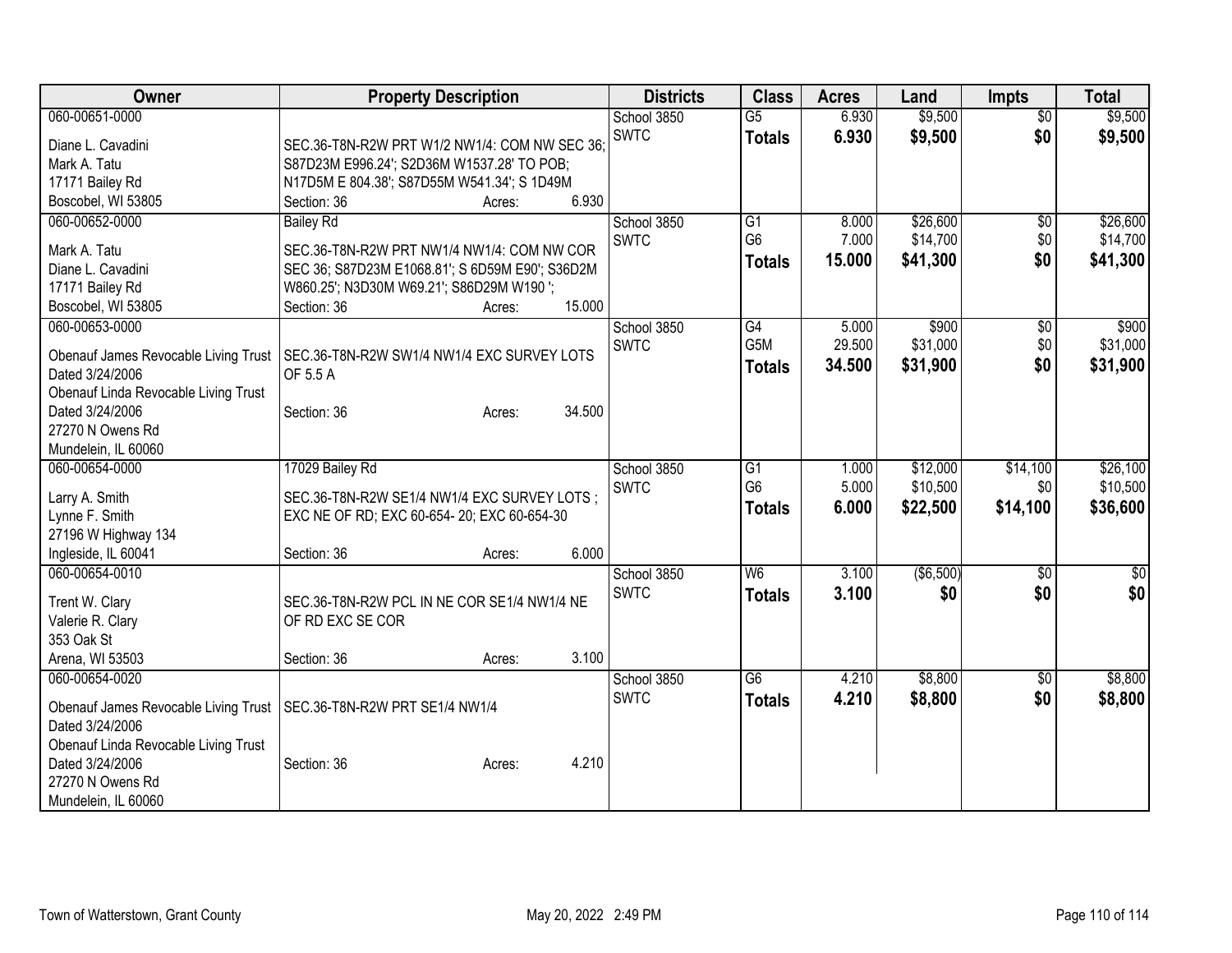| Owner                                 | <b>Property Description</b>                      | <b>Districts</b> | <b>Class</b>     | <b>Acres</b> | Land       | <b>Impts</b>    | Total           |
|---------------------------------------|--------------------------------------------------|------------------|------------------|--------------|------------|-----------------|-----------------|
| 060-00654-0030                        |                                                  | School 3850      | W <sub>6</sub>   | 1.100        | ( \$2,300) | $\overline{60}$ | $\overline{50}$ |
| Lee F. Pearson                        | SEC.36-T8N-R2W PRT SE1/4 NW1/4 DESC; COM SE      | <b>SWTC</b>      | W8               | 3.920        | (\$8,200)  | \$0             | \$0             |
| Patricia A. Pearson                   | COR SEC 36; N0D12M W1323.59'; N89D48M W1534.41   |                  | <b>Totals</b>    | 5.020        | \$0        | \$0             | \$0             |
| 1542 15th Ct                          | TO POB; N89D48M W1286.39'; N0D20M W1265.89';     |                  |                  |              |            |                 |                 |
| Kenosha, WI 53140                     | Section: 36<br>5.020<br>Acres:                   |                  |                  |              |            |                 |                 |
| 060-00655-0000                        |                                                  | School 3850      | $\overline{G5}$  | 6.500        | \$6,700    | $\overline{50}$ | \$6,700         |
| Obenauf James Revocable Living Trust  | SEC.36-T8N-R2W PRT NW1/4 DESC; COM NW COR        | <b>SWTC</b>      | G <sub>6</sub>   | 8.000        | \$16,800   | \$0             | \$16,800        |
| Dated 3/24/2006                       | SEC 36; S87D23M E1797.61'; S2D36M W677.64';      |                  | <b>Totals</b>    | 14.500       | \$23,500   | \$0             | \$23,500        |
| Obenauf Linda Revocable Living Trust  | S47D7M E170.91' TO POB; S21D1M E290.75'; S21D1M  |                  |                  |              |            |                 |                 |
| Dated 3/24/2006                       | Section: 36<br>14.500<br>Acres:                  |                  |                  |              |            |                 |                 |
| 27270 N Owens Rd                      |                                                  |                  |                  |              |            |                 |                 |
| Mundelein, IL 60060                   |                                                  |                  |                  |              |            |                 |                 |
| 060-00656-0000                        | 17141 Bailey Rd                                  | School 3850      | G1               | 1.000        | \$12,000   | \$179,800       | \$191,800       |
| Michael David Walter                  | SEC.36-T8N-R2W PCL IN SW1/4 NE1/4 & SE1/4 NW1/4  | <b>SWTC</b>      | G <sub>5</sub>   | 1.000        | \$1,600    | \$0             | \$1,600         |
| Jean Walter                           | COM NW COR SEC 36; S87D23M E2716.67'; S2D36M     |                  | G <sub>6</sub>   | 4.700        | \$9,900    | \$0             | \$9,900         |
| 514 Broad St                          | W1683.74' TO POB; S64D48M E363.64'; S49D24M      |                  | <b>Totals</b>    | 6.700        | \$23,500   | \$179,800       | \$203,300       |
| Lake Geneva, WI 53147                 | 6.700<br>Section: 36<br>Acres:                   |                  |                  |              |            |                 |                 |
| 060-00657-0000                        | 17145 Bailey Rd                                  | School 3850      | G1               | 5.000        | \$22,000   | \$78,600        | \$100,600       |
| Kristen M. O'Meara                    | SEC.36-T8N-R2W PRT NW1/4 DESC; COM NW COR        | <b>SWTC</b>      | G <sub>5</sub>   | 3.000        | \$4,600    | \$0             | \$4,600         |
| Bonnie J. O'Meara                     | SEC 36; S87D23M E2251.61'; S 2D36M W1468.59' TO  |                  | G <sub>6</sub>   | 3.640        | \$7,600    | \$0             | \$7,600         |
| 35 Commons Dr                         | CEN RD & POB; S30D55M E212.93'; S71D 35M         |                  | <b>Totals</b>    | 11.640       | \$34,200   | \$78,600        | \$112,800       |
| Palos Park, IL 60464                  | 11.640<br>Section: 36<br>Acres:                  |                  |                  |              |            |                 |                 |
| 060-00658-0000                        | <b>Bailey Rd</b>                                 | School 3850      | G4               | 4.560        | \$300      | $\overline{30}$ | \$300           |
| <b>Michael David Walter</b>           | SEC.36-T8N-R2W COM NW COR SEC 36; S87D23M E      | <b>SWTC</b>      | G <sub>5</sub> M | 2.000        | \$2,100    | \$0             | \$2,100         |
| Jean Walter                           | 3020.96'; S2D36M W1879.35' TO CEN RD & POB;      |                  | <b>Totals</b>    | 6.560        | \$2,400    | \$0             | \$2,400         |
| 514 Broad St                          | S44D29M E75.99'; S40D14M E241.55'; E'LY 132.71'; |                  |                  |              |            |                 |                 |
| Lake Geneva, WI 53147                 | 6.560<br>Section: 36<br>Acres:                   |                  |                  |              |            |                 |                 |
| 060-00659-0000                        |                                                  | School 3850      | $\overline{G6}$  | 34.000       | \$71,400   | $\overline{60}$ | \$71,400        |
|                                       |                                                  | <b>SWTC</b>      | <b>Totals</b>    | 34.000       | \$71,400   | \$0             | \$71,400        |
| Larry A. Smith                        | SEC.36-T8N-R2W NE1/4 SW1/4 EXC 659-10            |                  |                  |              |            |                 |                 |
| Lynne F. Smith<br>27196 W Highway 134 |                                                  |                  |                  |              |            |                 |                 |
| Ingleside, IL 60041                   | 34.000<br>Section: 36<br>Acres:                  |                  |                  |              |            |                 |                 |
| 060-00659-0010                        |                                                  | School 3850      | W <sub>6</sub>   | 8.650        | (\$18,200) | $\overline{50}$ | $\frac{1}{2}$   |
|                                       |                                                  | <b>SWTC</b>      | W8               | 1.350        | (\$2,800)  | \$0             | \$0             |
| Lee F. Pearson                        | SEC.36-T8N-R2W PRT NE1/4 SW1/4 DESC IN           |                  | <b>Totals</b>    | 10.000       | \$0        | \$0             | \$0             |
| Patricia A. Pearson                   | 60-654-30                                        |                  |                  |              |            |                 |                 |
| 1542 15th Ct                          |                                                  |                  |                  |              |            |                 |                 |
| Kenosha, WI 53140                     | 10.000<br>Section: 36<br>Acres:                  |                  |                  |              |            |                 |                 |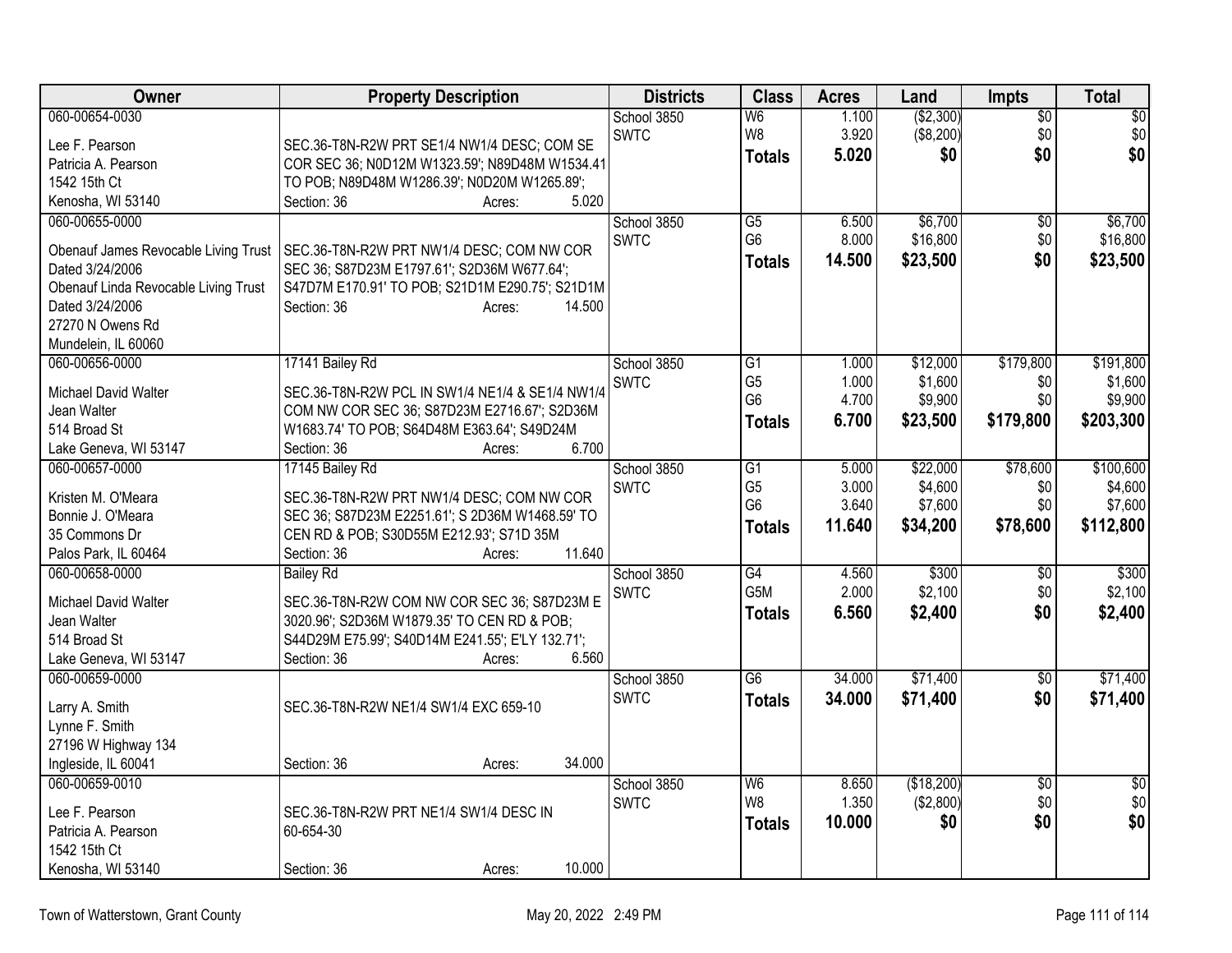| Owner                                                                                | <b>Property Description</b>                      |        |        | <b>Districts</b> | <b>Class</b>                      | <b>Acres</b>    | Land             | <b>Impts</b>           | <b>Total</b>     |
|--------------------------------------------------------------------------------------|--------------------------------------------------|--------|--------|------------------|-----------------------------------|-----------------|------------------|------------------------|------------------|
| 060-00661-0000                                                                       |                                                  |        |        | School 3850      | $\overline{G6}$                   | 40.000          | \$84,000         | $\overline{50}$        | \$84,000         |
| Lawrence E. Kovars                                                                   | SEC.36-T8N-R2W NW1/4 SW1/4                       |        |        | <b>SWTC</b>      | <b>Totals</b>                     | 40.000          | \$84,000         | \$0                    | \$84,000         |
| c/o Daniel J. Kovars                                                                 |                                                  |        |        |                  |                                   |                 |                  |                        |                  |
| 2873 County Rd M                                                                     |                                                  |        |        |                  |                                   |                 |                  |                        |                  |
| Boscobel, WI 53805                                                                   | Section: 36                                      | Acres: | 40.000 |                  |                                   |                 |                  |                        |                  |
| 060-00662-0000                                                                       |                                                  |        |        | School 3850      | G4                                | 9.000           | \$1,700          | \$0                    | \$1,700          |
| Lawrence E. Kovars                                                                   | SEC.36-T8N-R2W SW1/4 SW1/4                       |        |        | <b>SWTC</b>      | G <sub>5</sub> M                  | 31.000          | \$32,600         | \$0                    | \$32,600         |
| c/o Daniel J. Kovars                                                                 |                                                  |        |        |                  | <b>Totals</b>                     | 40.000          | \$34,300         | \$0                    | \$34,300         |
| 2873 County Rd M                                                                     |                                                  |        |        |                  |                                   |                 |                  |                        |                  |
| Boscobel, WI 53805                                                                   | Section: 36                                      | Acres: | 40.000 |                  |                                   |                 |                  |                        |                  |
| 060-00663-0000                                                                       |                                                  |        |        | School 3850      | $\overline{G4}$                   | 23.500          | \$5,400          | \$0                    | \$5,400          |
|                                                                                      |                                                  |        |        | <b>SWTC</b>      | G5M                               | 10.100          | \$10,600         | \$0                    | \$10,600         |
| Lawrence E. Kovars                                                                   | SEC.36-T8N-R2W SE1/4 SW1/4 EXC 6.4 A             |        |        |                  | <b>Totals</b>                     | 33,600          | \$16,000         | \$0                    | \$16,000         |
| c/o Daniel J. Kovars<br>2873 County Rd M                                             |                                                  |        |        |                  |                                   |                 |                  |                        |                  |
| Boscobel, WI 53805                                                                   | Section: 36                                      | Acres: | 33.600 |                  |                                   |                 |                  |                        |                  |
| 060-00664-0000                                                                       |                                                  |        |        | School 3850      | G5                                | 3.000           | \$4,600          | $\sqrt[6]{3}$          | \$4,600          |
|                                                                                      |                                                  |        |        | <b>SWTC</b>      | G <sub>6</sub>                    | 3.400           | \$7,100          | \$0                    | \$7,100          |
| Peggy L. Storms                                                                      | SEC.36-T8N-R2W 9 A IN NE COR SE1/4 SW1/4         |        |        |                  | <b>Totals</b>                     | 6.400           | \$11,700         | \$0                    | \$11,700         |
| 1290 Norms Rd                                                                        | FENCED OFF AT PRESENT TIME (1980)                |        |        |                  |                                   |                 |                  |                        |                  |
| Mineral Point, WI 53565                                                              |                                                  |        |        |                  |                                   |                 |                  |                        |                  |
|                                                                                      | Section: 36                                      | Acres: | 6.400  |                  |                                   |                 |                  |                        |                  |
| 060-00665-0000                                                                       |                                                  |        |        | School 3850      | $\overline{G4}$<br>G <sub>5</sub> | 10.000<br>0.900 | \$2,700<br>\$100 | $\overline{50}$<br>\$0 | \$2,700<br>\$100 |
| Lee F. Pearson                                                                       | SEC.36-T8N-R2W PRT NE1/4 SE1/4 DESC IN 60-641    |        |        | <b>SWTC</b>      |                                   | 10.900          |                  | \$0                    |                  |
| Patricia A. Pearson                                                                  |                                                  |        |        |                  | <b>Totals</b>                     |                 | \$2,800          |                        | \$2,800          |
| 1542 15th Ct                                                                         |                                                  |        |        |                  |                                   |                 |                  |                        |                  |
| Kenosha, WI 53140                                                                    | Section: 36                                      | Acres: | 10.900 |                  |                                   |                 |                  |                        |                  |
| 060-00665-0010                                                                       |                                                  |        |        | School 3850      | G6                                | 1.370           | \$2,900          | $\sqrt{6}$             | \$2,900          |
| Donald, James Szamlewski et al                                                       | SEC.36-T8N-R2W PRT NE1/4 SE1/4 DESC IN 60-       |        |        | <b>SWTC</b>      | W <sub>8</sub>                    | 18.730          | (\$39,300)       | \$0                    | \$0              |
| 17108 Bailey Rd                                                                      | 641-10                                           |        |        |                  | <b>Totals</b>                     | 20.100          | \$2,900          | \$0                    | \$2,900          |
| Boscobel, WI 53805                                                                   |                                                  |        |        |                  |                                   |                 |                  |                        |                  |
|                                                                                      | Section: 36                                      | Acres: | 20.100 |                  |                                   |                 |                  |                        |                  |
| 060-00666-0000                                                                       | 16984 Bailey Rd                                  |        |        | School 3850      | G1                                | 2.000           | \$14,500         | \$70,800               | \$85,300         |
| White Living Trust Dated 1/23/2001 et al SEC.36-T8N-R2W PRT NE1/4 SE1/4 DESC; COM NW |                                                  |        |        | <b>SWTC</b>      | G <sub>6</sub>                    | 6.000           | \$12,600         | \$0                    | \$12,600         |
| 16984 Bailey Rd                                                                      | COR SEC 36; S87D23M E4391.75 '; S2D36M E2813.79' |        |        |                  | <b>Totals</b>                     | 8.000           | \$27,100         | \$70,800               | \$97,900         |
| Boscobel, WI 53805                                                                   | TO CEN BAILEY RD & POB; S12D56M E 226.19' AL     |        |        |                  |                                   |                 |                  |                        |                  |
|                                                                                      | Section: 36                                      | Acres: | 8.000  |                  |                                   |                 |                  |                        |                  |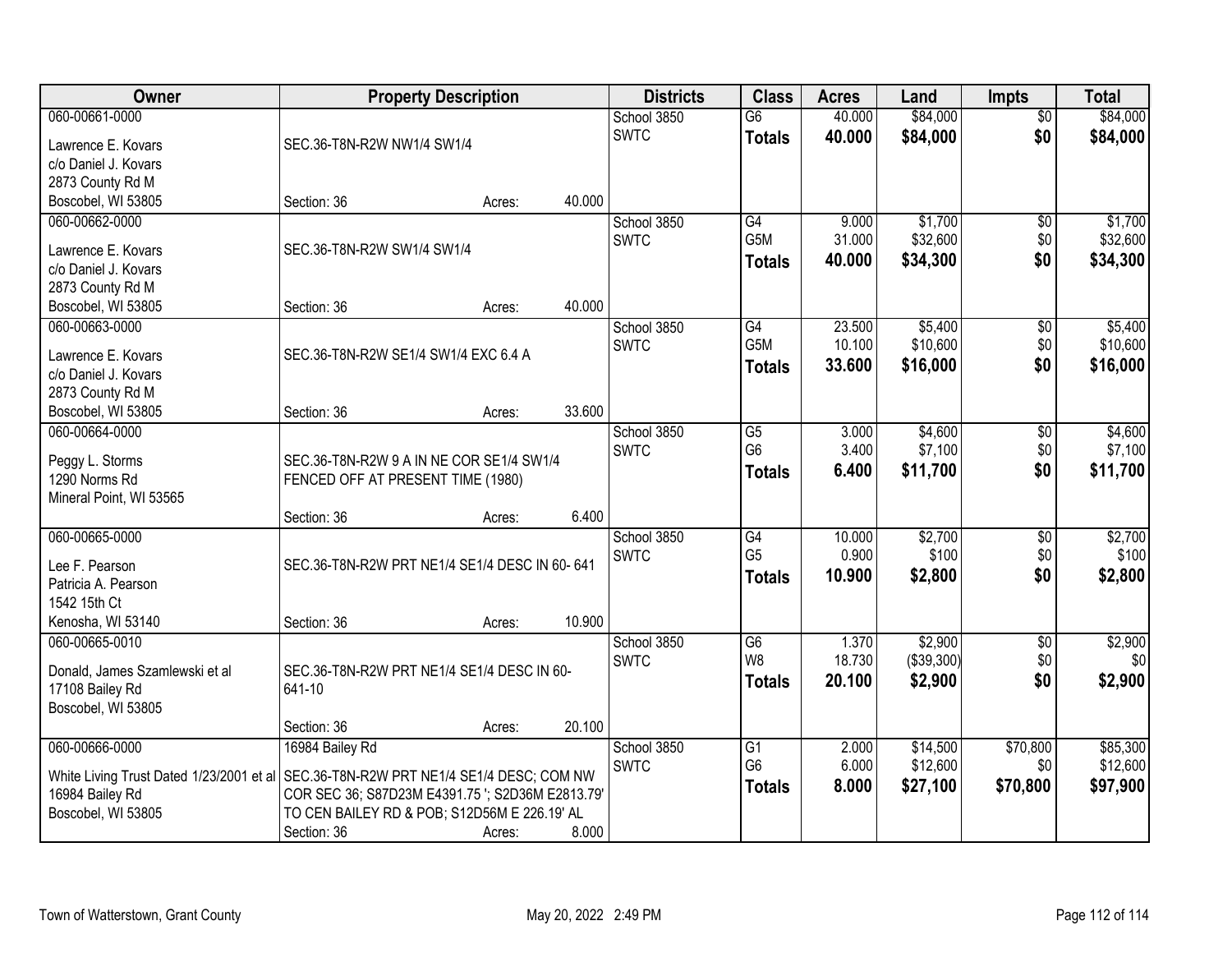| Owner                   |                                                               | <b>Property Description</b> |        | <b>Districts</b> | <b>Class</b>    | <b>Acres</b> | Land            | <b>Impts</b> | <b>Total</b> |
|-------------------------|---------------------------------------------------------------|-----------------------------|--------|------------------|-----------------|--------------|-----------------|--------------|--------------|
| 060-00667-0000          | 17025 Bailey Rd                                               |                             |        | School 3850      | G1              | 3.430        | \$18,100        | \$86,200     | \$104,300    |
| Lee F. Pearson          | SEC.36-T8N-R2W PRT S1/2 NE1/4 & N1/2 SE1/4 DESC               |                             |        | <b>SWTC</b>      | W <sub>6</sub>  | 6.670        | (\$14,000)      | \$0          | \$0          |
| Patricia A. Pearson     | IN 60-654-30                                                  |                             |        |                  | W8              | 21.730       | (\$45,600)      | \$0          | \$0          |
| 1542 15th Ct            |                                                               |                             |        |                  | <b>Totals</b>   | 31.830       | \$18,100        | \$86,200     | \$104,300    |
| Kenosha, WI 53140       | Section: 36                                                   | Acres:                      | 31.830 |                  |                 |              |                 |              |              |
| 060-00667-0020          |                                                               |                             |        | School 3850      | $\overline{G5}$ | 4.000        | \$6,100         | $\sqrt{6}$   | \$6,100      |
|                         |                                                               |                             |        | <b>SWTC</b>      | <b>Totals</b>   | 4.000        | \$6,100         | \$0          | \$6,100      |
| Lee F. Pearson          | SEC.36-T8N-R2W PRT NW1/4 SE1/4 DESC IN 60-641                 |                             |        |                  |                 |              |                 |              |              |
| Patricia A. Pearson     |                                                               |                             |        |                  |                 |              |                 |              |              |
| 1542 15th Ct            |                                                               |                             |        |                  |                 |              |                 |              |              |
| Kenosha, WI 53140       | Section: 36                                                   | Acres:                      | 4.000  |                  |                 |              |                 |              |              |
| 060-00669-0000          |                                                               |                             |        | School 3850      | G4              | 14.000       | \$2,600         | $\sqrt{6}$   | \$2,600      |
| Peggy L. Storms         | SEC.36-T8N-R2W SW1/4 SE1/4 EXC SW COR & EXC                   |                             |        | <b>SWTC</b>      | G <sub>5</sub>  | 10.750       | \$15,000        | \$0          | \$15,000     |
| 1290 Norms Rd           | 1/4 A FOR CEMETERY                                            |                             |        |                  | G5M             | 12.000       | \$12,600        | \$0          | \$12,600     |
| Mineral Point, WI 53565 |                                                               |                             |        |                  | G7              | 1.000        | \$7,500         | \$26,700     | \$34,200     |
|                         | Section: 36                                                   | Acres:                      | 37.750 |                  | <b>Totals</b>   | 37.750       | \$37,700        | \$26,700     | \$64,400     |
| 060-00670-0000          |                                                               |                             |        | School 3850      | G4              | 2.000        | \$300           | $\sqrt{6}$   | \$300        |
|                         |                                                               |                             |        | <b>SWTC</b>      | <b>Totals</b>   | 2.000        | \$300           | \$0          | \$300        |
| Daniel J. Kovars        | SEC.36-T8N-R2W PCL IN SW COR SW1/4 SE1/4 BDD                  |                             |        |                  |                 |              |                 |              |              |
| 2873 County Rd M        | ON S BY CTY M ON W BY 1/4 SEC LN & ON N & E BY<br><b>HILL</b> |                             |        |                  |                 |              |                 |              |              |
| Boscobel, WI 53805      | Section: 36                                                   |                             | 2.000  |                  |                 |              |                 |              |              |
| 060-00671-0000          |                                                               | Acres:                      |        |                  | X4              |              | $\overline{50}$ |              |              |
|                         |                                                               |                             |        | School 3850      |                 | 0.250        |                 | \$0          | $\sqrt{30}$  |
| Cemetery                | SEC.36-T8N-R2W 1/4 A IN SW1/4 SE1/4                           |                             |        | <b>SWTC</b>      | <b>Totals</b>   | 0.250        | \$0             | \$0          | \$0          |
| c/o St Josephs Church   |                                                               |                             |        |                  |                 |              |                 |              |              |
|                         | Section: 36                                                   | Acres:                      | 0.250  |                  |                 |              |                 |              |              |